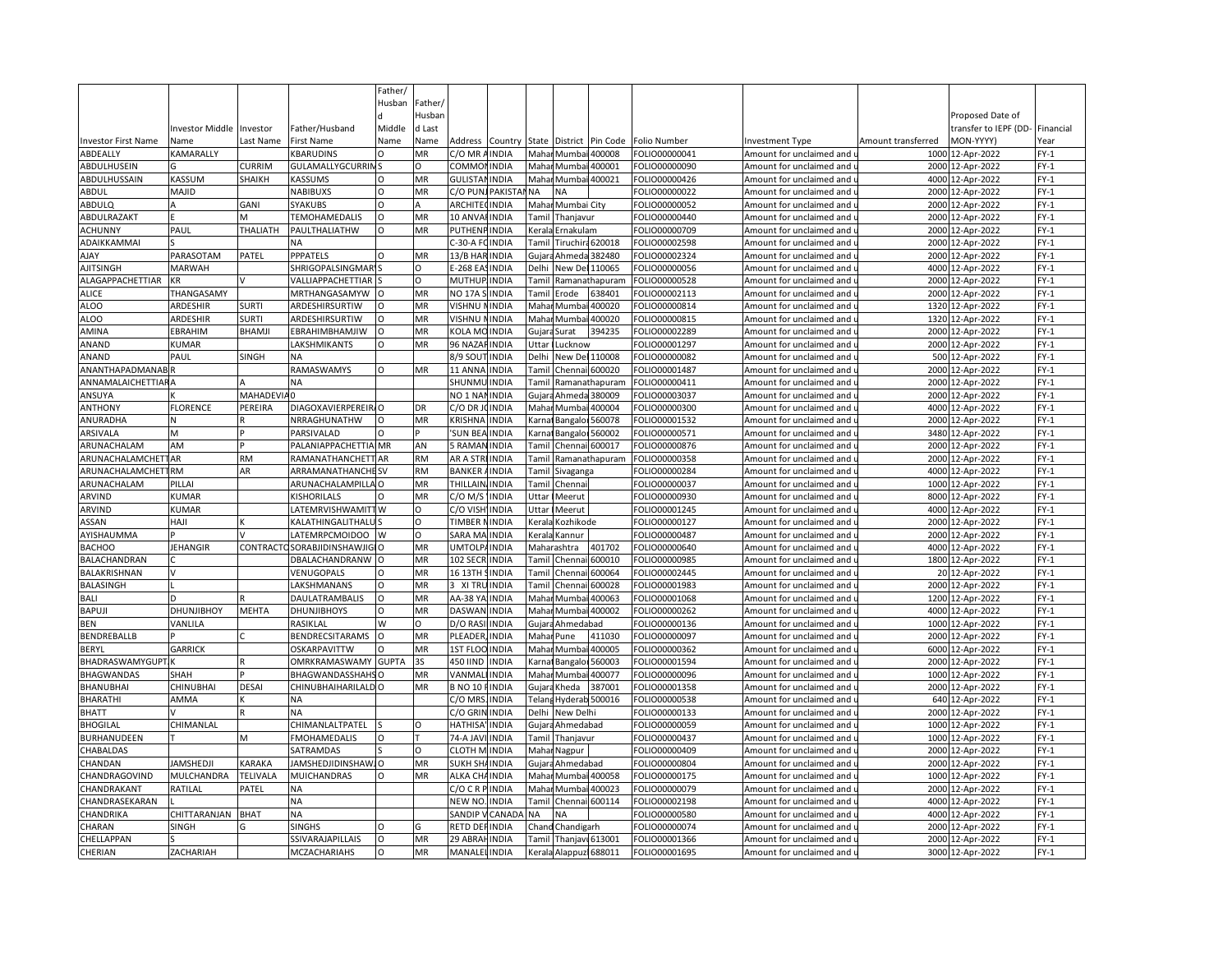| CHHAYA                  | NILKANTH            | <b>DIGHE</b>        | <b>NA</b>                     |          |          | KALYAN               | <b>INDIA</b> |                                                                                                                                                                  | Gujara Vadodar 390001 |                      | FOLIO00002224          | Amount for unclaimed and | 1000 12-Apr-2022    | $FY-1$ |
|-------------------------|---------------------|---------------------|-------------------------------|----------|----------|----------------------|--------------|------------------------------------------------------------------------------------------------------------------------------------------------------------------|-----------------------|----------------------|------------------------|--------------------------|---------------------|--------|
| CHIDAMBARAMCHETTSP      |                     | <b>CT</b>           | SUBRAMANIAMCHET               |          | $\Omega$ | <b>CONDANCINDIA</b>  |              |                                                                                                                                                                  |                       | Tamil Ramanathapuram | FOLIO00000196          | Amount for unclaimed and | 2000 12-Apr-2022    | $FY-1$ |
| <b>CHINNASAMYMUDALY</b> |                     |                     | <b>PARAMANANDAMS</b>          | O        | MR       | KAKARA:              | <b>INDIA</b> |                                                                                                                                                                  | Tamil Pudukkottai     |                      | FOLIO00000035          | Amount for unclaimed and | 1000 12-Apr-2022    | $FY-1$ |
| CHINTAMAN               | VASUDEV             | SABNIS              | <b>NA</b>                     |          |          | C/O C N BINDIA       |              |                                                                                                                                                                  | Madhya Prades 452004  |                      | FOLIO00000959          | Amount for unclaimed and | 2000 12-Apr-2022    | $FY-1$ |
| CHINUBAI                |                     | KIRTIKAR            | <b>CGKIRTIKARW</b>            | O        | MR       | <b>BROTHER INDIA</b> |              |                                                                                                                                                                  | Mahar Mumbai 400020   |                      | FOLIO00000086          | Amount for unclaimed and | 1000 12-Apr-2022    | $FY-1$ |
| CRECENCIO               | <b>VITO</b>         | COELHO              | VINCENTCCOELHOS               | $\Omega$ | MR       | 413 MUD              | <b>INDIA</b> | Goa                                                                                                                                                              | North Goa             |                      | FOLIO00000213          | Amount for unclaimed and | 2000<br>12-Apr-2022 | $FY-1$ |
| DAHAYALAL               | KHIMJI              |                     | KHIMJIHARIRAMMAC              |          | O        | KHATRI               | <b>INDIA</b> | Gujara                                                                                                                                                           | Kachchh               |                      | FOLIO00000576          | Amount for unclaimed and | 680 12-Apr-2022     | $FY-1$ |
|                         |                     |                     |                               | $\Omega$ | LT       | 32/7D M              |              |                                                                                                                                                                  | New Del 110035        |                      |                        |                          | 2000<br>12-Apr-2022 | $FY-1$ |
| DAHIYA                  |                     |                     | BALWANTSINGHS                 |          |          |                      | <b>INDIA</b> | Delhi                                                                                                                                                            |                       |                      | OLIO00002349           | Amount for unclaimed and |                     |        |
| <b>DAISY</b>            | <b>JOSEPH</b>       |                     | NA                            | $\Omega$ |          | C/O MR               | <b>INDIA</b> | Orissa                                                                                                                                                           |                       | 770034               | FOLIO00001545          | Amount for unclaimed and | 2000 12-Apr-2022    | $FY-1$ |
| DATTATRAYA              |                     | AJGAONKA            | <b>AJGAONKARS</b>             |          | MR       | NO 8 SAI             | <b>INDIA</b> |                                                                                                                                                                  | Mahar Mumbai City     |                      | FOLIO00000094          | Amount for unclaimed and | 1000 12-Apr-2022    | $FY-1$ |
| DATTATRAYA              | VINAYAK             | PURANIK             | <b>VINAYAKDATTATRAY</b>       |          | O        | DHOOTP,              | <b>INDIA</b> |                                                                                                                                                                  | Mahar Pune            |                      | OLIO00000360           | Amount for unclaimed and | 2000 12-Apr-2022    | $FY-1$ |
| <b>DAWOOD</b>           | AHMED               | <b>NANA</b>         | AHMEDNANAS                    | $\circ$  | MR       | C/O YUS              | <b>INDIA</b> |                                                                                                                                                                  | Gujara Navsari        | 396415               | FOLIO00001726          | Amount for unclaimed and | 4000 12-Apr-2022    | $FY-1$ |
| DEEPAK                  | GANGAVISHAND, BAJAJ |                     | LATEMRCRBAJAJ                 |          | O        | R NO 20              | <b>INDIA</b> |                                                                                                                                                                  | Mahar Mumbai 400002   |                      | OLIO00001471           | Amount for unclaimed and | 2480 12-Apr-2022    | $FY-1$ |
| DESAI                   |                     |                     | <b>TTAMINS</b>                | O        | MR       | 3 FARAN              | INDIA        | Gujara                                                                                                                                                           | Vadodara              |                      | FOLIO00000066          | Amount for unclaimed and | 1000 12-Apr-2022    | $FY-1$ |
| <b>DEVSHI</b>           | <b>JIVRAJ</b>       | SHAH                | <b>JIVRAJS</b>                | $\Omega$ | MR       | MESSRS               | <b>CENYA</b> | ΝA                                                                                                                                                               | <b>NA</b>             |                      | FOLIO00000077          | Amount for unclaimed and | 4000 12-Apr-2022    | $FY-1$ |
| <b>DIGAMBER</b>         | <b>BHIKASA</b>      | KHODE               | <b>BHIKASAKRISHNASAKS</b>     |          | O        | KHODE F              | <b>INDIA</b> |                                                                                                                                                                  | Mahar Pune            |                      | FOLIO00000366          | Amount for unclaimed and | 2000 12-Apr-2022    | $FY-1$ |
| <b>DINA</b>             | <b>HORMUSJI</b>     | MEHTA               | <b>HORMUSJICOWASJIM D</b>     |          | $\Omega$ | MALESA               | <b>INDIA</b> | Tamil                                                                                                                                                            | Chenna                |                      | FOLIO00000301          | Amount for unclaimed and | 1000 12-Apr-2022    | $FY-1$ |
| <b>DINA</b>             | KEKI                | ARSIVALA            | <b>KEKIW</b>                  | O        | MR       | SUN-BEA              | <b>INDIA</b> | <b>Carna</b>                                                                                                                                                     | Bangalor 560027       |                      | FOLIO00001357          | Amount for unclaimed and | 1480 12-Apr-2022    | $FY-1$ |
| <b>DINES</b>            |                     | SHAH                | <b>JECHANDBHAIS</b>           | $\Omega$ | MR       | 347/BD               | <b>INDIA</b> | Maha                                                                                                                                                             | Mumba                 | 400011               | OLIO00001576           | Amount for unclaimed and | 500<br>12-Apr-2022  | $FY-1$ |
| <b>DINESH</b>           | NARAYAN             | DRAVID              | LATENDDRAVID                  |          | O        | HOUSE N              | <b>INDIA</b> | Mahar                                                                                                                                                            | Yavatma               | 445204               | OLIO00001937           | Amount for unclaimed and | 4000 12-Apr-2022    | $FY-1$ |
| <b>DINSHAW</b>          | ARDESHIR            | <b>SURTI</b>        | <b>NA</b>                     |          |          | C/O MR               | <b>INDIA</b> | Maha                                                                                                                                                             | Mumba                 | 400036               | FOLIO00000813          | Amount for unclaimed and | 660 12-Apr-2022     | $FY-1$ |
| <b>DINSHAW</b>          | MERWANJI            | <b>BILLIMORIA</b>   | MERWANJIBILLIMORI O           |          | MR       | 501-A YO INDIA       |              |                                                                                                                                                                  | Mahar Mumbai 400092   |                      | FOLIO00001042          | Amount for unclaimed and | 2000 12-Apr-2022    | $FY-1$ |
| <b>DORABJI</b>          |                     | MINIWALLA           | <b>BBINIWALLAS</b>            | O        |          | C/O M/S              | PAKIST/      | <b>NA</b>                                                                                                                                                        | <b>NA</b>             |                      | FOLIO00000068          | Amount for unclaimed and | 2000 12-Apr-2022    | $FY-1$ |
| DORASWAMYIYER           |                     |                     | <b>NA</b>                     |          |          | RETD STA             | <b>INDIA</b> | <b>Tamil</b>                                                                                                                                                     | Chennai 600008        |                      | OLIO00000942           | Amount for unclaimed and | 1000 12-Apr-2022    | $FY-1$ |
| <b>DUNBAI</b>           | <b>DHUNJIBHOY</b>   | <b>MEHTA</b>        | <b>DHUNJIBHOY</b>             | D        | $\Omega$ | DASWAN               | <b>INDIA</b> |                                                                                                                                                                  | Mahar Mumbai          | 400002               | FOLIO00000261          | Amount for unclaimed and | 4000 12-Apr-2022    | $FY-1$ |
| ELIZA                   | <b>MATHEW</b>       |                     | RAOSAHIBCJMATHEW              | O        | MR       | ED-COTE,             | <b>INDIA</b> | cerala                                                                                                                                                           |                       | Ernakula 682011      | OLIO00000827           | Amount for unclaimed and | 2000 12-Apr-2022    | $FY-1$ |
| ERADI                   |                     |                     | PGRAVIVARMARAJAS              | $\circ$  | MR       | <b>ADVOCA</b>        | <b>INDIA</b> | Kerala                                                                                                                                                           | Kozhikode             |                      | FOLIO00000019          | Amount for unclaimed and | 2200 12-Apr-2022    | $FY-1$ |
| ERADY                   |                     |                     | CRAVIVARMARAJAS               |          |          | VETTATI              | <b>INDIA</b> | <eral< td=""><td><b>Kozhikode</b></td><td></td><td>OLIO00000272</td><td>Amount for unclaimed and</td><td>2200 12-Apr-2022</td><td><math>FY-1</math></td></eral<> | <b>Kozhikode</b>      |                      | OLIO00000272           | Amount for unclaimed and | 2200 12-Apr-2022    | $FY-1$ |
| FAABINVESTMENTSANP      |                     | LTD                 | NA                            |          |          | <b>COMMEINDIA</b>    |              | Tamil                                                                                                                                                            | Chennai 600018        |                      | FOLIO00002422          | Amount for unclaimed and | 20 12-Apr-2022      | $FY-1$ |
| FARIDA                  | <b>GULAM</b>        | HUSSAIN             | <b>NA</b>                     |          |          | 4/170 M              | <b>INDIA</b> | Tamil                                                                                                                                                            | Madura                |                      | FOLIO00001607          | Amount for unclaimed and | 2000 12-Apr-2022    | $FY-1$ |
| FERANANDODE             | SANTANA             | GODINHO             | JOSEPHDESANTANAGO             |          | MR       | NEAR THI INDIA       |              | Goa                                                                                                                                                              | South Goa             |                      | FOLIO00000631          | Amount for unclaimed and | 2000 12-Apr-2022    | $FY-1$ |
| FIROZ                   | <b>JEHANGIRJI</b>   | BAJINA              | JEHANGIRJIBBAJINAS O          |          | MR       | BAZAM                | <b>INDIA</b> | Gujar                                                                                                                                                            | Ahmeda:               | 380001               | FOLIO00000903          | Amount for unclaimed and | 4000 12-Apr-2022    | $FY-1$ |
| FREDA                   | OLIVER              |                     | <b>OLIVER</b>                 | MR       |          | NO <sub>3</sub> ALF  | <b>INDIA</b> | <b>Karna</b>                                                                                                                                                     | Bangalor              | 560025               | FOLIO00000392          | Amount for unclaimed and | 2000 12-Apr-2022    | $FY-1$ |
| FRENY                   | <b>JEHANGIR</b>     | KHARAS              | JEHANGIRBAPUJIKHA             |          | O        | <b>CORINTI</b>       | <b>INDIA</b> | Mahar                                                                                                                                                            | Mumbai                | 400005               | FOLIO00000323          |                          | 1000 12-Apr-2022    | $FY-1$ |
|                         | ANANDRAO            | <b>HATE</b>         | ANANDRAO                      |          | O        | ROOM N               | <b>INDIA</b> | Maha                                                                                                                                                             |                       | 100004               | FOLIO00000243          | Amount for unclaimed and | 2000 12-Apr-2022    | $FY-1$ |
| <b>GAJANAN</b>          |                     |                     |                               | O        |          |                      |              |                                                                                                                                                                  | Mumbai                |                      |                        | Amount for unclaimed and |                     | $FY-1$ |
| GANESAN                 |                     |                     | <b>RAMAMOORTHYS</b>           |          | MR       | <b>FLAT NO</b>       | <b>INDIA</b> | Tamil                                                                                                                                                            | Chenna                | 600017               | FOLIO00001642          | Amount for unclaimed and | 400 12-Apr-2022     |        |
| GANGABAI                | CHINTAMAN           | PANANDIK            | CRPANANDIKERW                 |          | MR       | DURGA                | <b>INDIA</b> | Maha                                                                                                                                                             | Mumba                 | 100057               | OLIO00001637           | Amount for unclaimed and | 480<br>12-Apr-2022  | $FY-1$ |
| <b>GEETA</b>            | NAVNITLAL           | SHAH                | NAVNITIALCSHAHW               | $\Omega$ | MR       | 5/17 PAN             | <b>INDIA</b> |                                                                                                                                                                  | Mahar Mumbai          | 400057               | FOLIO00001574          | Amount for unclaimed and | 1000 12-Apr-2022    | $FY-1$ |
| <b>GEITA</b>            | KOSHY               |                     | <b>BJKOSHYW</b>               | $\Omega$ | MR       | NO <sub>2</sub> TH   | <b>INDIA</b> | Tamil                                                                                                                                                            | Chennai               | 600034               | OLIO00001060           | Amount for unclaimed and | 1000 12-Apr-2022    | $FY-1$ |
| <b>GENRUSTAM</b>        | FRAMJI              |                     | KHAMBATTA FRAMJINAWROJIKHAI W |          | O        | PHIROZA              | <b>INDIA</b> |                                                                                                                                                                  | Gujara Ahmeda         | 380004               | OLIO00000540           | Amount for unclaimed and | 4000 12-Apr-2022    | $FY-1$ |
| GHELLABHAI              |                     |                     | LALJI                         |          | $\Omega$ | C/O MES              | <b>INDIA</b> |                                                                                                                                                                  | Mahar Mumba           | 400009               | FOLIO00000051          | Amount for unclaimed and | 2000 12-Apr-2022    | $FY-1$ |
| GIRDHARILAL             | KHANDELWAL          |                     | <b>NA</b>                     |          |          | C/O INTE             | <b>INDIA</b> |                                                                                                                                                                  | Tamil Chennai 600079  |                      | OLIO00002751           | Amount for unclaimed and | 20 12-Apr-2022      | $FY-1$ |
| <b>GIRI</b>             | M                   | м                   | MMAHALINGAMS                  | $\Omega$ | MR       | <b>HOSAHA</b>        | <b>INDIA</b> | Tamil                                                                                                                                                            | The Nilgiris          |                      | FOLIO00001181          | Amount for unclaimed and | 1000 12-Apr-2022    | $FY-1$ |
| <b>GIRISH</b>           | <b>DATTATRAYA</b>   | KULKARNI            | <b>DATTATRAYA</b>             |          |          | LAXMI A              | <b>INDIA</b> | Mahar                                                                                                                                                            | Pune                  | 413102               | CDSL-13011903-00017176 | Amount for unclaimed and | 2000 12-Apr-2022    | $FY-1$ |
| GIRISHCHANDRA           | PRAMODRAY           | <b>BHAT</b>         | PRAMODRAYCBHATS O             |          | MR       | CUSTOD               | <b>INDIA</b> | Mahar                                                                                                                                                            | Mumba                 | 400001               | FOLIO00000275          | Amount for unclaimed and | 2000 12-Apr-2022    | $FY-1$ |
| <b>GODREJ</b>           | <b>BURJORJI</b>     | KANGA               | <b>BURJORJIPESTONJIKA O</b>   |          | MR       | 566 D/1              | <b>INDIA</b> | Mahai                                                                                                                                                            | Mumbai                | 400050               | FOLIO00001639          | Amount for unclaimed and | 4000 12-Apr-2022    | $FY-1$ |
| <b>GOOLBAI</b>          | SHAPUR              | <b>KAIKHOSROVNA</b> |                               |          |          | C/O RASH             | <b>INDIA</b> | Mahar                                                                                                                                                            | Mumbai City           |                      | FOLIO00000215          | Amount for unclaimed and | 2000 12-Apr-2022    | $FY-1$ |
| GOPAL                   | AGARWAL             |                     | <b>NA</b>                     |          |          | 100 GIRI             | <b>INDIA</b> | West                                                                                                                                                             | Howrah 711202         |                      | OLIO00002410           | Amount for unclaimed and | 20 12-Apr-2022      | $FY-1$ |
| GOPAL                   | <b>СННОТАВНАІ</b>   | <b>DESAI</b>        | CHHOTABHAIJDESAI              |          | O        | $C/O$ DR             | <b>INDIA</b> |                                                                                                                                                                  | Mahar Mumbai City     |                      | OLIO00000089           | Amount for unclaimed and | 2000 12-Apr-2022    | $FY-1$ |
| GOPALA                  | <b>IYENGAR</b>      | N                   | NARAYANAIYENGAR               |          | $\Omega$ | 11 MANI              | <b>INDIA</b> | Tamil                                                                                                                                                            | Chennai 600017        |                      | FOLIO00000038          | Amount for unclaimed and | 1000 12-Apr-2022    | $FY-1$ |
| <b>GOVINDAJI</b>        | VED                 |                     | <b>GOVINDAJIS</b>             | O        | MR       | C/O THE              | <b>INDIA</b> | Mahai                                                                                                                                                            |                       | Mumbai 400016        | OLIO00000102           | Amount for unclaimed and | 6000 12-Apr-2022    | $FY-1$ |
| GURUZADARAMA            | <b>JOGA</b>         | <b>RAO</b>          | <b>NA</b>                     |          |          | PLOT NO              | <b>INDIA</b> | Telang                                                                                                                                                           | Hyderabad             |                      | FOLIO00001343          | Amount for unclaimed and | 240 12-Apr-2022     | $FY-1$ |
| HAJIALI                 | MOHAMED             |                     | VALIMOHAN RAMNARAINW          | $\Omega$ | MR       | COMMIS               | <b>INDIA</b> | Mahai                                                                                                                                                            |                       | Mumbai 400003        | FOLIO00000140          | Amount for unclaimed and | 4000 12-Apr-2022    | $FY-1$ |
| <b>HARESH</b>           |                     | SHAH                | NANALALSHAHS                  | $\circ$  | MR       | C/O THE              | <b>INDIA</b> | Mahar                                                                                                                                                            | Mumbai                | 400001               | FOLIO00001153          | Amount for unclaimed and | 1000 12-Apr-2022    | $FY-1$ |
| HARI                    | DAMODAR             | <b>MOTE</b>         | <b>DAMODARS</b>               | O        | MR       | <b>BUDHW</b>         | <b>INDIA</b> | Maha                                                                                                                                                             | Pune                  |                      | OLIO00000177           | Amount for unclaimed and | 2000<br>12-Apr-2022 | $FY-1$ |
| <b>HAROLD</b>           | <b>DESMOND</b>      | PENGAI              | SPENGALS                      | O        | MR       | RESERVE              | <b>INDIA</b> |                                                                                                                                                                  | Mahar Mumbai          | 400001               | FOLIO00000753          | Amount for unclaimed and | 2000 12-Apr-2022    | $FY-1$ |
| <b>HARPRASAD</b>        |                     | GARG                | NATHILALGARGS                 | $\Omega$ | MR       | C/O MAI              | <b>INDIA</b> | Jttar                                                                                                                                                            |                       |                      | OLIO00000109           |                          | 1000 12-Apr-2022    | $FY-1$ |
|                         |                     |                     |                               | $\Omega$ | MR       | <b>INSURAN</b>       |              |                                                                                                                                                                  | Agra                  |                      |                        | Amount for unclaimed and |                     |        |
| HASANALI                |                     |                     | ABDEALLYS                     |          | $\Omega$ |                      | <b>INDIA</b> |                                                                                                                                                                  | Mahar Mumbai 400001   |                      | OLIO00000373           | Amount for unclaimed and | 10000 12-Apr-2022   | $FY-1$ |
| HILLA                   | JAL                 | MEHTA               | JAIFRAMROZEMEHTA W            |          |          | 515 C-M              | <b>INDIA</b> | Maha                                                                                                                                                             | Mumba                 | 400009               | OLIO00000193           | Amount for unclaimed and | 12-Apr-2022<br>2000 | $FY-1$ |
| HIRALAL                 |                     | NAGRECHA            | VPNAGRECHAS                   | $\Omega$ | MR       | <b>ALANKAR INDIA</b> |              |                                                                                                                                                                  | Mahar Mumbai          | 400058               | FOLIO00000078          | Amount for unclaimed and | 1000 12-Apr-2022    | $FY-1$ |
| HOMI                    | <b>DHUNJISHAW</b>   |                     | NAGARWALI DHUNJISHAWNAGAR'O   |          | MR       | <b>STATION INDIA</b> |              |                                                                                                                                                                  | Mahar Solapur         |                      | FOLIO00000788          | Amount for unclaimed and | 4000 12-Apr-2022    | $FY-1$ |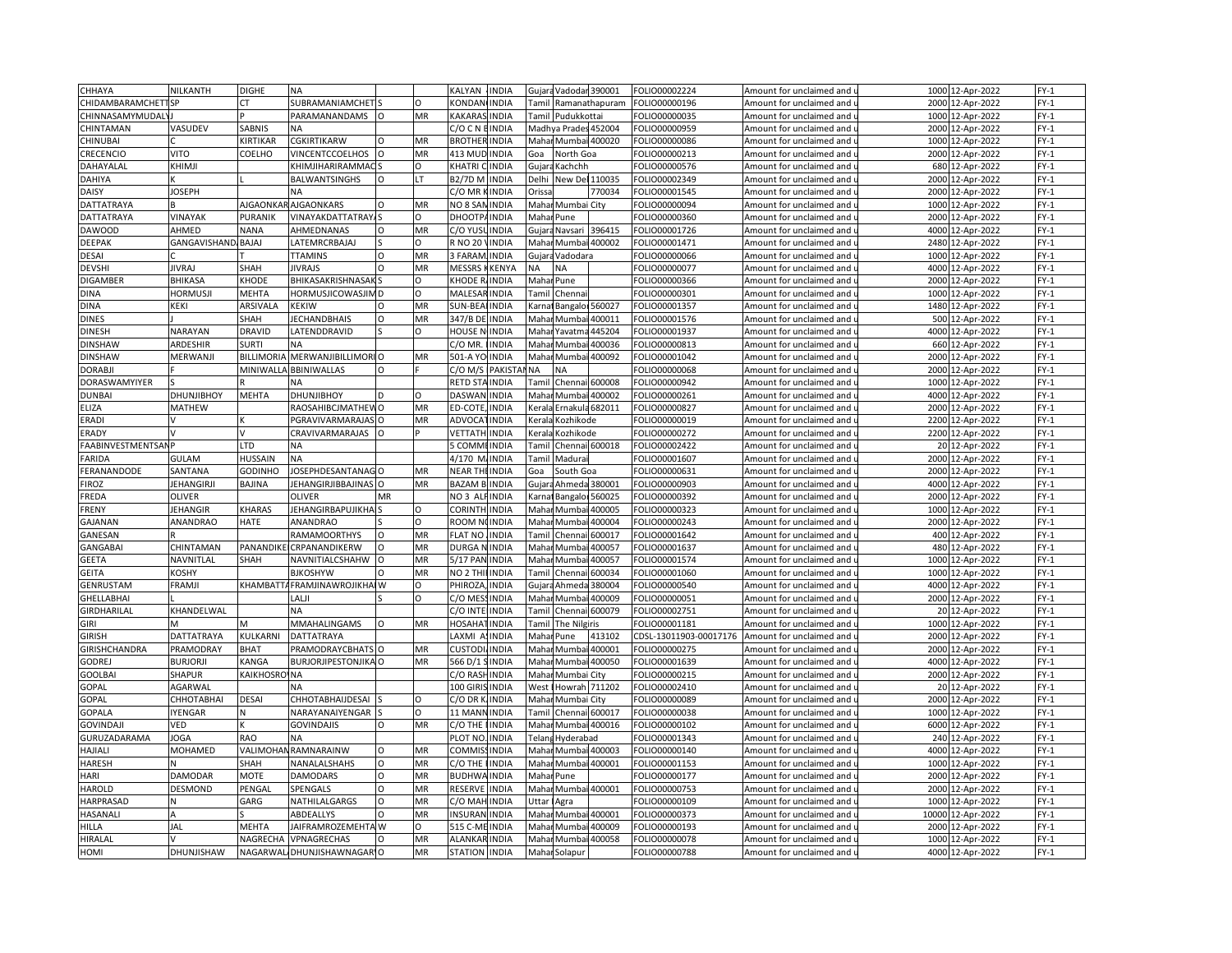| HOMI                     | MANCHERSHAW OLPADWALI |                       | <b>MANCHERSHAWS</b>       | $\circ$     | MR        | NO 168 B INDIA                    |              | Mahar Mumbai 400001    |                      | FOLIO00000542 | Amount for unclaimed and                          | 2000  | 12-Apr-2022       | $FY-1$ |
|--------------------------|-----------------------|-----------------------|---------------------------|-------------|-----------|-----------------------------------|--------------|------------------------|----------------------|---------------|---------------------------------------------------|-------|-------------------|--------|
| <b>HORMAZD</b>           | DINSHAW               | BILLIMORIA            | DINSHAWBILLIMORIA O       |             | MR        | <b>UNITED</b><br>813 SOUT         | <b>NA</b>    | <b>NA</b>              |                      | OLIO00000467  | Amount for unclaimed and u                        |       | 4000 12-Apr-2022  | $FY-1$ |
| <b>HOSHANG</b>           | <b>DINSHAW</b>        | <b>MOOGAT</b>         | SORABJIEDULJIRANDA O      |             | MR        | <b>NADIRSH</b><br><b>INDIA</b>    |              | Mahar Mumbai City      |                      | FOLIO00000794 | Amount for unclaimed and i                        |       | 2000 12-Apr-2022  | $FY-1$ |
| INDRAVADAN               | HIRALAL               | <b>MUNSHI</b>         | HIRALALMUNSHI             |             | O         | NO 9-10 F<br><b>INDIA</b>         | Mahar        | Mumbai 400021          |                      | FOLIO00000113 | Amount for unclaimed and u                        | 5000  | 12-Apr-2022       | $FY-1$ |
| <b>ITTY</b>              | PHILIPOSE             |                       | PUNNENITTYS               | $\circ$     | MR        | C/O. M/S<br><b>INDIA</b>          | Kerala       | Kozhikode              |                      | FOLIO00000002 | Amount for unclaimed and                          | 3000  | 12-Apr-2022       | $FY-1$ |
| JAGANNADHA               | RAO                   |                       | <b>GVRAOS</b>             | $\Omega$    | MR        | H NO 16-<br><b>INDIA</b>          | Telan        |                        | Hyderab 500659       | FOLIO00001855 | Amount for unclaimed and                          | 480   | 12-Apr-2022       | $FY-1$ |
| JANAKI                   | AMMAL                 |                       | SKRISHNASWAMYW            | $\circ$     | MR        | C/O S KRI<br><b>INDIA</b>         | Tamil        | Salem                  |                      | FOLIO00000178 | Amount for unclaimed and                          |       | 2000 12-Apr-2022  | $FY-1$ |
| <b>JANAKIBAI</b>         |                       |                       | RAMARAOBALVADIK           | W           | $\Omega$  | C/O THE<br><b>INDIA</b>           | Karna        | Bijapur                |                      | FOLIO00000515 | Amount for unclaimed and                          | 1000  | 12-Apr-2022       | $FY-1$ |
| JANARDHAN                | <b>CANTHAPPA</b>      | <b><i>KARKERA</i></b> | ATEMRKUMANDON             |             | O         | <b>VISHWA</b><br><b>INDIA</b>     |              | Mahar Mumbai           | 400058               | OLIO00001346  | Amount for unclaimed and $\overline{\phantom{a}}$ | 1000  | 12-Apr-2022       | $FY-1$ |
| <b>JASVANTLAL</b>        | MANEKLAL              | SHAH                  | MANEKLALS                 | $\Omega$    | MR        | 2 BIRAI<br><b>INDIA</b>           | Gujara       | Vadodar                | 390011               | FOLIO00000874 | Amount for unclaimed and                          | 1000  | 12-Apr-2022       | $FY-1$ |
| <b>JASWANT</b>           | RAI                   | VIJ                   | <b>GOPALSAHAI</b>         |             | O         | <b>EXECUTI</b><br><b>INDIA</b>    |              | Rajast Bikaner         |                      | OLIO00000159  |                                                   | 2000  | 12-Apr-2022       | $FY-1$ |
|                          |                       |                       |                           |             | MR        | C/O SHI<br><b>INDIA</b>           |              |                        |                      |               | Amount for unclaimed and u                        |       |                   |        |
| <b>JAYAPRAKASH</b>       |                       |                       | <b>CBHASKARANS</b>        | O           |           |                                   | Tamil        | Chennai 600006         |                      | FOLIO00001872 | Amount for unclaimed and                          | 1000  | 12-Apr-2022       | $FY-1$ |
| <b>JEHANGIRJI</b>        | NAVROJI               | DUBASH                | <b>VAWROJIS</b>           | $\Omega$    | MR        | <b>DARUWA</b><br><b>INDIA</b>     |              | Mahar Mumbai City      |                      | OLIO00000187  | Amount for unclaimed and u                        | 2000  | 12-Apr-2022       | $FY-1$ |
| JER                      | <b>JEHANGIR</b>       | DHONDI                | <b>IEHANGIRDHONDID</b>    | $\Omega$    | MR        | <b>SEA SHE</b><br>INDIA           | Maha         | Mumbai                 | 400036               | FOLIO00001682 | Amount for unclaimed and                          | 2000  | 12-Apr-2022       | $FY-1$ |
| <b>JEROO</b>             | KERSI                 | BHICAJEE              | <b>KNBHICAJEEW</b>        |             | MR        | <b>DHANBA</b><br><b>INDIA</b>     | Maha         | Mumbai                 | 400026               | FOLIO00002282 | Amount for unclaimed and i                        |       | 2000 12-Apr-2022  | $FY-1$ |
| <b>JORBHAI</b>           |                       | PATEL                 | <b>GORDHANBAITRIBHO</b>   |             | $\Omega$  | 19 PARIS<br><b>INDIA</b>          | Gujara       | Vadodar                | 390002               | FOLIO00000049 | Amount for unclaimed and                          |       | 1000 12-Apr-2022  | $FY-1$ |
| <b>JOSEPH</b>            | <b>ANTHONY</b>        | MENEZES               | <b>MONTHARGONMANEO</b>    |             | MR        | <b>BEHIND</b><br>INDIA            | Goa          | South Gr               | 403601               | OLIO00000592  | Amount for unclaimed and                          | 2000  | 12-Apr-2022       | $FY-1$ |
| <b>JOSEPHJOSEPH</b>      | ΒA                    |                       | <b>IOSEPHS</b>            | O           | MR        | C/O ME<br>INDIA                   | Kerala       | Alappuzha              |                      | OLIO00000144  | Amount for unclaimed and $\,$                     |       | 2000 12-Apr-2022  | $FY-1$ |
| <b>JOSEPH</b>            |                       |                       | NA                        |             |           | PALAMI<br>INDIA                   | Keral        |                        | Kottayar 686001      | OLIO00002804  | Amount for unclaimed and                          | 8000  | 12-Apr-2022       | $FY-1$ |
| <b>JOSHITEXTILEMILLS</b> | PVT                   | LTD                   | <b>ΝA</b>                 |             |           | M. NABIBINDIA                     |              | Mahar Mumbai           | 400056               | OLIO00001578  | Amount for unclaimed and u                        |       | 4000 12-Apr-2022  | $FY-1$ |
| <b>JUGAL</b>             | <b>KISHORE</b>        | PALLOD                | ΝA                        |             |           | <b>INDIA</b><br><b>JKP INVE</b>   |              | Mahar Pune             | 411030               | FOLIO00002788 | Amount for unclaimed and                          | 1000  | 12-Apr-2022       | $FY-1$ |
| <b>JUGAL</b>             | <b>KISHORE</b>        | <b>TAPARIA</b>        | NА                        |             |           | <b>TAPARIA</b><br>INDIA           | Tamil        |                        | Chennai 600079       | OLIO00002787  | Amount for unclaimed and i                        |       | 120 12-Apr-2022   | $FY-1$ |
| <b>JYOTI</b>             | ABHAY                 | <b>SHRIVASTA</b>      | ABHAH                     | SHRIVASTAVA |           | QRT NO<br><b>INDIA</b>            | Chhat        | Dhamtar                |                      | FOLIO00002975 | Amount for unclaimed and                          | 2000  | 12-Apr-2022       | $FY-1$ |
| KAIKHUSHRU               | RATANJI               | PAYMASTE              | RJPAYMASTERS              |             | MR        | PIROJSH<br><b>INDIA</b>           | Mahai        |                        | Mumbai 400036        | OLIO00002285  | Amount for unclaimed and                          |       | 2000 12-Apr-2022  | $FY-1$ |
| KALATHINGAI              | <b>THALUTHY</b>       |                       | <b>HASSANS</b>            | $\Omega$    | н         | <b>MERCHA</b><br><b>INDIA</b>     | Kerala       | Kozhikode              |                      | OLIO00000126  | Amount for unclaimed and                          |       | 2000 12-Apr-2022  | $FY-1$ |
| KAMLAVANTI               | NEMCHAND              |                       | <b>NEMCHANDMVAKIL</b>     |             | MR        | 32/88 VI<br>INDIA                 | Mahar        |                        | Mumbai 400004        | OLIO00000902  | Amount for unclaimed and                          | 1000  | 12-Apr-2022       | $FY-1$ |
| KANNAN                   |                       |                       | <b>RGANESANS</b>          | $\Omega$    | MR        | 12 JUSTI<br><b>INDIA</b>          |              | Tamil Chennai 600004   |                      | OLIO00001641  | Amount for unclaimed and $\,$                     |       | 1000 12-Apr-2022  | $FY-1$ |
| KANNATHAL                | <b>ACHI</b>           | <b>RM</b>             | <b>VIRAMANATHANCHE</b> SP |             | <b>RM</b> | $5/1$ LAL<br><b>INDIA</b>         |              | Tamil Nadu             | 623556               | OLIO00000574  | Amount for unclaimed and                          | 10000 | 12-Apr-2022       | $FY-1$ |
| KANTILAL                 | LAXMISHANKER          | <b>TRIVEDI</b>        | <b>AXMISHANKERS</b>       | $\mathsf O$ | MR        | <b>ARYA STF</b><br><b>INDIA</b>   |              | Gujara Rajkot          | 360311               | OLIO00001002  | Amount for unclaimed and u                        |       | 2000 12-Apr-2022  | $FY-1$ |
| <b>KAPOOR</b>            |                       |                       | <b>NA</b>                 |             |           | C/O THE<br><b>INDIA</b>           | Uttar        | Hardoi                 |                      | FOLIO00000239 | Amount for unclaimed and                          | 2000  | 12-Apr-2022       | $FY-1$ |
| KAPURCHAND               | JAWANMAL              |                       | <b>JAWANMAL</b>           |             | $\circ$   | <b>BUSINES</b><br><b>INDIA</b>    |              | Rajast Sirohi          |                      | FOLIO00000252 | Amount for unclaimed and i                        |       | 2000 12-Apr-2022  | $FY-1$ |
| KARUPPAN                 | CHETTIAR              | PL                    | PALANIAPPACHETTIA RM      |             | PL        | <b>BANKER</b><br><b>INDIA</b>     | Tamil        | Karur                  |                      | FOLIO00000308 | Amount for unclaimed and                          | 10000 | 12-Apr-2022       | $FY-1$ |
| KARUPPAN                 | CHETTIAR              | PL                    | PALANIAPPANCHETTI         |             | MR        | 98 RAJAJI<br><b>INDIA</b>         | Tamil        | Karur                  | 639001               | FOLIO00001598 | Amount for unclaimed and                          | 4000  | 12-Apr-2022       | $FY-1$ |
| KAUSHALAYA               | PANDEY                |                       | LATESRIRAMANANDPO         |             | MR        | 304 PAT/<br><b>INDIA</b>          | Bihar        | Patna                  | 300013               | FOLIO00000920 | Amount for unclaimed and                          |       | 2000 12-Apr-2022  | $FY-1$ |
| KEDARNATH                | ARUN                  | CHAKRADI              | ARUMBHIKHAJICHAKIO        |             | <b>MR</b> | 108/7 EF<br><b>INDIA</b>          | Maha         | Pune                   | 111004               | OLIO00002101  | Amount for unclaimed and                          |       | 2000 12-Apr-2022  | $FY-1$ |
| <b>KERSI</b>             | FRAMJI                | <b>SUTARIA</b>        | FRAMJISHAPURJISUT/O       |             | MR        | 107 SOU<br><b>INDIA</b>           | West         | Kolkata                | 700029               | OLIO00001029  | Amount for unclaimed and $\overline{\phantom{a}}$ |       | 400 12-Apr-2022   | $FY-1$ |
| KESHAV                   | <b>MORESHWAR</b>      | SATHE                 | <b>MORESHWARVINAY</b>     |             | $\Omega$  | INDIA<br>NO 607                   | Maha         | Pune                   |                      | OLIO00000282  | Amount for unclaimed and                          | 2000  | 12-Apr-2022       | $FY-1$ |
| KESHAVAMURTHY            | <b>M</b>              |                       | <b>MYSORELACHIACHET</b>   |             | MR        | II HEM BI<br><b>INDIA</b>         |              | Mahar Mumbai 400019    |                      | OLIO00000391  |                                                   |       | 10000 12-Apr-2022 | $FY-1$ |
| KHANBAHADUR              | SAIDUDIN              | AHAMED                | AGHAMOHDJALALUD           |             | $\circ$   | <b>HOUSE</b><br>PAKIST/           | <b>NA</b>    | <b>NA</b>              |                      |               | Amount for unclaimed and u                        | 2000  | 12-Apr-2022       | $FY-1$ |
| KHANSAHIBSYED            |                       | SHAQ                  | MOHAMEDISHAQ              |             | $\Omega$  | <b>DIRECTORINDIA</b>              |              |                        |                      | OLIO00000176  | Amount for unclaimed and                          |       |                   |        |
|                          | MOHAMED               |                       |                           |             |           |                                   |              | Delhi New Delhi        |                      | FOLIO00000130 | Amount for unclaimed and u                        |       | 2000 12-Apr-2022  | $FY-1$ |
| KHORSHED                 | <b>FREDOON</b>        | TARAPORE              | NA                        |             |           | C/O MR<br>INDIA                   | Mahar        | Mumbai                 | 400026               | FOLIO00000294 | Amount for unclaimed and                          | 1000  | 12-Apr-2022       | $FY-1$ |
| KHORSHED                 | NAVALSHAW             | MEHTA                 | <b>NAVALSHAWPIROJSH</b>   |             | MR        | <b>MORA ST</b><br><b>INDIA</b>    | Gujar        | Navsari                |                      | OLIO00000925  | Amount for unclaimed and u                        | 2000  | 12-Apr-2022       | $FY-1$ |
| KHOYEM                   | NOMANBHAI             | VASI                  | NOMANBHAIDAWOO            |             | $\circ$   | <b>FLAT NO</b><br><b>INDIA</b>    | Mahar        | Mumbai                 | 400026               | FOLIO00000511 | Amount for unclaimed and i                        | 2000  | 12-Apr-2022       | $FY-1$ |
| KHURSHEDBAI              | NAVROJI               | <b>DUBASH</b>         | NAVJOJIDUBASH             | W           | $\circ$   | C/O P N<br><b>INDIA</b>           | Karna        | Bangalor               | 560001               | OLIO00000167  | Amount for unclaimed and                          | 2000  | 12-Apr-2022       | $FY-1$ |
| KHUSRU                   | <b>IEHANGIR</b>       | <b>BHARUCH</b>        | JEHANGIRCURSETJIBH O      |             | DR        | 'COOVEF<br>INDIA                  | Gujara       | Surat                  |                      | OLIO00000636  | Amount for unclaimed and $\,$                     |       | 4000 12-Apr-2022  | $FY-1$ |
| KIDAR                    | NATH                  | CHOPRA                | ATESHIVDRAM               |             | $\Omega$  | SHYAM<br><b>INDIA</b>             | Uttar        | Lucknow                |                      | FOLIO00000073 | Amount for unclaimed and                          | 1000  | 12-Apr-2022       | $FY-1$ |
| KIRTIKUMAR               | KESHAVLAL             | <b><i>APADIA</i></b>  | <b><i>CESHAVLALW</i></b>  | $\circ$     | MR        | ROOM <sub>N</sub><br><b>INDIA</b> |              | Mahai Mumbai 400002    |                      | OLIO00001719  | Amount for unclaimed and $\iota$                  |       | 1000 12-Apr-2022  | $FY-1$ |
| <b>KISHINDAS</b>         | KALATI                |                       | <b>DIPCHAND</b>           |             | O         | C/O NAR<br><b>INDIA</b>           |              | Mahar Mumbai           | 400002               | OLIO00000047  | Amount for unclaimed and                          | 1000  | 12-Apr-2022       | $FY-1$ |
| KOCHHARSHAIDA            |                       |                       | <b>HARICHANDKOCHHAIO</b>  |             | MR        | <b>NEWSMA</b><br><b>INDIA</b>     | Punjal       | Kapurth                | 144601               | OLIO00001157  | Amount for unclaimed and u                        |       | 2000 12-Apr-2022  | $FY-1$ |
| KOUSALYA                 |                       |                       | CRAVINDRANW               | $\circ$     | MR        | 37 TEAC<br><b>INDIA</b>           | Tamil        | Chennai 600020         |                      | OLIO00001499  | Amount for unclaimed and                          | 4000  | 12-Apr-2022       | $FY-1$ |
| KRISHNAKUMAR             |                       |                       | <b>GRAJAMS</b>            |             | MR        | 13 DR VA<br><b>INDIA</b>          | <b>Tamil</b> | Kanchipuram            |                      | OLIO00000716  | Amount for unclaimed and u                        | 680   | 12-Apr-2022       | $FY-1$ |
| <b>KRISHNA</b>           | <b>KUMAR</b>          |                       | ATEMRKTHIAGARAJ.          |             | O         | 35/2 SEC<br><b>INDIA</b>          | Tamil        | Chennai                | 600020               | FOLIO00001782 | Amount for unclaimed and i                        | 1200  | 12-Apr-2022       | $FY-1$ |
| <b>KRISHNA</b>           | <b>KUMAR</b>          |                       | NA                        |             |           | 35/2 SE<br>INDIA                  | Tamil        | Chennai                | 600020               | FOLIO00002753 | Amount for unclaimed and i                        |       | 1400 12-Apr-2022  | $FY-1$ |
| KRISHNASWAMY             |                       |                       | <b>STMALYS</b>            | $\Omega$    | DR        | 866 POO<br>INDIA                  | Tami         |                        | Chennai 600010       | OLIO00001115  | Amount for unclaimed and                          | 1000  | 12-Apr-2022       | $FY-1$ |
| KUPPALACHI               |                       | <b>RM</b>             | RAMANATHANCHETT W         |             | $\Omega$  | <b>MUTHLA</b><br>INDIA            | Tami         | <b>Firuchirapalli</b>  |                      | OLIO00000458  | Amount for unclaimed and                          | 2000  | 12-Apr-2022       | $FY-1$ |
| <b>KURIEN</b>            |                       |                       | GEORGES                   | O           | MR        | <b>SUPERIN</b><br><b>INDIA</b>    | Kerala       | Malappuram             |                      | OLIO00000036  | Amount for unclaimed and $\,$                     |       | 3000 12-Apr-2022  | $FY-1$ |
| LAKHAMSHI                | POONSHI               |                       | NA                        |             |           | C/O LAK<br><b>INDIA</b>           | Maha         |                        | Mumbai 400009        | FOLIO00000093 | Amount for unclaimed and                          | 2000  | 12-Apr-2022       | $FY-1$ |
| LAKSHMANANCHETTI/        |                       |                       | NA                        |             |           | <b>BANKER</b><br><b>INDIA</b>     |              |                        | Tamil Ramanathapuram | OLIO00000179  | Amount for unclaimed and i                        |       | 12000 12-Apr-2022 | $FY-1$ |
| LAKSHMANAN               |                       |                       | RAMANATHAN                |             |           | 76/1 M<br>INDIA                   | Tami         | Chennai                | 600004               | OLIO00002977  | Amount for unclaimed and                          | 6000  | 12-Apr-2022       | $FY-1$ |
| LALIMS                   |                       |                       | NД                        |             |           | <b>ESKAY HOINDIA</b>              | Delhi        | New Del                | 110001               | OLIO00000008  | Amount for unclaimed and u                        |       | 1000 12-Apr-2022  | $FY-1$ |
| LALCHAND                 | G                     |                       | LALCHANDS                 | O           | MR        | 7/2 J C RUNDIA                    |              | Karnal Bangalor 560002 |                      | FOLIO00000103 | Amount for unclaimed and (                        |       | 2000 12-Apr-2022  | $FY-1$ |
|                          |                       |                       |                           |             |           |                                   |              |                        |                      |               |                                                   |       |                   |        |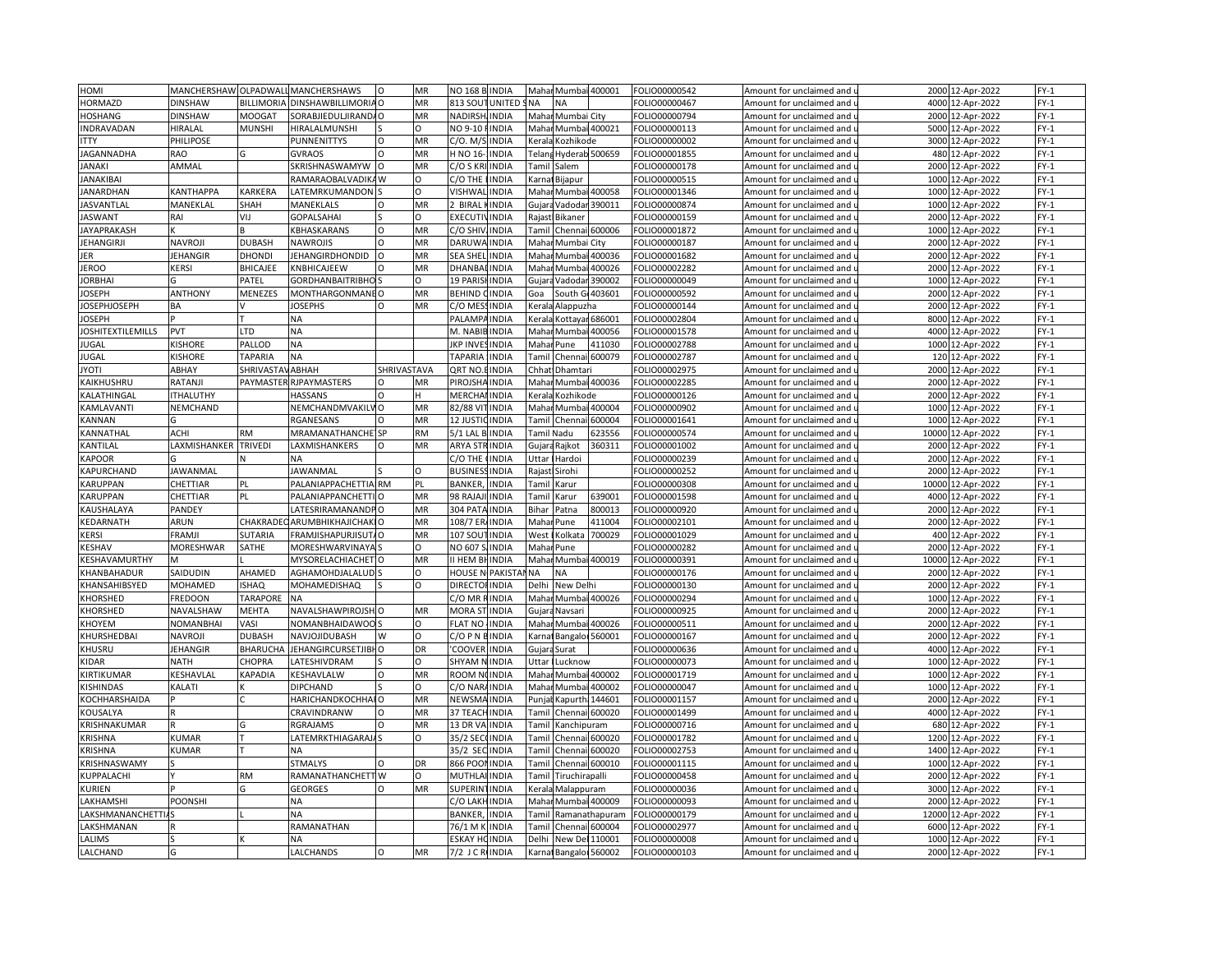| LALITHA                       | SUBRAMANIAN     | <b>N</b>           | <b>NA</b>              |           |    | KAUSIKA               | <b>INDIA</b>  | Tami                                                                                                                                                                          | Chennai 600040             |                   | FOLIO00002632 | Amount for unclaimed and   | 4000  | 12-Apr-2022       | $FY-1$ |
|-------------------------------|-----------------|--------------------|------------------------|-----------|----|-----------------------|---------------|-------------------------------------------------------------------------------------------------------------------------------------------------------------------------------|----------------------------|-------------------|---------------|----------------------------|-------|-------------------|--------|
| LATA                          | <b>ISHORE</b>   | DARU               | KISHOREGDARUW          | $\Omega$  | MR | c/o urji              | <b>INDIA</b>  |                                                                                                                                                                               | Gujara Surat               | 395001            | FOLIO00001037 | Amount for unclaimed and u |       | 4000 12-Apr-2022  | $FY-1$ |
| LAURADE                       | BRAGANCA        | PEREIRA            | ANTONIOBERNARDOI O     |           | MR | <b>DAYANAM</b>        | <b>INDIA</b>  | Goa                                                                                                                                                                           | North Goa                  |                   | FOLIO00001059 | Amount for unclaimed and   |       | 2000 12-Apr-2022  | $FY-1$ |
| LAXMIBAI                      | HIRABHAI        |                    | HNVAKILWALAW           | $\Omega$  | MR | <b>GOPAL NI INDIA</b> |               | Mahar                                                                                                                                                                         | Mumbai 400002              |                   | FOLIO00000106 | Amount for unclaimed and u | 1000  | 12-Apr-2022       | $FY-1$ |
| LEOPANTY                      |                 | LIMA               | PAULDDLIMA             |           | O  | NO 14 CL              | <b>INDIA</b>  | Mahar                                                                                                                                                                         | Mumbai 400001              |                   | FOLIO00000121 | Amount for unclaimed and   | 3200  | 12-Apr-2022       | $FY-1$ |
| LILABEN                       | RATILAL         | TRIVEDI            | RATILALMANILALTRIVO    |           | MR | NP 9/2/1              | <b>INDIA</b>  | Gujar                                                                                                                                                                         | Ahmedabad                  |                   | FOLIO00000516 | Amount for unclaimed and   | 1000  | 12-Apr-2022       | $FY-1$ |
| LIZZY                         | <b>PUTHOOR</b>  |                    | NA                     |           |    | PUTHOO                | <b>INDIA</b>  | Kerala                                                                                                                                                                        | Thiruvar <sub>695103</sub> |                   | FOLIO00000951 | Amount for unclaimed and   |       | 1000 12-Apr-2022  | $FY-1$ |
|                               | <b>MOHAN</b>    | KHANNA             | MOOLCHANDKHANN, O      |           | MR | 31 PEAC               |               |                                                                                                                                                                               |                            | 400026            |               |                            |       |                   | $FY-1$ |
| MADAN                         |                 |                    |                        |           |    |                       | <b>INDIA</b>  | Maha                                                                                                                                                                          | Mumb                       |                   | FOLIO00000916 | Amount for unclaimed and   | 10000 | 12-Apr-2022       |        |
| MADHU                         | <b>BEDI</b>     |                    | VIJAYCHANDERBEDIVO     |           | MR | 14 ANAN INDIA         |               | Gujara                                                                                                                                                                        | Surat                      | 395001            | FOLIO00001897 | Amount for unclaimed and   |       | 4000 12-Apr-2022  | $FY-1$ |
| MADHUMATI                     | KISHANLAL       | KAZI               | <b>NA</b>              |           |    | SONAW/                | <b>INDIA</b>  | Maha                                                                                                                                                                          | Mumb                       | 400007            | FOLIO00000707 | Amount for unclaimed and   | 1000  | 12-Apr-2022       | $FY-1$ |
| MAHENDRA                      | <b>UMAR</b>     | D                  | <b>NA</b>              |           |    | 2/10 S.R              | <b>INDIA</b>  | Tamil                                                                                                                                                                         | Chenna                     | 500082            | FOLIO00002866 | Amount for unclaimed and u |       | 20 12-Apr-2022    | $FY-1$ |
| <b>MAHESH</b>                 | SANGHAVI        |                    | <b>NA</b>              |           |    | 42/1A AI              | <b>INDIA</b>  | West                                                                                                                                                                          | Kolkata                    | 700027            | FOLIO00002472 | Amount for unclaimed and   |       | 40 12-Apr-2022    | $FY-1$ |
| MAHFUZA                       | TAYEBALI        |                    | AYABALISUITANALI       |           | O  | $2/0$ T S L           | <b>INDIA</b>  |                                                                                                                                                                               | Gujara Bharuch             |                   | FOLIO00000335 | Amount for unclaimed and u |       | 1000 12-Apr-2022  | $FY-1$ |
| <b>MAN</b>                    | SHINGH          | <b>JAIN</b>        | NEMICHANDRAJAINS O     |           | MR | C/O RAJ               | <b>INDIA</b>  | Madh                                                                                                                                                                          | Indore                     |                   | FOLIO00002207 | Amount for unclaimed and   | 1000  | 12-Apr-2022       | $FY-1$ |
| MANAKCHAND                    |                 | RATHORE            | KASTURCHANDJIRATI      |           | Ω  | NO 7/12               | <b>INDIA</b>  | Madh                                                                                                                                                                          | Ratlam                     |                   | FOLIO00000549 | Amount for unclaimed and   |       | 2000 12-Apr-2022  | $FY-1$ |
| MANEKLAL                      | MENGHRAJ        | BILANEY            | MMAGANLALS             | $\Omega$  | MR | <b>ENGINEE</b>        | <b>INDIA</b>  | Mahar                                                                                                                                                                         | Mumbai 400001              |                   | FOLIO00000003 | Amount for unclaimed and   |       | 400 12-Apr-2022   | $FY-1$ |
| MANGALBHAI                    | MANORBHAI       | PATEL              | MANORBHAIPATEL         |           | O  | <b>GHANSH</b>         | <b>INDIA</b>  | Mahar                                                                                                                                                                         | Mumbai City                |                   | FOLIO00000143 | Amount for unclaimed and   |       | 2000 12-Apr-2022  | $FY-1$ |
| MANIKLAL                      | ASARAMJEE       | <b>SHROFF</b>      | ASRAMJEES              | $\circ$   | MR | C/O SHRE              | <b>INDIA</b>  | Mahar                                                                                                                                                                         |                            | Mumbai Suburban   | FOLIO00000031 | Amount for unclaimed and   |       | 40 12-Apr-2022    | $FY-1$ |
| <b>MANISH</b>                 | <b>CUMAR</b>    | SOMANI             | SOMANI                 |           |    | RELIAN                | <b>INDIA</b>  | Delhi                                                                                                                                                                         | New Del:                   | 110044            | FOLIO00003102 | Amount for unclaimed and   | 2000  | 12-Apr-2022       | $FY-1$ |
| MANNE                         | RAVICHANDRA     |                    | RAVINDRUDUS            | $\circ$   | MR | 8-3 VENN INDIA        |               |                                                                                                                                                                               | Andhr Guntur               | 522007            | FOLIO00002359 | Amount for unclaimed and u |       | 1000 12-Apr-2022  | $FY-1$ |
| MARAGADAVALLI                 |                 |                    | <b>NA</b>              |           |    | 147/1 GC              | <b>INDIA</b>  | Tamil                                                                                                                                                                         | Chenna                     | 600040            | FOLIO00002607 | Amount for unclaimed and   | 1000  | 12-Apr-2022       | $FY-1$ |
| <b>MARY</b>                   | <b>CURUVILA</b> |                    | LATEMRPVKURUVILA W     |           | O  | 20 HALL I             | <b>INDIA</b>  |                                                                                                                                                                               | Karnal Bangaloi 560005     |                   | FOLIO00001796 | Amount for unclaimed and u |       | 2000 12-Apr-2022  | $FY-1$ |
| <b>MARZABAN</b>               | <b>FRAMROZE</b> | <b>MINBATIWANA</b> |                        |           |    | CAMA BI               | <b>INDIA</b>  |                                                                                                                                                                               | Mahar Mumbai 400034        |                   | FOLIO00000347 | Amount for unclaimed and   |       | 2000 12-Apr-2022  | $FY-1$ |
| MEENAKSHI                     |                 |                    | <b>NA</b>              |           |    | 31 RANG               | <b>INDIA</b>  | Tamil                                                                                                                                                                         | Chennai                    | 500005            | FOLIO00001052 | Amount for unclaimed and   |       | 2000 12-Apr-2022  | $FY-1$ |
|                               |                 | M                  |                        |           |    |                       |               |                                                                                                                                                                               |                            |                   |               |                            |       |                   |        |
| MEENAKSHIKUTTY                | AMMA            |                    | PKKUNHANUJANRAJA O     |           | MR | SREENIL               | <b>INDIA</b>  | Kerala                                                                                                                                                                        | Kozhiko 673007             |                   | FOLIO00000529 | Amount for unclaimed and   |       | 1360 12-Apr-2022  | $FY-1$ |
| MEENAKSHI                     |                 |                    |                        |           |    | 2741 SEE              | <b>INDIA</b>  | <b>Tamil</b>                                                                                                                                                                  | Pudukko 622001             |                   | FOLIO00002915 | Amount for unclaimed and   |       | 2000 12-Apr-2022  | $FY-1$ |
| MEHERBAI                      | NOSHIRMANJI     | <b>BABYCON</b>     | NOSHIRMANJIW           | $\circ$   | MR | ANKLESA               | <b>INDIA</b>  | Gujara                                                                                                                                                                        | Ahmedabad                  |                   | FOLIO00000367 | Amount for unclaimed and u |       | 2000 12-Apr-2022  | $FY-1$ |
| MEHRA                         | DHANJISHAW      | BARIA              | DHANJISHAWJAMSHEO      |           | MR | PLOT NO               | <b>INDIA</b>  | Maha                                                                                                                                                                          | Mumbai 400050              |                   | FOLIO00000860 | Amount for unclaimed and   | 2000  | 12-Apr-2022       | $FY-1$ |
| MELITA                        | NAZARETH        |                    | KFNAZARETHW            | $\Omega$  | MR | ANJELIC               | <b>INDIA</b>  |                                                                                                                                                                               | Mahar Nagpur               |                   | FOLIO00000255 | Amount for unclaimed and u |       | 2000 12-Apr-2022  | $FY-1$ |
| MESSRSPVMUNUSWA AND           |                 | <b>BROS</b>        | <b>NA</b>              |           |    | GENERA                | <b>INDIA</b>  | Pondi                                                                                                                                                                         | <b>NA</b>                  |                   | FOLIO00000027 | Amount for unclaimed and   | 1000  | 12-Apr-2022       | $FY-1$ |
| <b>MESSRSUNITEDINDUS BANK</b> |                 | TD.                | <b>NA</b>              |           |    | NO 24 NEINDIA         |               | West                                                                                                                                                                          | Kolkata                    |                   | FOLIO00000295 | Amount for unclaimed and u |       | 6000 12-Apr-2022  | $FY-1$ |
| <b>MINOCHER</b>               | MUNCHERSHA      | OLPADWA            | <b>MUNCHERSHAWS</b>    | $\Omega$  | MR | 168 BAZ               | <b>INDIA</b>  | Maha                                                                                                                                                                          | Mumbai City                |                   | FOLIO00000236 | Amount for unclaimed and   | 6000  | 12-Apr-2022       | $FY-1$ |
| <b>MIRZA</b>                  | RASHEED         | BEG                | BABURAMCHANDRAC        |           | O  | MOHALL                | <b>INDIA</b>  | Uttar                                                                                                                                                                         | Lucknow                    |                   | FOLIO00000513 | Amount for unclaimed and u | 4000  | 12-Apr-2022       | $FY-1$ |
| MOHAMEDMIA                    | NAJUMIA         |                    | <b>NAJUNIA</b>         |           | O  | 9TH ISRA              | <b>INDIA</b>  | Maha                                                                                                                                                                          |                            | Mumbai 400009     | FOLIO00000040 | Amount for unclaimed and   | 1000  | 12-Apr-2022       | $FY-1$ |
| MOHAN                         | <b>SINGH</b>    |                    | <b>BHATIAS</b>         | $\Omega$  | MR | HOUSE N               | <b>INDIA</b>  | Punja                                                                                                                                                                         | Amritsar                   |                   | FOLIO00000018 | Amount for unclaimed and   |       | 1000 12-Apr-2022  | $FY-1$ |
| MOHANLAL                      | VIJ             |                    | HARDAYALVIJ            |           | O  | SHANTHI               | <b>UNITED</b> | NA                                                                                                                                                                            | NA                         |                   | FOLIO00000166 | Amount for unclaimed and   |       | 2000 12-Apr-2022  | $FY-1$ |
| MUNUPALLE                     | VENKATESWARALU  |                    | <b>MBASARAYYAS</b>     | $\Omega$  | MR | <b>NCOME</b>          | INDIA         | Telan                                                                                                                                                                         | Hyderab 500027             |                   | FOLIO00000021 | Amount for unclaimed and   | 1000  | 12-Apr-2022       | $FY-1$ |
| MUTHU                         | VALLIAPPAN      | M                  | NΑ                     |           |    | COATS                 | <b>INDIA</b>  | Tamil                                                                                                                                                                         | Chennai                    | 600017            | FOLIO00002720 | Amount for unclaimed and   |       | 2000 12-Apr-2022  | $FY-1$ |
| NAGABUSHANAM                  | UΝ              |                    | UNSHAMARAOS            | $\Omega$  | DR | <b>LAT NO</b>         | <b>INDIA</b>  | Гаmі                                                                                                                                                                          | Chenna                     | 500089            | FOLIO00001006 | Amount for unclaimed and   | 2000  | 12-Apr-2022       | $FY-1$ |
| NAGARAJ                       | N               |                    | MOKASUBHANNACHA O      |           | MR | D V SARC              | <b>INDIA</b>  |                                                                                                                                                                               | Karnal Raichur             | 584101            | OLIO00000728  | Amount for unclaimed and u | 4000  | 12-Apr-2022       | $FY-1$ |
| <b>NAJOO</b>                  | HORMAJSHAW      | <b>CHIBBER</b>     | <b>NA</b>              |           |    | <b>BOMAN</b>          | <b>INDIA</b>  | Mahar                                                                                                                                                                         | Mumbai 400001              |                   | FOLIO00002427 | Amount for unclaimed and   | 10000 | 12-Apr-2022       | $FY-1$ |
| <b>NANDINI</b>                | AMMA            |                    | TNGODAVARMAW           | $\Omega$  | MR | KRISHNA               | <b>INDIA</b>  | Kerala                                                                                                                                                                        | Malappuram                 |                   | FOLIO00000537 | Amount for unclaimed and   |       | 1320 12-Apr-2022  | $FY-1$ |
| NARASIMHA                     | KAMAT           |                    | NKKAMATHS              | $\Omega$  | MR | PLEADER               | <b>INDIA</b>  | Karna                                                                                                                                                                         | Uttara Kannada             |                   | FOLIO00000032 |                            | 1000  | 12-Apr-2022       | $FY-1$ |
|                               |                 |                    |                        | O         |    |                       |               |                                                                                                                                                                               |                            |                   |               | Amount for unclaimed and   |       |                   | $FY-1$ |
| NARASIMHAMURTHY               |                 | M                  | KPMUDDIAHSETTYS        |           | MR | 72/1 5TH              | <b>INDIA</b>  | arna                                                                                                                                                                          | Mysore                     | 570009            | FOLIO00001485 | Amount for unclaimed and u |       | 2000 12-Apr-2022  |        |
| NARAYANAN                     |                 |                    | NARAYANANS             | $\circ$   | MR | THE PRL               | <b>INDIA</b>  | Tamil                                                                                                                                                                         | Chennai 600001             |                   | FOLIO00000137 | Amount for unclaimed and   |       | 120 12-Apr-2022   | $FY-1$ |
| NARAYANAN                     | <b>NAIR</b>     |                    | NEELAKANTANADIGA O     |           |    | VIJAYA N              | <b>INDIA</b>  | Cerala                                                                                                                                                                        | <b>Cozhikode</b>           |                   | OLIO00000124  | Amount for unclaimed and   | 1000  | 12-Apr-2022       | $FY-1$ |
| NARAYANAN                     |                 |                    | <b>NA</b>              |           |    | SOUTH CA              | <b>INDIA</b>  | <b>Tamil</b>                                                                                                                                                                  |                            | Ramanathapuram    | FOLIO0000003C | Amount for unclaimed and   |       | 1000 12-Apr-2022  | $FY-1$ |
| NARENDRA                      | <b>NATH</b>     |                    | <b>ROSHANLALS</b>      | $\Omega$  | MR | CHIEF EN              | <b>INDIA</b>  | Harya                                                                                                                                                                         | Panchkula                  |                   | FOLIO00000209 | Amount for unclaimed and   | 4000  | 12-Apr-2022       | $FY-1$ |
| NAWABSIRLIAQUAT               | <b>HYAT</b>     | KHAN               | NA                     |           |    | LAKE VIEN             | <b>INDIA</b>  |                                                                                                                                                                               | Madh Bhopal                |                   | FOLIO00000044 | Amount for unclaimed and u |       | 50000 12-Apr-2022 | $FY-1$ |
| NERGIZ                        | <b>NOSHIR</b>   | <b>MEHTA</b>       | <b>NA</b>              |           |    | AZIZ BU               | <b>INDIA</b>  | Maha                                                                                                                                                                          | Mumbai 400034              |                   | FOLIO00000944 | Amount for unclaimed and   | 1000  | 12-Apr-2022       | $FY-1$ |
| NERGIZ                        | <b>NOSHIR</b>   | MEHTA              | <b>NA</b>              |           |    | AZIZ BUIL             | <b>INDIA</b>  |                                                                                                                                                                               | Mahar Mumbai 400034        |                   | FOLIO00000945 | Amount for unclaimed and   |       | 1000 12-Apr-2022  | $FY-1$ |
| NIMUBEN                       | RATANLAL        | SHELAT             | RATANLALHIRALALSH O    |           | MR | C/O MR.               | <b>INDIA</b>  |                                                                                                                                                                               | Gujara Ahmedabad           |                   | FOLIO00000884 | Amount for unclaimed and   |       | 1000 12-Apr-2022  | $FY-1$ |
| <b>NINA</b>                   | KURIEN          |                    | GKURIANW               | $\Omega$  | MR | MUSEUN                | <b>INDIA</b>  | <erala< td=""><td></td><td>Thiruvananthapura</td><td>FOLIO00000386</td><td>Amount for unclaimed and</td><td></td><td>1600 12-Apr-2022</td><td><math>FY-1</math></td></erala<> |                            | Thiruvananthapura | FOLIO00000386 | Amount for unclaimed and   |       | 1600 12-Apr-2022  | $FY-1$ |
| NIRANJANKUMAR                 |                 |                    | <b>BCRAGHAVIAHS</b>    | $\circ$   | MR | <b>MEZAN</b>          | <b>INDIA</b>  | Tamil                                                                                                                                                                         | Chennai 600001             |                   | FOLIO00002070 | Amount for unclaimed and   |       | 2000 12-Apr-2022  | $FY-1$ |
| NIRANJAN                      | RAMANLAL        | PARIKH             |                        |           |    | 42 UDAY               | <b>INDIA</b>  | Gujar                                                                                                                                                                         | Vadodar                    | 390019            | OLIO00001241  | Amount for unclaimed and   | 320   | 12-Apr-2022       | $FY-1$ |
| NIRMALA                       | DAYASHANKER     | <b>TRIVEDI</b>     | DAYASHANKERW           | $\circ$   | MR | <b>ARYA STR</b>       | <b>INDIA</b>  | Gujara                                                                                                                                                                        | Rajkot                     | 360311            | FOLIO00001001 | Amount for unclaimed and   |       | 2000 12-Apr-2022  | $FY-1$ |
| <b>NOSHIR</b>                 | PIROJSHAW       | <b>SECRETARY</b>   | PIROJSHAWNSECRETA O    |           | MR | <b>JEBANG</b>         | <b>INDIA</b>  | Maha                                                                                                                                                                          | Mumbai 400007              |                   | FOLIO00000234 | Amount for unclaimed and   |       | 1000 12-Apr-2022  | $FY-1$ |
| OMAYAL                        | ACHI            |                    | APRADAIKAPPACHET10     |           | MR | $C/O$ A PR            | <b>INDIA</b>  | Tamil                                                                                                                                                                         | Pudukkottai                |                   | FOLIO00000288 | Amount for unclaimed and u |       | 2000 12-Apr-2022  | $FY-1$ |
| <b>OTERMAI</b>                | FOJMALJ         |                    | <b>FOJMALWALAJIS</b>   | $\Omega$  | MR | 153 BAZ               | <b>INDIA</b>  | Maha                                                                                                                                                                          | Mumbai 400001              |                   | FOLIO00000882 | Amount for unclaimed and   | 2000  | 12-Apr-2022       | $FY-1$ |
| PADAM                         | ADHAR           | SINHA              | <b>NA</b>              |           |    | C/O RADHINDIA         |               | Uttar                                                                                                                                                                         | Agra                       |                   | FOLIO00000909 | Amount for unclaimed and u |       | 2000 12-Apr-2022  | $FY-1$ |
| PADMAKUMAR                    | SHANTILAL       | SHAH               | <b>SHANTILALGSHAHS</b> | <b>IO</b> | MR | <b>SURDAS</b>         | SINDIA        |                                                                                                                                                                               | Gujara Ahmeda 380001       |                   | FOLIO00001874 | Amount for unclaimed and u |       | 1000 12-Apr-2022  | $FY-1$ |
|                               |                 |                    |                        |           |    |                       |               |                                                                                                                                                                               |                            |                   |               |                            |       |                   |        |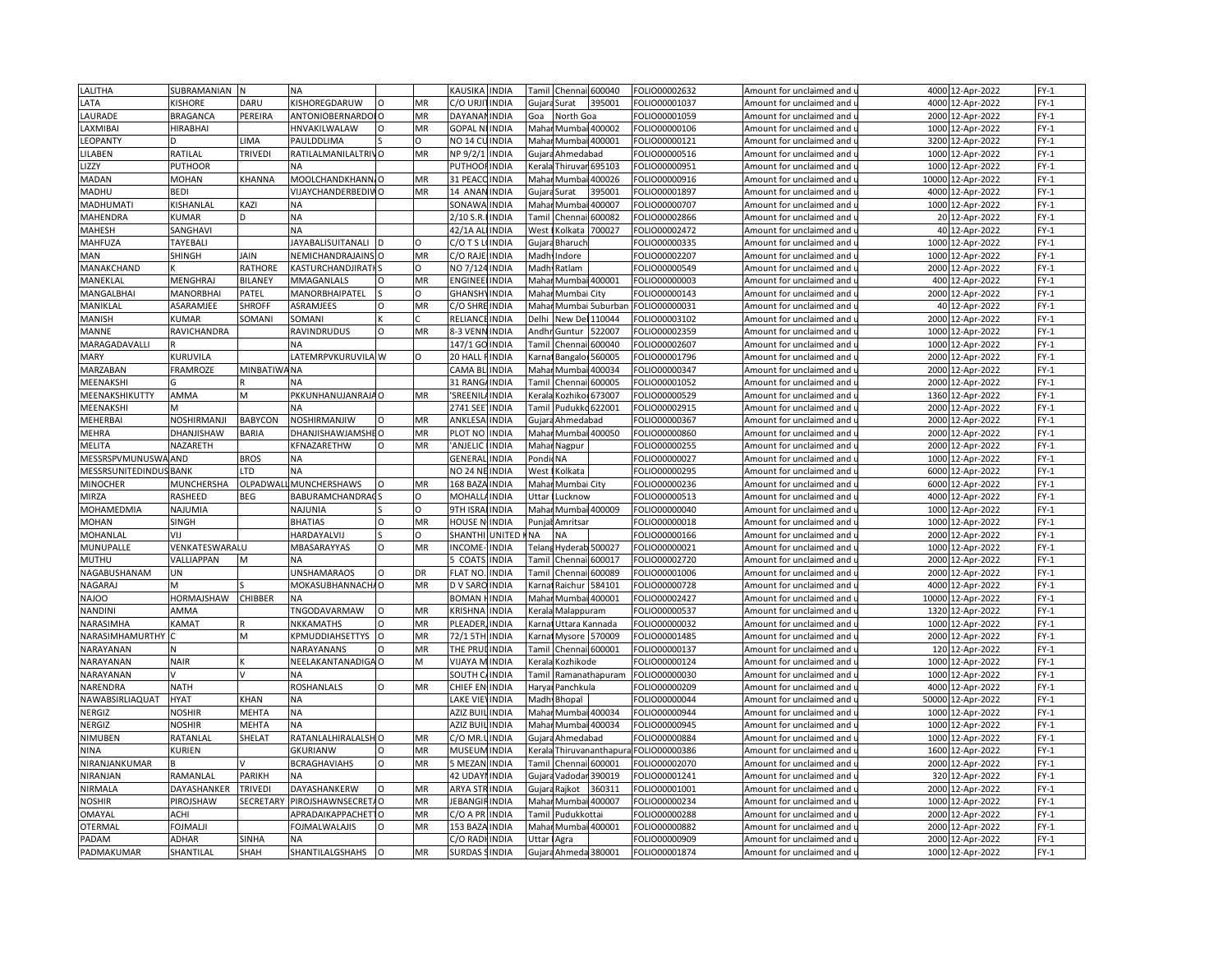| PADMANABHAN     |                      |                   | KRISHNAS                        |          | MR        | 7 CHAND INDIA         |               | Tamil         |                                                                                                                                                            | Chennai 600014   | FOLIO00001511 | Amount for unclaimed and                          | 2000  | 12-Apr-2022      | $FY-1$           |
|-----------------|----------------------|-------------------|---------------------------------|----------|-----------|-----------------------|---------------|---------------|------------------------------------------------------------------------------------------------------------------------------------------------------------|------------------|---------------|---------------------------------------------------|-------|------------------|------------------|
| PADMAVATHY      | AMMA                 |                   | TNKUNHUMMITHAM O                |          | MR        | <b>RAGASULINDIA</b>   |               | Kerala        | Ernakulam                                                                                                                                                  |                  | FOLIO00000531 | Amount for unclaimed and $\,$                     |       | 1320 12-Apr-2022 | $FY-1$           |
| PARELLUKOS      | <b>STEPHEN</b>       | MA                | <b>BLUKHOSS</b>                 | $\Omega$ |           | PAREL HOINDIA         |               | Kerala        | Kottayam                                                                                                                                                   |                  | FOLIO00000028 | Amount for unclaimed and                          | 1000  | 12-Apr-2022      | $FY-1$           |
| PARIKH          | <b>JEKISHANDAS</b>   |                   | CHHOTALAL CHHOTALALDALPATS      | $\Omega$ | MR        | <b>MERCHAI INDIA</b>  |               |               | Gujara Vadodara                                                                                                                                            |                  | FOLIO00000217 | Amount for unclaimed and u                        | 1000  | 12-Apr-2022      | $FY-1$           |
| PARPATI         | KUNDANMAL            | MALKANI           | THAKERDASD                      | $\Omega$ | MR        | KALYAN                | <b>INDIA</b>  | Maha          | Pune                                                                                                                                                       |                  | FOLIO00000350 | Amount for unclaimed and                          | 4000  | 12-Apr-2022      | $FY-1$           |
| PARPAT          | <b>PARSHOTAMDAS</b>  |                   | PARSHOTAMDASKULI W              |          | Ω         | NO 56/A               | <b>INDIA</b>  | Maha          |                                                                                                                                                            | Mumbai 400007    | FOLIO00000333 | Amount for unclaimed and $\iota$                  | 2000  | 12-Apr-2022      | $FY-1$           |
| PARVATHY        |                      |                   | MASILAMANIPILLAID O             |          | G         | 12 SECON              | <b>INDIA</b>  | Tami          | Chenna                                                                                                                                                     | 600012           | FOLIO00000283 | Amount for unclaimed and                          | 6000  | 12-Apr-2022      | $FY-1$           |
| PARVEZ          | SHAIKH               |                   |                                 |          |           | <b>165 BALR INDIA</b> |               | West          | <olkata< td=""><td>700006</td><td>FOLIO00002625</td><td>Amount for unclaimed and i</td><td>20</td><td>12-Apr-2022</td><td><math>FY-1</math></td></olkata<> | 700006           | FOLIO00002625 | Amount for unclaimed and i                        | 20    | 12-Apr-2022      | $FY-1$           |
|                 | AMBALAL              |                   |                                 | $\Omega$ |           |                       |               |               |                                                                                                                                                            |                  |               |                                                   | 1000  |                  |                  |
| PATEL           |                      | CHHANABHACMPATELS |                                 | $\Omega$ | MR        | NO 568/6 INDIA        |               |               | Gujara Ahmedabad                                                                                                                                           |                  | FOLIO00000081 | Amount for unclaimed and                          |       | 12-Apr-2022      | $FY-1$           |
| PATEL           |                      |                   | PMPATELS                        |          | MR        | 13/B HAR INDIA        |               | Gujar         |                                                                                                                                                            | Ahmeda 382480    | FOLIO00002323 | Amount for unclaimed and                          | 2000  | 12-Apr-2022      | $FY-1$           |
| PATRICIA        | SRINIVASAN           |                   | SRINIVASANW                     | O        | MR        | <b>BEACH BUINDIA</b>  |               |               | Kerala Ernakula                                                                                                                                            | 682001           | FOLIO00001166 | Amount for unclaimed and $\mathfrak u$            | 2000  | 12-Apr-2022      | $FY-1$           |
| PATTAMMAL       |                      |                   | PNATARAJANW                     | $\circ$  | MR        | 4/6 PARSHNDIA         |               | Tamil         | Chenn                                                                                                                                                      | 600085           | FOLIO00002193 | Amount for unclaimed and                          | 1000  | 12-Apr-2022      | $FY-1$           |
| PERIN           | <b>ERUCH</b>         | DASTUR            | ERUCHARDESHIRDAS <sup>1</sup> O |          | MR        | 23 NEPEA INDIA        |               |               | Mahar Mumbai 400036                                                                                                                                        |                  | FOLIO00002118 | Amount for unclaimed and <b>u</b>                 | 5000  | 12-Apr-2022      | $FY-1$           |
| PERUMALCHETTY   |                      |                   | <b>GNARAYANAPPAS</b>            | $\circ$  | <b>MR</b> | SREE BAI              | <b>INDIA</b>  | Tami          | Chenna                                                                                                                                                     | 500079           | FOLIO00001966 | Amount for unclaimed and                          | 2000  | 12-Apr-2022      | $FY-1$           |
| PESHOTAN        | MUNCHERSHAW OLPADWAI |                   | MUNCHERSHAWS                    | $\Omega$ | MR        | C/O M/S               | <b>INDIA</b>  | Mahar         |                                                                                                                                                            | Mumbai 400001    | FOLIO00000472 | Amount for unclaimed and u                        | 2000  | 12-Apr-2022      | $FY-1$           |
| PETHAL          | ACHI                 |                   | CHITSABESANWO                   | MR       | KN        | W/O MR                | <b>INDIA</b>  | Tamil         |                                                                                                                                                            | Chennai 600028   | FOLIO00000200 | Amount for unclaimed and                          |       | 2000 12-Apr-2022 | $FY-1$           |
| PHIROZE         | <b>HOSHANGJI</b>     | VAKIL             | HOSHANJIVAKILS                  |          | MR        | NAOROJI               | <b>INDIA</b>  | Gujara        | Ahmedabad                                                                                                                                                  |                  | FOLIO00000982 | Amount for unclaimed and u                        | 4000  | 12-Apr-2022      | $FY-1$           |
| PIA             | MASCARENHAS          |                   | EGIPICIOMASCARENHW              |          | O         | KAMALA                | <b>INDIA</b>  | Mahar         | Mumbai City                                                                                                                                                |                  | FOLIO00000461 | Amount for unclaimed and                          | 1000  | 12-Apr-2022      | $FY-1$           |
| POORANSINGH     |                      |                   | TIKARAMSIGHS                    |          | <b>MR</b> | 16 13TH               | <b>INDIA</b>  | <b>Tami</b>   |                                                                                                                                                            | Chennai 600064   | FOLIO00002351 | Amount for unclaimed and                          | 20    | 12-Apr-2022      | $FY-1$           |
| POORNIMA        | RAJNIKANT            | <b>JHAVERI</b>    | <b>NA</b>                       |          |           | C/O BLUE INDIA        |               |               | Mahar Mumbai 400023                                                                                                                                        |                  | FOLIO00002458 | Amount for unclaimed and u                        |       | 2000 12-Apr-2022 | $FY-1$           |
| PRABHA          | <b>BAVEJA</b>        |                   | LATEMRPRANNATHB/W               |          | $\circ$   | BOX 52                | INDIA         | Karna         | Bangalor 560001                                                                                                                                            |                  | FOLIO00000455 | Amount for unclaimed and                          | 3000  | 12-Apr-2022      | $FY-1$           |
| PRAKASH         | GAJANAN              | MANKAR            | GAJENANBALAJIMAN O              |          | MR        | KUSUM                 | <b>INDIA</b>  | Mahar         | Mumbai 400067                                                                                                                                              |                  | FOLIO00001122 | Amount for unclaimed and u                        | 1000  | 12-Apr-2022      | $FY-1$           |
| PRAKASHVAISH    | <b>BA</b>            | <b>OM</b>         | <b>GOKALCHANDRAS</b>            | $\Omega$ | <b>MR</b> | ZAMIND                | <b>INDIA</b>  | Uttar         | Muzaffarnagar                                                                                                                                              |                  | FOLIO00000016 | Amount for unclaimed and                          | 1000  | 12-Apr-2022      | $FY-1$           |
| PRAMILABEN      | <b>JANUBHAI</b>      | <b>VYAS</b>       | JENUBHAISANKERLAL O             |          | MR        | C/O M/S               | <b>INDIA</b>  | Gujara        |                                                                                                                                                            | Vadodar 390001   | FOLIO00000768 | Amount for unclaimed and u                        | 1000  | 12-Apr-2022      | $FY-1$           |
| PRAVINKANT      | CHIMANLAL            | SHAH              | <b>NA</b>                       |          |           | EYE SUR               | <b>INDIA</b>  | Gujar         | Surat                                                                                                                                                      | 395003           | FOLIO00000564 | Amount for unclaimed and                          | 1000  | 12-Apr-2022      | $FY-1$           |
| PULPAKA         | KAMESWARA            | RAO               | PGURUS                          |          |           | ADVOCA                | <b>INDIA</b>  | Andhi         | East Godavari                                                                                                                                              |                  | FOLIO00000033 | Amount for unclaimed and <b>u</b>                 | 1400  | 12-Apr-2022      | $FY-1$           |
| PURSHOTAMDAS    | CHATURDAS            | SHETH             | CHATURDASPSHATHS O              |          | MR        | C/O SURY              | <b>INDIA</b>  |               | Gujara Bharuch                                                                                                                                             |                  | FOLIO00000107 | Amount for unclaimed and                          | 1000  | 12-Apr-2022      | $FY-1$           |
| RAGHUBAR        | DIAL                 | JAIN              | LALARAMDIALJAINS                |          | MR        | JAIN BHL              | <b>INDIA</b>  | Delhi         | New Del                                                                                                                                                    | 110005           | FOLIO00000087 | Amount for unclaimed and                          | 2000  | 12-Apr-2022      | $FY-1$           |
| RAGHUNATH       | <b>BALWANT</b>       | GHANEKAR          | <b>NA</b>                       |          |           | C/O. MR.              | <b>INDIA</b>  |               |                                                                                                                                                            | 115523           | FOLIO00002536 |                                                   |       | 12-Apr-2022      | $FY-1$           |
|                 | DAS                  |                   |                                 |          | $\circ$   | <b>BLOCK C</b>        | <b>INDIA</b>  | Maha<br>Delhi | Satara                                                                                                                                                     | 110009           |               | Amount for unclaimed and u                        | 2000  |                  |                  |
| RAGHUNATH       | GARG                 | <b>DUSAJE</b>     | LATEMRKISHINCHAN                |          | O         | C/O MR                |               | Mahar         | New De                                                                                                                                                     |                  | FOLIO00000182 | Amount for unclaimed and                          | 2000  | 12-Apr-2022      | $FY-1$<br>$FY-1$ |
| RAGHUNATHPRASAD |                      |                   | <b>RAGHUNATHPRASAD</b>          |          |           |                       | <b>INDIA</b>  |               | Mumbai                                                                                                                                                     | 400002           | FOLIO00000110 | Amount for unclaimed and u                        | 1000  | 12-Apr-2022      |                  |
| RAGUNATHAN      | KR                   |                   | KUMARAPPANCHETTIO               |          | MR        | MANGU                 | <b>INDIA</b>  | Tami          | Pudukko                                                                                                                                                    | 522203           | FOLIO00001508 | Amount for unclaimed and                          | 2000  | 12-Apr-2022      | $FY-1$           |
| RAJALAKSHMI     |                      |                   | <b>NA</b>                       |          |           | NEW NO                | <b>INDIA</b>  | Tamil         | Chennai                                                                                                                                                    | 600114           | FOLIO00002197 | Amount for unclaimed and u                        | 4000  | 12-Apr-2022      | $FY-1$           |
| RAJARAM         |                      |                   | <b>SVIYERS</b>                  | $\Omega$ | MR        | NO 20 KA INDIA        |               | Tami          | Chennai                                                                                                                                                    | 600059           | FOLIO00002447 | Amount for unclaimed and                          | 1000  | 12-Apr-2022      | $FY-1$           |
| RAJASIMHA       | <b>MENON</b>         | M                 | TNMANAVEDANRAJA                 | O        | MR        | <b>BRINDAY</b>        | <b>INDIA</b>  | Kerala        | Ernakulam                                                                                                                                                  |                  | FOLIO00000533 | Amount for unclaimed and                          |       | 1320 12-Apr-2022 | $FY-1$           |
| RAJENDRA        | PRASAD               | YADAV             | <b>HARIYADAVS</b>               | O        | MR        | C/O SUNFINDIA         |               | West          | Kolkata                                                                                                                                                    | 700001           | FOLIO00002370 | Amount for unclaimed and                          |       | 20 12-Apr-2022   | $FY-1$           |
| RAJESH          | AGARWAI              |                   | <b>NA</b>                       |          |           | <b>BLOCK 3</b>        | <b>INDIA</b>  | Delhi         | <b>New Del</b>                                                                                                                                             | 110054           | FOLIO00002894 | Amount for unclaimed and                          | 2000  | 12-Apr-2022      | $FY-1$           |
| RAJI            | <b>ALIAS</b>         | RAJALAKSH         | <b>NKRISHNAMURTHYD O</b>        |          | MR        | 10-B/3 RAINDIA        |               | Tamil         |                                                                                                                                                            | Tiruchira 620017 | FOLIO00001313 | Amount for unclaimed and $\overline{\phantom{a}}$ |       | 3000 12-Apr-2022 | $FY-1$           |
| RAJINDER        | <b>NATH</b>          | CHADHA            | <b>RCHADHAS</b>                 |          |           | C/O M/S               | <b>INDIA</b>  | Uttar         | Kanpur Nagar                                                                                                                                               |                  | FOLIO00000174 | Amount for unclaimed and                          | 1000  | 12-Apr-2022      | $FY-1$           |
| RAM             | BABU                 | AGARWAL           | RAMSARUPAGARWAI O               |          | MR        | NO 1403               | <b>INDIA</b>  | <b>Jttar</b>  | Agra                                                                                                                                                       |                  | FOLIO00000719 | Amount for unclaimed and u                        |       | 2000 12-Apr-2022 | $FY-1$           |
| RAM             | PRASAD               | SOMANI            | <b>GANPAT</b>                   | LAL      | SOMAI     | <b>25/2 NEF</b>       | <b>INDIA</b>  | West          | Howrah                                                                                                                                                     | 711101           | FOLIO00002942 | Amount for unclaimed and                          |       | 20 12-Apr-2022   | $FY-1$           |
| RAMA            | <b>NAND</b>          |                   | DURGAPRASADJIS                  | $\Omega$ | MR        | 45 BHUT               | <b>INDIA</b>  | Rajast        | Bikaner                                                                                                                                                    |                  | FOLIO00000020 | Amount for unclaimed and u                        | 1000  | 12-Apr-2022      | $FY-1$           |
| <b>RAMARAOS</b> |                      |                   | VENKATANARASUS                  | $\Omega$ |           | <b>SATYAN</b>         | <b>INDIA</b>  | Andh          | Krishna                                                                                                                                                    |                  | FOLIO00000169 | Amount for unclaimed and                          | 1000  | 12-Apr-2022      | $FY-1$           |
| RAMACHANDRA     | <b>DIGAMBAR</b>      | THIPSAY           | <b>NA</b>                       |          |           | 635/80                | <b>INDIA</b>  | Maha          | Pune                                                                                                                                                       |                  | FOLIO00000384 | Amount for unclaimed and u                        | 2000  | 12-Apr-2022      | $FY-1$           |
| RAMACHANDRAIYER |                      |                   | <b>NA</b>                       |          |           | GENERAL               | <b>INDIA</b>  | Kerala        | Palakkad                                                                                                                                                   |                  | FOLIO00000146 | Amount for unclaimed and                          | 40000 | 12-Apr-2022      | $FY-1$           |
| RAMACHANDRA     | <b>RAO</b>           |                   | BDASAPPAYAS                     |          | MR        | <b>FLAT NO</b>        | <b>INDIA</b>  | Гаmі          | Chenna                                                                                                                                                     |                  | FOLIO00000634 | Amount for unclaimed and                          | 1000  | 12-Apr-2022      | $FY-1$           |
| RAMAKANT        | PURSHOTAM            | PANDIT            | <b>NA</b>                       |          |           | -24 TAR/INDIA         |               | Maha          |                                                                                                                                                            | Mumbai 400004    | FOLIO00000405 | Amount for unclaimed and $\overline{\phantom{a}}$ |       | 1000 12-Apr-2022 | $FY-1$           |
| RAMAN           |                      |                   | <b>NA</b>                       |          |           | <b>ILMELF</b>         | CINDIA        | Tami          | The Nilgiris                                                                                                                                               |                  | FOLIO00000557 | Amount for unclaimed and                          | 2000  | 12-Apr-2022      | $FY-1$           |
| RAMANATHA       | SASTRY               |                   | SUBRAMANIAVADHIYO               |          |           | 11 MANI               | <b>EINDIA</b> | Mahar         |                                                                                                                                                            | Mumbai 400019    | FOLIO00000184 | Amount for unclaimed and u                        | 4000  | 12-Apr-2022      | $FY-1$           |
| RAMANATHAN      |                      |                   | <b>NA</b>                       |          |           | NO.5 PAR              | <b>INDIA</b>  | Tamil         | Salem                                                                                                                                                      | 636016           | FOLIO00002666 | Amount for unclaimed and                          | 2000  | 12-Apr-2022      | $FY-1$           |
| RAMESH          | <b>JATASHANKER</b>   | JOSHI             | <b>JSJOSHIS</b>                 | $\Omega$ | MR        | <b>FLAT NO</b>        | <b>INDIA</b>  | Gujar         | Ahmeda                                                                                                                                                     | 380009           | FOLIO00000864 | Amount for unclaimed and <b>u</b>                 | 500   | 12-Apr-2022      | $FY-1$           |
| RAMJI           | <b>JETHABHAI</b>     | KOTHARI           | <b>JETHABHAI</b>                |          | O         | NAGPUR                | <b>INDIA</b>  | Mahar         | Nagpur                                                                                                                                                     |                  | FOLIO00000190 | Amount for unclaimed and                          | 2000  | 12-Apr-2022      | $FY-1$           |
| RANGANATHAN     |                      |                   | VRAJAGOPALAMUDA                 |          | MR        | <b>120 LLOY</b>       | <b>INDIA</b>  | Tami          |                                                                                                                                                            | Chennai 600006   | FOLIO00000609 | Amount for unclaimed and u                        | 2000  | 12-Apr-2022      | $FY-1$           |
|                 |                      | <b>THAKORE</b>    |                                 | $\Omega$ | MR        |                       |               |               |                                                                                                                                                            |                  |               |                                                   | 1000  |                  | $FY-1$           |
| RANJITRAY       | SAKERLAL             |                   | SAKARLALTHAKORES                |          |           | <b>SULTANP INDIA</b>  |               | Gujara        | Surat                                                                                                                                                      |                  | FOLIO00000758 | Amount for unclaimed and                          |       | 12-Apr-2022      |                  |
| RASIKLAI        | CHIMANLAL            | <b>GANDHI</b>     | CHIMANLALS                      |          | MR        | 14 TAPO               | <b>INDIA</b>  | Maha          | Mumba                                                                                                                                                      | 400054           | OLIO00000057  | Amount for unclaimed and                          | 1000  | 12-Apr-2022      | $FY-1$           |
| RASIKLAL        | SOMESHWAR            | BHATT             | <b>SHBHATTS</b>                 | Ω        | MR        | 30 NILKAI INDIA       |               |               | Gujara Bharuch 392001                                                                                                                                      |                  | FOLIO00000861 | Amount for unclaimed and                          |       | 1000 12-Apr-2022 | $FY-1$           |
| RATANLAL        | HIRALAL              | JAIN              | HIRALAL                         |          |           | -405 SHAINDIA         |               | Maha          | Mumba                                                                                                                                                      | 400007           | FOLIO0000291C | Amount for unclaimed and                          | 4000  | 12-Apr-2022      | $FY-1$           |
| RATILAL         | H                    | PATEL             | HIRALALRPATELS                  | $\Omega$ | MR        | <b>ADVOCATINDIA</b>   |               |               | Gujara Kheda                                                                                                                                               |                  | FOLIO00000552 | Amount for unclaimed and u                        | 1000  | 12-Apr-2022      | $FY-1$           |
| RATNAKAR        | <b>INDURAO</b>       | SYEDH             | <b>INDURAOS</b>                 | $\Omega$ | MR        | PLEADER               | <b>INDIA</b>  |               | Gujara Ahmedabad                                                                                                                                           |                  | FOLIO00000138 | Amount for unclaimed and                          | 2000  | 12-Apr-2022      | $FY-1$           |
| RATY            | NAVAL                | <b>TARAPORE</b>   | <b>NAVALW</b>                   | $\Omega$ | MR        | AASHISH               | <b>INDIA</b>  |               | Telang Rangareddi                                                                                                                                          |                  | FOLIO00001322 | Amount for unclaimed and <b>u</b>                 | 2000  | 12-Apr-2022      | $FY-1$           |
| RAVINDER        | <b>KUMAR</b>         | <b>GUPTA</b>      | <b>NA</b>                       |          |           | C/O ANU INDIA         |               |               | Haryal Rohtak                                                                                                                                              |                  | FOLIO00002614 | Amount for unclaimed and u                        |       | 2000 12-Apr-2022 | $FY-1$           |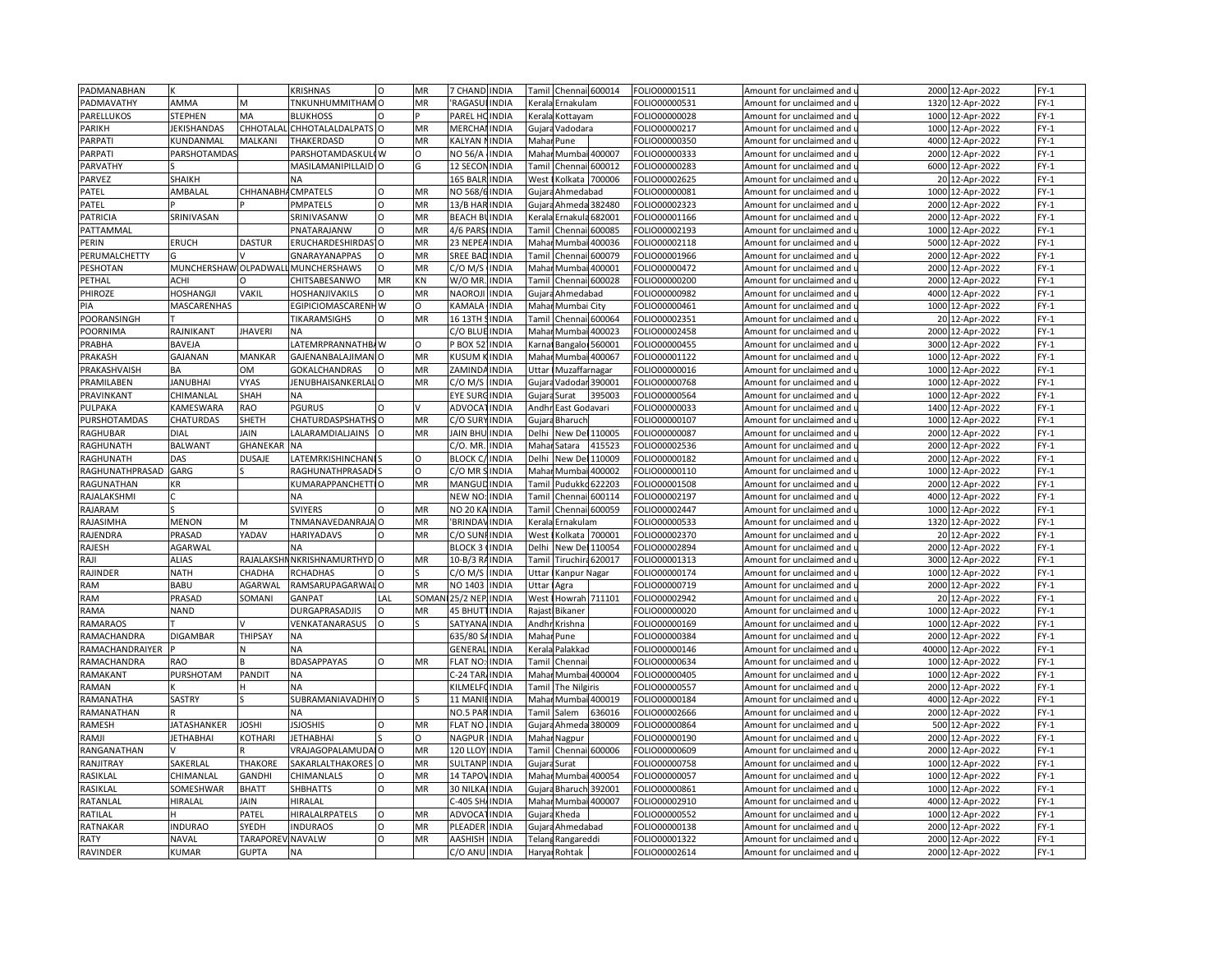| REHMATBAI        | SALEBHOY          | LODHGER         | SALEBHOYGULAMALYO                  |           | MR        | C/O M/S              | <b>INDIA</b>  | Uttar        | Lucknow               |                  | FOLIO00000708 | Amount for unclaimed and                          | 1000  | 12-Apr-2022      | $FY-1$ |
|------------------|-------------------|-----------------|------------------------------------|-----------|-----------|----------------------|---------------|--------------|-----------------------|------------------|---------------|---------------------------------------------------|-------|------------------|--------|
| REVATHI          | RAJAN             |                 | KVVRAJANW                          | $\Omega$  | <b>MR</b> | <b>OB COL</b>        | <b>INDIA</b>  |              | Tamil Tirunelv 627007 |                  | FOLIO00001777 | Amount for unclaimed and <b>u</b>                 | 2000  | 12-Apr-2022      | $FY-1$ |
| RITU             | AGGARWAL          |                 | <b>NA</b>                          |           |           | 502 SAVE INDIA       |               | Delhi        | New Del               | 110085           | FOLIO00002891 | Amount for unclaimed and i                        | 6000  | 12-Apr-2022      | $FY-1$ |
| <b>RODA</b>      | <b>DARA</b>       | VANIA           | DARAJALVANIAW                      |           | MR        | SHIVAM               | <b>INDIA</b>  | Mahar        | Pune                  | 411040           | FOLIO00001316 | Amount for unclaimed and <b>u</b>                 | 2000  | 12-Apr-2022      | $FY-1$ |
| <b>ROSHAN</b>    | <b>HECTOR</b>     | KOTHAWAL        | <b><i>AHECTORRATENJIKOTI O</i></b> |           | MR        | 22 JAWA              | <b>INDIA</b>  | Gujara       | Valsad                |                  | FOLIO00000801 | Amount for unclaimed and i                        | 2000  | 12-Apr-2022      | $FY-1$ |
| <b>ROSHAN</b>    | PARASOTAM         | PATEL           | PPPATELS                           | $\Omega$  | MR        | 13/B HAR             | <b>INDIA</b>  | Gujar        | Ahmeda                | 382480           | FOLIO00002325 | Amount for unclaimed and i                        | 2000  | 12-Apr-2022      | $FY-1$ |
| ROSHANLAL        | AGGARWAL          |                 | <b>AGGARWALS</b>                   | O         | MR        | 79 DAYAM             | <b>INDIA</b>  | Punjał       | Amritsar              | 143001           | FOLIO00000229 | Amount for unclaimed and                          |       | 2000 12-Apr-2022 | $FY-1$ |
| <b>ROSY</b>      |                   |                 | NA                                 |           |           | NO:3 4T              | <b>INDIA</b>  |              |                       |                  |               |                                                   |       | 12-Apr-2022      | $FY-1$ |
|                  | GEORGE            |                 |                                    |           |           |                      |               | Karna        | Bangalor.             | 560033           | FOLIO00000950 | Amount for unclaimed and                          | 1000  |                  |        |
| RUDRA            | <b>DATT</b>       | <b>BHATT</b>    | SRIJOGABHATT                       |           | Ω         | <b>MERCHAI INDIA</b> |               |              | Uttara Almora         |                  | FOLIO00000070 | Amount for unclaimed and $\overline{\phantom{a}}$ |       | 1000 12-Apr-2022 | $FY-1$ |
| RUDRA            | KOTI              |                 | <b>NA</b>                          |           |           | 3 THIRL              | <b>INDIA</b>  | Tami         |                       | Chennai 600033   | FOLIO00002517 | Amount for unclaimed and                          | 20    | 12-Apr-2022      | $FY-1$ |
| RUKMAJA          | VARADAN           |                 | <b>NA</b>                          |           |           | $-112$ SE            | <b>INDIA</b>  | Uttar        |                       | Gautam Buddha N  | FOLIO00001131 | Amount for unclaimed and u                        | 2000  | 12-Apr-2022      | $FY-1$ |
| <b>RUSTOMJI</b>  | NANABHOY          | <b>BAMBOAT</b>  | NANABHOYBAMBOA                     |           | O         | SOLICITO             | <b>INDIA</b>  | Maha         | Mumba                 | 400026           | FOLIO00000216 | Amount for unclaimed and                          | 4000  | 12-Apr-2022      | $FY-1$ |
| SAAM             | <b>NOSHIR</b>     | <b>NANABHAI</b> | <b>NOSHIR</b>                      |           | $\Omega$  | NO 724 D             | <b>INDIA</b>  | Maha         | Mumbai                | 400014           | FOLIO00000361 | Amount for unclaimed and <b>u</b>                 |       | 800 12-Apr-2022  | $FY-1$ |
| SAGUNABEN        | M                 | PATEL           | <b>NA</b>                          |           |           | 9 KALYA              | <b>INDIA</b>  | Gujar        | <b>Jadoda</b>         | 390001           | FOLIO00002570 | Amount for unclaimed and                          | 1000  | 12-Apr-2022      | $FY-1$ |
| SAILENDRA        | <b>NATH</b>       | GOSH            | BINODBIHARIGOSHW                   |           | MR        | RETD ME              | <b>INDIA</b>  | West         | looghly               |                  | FOLIO00000258 | Amount for unclaimed and u                        | 2000  | 12-Apr-2022      | $FY-1$ |
| SAILENDRA        | <b>NATH</b>       | SEAL            | NA                                 |           |           | 44 SIKDA             | <b>INDIA</b>  | West         | Kolkata               | 700007           | FOLIO00002745 | Amount for unclaimed and                          |       | 20 12-Apr-2022   | $FY-1$ |
| SAKINABAI        | SALEBHAI          | RANGWAL         | SALEBHAIRANGWALA                   |           | MR        | C/O MR               | <b>INDIA</b>  | Maha         | Mumba                 | 400008           | FOLIO00000510 | Amount for unclaimed and                          | 1000  | 12-Apr-2022      | $FY-1$ |
| SAM              | PHIROZE           | <b>DRIVER</b>   | <b>NA</b>                          |           |           | SANGAM               | <b>INDIA</b>  | Maha         |                       | Mumbai 400026    | FOLIO00002463 | Amount for unclaimed and $\overline{\phantom{a}}$ |       | 9000 12-Apr-2022 | $FY-1$ |
| SAMANDYAMMAL     |                   |                 | BSENNAIGOWDERW                     |           | MR        | NO 16/3              | <b>INDIA</b>  | Tami         | Coimbatore            |                  | FOLIO00000256 | Amount for unclaimed and                          | 1000  | 12-Apr-2022      | $FY-1$ |
| SANGEETA         | <b>CHITNIS</b>    |                 | <b>MILINDW</b>                     |           | <b>MR</b> | POPULAR INDIA        |               |              | Mahar Mumbai 400028   |                  | FOLIO00002016 | Amount for unclaimed and u                        | 4000  | 12-Apr-2022      | $FY-1$ |
| SANYAL           |                   |                 | <b>BASANTKUMARSANY</b>             |           | O         | ADVOCA               | <b>INDIA</b>  | Uttar        | Jhansi                |                  | FOLIO00000547 | Amount for unclaimed and                          | 4000  | 12-Apr-2022      | $FY-1$ |
| SARATHAMBAL      |                   |                 | NΑ                                 |           |           | W/O MR               | <b>INDIA</b>  |              | Tamil Nadu            | 606705           | FOLIO00002431 | Amount for unclaimed and <b>u</b>                 | 1000  | 12-Apr-2022      | $FY-1$ |
| SARDAR           | SHIV              | SINGH           | SNATHASINGHS                       | $\Omega$  | MR        | SAROBA               | <b>INDIA</b>  | Punjał       | Jalandhar             |                  | FOLIO00000202 | Amount for unclaimed and                          | 4000  | 12-Apr-2022      | $FY-1$ |
| SARMAC           |                   |                 | SVVAIDYANATHAIERS                  |           | MR        | VASANT               | <b>INDIA</b>  | Tamil        |                       | Chennai 600018   | OLIO00000863  | Amount for unclaimed and i                        | 480   | 12-Apr-2022      | $FY-1$ |
| SATHYAN          |                   |                 | <b>NA</b>                          |           |           | SANTHA               | <b>INDIA</b>  | Keral        |                       | 688544           | FOLIO00002896 | Amount for unclaimed and                          |       | 20 12-Apr-2022   | $FY-1$ |
| SATISH           | CHANDRA           | GOELA           | CHANDRABGOELAS                     |           | MR        | D 160 SE             | <b>INDIA</b>  | <b>Jttar</b> |                       | Gautam Buddha Na | FOLIO00000254 | Amount for unclaimed and                          | 6000  | 12-Apr-2022      | $FY-1$ |
| SATISH           | KUMAR             | ARORA           | ΝA                                 |           |           | C/O KRIS             | <b>INDIA</b>  | Uttar        | Lucknow               |                  | FOLIO00002331 | Amount for unclaimed and $\,$                     | 4000  | 12-Apr-2022      | FY-1   |
| SAURIRAJULU      | RAJAGOPAL         | NAIDU           | <b>NA</b>                          |           |           | RANGA                | <b>INDIA</b>  | Tami         | Nagapattinam          |                  | FOLIO00000023 | Amount for unclaimed and                          | 1000  | 12-Apr-2022      | $FY-1$ |
| SAVITA           | SAIGAL            |                 | <b>NA</b>                          |           |           | 22 JAYAS             | <b>INDIA</b>  |              | Mahar Mumbai 400030   |                  | FOLIO00002712 | Amount for unclaimed and <b>u</b>                 |       | 2000 12-Apr-2022 | $FY-1$ |
| SERVESH          | SINGAL            |                 | KCSINGHALW                         | $\Omega$  | MR        | W/O MR               | <b>INDIA</b>  |              | Uttarakhand           | 247677           | FOLIO00002301 | Amount for unclaimed and                          | 2000  | 12-Apr-2022      | $FY-1$ |
| SEWARAM          | DIPCHAND          |                 | <b>DIPCHAND</b>                    |           | $\Omega$  | C/O NAR              | <b>INDIA</b>  | Mahar        | Mumbai                | 400002           | FOLIO00000048 | Amount for unclaimed and u                        | 1000  | 12-Apr-2022      | $FY-1$ |
| SHAILAJA         | SHANKAR           | KAVTHEKAI       | <b>BHASKERW</b>                    | O         | MR        | B/10 AN              | <b>INDIA</b>  | Mahar        | Mumbai                | 400016           | FOLIO00001132 | Amount for unclaimed and                          | 2000  | 12-Apr-2022      | FY-1   |
| SHAKUNTLA        | <b>DEVI</b>       | TULI            | ΝA                                 |           |           | $2/0$ MR             | <b>INDIA</b>  | Mahar        | Mumbai                | 400026           | FOLIO00000415 | Amount for unclaimed and u                        | 1000  | 12-Apr-2022      | $FY-1$ |
|                  |                   |                 |                                    | $\Omega$  | MR        | 13/B HAR INDIA       |               |              |                       |                  |               |                                                   | 2000  |                  |        |
| SHARDABEN        | PARASOTAM         | PATEL           | PPPATELW<br><b>NA</b>              |           |           | ADVOCA               |               | Gujara       |                       | Ahmeda 382480    | FOLIO00002326 | Amount for unclaimed and                          |       | 12-Apr-2022      | $FY-1$ |
| SHARMA           |                   |                 |                                    |           |           |                      | <b>INDIA</b>  | Uttar        | Moradabad             |                  | FOLIO00000007 | Amount for unclaimed and                          | 2000  | 12-Apr-2022      | $FY-1$ |
| SHASHIKANT       | LABHSHANKER       | <b>BHATT</b>    | LABHSHANKERIBHAT1                  |           | MR        | KARSAN               | <b>INDIA</b>  |              | Gujara Jamnagar       |                  | OLIO00001004  | Amount for unclaimed and u                        | 1000  | 12-Apr-2022      | $FY-1$ |
| SHERA            | SORABJI           | <b>REPORTER</b> | SORABJIBURJORJIREP D               |           | $\Omega$  | MEHERA               | <b>INDIA</b>  | Maha         | Mumbai City           |                  | FOLIO00000306 | Amount for unclaimed and                          | 20000 | 12-Apr-2022      | $FY-1$ |
| SHERA            | SORABJI           | REPORTER        | <b>NA</b>                          |           |           | <b>MEHRA NINDIA</b>  |               |              | Mahar Mumbai 400036   |                  | FOLIO00001274 | Amount for unclaimed and <b>u</b>                 |       | 6000 12-Apr-2022 | $FY-1$ |
| SHERA            | SORABJI           | SPENCER         | DHUNJISHAWSORABJ W                 |           | $\Omega$  | JAIJI TERFINDIA      |               | Maha         |                       | Mumbai 400007    | FOLIO00000311 | Amount for unclaimed and                          | 2000  | 12-Apr-2022      | $FY-1$ |
| <b>SHUBH</b>     | LATA              |                 | CHAMPALALW                         | $\Omega$  | MR        | C/O MR I             | RINDIA        | Punial       | Ludhiana              |                  | FOLIO00000711 | Amount for unclaimed and u                        | 4000  | 12-Apr-2022      | $FY-1$ |
| SINGHAL          | B                 |                 | VEDPRAKASHS                        | O         | MR        | NO 20 DA INDIA       |               | Uttar        | Agra                  |                  | FOLIO00000712 | Amount for unclaimed and i                        | 1000  | 12-Apr-2022      | $FY-1$ |
| SITA             | <b>SEN</b>        |                 | SKGENW                             |           | DR        | C/O DR 9             | <b>INDIA</b>  | Delhi        | New Delhi             |                  | FOLIO00000173 | Amount for unclaimed and u                        | 10000 | 12-Apr-2022      | $FY-1$ |
| SIVAKAMI         | ACHI              |                 | CHIDAMBARAMCHET PL                 |           | AR        | NO 14 MI             | <b>INDIA</b>  | Tamil        | Sivaganga             |                  | FOLIO00000826 | Amount for unclaimed and                          | 4000  | 12-Apr-2022      | FY-1   |
| SNEHALATABAI     | SHRIDAR           | <b>JOSHI</b>    | SHRIDARJOSHI                       | W         | $\Omega$  | C/O MR               | <b>INDIA</b>  | Maha         | Nagpur                |                  | FOLIO00000247 | Amount for unclaimed and                          | 4000  | 12-Apr-2022      | $FY-1$ |
| SNEHLATA         | <b>BHADURI</b>    |                 | <b>DNBHADURIW</b>                  | $\Omega$  | MR        | W/O MR               | <b>INDIA</b>  | Uttar        | Jhansi                |                  | FOLIO00000544 | Amount for unclaimed and u                        | 4000  | 12-Apr-2022      | $FY-1$ |
| SREEDHARA        | <b>KUMARAN</b>    | M               | NΔ                                 |           |           | <b>SRINILA</b> Y     | <b>INDIA</b>  | Kerala       |                       | Malappu 679329   | FOLIO00002793 | Amount for unclaimed and                          | 1400  | 12-Apr-2022      | $FY-1$ |
| SRIMATHI         | SHANTHI           | SHAH            | GOPALDASCHAWLA                     | W         | $\Omega$  | NO 44 JOHNDIA        |               | Delhi        |                       | New Del 110003   | FOLIO00000067 | Amount for unclaimed and u                        |       | 6000 12-Apr-2022 | $FY-1$ |
| SRINIVASAMURTI   |                   | N               | NARSINGRAOS                        | $\Omega$  |           | ADVOCA               | <b>TINDIA</b> | Karna        | Bellary               |                  | FOLIO00000118 | Amount for unclaimed and (                        |       | 280 12-Apr-2022  | $FY-1$ |
| <b>SUBBA</b>     | <b>RAO</b>        |                 | RSURYANARAYANARA O                 |           | MR        | NO 4-1/1             | <b>INDIA</b>  | <b>Karna</b> |                       | Bangaloi 560028  | FOLIO00000105 | Amount for unclaimed and <b>u</b>                 | 2000  | 12-Apr-2022      | $FY-1$ |
| <b>SUBBIAH</b>   | <b>VR</b>         | KR              | KARUNGAPPANAMBA                    |           | O         | ARANMA               | <b>INDIA</b>  | Tami         |                       | Ramanathapuram   | FOLIO00000448 | Amount for unclaimed and i                        | 4000  | 12-Apr-2022      | $FY-1$ |
| SUBHADRA         | KRISHNAN          |                 | LATEMRKOTTAITHKRID                 |           | O         | С/О КОС              | <b>KUWAI</b>  | NΑ           | ΝA                    |                  | OLIO00000393  | Amount for unclaimed and u                        | 2000  | 12-Apr-2022      | $FY-1$ |
| SUBHENDU         | <b>ROY</b>        |                 | <b>CHOWDHURROYCHOWDHURYS</b>       | O         | MR        | <b>BANK ASSINDIA</b> |               | West         | Hooghly               |                  | FOLIO00000249 | Amount for unclaimed and $\,$                     |       | 2000 12-Apr-2022 | FY-1   |
| SUBRAMANIAN      |                   |                 | KRISHNASWAMIS                      |           | MR        | OLD NO               | <b>INDIA</b>  | <b>Tami</b>  | Chennai               | 500010           | FOLIO00001109 | Amount for unclaimed and                          | 120   | 12-Apr-2022      | $FY-1$ |
| SUBRAMANIAN      | SUBRAMANIAN       |                 | SUBRAMANIANS                       | $\Omega$  | MR        | <b>10 RATHNINDIA</b> |               | Tamil        | Coimbat               | 541001           | FOLIO00002003 | Amount for unclaimed and $\overline{\phantom{a}}$ | 2000  | 12-Apr-2022      | $FY-1$ |
| SUBRAMONIAIYER   |                   |                 | <b>IYERP</b>                       |           |           | VASANT               | <b>INDIA</b>  | <b>Keral</b> | Alappu:               | 688011           | FOLIO00002947 | Amount for unclaimed and                          | 20    | 12-Apr-2022      | $FY-1$ |
| SUDARSANAM       |                   |                 | GOVINDARAJULUNAII O                |           | MR        | MEDICA               | <b>INDIA</b>  |              | Karnat Bellary        |                  | FOLIO00000151 | Amount for unclaimed and u                        | 1000  | 12-Apr-2022      | $FY-1$ |
|                  |                   |                 |                                    |           |           | A/802 CH             |               |              |                       |                  |               |                                                   |       |                  | $FY-1$ |
| SUDHIR           | <b>THAKORDAS</b>  | <b>MODY</b>     | <b>NA</b>                          |           |           |                      | <b>INDIA</b>  | Gujara       | Surat                 | 395009           | FOLIO00002872 | Amount for unclaimed and                          | 1000  | 12-Apr-2022      |        |
| <b>SUGRABIBI</b> | EBRAHIM           | <b>GHANCHI</b>  | EBRAHIM                            | <b>ME</b> |           | D/O MR               | <b>INDIA</b>  | Gujara       | Surat                 |                  | FOLIO00000701 | Amount for unclaimed and <b>u</b>                 | 2000  | 12-Apr-2022      | $FY-1$ |
| SUMAN            | <b>GIRDHARDAS</b> | LILADHAR        | <b>GIRDARDASD</b>                  | $\Omega$  | MR        | <b>HEERAP</b>        | <b>INDIA</b>  | Maha         | Mumba                 | 400026           | FOLIO00002450 | Amount for unclaimed and                          | 2000  | 12-Apr-2022      | $FY-1$ |
| SUNANDA          | BAI               |                 | NA                                 |           |           | 4-3 16 M/INDIA       |               | Tami         | Chennai               | 500017           | FOLIO00002467 | Amount for unclaimed and u                        | 2000  | 12-Apr-2022      | $FY-1$ |
| SUNDARAM         | N                 |                 | LATEMRPNARAYANASS                  |           | $\Omega$  | LAKSHMI INDIA        |               | Tamil        | Chenna                | 600024           | FOLIO00000336 | Amount for unclaimed and                          |       | 160 12-Apr-2022  | $FY-1$ |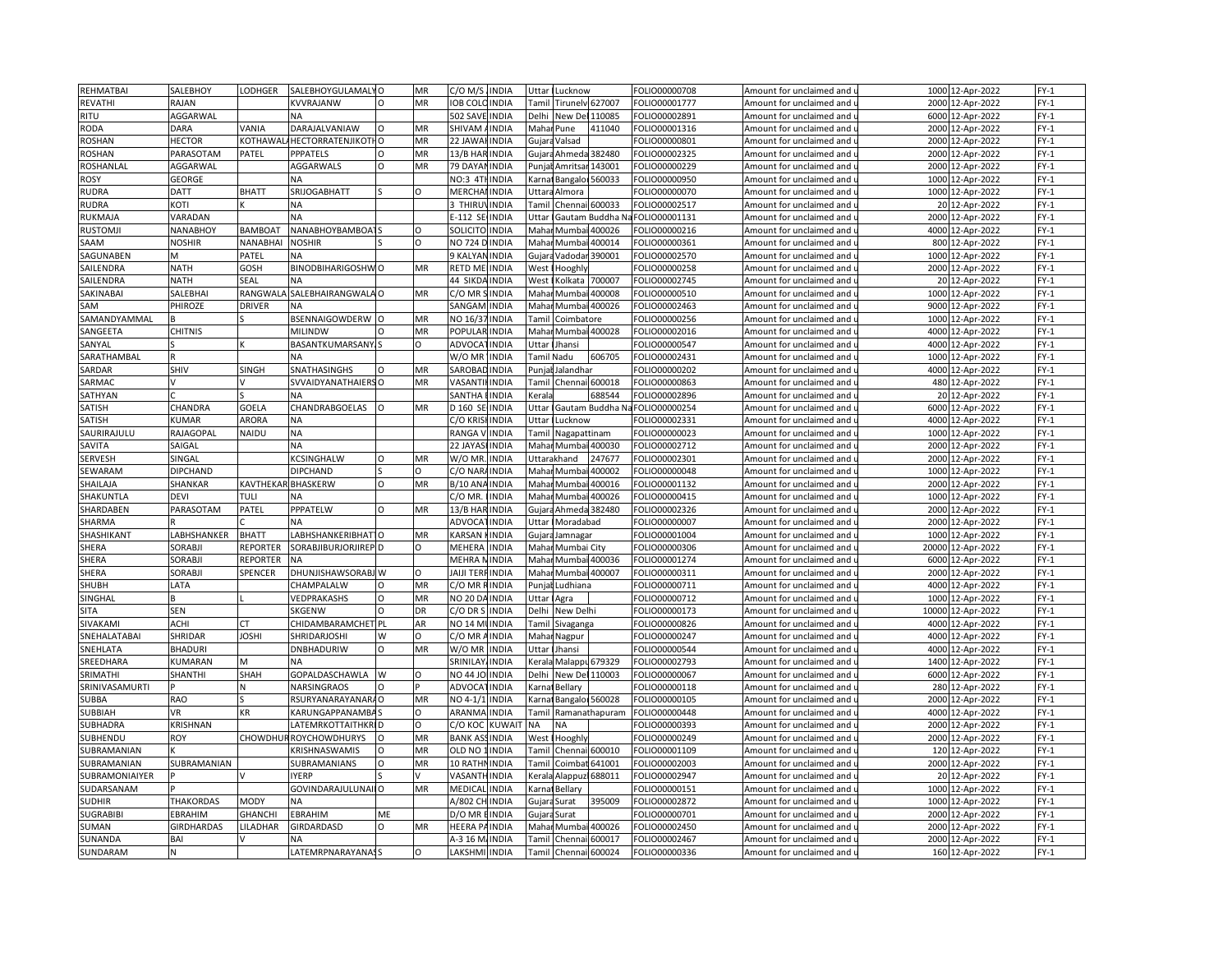| SUNIL                      | VALABHDAS        |                  | WALABHDASW                              | $\Omega$ | ME                 | <b>NO 40 SA</b><br><b>INDIA</b>                   | Mahai     | Mumbai<br>400026         | FOLIO00000695                  | Amount for unclaimed and | 1000 12-Apr-2022     | $FY-1$           |
|----------------------------|------------------|------------------|-----------------------------------------|----------|--------------------|---------------------------------------------------|-----------|--------------------------|--------------------------------|--------------------------|----------------------|------------------|
| SURENDRA                   | <b>PREMANAND</b> | SHAH             | PREMANANDSHAHS                          | $\circ$  | MR                 | 63 URMI<br><b>INDIA</b>                           | Gujara    | Vadodar<br>390005        | FOLIO00000221                  | Amount for unclaimed and | 2000 12-Apr-2022     | $FY-1$           |
| SURYA                      | <b>AKSHMI</b>    |                  | <b>GOPALAKRISHNAREDIO</b>               |          | MR                 | W/O MR<br><b>INDIA</b>                            | Andhr     | East Goo<br>533125       | FOLIO00001945                  | Amount for unclaimed and | 2000 12-Apr-2022     | $FY-1$           |
| <b>SUSHEELA</b>            | AMBRISH          | <b>MUNSHI</b>    | <b>NA</b>                               |          |                    | PLOT NO:<br><b>INDIA</b>                          | Mahar     | Mumbai<br>400052         | FOLIO00000156                  | Amount for unclaimed and | 2000 12-Apr-2022     | $FY-1$           |
| <b>SUSHILA</b>             | <b>AIAL</b>      |                  | <b>NA</b>                               |          |                    | 1 CHINN<br>INDIA                                  | Tami      | Chennai<br>600008        | FOLIO00002408                  | Amount for unclaimed and | 20 12-Apr-2022       | $FY-1$           |
| SUSHILA                    | RANI             |                  | RPSINGHW                                | $\Omega$ | MR                 | C/O SH F<br><b>INDIA</b>                          | Maha      | 400002<br>Mumbai         | FOLIO00000348                  | Amount for unclaimed and | 2000<br>12-Apr-2022  | $FY-1$           |
| SUSHILABAI                 | RAMRAO           | GHATAGE          | RAMRAOGANPATRACO                        |          | MR                 | 1755 'A<br>INDIA                                  | Maha      | Kolhapur                 | FOLIO00001790                  | Amount for unclaimed and | 2000 12-Apr-2022     | $FY-1$           |
| <b>TEHMINA</b>             | <b>FRAMROZ</b>   | MADAN            | FRAMROZRUSTOMJINO                       |          | MR                 | <b>SHANGF</b><br>INDIA                            | Maha      | Mumbai 400005            |                                |                          | 10000                | $FY-1$           |
|                            |                  |                  |                                         |          |                    |                                                   |           |                          | FOLIO00000766                  | Amount for unclaimed and | 12-Apr-2022          |                  |
| THEBHARATINVESTMETRUST     |                  | LTD<br>LT        | ΝA                                      |          |                    | NEW DEI<br><b>INDIA</b>                           | Delhi     | New Delhi                | FOLIO00000083                  | Amount for unclaimed and | 2000 12-Apr-2022     | $FY-1$           |
| THECENTRALBANKEXE          | CO               |                  | <b>NA</b>                               |          |                    | CENTRA<br>INDIA                                   | Maha      | Mumbai 400001            | FOLIO00000431                  | Amount for unclaimed and | 1500 12-Apr-2022     | $FY-1$           |
| THEIAGARAJIAH              |                  |                  | NA                                      |          |                    | RETD HE.<br><b>INDIA</b>                          | Tamil     | Thanjavur                | FOLIO00000026                  | Amount for unclaimed and | 1200 12-Apr-2022     | $FY-1$           |
| THIAGARAJAN                |                  |                  | NVELLAYANS                              | $\circ$  | MR                 | 9 BALAS<br><b>INDIA</b>                           | Tamil     | Erode<br>638001          | FOLIO00002067                  | Amount for unclaimed and | 4000 12-Apr-2022     | $FY-1$           |
| TIKA                       | RAM              |                  | <b>DHARAMDATTS</b>                      | $\Omega$ | MR                 | 262/2 M<br><b>INDIA</b>                           | Delhi     | New Del 110031           | FOLIO00000799                  | Amount for unclaimed and | 2000 12-Apr-2022     | $FY-1$           |
| TRYAMBAK                   | HARI             | <b>TULPULE</b>   | HARIVITHALTULPULE                       |          | O                  | PATEL C<br>INDIA                                  | Maha      | Mumbai City              | FOLIO00000119                  | Amount for unclaimed and | 4000 12-Apr-2022     | $FY-1$           |
| UPENDRA                    | <b>NATH</b>      |                  | PREMNATHS                               |          | DR                 | 'NATH N<br>INDIA                                  | Telan     | Hyderab 500001           | FOLIO00001679                  | Amount for unclaimed and | 500<br>12-Apr-2022   | $FY-1$           |
| <b>USHAKANT</b>            | MULCHAND         |                  | MULCHANDMORABH O                        |          | MR                 | LUHARPC<br><b>INDIA</b>                           | Gujara    | Surat                    | FOLIO00000587                  | Amount for unclaimed and | 2000 12-Apr-2022     | $FY-1$           |
| VALLABHDAS                 | GORDHANDAS       | SHAH             | GORDHANDASGSHAI                         |          | $\Omega$           | C/O RAT<br>INDIA                                  | Maha      | Mumbai City              | FOLIO00000232                  | Amount for unclaimed and | 500 12-Apr-2022      | $FY-1$           |
| VANMALIDAS                 | GOPALJI          | <b>BHUTA</b>     | GOPALJIMULJIBHUTA                       |          | O                  | <b>NO 558</b><br><b>INDIA</b>                     | Mahar     | Mumbai 400019            | FOLIO00000321                  | Amount for unclaimed and | 6000 12-Apr-2022     | $FY-1$           |
| VARADARAJ                  | RAMAN            |                  | RKRISHNAIERS                            |          | MR                 | <b>BLDG NC</b><br><b>INDIA</b>                    | Maha      | 400081<br>Mumba          | FOLIO00000264                  | Amount for unclaimed and | 1000 12-Apr-2022     | $FY-1$           |
| VASANT                     | VINAYAK          | KARKHANI         | <b>VINAYAKAMRITKARKIO</b>               |          | MR                 | VAIDYAS<br><b>INDIA</b>                           | Mahar     | Mumbai<br>400064         | FOLIO00000796                  | Amount for unclaimed and | 80 12-Apr-2022       | $FY-1$           |
| VASANTHABHASKARA           | <b>M</b>         |                  | VKBHASKARANW                            | $\Omega$ | <b>MR</b>          | C/O SRI<br><b>INDIA</b>                           | Kerala    | Ernakula 682020          | FOLIO00000808                  | Amount for unclaimed and | 480 12-Apr-2022      | $FY-1$           |
| VED                        | PRAKASH          |                  | CHOWDHRY SRIJESSARAMS                   | $\Omega$ | MR                 | <b>INDIA</b><br>$C/O$ MR                          | Delhi     | New Delhi                | FOLIO00000072                  | Amount for unclaimed and | 1000 12-Apr-2022     | $FY-1$           |
| VEENA                      | VALLIAMMAI       | <b>ACHI</b>      | LATEMRVINAITHEERTW                      |          | O                  | DOOR N<br><b>INDIA</b>                            |           | Tamil Nadu<br>623001     | FOLIO00001770                  | Amount for unclaimed and | 1000 12-Apr-2022     | $FY-1$           |
| VEERANKOYA                 | ASSAN            |                  | VENGATVALIAPAKKA                        |          | $\Omega$           | <b>TIMBER</b><br><b>INDIA</b>                     | Kerala    | Kozhikode                | OLIO00000128                   | Amount for unclaimed and | 2000 12-Apr-2022     | $FY-1$           |
| VELLODYK                   |                  | M                | KRISHNAVELLODY                          |          | $\Omega$           | <b>AGENT</b><br><b>INDIA</b>                      | Kerala    | Kozhikode                | FOLIO00000129                  | Amount for unclaimed and | 2000 12-Apr-2022     | $FY-1$           |
| VENKATRAO                  |                  |                  | PNARASIMHARAOS                          |          | <b>MR</b>          | 186 5TH<br><b>INDIA</b>                           | (arnai    | Bangaloi 560018          | FOLIO00000855                  | Amount for unclaimed and | 240 12-Apr-2022      | $FY-1$           |
| VENKATARAMAN               |                  |                  | TMVSATAHSIVAMCHI O                      |          | MR                 | 14 GURU<br><b>INDIA</b>                           | Tamil     | Tiruchira 620008         | FOLIO00001080                  | Amount for unclaimed and | 2000 12-Apr-2022     | $FY-1$           |
| VERGHESE                   | <b>JOHN</b>      |                  |                                         |          |                    | VEEMBL<br><b>INDIA</b>                            | Kerala    | Pathanamthitta           | FOLIO00000570                  | Amount for unclaimed and | 4000<br>12-Apr-2022  | $FY-1$           |
| VIDYAPRAKASH               | AROORMAL         | BHATIA           | AROORMALBHATIA                          |          | $\Omega$           | C/O M/S<br><b>INDIA</b>                           | Mahar     | Mumbai City              | FOLIO00000180                  | Amount for unclaimed and | 2000 12-Apr-2022     | $FY-1$           |
| VIDYAWATI                  | SWARUP           |                  | LALAHSWARUPW                            | $\circ$  | MR                 | C/O LALA<br><b>INDIA</b>                          | Uttar     | Muzaffarnagar            | FOLIO00000084                  | Amount for unclaimed and | 20000 12-Apr-2022    | $FY-1$           |
| VIJAY                      | <b>UMAR</b>      | <b>SINGHANIA</b> | <b>NA</b>                               |          |                    | <b>AASHIRWINDIA</b>                               | West      | North 24700101           | FOLIO00002579                  | Amount for unclaimed and | 20 12-Apr-2022       | $FY-1$           |
| VIJAYA                     | PRABHAKAR        | PRADHAN          | PRABHAKARPRADHANO                       |          | MR                 | PLOT NO<br><b>INDIA</b>                           | Mahar     | Mumbai 400028            | FOLIO00000395                  | Amount for unclaimed and | 2000 12-Apr-2022     | $FY-1$           |
| VIJAYSINH                  | UDAYSINH         | MAHIDA           | <b>JDAYSINHNMOHIDA</b>                  |          | MR                 | 412 POP<br><b>UNITED</b>                          | <b>NA</b> | NΑ                       | OLIO00000342                   | Amount for unclaimed and | 5000 12-Apr-2022     | $FY-1$           |
|                            |                  |                  |                                         |          | MR                 |                                                   |           | Mumbai                   |                                |                          | 4000 12-Apr-2022     |                  |
| VINODRAI<br>VISALAKSHIACHI | <b>ISHWARDAS</b> | MEHTA<br>KM      | SHWARDASMEHTAS O<br>KUMARAPPACHETTIA MR |          | VE                 | C/O MR<br><b>INDIA</b><br>PKN HOL<br><b>INDIA</b> | Mahar     | 400004<br>Pudukko 622505 | FOLIO00001276<br>FOLIO00001784 | Amount for unclaimed and |                      | $FY-1$<br>$FY-1$ |
|                            | VE               |                  |                                         |          |                    |                                                   | Tamil     |                          |                                | Amount for unclaimed and | 2000 12-Apr-2022     |                  |
| <b>VISWA</b>               | KUMAR            |                  | SAPRAMESWARAIYER O                      |          | MR<br>$\mathsf{V}$ | C/O.A.N.<br><b>INDIA</b>                          | Mahar     | 411008<br>Pune           | FOLIO00000739                  | Amount for unclaimed and | 1000 12-Apr-2022     | $FY-1$           |
| VISWANATHAIYER             |                  |                  | SEASWARAIYERS                           |          |                    | INDIA<br>MARTHI                                   | Kerala    | Kozhikode                | FOLIO00000125                  | Amount for unclaimed and | 12-Apr-2022<br>2000  | $FY-1$           |
| VISWANATHAN                |                  |                  | MRERVVEERAMANIIY                        |          | O                  | $C/O$ M/S<br><b>INDIA</b>                         | Kerala    | Kozhikode                | FOLIO00000723                  | Amount for unclaimed and | 5000 12-Apr-2022     | $FY-1$           |
| <b>VIVEK</b>               | NARAYAN          |                  |                                         |          |                    | KAKOO A<br><b>INDIA</b>                           | Bihar     | Bhagalpi 812002          | FOLIO00003035                  | Amount for unclaimed and | 10000 12-Apr-2022    | $FY-1$           |
| <b>WALAYATIRAM</b>         |                  |                  | PANDITSKISHANS                          | $\Omega$ | MR                 | SHARE B<br><b>INDIA</b>                           | Delhi     | New Del 110051           | FOLIO00000076                  | Amount for unclaimed and | 1000 12-Apr-2022     | $FY-1$           |
| WALI                       | UDDIN            |                  | <b>NA</b>                               |          |                    | <b>GHATAN</b><br><b>INDIA</b>                     | Uttar     | Kanpur Nagar             | FOLIO00000163                  | Amount for unclaimed and | 4000 12-Apr-2022     | $FY-1$           |
| WILLIAM                    | <b>VICTOR</b>    | POTTER           | <b>VICTOR</b>                           |          | $\Omega$           | ELLWOO<br><b>INDIA</b>                            | Kerala    | Ernakulam                | FOLIO00000004                  | Amount for unclaimed and | 1000 12-Apr-2022     | $FY-1$           |
| YACOOB                     | AIYUB            | SAIT             | <b>AIYUBSAITS</b>                       | $\Omega$ | <b>NR</b>          | 383 OLD<br>INDIA                                  | Karna     | Bangaloi 560001          | FOLIO00000024                  | Amount for unclaimed and | 1000 12-Apr-2022     | $FY-1$           |
| YEZAD                      | SAM              | KAPADIA          | SAMSORABJIKAPADIA                       | $\Omega$ | MR                 | 9 SILVER<br>INDIA                                 | Harya     | 122002<br>Gurgaon        | FOLIO00000588                  | Amount for unclaimed and | 5000<br>12-Apr-2022  | $FY-1$           |
| ZACHARIAH                  | GEORGE           |                  | MKGEORGES                               |          | MR                 | <b>PUTHICH</b><br>INDIA                           | Kerala    | Alappuz<br>688001        | FOLIO00000850                  | Amount for unclaimed and | 500 12-Apr-2022      | $FY-1$           |
| ZAINABI                    |                  |                  | TGHASSADIW                              |          | MR                 | W/O MF<br>INDIA                                   | Karna     | Dakshi<br>575001         | FOLIO00001750                  | Amount for unclaimed and | 10000<br>12-Apr-2022 | $FY-1$           |
| ZENABBIBIHAFEZ             | AHAMED           | MULLA            | HAFESAHAMEDMULLO                        |          | MR                 | <b>INDIA</b><br>$C/O$ MR                          | Gujara    | Surat                    | FOLIO00000389                  | Amount for unclaimed and | 2000 12-Apr-2022     | $FY-1$           |
| ABDEALLY                   | <b>KAMARALLY</b> |                  | KBARUDINS                               | $\Omega$ | MR                 | $C/O$ MR<br>INDIA                                 | Maha      | Mumbai<br>400008         | FOLIO00000041                  | Amount for unclaimed and | 1000 02-Apr-2023     | $FY-2$           |
| ABDULHUSEIN                |                  | <b>CURRIM</b>    | GULAMALLYGCURRIN                        |          | $\Omega$           | COMMO<br><b>INDIA</b>                             | Mahai     | Mumbai 400001            | FOLIO00000090                  | Amount for unclaimed and | 2000 02-Apr-2023     | $FY-2$           |
| ABDULQ                     |                  | GANI             | <b>SYAKUBS</b>                          | $\Omega$ | А                  | <b>ARCHITE</b><br>INDIA                           | Maha      | Mumbai City              | FOLIO00000052                  | Amount for unclaimed and | 2000 02-Apr-2023     | $FY-2$           |
| ABDULRAZAKT                |                  | м                | <b>TEMOHAMEDALIS</b>                    | $\circ$  | MR                 | 10 ANVA<br><b>INDIA</b>                           | Tamil     | Thanjavur                | FOLIO00000440                  | Amount for unclaimed and | 2000 02-Apr-2023     | $FY-2$           |
| <b>ACHUNNY</b>             | PAUL             | <b>THALIATH</b>  | PAULTHALIATHW                           | O        | MR                 | <b>PUTHEN</b><br><b>INDIA</b>                     | Kerala    | Ernakulam                | FOLIO00000709                  | Amount for unclaimed and | 2000 02-Apr-2023     | $FY-2$           |
| ADAIKKAMMAI                |                  |                  |                                         |          |                    | C-30-A F<br><b>INDIA</b>                          | Tamil     | Tiruchira 620018         | FOLIO00002598                  | Amount for unclaimed and | 2000 02-Apr-2023     | $FY-2$           |
| AJAY                       | PARASOTAM        | PATEL            | PPPATELS                                | $\Omega$ | MR                 | 13/B HAF<br>INDIA                                 | Gujara    | 382480<br>Ahmeda         | FOLIO00002324                  | Amount for unclaimed and | 2000 02-Apr-2023     | $FY-2$           |
| <b>AJITSINGH</b>           | MARWAH           |                  | SHRIGOPALSINGMAF                        |          | $\Omega$           | $-268E/$<br><b>INDIA</b>                          | Delh      | 110065<br>New Del        | OLIO00000056                   | Amount for unclaimed and | 4000<br>02-Apr-2023  | $FY-2$           |
| ALAGAPPACHETTIAR           | ΚR               |                  | VALLIAPPACHETTIAR                       |          | O                  | <b>MUTHUP</b><br><b>INDIA</b>                     | Tamil     | Ramanathapuram           | FOLIO00000528                  | Amount for unclaimed and | 2000 02-Apr-2023     | $FY-2$           |
| <b>ALICE</b>               | THANGASAMY       |                  | MRTHANGASAMYW                           | $\Omega$ | MR                 | <b>NO 17A</b><br><b>INDIA</b>                     | Tami      | 638401<br>Erode          | FOLIO00002113                  | Amount for unclaimed and | 2000 02-Apr-2023     | $FY-2$           |
| <b>ALOO</b>                | ARDESHIR         | <b>SURTI</b>     | ARDESHIRSURTIW                          | $\circ$  | MR                 | <b>VISHNU</b><br><b>INDIA</b>                     | Mahar     | 400020<br>Mumbai         | FOLIO00000814                  | Amount for unclaimed and | 1320 02-Apr-2023     | $FY-2$           |
| <b>ALOO</b>                | ARDESHIR         | <b>SURTI</b>     | ARDESHIRSURTIW                          | $\Omega$ | MR                 | <b>VISHNU</b><br>INDIA                            | Maha      | 400020<br>Mumba          | FOLIO00000815                  | Amount for unclaimed and | 1320 02-Apr-2023     | $FY-2$           |
| ANAND                      | <b>UMAR</b>      |                  | LAKSHMIKANTS                            |          | MR                 | 96 NAZA<br><b>INDIA</b>                           | Uttar     | Lucknow                  | FOLIO00001297                  | Amount for unclaimed and | 2000 02-Apr-2023     | $FY-2$           |
| ANAND                      | PAUL             | SINGH            | <b>NA</b>                               |          |                    | 8/9 SOUT<br><b>INDIA</b>                          | Delhi     | New Del 110008           | FOLIO00000082                  | Amount for unclaimed and | 500 02-Apr-2023      | $FY-2$           |
|                            |                  |                  |                                         |          |                    |                                                   |           |                          |                                |                          |                      |                  |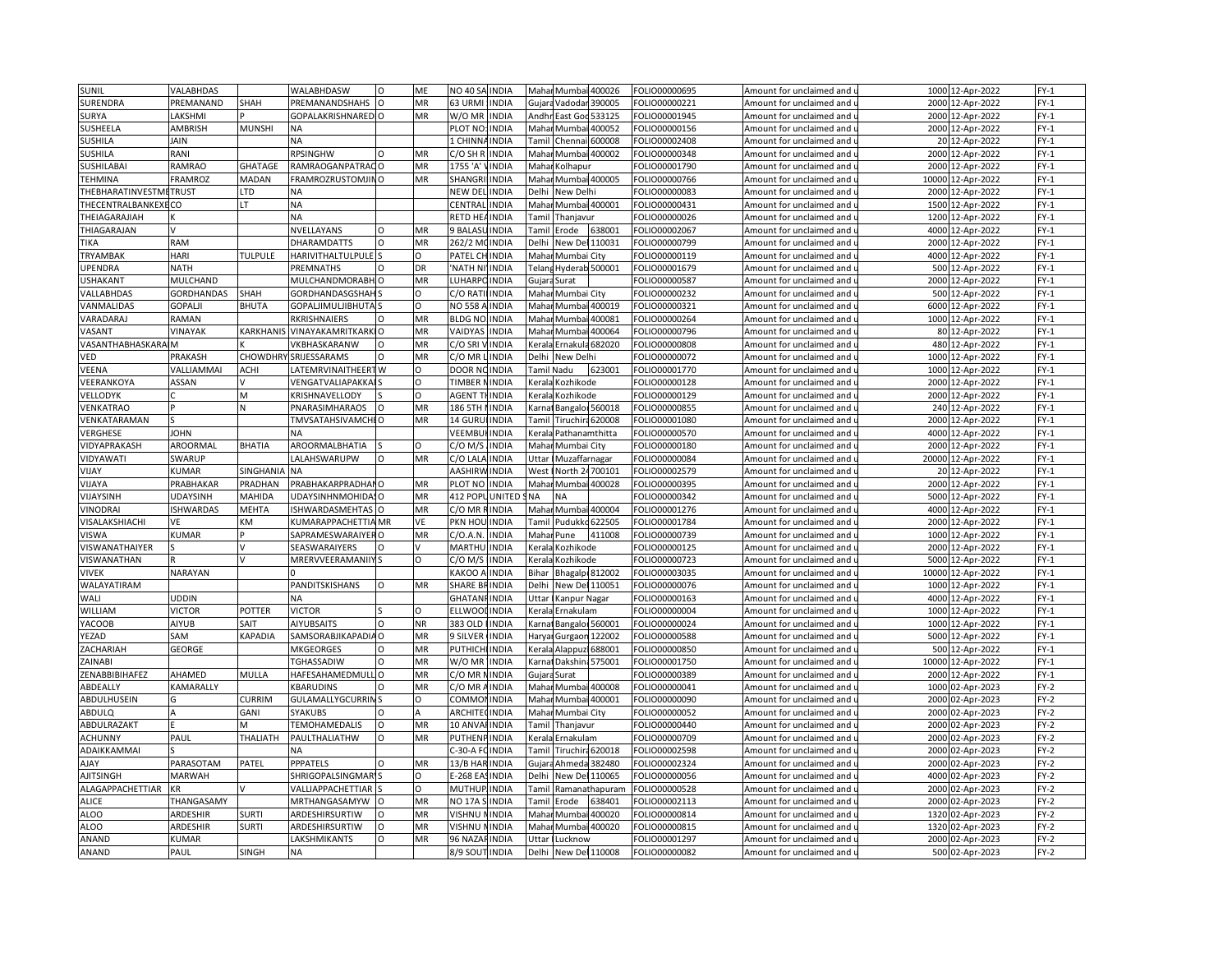| ANANTHAPADMANAB           |                     |                  | RAMASWAMYS                |              | MR        | 11 ANNA<br><b>INDIA</b>                          | Tamil                                                                                                                                                                     |              | Chennai 600020            | OLIO00001487  | Amount for unclaimed and             | 2000         | 02-Apr-2023      | $FY-2$           |
|---------------------------|---------------------|------------------|---------------------------|--------------|-----------|--------------------------------------------------|---------------------------------------------------------------------------------------------------------------------------------------------------------------------------|--------------|---------------------------|---------------|--------------------------------------|--------------|------------------|------------------|
| <b>ANNAMALAICHETTIARA</b> |                     |                  | ΝA                        |              |           | <b>INDIA</b><br>SHUNML                           | Tamil                                                                                                                                                                     |              | Ramanathapuram            | OLIO00000411  | Amount for unclaimed and             |              | 2000 02-Apr-2023 | $FY-2$           |
| <b>ANTHONY</b>            | FLORENCE            | PEREIRA          | DIAGOXAVIERPEREIR/O       |              | DR        | C/O DR<br><b>INDIA</b>                           |                                                                                                                                                                           |              | Mahar Mumbai 400004       | OLIO00000300  | Amount for unclaimed and             | 4000         | 02-Apr-2023      | FY-2             |
| ARSIVALA                  | M                   |                  | PARSIVALAD                | $\Omega$     |           | <b>SUN BEA</b><br><b>INDIA</b>                   |                                                                                                                                                                           |              | Karnal Bangaloi 560002    | OLIO00000571  | Amount for unclaimed and u           | 3480         | 02-Apr-2023      | $FY-2$           |
| ARULARASU                 |                     |                  | <b>NA</b>                 |              |           | SELVAN<br><b>INDIA</b>                           | Tamil                                                                                                                                                                     |              | Madura<br>625002          | OLIO00002477  | Amount for unclaimed and             | 1000         | 02-Apr-2023      | $FY-2$           |
| ARUNACHALAM               | AM                  |                  | PALANIAPPACHETTIA MR      |              | AN        | <b>RAMA</b><br><b>INDIA</b>                      | Tami                                                                                                                                                                      |              | Chennai 600017            | OLIO00000876  | Amount for unclaimed and $\mathsf I$ | 2000         | 02-Apr-2023      | $FY-2$           |
| <b>ARUNACHALAMCHETTAR</b> |                     | <b>RM</b>        | RAMANATHANCHETT AR        |              | <b>RM</b> | AR A STI<br><b>INDIA</b>                         | Tamil                                                                                                                                                                     |              | Ramanathapuram            | OLIO00000358  | Amount for unclaimed and             | 2000         | 02-Apr-2023      | FY-2             |
| ARUNACHALAMCHETTRM        |                     | AR               | <b>ARRAMANATHANCHE SV</b> |              | <b>RM</b> | <b>BANKER</b><br>INDIA                           | Tamil                                                                                                                                                                     |              | Sivaganga                 | OLIO00000284  | Amount for unclaimed and $\iota$     | 4000         | 02-Apr-2023      | $FY-2$           |
|                           | PILLAI              |                  | ARUNACHALAMPILLA O        |              | MR        | THILLAIN<br><b>INDIA</b>                         |                                                                                                                                                                           |              |                           |               |                                      | 1000         |                  | $FY-2$           |
| ARUNACHALAM               | HAJI                |                  |                           |              |           | TIMBER                                           | Tamil                                                                                                                                                                     |              | Chennai                   | FOLIO00000037 | Amount for unclaimed and             |              | 02-Apr-2023      |                  |
| ASSAN                     |                     |                  | KALATHINGALITHALI         |              | O         | <b>INDIA</b>                                     | Kerala                                                                                                                                                                    |              | Kozhikode                 | FOLIO00000127 | Amount for unclaimed and             | 2000         | 02-Apr-2023      | $FY-2$           |
| AYISHAUMMA                |                     |                  | LATEMRPCMOIDOO            | W            | O         | SARA MA INDIA                                    |                                                                                                                                                                           |              | Kerala Kannur             | OLIO00000487  | Amount for unclaimed and i           | 2000         | 02-Apr-2023      | $FY-2$           |
| <b>BACHOO</b>             | <b>JEHANGIR</b>     | CONTRACT         | SORABJIDINSHAWJIGIO       |              | MR        | <b>UMTOLP</b><br><b>INDIA</b>                    |                                                                                                                                                                           | Maharashtra  | 401702                    | FOLIO00000640 | Amount for unclaimed and             | 4000         | 02-Apr-2023      | $FY-2$           |
| BALACHANDRAN              |                     |                  | DBALACHANDRANW O          |              | MR        | 102 SECR<br><b>INDIA</b>                         |                                                                                                                                                                           |              | Tamil Chennai 600010      | OLIO00000985  | Amount for unclaimed and u           | 1800         | 02-Apr-2023      | $FY-2$           |
| BALASINGH                 |                     |                  | LAKSHMANANS               | $\circ$      | MR        | <b>INDIA</b><br>3 XI TRI                         | Tamil                                                                                                                                                                     |              | Chenna<br>600028          | OLIO00001983  | Amount for unclaimed and             | 2000         | 02-Apr-2023      | $FY-2$           |
| BALI                      |                     |                  | DAULATRAMBALIS            | $\Omega$     | MR        | AA-38 YA<br><b>INDIA</b>                         | Mahai                                                                                                                                                                     |              | Mumbai<br>400063          | OLIO00001068  | Amount for unclaimed and u           | 1200         | 02-Apr-2023      | FY-2             |
| BAPUJI                    | DHUNJIBHOY          | MEHTA            | <b>DHUNJIBHOYS</b>        | $\circ$      | MR        | <b>INDIA</b><br><b>DASWAN</b>                    | Mahar                                                                                                                                                                     |              | Mumbai 400002             | OLIO00000262  | Amount for unclaimed and             | 4000         | 02-Apr-2023      | FY-2             |
| BEN                       | VANLILA             |                  | RASIKLAL                  | W            | $\Omega$  | D/O RAS<br>INDIA                                 | Gujar                                                                                                                                                                     |              | Ahmedabad                 | OLIO00000136  | Amount for unclaimed and $\iota$     | 1000         | 02-Apr-2023      | FY-2             |
| BENDREBALLB               |                     |                  | <b>BENDRECSITARAMS</b>    | $\circ$      | MR        | PLEADER<br><b>INDIA</b>                          | Mahar                                                                                                                                                                     |              | 411030<br>Pune            | FOLIO00000097 | Amount for unclaimed and             | 2000         | 02-Apr-2023      | FY-2             |
| BERYL                     | <b>GARRICK</b>      |                  | OSKARPAVITTW              |              | <b>MR</b> | INDIA<br><b>1ST FLO</b>                          | Maha                                                                                                                                                                      |              | Mumba<br>400005           | OLIO00000362  | Amount for unclaimed and             | 6000         | 02-Apr-2023      | $FY-2$           |
| BHADRASWAMYGUPT.          |                     |                  | OMRKRAMASWAMY             | <b>GUPTA</b> | <b>3S</b> | 450 IIND<br><b>INDIA</b>                         |                                                                                                                                                                           |              | 560003<br>Karnat Bangalor | OLIO00001594  | Amount for unclaimed and u           | 2000         | 02-Apr-2023      | $FY-2$           |
| <b>BHAGWANDAS</b>         | SHAH                |                  | BHAGWANDASSHAHS O         |              | MR        | VANMA<br><b>INDIA</b>                            |                                                                                                                                                                           |              | Mahar Mumbai<br>400077    | OLIO00000096  | Amount for unclaimed and             | 1000         | 02-Apr-2023      | $FY-2$           |
| <b>BHANUBHAI</b>          | CHINUBHAI           | <b>DESAI</b>     | CHINUBHAIHARILALD O       |              | MR        | <b>B NO 10</b><br><b>INDIA</b>                   |                                                                                                                                                                           | Gujara Kheda | 387001                    | OLIO00001358  | Amount for unclaimed and u           | 2000         | 02-Apr-2023      | FY-2             |
| <b>BHARATHI</b>           | AMMA                |                  | <b>NA</b>                 |              |           | C/O MR:<br>INDIA                                 |                                                                                                                                                                           |              | Telang Hyderab 500016     | FOLIO00000538 | Amount for unclaimed and             | 640          | 02-Apr-2023      | $FY-2$           |
| <b>BHATT</b>              |                     |                  | <b>NA</b>                 |              |           | C/O GRIN<br><b>INDIA</b>                         | Delhi                                                                                                                                                                     |              | New Delhi                 | OLIO00000133  | Amount for unclaimed and u           | 2000         | 02-Apr-2023      | $FY-2$           |
| <b>BHOGILAL</b>           | CHIMANLAL           |                  | CHIMANLALTPATEL           |              | $\Omega$  | HATHISA<br><b>INDIA</b>                          |                                                                                                                                                                           |              | Gujara Ahmedabad          | FOLIO00000059 | Amount for unclaimed and             | 1000         | 02-Apr-2023      | FY-2             |
| BURHANUDEEN               |                     | M                | FMOHAMEDALIS              | $\circ$      |           | 74-A JAV<br><b>INDIA</b>                         | Tamil                                                                                                                                                                     |              | Thanjavur                 | FOLIO00000437 | Amount for unclaimed and <b>u</b>    | 1000         | 02-Apr-2023      | $FY-2$           |
| CHABALDAS                 |                     |                  | SATRAMDAS                 |              | O         | <b>CLOTH M</b><br><b>INDIA</b>                   |                                                                                                                                                                           |              | Mahar Nagpur              | FOLIO00000409 | Amount for unclaimed and             | 2000         | 02-Apr-2023      | FY-2             |
| CHANDAN                   | <b>JAMSHEDJI</b>    | KARAKA           | JAMSHEDJIDINSHAWJO        |              | MR        | <b>INDIA</b><br>SUKH SH                          | Gujar                                                                                                                                                                     |              | Ahmedabad                 | OLIO00000804  | Amount for unclaimed and             | 2000         | 02-Apr-2023      | $FY-2$           |
|                           | MULCHANDRA          |                  |                           | $\Omega$     | MR        | ALKA CH                                          |                                                                                                                                                                           |              |                           |               |                                      |              |                  |                  |
| CHANDRAGOVIND             |                     | TELIVALA         | <b>MUICHANDRAS</b>        |              |           | <b>INDIA</b>                                     |                                                                                                                                                                           |              | Mahar Mumbai 400058       | OLIO00000175  | Amount for unclaimed and i           | 1000         | 02-Apr-2023      | $FY-2$           |
| CHANDRAKANT               | RATILAL             | PATEL            | <b>NA</b><br><b>NA</b>    |              |           | C/OCR<br><b>INDIA</b><br>NEW NO.<br><b>INDIA</b> | Tamil                                                                                                                                                                     |              | Mahar Mumbai 400023       | OLIO00000079  | Amount for unclaimed and             | 2000<br>4000 | 02-Apr-2023      | $FY-2$<br>$FY-2$ |
| CHANDRASEKARAN            |                     |                  |                           |              |           |                                                  |                                                                                                                                                                           |              | Chennai 600114            | OLIO00002198  | Amount for unclaimed and u           |              | 02-Apr-2023      |                  |
| CHANDRIKA                 | CHITTARANJAN        | <b>BHAT</b>      | <b>NA</b>                 |              |           | SANDIP<br>CANAD/                                 | <b>NA</b>                                                                                                                                                                 | <b>NA</b>    |                           | FOLIO00000580 | Amount for unclaimed and             | 4000         | 02-Apr-2023      | $FY-2$           |
| CHARAN                    | SINGH               | G                | <b>SINGHS</b>             | O            | G         | RETD DEI<br><b>INDIA</b>                         |                                                                                                                                                                           |              | Chand Chandigarh          | OLIO00000074  | Amount for unclaimed and u           | 2000         | 02-Apr-2023      | $FY-2$           |
| CHELLAPPAN                |                     |                  | SSIVARAJAPILLAIS          | $\Omega$     | MR        | 29 ABRA<br><b>INDIA</b>                          | Tamil                                                                                                                                                                     |              | Thanjavi 613001           | FOLIO00001366 | Amount for unclaimed and             | 2000         | 02-Apr-2023      | $FY-2$           |
| CHERIAN                   | ZACHARIAH           |                  | MCZACHARIAHS              | $\Omega$     | MR        | MANALE<br><b>INDIA</b>                           | <erala< td=""><td></td><td>Alappuz 688011</td><td>FOLIO00001695</td><td>Amount for unclaimed and</td><td>3000</td><td>02-Apr-2023</td><td><math>FY-2</math></td></erala<> |              | Alappuz 688011            | FOLIO00001695 | Amount for unclaimed and             | 3000         | 02-Apr-2023      | $FY-2$           |
| CHIDAMBARAMCHETTSP        |                     | CТ               | SUBRAMANIAMCHET           |              | O         | KONDAN<br><b>INDIA</b>                           | Tamil                                                                                                                                                                     |              | Ramanathapuram            | OLIO00000196  | Amount for unclaimed and             | 2000         | 02-Apr-2023      | $FY-2$           |
| CHINNASAMYMUDAL           |                     |                  | PARAMANANDAMS             |              | MR        | <b>KAKARA</b><br><b>INDIA</b>                    | Tamil                                                                                                                                                                     |              | Pudukkottai               | OLIO00000035  | Amount for unclaimed and             | 1000         | 02-Apr-2023      | $FY-2$           |
| CHINTAMAN                 | VASUDEV             | SABNIS           | NA                        |              |           | C/O C N BINDIA                                   |                                                                                                                                                                           |              | Madhya Prades 452004      | OLIO00000959  | Amount for unclaimed and             | 2000         | 02-Apr-2023      | $FY-2$           |
| CHINUBAI                  |                     | KIRTIKAR         | CGKIRTIKARW               | $\Omega$     | MR        | <b>BROTHE</b><br><b>INDIA</b>                    |                                                                                                                                                                           |              | Mahar Mumbai 400020       | OLIO00000086  | Amount for unclaimed and             | 1000         | 02-Apr-2023      | $FY-2$           |
| CRECENCIO                 | <b>JITO</b>         | COELHO           | VINCENTCCOELHOS           | $\circ$      | MR        | 413 MUD<br><b>INDIA</b>                          | Goa                                                                                                                                                                       |              | South Goa                 | OLIO00000213  | Amount for unclaimed and u           | 2000         | 02-Apr-2023      | $FY-2$           |
| DAISY                     | <b>JOSEPH</b>       |                  | <b>NA</b>                 |              |           | C/O MR<br><b>INDIA</b>                           | Orissa                                                                                                                                                                    |              | 770034                    | FOLIO00001545 | Amount for unclaimed and             | 2000         | 02-Apr-2023      | $FY-2$           |
| DATTATRAYA                |                     | AJGAONK/         | <b>AJGAONKARS</b>         |              | MR        | <b>INDIA</b><br>NO 8 SAI                         | Mahar                                                                                                                                                                     |              | Mumbai City               | OLIO00000094  | Amount for unclaimed and $\iota$     | 1000         | 02-Apr-2023      | $FY-2$           |
| <b>DATTATRAYA</b>         | VINAYAK             | PURANIK          | <b>VINAYAKDATTATRAY</b>   |              | $\Omega$  | DHOOTF<br><b>INDIA</b>                           |                                                                                                                                                                           | Mahar Pune   |                           | FOLIO00000360 | Amount for unclaimed and             | 2000         | 02-Apr-2023      | $FY-2$           |
| <b>DAWOOD</b>             | AHMED               | <b>NANA</b>      | AHMEDNANAS                | $\Omega$     | MR        | C/O YUS<br>INDIA                                 | Gujara                                                                                                                                                                    |              | 396415<br>Navsari         | FOLIO00001726 | Amount for unclaimed and $\iota$     | 4000         | 02-Apr-2023      | $FY-2$           |
| <b>DEEPAK</b>             | GANGAVISHAND, BAJAJ |                  | LATEMRCRBAJAJ             |              | O         | R NO 20<br>INDIA                                 | Mahar                                                                                                                                                                     |              | Mumbai 400002             | FOLIO00001471 | Amount for unclaimed and             | 2480         | 02-Apr-2023      | FY-2             |
| DESAI                     |                     |                  | <b>TTAMINS</b>            |              | MR        | 3 FARAI<br><b>INDIA</b>                          | Gujara                                                                                                                                                                    |              | Vadodara                  | OLIO00000066  | Amount for unclaimed and             | 1000         | 02-Apr-2023      | $FY-2$           |
| <b>DEVSHI</b>             | <b>JIVRAJ</b>       | SHAH             | <b>JIVRAJS</b>            | $\Omega$     | MR        | <b>MESSRS</b><br>KENYA                           | NA                                                                                                                                                                        | <b>NA</b>    |                           | OLIO00000077  | Amount for unclaimed and             | 4000         | 02-Apr-2023      | $FY-2$           |
| <b>DIGAMBER</b>           | BHIKASA             | KHODE            | BHIKASAKRISHNASAK         |              | O         | KHODE<br><b>INDIA</b>                            |                                                                                                                                                                           | Mahar Pune   |                           | FOLIO00000366 | Amount for unclaimed and             | 2000         | 02-Apr-2023      | FY-2             |
| DILIP                     | CHANDRAKANT         | KHARSIKAR        | <b>CHANDRAKANTS</b>       | $\Omega$     | MR        | RADHA-<br><b>INDIA</b>                           |                                                                                                                                                                           |              | Gujara Vadodar 390001     | OLIO00002156  | Amount for unclaimed and u           | 2000         | 02-Apr-2023      | $FY-2$           |
| <b>DINA</b>               | HORMUSJI            | MEHTA            | HORMUSJICOWASJIM D        |              | O         | MALESA<br><b>INDIA</b>                           | Tamil                                                                                                                                                                     |              | Chenna                    | FOLIO00000301 | Amount for unclaimed and             | 1000         | 02-Apr-2023      | $FY-2$           |
| <b>DINA</b>               | <b>CEKI</b>         | ARSIVALA         | <b>KEKIW</b>              | $\Omega$     | MR        | <b>INDIA</b><br>SUN-BEA                          |                                                                                                                                                                           |              | 560027<br>Carnat Bangalor | OLIO00001357  | Amount for unclaimed and $\iota$     |              | 1480 02-Apr-2023 | $FY-2$           |
| <b>DINES</b>              |                     | SHAH             | <b>JECHANDBHAIS</b>       | O            | MR        | 347/B DE<br><b>INDIA</b>                         |                                                                                                                                                                           |              | Mahar Mumbai<br>400011    | FOLIO00001576 | Amount for unclaimed and             |              | 500 02-Apr-2023  | $FY-2$           |
|                           |                     | DRAVID           |                           |              | $\circ$   | <b>HOUSE N</b>                                   | Mahai                                                                                                                                                                     |              |                           |               |                                      | 4000         |                  | FY-2             |
| <b>DINESH</b>             | NARAYAN             |                  | LATENDDRAVID              |              | MR        | <b>INDIA</b>                                     |                                                                                                                                                                           |              | Yavatma<br>445204         | FOLIO00001937 | Amount for unclaimed and <b>u</b>    | 2000         | 02-Apr-2023      |                  |
| <b>DINSHAW</b>            | MERWANJI            | <b>BILLIMORI</b> | MERWANJIBILLIMORI O       |              |           | 501-A YO<br><b>INDIA</b>                         |                                                                                                                                                                           |              | Mahar Mumbai 400092       | OLIO00001042  | Amount for unclaimed and             |              | 02-Apr-2023      | $FY-2$           |
| <b>DINSHAWJ</b>           |                     | MIRZA            | DINSHAWJIDMIRZA           |              | $\Omega$  | NO 15 P/<br>INDIA                                | Gujar                                                                                                                                                                     |              | Ahmedabad                 | OLIO00000318  | Amount for unclaimed and             | 2000         | 02-Apr-2023      | $FY-2$           |
| DORASWAMYIYER             |                     |                  | NA                        |              |           | <b>INDIA</b><br><b>RETD STA</b>                  | Tamil                                                                                                                                                                     |              | Chennai 600008            | OLIO00000942  | Amount for unclaimed and             | 1000         | 02-Apr-2023      | $FY-2$           |
| <b>DUNBAI</b>             | DHUNJIBHOY          | <b>MEHTA</b>     | DHUNJIBHOY                |              | $\Omega$  | <b>DASWA</b><br>INDIA                            | Maha                                                                                                                                                                      |              | 400002<br>Mumba           | OLIO00000261  | Amount for unclaimed and             | 4000         | 02-Apr-2023      | $FY-2$           |
| ELIZA                     | MATHEW              |                  | RAOSAHIBCJMATHEW O        |              | MR        | ED-COTE<br><b>INDIA</b>                          |                                                                                                                                                                           |              | Kerala Ernakula 682011    | OLIO00000827  | Amount for unclaimed and u           | 2000         | 02-Apr-2023      | FY-2             |
| <b>ERADI</b>              |                     |                  | PGRAVIVARMARAJAS O        |              | MR        | ADVOCA<br><b>INDIA</b>                           | Kerala                                                                                                                                                                    |              | Kozhikode                 | OLIO00000019  | Amount for unclaimed and             | 2200         | 02-Apr-2023      | $FY-2$           |
| ERADY                     |                     |                  | CRAVIVARMARAJAS           |              |           | VETTATH<br><b>INDIA</b>                          | <erala< td=""><td></td><td>Kozhikode</td><td>OLIO00000272</td><td>Amount for unclaimed and u</td><td></td><td>2200 02-Apr-2023</td><td>FY-2</td></erala<>                 |              | Kozhikode                 | OLIO00000272  | Amount for unclaimed and u           |              | 2200 02-Apr-2023 | FY-2             |
| <b>FAABINVESTMENTSANP</b> |                     | <b>LTD</b>       | <b>NA</b>                 |              |           | 5 COMMEINDIA                                     | Tamil                                                                                                                                                                     |              | Chennai 600018            | FOLIO00002422 | Amount for unclaimed and u           |              | 20 02-Apr-2023   | $FY-2$           |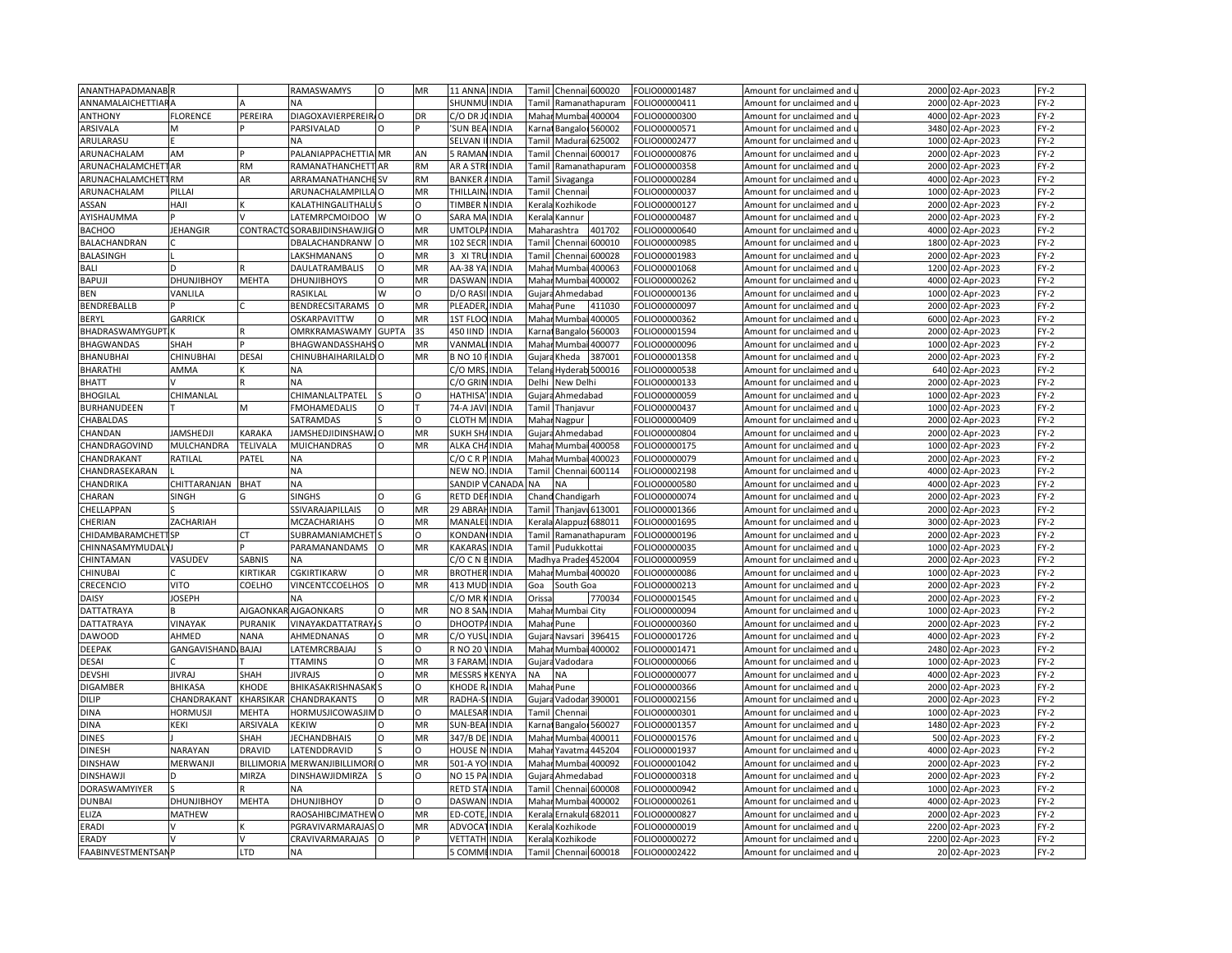| FARIDA                   | <b>GULAM</b>      | HUSSAIN               | <b>NA</b>                   |             |           | 4/170 M/INDIA        |                 | Tamil                                                                                         | Madurai                |                | FOLIO00001607          | Amount for unclaimed and                          | 2000  | 02-Apr-2023      | $FY-2$ |
|--------------------------|-------------------|-----------------------|-----------------------------|-------------|-----------|----------------------|-----------------|-----------------------------------------------------------------------------------------------|------------------------|----------------|------------------------|---------------------------------------------------|-------|------------------|--------|
| FERANANDODE              | SANTANA           | GODINHO               | JOSEPHDESANTANAG            |             | MR        | NEAR THEINDIA        |                 | Goa                                                                                           | South Goa              |                | OLIO00000631           | Amount for unclaimed and $\overline{\phantom{a}}$ | 2000  | 02-Apr-2023      | $FY-2$ |
| <b>FIROZ</b>             | <b>JEHANGIRJI</b> | BAJINA                | JEHANGIRJIBBAJINAS          | $\Omega$    | MR        | <b>BAZAM BUNDIA</b>  |                 |                                                                                               | Gujara Ahmeda 380001   |                | FOLIO00000903          | Amount for unclaimed and                          | 4000  | 02-Apr-2023      | FY-2   |
| FREDA                    | <b>OLIVER</b>     |                       | <b>OLIVER</b>               | <b>MR</b>   |           | NO 3 ALFINDIA        |                 |                                                                                               | Karnai Bangaloi 560025 |                | FOLIO00000392          | Amount for unclaimed and u                        | 2000  | 02-Apr-2023      | $FY-2$ |
| FRENY                    | <b>JEHANGIR</b>   | <b>KHARAS</b>         | <b>JEHANGIRBAPUJIKHA</b>    |             | O         | <b>CORINTH</b>       | <b>INDIA</b>    |                                                                                               | Mahar Mumba            | 400005         | FOLIO00000323          | Amount for unclaimed and                          | 1000  | 02-Apr-2023      | $FY-2$ |
| GAJANAN                  | ANANDRAO          | HATE                  | ANANDRAO                    |             | Ω         | ROOM N               | <b>CINDIA</b>   | Maha                                                                                          | Mumbai                 | 400004         | FOLIO00000243          | Amount for unclaimed and $\iota$                  | 2000  | 02-Apr-2023      | FY-2   |
| GANESAN                  |                   |                       | RAMAMOORTHYS                | $\Omega$    | MR        | <b>FLAT NO</b>       | <b>INDIA</b>    | Tami                                                                                          | Chenn                  | 500017         | FOLIO00001642          | Amount for unclaimed and                          | 400   | 02-Apr-2023      | FY-2   |
|                          |                   | PANANDIH              |                             |             | MR        |                      | <b>INDIA</b>    | Maha                                                                                          |                        |                |                        |                                                   | 480   |                  | $FY-2$ |
| <b>GANGABAI</b>          | CHINTAMAN         |                       | CRPANANDIKERW               |             |           | DURGA N              |                 |                                                                                               | Mumb                   | 100057         | OLIO00001637           | Amount for unclaimed and u                        |       | 02-Apr-2023      |        |
| <b>GEETA</b>             | NAVNITLAL         | SHAH                  | NAVNITIALCSHAHW             | $\Omega$    | MR        | 5/17 PAN             | <b>INDIA</b>    | Mahar                                                                                         | Mumba                  | 400057         | FOLIO00001574          | Amount for unclaimed and                          | 1000  | 02-Apr-2023      | $FY-2$ |
| <b>GEITA</b>             | KOSHY             |                       | <b>BJKOSHYW</b>             |             | MR        | NO <sub>2</sub> TH   | <b>INDIA</b>    | Tami                                                                                          | Chenn                  | 500034         | FOLIO00001060          | Amount for unclaimed and                          | 1000  | 02-Apr-2023      | $FY-2$ |
| GENRUSTAM                | FRAMJI            | KHAMBATT              | <b>AFRAMJINAWROJIKHAI W</b> |             | Ω         | PHIROZA              | <b>INDIA</b>    |                                                                                               | Gujara Ahmeda          | 380004         | OLIO00000540           | Amount for unclaimed and u                        | 4000  | 02-Apr-2023      | $FY-2$ |
| <b>GHELLABHAI</b>        |                   |                       | LALJI                       |             | $\Omega$  | C/O MES              | <b>INDIA</b>    |                                                                                               | Mahar Mumbai 400009    |                | FOLIO00000051          | Amount for unclaimed and                          | 2000  | 02-Apr-2023      | $FY-2$ |
| GIRDHARILAL              | KHANDELWAL        |                       | <b>NA</b>                   |             |           | C/O INTEI            | <b>INDIA</b>    |                                                                                               | Tamil Chennai 600079   |                | FOLIO00002751          | Amount for unclaimed and u                        |       | 20 02-Apr-2023   | FY-2   |
| <b>GIRI</b>              | <b>M</b>          | M                     | MMAHALINGAMS                | $\Omega$    | MR        | HOSAHA               | <b>INDIA</b>    | Tamil                                                                                         | The Nilgiris           |                | FOLIO00001181          | Amount for unclaimed and                          | 1000  | 02-Apr-2023      | $FY-2$ |
| GIRISHCHANDRA            | PRAMODRAY         | <b>BHAT</b>           | <b>PRAMODRAYCBHATS</b>      |             | MR        | <b>CUSTODI</b>       | <b>INDIA</b>    | Mahar                                                                                         |                        | Mumbai 400001  | FOLIO00000275          | Amount for unclaimed and $\mathfrak t$            | 2000  | 02-Apr-2023      | $FY-2$ |
| <b>GODREJ</b>            | <b>BURJORJI</b>   | KANGA                 | <b>BURJORJIPESTONJIKA O</b> |             | MR        | 566 D/1              | <b>INDIA</b>    | Mahar                                                                                         |                        | Mumbai 400050  | FOLIO00001639          | Amount for unclaimed and                          | 4000  | 02-Apr-2023      | FY-2   |
| <b>GOOLBAI</b>           | SHAPUR            | KAIKHOSROVNA          |                             |             |           | C/O RASH             | <b>INDIA</b>    | Mahar                                                                                         | Mumbai City            |                | FOLIO00000215          | Amount for unclaimed and u                        | 2000  | 02-Apr-2023      | $FY-2$ |
| GOPAL                    | AGARWAI           |                       | <b>NA</b>                   |             |           | 100 GIRIS            | <b>INDIA</b>    | West                                                                                          |                        | Howrah 711202  | FOLIO00002410          | Amount for unclaimed and                          |       | 20 02-Apr-2023   | $FY-2$ |
| GOPAL                    | СННОТАВНАІ        | <b>DESAI</b>          | CHHOTABHAIJDESAI            |             | $\Omega$  | C/ODR                | <b>INDIA</b>    | Maha                                                                                          | Mumbai City            |                | FOLIO00000089          | Amount for unclaimed and                          | 2000  | 02-Apr-2023      | $FY-2$ |
| GOPALA                   | <b>IYENGAR</b>    | Ν                     | NARAYANAIYENGAR             |             | $\Omega$  | 11 MANN INDIA        |                 |                                                                                               | Tamil Chennai 600017   |                | FOLIO00000038          | Amount for unclaimed and u                        | 1000  | 02-Apr-2023      | $FY-2$ |
| <b>GOVINDAJ</b>          | VED               |                       | <b>GOVINDAJIS</b>           | $\Omega$    | MR        | C/O THE              | <b>INDIA</b>    | Maha                                                                                          | Mumba                  | 400016         | FOLIO00000102          | Amount for unclaimed and                          | 6000  | 02-Apr-2023      | $FY-2$ |
| HAJIALI                  | MOHAMED           |                       | <b>VALIMOHAN RAMNARAINW</b> | $\Omega$    | MR        | COMMISS              | <b>INDIA</b>    | Mahar                                                                                         | Mumbai                 | 400003         | FOLIO00000140          | Amount for unclaimed and u                        | 4000  | 02-Apr-2023      | $FY-2$ |
| <b>HARESH</b>            |                   | SHAH                  | NANALALSHAHS                | $\circ$     | MR        | C/O THE              | <b>INDIA</b>    | Maha                                                                                          | Mumb                   | 400001         | FOLIO00001153          | Amount for unclaimed and                          | 1000  | 02-Apr-2023      | $FY-2$ |
| HARI                     | DAMODAR           | <b>MOTE</b>           | <b>DAMODARS</b>             | $\Omega$    | MR        | <b>BUDHWA</b>        | <b>INDIA</b>    | Maha                                                                                          | Pune                   |                | FOLIO00000177          | Amount for unclaimed and u                        | 2000  | 02-Apr-2023      | $FY-2$ |
| <b>HAROLD</b>            | <b>DESMOND</b>    | PENGAI                | SPENGALS                    | O           | MR        | RESERVE              | <b>INDIA</b>    |                                                                                               | Mahar Mumbai 400001    |                | FOLIO00000753          | Amount for unclaimed and                          | 2000  | 02-Apr-2023      | $FY-2$ |
| HARPRASAD                |                   | GARG                  | NATHILALGARGS               | $\Omega$    | MR        | C/O MAH              | <b>INDIA</b>    | <b>Jttar</b>                                                                                  | Agra                   |                | OLIO00000109           | Amount for unclaimed and u                        | 1000  | 02-Apr-2023      | $FY-2$ |
| HASANALI                 | A                 |                       | ABDEALLYS                   | O           | MR        | <b>INSURAN INDIA</b> |                 |                                                                                               | Mahar Mumbai           | 400001         | FOLIO00000373          | Amount for unclaimed and                          | 10000 | 02-Apr-2023      | $FY-2$ |
|                          | JAL               | <b>MEHTA</b>          |                             |             | $\Omega$  |                      | <b>INDIA</b>    | Maha                                                                                          |                        | 400009         |                        |                                                   | 2000  |                  | $FY-2$ |
| HILLA                    |                   |                       | JAIFRAMROZEMEHTA W          |             |           | 515 C-M              |                 |                                                                                               | Mumb                   |                | FOLIO00000193          | Amount for unclaimed and                          |       | 02-Apr-2023      |        |
| HIRALAL                  |                   | NAGRECHA              | VPNAGRECHAS                 | $\Omega$    | MR        | ALANKAR INDIA        |                 |                                                                                               | Mahar Mumbai           | 400058         | FOLIO00000078          | Amount for unclaimed and $\mathfrak u$            | 1000  | 02-Apr-2023      | $FY-2$ |
| HOMAI                    | <b>NARIMAN</b>    | <b>MODY</b>           | NARIMANKODYD                | $\circ$     | MR        | 51 TARDE INDIA       |                 | Maha                                                                                          | Mumba                  | 400007         | FOLIO00000434          | Amount for unclaimed and                          | 4000  | 02-Apr-2023      | $FY-2$ |
| HOMAI                    | <b>NARIMAN</b>    | MODY                  | NARIMANKODYD                | $\circ$     | MR        | 51 TARDE INDIA       |                 | Maha                                                                                          |                        | Mumbai 400007  | FOLIO00000435          | Amount for unclaimed and u                        | 6000  | 02-Apr-2023      | $FY-2$ |
| HOMI                     | DHUNJISHAW        | NAGARWA               | DHUNJISHAWNAGARIO           |             | MR        | <b>STATION</b>       | <b>INDIA</b>    | Maha                                                                                          | Solapur                |                | FOLIO00000788          | Amount for unclaimed and                          | 4000  | 02-Apr-2023      | $FY-2$ |
| HOMI                     | MANCHERSHAW       | <b>OLPADWA</b>        | <b>MANCHERSHAWS</b>         |             | MR        | NO 168 B             | <b>INDIA</b>    | Mahar                                                                                         |                        | Mumbai 400001  | FOLIO00000542          | Amount for unclaimed and u                        | 2000  | 02-Apr-2023      | FY-2   |
| HORMAZD                  | <b>DINSHAW</b>    | <b>BILLIMORI</b>      | DINSHAWBILLIMORIA O         |             | MR        |                      | 813 SOUT UNITED | NΑ                                                                                            | <b>NA</b>              |                | FOLIO00000467          | Amount for unclaimed and                          | 4000  | 02-Apr-2023      | FY-2   |
| <b>HOSHANG</b>           | <b>DINSHAW</b>    | MOOGA1                | SORABJIEDULJIRANDA O        |             | MR        | NADIRSHI INDIA       |                 | Maha                                                                                          | Mumbai City            |                | FOLIO00000794          | Amount for unclaimed and                          | 2000  | 02-Apr-2023      | FY-2   |
| INDRAVADAN               | H                 | <b>MEHTA</b>          | HIRALAL                     |             |           | AARTI B-             | <b>INDIA</b>    | Mahar                                                                                         | Mumbai 400069          |                | FOLIO00002986          | Amount for unclaimed and                          | 2000  | 02-Apr-2023      | $FY-2$ |
| INDRAVADAN               | <b>HIRALAL</b>    | <b>MEHTA</b>          | <b>HIRALALS</b>             | $\Omega$    | MR        | AARTI-B-             | <b>INDIA</b>    | Maha                                                                                          |                        | Mumbai 400069  | FOLIO00001671          | Amount for unclaimed and                          | 1000  | 02-Apr-2023      | $FY-2$ |
| INDRAVADAN               | <b>HIRALAL</b>    | <b>MUNSHI</b>         | HIRALALMUNSHI               |             | Ω         | NO 9-10 FINDIA       |                 | Mahar                                                                                         |                        | Mumbai 400021  | FOLIO00000113          | Amount for unclaimed and u                        | 5000  | 02-Apr-2023      | $FY-2$ |
| <b>ITTY</b>              | PHILIPOSE         |                       | <b>PUNNENITTYS</b>          | $\Omega$    | MR        | C/O. M/S INDIA       |                 | Kerala                                                                                        | Kozhikode              |                | FOLIO00000002          | Amount for unclaimed and                          | 3000  | 02-Apr-2023      | $FY-2$ |
| <b>JANAKI</b>            | AMMAL             |                       | SKRISHNASWAMYW              | $\circ$     | MR        | C/O S KRI INDIA      |                 | <b>Tamil</b>                                                                                  | Salem                  |                | FOLIO00000178          | Amount for unclaimed and <b>u</b>                 | 2000  | 02-Apr-2023      | $FY-2$ |
| <b>JANAKIBAI</b>         |                   |                       | RAMARAOBALVADIKA            | W           | O         | C/O THE              | <b>INDIA</b>    | Karna                                                                                         | Bijapur                |                | FOLIO00000515          | Amount for unclaimed and                          | 1000  | 02-Apr-2023      | $FY-2$ |
| <b>JANARDHAN</b>         | KANTHAPPA         | KARKERA               | LATEMRKUMANDON              |             | $\Omega$  | VISHWAI              | <b>INDIA</b>    | Maha                                                                                          | Mumbai                 | 400058         | FOLIO00001346          | Amount for unclaimed and u                        | 1000  | 02-Apr-2023      | $FY-2$ |
| JASVANTLAL               | MANEKLAL          | SHAH                  | MANEKLALS                   | $\Omega$    | MR        | ! BIRAL              | <b>INDIA</b>    | Gujar                                                                                         | Vadodar                | 390011         | FOLIO00000874          | Amount for unclaimed and                          | 1000  | 02-Apr-2023      | FY-2   |
| <b>JASWANT</b>           | RAI               | VIJ                   | GOPALSAHAI                  |             | O         | EXECUTIV             | <b>INDIA</b>    | Rajast                                                                                        | Bikaner                |                | FOLIO00000159          | Amount for unclaimed and                          | 2000  | 02-Apr-2023      | FY-2   |
| JAYAPRAKASH              |                   |                       | KBHASKARANS                 | O           | MR        | C/O SHIV/INDIA       |                 | Tamil                                                                                         | Chennai 600006         |                | FOLIO00001872          | Amount for unclaimed and $\overline{\phantom{a}}$ | 1000  | 02-Apr-2023      | $FY-2$ |
| JEHANGIRJI               | NAVROJI           | <b>DUBASH</b>         | <b>NAWROJIS</b>             | $\Omega$    | MR        | DARUWA INDIA         |                 | Maha                                                                                          | Mumbai City            |                | FOLIO00000187          | Amount for unclaimed and                          | 2000  | 02-Apr-2023      | $FY-2$ |
| JER                      | <b>JEHANGIR</b>   | DHONDI                | <b>JEHANGIRDHONDID</b>      | $\circ$     | MR        | <b>SEA SHEL</b>      | <b>INDIA</b>    |                                                                                               | Mahar Mumbai 400036    |                | FOLIO00001682          | Amount for unclaimed and $\mathfrak u$            | 2000  | 02-Apr-2023      | $FY-2$ |
| JEROO                    | <b>KERSI</b>      | <b>BHICAJEE</b>       | KNBHICAJEEW                 | $\Omega$    | MR        | DHANBA               | <b>INDIA</b>    | Maha                                                                                          | Mumbai                 | 400026         | FOLIO00002282          | Amount for unclaimed and                          | 2000  | 02-Apr-2023      | $FY-2$ |
| <b>JORBHAI</b>           |                   | PATEL                 | <b>GORDHANBAITRIBHO</b>     |             | O         | 19 PARIS             | <b>INDIA</b>    | Gujara                                                                                        | Vadodar                | 390002         | FOLIO00000049          | Amount for unclaimed and <b>u</b>                 | 1000  | 02-Apr-2023      | FY-2   |
| JOSEPH                   | <b>ANTHONY</b>    | <b>MENEZES</b>        | MONTHARGONMANE O            |             | MR        | <b>BEHIND</b>        | <b>INDIA</b>    | Goa                                                                                           |                        | South Gr403601 | FOLIO00000592          | Amount for unclaimed and                          | 2000  | 02-Apr-2023      | $FY-2$ |
| <b>JOSEPHJOSEPH</b>      |                   |                       | <b>JOSEPHS</b>              |             | MR        | C/O MES              | <b>INDIA</b>    |                                                                                               |                        |                | FOLIO00000144          | Amount for unclaimed and u                        | 2000  | 02-Apr-2023      | FY-2   |
|                          | BA                |                       |                             |             |           |                      |                 | <eral< td=""><td>Alappuzha</td><td></td><td></td><td></td><td></td><td></td><td></td></eral<> | Alappuzha              |                |                        |                                                   |       |                  |        |
| <b>JOSHITEXTILEMILLS</b> | PVT               | <b>LTD</b>            | <b>NA</b>                   |             |           | M. NABIB INDIA       |                 | Mahar                                                                                         |                        | Mumbai 400056  | FOLIO00001578          | Amount for unclaimed and                          | 4000  | 02-Apr-2023      | FY-2   |
| <b>JOTHIMANI</b>         | <b>SUSILA</b>     | <b>OYRAJ</b>          | <b>JOYRAJ</b>               |             |           | OLD NO               | <b>INDIA</b>    | `ami                                                                                          | Chennai                | 500088         | CDSL-13017400-00064071 | Amount for unclaimed and                          | 4000  | 02-Apr-2023      | $FY-2$ |
| JUGAL                    | <b>KISHORE</b>    | <b><i>TAPARIA</i></b> | <b>NA</b>                   |             |           | <b>TAPARIA</b>       | <b>INDIA</b>    | Гаmіl                                                                                         |                        | Chennai 600079 | FOLIO00002787          | Amount for unclaimed and $\overline{\phantom{a}}$ | 120   | 02-Apr-2023      | FY-2   |
| <b>ITOYL</b>             | ABHAY             | SHRIVAST/             | ABHAH                       | SHRIVASTAVA |           | QRT NO               | <b>INDIA</b>    | Chhat                                                                                         | Dhamtari               |                | FOLIO00002975          | Amount for unclaimed and                          | 2000  | 02-Apr-2023      | $FY-2$ |
| KAIKHUSHRU               | RATANJI           |                       | PAYMASTER RJPAYMASTERS      | $\Omega$    | MR        | PIROJSHA INDIA       |                 | Mahar                                                                                         |                        | Mumbai 400036  | FOLIO00002285          | Amount for unclaimed and u                        | 2000  | 02-Apr-2023      | $FY-2$ |
| KALATHINGAL              | <b>ITHALUTHY</b>  |                       | <b>HASSANS</b>              | O           | н         | MERCHA               | <b>INDIA</b>    | Keral                                                                                         | Kozhikode              |                | FOLIO00000126          | Amount for unclaimed and                          | 2000  | 02-Apr-2023      | $FY-2$ |
| KAMLAVANTI               | NEMCHAND          |                       | NEMCHANDMVAKILV             | $\circ$     | MR        | 82/88 VIT            | <b>INDIA</b>    | Mahar                                                                                         |                        | Mumbai 400004  | FOLIO00000902          | Amount for unclaimed and <b>u</b>                 | 1000  | 02-Apr-2023      | $FY-2$ |
| KANNAN                   |                   |                       | RGANESANS                   | $\Omega$    | MR        | 12 JUSTI             | <b>INDIA</b>    | <b>Tamil</b>                                                                                  | Chenna                 | 500004         | FOLIO00001641          | Amount for unclaimed and                          | 1000  | 02-Apr-2023      | $FY-2$ |
| KANNATHAL                | <b>ACHI</b>       | <b>RM</b>             | MRAMANATHANCHE <sup>®</sup> | <b>SP</b>   | <b>RM</b> | 5/1 LAL B. INDIA     |                 |                                                                                               | <b>Famil Nadu</b>      | 523556         | FOLIO00000574          | Amount for unclaimed and i                        | 10000 | 02-Apr-2023      | $FY-2$ |
| <b>KANTA</b>             | LAXMICHAND        |                       | LAXMICHANDSOBHACO           |             | MR        | <b>OPP HATHINDIA</b> |                 |                                                                                               | Gujara Surat           |                | FOLIO00000904          | Amount for unclaimed and                          |       | 1000 02-Apr-2023 | $FY-2$ |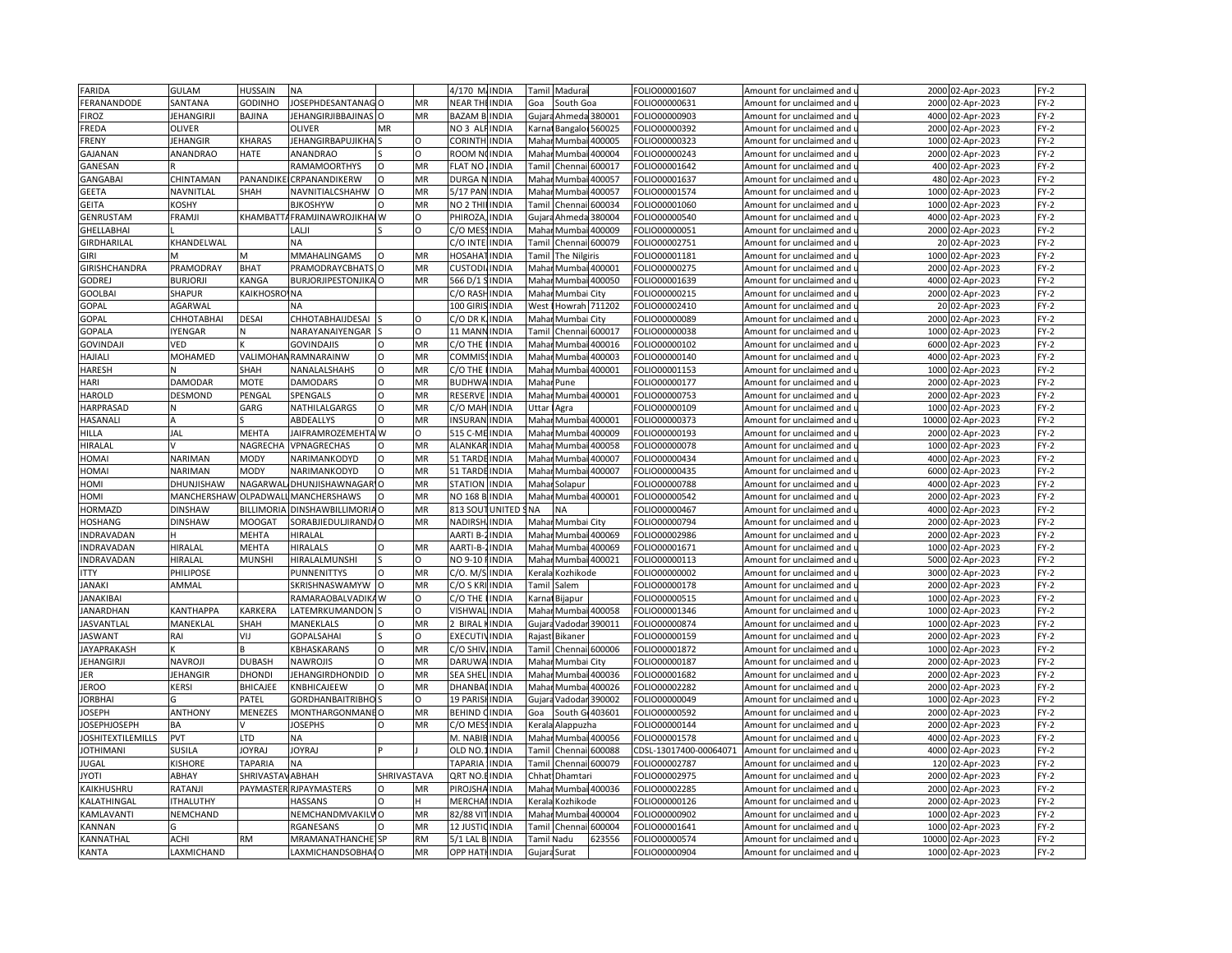| KANTILAL           | AXMISHANKER TRIVEDI |                 | LAXMISHANKERS            | $\circ$  | MR       | <b>ARYA STI</b>   | <b>INDIA</b>    | Gujara | Rajkot          | 360311          | FOLIO00001002 | Amount for unclaimed and | 2000 02-Apr-2023    | $FY-2$ |
|--------------------|---------------------|-----------------|--------------------------|----------|----------|-------------------|-----------------|--------|-----------------|-----------------|---------------|--------------------------|---------------------|--------|
| <b>KAPOOR</b>      |                     |                 | NA                       |          |          | C/O THE           | <b>INDIA</b>    | Uttar  | Hardoi          |                 | FOLIO00000239 | Amount for unclaimed and | 2000 02-Apr-2023    | $FY-2$ |
| KAPURCHAND         | JAWANMAL            |                 | <b>JAWANMAL</b>          |          | $\Omega$ | <b>BUSINES</b>    | <b>INDIA</b>    | Rajast | Sirohi          |                 | FOLIO00000252 | Amount for unclaimed and | 2000 02-Apr-2023    | $FY-2$ |
| <b>KARUPPAN</b>    | CHETTIAR            | PL              | PALANIAPPACHETTIAI RM    |          | PL.      | <b>BANKER</b>     | <b>INDIA</b>    |        | Tamil Karur     |                 | FOLIO00000308 | Amount for unclaimed and | 10000 02-Apr-2023   | $FY-2$ |
| KARUPPAN           | CHETTIAR            | PL              | PALANIAPPANCHETTI        |          | MR       | 98 RAJA           | INDIA           | Tamil  | Karur           | 639001          | FOLIO00001598 | Amount for unclaimed and | 4000 02-Apr-2023    | $FY-2$ |
| KAUSHALAYA         | PANDEY              |                 | ATESRIRAMANANDP          |          | MR       | 304 PAT           | <b>INDIA</b>    | Bihar  | Patna           | 800013          | FOLIO00000920 | Amount for unclaimed and | 2000 02-Apr-2023    | $FY-2$ |
| KAVALRAJ           | FAKEERCHAND         | <b>GURUWAF</b>  | LATEMRFAKEERCHAN         |          | $\Omega$ | <b>GOBIND</b>     | <b>INDIA</b>    | Mahar  | Mumbai          | City            | FOLIO00000769 |                          | 4000 02-Apr-2023    | $FY-2$ |
|                    |                     |                 |                          |          | MR       |                   |                 |        |                 | 411004          |               | Amount for unclaimed and |                     | $FY-2$ |
| KEDARNATH          | ARUN                | CHAKRADI        | ARUMBHIKHAJICHAK         |          |          | 108/7 EF          | <b>INDIA</b>    | Mahai  | Pune            |                 | FOLIO00002101 | Amount for unclaimed and | 2000 02-Apr-2023    |        |
| KEKI               |                     | SIDHWA          | <b>FSIDHWAS</b>          |          |          | <b>SEA GREI</b>   | <b>INDIA</b>    | Mahar  | Mumbai City     |                 | FOLIO00000062 | Amount for unclaimed and | 2000 02-Apr-2023    | $FY-2$ |
| <b>KERSI</b>       | FRAMJI              | <b>SUTARIA</b>  | FRAMJISHAPURJISUT        |          | MR       | 107 SOL           | INDIA           | West   | Kolkata         | 700029          | FOLIO00001029 | Amount for unclaimed and | 400<br>02-Apr-2023  | $FY-2$ |
| KESHAV             | MORESHWAR           | SATHE           | MORESHWARVINAYA          |          | O        | NO 607            | <b>INDIA</b>    | Mahar  | Pune            |                 | FOLIO00000282 | Amount for unclaimed and | 2000 02-Apr-2023    | $FY-2$ |
| KESHAVAMURTHY      | M                   |                 | MYSORELACHIACHET O       |          | MR       | II HEM B          | <b>INDIA</b>    | Maha   | Mumbai          | 400019          | FOLIO00000391 | Amount for unclaimed and | 10000 02-Apr-2023   | $FY-2$ |
| KHANBAHADUR        | SAIDUDIN            | AHAMED          | AGHAMOHDJALALUD          |          | $\Omega$ | <b>HOUSE N</b>    | <b>PAKISTAI</b> | NA     | <b>NA</b>       |                 | FOLIO00000176 | Amount for unclaimed and | 2000 02-Apr-2023    | $FY-2$ |
| KHANSAHIBSYED      | MOHAMED             | <b>ISHAQ</b>    | <b>MOHAMEDISHAQ</b>      |          | $\Omega$ | <b>DIRECTO</b>    | <b>INDIA</b>    | Delhi  | New Delhi       |                 | FOLIO00000130 | Amount for unclaimed and | 2000 02-Apr-2023    | $FY-2$ |
| KHORSHED           | FREDOON             | <b>TARAPORE</b> | <b>NA</b>                |          |          | C/O MR            | <b>INDIA</b>    | Mahai  |                 | Mumbai 400026   | FOLIO00000294 | Amount for unclaimed and | 1000 02-Apr-2023    | $FY-2$ |
| KHURSHEDBAI        | NAVROJI             | DUBASH          | NAVJOJIDUBASH            | W        | $\circ$  | C/O P N           | INDIA           | Karna  |                 | Bangaloi 560001 | FOLIO00000167 | Amount for unclaimed and | 2000 02-Apr-2023    | $FY-2$ |
| KHUSRU             | JEHANGIR            | <b>BHARUCHA</b> | JEHANGIRCURSETJIBHO      |          | DR       | COOVER            | <b>INDIA</b>    | Gujara | Surat           |                 | FOLIO00000636 | Amount for unclaimed and | 4000 02-Apr-2023    | $FY-2$ |
| <b>KIDAR</b>       | <b>NATH</b>         | CHOPRA          | LATESHIVDRAM             |          | $\Omega$ | SHYAM             | <b>INDIA</b>    | Uttar  | Lucknow         |                 | FOLIO00000073 | Amount for unclaimed and | 1000 02-Apr-2023    | $FY-2$ |
| <b>ISHINDAS</b>    | KALATI              |                 | <b>DIPCHAND</b>          |          | $\Omega$ | C/O NAR           | <b>INDIA</b>    | Maha   | Mumbai 400002   |                 | FOLIO00000047 | Amount for unclaimed and | 1000<br>02-Apr-2023 | $FY-2$ |
| KOCHHARSHAIDA      |                     |                 | HARICHANDKOCHHAIO        |          | MR       | NEWSMA            | <b>INDIA</b>    | Punjal | Kapurth         | 144601          | FOLIO00001157 | Amount for unclaimed and | 2000 02-Apr-2023    | $FY-2$ |
| KOUSALYA           |                     |                 | CRAVINDRANW              | $\circ$  | MR       | 37 TEAC           | <b>INDIA</b>    | Tamil  |                 | Chennai 600020  | FOLIO00001499 | Amount for unclaimed and | 4000 02-Apr-2023    | $FY-2$ |
| KRISHNAKUMAR       |                     |                 | RGRAJAMS                 | $\circ$  | MR       | 13 DR VA          | <b>INDIA</b>    | Tamil  | Kanchipuram     |                 | FOLIO00000716 | Amount for unclaimed and | 680 02-Apr-2023     | $FY-2$ |
| <b>KRISHNA</b>     | KUMAR               |                 | LATEMRKTHIAGARAJAS       |          | O        | 35/2 SEC          | <b>INDIA</b>    | Tami   | Chennai         | 600020          | FOLIO00001782 | Amount for unclaimed and | 1200 02-Apr-2023    | $FY-2$ |
| <b>KRISHNA</b>     | KUMAR               |                 | <b>NA</b>                |          |          | 35/2 SEC          | <b>INDIA</b>    | Tamil  | Chennai         | 600020          | FOLIO00002753 | Amount for unclaimed and | 1400 02-Apr-2023    | $FY-2$ |
| KRISHNASWAMY       |                     |                 | <b>STMALYS</b>           | $\Omega$ | DR       | 866 POO           | <b>INDIA</b>    | Tamil  | Chennai         | 600010          | FOLIO00001115 | Amount for unclaimed and | 1000 02-Apr-2023    | $FY-2$ |
|                    |                     | <b>RM</b>       |                          |          | $\Omega$ |                   |                 |        |                 |                 |               |                          | 2000 02-Apr-2023    | $FY-2$ |
| KUPPALACHI         |                     |                 | RAMANATHANCHETT W        |          |          | MUTHLA            | <b>INDIA</b>    | Tamil  | Tiruchirapalli  |                 | OLIO00000458  | Amount for unclaimed and |                     |        |
| <b>KURIEN</b>      |                     | G               | <b>GEORGES</b>           | O        | MR       | <b>SUPERIN</b>    | <b>INDIA</b>    | Kerala | Malappuram      |                 | FOLIO00000036 | Amount for unclaimed and | 3000 02-Apr-2023    | $FY-2$ |
| LAKHAMSHI          | POONSHI             |                 | NΑ                       |          |          | C/O LAK           | <b>INDIA</b>    | Maha   |                 | Mumbai 400009   | FOLIO00000093 | Amount for unclaimed and | 2000<br>02-Apr-2023 | $FY-2$ |
| LAKSHMANANCHETTI/S |                     |                 | <b>NA</b>                |          |          | <b>BANKER</b>     | <b>INDIA</b>    | Tamil  |                 | Ramanathapuram  | FOLIO00000179 | Amount for unclaimed and | 12000 02-Apr-2023   | $FY-2$ |
| LAKSHMANAN         |                     |                 | RAMANATHAN               |          |          | 76/1 M            | INDIA           | Tami   | Chenna          | 600004          | FOLIO00002977 | Amount for unclaimed and | 6000 02-Apr-2023    | $FY-2$ |
| LALIMS             |                     |                 | <b>NA</b>                |          |          | <b>ESKAY H</b>    | <b>INDIA</b>    | Delhi  |                 | New Del 110001  | FOLIO00000008 | Amount for unclaimed and | 1000 02-Apr-2023    | $FY-2$ |
| LALAHARICHAND      | <b>NANAK</b>        | CHAND           | NANAKCHAND               |          | O        | C/O M/S           | INDIA           | Maha   | Mumba           | 400002          | FOLIO00000499 | Amount for unclaimed and | 2480 02-Apr-2023    | $FY-2$ |
| LALCHAND           |                     |                 | LALCHANDS                | O        | MR       | $7/2$ JCR         | <b>INDIA</b>    | Karna  | Bangalor        | 560002          | FOLIO00000103 | Amount for unclaimed and | 2000 02-Apr-2023    | $FY-2$ |
| LALITHA            | SUBRAMANIAN         | N               | <b>NA</b>                |          |          | <b>KAUSIKA</b>    | INDIA           | Tami   | Chenna          | 600040          | FOLIO00002632 | Amount for unclaimed and | 4000 02-Apr-2023    | $FY-2$ |
| LATA               | <b>KISHORE</b>      | DARU            | KISHOREGDARUW            | O        | MR       | C/O URJI          | <b>INDIA</b>    | Gujara | Surat           | 395001          | FOLIO00001037 | Amount for unclaimed and | 4000 02-Apr-2023    | $FY-2$ |
| LAURADE            | <b>BRAGANCA</b>     | PEREIRA         | ANTONIOBERNARDOI O       |          | MR       | DAYANA            | INDIA           | Goa    | North Goa       |                 | FOLIO00001059 | Amount for unclaimed and | 2000 02-Apr-2023    | $FY-2$ |
| LAXMIBAI           | HIRABHAI            |                 | HNVAKILWALAW             |          | MR       | <b>GOPAL N</b>    | <b>INDIA</b>    | Maha   | Mumbai 400002   |                 | FOLIO00000106 | Amount for unclaimed and | 02-Apr-2023<br>1000 | $FY-2$ |
| LEELA              | <b>NAIR</b>         | M               | ΝA                       |          |          | NO 12 1S          | <b>INDIA</b>    | Karna  | Bangalor 560038 |                 | FOLIO00000810 | Amount for unclaimed and | 480 02-Apr-2023     | $FY-2$ |
| LEOPANTY           |                     | LIMA            | PAULDDLIMA               |          | $\Omega$ | <b>NO 14 CI</b>   | <b>INDIA</b>    | Maha   | Mumbai 400001   |                 | FOLIO00000121 | Amount for unclaimed and | 3200 02-Apr-2023    | $FY-2$ |
| LILABEN            | RATILAL             | <b>TRIVEDI</b>  | RATILALMANILALTRIVO      |          | MR       | NP 9/2/1          | <b>INDIA</b>    | Gujara | Ahmedabad       |                 | FOLIO00000516 | Amount for unclaimed and | 1000 02-Apr-2023    | $FY-2$ |
| LIZZY              | PUTHOOR             |                 | <b>NA</b>                |          |          | <b>PUTHOO</b>     | <b>INDIA</b>    | Kerala | Thiruva         | 695103          | FOLIO00000951 | Amount for unclaimed and | 1000 02-Apr-2023    | $FY-2$ |
| MADAN              | MOHAN               | KHANNA          | MOOLCHANDKHANN, O        |          | MR       | 31 PEAC           | <b>INDIA</b>    | Mahar  | Mumba           | 400026          | FOLIO00000916 | Amount for unclaimed and | 10000 02-Apr-2023   | $FY-2$ |
| MADHU              | <b>BEDI</b>         |                 | VIJAYCHANDERBEDIVIO      |          | MR       | 14 ANA            | <b>INDIA</b>    | Gujara | Surat           | 395001          | FOLIO00001897 | Amount for unclaimed and | 4000 02-Apr-2023    | $FY-2$ |
| MADHUMAT           | KISHANLAI           | KAZI            | <b>NA</b>                |          |          | SONAW/            | INDIA           | Maha   | Mumba           | 100007          | FOLIO00000707 | Amount for unclaimed and | 1000 02-Apr-2023    | $FY-2$ |
| MAHENDRA           | KUMAR               |                 | <b>NA</b>                |          |          | 2/10 S.R.         | INDIA           | Tamil  | Chennai         | 600082          | FOLIO00002866 | Amount for unclaimed and | 20 02-Apr-2023      | $FY-2$ |
| MAHESH             | SANGHAVI            |                 | <b>NA</b>                |          |          | 42/1A A           | <b>INDIA</b>    | West   | <b>Colkata</b>  | 700027          | FOLIO00002472 | Amount for unclaimed and | 40 02-Apr-2023      | $FY-2$ |
| MAHFUZA            | TAYEBALI            |                 | <b>JAYABALISUITANALI</b> |          | Ω        | $C/O$ T S         | <b>INDIA</b>    | Gujara | Bharuch         |                 | FOLIO00000335 | Amount for unclaimed and | 1000 02-Apr-2023    | $FY-2$ |
| MANAKCHAND         |                     | RATHORE         | KASTURCHANDJIRATI        |          | $\circ$  | NO 7/12           | <b>INDIA</b>    | Madh   | Ratlam          |                 | FOLIO00000549 | Amount for unclaimed and | 2000 02-Apr-2023    | $FY-2$ |
|                    |                     | BILANEY         |                          | $\Omega$ | MR       |                   |                 | Mahar  |                 |                 |               |                          |                     | $FY-2$ |
| MANEKLAL           | MENGHRAJ            |                 | MMAGANLALS               |          |          | <b>ENGINEE</b>    | <b>INDIA</b>    |        |                 | Mumbai 400001   | FOLIO00000003 | Amount for unclaimed and | 400 02-Apr-2023     |        |
| MANGALBHAI         | MANORBHAI           | PATEL           | MANORBHAIPATEL           |          | $\circ$  | <b>GHANSI</b>     | <b>INDIA</b>    | Maha   | Mumbai City     |                 | FOLIO00000143 | Amount for unclaimed and | 2000 02-Apr-2023    | $FY-2$ |
| MANIKLAL           | ASARAMJEE           | <b>SHROFF</b>   | ASRAMJEES                | O        | MR       | C/O SHRI          | <b>INDIA</b>    | Mahai  |                 | Mumbai Suburban | FOLIO00000031 | Amount for unclaimed and | 40 02-Apr-2023      | $FY-2$ |
| MANNE              | RAVICHANDRA         |                 | RAVINDRUDUS              | O        | MR       | 8-3 VEN           | <b>INDIA</b>    | Andh   | Guntur          | 522007          | FOLIO00002359 | Amount for unclaimed and | 1000 02-Apr-2023    | $FY-2$ |
| MARAGADAVALLI      |                     |                 |                          |          |          | 147/1 GO          | <b>INDIA</b>    | Tamil  | Chennai         | 600040          | FOLIO00002607 | Amount for unclaimed and | 1000 02-Apr-2023    | $FY-2$ |
| <b>MARY</b>        | KURUVILA            |                 | LATEMRPVKURUVILA W       |          | $\Omega$ | 20 HALL           | <b>INDIA</b>    | arna)  | Bangalor        | 560005          | FOLIO00001796 | Amount for unclaimed and | 2000 02-Apr-2023    | $FY-2$ |
| <b>MARZABAN</b>    | FRAMROZE            | MINBATIW        | <b>NA</b>                |          |          | CAMA <sub>B</sub> | INDIA           | Maha   | Mumba           | 400034          | OLIO00000347  | Amount for unclaimed and | 2000<br>02-Apr-2023 | $FY-2$ |
| MEENAKSHI          |                     |                 | NA                       |          |          | 31 RANG           | <b>INDIA</b>    | Tamil  | Chennai         | 600005          | FOLIO00001052 | Amount for unclaimed and | 2000 02-Apr-2023    | $FY-2$ |
| MEENAKSHIKUTTY     | AMMA                | M               | PKKUNHANUJANRAJA O       |          | MR       | 'SREENI           | <b>INDIA</b>    | Keral  | Kozhiko         | 673007          | FOLIO00000529 | Amount for unclaimed and | 1360 02-Apr-2023    | $FY-2$ |
| MEENAKSHI          | VI                  |                 | NΑ                       |          |          | 2741 SEE          | <b>INDIA</b>    | Tamil  | Pudukko 622001  |                 | FOLIO00002915 | Amount for unclaimed and | 2000 02-Apr-2023    | $FY-2$ |
| MEHERBAI           | NOSHIRMANJI         | <b>BABYCON</b>  | NOSHIRMANJIW             | $\circ$  | MR       | <b>ANKLES</b>     | <b>INDIA</b>    | Gujara | Ahmedabad       |                 | FOLIO00000367 | Amount for unclaimed and | 2000 02-Apr-2023    | $FY-2$ |
| <b>MEHRA</b>       | DHANJISHAW          | <b>BARIA</b>    | DHANJISHAWJAMSHEO        |          | MR       | PLOT NO           | <b>INDIA</b>    | Mahar  |                 | Mumbai 400050   | FOLIO00000860 | Amount for unclaimed and | 2000 02-Apr-2023    | $FY-2$ |
| <b>MELITA</b>      | NAZARETH            |                 | KFNAZARETHW              | O        | MR       | 'ANJELIC          | <b>INDIA</b>    |        | Mahar Nagpur    |                 | FOLIO00000255 | Amount for unclaimed and | 2000 02-Apr-2023    | $FY-2$ |
|                    |                     |                 |                          |          |          |                   |                 |        |                 |                 |               |                          |                     |        |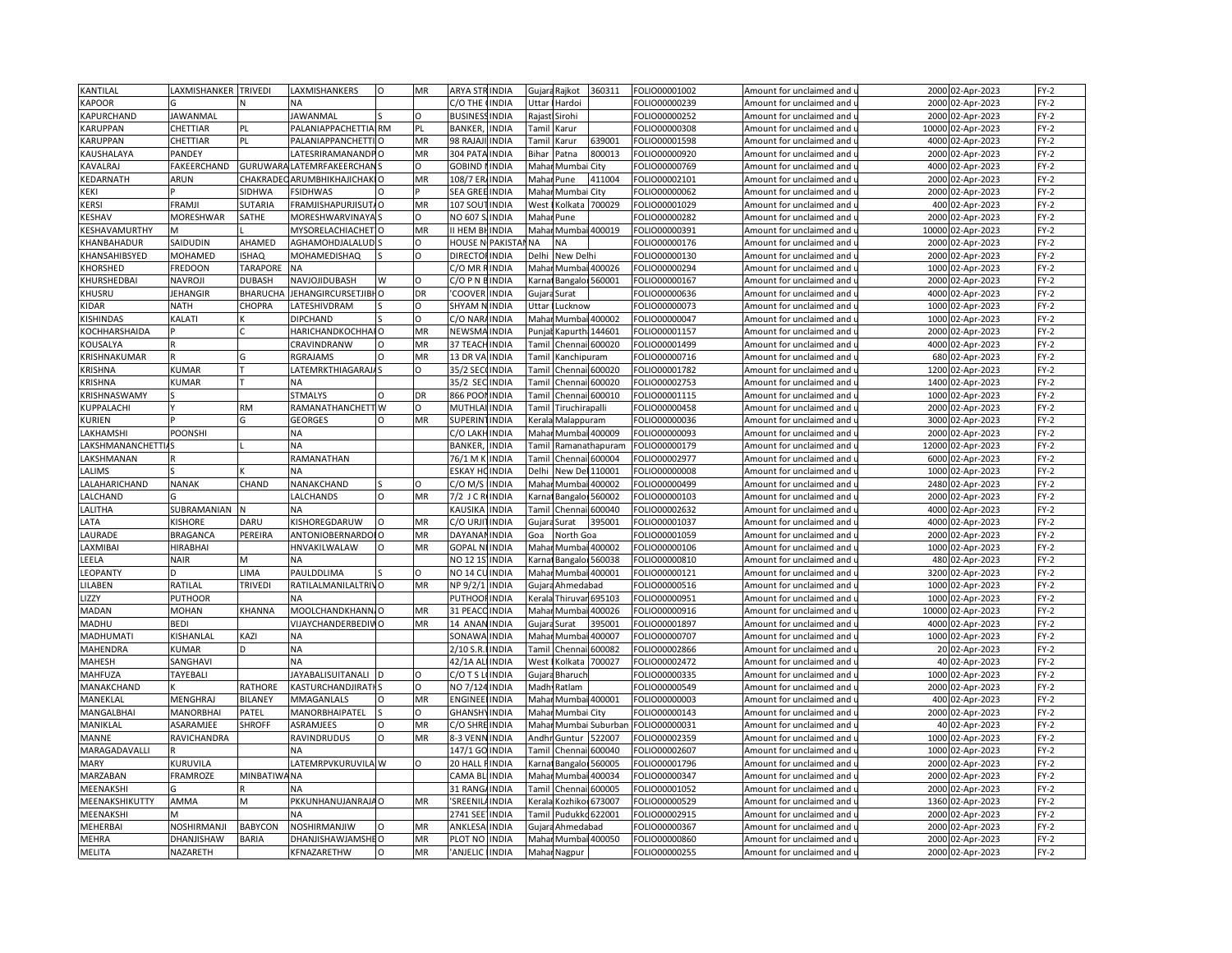| MESSRSPVMUNUSWA AND      |                              | <b>BROS</b>    | <b>NA</b>                       |          |           | <b>GENERAL INDIA</b> |                       | Pondic NA                                                                                                                                                                |                       |                   | FOLIO00000027          | Amount for unclaimed and                          | 1000  | 02-Apr-2023      | $FY-2$           |
|--------------------------|------------------------------|----------------|---------------------------------|----------|-----------|----------------------|-----------------------|--------------------------------------------------------------------------------------------------------------------------------------------------------------------------|-----------------------|-------------------|------------------------|---------------------------------------------------|-------|------------------|------------------|
| MESSRSUNITEDINDUSBANK    |                              | <b>LTD</b>     | <b>NA</b>                       |          |           | NO 24 NEINDIA        |                       | West                                                                                                                                                                     | Kolkata               |                   | FOLIO00000295          | Amount for unclaimed and u                        | 6000  | 02-Apr-2023      | $FY-2$           |
| <b>MINOCHER</b>          | <b>MUNCHERSHA</b>            | OLPADWAL       | <b>MUNCHERSHAWS</b>             | $\Omega$ | <b>MR</b> | 168 BAZA INDIA       |                       |                                                                                                                                                                          | Mahar Mumbai City     |                   | FOLIO00000236          | Amount for unclaimed and i                        | 6000  | 02-Apr-2023      | $FY-2$           |
| MIRZA                    | RASHEED                      | <b>BEG</b>     | BABURAMCHANDRAC                 |          | O         | <b>MOHALLA</b>       | <b>INDIA</b>          | Uttar                                                                                                                                                                    | Lucknow               |                   | FOLIO00000513          | Amount for unclaimed and <b>u</b>                 | 4000  | 02-Apr-2023      | $FY-2$           |
| MOHAMEDMIA               | NAJUMIA                      |                | <b>NAJUNIA</b>                  |          | O         | 9TH ISRA             | <b>INDIA</b>          |                                                                                                                                                                          | Mahar Mumbai 400009   |                   | FOLIO00000040          | Amount for unclaimed and                          | 1000  | 02-Apr-2023      | $FY-2$           |
| <b>MOHAN</b>             | SINGH                        |                | <b>BHATIAS</b>                  | O        | MR        | HOUSE N              | <b>INDIA</b>          | Punia                                                                                                                                                                    | Amritsar              |                   | FOLIO00000018          | Amount for unclaimed and                          | 1000  | 02-Apr-2023      | $FY-2$           |
| MOHANLAL                 | VIJ                          |                | HARDAYALVIJ                     |          | O         | SHANTHI              | <b>UNITED</b>         | NA                                                                                                                                                                       | NA                    |                   | FOLIO00000166          | Amount for unclaimed and                          | 2000  | 02-Apr-2023      | $FY-2$           |
| MOHDZILLUR               | <b>RAHMAN</b>                | KHAN           |                                 |          |           | DEPARTM              |                       |                                                                                                                                                                          |                       |                   |                        |                                                   |       |                  | $FY-2$           |
|                          |                              |                | ΝA                              |          |           |                      | <b>INDIA</b>          | <b>Jttar</b>                                                                                                                                                             | Aligarh               |                   | FOLIO00000969          | Amount for unclaimed and                          | 4000  | 02-Apr-2023      |                  |
| MUNUPALLE                | VENKATESWARALU               |                | MBASARAYYAS<br><b>NA</b>        | O        | MR        | INCOME-              | <b>INDIA</b>          |                                                                                                                                                                          | Felang Hyderab 500027 |                   | FOLIO00000021          | Amount for unclaimed and $\overline{\phantom{a}}$ | 1000  | 02-Apr-2023      | FY-2             |
| MURUGAPPA                | NARAYANAN                    |                |                                 |          |           | C-23 PEF             | <b>INDIA</b>          | Tami                                                                                                                                                                     | Salem                 | 536004            | FOLIO00002530          | Amount for unclaimed and                          | 2000  | 02-Apr-2023      | FY-2             |
| NAGABUSHANAM             | UN                           |                | <b>UNSHAMARAOS</b>              | $\Omega$ | DR        | FLAT NO.             | <b>INDIA</b>          | <b>Tamil</b>                                                                                                                                                             | Chennai               | 500089            | FOLIO00001006          | Amount for unclaimed and u                        | 2000  | 02-Apr-2023      | $FY-2$           |
| NAGARAJ                  | M                            |                | MOKASUBHANNACHAO                |          | MR        | D V SARO             | <b>INDIA</b>          | Karna                                                                                                                                                                    | Raichur               | 584101            | FOLIO00000728          | Amount for unclaimed and                          | 4000  | 02-Apr-2023      | $FY-2$           |
| <b>NAJOO</b>             | HORMAJSHAW                   | CHIBBER        | <b>NA</b>                       |          |           | BOMAN                | <b>INDIA</b>          | Mahar                                                                                                                                                                    |                       | Mumbai 400001     | FOLIO00002427          | Amount for unclaimed and u                        | 10000 | 02-Apr-2023      | $FY-2$           |
| NANDINI                  | AMMA                         |                | TNGODAVARMAW                    | $\Omega$ | MR        | <b>KRISHNA</b>       | <b>INDIA</b>          | Kerala                                                                                                                                                                   | Malappuram            |                   | FOLIO00000537          | Amount for unclaimed and                          | 1320  | 02-Apr-2023      | $FY-2$           |
| NARASIMHA                | KAMAT                        |                | NKKAMATHS                       |          | MR        | PLEADER              | <b>INDIA</b>          | <b>Carna</b>                                                                                                                                                             | Uttara Kannada        |                   | FOLIO00000032          | Amount for unclaimed and <b>u</b>                 | 1000  | 02-Apr-2023      | $FY-2$           |
| NARASIMHAMURTHY          |                              | M              | KPMUDDIAHSETTYS                 | $\circ$  | MR        | 72/1 5TH             | <b>INDIA</b>          | Karna                                                                                                                                                                    | Mysore 570009         |                   | FOLIO00001485          | Amount for unclaimed and                          | 2000  | 02-Apr-2023      | FY-2             |
| NARAYANAN                |                              |                | NARAYANANS                      | $\Omega$ | <b>MR</b> | THE PRU              | <b>INDIA</b>          | <b>Tamil</b>                                                                                                                                                             |                       | Chennai 600001    | OLIO00000137           | Amount for unclaimed and                          | 120   | 02-Apr-2023      | $FY-2$           |
| NARAYANAN                | <b>NAIR</b>                  |                | NEELAKANTANADIGA O              |          | M         | VIJAYA MINDIA        |                       | Kerala                                                                                                                                                                   | Kozhikode             |                   | FOLIO00000124          | Amount for unclaimed and                          | 1000  | 02-Apr-2023      | $FY-2$           |
| NARAYANAN                |                              |                | NA                              |          |           | SOUTH                | <b>INDIA</b>          | Tami                                                                                                                                                                     |                       | Ramanathapuram    | FOLIO00000030          | Amount for unclaimed and                          | 1000  | 02-Apr-2023      | $FY-2$           |
| NARENDRA                 | <b>NATH</b>                  |                | <b>ROSHANLALS</b>               | $\Omega$ | MR        | CHIEF EN INDIA       |                       |                                                                                                                                                                          | Haryai Panchkula      |                   | FOLIO00000209          | Amount for unclaimed and u                        | 4000  | 02-Apr-2023      | $FY-2$           |
| NAWABSIRLIAQUAT          | <b>HYAT</b>                  | KHAN           | <b>NA</b>                       |          |           | LAKE VIE             | <b>INDIA</b>          |                                                                                                                                                                          | Madh Bhopal           |                   | FOLIO00000044          | Amount for unclaimed and                          | 50000 | 02-Apr-2023      | $FY-2$           |
| NERGIZ                   | <b>NOSHIR</b>                | <b>MEHTA</b>   | <b>NA</b>                       |          |           | AZIZ BUILINDIA       |                       |                                                                                                                                                                          | Mahar Mumbai 400034   |                   | FOLIO00000944          | Amount for unclaimed and u                        | 1000  | 02-Apr-2023      | FY-2             |
| NERGIZ                   | <b>NOSHIR</b>                | <b>MEHTA</b>   | <b>NA</b>                       |          |           | AZIZ BU              | <b>INDIA</b>          |                                                                                                                                                                          | Mahar Mumbai 400034   |                   | FOLIO00000945          | Amount for unclaimed and (                        | 1000  | 02-Apr-2023      | $FY-2$           |
| NIMUBEN                  | RATANLAL                     | SHELAT         | RATANLALHIRALALSH               |          | MR        | C/O MR.              | <b>INDIA</b>          | Gujara                                                                                                                                                                   | Ahmedabad             |                   | OLIO00000884           | Amount for unclaimed and u                        | 1000  | 02-Apr-2023      | $FY-2$           |
| <b>NINA</b>              | KURIEN                       |                | <b>GKURIANW</b>                 | $\Omega$ | MR        | <b>MUSEUM INDIA</b>  |                       | Kerala                                                                                                                                                                   |                       | Thiruvananthapura | FOLIO00000386          | Amount for unclaimed and                          | 1600  | 02-Apr-2023      | FY-2             |
| NIRANJANKUMAR            |                              |                | <b>BCRAGHAVIAHS</b>             | $\Omega$ | MR        | 5 MEZAN              | <b>INDIA</b>          | <b>Tamil</b>                                                                                                                                                             | Chennai 600001        |                   | FOLIO00002070          | Amount for unclaimed and u                        | 2000  | 02-Apr-2023      | FY-2             |
| NIRMALA                  | DAYASHANKER                  | TRIVEDI        | DAYASHANKERW                    | O        | MR        | <b>ARYA STRINDIA</b> |                       | Gujara                                                                                                                                                                   | Rajkot                | 360311            | FOLIO00001001          | Amount for unclaimed and                          | 2000  | 02-Apr-2023      | $FY-2$           |
| <b>NOSHIR</b>            | <b>PIROJSHAW</b>             | SECRETARY      | PIROJSHAWNSECRET                |          | MR        | <b>JEBANGI</b>       | <b>INDIA</b>          | Maha                                                                                                                                                                     |                       | Mumbai 400007     | FOLIO00000234          | Amount for unclaimed and                          | 1000  | 02-Apr-2023      | $FY-2$           |
| OMAYAL                   | <b>ACHI</b>                  |                | <b>APRADAIKAPPACHET1</b>        | $\Omega$ | MR        | C/O A PR             | <b>INDIA</b>          |                                                                                                                                                                          | Tamil Pudukkottai     |                   | FOLIO00000288          | Amount for unclaimed and u                        | 2000  | 02-Apr-2023      | $FY-2$           |
| OTERMAL                  | <b>FOJMALJI</b>              |                | <b>FOJMALWALAJIS</b>            | $\Omega$ | MR        | 153 BAZA INDIA       |                       |                                                                                                                                                                          | Mahar Mumbai 400001   |                   | FOLIO00000882          | Amount for unclaimed and                          | 2000  | 02-Apr-2023      | $FY-2$           |
| PADAM                    | <b>ADHAR</b>                 | <b>SINHA</b>   | <b>NA</b>                       |          |           | C/O RADHINDIA        |                       | Uttar                                                                                                                                                                    | Agra                  |                   | FOLIO00000909          | Amount for unclaimed and u                        | 2000  | 02-Apr-2023      | $FY-2$           |
| PADMAKUMAR               | SHANTILAL                    | SHAH           | SHANTILALGSHAHS                 | O        | <b>MR</b> | SURDAS               | <b>INDIA</b>          |                                                                                                                                                                          | Gujara Ahmeda 380001  |                   | FOLIO00001874          | Amount for unclaimed and                          | 1000  | 02-Apr-2023      | $FY-2$           |
| PADMANABHAN              |                              |                | <b>KRISHNAS</b>                 |          | MR        | <b>7 CHAND INDIA</b> |                       | Tamil                                                                                                                                                                    |                       | Chennai 600014    | FOLIO00001511          | Amount for unclaimed and u                        | 2000  | 02-Apr-2023      | $FY-2$           |
| PADMAVATHY               | AMMA                         | м              | TNKUNHUMMITHAM O                |          | MR        | <b>RAGASL</b>        | <b>INDIA</b>          | Kerala                                                                                                                                                                   | Ernakulam             |                   | FOLIO00000531          |                                                   | 1320  | 02-Apr-2023      | $FY-2$           |
| PALANIAPPAN              |                              |                | <b>NA</b>                       |          |           | NO.5 PARINDIA        |                       | Tamil                                                                                                                                                                    |                       | 636016            |                        | Amount for unclaimed and                          | 2000  |                  | $FY-2$           |
| PARELLUKOS               |                              |                | <b>BLUKHOSS</b>                 |          |           |                      |                       |                                                                                                                                                                          | Salem                 |                   | FOLIO00002667          | Amount for unclaimed and i                        |       | 02-Apr-2023      | $FY-2$           |
|                          | <b>STEPHEN</b>               | MA             |                                 | O        |           | PAREL HOINDIA        |                       | Kerala                                                                                                                                                                   | Kottayam              |                   | FOLIO00000028          | Amount for unclaimed and                          | 1000  | 02-Apr-2023      |                  |
| PARIKH                   | JEKISHANDAS                  | CHHOTALA       | CHHOTALALDALPATS                |          | MR        | MERCHA               | <b>INDIA</b>          | Gujara                                                                                                                                                                   | Vadodara              |                   | FOLIO00000217          | Amount for unclaimed and                          | 1000  | 02-Apr-2023      | $FY-2$           |
| PARPAT                   | KUNDANMAL                    | MALKANI        | THAKERDASD                      | Ω        | MR        | KALYAN NINDIA        |                       |                                                                                                                                                                          | Mahar Pune            |                   | FOLIO00000350          | Amount for unclaimed and                          | 4000  | 02-Apr-2023      | $FY-2$           |
| PARPATI                  | PARSHOTAMDA                  |                | PARSHOTAMDASKUL                 | (W       | $\Omega$  | NO 56/A              | <b>INDIA</b>          | Maha                                                                                                                                                                     | Mumbai 400007         |                   | FOLIO00000333          | Amount for unclaimed and                          | 2000  | 02-Apr-2023      | $FY-2$           |
| PARVATHI                 |                              |                | ARAVINDAKSHAN                   |          |           | 9/420 A              | <b>INDIA</b>          | Kerala                                                                                                                                                                   | Ernakula <sup>(</sup> | 683101            | CDSL-12023900-00124650 | Amount for unclaimed and u                        | 2000  | 02-Apr-2023      | FY-2             |
| PARVATHY                 |                              |                | MASILAMANIPILLAID O             |          | G         | 12 SECON INDIA       |                       | Tamil                                                                                                                                                                    | Chenna                | 600012            | FOLIO00000283          | Amount for unclaimed and                          | 6000  | 02-Apr-2023      | $FY-2$           |
| PARVEZ                   | SHAIKH                       |                | <b>NA</b>                       |          |           | 165 BALR INDIA       |                       | West                                                                                                                                                                     | Kolkata               | 700006            | FOLIO00002625          | Amount for unclaimed and u                        |       | 20 02-Apr-2023   | $FY-2$           |
| PATEL                    | AMBALAL                      | CHHANABH       | <b>CMPATELS</b>                 | $\Omega$ | MR        | NO 568/              | <b>INDIA</b>          |                                                                                                                                                                          | Gujara Ahmedabad      |                   | FOLIO00000081          | Amount for unclaimed and                          | 1000  | 02-Apr-2023      | $FY-2$           |
| PATEL                    |                              |                | <b>AVPATELS</b>                 | $\Omega$ | MR        | C/O BHAFINDIA        |                       | Gujara                                                                                                                                                                   | Mahesar               | 384170            | FOLIO00000101          | Amount for unclaimed and <b>u</b>                 | 1000  | 02-Apr-2023      | FY-2             |
| PATEL                    |                              |                | PMPATELS                        | O        | MR        | 13/B HAR INDIA       |                       | Gujar                                                                                                                                                                    | Ahmeda                | 382480            | FOLIO00002323          | Amount for unclaimed and                          | 2000  | 02-Apr-2023      | $FY-2$           |
| PATRICIA                 | SRINIVASAN                   |                | SRINIVASANW                     | O        | MR        | <b>BEACH BU</b>      | <b>INDIA</b>          | <erala< td=""><td>Ernakula</td><td>582001</td><td>OLIO00001166</td><td>Amount for unclaimed and</td><td>2000</td><td>02-Apr-2023</td><td><math>FY-2</math></td></erala<> | Ernakula              | 582001            | OLIO00001166           | Amount for unclaimed and                          | 2000  | 02-Apr-2023      | $FY-2$           |
| PATTAMMAL                |                              |                | PNATARAJANW                     | $\Omega$ | MR        | 4/6 PARSI INDIA      |                       | Tamil                                                                                                                                                                    | Chennai               | 600085            | FOLIO00002193          | Amount for unclaimed and                          |       | 1000 02-Apr-2023 | $FY-2$           |
| PERIN                    | <b>ERUCH</b>                 | <b>DASTUR</b>  | <b>ERUCHARDESHIRDAS</b>         | $\circ$  | MR        | 23 NEPEA INDIA       |                       | Maha                                                                                                                                                                     | Mumb                  | 400036            | OLIO00002118           | Amount for unclaimed and                          | 5000  | 02-Apr-2023      | $FY-2$           |
| PERUMALCHETTY            |                              |                | GNARAYANAPPAS                   | $\Omega$ | MR        | SREE BAD INDIA       |                       | Tamil                                                                                                                                                                    | Chennai               | 600079            | FOLIO00001966          | Amount for unclaimed and u                        | 2000  | 02-Apr-2023      | $FY-2$           |
| PESHOTAN                 | MUNCHERSHAW OLPADWAI         |                | MUNCHERSHAWS                    | $\Omega$ | <b>MR</b> | C/O M/S              | <b>INDIA</b>          | Maha                                                                                                                                                                     | Mumbai 400001         |                   | FOLIO00000472          | Amount for unclaimed and                          | 2000  | 02-Apr-2023      | $FY-2$           |
| PETHAL                   | <b>ACHI</b>                  |                | CHITSABESANWO                   | MR       | KN        | W/O MR.              | <b>INDIA</b>          | <b>Tamil</b>                                                                                                                                                             | Chennai 600028        |                   | FOLIO00000200          | Amount for unclaimed and u                        | 2000  | 02-Apr-2023      | $FY-2$           |
| PHIROZE                  | <b>HOSHANGJI</b>             | VAKIL          | HOSHANJIVAKILS                  | $\circ$  | MR        | <b>NAOROJI</b>       | <b>INDIA</b>          |                                                                                                                                                                          | Gujara Ahmedabad      |                   | FOLIO00000982          | Amount for unclaimed and                          | 4000  | 02-Apr-2023      | $FY-2$           |
| PIA                      | MASCARENHAS                  |                | EGIPICIOMASCARENHW              |          | $\Omega$  | KAMALA               | <b>INDIA</b>          | Mahar                                                                                                                                                                    | Mumbai City           |                   | FOLIO00000461          | Amount for unclaimed and u                        | 1000  | 02-Apr-2023      | FY-2             |
| POORNIMA                 | RAJNIKANT                    | <b>JHAVERI</b> | <b>NA</b>                       |          |           | C/O BLUE INDIA       |                       | Mahar                                                                                                                                                                    |                       | Mumbai 400023     | FOLIO00002458          | Amount for unclaimed and $\overline{\phantom{a}}$ | 2000  | 02-Apr-2023      | $FY-2$           |
| PRABHA                   | <b>BAVEJA</b>                |                | LATEMRPRANNATHB                 |          | $\Omega$  | BOX 5                | <b>INDIA</b>          | arna)                                                                                                                                                                    | <b>Bangalor!</b>      | 560001            | FOLIO00000455          | Amount for unclaimed and i                        | 3000  | 02-Apr-2023      | $FY-2$           |
| PRAKASH                  | GAJANAN                      | MANKAR         | GAJENANBALAJIMAN O              |          | MR        | KUSUM KINDIA         |                       |                                                                                                                                                                          | Mahar Mumbai 400067   |                   | FOLIO00001122          | Amount for unclaimed and                          |       | 1000 02-Apr-2023 | $FY-2$           |
| PRAKASHVAISH             | <b>BA</b>                    | <b>OM</b>      | GOKALCHANDRAS                   |          | MR        | ZAMIND               | <b>INDIA</b>          | Uttar                                                                                                                                                                    | Muzaffarnagar         |                   | FOLIO00000016          | Amount for unclaimed and                          | 1000  | 02-Apr-2023      | $FY-2$           |
|                          |                              | <b>VYAS</b>    |                                 |          | MR        |                      |                       |                                                                                                                                                                          |                       |                   |                        |                                                   | 1000  |                  |                  |
| PRAMILABEN<br>PRAVINKANT | <b>JANUBHAI</b><br>CHIMANLAL | SHAH           | JENUBHAISANKERLALO<br><b>NA</b> |          |           | C/O M/S<br>EYE SUR   | <b>INDIA</b><br>INDIA |                                                                                                                                                                          | Gujara Vadodar 390001 | 395003            | FOLIO00000768          | Amount for unclaimed and $\,$                     |       | 02-Apr-2023      | $FY-2$<br>$FY-2$ |
|                          |                              |                |                                 | $\Omega$ |           |                      |                       | Gujar                                                                                                                                                                    | Surat                 |                   | FOLIO00000564          | Amount for unclaimed and                          | 1000  | 02-Apr-2023      |                  |
| PULPAKA                  | KAMESWARA                    | <b>RAO</b>     | <b>PGURUS</b>                   |          |           | <b>ADVOCATINDIA</b>  |                       |                                                                                                                                                                          | Andhr East Godavari   |                   | FOLIO00000033          | Amount for unclaimed and u                        |       | 1400 02-Apr-2023 | $FY-2$           |
| <b>PURSHOTAMDAS</b>      | <b>CHATURDAS</b>             | <b>SHETH</b>   | CHATURDASPSHATHS O              |          | <b>MR</b> | C/O SURY INDIA       |                       |                                                                                                                                                                          | Gujara Bharuch        |                   | FOLIO00000107          | Amount for unclaimed and u                        |       | 1000 02-Apr-2023 | $FY-2$           |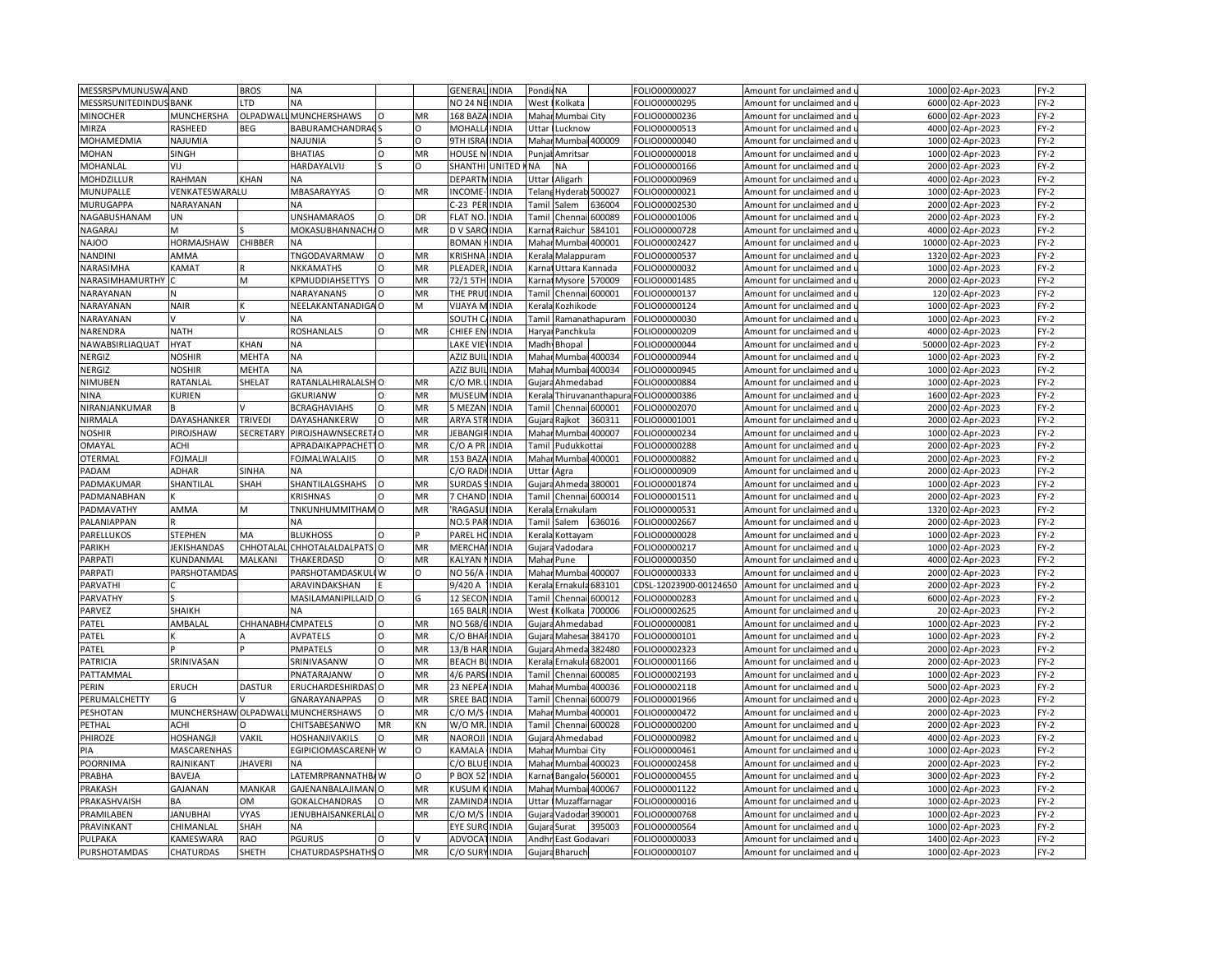| RAGHUBAR         | DIAL            | <b>JAIN</b>     | LALARAMDIALJAINS          | $\circ$  | MR       | <b>JAIN BHI</b> | INDIA        | Delhi             | New De           | 110005 | FOLIO00000087 | Amount for unclaimed and | 2000 02-Apr-2023    | $FY-2$ |
|------------------|-----------------|-----------------|---------------------------|----------|----------|-----------------|--------------|-------------------|------------------|--------|---------------|--------------------------|---------------------|--------|
| <b>RAGHUNATH</b> | <b>BALWANT</b>  | GHANEKAR        | <b>NA</b>                 |          |          | C/O. MR         | <b>INDIA</b> | Mahar             | Satara           | 415523 | FOLIO00002536 | Amount for unclaimed and | 2000 02-Apr-2023    | $FY-2$ |
| RAGHUNATH        | DAS             | DUSAJE          | <b>LATEMRKISHINCHANIS</b> |          | $\Omega$ | <b>BLOCK C</b>  | <b>INDIA</b> | Delhi             | New De           | 110009 | FOLIO00000182 | Amount for unclaimed and | 2000 02-Apr-2023    | $FY-2$ |
| RAGHUNATHPRASAD  | GARG            |                 | <b>RAGHUNATHPRASAD</b>    |          | $\Omega$ | C/O MR          | <b>INDIA</b> | Mahar             | Mumbai           | 400002 | FOLIO00000110 | Amount for unclaimed and | 1000 02-Apr-2023    | $FY-2$ |
| RAGUNATHAN       | KR              |                 | KUMARAPPANCHETTIO         |          | MR       | MANGU           | INDIA        | Tami              | Pudukko          | 622203 | FOLIO00001508 | Amount for unclaimed and | 2000<br>02-Apr-2023 | $FY-2$ |
| RAJALAKSHMI      |                 |                 | NΑ                        |          |          | NEW NC          | INDIA        | Tami              | Chennai          | 600114 | FOLIO00002197 | Amount for unclaimed and | 4000<br>02-Apr-2023 | $FY-2$ |
| RAJARAM          |                 |                 | <b>SVIYERS</b>            | Ω        | MR       | NO 20 K.        | INDIA        | Tamil             | Chennai          | 600059 | FOLIO00002447 | Amount for unclaimed and | 1000 02-Apr-2023    | $FY-2$ |
| RAJASIMHA        | <b>MENON</b>    | M               | TNMANAVEDANRAJA O         |          | MR       | <b>BRINDA</b>   | <b>INDIA</b> |                   |                  |        |               |                          |                     | $FY-2$ |
|                  |                 |                 |                           |          |          |                 |              | Kerala            | Ernakulam        |        | FOLIO00000533 | Amount for unclaimed and | 1320 02-Apr-2023    |        |
| RAJENDRA         | PRASAD          | YADAV           | <b>HARIYADAVS</b>         | $\Omega$ | MR       | C/O SUN         | INDIA        | West              | Kolkata          | 700001 | FOLIO00002370 | Amount for unclaimed and | 20 02-Apr-2023      | $FY-2$ |
| RAJENDRA         | SHREYA          | <b>SHAH</b>     |                           |          |          | <b>FLAT NC</b>  | <b>INDIA</b> | Telan             | Hyderab          | 500001 | FOLIO00003057 | Amount for unclaimed and | 1000 02-Apr-2023    | $FY-2$ |
| RAJI             | <b>ALIAS</b>    | RAJALAKSI       | <b>NKRISHNAMURTHYD</b> O  |          | MR       | $10 - B/3$ F    | <b>NDIA</b>  | <b>Tamil</b>      | Tiruchira 620017 |        | FOLIO00001313 | Amount for unclaimed and | 3000 02-Apr-2023    | $FY-2$ |
| RAJINDER         | <b>NATH</b>     | СНАДНА          | <b>RCHADHAS</b>           | O        |          | C/O M/          | <b>NDIA</b>  | <b>Jttar</b>      | Kanpur Nagar     |        | FOLIO00000174 | Amount for unclaimed and | 1000 02-Apr-2023    | $FY-2$ |
| <b>RAM</b>       | BABU            | AGARWAL         | RAMSARUPAGARWALO          |          | MR       | NO 1403         | <b>INDIA</b> | <b>Jttar</b>      | Agra             |        | FOLIO00000719 | Amount for unclaimed and | 2000 02-Apr-2023    | $FY-2$ |
| RAM              | PRASAD          | SOMANI          | GANPAT                    | LAL      | SOMAI    | 25/2 NEI        | <b>INDIA</b> | West              | Howrah           | 711101 | FOLIO00002942 | Amount for unclaimed and | 20 02-Apr-2023      | $FY-2$ |
| RAMA             | <b>NAND</b>     |                 | DURGAPRASADJIS            | $\Omega$ | MR       | 45 BHUT         | <b>NDIA</b>  | Rajast            | Bikaner          |        | FOLIO00000020 | Amount for unclaimed and | 1000 02-Apr-2023    | $FY-2$ |
| <b>RAMARAOS</b>  |                 |                 | VENKATANARASUS            | $\circ$  |          | SATYAN          | <b>INDIA</b> | Andh              | Krishna          |        | FOLIO00000169 | Amount for unclaimed and | 1000 02-Apr-2023    | $FY-2$ |
| RAMACHANDRA      | DIGAMBAR        | THIPSAY         | <b>NA</b>                 |          |          | 635/80          | <b>INDIA</b> | Maha              | Pune             |        | FOLIO00000384 | Amount for unclaimed and | 2000<br>02-Apr-2023 | $FY-2$ |
| RAMACHANDRAIYER  |                 |                 | <b>NA</b>                 |          |          | GENERA          | INDIA        | Kerala            | Palakkad         |        | FOLIO00000146 | Amount for unclaimed and | 40000 02-Apr-2023   | $FY-2$ |
| RAMACHANDRA      | RAO             |                 | <b>BDASAPPAYAS</b>        | $\circ$  | MR       | <b>FLAT NO</b>  | <b>INDIA</b> | Tami              | Chennai          |        | FOLIO00000634 | Amount for unclaimed and | 1000 02-Apr-2023    | $FY-2$ |
| RAMAKANT         | PURSHOTAM       | PANDIT          | <b>NA</b>                 |          |          | $C-24$ TAF      | <b>INDIA</b> | Mahar             | Mumbai 400004    |        | FOLIO00000405 | Amount for unclaimed and | 1000 02-Apr-2023    | $FY-2$ |
| RAMAN            |                 |                 | <b>NA</b>                 |          |          | KILMELI         | <b>NDIA</b>  | Tamil             | The Nilgiris     |        | FOLIO00000557 | Amount for unclaimed and | 2000 02-Apr-2023    | $FY-2$ |
| RAMANATHA        | SASTRY          |                 | SUBRAMANIAVADHIYO         |          |          | 11 MAN          | <b>INDIA</b> | Maha              | Mumbai           | 400019 | FOLIO00000184 | Amount for unclaimed and | 4000 02-Apr-2023    | $FY-2$ |
| RAMANATHAN       |                 |                 | <b>NA</b>                 |          |          | NO.5 PA         | <b>INDIA</b> | Tami              | Salem            | 636016 | FOLIO00002666 | Amount for unclaimed and | 2000 02-Apr-2023    | $FY-2$ |
| RAMESH           | JATASHANKER     | <b>JOSHI</b>    | <b>JSJOSHIS</b>           | $\Omega$ | MR       | <b>FLAT NC</b>  | <b>NDIA</b>  | Gujar             | Ahmeda           | 380009 | FOLIO00000864 | Amount for unclaimed and | 500<br>02-Apr-2023  | $FY-2$ |
| RAMJI            | <b>ETHABHAI</b> | KOTHARI         | <b>JETHABHAI</b>          |          | O        | NAGPUF          | INDIA        | Maha              | Nagpur           |        | FOLIO0000019C | Amount for unclaimed and | 2000 02-Apr-2023    | $FY-2$ |
| RANGANATHAN      |                 |                 | VRAJAGOPALAMUDA           | $\circ$  | MR       | 120 LLOY        | INDIA        | Tamil             | Chennai          | 600006 | FOLIO00000609 | Amount for unclaimed and | 2000 02-Apr-2023    | $FY-2$ |
| RANJITRAY        | SAKERLAL        | <b>THAKORE</b>  | SAKARLALTHAKORES          | $\circ$  | MR       | SULTANI         | INDIA        | Gujara            | Surat            |        | FOLIO00000758 | Amount for unclaimed and | 1000 02-Apr-2023    | $FY-2$ |
| RAOT             |                 |                 | <b>GUNDAPPARAOS</b>       | $\circ$  | MR       | <b>INSURA</b>   | <b>INDIA</b> | Karna             | Bangalo          | 560053 | FOLIO00000734 | Amount for unclaimed and | 500 02-Apr-2023     | $FY-2$ |
| RASIKLAL         | CHIMANLAL       | GANDHI          | CHIMANLALS                | $\Omega$ | MR       | 14 TAPO         | <b>INDIA</b> | Maha              | Mumbai           | 400054 | FOLIO00000057 | Amount for unclaimed and | 1000 02-Apr-2023    | $FY-2$ |
| RASIKLAL         | SOMESHWAR       | <b>BHATT</b>    | <b>SHBHATTS</b>           | $\Omega$ | MR       | 30 NILK         | INDIA        | Gujar             | Bharuch 392001   |        | FOLIO00000861 | Amount for unclaimed and | 1000 02-Apr-2023    | $FY-2$ |
| RATILAL          |                 | PATEL           | HIRALALRPATELS            | $\Omega$ | MR       | ADVOC/          | <b>INDIA</b> | Gujara            | Kheda            |        | FOLIO00000552 | Amount for unclaimed and | 1000 02-Apr-2023    | $FY-2$ |
| RATNAKAR         | <b>INDURAO</b>  | SYEDH           | INDURAOS                  | O        | MR       | PLEADEI         | <b>INDIA</b> | Gujara            | Ahmedabad        |        | FOLIO00000138 | Amount for unclaimed and | 2000 02-Apr-2023    | $FY-2$ |
| RATY             | NAVAL           | <b>TARAPORE</b> | <b>NAVALW</b>             | $\Omega$ | MR       | AASHISH         | <b>INDIA</b> | Telan             |                  |        | FOLIO00001322 | Amount for unclaimed and | 2000 02-Apr-2023    | $FY-2$ |
|                  | KUMAR           | <b>GUPTA</b>    |                           |          |          | C/O ANI         |              |                   | Rangareddi       |        | FOLIO00002614 |                          |                     | $FY-2$ |
| RAVINDER         |                 |                 | <b>NA</b>                 |          | MR       |                 | INDIA        | Harya             | Rohtak           |        |               | Amount for unclaimed and | 2000 02-Apr-2023    |        |
| REHMATBAI        | SALEBHOY        | ODHGER          | SALEBHOYGULAMALYO         |          |          | C/O M/          | INDIA        | Uttar             | Lucknow          |        | FOLIO00000708 | Amount for unclaimed and | 1000 02-Apr-2023    | $FY-2$ |
| <b>REKHA</b>     | AGARWAL         |                 | ANILKUMARAGARWA O         |          | MR       | 54-B PUI        | INDIA        | <b>Jttar</b>      | Lucknow          |        | FOLIO00002136 | Amount for unclaimed and | 1000 02-Apr-2023    | $FY-2$ |
| REVATHI          | RAJAN           |                 | <b>KVVRAJANW</b>          | $\Omega$ | MR       | <b>IOB COI</b>  | <b>NDIA</b>  | Tamil             | Tirunelv 627007  |        | FOLIO00001777 | Amount for unclaimed and | 2000 02-Apr-2023    | $FY-2$ |
| <b>RODA</b>      | DARA            | VANIA           | DARAJALVANIAW             | $\Omega$ | MR       | SHIVAM          | INDIA        | Maha              | Pune             | 411040 | FOLIO00001316 | Amount for unclaimed and | 2000 02-Apr-2023    | $FY-2$ |
| ROMESH           | <b>JAMNADAS</b> | SAMPAT          | JAMNADASSAMPATS O         |          | MR       | CHAPSE          | <b>INDIA</b> | Maha              | Mumba            | 400002 | FOLIO00000727 | Amount for unclaimed and | 480 02-Apr-2023     | $FY-2$ |
| <b>ROSHAN</b>    | <b>HECTOR</b>   | KOTHAWAI        | <b>AHECTORRATENJIKOTH</b> | ł٥       | MR       | 22 JAWA         | <b>INDIA</b> | Gujara            | Valsad           |        | FOLIO00000801 | Amount for unclaimed and | 2000 02-Apr-2023    | $FY-2$ |
| <b>ROSHAN</b>    | PARASOTAM       | PATEL           | <b>PPPATELS</b>           | $\circ$  | MR       | 13/B HA         | INDIA        | Gujara            | Ahmeda 382480    |        | FOLIO00002325 | Amount for unclaimed and | 2000 02-Apr-2023    | $FY-2$ |
| ROSHANLAL        | AGGARWAL        |                 | AGGARWALS                 | $\Omega$ | MR       | 79 DAYA         | <b>INDIA</b> | Punjal            | Amritsa          | 143001 | FOLIO00000229 | Amount for unclaimed and | 2000 02-Apr-2023    | $FY-2$ |
| <b>ROSHEN</b>    | KAIKOBAD        | <b>DELVADA\</b> | <b>KAIKOBADW</b>          | $\circ$  | MR       | GULIST/         | INDIA        | Maha              | Mumbai City      |        | FOLIO00001705 | Amount for unclaimed and | 2000 02-Apr-2023    | $FY-2$ |
| <b>RUDRA</b>     | DATT            | <b>BHATT</b>    | SRIJOGABHATT              |          | O        | <b>MERCHA</b>   | INDIA        | Uttar             | Almora           |        | FOLIO0000007C | Amount for unclaimed and | 1000 02-Apr-2023    | $FY-2$ |
| <b>RUDRA</b>     | KOTI            |                 | ΝA                        |          |          | 3 THIRU         | INDIA        | Tamil             | Chennai 600033   |        | FOLIO00002517 | Amount for unclaimed and | 20 02-Apr-2023      | $FY-2$ |
| RUKMAJA          | VARADAN         |                 | <b>NA</b>                 |          |          | $E-112 S$       | INDIA        | Uttai             | Gautam Buddha N  |        | FOLIO00001131 | Amount for unclaimed and | 2000 02-Apr-2023    | $FY-2$ |
| <b>RUSTOMJI</b>  | NANABHOY        | <b>BAMBOAT</b>  | NANABHOYBAMBOAT           |          | O        | SOLICITC        | INDIA        | Maha              | Mumbai 400026    |        | FOLIO00000216 | Amount for unclaimed and | 4000 02-Apr-2023    | $FY-2$ |
| SAAM             | <b>NOSHIR</b>   | <b>NANABHAI</b> | <b>NOSHIR</b>             |          | $\Omega$ | <b>NO 7241</b>  | INDIA        | Maha              | Mumbai           | 400014 | FOLIO00000361 | Amount for unclaimed and | 800 02-Apr-2023     | $FY-2$ |
| SAGUNABEN        | M               | PATEL           | <b>NA</b>                 |          |          | 9 KALYA         | <b>INDIA</b> | Gujara            | Vadodar 390001   |        | FOLIO00002570 | Amount for unclaimed and | 1000 02-Apr-2023    | $FY-2$ |
| SAILENDRA        | <b>NATH</b>     | GOSH            | BINODBIHARIGOSHWO         |          | MR       | RETD MI         | INDIA        | West              | Hooghly          |        | FOLIO00000258 | Amount for unclaimed and | 2000 02-Apr-2023    | $FY-2$ |
| SAKINABAI        | SALEBHAI        | RANGWAL         | SALEBHAIRANGWALA O        |          | MR       | C/O MR          | <b>INDIA</b> | Maha              | Mumbai           | 400008 | FOLIO00000510 | Amount for unclaimed and | 1000 02-Apr-2023    | $FY-2$ |
| SAM              | PHIROZE         | DRIVER          | <b>NA</b>                 |          |          | SANGAN          | INDIA        | Mahar             | Mumbai 400026    |        | FOLIO00002463 | Amount for unclaimed and | 9000 02-Apr-2023    | $FY-2$ |
| SAMANDYAMMAL     |                 |                 | BSENNAIGOWDERW            |          | MR       | NO 16/3         | <b>INDIA</b> | <b>Tamil</b>      | Coimbatore       |        | FOLIO00000256 | Amount for unclaimed and | 1000<br>02-Apr-2023 | $FY-2$ |
| SANYAL           |                 |                 | BASANTKUMARSANY, S        |          | O        | ADVOCA          | <b>INDIA</b> | <b>Jttar</b>      | Jhansi           |        | FOLIO00000547 | Amount for unclaimed and | 4000 02-Apr-2023    | $FY-2$ |
| SARATHAMBAL      |                 |                 | <b>NA</b>                 |          |          | W/O MF          | INDIA        | <b>Tamil Nadu</b> |                  | 606705 | FOLIO00002431 | Amount for unclaimed and | 1000<br>02-Apr-2023 | $FY-2$ |
| SARDAR           | SHIV            | SINGH           | SNATHASINGHS              |          | MR       | SAROBA          | <b>NDIA</b>  |                   |                  |        | FOLIO00000202 |                          |                     | $FY-2$ |
| SARMAC           |                 |                 | SVVAIDYANATHAIERS O       |          | MR       | VASANT          | <b>NDIA</b>  | Punjal Jalandhar  |                  |        |               | Amount for unclaimed and | 4000 02-Apr-2023    | $FY-2$ |
|                  |                 |                 |                           |          |          |                 |              | Tamil             | Chennai 600018   |        | FOLIO00000863 | Amount for unclaimed and | 480 02-Apr-2023     |        |
| SATHYAN          |                 |                 | <b>NA</b>                 |          |          | SANTHA          | <b>INDIA</b> | Kerala            |                  | 688544 | FOLIO00002896 | Amount for unclaimed and | 20 02-Apr-2023      | $FY-2$ |
| SAURIRAJULU      | RAJAGOPAL       | NAIDU           | <b>NA</b>                 |          |          | RANGA           | <b>NDIA</b>  | <b>Tamil</b>      | Nagapattinam     |        | FOLIO00000023 | Amount for unclaimed and | 1000<br>02-Apr-2023 | $FY-2$ |
| SERVESH          | SINGAL          |                 | KCSINGHALW                | $\circ$  | MR       | W/O MR          | <b>NDIA</b>  | Uttarakhand       |                  | 247677 | FOLIO00002301 | Amount for unclaimed and | 2000 02-Apr-2023    | $FY-2$ |
| SEWARAM          | DIPCHAND        |                 | <b>DIPCHAND</b>           |          | O        | C/O NAR         | INDIA        | Mahar Mumbai      |                  | 400002 | FOLIO00000048 | Amount for unclaimed and | 1000 02-Apr-2023    | $FY-2$ |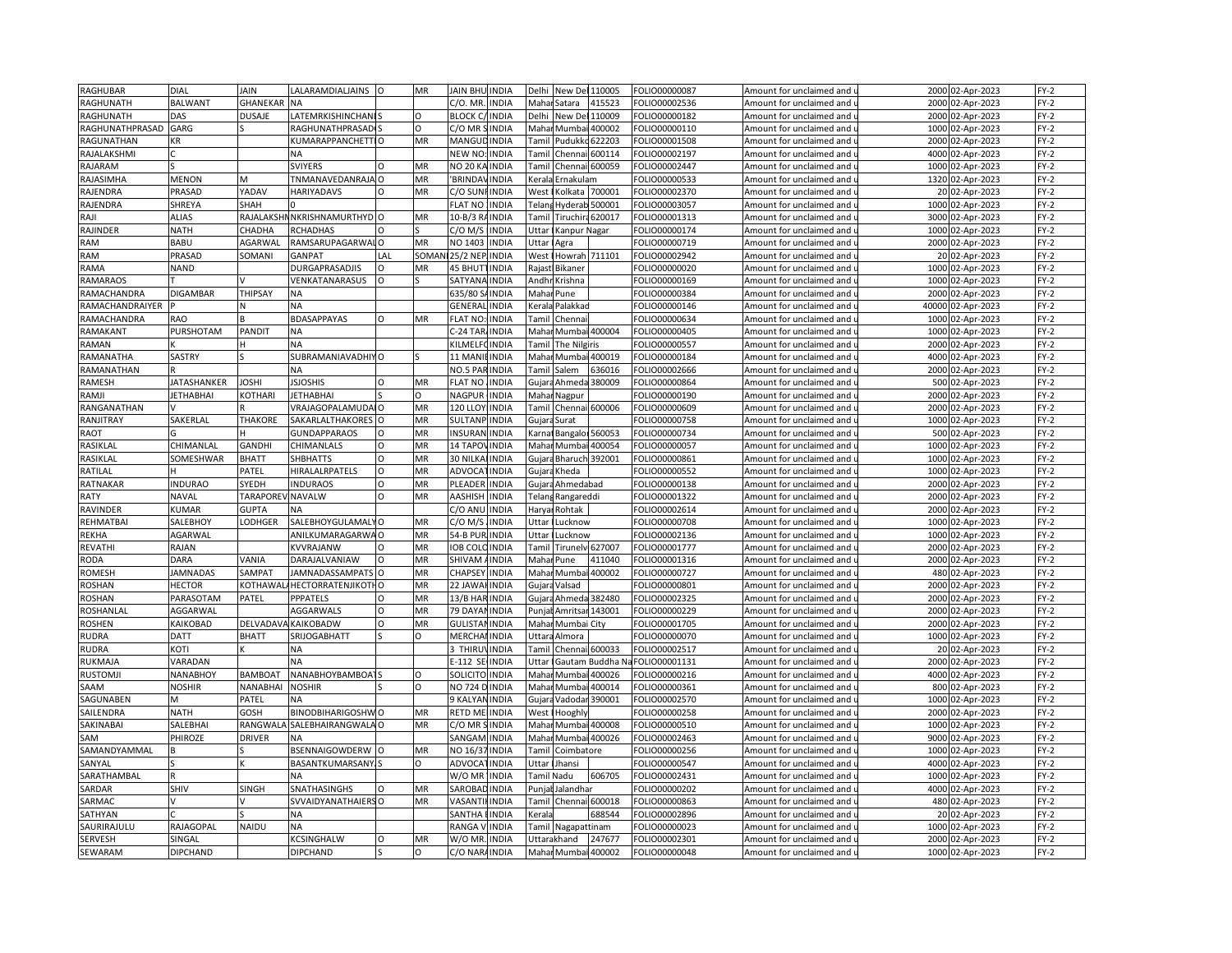| SHAILAJA               | SHANKAR           | KAVTHEKAR BHASKERW |                               | $\Omega$      | MR        | B/10 ANAINDIA        |               | Maha              | Mumbai 400016          |                      | FOLIO00001132          | Amount for unclaimed and                          | 2000  | 02-Apr-2023      | $FY-2$ |
|------------------------|-------------------|--------------------|-------------------------------|---------------|-----------|----------------------|---------------|-------------------|------------------------|----------------------|------------------------|---------------------------------------------------|-------|------------------|--------|
| SHAKUNTLA              | <b>DEVI</b>       | TULI               | NA                            |               |           | C/O MR.              | <b>INDIA</b>  |                   | Mahar Mumbai 400026    |                      | FOLIO00000415          | Amount for unclaimed and <b>u</b>                 |       | 1000 02-Apr-2023 | FY-2   |
| SHARDABEN              | PARASOTAM         | PATEL              | PPPATELW                      | $\Omega$      | <b>MR</b> | 13/B HAR INDIA       |               |                   | Gujara Ahmeda 382480   |                      | FOLIO00002326          | Amount for unclaimed and                          | 2000  | 02-Apr-2023      | $FY-2$ |
| SHARMA                 |                   |                    |                               |               |           | ADVOCA               | <b>INDIA</b>  | Uttar             | Moradabad              |                      | FOLIO00000007          | Amount for unclaimed and <b>u</b>                 | 2000  | 02-Apr-2023      | $FY-2$ |
| SHERA                  | SORABJI           | <b>REPORTER</b>    | SORABJIBURJORJIREP D          |               | O         | MEHERA               | <b>INDIA</b>  | Mahar             | Mumbai City            |                      | FOLIO00000306          | Amount for unclaimed and i                        | 20000 | 02-Apr-2023      | $FY-2$ |
| SHERA                  | SORABJI           | <b>REPORTER</b>    |                               |               |           | MEHRA I              | <b>INDIA</b>  | Maha              |                        | Mumbai 400036        | FOLIO00001274          | Amount for unclaimed and                          | 6000  | 02-Apr-2023      | FY-2   |
| SHERA                  | SORABJI           | SPENCER            | DHUNJISHAWSORABJ W            |               | О         | JAIJI TERFINDIA      |               | Maha              |                        | <b>Mumbai 400007</b> | FOLIO00000311          | Amount for unclaimed and                          | 2000  | 02-Apr-2023      | $FY-2$ |
| SHUBH                  | LATA              |                    |                               |               | MR        | C/O MR               | INDIA         |                   |                        |                      | FOLIO00000711          |                                                   |       |                  | $FY-2$ |
|                        |                   |                    | CHAMPALALW                    |               |           |                      |               | Punja             | udhiana                |                      |                        | Amount for unclaimed and                          | 4000  | 02-Apr-2023      |        |
| SINGHAL                | B                 |                    | VEDPRAKASHS                   | O<br>$\Omega$ | MR        | NO 20 DA INDIA       |               | Uttar             | Agra                   |                      | FOLIO00000712          | Amount for unclaimed and $\,$                     | 1000  | 02-Apr-2023      | FY-2   |
| <b>SITA</b>            | <b>SEN</b>        |                    | SKGENW                        |               | DR        | C/O DR S             | <b>INDIA</b>  | Delhi             | New Delhi              |                      | FOLIO00000173          | Amount for unclaimed and                          | 10000 | 02-Apr-2023      | FY-2   |
| SIVAKAMI               | <b>ACHI</b>       | СT                 | CHIDAMBARAMCHET PL            |               | AR        | NO 14 MUINDIA        |               |                   | <b>Tamil Sivaganga</b> |                      | FOLIO00000826          | Amount for unclaimed and u                        | 4000  | 02-Apr-2023      | FY-2   |
| SIVAMATHIAH            |                   |                    | <b>DORAIRA</b>                |               |           | 4/295 KA             | <b>INDIA</b>  | <b>Tamil Nadu</b> |                        | 643213               | CDSL-12044700-02026230 | Amount for unclaimed and                          | 1000  | 02-Apr-2023      | FY-2   |
| SNEHALATABAI           | SHRIDAR           | JOSHI              | SHRIDARJOSHI                  | W             | O         | C/O MR AINDIA        |               |                   | Mahar Nagpur           |                      | FOLIO00000247          | Amount for unclaimed and u                        | 4000  | 02-Apr-2023      | FY-2   |
| SNEHLATA               | <b>BHADURI</b>    |                    | <b>DNBHADURIW</b>             | O             | MR        | W/O MR               | <b>INDIA</b>  | Uttar             | Jhansi                 |                      | FOLIO00000544          | Amount for unclaimed and                          | 4000  | 02-Apr-2023      | $FY-2$ |
| SOLAIAPPAN             |                   | <b>RM</b>          | NA                            |               |           | 5/13 PU              | <b>INDIA</b>  | Tamil             | Pudukko                | 622506               | FOLIO00001009          | Amount for unclaimed and u                        | 1000  | 02-Apr-2023      | $FY-2$ |
| SREEDHARA              | KUMARAN           |                    | <b>NA</b>                     |               |           | SRINILAY             | <b>INDIA</b>  | Kerala            | Malappu                | 679329               | FOLIO00002793          | Amount for unclaimed and                          | 1400  | 02-Apr-2023      | FY-2   |
| SRIMATHI               | SHANTHI           | SHAH               | GOPALDASCHAWLA                |               | $\Omega$  | NO 44 JC             | <b>INDIA</b>  | Delhi             | New Del                | 110003               | FOLIO00000067          | Amount for unclaimed and                          | 6000  | 02-Apr-2023      | $FY-2$ |
| SRINIVASAMURTI         |                   |                    | NARSINGRAOS                   | Ω             |           | <b>ADVOCA</b>        | <b>INDIA</b>  | Karna             | Bellary                |                      | FOLIO00000118          | Amount for unclaimed and $\,$                     |       | 280 02-Apr-2023  | $FY-2$ |
| SUBBA                  | <b>RAO</b>        |                    | RSURYANARAYANAR               | $\Omega$      | MR        | NO 4-1/1             | <b>INDIA</b>  | Karna             | Bangalor 560028        |                      | FOLIO00000105          | Amount for unclaimed and                          | 2000  | 02-Apr-2023      | $FY-2$ |
| SUBBIAH                | <b>VR</b>         | KR                 | KARUNGAPPANAMBAS              |               | O         | ARANMA               | <b>INDIA</b>  |                   |                        | Tamil Ramanathapuram | FOLIO00000448          | Amount for unclaimed and u                        | 4000  | 02-Apr-2023      | $FY-2$ |
| SUBHADRA               | KRISHNAN          |                    | LATEMRKOTTAITHKRID            |               | $\Omega$  | С/О КОС              | <b>KUWAI1</b> | <b>NA</b>         | <b>NA</b>              |                      | FOLIO00000393          | Amount for unclaimed and                          | 2000  | 02-Apr-2023      | $FY-2$ |
| SUBHENDU               | ROY               |                    | <b>CHOWDHURROYCHOWDHURYS</b>  | $\Omega$      | MR        | <b>BANK ASS</b>      | <b>INDIA</b>  | West              | Hooghly                |                      | FOLIO00000249          | Amount for unclaimed and u                        |       | 2000 02-Apr-2023 | FY-2   |
| SUBRAMANIAN            |                   |                    | KRISHNASWAMIS                 | O             | MR        | OLD NO               | <b>INDIA</b>  | Tami              | Chennai                | 600010               | FOLIO00001109          | Amount for unclaimed and                          | 120   | 02-Apr-2023      | $FY-2$ |
| SUBRAMANIAN            | SUBRAMANIAN       |                    | SUBRAMANIANS                  |               | MR        | 10 RATHI             | <b>INDIA</b>  | Tami              | Coimbat                | 541001               | FOLIO00002003          | Amount for unclaimed and u                        | 2000  | 02-Apr-2023      | FY-2   |
| SUBRAMONIAIYER         |                   |                    | <b>IYERP</b>                  |               |           | VASANTI              | <b>INDIA</b>  | Kerala            | Alappu                 | 688011               | FOLIO00002947          | Amount for unclaimed and                          |       | 20 02-Apr-2023   | FY-2   |
| SUDARSANAM             |                   |                    | GOVINDARAJULUNAI              |               | <b>MR</b> | MEDICAL              | <b>INDIA</b>  | arna <sup>.</sup> | Bellary                |                      | FOLIO00000151          | Amount for unclaimed and i                        | 1000  | 02-Apr-2023      | $FY-2$ |
| SUDHIR                 | THAKORDAS         | <b>MODY</b>        | NA                            |               |           | A/802 CH INDIA       |               | Gujara            | Surat                  | 395009               | FOLIO00002872          | Amount for unclaimed and                          | 1000  | 02-Apr-2023      | FY-2   |
| <b>SUGRABIBI</b>       | EBRAHIM           | <b>GHANCHI</b>     | EBRAHIM                       | ME            |           | D/O MR               | <b>INDIA</b>  | Gujar             | Surat                  |                      | FOLIO00000701          | Amount for unclaimed and                          | 2000  | 02-Apr-2023      | $FY-2$ |
| SUMAN                  | <b>GIRDHARDAS</b> | LILADHAR           | GIRDARDASD                    | $\Omega$      | MR        | HEERA PAINDIA        |               |                   | Mahar Mumbai 400026    |                      | FOLIO00002450          | Amount for unclaimed and u                        | 2000  | 02-Apr-2023      | $FY-2$ |
|                        | BAI               |                    | <b>NA</b>                     |               |           | A-3 16 M/INDIA       |               |                   | Chenn                  | 500017               | FOLIO00002467          |                                                   | 2000  | 02-Apr-2023      | $FY-2$ |
| SUNANDA<br>SUNANDA     |                   | THAKAR             | CHINTAMAN                     | THAKAR        |           | <b>FLAT NOSINDIA</b> |               | Tami<br>Mahar     |                        | 411004               |                        | Amount for unclaimed and                          | 2000  |                  | $FY-2$ |
| SUNDARAM               | CHINTAMAN         |                    |                               |               | $\Omega$  | LAKSHM               |               |                   | Pune<br>Chenn          | 500024               | FOLIO00003103          | Amount for unclaimed and u                        | 160   | 02-Apr-2023      | $FY-2$ |
|                        |                   |                    | LATEMRPNARAYANA               |               |           |                      | <b>INDIA</b>  | Tami              |                        |                      | FOLIO00000336          | Amount for unclaimed and                          |       | 02-Apr-2023      |        |
| SUNIL                  | VALABHDAS         |                    | WALABHDASW                    |               | ME        | NO 40 SA             | <b>INDIA</b>  | Maha              | Mumbai                 | 400026               | FOLIO00000695          | Amount for unclaimed and u                        | 1000  | 02-Apr-2023      | FY-2   |
| SURENDRA               | PREMANAND         | SHAH               | PREMANANDSHAHS                | $\Omega$      | MR        | 63 URMI              | <b>INDIA</b>  | Gujar             | Vadodar                | 390005               | FOLIO00000221          | Amount for unclaimed and                          | 2000  | 02-Apr-2023      | FY-2   |
| SURENDRA               | RAMANLAL          | SHAH               |                               |               |           | 7 ARIHAN             | <b>INDIA</b>  | Gujar             | Ahmeda                 | 380007               | FOLIO00000967          | Amount for unclaimed and                          | 2000  | 02-Apr-2023      | FY-2   |
| SURYA                  | LAKSHMI           |                    | GOPALAKRISHNARED O            |               | MR        | W/O MR               | <b>INDIA</b>  | Andhi             | East God               | 533125               | OLIO00001945           | Amount for unclaimed and                          | 2000  | 02-Apr-2023      | $FY-2$ |
| SUSAN                  | KURUVILA          |                    | <b>NA</b>                     |               |           | PULIKKA              | <b>INDIA</b>  | Kerali            | Ernakul                | 583108               | FOLIO00001658          | Amount for unclaimed and                          | 640   | 02-Apr-2023      | $FY-2$ |
| SUSHEELA               | AMBRISH           | <b>MUNSHI</b>      | <b>NA</b>                     |               |           | PLOT NO:             | <b>INDIA</b>  | Mahar             | Mumbai 400052          |                      | FOLIO00000156          | Amount for unclaimed and u                        | 2000  | 02-Apr-2023      | $FY-2$ |
| SUSHEELA               | M                 |                    | <b>NA</b>                     |               |           | <b>SECTOR</b>        | <b>INDIA</b>  | Keral             | Palakkad 678007        |                      | FOLIO00002545          | Amount for unclaimed and                          | 480   | 02-Apr-2023      | $FY-2$ |
| SUSHILA                | RANI              |                    | RPSINGHW                      |               | MR        | C/O SH R             | <b>INDIA</b>  | Maha              |                        | Mumbai 400002        | FOLIO00000348          | Amount for unclaimed and <code>u</code>           | 2000  | 02-Apr-2023      | $FY-2$ |
| SUSHILABAI             | <b>RAMRAO</b>     | <b>GHATAGE</b>     | RAMRAOGANPATRACO              |               | MR        | 1755 'A'             | <b>INDIA</b>  | Maha              | Kolhapur               |                      | FOLIO00001790          | Amount for unclaimed and                          | 2000  | 02-Apr-2023      | $FY-2$ |
| <b>TEHMINA</b>         | <b>FRAMROZ</b>    | MADAN              | FRAMROZRUSTOMJINO             |               | MR        | SHANGRI              | <b>INDIA</b>  | Maha              |                        | Mumbai 400005        | FOLIO00000766          | Amount for unclaimed and u                        | 10000 | 02-Apr-2023      | $FY-2$ |
| THEBHARATINVESTMETRUST |                   | LTD                | <b>NA</b>                     |               |           | NEW DEI              | <b>INDIA</b>  | Delhi             | New Delhi              |                      | FOLIO00000083          | Amount for unclaimed and                          | 2000  | 02-Apr-2023      | FY-2   |
| THEIAGARAJIAH          |                   |                    | NA                            |               |           | RETD HEAINDIA        |               | ʻami              | Thanjavur              |                      | FOLIO00000026          | Amount for unclaimed and i                        | 1200  | 02-Apr-2023      | $FY-2$ |
| THIAGARAJAN            |                   |                    | NVELLAYANS                    | O             | MR        | 9 BALASI             | <b>INDIA</b>  | Гаmіl             | Erode                  | 638001               | FOLIO00002067          | Amount for unclaimed and                          | 4000  | 02-Apr-2023      | $FY-2$ |
| TIKA                   | <b>RAM</b>        |                    | DHARAMDATTS                   |               | MR        | 262/2 M              | INDIA         | Delhi             |                        | New Del 110031       | FOLIO00000799          | Amount for unclaimed and                          | 2000  | 02-Apr-2023      | $FY-2$ |
| TRYAMBAK               | <b>HARI</b>       | <b>TULPULE</b>     | <b>HARIVITHALTULPULE</b>      |               | O         | PATEL CH INDIA       |               |                   | Mahar Mumbai City      |                      | FOLIO00000119          | Amount for unclaimed and $\overline{\phantom{a}}$ | 4000  | 02-Apr-2023      | $FY-2$ |
| UMAYAL                 | KUMARAPPAN        |                    | <b>NA</b>                     |               |           | S P M HO INDIA       |               | Tamil             | Pudukkottai            |                      | FOLIO00001124          | Amount for unclaimed and                          | 2000  | 02-Apr-2023      | FY-2   |
| UPENDRA                | <b>NATH</b>       |                    | PREMNATHS                     |               | DR        | <b>NATH NI</b>       | <b>INDIA</b>  |                   | Telang Hyderab 500001  |                      | FOLIO00001679          | Amount for unclaimed and u                        | 500   | 02-Apr-2023      | $FY-2$ |
| <b>USHAKANT</b>        | MULCHAND          |                    | MULCHANDMORABH O              |               | MR        | LUHARPO              | <b>INDIA</b>  | Gujara Surat      |                        |                      | FOLIO00000587          | Amount for unclaimed and                          | 2000  | 02-Apr-2023      | $FY-2$ |
| VADUGANATHAN           | R <sub>C</sub>    |                    | PARIMALA                      |               |           | NO 1/8               | <b>NINDIA</b> | <b>Tamil Nadu</b> |                        | 643213               | FOLIO00003077          | Amount for unclaimed and u                        |       | 40 02-Apr-2023   | $FY-2$ |
| VALLABHDAS             | <b>GORDHANDAS</b> | SHAH               | GORDHANDASGSHAH               |               | O         | C/O RATI             | <b>INDIA</b>  |                   | Mahar Mumbai City      |                      | FOLIO00000232          | Amount for unclaimed and                          | 500   | 02-Apr-2023      | $FY-2$ |
| VANMALIDAS             | GOPALJI           | <b>BHUTA</b>       | GOPALJIMULJIBHUTA             |               | $\Omega$  | NO 558 A INDIA       |               | Mahar             | Mumbai                 | 400019               | FOLIO00000321          | Amount for unclaimed and u                        | 6000  | 02-Apr-2023      | FY-2   |
|                        |                   |                    |                               | $\Omega$      |           |                      |               |                   |                        |                      |                        |                                                   |       |                  |        |
| VARADARAJ              | <b>RAMAN</b>      |                    | RKRISHNAIERS                  |               | MR        | <b>BLDG NO.INDIA</b> |               | Mahar             | Mumbai                 | 400081               | FOLIO00000264          | Amount for unclaimed and                          | 1000  | 02-Apr-2023      | $FY-2$ |
| VASANT                 | VINAYAK           | KARKHANI           | VINAYAKAMRITKARK              |               | MR        | VAIDYAS              | INDIA         | Maha              | Mumb                   | 400064               | OLIO00000796           | Amount for unclaimed and                          | 80    | 02-Apr-2023      | $FY-2$ |
| VASANTHABHASKARA M     |                   |                    | VKBHASKARANW                  |               | MR        | C/O SRI VINDIA       |               | Kerala            |                        | Ernakula 682020      | FOLIO00000808          | Amount for unclaimed and                          |       | 480 02-Apr-2023  | FY-2   |
| VED                    | PRAKASH           | CHOWDHR            | SRIJESSARAMS                  | $\Omega$      | MR        | C/O MR               | <b>INDIA</b>  | Delhi             | New Delhi              |                      | FOLIO00000072          | Amount for unclaimed and                          | 1000  | 02-Apr-2023      | $FY-2$ |
| VEDAMBAL               |                   |                    | KANNAPACHETTIARWO             |               | MR        | KILAPUNCINDIA        |               |                   |                        | Famil Ramanathapuram | FOLIO00000363          | Amount for unclaimed and u                        | 2000  | 02-Apr-2023      | FY-2   |
| VEENA                  | VALLIAMMAI        | <b>ACHI</b>        | LATEMRVINAITHEER <sup>-</sup> | W             | $\Omega$  | DOOR N               | <b>INDIA</b>  | <b>Tamil Nadu</b> |                        | 623001               | FOLIO00001770          | Amount for unclaimed and                          | 1000  | 02-Apr-2023      | $FY-2$ |
| VEERANKOYA             | ASSAN             |                    | VENGATVALIAPAKKA              |               | $\Omega$  | TIMBER               | <b>INDIA</b>  | erala             | Kozhikode              |                      | FOLIO00000128          | Amount for unclaimed and u                        | 2000  | 02-Apr-2023      | $FY-2$ |
| VELLODYK               |                   | M                  | KRISHNAVELLODY                |               | $\Omega$  | <b>AGENT THINDIA</b> |               | Kerala            | Kozhikode              |                      | FOLIO00000129          | Amount for unclaimed and u                        |       | 2000 02-Apr-2023 | $FY-2$ |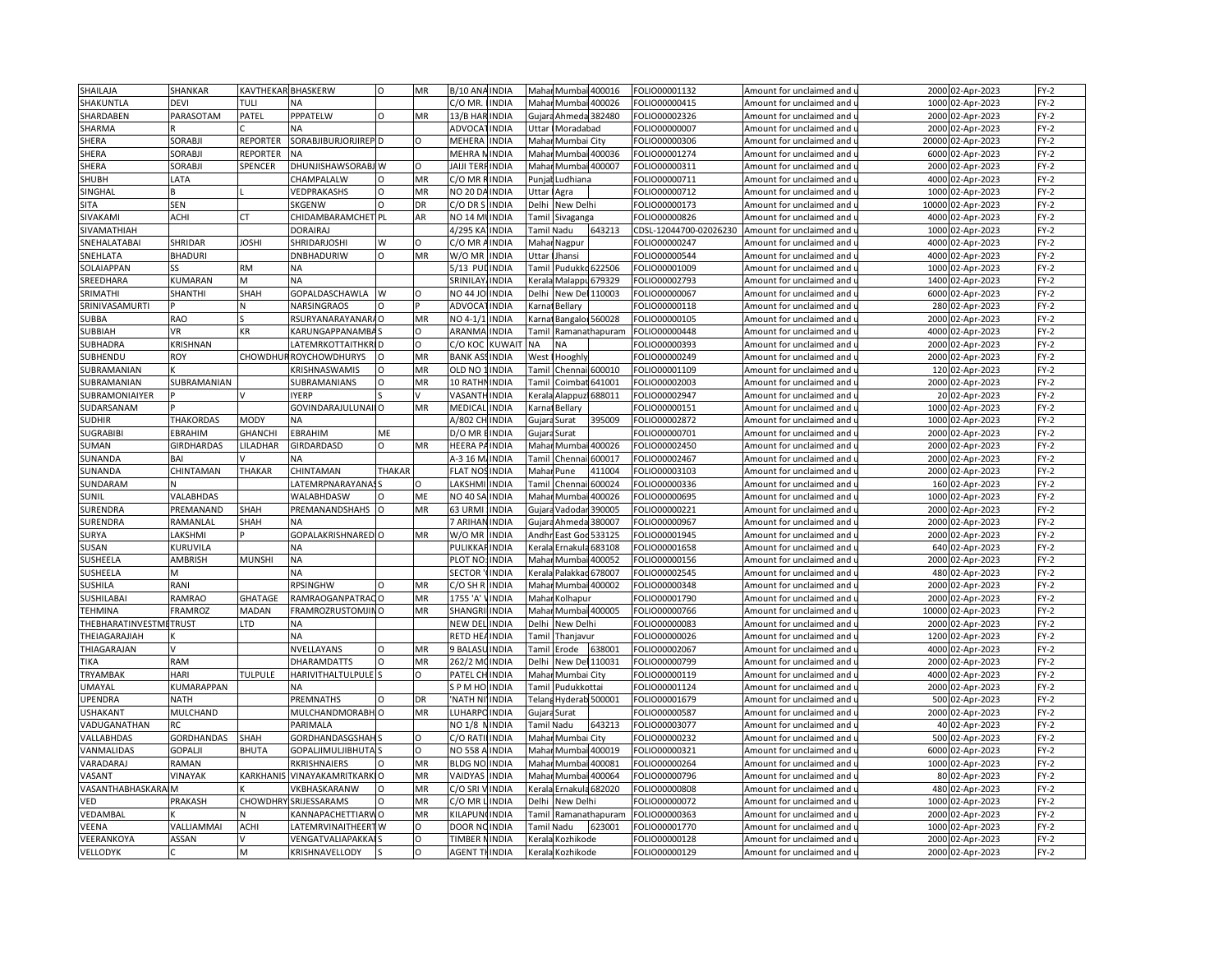| VENKATRAO                 |                  | N               | PNARASIMHARAOS                  | $\circ$  | MR        | 186 5TH        | <b>INDIA</b>  | Karna                                                                                                                                                                | Bangalor 560018        |                      | FOLIO00000855 | Amount for unclaimed and               |       | 240 02-Apr-2023  | $FY-2$ |
|---------------------------|------------------|-----------------|---------------------------------|----------|-----------|----------------|---------------|----------------------------------------------------------------------------------------------------------------------------------------------------------------------|------------------------|----------------------|---------------|----------------------------------------|-------|------------------|--------|
| VENKATARAMAN              |                  |                 | TMVSATAHSIVAMCHI O              |          | <b>MR</b> | 14 GURUHNDIA   |               |                                                                                                                                                                      | Tamil Tiruchira 620008 |                      | OLIO00001080  | Amount for unclaimed and u             |       | 2000 02-Apr-2023 | FY-2   |
| VERGHESE                  | <b>JOHN</b>      |                 | <b>NA</b>                       |          |           | VEEMBU         | INDIA         |                                                                                                                                                                      | Kerala Pathanamthitta  |                      | FOLIO00000570 | Amount for unclaimed and               | 4000  | 02-Apr-2023      | $FY-2$ |
| VIDYAPRAKASH              | AROORMAL         | <b>BHATIA</b>   | AROORMALBHATIA                  |          | $\Omega$  | C/O M/S        | <b>INDIA</b>  |                                                                                                                                                                      | Mahai Mumbai City      |                      | OLIO00000180  | Amount for unclaimed and <b>u</b>      | 2000  | 02-Apr-2023      | $FY-2$ |
| VIDYAWATI                 | SWARUP           |                 | LALAHSWARUPW                    | $\circ$  | MR        | C/O LALA       | <b>INDIA</b>  | Jttar                                                                                                                                                                | Muzaffarnagar          |                      | FOLIO00000084 | Amount for unclaimed and               | 20000 | 02-Apr-2023      | $FY-2$ |
| VIJAY                     | KUMAR            | <b>SINGHANI</b> | NA                              |          |           | AASHIRW        | <b>INDIA</b>  | West                                                                                                                                                                 | North 24700101         |                      | FOLIO00002579 | Amount for unclaimed and               | 20    | 02-Apr-2023      | FY-2   |
| VIJAYA                    |                  | 3ODAS           | NA                              |          |           | 20 SARO        | INDIA         | Maha                                                                                                                                                                 | Mumbai                 | 400028               | FOLIO00002601 | Amount for unclaimed and               | 4000  | 02-Apr-2023      | $FY-2$ |
| VIJAYA                    | PRABHAKAR        | PRADHAN         | PRABHAKARPRADHANO               |          | MR        | PLOT NO        | <b>INDIA</b>  | Maha                                                                                                                                                                 | Mumbai                 | 400028               | OLIO00000395  | Amount for unclaimed and               | 2000  | 02-Apr-2023      | $FY-2$ |
| VIJAYSINH                 | UDAYSINH         | MAHIDA          | UDAYSINHNMOHIDASO               |          | MR        | 412 POPL       | <b>UNITED</b> | NA                                                                                                                                                                   | <b>NA</b>              |                      | OLIO00000342  | Amount for unclaimed and               | 5000  | 02-Apr-2023      | FY-2   |
| VINODRAI                  | <b>ISHWARDAS</b> | <b>MEHTA</b>    | ISHWARDASMEHTAS O               |          | MR        | C/O MR         | <b>INDIA</b>  | Maha                                                                                                                                                                 | Mumbai                 | 400004               | OLIO00001276  | Amount for unclaimed and               | 4000  | 02-Apr-2023      | FY-2   |
| VIRENDRA                  | SHANTILAL        | SHAH            | SHANTILALCHUNILAL O             |          | MR        | 67 S V RO      | <b>INDIA</b>  | Mahai                                                                                                                                                                | Mumbai                 | 400056               | OLIO00000879  | Amount for unclaimed and $\mathfrak l$ | 2000  | 02-Apr-2023      | FY-2   |
| VISALAKSHIACHI            | VE               | KM              | KUMARAPPACHETTIA MR             |          | VE        | PKN HOL        | <b>INDIA</b>  | Tamil                                                                                                                                                                | Pudukko 622505         |                      | OLIO00001784  | Amount for unclaimed and               | 2000  | 02-Apr-2023      | FY-2   |
| VISWANATHAIYER            |                  |                 | SEASWARAIYERS                   | O        |           | MARTHU         | <b>INDIA</b>  | Kerala                                                                                                                                                               | Kozhikode              |                      | OLIO00000125  | Amount for unclaimed and u             | 2000  | 02-Apr-2023      | FY-2   |
| VISWANATHAN               |                  |                 | MRERVVEERAMANIIY                |          | $\Omega$  | C/O M/S        | <b>INDIA</b>  | Kerala                                                                                                                                                               | Kozhikode              |                      | FOLIO00000723 | Amount for unclaimed and               | 5000  | 02-Apr-2023      | FY-2   |
| WALAYATIRAM               |                  |                 | PANDITSKISHANS                  | $\Omega$ | MR        | <b>SHARE B</b> | INDIA         | Delhi                                                                                                                                                                | New Del 110051         |                      | FOLIO00000076 | Amount for unclaimed and $\iota$       | 1000  | 02-Apr-2023      | $FY-2$ |
| WALI                      | <b>JDDIN</b>     |                 | <b>NA</b>                       |          |           | GHATAN         | <b>INDIA</b>  | Uttar                                                                                                                                                                | Kanpur Nagar           |                      | FOLIO00000163 | Amount for unclaimed and               | 4000  | 02-Apr-2023      | $FY-2$ |
| WILLIAM                   | <b>VICTOR</b>    | POTTER          | <b>VICTOR</b>                   |          | $\Omega$  | ELLWOO         | INDIA         | <erala< td=""><td>Ernakulam</td><td></td><td>FOLIO00000004</td><td>Amount for unclaimed and</td><td>1000</td><td>02-Apr-2023</td><td><math>FY-2</math></td></erala<> | Ernakulam              |                      | FOLIO00000004 | Amount for unclaimed and               | 1000  | 02-Apr-2023      | $FY-2$ |
| WINGCOMMANDERC            | <b>TITUS</b>     | <b>RETD</b>     | LATERKCHERIAN                   |          | O         | 43 TAGO        | <b>INDIA</b>  |                                                                                                                                                                      | Kerala Thiruvar 695011 |                      |               |                                        |       | 4000 02-Apr-2023 | $FY-2$ |
| YACOOB                    | AIYUB            | SAIT            | <b>AIYUBSAITS</b>               | $\Omega$ | <b>NR</b> | 383 OLD        | <b>INDIA</b>  |                                                                                                                                                                      | Bangalor 560001        |                      | FOLIO00000238 | Amount for unclaimed and               | 1000  | 02-Apr-2023      | $FY-2$ |
|                           |                  |                 |                                 |          |           |                |               | Karna                                                                                                                                                                |                        |                      | OLIO00000024  | Amount for unclaimed and               |       |                  |        |
| ZACHARIAH                 | GEORGE           |                 | <b>MKGEORGES</b>                | $\circ$  | MR        | PUTHICHI       | <b>INDIA</b>  |                                                                                                                                                                      | Kerala Alappuzi 688001 |                      | OLIO00000850  | Amount for unclaimed and u             | 500   | 02-Apr-2023      | $FY-2$ |
| ZAINABI                   |                  |                 | <b>TGHASSADIW</b>               | $\circ$  | MR        | W/O MR         | <b>INDIA</b>  |                                                                                                                                                                      | Karnat Dakshina        | 575001               | FOLIO00001750 | Amount for unclaimed and               | 10000 | 02-Apr-2023      | FY-2   |
| ZENABBIBIHAFEZ            | AHAMED           | MULLA           | HAFESAHAMEDMULLO                |          | MR        | C/O MR         | <b>INDIA</b>  |                                                                                                                                                                      | Gujara Surat           |                      | OLIO00000389  | Amount for unclaimed and u             |       | 2000 02-Apr-2023 | FY-2   |
| ABDEALLY                  | KAMARALLY        |                 | KBARUDINS                       | O        | MR        | C/O MR         | <b>INDIA</b>  | Mahar                                                                                                                                                                | Mumbai 400008          |                      | FOLIO00000041 | Amount for unclaimed and               | 1000  | 18-May-2023      | $FY-2$ |
| ABDULHUSEIN               |                  | CURRIM          | GULAMALLYGCURRIN                |          | $\Omega$  | COMMC          | INDIA         | Mahai                                                                                                                                                                |                        | Mumbai 400001        | OLIO00000090  | Amount for unclaimed and i             | 2000  | 18-May-2023      | FY-2   |
| ABDULQ                    |                  | GANI            | SYAKUBS                         | $\circ$  |           | ARCHITE        | <b>INDIA</b>  |                                                                                                                                                                      | Mahar Mumbai City      |                      | FOLIO00000052 | Amount for unclaimed and               |       | 2000 18-May-2023 | FY-2   |
| ABDULRAZAKT               |                  |                 | TEMOHAMEDALIS                   | $\Omega$ | <b>MR</b> | 10 ANV/        | <b>INDIA</b>  | Tamil                                                                                                                                                                | Thanjavur              |                      | OLIO00000440  | Amount for unclaimed and $\iota$       | 2000  | 18-May-2023      | $FY-2$ |
| ACHUNNY                   | PAUL             | <b>THALIATH</b> | PAULTHALIATHW                   | $\circ$  | MR        | PUTHENI        | <b>INDIA</b>  | Kerala                                                                                                                                                               | Ernakulam              |                      | FOLIO00000709 | Amount for unclaimed and               | 2000  | 18-May-2023      | FY-2   |
| <b>ADAIKKAMMAI</b>        |                  |                 | <b>NA</b>                       |          |           | $-30 - A$      | INDIA         | Tami                                                                                                                                                                 |                        | Tiruchira 620018     | OLIO00002598  | Amount for unclaimed and               | 2000  | 18-May-2023      | $FY-2$ |
| YALA                      | PARASOTAM        | PATEL           | <b>PPPATELS</b>                 | $\Omega$ | MR        | 13/B HAR       | <b>INDIA</b>  |                                                                                                                                                                      | Gujara Ahmeda          | 382480               | OLIO00002324  | Amount for unclaimed and u             | 2000  | 18-May-2023      | $FY-2$ |
| <b>AJITSINGH</b>          | MARWAH           |                 | SHRIGOPALSINGMAR <sup>1</sup> S |          | $\circ$   | E-268 EA       | <b>INDIA</b>  | Delhi                                                                                                                                                                | New Del 110065         |                      | OLIO00000056  | Amount for unclaimed and               | 4000  | 18-May-2023      | $FY-2$ |
| ALAGAPPACHETTIAR          | KR               |                 | VALLIAPPACHETTIAR               |          | $\circ$   | <b>MUTHUP</b>  | <b>INDIA</b>  |                                                                                                                                                                      |                        | Tamil Ramanathapuram | OLIO00000528  | Amount for unclaimed and u             | 2000  | 18-May-2023      | $FY-2$ |
| <b>ALICE</b>              | THANGASAMY       |                 | MRTHANGASAMYW                   | lo       | MR        | <b>NO 17A</b>  | <b>INDIA</b>  | Tamil                                                                                                                                                                | Erode                  | 638401               | OLIO00002113  | Amount for unclaimed and               | 2000  | 18-May-2023      | $FY-2$ |
| <b>ALOO</b>               | ARDESHIR         | <b>SURTI</b>    | ARDESHIRSURTIW                  | $\circ$  | MR        | VISHNU         | <b>INDIA</b>  | Maha                                                                                                                                                                 | Mumbai                 | 400020               | OLIO00000814  | Amount for unclaimed and u             | 1320  | 18-May-2023      | FY-2   |
| ALOO                      | ARDESHIR         | SURTI           | ARDESHIRSURTIW                  | $\circ$  | MR        | VISHNU         | <b>INDIA</b>  | Mahar                                                                                                                                                                |                        | Mumbai 400020        | FOLIO00000815 | Amount for unclaimed and               | 1320  | 18-May-2023      | FY-2   |
| ANAND                     | KUMAR            |                 | LAKSHMIKANTS                    | $\Omega$ | MR        | 96 NAZA        | <b>INDIA</b>  | Uttar                                                                                                                                                                | Lucknow                |                      | OLIO00001297  | Amount for unclaimed and               | 2000  | 18-May-2023      | FY-2   |
| ANAND                     | PAUL             | SINGH           | NA                              |          |           | 8/9 SOU        | <b>INDIA</b>  | Delhi                                                                                                                                                                | New Del 110008         |                      | OLIO00000082  | Amount for unclaimed and               | 500   | 18-May-2023      | FY-2   |
| ANANTHAPADMANAB           |                  |                 | RAMASWAMYS                      | $\circ$  | MR        | 11 ANN         | INDIA         | Tami                                                                                                                                                                 |                        | Chennai 600020       | OLIO00001487  | Amount for unclaimed and               | 2000  | 18-May-2023      | $FY-2$ |
| ANNAMALAICHETTIARA        |                  |                 | <b>NA</b>                       |          |           | SHUNM          | <b>INDIA</b>  |                                                                                                                                                                      |                        | Tamil Ramanathapuram | OLIO00000411  | Amount for unclaimed and i             | 2000  | 18-May-2023      | $FY-2$ |
| ANTHONY                   | FLORENCE         | PEREIRA         | DIAGOXAVIERPEREIR, O            |          | DR        | C/O DR         | <b>INDIA</b>  |                                                                                                                                                                      | Mahar Mumbai 400004    |                      | OLIO00000300  | Amount for unclaimed and               | 4000  | 18-May-2023      | $FY-2$ |
| ARSIVALA                  |                  |                 | PARSIVALAD                      |          |           | <b>SUN BEA</b> | <b>INDIA</b>  |                                                                                                                                                                      | Carnal Bangaloi 560002 |                      | OLIO00000571  | Amount for unclaimed and $\mathfrak l$ | 3480  | 18-May-2023      | $FY-2$ |
| ARUNACHALAM               | AM               |                 | PALANIAPPACHETTIA MR            |          | AN        | <b>BRAMAI</b>  | <b>INDIA</b>  | Tami                                                                                                                                                                 |                        | Chennai 600017       | OLIO00000876  | Amount for unclaimed and               | 2000  | 18-May-2023      | $FY-2$ |
| <b>ARUNACHALAMCHETTAR</b> |                  | <b>RM</b>       | RAMANATHANCHETT                 | AR       | <b>RM</b> | AR A STR       | <b>INDIA</b>  | Tamil                                                                                                                                                                |                        | Ramanathapuram       | OLIO00000358  | Amount for unclaimed and $\iota$       | 2000  | 18-May-2023      | $FY-2$ |
| ARUNACHALAMCHET           | <b>RM</b>        | AR              | <b>ARRAMANATHANCHE SV</b>       |          | <b>RM</b> | <b>BANKER</b>  | INDIA         | Tamil                                                                                                                                                                | Sivaganga              |                      | OLIO00000284  | Amount for unclaimed and               | 4000  | 18-May-2023      | FY-2   |
| ARUNACHALAM               | PILLAI           |                 | ARUNACHALAMPILLA                |          | MR        | THILLAIN       | <b>INDIA</b>  | Tami                                                                                                                                                                 | Chennai                |                      | OLIO00000037  | Amount for unclaimed and i             | 1000  | 18-May-2023      | $FY-2$ |
| ASSAN                     | IlAH             |                 | KALATHINGALITHALL               |          | O         | <b>TIMBER</b>  | <b>INDIA</b>  | Kerala                                                                                                                                                               | Kozhikode              |                      | FOLIO00000127 | Amount for unclaimed and               | 2000  | 18-May-2023      | $FY-2$ |
| AYISHAUMMA                |                  |                 | LATEMRPCMOIDOO                  | W        | $\Omega$  | SARA MA        | <b>INDIA</b>  | <erala< td=""><td>Kannur</td><td></td><td>FOLIO00000487</td><td>Amount for unclaimed and</td><td>2000</td><td>18-May-2023</td><td><math>FY-2</math></td></erala<>    | Kannur                 |                      | FOLIO00000487 | Amount for unclaimed and               | 2000  | 18-May-2023      | $FY-2$ |
| <b>BACHOO</b>             | JEHANGIR         |                 | CONTRACTOSORABJIDINSHAWJIGIO    |          | MR        | UMTOLPAINDIA   |               |                                                                                                                                                                      | Maharashtra            | 401702               | OLIO00000640  | Amount for unclaimed and               | 4000  | 18-May-2023      | $FY-2$ |
| BALACHANDRAN              |                  |                 | DBALACHANDRANW O                |          | MR        | 102 SECF       | INDIA         |                                                                                                                                                                      | Tamil Chenna           | 600010               | OLIO00000985  | Amount for unclaimed and               | 1800  | 18-May-2023      | FY-2   |
| BALAKRISHNAN              |                  |                 | VENUGOPALS                      | $\Omega$ | MR        | 16 13TH        | <b>INDIA</b>  |                                                                                                                                                                      | Tamil Chennai          | 600064               | OLIO00002445  | Amount for unclaimed and u             | 20    | 18-May-2023      | $FY-2$ |
| <b>BALASINGH</b>          |                  |                 | LAKSHMANANS                     | $\circ$  | <b>MR</b> | 3 XI TRI       | <b>INDIA</b>  | Tamil                                                                                                                                                                | Chenna                 | 600028               | OLIO00001983  | Amount for unclaimed and               | 2000  | 18-May-2023      | $FY-2$ |
| <b>BALI</b>               |                  |                 | <b>DAULATRAMBALIS</b>           | $\Omega$ | MR        | AA-38 YA       | <b>INDIA</b>  | Mahar                                                                                                                                                                | Mumba                  | 400063               | OLIO00001068  | Amount for unclaimed and $\iota$       | 1200  | 18-May-2023      | $FY-2$ |
| BANU                      | <b>BAPUJEE</b>   | <b>DHONDI</b>   | BAPUJIJIVANJIDHONE W            |          | O         | 905/906        | <b>INDIA</b>  |                                                                                                                                                                      | Mahar Mumba            | 400001               | FOLIO00000355 | Amount for unclaimed and               | 1000  | 18-May-2023      | FY-2   |
| BANU                      | BAPUJI           | DHONDI          | BAPUJEEW                        | $\Omega$ | <b>MR</b> | 905/906        | <b>INDIA</b>  | Mahar                                                                                                                                                                | Mumbai                 | 400001               | FOLIO00000088 | Amount for unclaimed and $\iota$       | 3000  | 18-May-2023      | FY-2   |
| BAPUJI                    | DHUNJIBHOY       | MEHTA           | <b>DHUNJIBHOYS</b>              | $\Omega$ | MR        | <b>DASWAM</b>  | INDIA         |                                                                                                                                                                      | Mahar Mumbai 400002    |                      | OLIO00000262  | Amount for unclaimed and               | 4000  | 18-May-2023      | $FY-2$ |
| BEN                       | VANLILA          |                 | RASIKLAL                        | W        | $\Omega$  | D/O RAS        | <b>INDIA</b>  |                                                                                                                                                                      |                        |                      | OLIO00000136  |                                        | 1000  |                  | $FY-2$ |
| BENDREBALLB               |                  |                 | BENDRECSITARAMS                 | $\Omega$ | MR        |                | <b>INDIA</b>  | Gujar                                                                                                                                                                | Ahmedabad              |                      |               | Amount for unclaimed and               |       | 18-May-2023      |        |
|                           |                  |                 |                                 | $\Omega$ |           | PLEADER        |               |                                                                                                                                                                      | Mahar Pune             | 411030               | OLIO00000097  | Amount for unclaimed and               |       | 2000 18-May-2023 | FY-2   |
| BERYL                     | GARRICK          |                 | OSKARPAVITTW                    |          | MR        | 1ST FLO        | <b>INDIA</b>  | Maha                                                                                                                                                                 | Mumb                   | 400005               | OLIO00000362  | Amount for unclaimed and               | 6000  | 18-May-2023      | $FY-2$ |
| BHADRASWAMYGUPT.          |                  |                 | OMRKRAMASWAMY GUPTA             |          | 3S        | 450 IIND       | <b>INDIA</b>  |                                                                                                                                                                      | Carnat Bangalor 560003 |                      | OLIO00001594  | Amount for unclaimed and u             | 2000  | 18-May-2023      | FY-2   |
| <b>BHAGWANDAS</b>         | SHAH             |                 | BHAGWANDASSHAH:                 |          | MR        | VANMA          | <b>INDIA</b>  | Mahai                                                                                                                                                                | Mumb                   | 400077               | OLIO00000096  | Amount for unclaimed and               | 1000  | 18-May-2023      | $FY-2$ |
| <b>BHANUBHAI</b>          | CHINUBHAI        | <b>DESAI</b>    | CHINUBHAIHARILALD O             |          | MR        | <b>BNO 10</b>  | <b>INDIA</b>  | Gujar                                                                                                                                                                | Kheda                  | 387001               | OLIO00001358  | Amount for unclaimed and $\iota$       | 2000  | 18-May-2023      | $FY-2$ |
| <b>BHARATHI</b>           | AMMA             |                 | <b>NA</b>                       |          |           | C/O MRS        | <b>INDIA</b>  |                                                                                                                                                                      | Telang Hyderab         | 500016               | FOLIO00000538 | Amount for unclaimed and               |       | 640 18-May-2023  | $FY-2$ |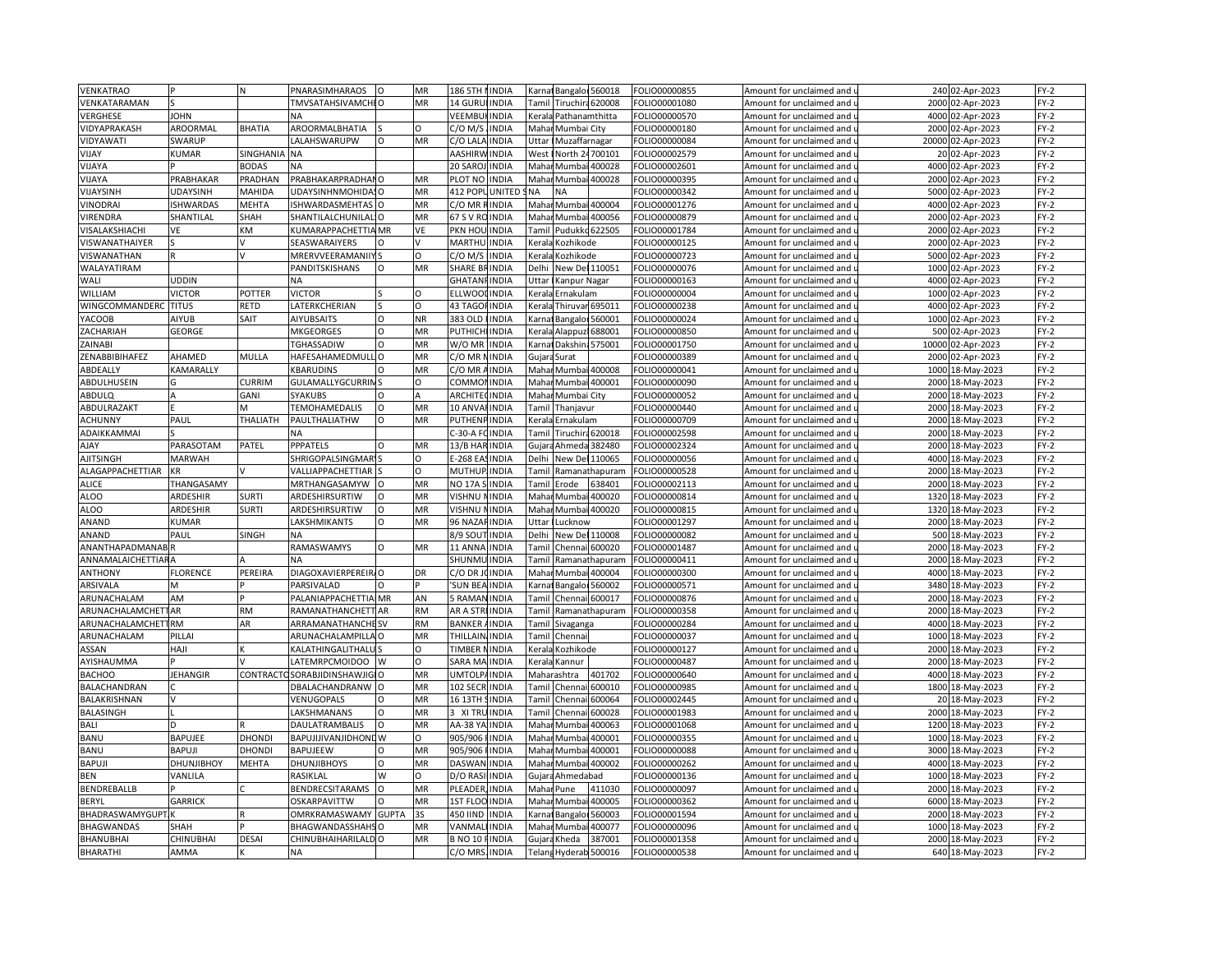| <b>BHATT</b>       |                    |                  | <b>NA</b>                    |               |          | C/O GRIN INDIA       |              | Delhi          | New Delhi              |                      | FOLIO00000133 | Amount for unclaimed and   | 2000 | 18-May-2023      | $FY-2$ |
|--------------------|--------------------|------------------|------------------------------|---------------|----------|----------------------|--------------|----------------|------------------------|----------------------|---------------|----------------------------|------|------------------|--------|
| <b>BHOGILAL</b>    | <b>CHIMANLAL</b>   |                  | CHIMANLALTPATEL              |               |          | HATHISA'             | <b>INDIA</b> |                | Gujara Ahmedabad       |                      | FOLIO00000059 | Amount for unclaimed and   |      | 1000 18-May-2023 | $FY-2$ |
| <b>BIPLAB</b>      | BANERJEE           |                  | PCBANERJEES                  | $\circ$       | MR       | C/OMB                | <b>INDIA</b> | West           | Howrah 711227          |                      | FOLIO00002369 | Amount for unclaimed and   | 20   | 18-May-2023      | $FY-2$ |
| BURHANUDEEN        |                    | м                | <b>FMOHAMEDALIS</b>          | $\Omega$      |          | 74-A JAVI            | <b>INDIA</b> |                | Tamil Thanjavur        |                      | FOLIO00000437 | Amount for unclaimed and u | 1000 | 18-May-2023      | $FY-2$ |
| CADIASTOCKSAND     | <b>SECURITIES</b>  | LTD              | <b>NA</b>                    |               |          | NO 16 SH             | <b>INDIA</b> |                | Karnat Bangaloi 560004 |                      | FOLIO00002516 | Amount for unclaimed and   | 3000 | 18-May-2023      | $FY-2$ |
| CHABALDAS          |                    |                  | SATRAMDAS                    |               |          | <b>CLOTH M</b>       | <b>INDIA</b> | Mahar          | Nagpur                 |                      | FOLIO00000409 | Amount for unclaimed and   | 2000 | 18-May-2023      | $FY-2$ |
| CHANDAN            | <b>IAMSHEDJ</b> I  | KARAKA           | JAMSHEDJIDINSHAWJO           |               | MR       | SUKH SH              | <b>INDIA</b> | Gujar          | Ahmedabad              |                      | FOLIO00000804 | Amount for unclaimed and   | 2000 | 18-May-2023      | $FY-2$ |
|                    |                    |                  |                              |               |          |                      |              |                |                        |                      |               |                            |      |                  |        |
| CHANDRAGOVIND      | MULCHANDRA         | TELIVALA         | MUICHANDRAS                  |               | MR       | ALKA CH              | <b>INDIA</b> | Mahar          |                        | <b>Mumbai 400058</b> | FOLIO00000175 | Amount for unclaimed and   | 1000 | 18-May-2023      | $FY-2$ |
| CHANDRAKANT        | RATILAL            | PATEL            | <b>NA</b>                    |               |          | C/OCRP               | <b>INDIA</b> | Mahar          |                        | Mumbai 400023        | FOLIO00000079 | Amount for unclaimed and   | 2000 | 18-May-2023      | $FY-2$ |
| CHANDRASEKARAN     |                    |                  | <b>NA</b>                    |               |          | NEW NC               | <b>INDIA</b> | Tami           | Chennai                | 600114               | FOLIO00002198 | Amount for unclaimed and   | 4000 | 18-May-2023      | $FY-2$ |
| CHANDRIKA          | CHITTARANJAN       | <b>BHAT</b>      | <b>NA</b>                    |               |          | SANDIP               | CANADA       | <b>NA</b>      | <b>NA</b>              |                      | OLIO00000580  | Amount for unclaimed and u |      | 4000 18-May-2023 | $FY-2$ |
| CHARAN             | <b>SINGH</b>       | G                | <b>SINGHS</b>                | $\Omega$      | G        | RETD DE              | <b>INDIA</b> |                | Chand Chandigarh       |                      | FOLIO00000074 | Amount for unclaimed and   | 2000 | 18-May-2023      | $FY-2$ |
| CHELLAPPAN         |                    |                  | SSIVARAJAPILLAIS             | $\Omega$      | MR       | 29 ABRAI             | <b>INDIA</b> |                | Tamil Thanjavi 613001  |                      | FOLIO00001366 | Amount for unclaimed and u | 2000 | 18-May-2023      | $FY-2$ |
| CHERIAN            | ZACHARIAH          |                  | <b>MCZACHARIAHS</b>          | $\circ$       | MR       | MANALI               | <b>INDIA</b> | Kerala         | Alappuz 688011         |                      | FOLIO00001695 | Amount for unclaimed and   | 3000 | 18-May-2023      | $FY-2$ |
| CHIDAMBARAMCHETTSP |                    | rт               | SUBRAMANIAMCHET              |               | O        | <b>KONDAN</b>        | <b>INDIA</b> | <b>Tamil</b>   |                        | Ramanathapuram       | FOLIO00000196 | Amount for unclaimed and u | 2000 | 18-May-2023      | $FY-2$ |
| CHINNASAMYMUDAL    |                    |                  | PARAMANANDAMS                | $\Omega$      | MR       | KAKARA:              | <b>INDIA</b> | Tamil          | Pudukkottai            |                      | FOLIO00000035 | Amount for unclaimed and   | 1000 | 18-May-2023      | $FY-2$ |
| CHINTAMAN          | VASUDEV            | SABNIS           |                              |               |          | C/OCN                | <b>INDIA</b> |                | Madhya Prades 452004   |                      | FOLIO00000959 | Amount for unclaimed and   | 2000 | 18-May-2023      | $FY-2$ |
| CHINUBAI           |                    | KIRTIKAR         | CGKIRTIKARW                  | $\circ$       | MR       | <b>BROTHER INDIA</b> |              |                | Mahar Mumbai 400020    |                      | FOLIO00000086 | Amount for unclaimed and   | 1000 | 18-May-2023      | $FY-2$ |
| CRECENCIO          | VITO               | COELHO           | <b>VINCENTCCOELHOS</b>       |               | MR       | 413 MUI              | <b>INDIA</b> | Goa            | North Goa              |                      | FOLIO00000213 | Amount for unclaimed and   | 2000 | 18-May-2023      | $FY-2$ |
| DAISY              | <b>IOSEPH</b>      |                  | <b>NA</b>                    |               |          | C/O MR I             | <b>INDIA</b> | Orissa         |                        | 770034               | FOLIO00001545 | Amount for unclaimed and u | 2000 | 18-May-2023      | $FY-2$ |
| DATTATRAYA         |                    | AJGAONK/         | <b>AJGAONKARS</b>            | $\Omega$      | MR       | NO 8 SAI             | <b>INDIA</b> | Maha           | Mumbai City            |                      | FOLIO00000094 | Amount for unclaimed and   | 1000 | 18-May-2023      | $FY-2$ |
| DATTATRAYA         | VINAYAK            | PURANIK          | <b>VINAYAKDATTATRAY</b>      |               | O        | DHOOTP.              | <b>INDIA</b> |                | Mahar Pune             |                      | FOLIO00000360 | Amount for unclaimed and u | 2000 | 18-May-2023      | $FY-2$ |
| <b>DAWOOD</b>      | AHMED              | <b>NANA</b>      | AHMEDNANAS                   | O             | MR       | C/O YUS              | <b>INDIA</b> | Gujara         | Navsari                | 396415               | FOLIO00001726 | Amount for unclaimed and   | 4000 | 18-May-2023      | $FY-2$ |
| <b>DEEPAK</b>      | GANGAVISHAND BAJAJ |                  | LATEMRCRBAJAJ                |               | O        | R NO 20'             | <b>INDIA</b> | Maha           |                        | Mumbai 400002        | FOLIO00001471 | Amount for unclaimed and u | 2480 | 18-May-2023      | $FY-2$ |
| <b>DESAI</b>       |                    |                  | <b>TTAMINS</b>               | $\circ$       | MR       | 3 FARAM              | <b>INDIA</b> | Gujara         | Vadodara               |                      | FOLIO00000066 | Amount for unclaimed and   | 1000 | 18-May-2023      | $FY-2$ |
| <b>DEVSHI</b>      | <b>JIVRAJ</b>      | SHAH             | <b>JIVRAJS</b>               | $\Omega$      | MR       | <b>MESSRS</b>        | KENYA        | <b>NA</b>      | <b>NA</b>              |                      | FOLIO00000077 | Amount for unclaimed and u | 4000 | 18-Mav-2023      | $FY-2$ |
| <b>DIGAMBER</b>    | BHIKASA            | KHODE            | BHIKASAKRISHNASAK            |               | O        | KHODE R              | <b>INDIA</b> | Maha           | Pune                   |                      | FOLIO00000366 | Amount for unclaimed and   | 2000 | 18-May-2023      | $FY-2$ |
| DINA               | <b>HORMUSJI</b>    | MEHTA            | HORMUSJICOWASJIM             |               |          | MALESA               | <b>INDIA</b> | Гаmі           | Chenna                 |                      | FOLIO00000301 | Amount for unclaimed and   | 1000 | 18-May-2023      | $FY-2$ |
|                    |                    |                  |                              |               |          |                      |              |                |                        |                      |               |                            |      |                  |        |
| <b>DINA</b>        | KEKI               | ARSIVALA         | <b>KEKIW</b>                 | Ω<br>$\Omega$ | MR       | SUN-BEALINDIA        |              | Karna          | Bangaloi 560027        |                      | FOLIO00001357 | Amount for unclaimed and   |      | 1480 18-May-2023 | $FY-2$ |
| <b>DINES</b>       |                    | SHAH             | <b>JECHANDBHAIS</b>          |               | MR<br>O  | 347/B DE             | <b>INDIA</b> | Maha           | Mumba                  | 400011               | FOLIO00001576 | Amount for unclaimed and   | 500  | 18-May-2023      | $FY-2$ |
| <b>DINESH</b>      | NARAYAN            | <b>DRAVID</b>    | LATENDDRAVID                 |               |          | <b>HOUSE NHINDIA</b> |              | Mahar          | Yavatma                | 445204               | OLIO00001937  | Amount for unclaimed and u | 4000 | 18-May-2023      | $FY-2$ |
| <b>DINSHAW</b>     | MERWANJI           | <b>BILLIMORI</b> | MERWANJIBILLIMORI O          |               | MR       | 501-A YO             | <b>INDIA</b> | Maha           | Mumb                   | 400092               | FOLIO00001042 | Amount for unclaimed and   | 2000 | 18-May-2023      | $FY-2$ |
| DORASWAMYIYER      |                    |                  | NΑ                           |               |          | RETD STA             | <b>INDIA</b> | Tamil          | Chennai                | 500008               | FOLIO00000942 | Amount for unclaimed and   | 1000 | 18-May-2023      | $FY-2$ |
| <b>DUNBAI</b>      | DHUNJIBHOY         | <b>MEHTA</b>     | <b>DHUNJIBHOY</b>            | D             | O        | DASWAN               | <b>INDIA</b> | Mahar          | Mumbai                 | 400002               | FOLIO00000261 | Amount for unclaimed and   | 4000 | 18-May-2023      | $FY-2$ |
| ELIZA              | MATHEW             |                  | RAOSAHIBCJMATHEW             | O             | MR       | ED-COTE              | <b>INDIA</b> | Kerala         |                        | Ernakula 682011      | FOLIO00000827 | Amount for unclaimed and   | 2000 | 18-May-2023      | $FY-2$ |
| <b>ERADI</b>       |                    |                  | PGRAVIVARMARAJAS             | $\Omega$      | MR       | ADVOCA               | <b>INDIA</b> | Keral          | Kozhikode              |                      | FOLIO00000019 | Amount for unclaimed and   | 2200 | 18-May-2023      | $FY-2$ |
| ERADY              |                    |                  | CRAVIVARMARAJAS              |               |          | VETTATH              | INDIA        | <b>Cerala</b>  | <b>Cozhikode</b>       |                      | OLIO00000272  | Amount for unclaimed and   | 2200 | 18-May-2023      | $FY-2$ |
| FAABINVESTMENTSANP |                    | LTD              | NA                           |               |          | COMME                | <b>INDIA</b> | <b>Tamil</b>   |                        | Chennai 600018       | FOLIO00002422 | Amount for unclaimed and   | 20   | 18-May-2023      | $FY-2$ |
| FARIDA             | GULAM              | HUSSAIN          | NA                           |               |          | 4/170 M              | <b>INDIA</b> | Гаmі           | Madura                 |                      | FOLIO00001607 | Amount for unclaimed and   | 2000 | 18-May-2023      | $FY-2$ |
| FERANANDODE        | SANTANA            | GODINHO          | JOSEPHDESANTANAGO            |               | MR       | NEAR THE             | <b>INDIA</b> | Goa            | South Goa              |                      | OLIO00000631  | Amount for unclaimed and u | 2000 | 18-May-2023      | $FY-2$ |
| <b>FIROZ</b>       | JEHANGIRJI         | <b>BAJINA</b>    | JEHANGIRJIBBAJINAS O         |               | MR       | <b>BAZAM B</b>       | <b>INDIA</b> |                | Gujara Ahmeda 380001   |                      | FOLIO00000903 | Amount for unclaimed and   | 4000 | 18-May-2023      | $FY-2$ |
| FREDA              | OLIVER             |                  | <b>OLIVER</b>                | MR            |          | NO <sub>3</sub> ALF  | <b>INDIA</b> |                | Karnat Bangaloi 560025 |                      | FOLIO00000392 | Amount for unclaimed and   | 2000 | 18-May-2023      | $FY-2$ |
| FRENY              | <b>IEHANGIR</b>    | KHARAS           | JEHANGIRBAPUJIKHA            |               | $\circ$  | <b>CORINTH</b>       | <b>INDIA</b> |                | Mahar Mumbai           | 400005               | FOLIO00000323 | Amount for unclaimed and   | 1000 | 18-May-2023      | $FY-2$ |
| GAJANAN            | ANANDRAO           | HATE             | ANANDRAO                     |               | $\Omega$ | ROOM N               | <b>INDIA</b> | Mahar          | Mumbai                 | 400004               | FOLIO00000243 | Amount for unclaimed and u |      | 2000 18-May-2023 | $FY-2$ |
| GANESAN            |                    |                  | <b>RAMAMOORTHYS</b>          | O             | MR       | <b>FLAT NO</b>       | <b>INDIA</b> | Tamil          | Chenna                 | 600017               | FOLIO00001642 | Amount for unclaimed and   | 400  | 18-May-2023      | $FY-2$ |
| GANGABAI           | CHINTAMAN          | PANANDIK         | CRPANANDIKERW                |               | MR       | DURGA                | <b>INDIA</b> | Maha           | Mumbai                 | 400057               | OLIO00001637  | Amount for unclaimed and   | 480  | 18-May-2023      | $FY-2$ |
| <b>GEETA</b>       | NAVNITLAL          | SHAH             | NAVNITIALCSHAHW              | $\circ$       | MR       | 5/17 PAM             | <b>INDIA</b> | Mahar          | Mumbai                 | 400057               | FOLIO00001574 | Amount for unclaimed and   |      | 1000 18-May-2023 | $FY-2$ |
| GEITA              | <b>COSHY</b>       |                  | <b>BJKOSHYW</b>              | $\Omega$      | MR       | NO 2 TH              | <b>INDIA</b> | Tami           | Chenna                 | 500034               | OLIO00001060  | Amount for unclaimed and   | 1000 | 18-May-2023      | $FY-2$ |
| GENRUSTAM          | FRAMJI             |                  | KHAMBATTAFRAMJINAWROJIKHAI W |               | $\Omega$ | PHIROZA              | <b>INDIA</b> |                | Gujara Ahmeda 380004   |                      | OLIO00000540  | Amount for unclaimed and u |      | 4000 18-May-2023 | $FY-2$ |
| <b>GHELLABHAI</b>  |                    |                  | LALJI                        |               | $\Omega$ | C/O ME               | <b>INDIA</b> | Maha           | Mumba                  | 400009               | FOLIO00000051 | Amount for unclaimed and   | 2000 | 18-May-2023      | $FY-2$ |
| GIRDHARILAL        | <b>HANDELWAL</b>   |                  | <b>NA</b>                    |               |          | C/O INTE             | <b>INDIA</b> | <b>Tamil</b>   | Chennai 600079         |                      | FOLIO00002751 | Amount for unclaimed and   |      | 20 18-May-2023   | $FY-2$ |
| GIRI               |                    | M                | <b>MMAHALINGAMS</b>          | O             | MR       | HOSAHA               | <b>INDIA</b> |                |                        |                      | FOLIO00001181 |                            |      | 1000 18-May-2023 | $FY-2$ |
|                    | PRAMODRAY          | <b>BHAT</b>      | <b>PRAMODRAYCBHATS</b>       |               | MR       |                      | <b>INDIA</b> | Tamil<br>Mahar | The Nilgiris           |                      | FOLIO00000275 | Amount for unclaimed and   |      |                  | $FY-2$ |
| GIRISHCHANDRA      |                    |                  |                              | O             |          | CUSTOD               |              |                |                        | Mumbai 400001        |               | Amount for unclaimed and   |      | 2000 18-May-2023 |        |
| <b>GODREJ</b>      | <b>BURJORJI</b>    | KANGA            | <b>BURJORJIPESTONJIKA O</b>  |               | MR       | 566 D/1              | <b>INDIA</b> | Mahar          |                        | Mumbai 400050        | FOLIO00001639 | Amount for unclaimed and   | 4000 | 18-May-2023      | $FY-2$ |
| <b>GOOLBAI</b>     | <b>SHAPUR</b>      | KAIKHOSRO        | <b>NA</b>                    |               |          | C/O RASI             | <b>INDIA</b> | Maha           | Mumbai City            |                      | OLIO00000215  | Amount for unclaimed and   | 2000 | 18-May-2023      | $FY-2$ |
| GOPAL              | AGARWAL            |                  | <b>NA</b>                    |               |          | 100 GIRIS            | <b>INDIA</b> | West           | Howrah 711202          |                      | FOLIO00002410 | Amount for unclaimed and   |      | 20 18-May-2023   | $FY-2$ |
| GOPAL              | <b>СННОТАВНА</b>   | <b>DESAI</b>     | CHHOTABHAIJDESAI             |               | $\Omega$ | C/O DR               | <b>INDIA</b> | Maha           | Mumbai City            |                      | FOLIO00000089 | Amount for unclaimed and   | 2000 | 18-May-2023      | $FY-2$ |
| GOPALA             | YENGAR             | N                | NARAYANAIYENGAR              |               | O        | 11 MANN              | <b>INDIA</b> | Tamil          | Chennai 600017         |                      | FOLIO00000038 | Amount for unclaimed and u |      | 1000 18-May-2023 | $FY-2$ |
| <b>GOVINDAJI</b>   | VED                |                  | <b>GOVINDAJIS</b>            | $\Omega$      | MR       | C/O THE              | <b>INDIA</b> | Maha           | Mumb                   | 400016               | FOLIO00000102 | Amount for unclaimed and   | 6000 | 18-May-2023      | $FY-2$ |
| HAJIALI            | MOHAMED            |                  | <b>VALIMOHAN RAMNARAINW</b>  | $\Omega$      | MR       | COMMIS               | <b>INDIA</b> |                | Mahar Mumbai 400003    |                      | FOLIO00000140 | Amount for unclaimed and u |      | 4000 18-May-2023 | $FY-2$ |
| <b>HARESH</b>      |                    | SHAH             | <b>NANALALSHAHS</b>          | $\circ$       | MR       | C/O THE              | <b>INDIA</b> |                | Mahar Mumbai 400001    |                      | FOLIO00001153 | Amount for unclaimed and u |      | 1000 18-May-2023 | $FY-2$ |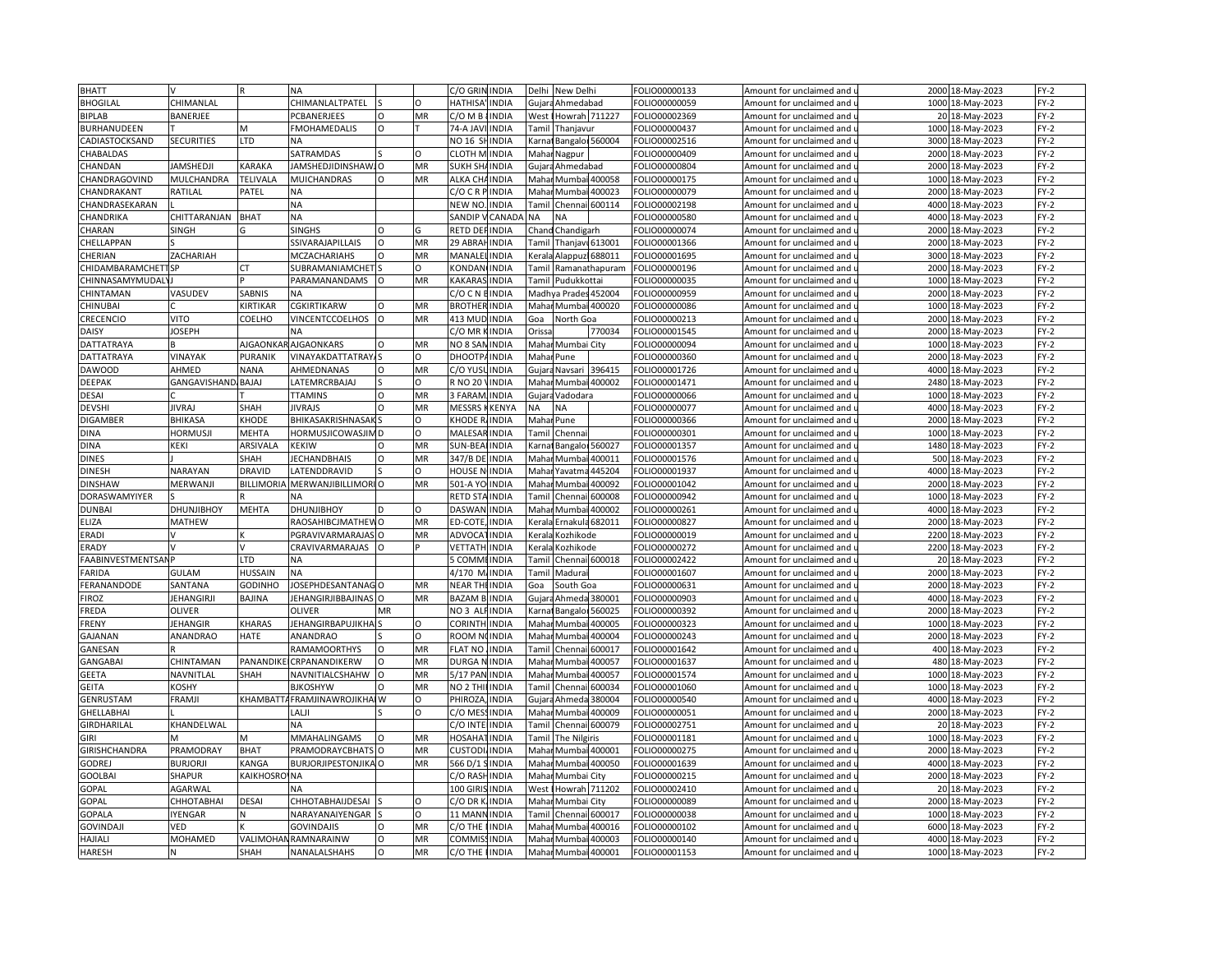| HARI                      | <b>DAMODAR</b>       | <b>MOTE</b>            | <b>DAMODARS</b>             | $\circ$     | MR        | <b>BUDHWA INDIA</b>    |                         | Mahar Pune                                                                                                                                                         |                       |                 | FOLIO00000177 | Amount for unclaimed and                          | 2000            | 18-May-2023      | $FY-2$ |
|---------------------------|----------------------|------------------------|-----------------------------|-------------|-----------|------------------------|-------------------------|--------------------------------------------------------------------------------------------------------------------------------------------------------------------|-----------------------|-----------------|---------------|---------------------------------------------------|-----------------|------------------|--------|
| HAROLD                    | <b>DESMOND</b>       | PENGAL                 | SPENGALS                    | $\Omega$    | MR        | RESERVE                | <b>INDIA</b>            | Mahar                                                                                                                                                              | Mumbai 400001         |                 | FOLIO00000753 | Amount for unclaimed and $\iota$                  | 2000            | 18-May-2023      | $FY-2$ |
| HARPRASAD                 |                      | GARG                   | NATHILALGARGS               | O           | MR        | C/O MAH                | <b>INDIA</b>            | Uttar                                                                                                                                                              | Agra                  |                 | FOLIO00000109 | Amount for unclaimed and                          | 1000            | 18-May-2023      | FY-2   |
| HASANAL                   |                      |                        | ABDEALLYS                   | $\Omega$    | MR        | <b>INSURAN</b>         | <b>INDIA</b>            | Mahar                                                                                                                                                              | Mumbai                | 400001          | FOLIO00000373 | Amount for unclaimed and u                        | 10000           | 18-May-2023      | $FY-2$ |
| HILLA                     | <b>JAL</b>           | <b>MEHTA</b>           | JAIFRAMROZEMEHTA W          |             | O         | 515 C-MEINDIA          |                         | Mahar                                                                                                                                                              | Mumbai                | 400009          | FOLIO00000193 | Amount for unclaimed and                          | 2000            | 18-May-2023      | FY-2   |
| HIRALAL                   |                      | <b>NAGRECHA</b>        | VPNAGRECHAS                 |             | MR        | ALANKAR INDIA          |                         | Maha                                                                                                                                                               | Mumb                  | 400058          | OLIO00000078  | Amount for unclaimed and                          | 1000            | 18-May-2023      | $FY-2$ |
| HOMI                      | DHUNJISHAW           | NAGARWAI               | DHUNJISHAWNAGAR'O           |             | MR        | STATION INDIA          |                         |                                                                                                                                                                    | Mahar Solapur         |                 | OLIO00000788  | Amount for unclaimed and $\,$                     | 4000            | 18-May-2023      | $FY-2$ |
| HOMI                      | MANCHERSHAW OLPADWAI |                        | <b>MANCHERSHAWS</b>         | $\circ$     | MR        | NO 168 B INDIA         |                         | Maha                                                                                                                                                               | Mumbai 400001         |                 | FOLIO00000542 | Amount for unclaimed and                          | 2000            | 18-May-2023      | $FY-2$ |
| HORMAZD                   | <b>DINSHAW</b>       | <b>BILLIMORIA</b>      | DINSHAWBILLIMORIA O         |             | MR        | 813 SOUT UNITED        |                         | SNA                                                                                                                                                                | <b>NA</b>             |                 | FOLIO00000467 | Amount for unclaimed and u                        | 4000            | 18-May-2023      | FY-2   |
| <b>INDRAVADAN</b>         | <b>H</b>             | <b>MEHTA</b>           | <b>HIRALAL</b>              |             |           | AARTI B-               | <b>INDIA</b>            | Mahar                                                                                                                                                              | Mumbai 400069         |                 | FOLIO00002986 | Amount for unclaimed and                          | 2000            | 18-May-2023      | $FY-2$ |
| INDRAVADAN                | <b>HIRALAL</b>       | <b>MEHTA</b>           | <b>HIRALALS</b>             | $\Omega$    | MR        | AARTI-B-               | <b>INDIA</b>            | Maha                                                                                                                                                               |                       | Mumbai 400069   | FOLIO00001671 | Amount for unclaimed and <b>u</b>                 | 1000            | 18-May-2023      | FY-2   |
|                           |                      |                        |                             |             |           |                        |                         |                                                                                                                                                                    |                       |                 |               |                                                   |                 |                  |        |
| <b>ITTY</b>               | PHILIPOSE            |                        | <b>PUNNENITTYS</b>          | O           | MR        | C/O. M/S               | <b>INDIA</b>            | Kerala                                                                                                                                                             | Kozhikode             |                 | FOLIO00000002 | Amount for unclaimed and $\overline{\phantom{a}}$ | 3000            | 18-May-2023      | FY-2   |
| <b>JANAKI</b>             | AMMAL                |                        | SKRISHNASWAMYW              |             | MR        | C/O S KRI              | <b>INDIA</b>            | Tamil                                                                                                                                                              | Salem                 |                 | FOLIO00000178 | Amount for unclaimed and u                        | 2000            | 18-May-2023      | FY-2   |
| JANAKIBAI                 |                      |                        | RAMARAOBALVADIK             | ۵w          | O         | C/O THE                | <b>INDIA</b>            | Karna                                                                                                                                                              | Bijapur               |                 | FOLIO00000515 | Amount for unclaimed and                          | 1000            | 18-May-2023      | $FY-2$ |
| <b>JANARDHAN</b>          | <b>KANTHAPPA</b>     | KARKERA                | LATEMRKUMANDON              |             | $\Omega$  | VISHWAI                | <b>INDIA</b>            | Maha                                                                                                                                                               | Mumbai                | 400058          | FOLIO00001346 | Amount for unclaimed and                          | 1000            | 18-May-2023      | FY-2   |
| <b>JASVANTLAL</b>         | MANEKLAL             | SHAH                   | MANEKLALS                   |             | MR        | 2 BIRAL                | <b>INDIA</b>            |                                                                                                                                                                    | Gujara Vadodar 390011 |                 | FOLIO00000874 | Amount for unclaimed and u                        | 1000            | 18-May-2023      | $FY-2$ |
| <b>JASWANT</b>            | RAI                  | VIJ                    | <b>GOPALSAHAI</b>           |             | $\Omega$  | <b>EXECUTIVINDIA</b>   |                         | Rajast                                                                                                                                                             | Bikaner               |                 | FOLIO00000159 | Amount for unclaimed and                          | 2000            | 18-May-2023      | $FY-2$ |
| <b>JAYAPRAKASH</b>        |                      |                        | KBHASKARANS                 | O           | MR        | C/O SHIV, INDIA        |                         |                                                                                                                                                                    | Tamil Chennai 600006  |                 | FOLIO00001872 | Amount for unclaimed and $\mathfrak u$            | 1000            | 18-May-2023      | FY-2   |
| JEHANGIRJI                | <b>NAVROJI</b>       | <b>DUBASH</b>          | <b>NAWROJIS</b>             | $\circ$     | MR        | DARUWA INDIA           |                         | Maha                                                                                                                                                               | Mumbai City           |                 | FOLIO00000187 | Amount for unclaimed and                          | 2000            | 18-May-2023      | $FY-2$ |
| JER                       | <b>JEHANGIR</b>      | <b>DHONDI</b>          | JEHANGIRDHONDID             | $\Omega$    | MR        | SEA SHEL               | <b>INDIA</b>            | Maha                                                                                                                                                               |                       | Mumbai 400036   | FOLIO00001682 | Amount for unclaimed and u                        | 2000            | 18-May-2023      | $FY-2$ |
| <b>JEROO</b>              | <b>KERSI</b>         | <b>BHICAJEE</b>        | KNBHICAJEEW                 | O           | MR        | DHANBA                 | <b>INDIA</b>            | Maha                                                                                                                                                               | Mumbai                | 400026          | FOLIO00002282 | Amount for unclaimed and                          | 2000            | 18-May-2023      | FY-2   |
| <b>JORBHAI</b>            |                      | PATEL                  | <b>GORDHANBAITRIBHO</b>     |             | O         | 19 PARIS               | <b>INDIA</b>            | Gujara                                                                                                                                                             | Vadodar               | 390002          | FOLIO00000049 | Amount for unclaimed and u                        | 1000            | 18-May-2023      | $FY-2$ |
| JOSEPH                    | <b>ANTHONY</b>       | MENEZES                | MONTHARGONMANE O            |             | MR        | <b>BEHIND CINDIA</b>   |                         | Goa                                                                                                                                                                |                       | South G 403601  | FOLIO00000592 | Amount for unclaimed and                          | 2000            | 18-May-2023      | $FY-2$ |
| <b>IOSEPHJOSEPH</b>       | <b>BA</b>            |                        | <b>JOSEPHS</b>              |             | MR        | C/O MES                | <b>INDIA</b>            | <eral< td=""><td>Alappuzha</td><td></td><td>FOLIO00000144</td><td>Amount for unclaimed and</td><td>2000</td><td>18-May-2023</td><td><math>FY-2</math></td></eral<> | Alappuzha             |                 | FOLIO00000144 | Amount for unclaimed and                          | 2000            | 18-May-2023      | $FY-2$ |
| <b>JOSHITEXTILEMILLS</b>  | PVT                  | LTD                    | <b>NA</b>                   |             |           | M. NABIB INDIA         |                         |                                                                                                                                                                    | Mahar Mumbai 400056   |                 | FOLIO00001578 | Amount for unclaimed and $\,$                     | 4000            | 18-May-2023      | $FY-2$ |
| JUGAL                     | <b>KISHORE</b>       | <b>TAPARIA</b>         | <b>NA</b>                   |             |           | TAPARIA                | <b>INDIA</b>            | Tami                                                                                                                                                               | Chennai               | 600079          | FOLIO00002787 | Amount for unclaimed and                          | 120             | 18-May-2023      | $FY-2$ |
| <b>JUPUDY</b>             | SREE                 |                        | RAMAMURTLATEMRJUPUDYVENK    |             | $\Omega$  | S/O LATE               | <b>INDIA</b>            | Andhr                                                                                                                                                              | West Go 534235        |                 | FOLIO00000924 | Amount for unclaimed and <code>u</code>           | 2000            | 18-May-2023      | $FY-2$ |
| <b>ITOYL</b>              | ABHAY                | SHRIVASTAV ABHAH       |                             | SHRIVASTAVA |           | QRT NO.                | <b>INDIA</b>            | Chhat                                                                                                                                                              | Dhamtari              |                 | FOLIO00002975 | Amount for unclaimed and                          | 2000            | 18-May-2023      | $FY-2$ |
| KAIKHUSHRU                | RATANJI              |                        | PAYMASTER RJPAYMASTERS      | O           | MR        | <b>PIROJSH</b>         | <b>INDIA</b>            | Mahar                                                                                                                                                              |                       | Mumbai 400036   | FOLIO00002285 | Amount for unclaimed and u                        | 2000            | 18-May-2023      | $FY-2$ |
| KALATHINGAL               | <b>ITHALUTHY</b>     |                        | <b>HASSANS</b>              | $\Omega$    | H.        | <b>MERCHA</b>          | <b>INDIA</b>            | Kerala                                                                                                                                                             | Kozhikode             |                 | FOLIO00000126 | Amount for unclaimed and                          | 2000            | 18-Mav-2023      | $FY-2$ |
| KAMLAVANTI                | NEMCHAND             |                        | NEMCHANDMVAKILV             | $\Omega$    | MR        | 82/88 VIT              | <b>INDIA</b>            | Maha                                                                                                                                                               |                       | Mumbai 400004   | FOLIO00000902 | Amount for unclaimed and i                        | 1000            | 18-May-2023      | $FY-2$ |
| KANNAN                    |                      |                        | RGANESANS                   | O           | MR        | <b>12 JUSTIC INDIA</b> |                         | `amil                                                                                                                                                              | Chenna                | 600004          | FOLIO00001641 | Amount for unclaimed and                          | 1000            | 18-May-2023      | $FY-2$ |
| KANNATHAL                 | <b>ACHI</b>          | <b>RM</b>              | MRAMANATHANCHE <sup>-</sup> | <b>SP</b>   | <b>RM</b> | 5/1 LAL B. INDIA       |                         |                                                                                                                                                                    | <b>Famil Nadu</b>     | 623556          | FOLIO00000574 | Amount for unclaimed and                          | 10000           | 18-May-2023      | FY-2   |
| KANTILAL                  | LAXMISHANKER         | <b>TRIVEDI</b>         | LAXMISHANKERS               | $\Omega$    | MR        | ARYA STRINDIA          |                         |                                                                                                                                                                    | Gujara Rajkot         | 360311          | FOLIO00001002 | Amount for unclaimed and                          | 2000            | 18-May-2023      | FY-2   |
| <b>KAPOOR</b>             |                      |                        | <b>NA</b>                   |             |           | C/O THE                | <b>INDIA</b>            | Uttar                                                                                                                                                              | Hardoi                |                 | FOLIO00000239 | Amount for unclaimed and                          | 2000            | 18-May-2023      | $FY-2$ |
| KAPURCHAND                | <b>JAWANMAL</b>      |                        | <b>JAWANMAL</b>             |             | $\Omega$  | <b>BUSINES</b>         | <b>INDIA</b>            |                                                                                                                                                                    | Rajast Sirohi         |                 | FOLIO00000252 | Amount for unclaimed and u                        | 2000            | 18-May-2023      | FY-2   |
| KARUPPAN                  | CHETTIAR             | PL                     | PALANIAPPACHETTIA RM        |             | PL        | <b>BANKER</b>          | <b>INDIA</b>            |                                                                                                                                                                    | Karur                 |                 | FOLIO00000308 |                                                   | 10000           | 18-May-2023      | $FY-2$ |
| KARUPPAN                  |                      |                        |                             |             | MR        | 98 RAJAJ               |                         | Tamil                                                                                                                                                              |                       |                 |               | Amount for unclaimed and                          |                 |                  | $FY-2$ |
|                           | CHETTIAR             | PL                     | PALANIAPPANCHETTI           |             |           |                        | <b>INDIA</b>            | Tamil                                                                                                                                                              | Karur                 | 539001          | FOLIO00001598 | Amount for unclaimed and <b>u</b>                 | 4000            | 18-May-2023      |        |
| KAUSHALAYA                | PANDEY               |                        | LATESRIRAMANANDPO           |             | MR        | 304 PAT                | <b>INDIA</b>            | Bihar                                                                                                                                                              | Patna                 | 800013          | FOLIO00000920 | Amount for unclaimed and                          | 2000            | 18-May-2023      | $FY-2$ |
| KAVALRAJ                  | FAKEERCHAND          | GURUWAR                | LATEMRFAKEERCHAI            |             | O         | GOBIND                 | <b>INDIA</b>            | Maha                                                                                                                                                               | Mumbai                | City            | FOLIO00000769 | Amount for unclaimed and u                        | 400C            | 18-May-2023      | FY-2   |
| KEDARNATH                 | ARUN                 |                        | CHAKRADEC ARUMBHIKHAJICHAK  |             | MR        | 108/7 ER/INDIA         |                         | Maha                                                                                                                                                               | Pune                  | 411004          | FOLIO00002101 | Amount for unclaimed and                          | 2000            | 18-May-2023      | $FY-2$ |
| KERSI                     | FRAMJI               | <b>SUTARIA</b>         | <b>FRAMJISHAPURJISUT</b>    |             | MR        | 107 SOU                | INDIA                   | West                                                                                                                                                               | .clkata               | 700029          | FOLIO00001029 | Amount for unclaimed and                          | 40 <sub>C</sub> | L8-May-2023      | $FY-2$ |
| KESHAV                    | <b>MORESHWAR</b>     | SATHE                  | MORESHWARVINAY/             |             | Ω         | NO 607 S/INDIA         |                         | Maha                                                                                                                                                               | Pune                  |                 | FOLIO00000282 | Amount for unclaimed and                          | 2000            | 18-May-2023      | FY-2   |
| KESHAVAMURTHY             | M                    |                        | MYSORELACHIACHET            |             | MR        | II HEM BHINDIA         |                         | Maha                                                                                                                                                               | Mumbai 400019         |                 | FOLIO00000391 | Amount for unclaimed and                          | 10000           | 18-May-2023      | $FY-2$ |
| KHANBAHADUR               | SAIDUDIN             | AHAMED                 | AGHAMOHDJALALUD             |             | $\Omega$  |                        | <b>HOUSE N PAKISTAI</b> | <b>NA</b>                                                                                                                                                          | <b>NA</b>             |                 | FOLIO00000176 | Amount for unclaimed and u                        | 2000            | 18-May-2023      | FY-2   |
| KHANSAHIBSYED             | <b>MOHAMED</b>       | <b>ISHAQ</b>           | MOHAMEDISHAQ                |             | O         | <b>DIRECTO</b>         | <b>INDIA</b>            | Delhi                                                                                                                                                              | New Delhi             |                 | FOLIO00000130 | Amount for unclaimed and                          | 2000            | 18-May-2023      | $FY-2$ |
| KHORSHED                  | <b>FREDOON</b>       | <b><i>TARAPORE</i></b> | <b>NA</b>                   |             |           | $2/0$ MR               | INDIA                   | Mahar                                                                                                                                                              |                       | Mumbai 400026   | FOLIO00000294 | Amount for unclaimed and u                        | 1000            | 18-May-2023      | FY-2   |
| KHURSHEDBAI               | <b>NAVROJI</b>       | <b>DUBASH</b>          | NAVJOJIDUBASH               | w           | $\Omega$  | C/O P N                | <b>INDIA</b>            | Karna                                                                                                                                                              | Bangalor 560001       |                 | FOLIO00000167 | Amount for unclaimed and                          | 2000            | 18-May-2023      | FY-2   |
| KHUSRU                    | <b>JEHANGIR</b>      | <b>BHARUCHA</b>        | <b>JEHANGIRCURSETJIBI</b>   |             | DR        | <b>COOVER</b>          | <b>INDIA</b>            | Gujara                                                                                                                                                             | Surat                 |                 | OLIO00000636  | Amount for unclaimed and u                        | 4000            | 18-May-2023      | FY-2   |
| KIDAR                     | <b>NATH</b>          | CHOPRA                 | LATESHIVDRAM                |             | O         | SHYAM NINDIA           |                         | Uttar                                                                                                                                                              | Lucknow               |                 | FOLIO00000073 | Amount for unclaimed and                          | 1000            | 18-May-2023      | $FY-2$ |
| KISHINDAS                 | KALATI               |                        | DIPCHAND                    |             | O         | C/O NAF                | <b>INDIA</b>            | Maha                                                                                                                                                               |                       | Mumbai 400002   | FOLIO00000047 | Amount for unclaimed and                          | 1000            | 18-May-2023      | $FY-2$ |
| KOCHHARSHAIDA             |                      |                        | HARICHANDKOCHHAI            |             | MR        | NEWSMA INDIA           |                         | Punjal                                                                                                                                                             |                       | Kapurth: 144601 | FOLIO00001157 | Amount for unclaimed and                          | 2000            | 18-May-2023      | $FY-2$ |
| KOUSALYA                  |                      |                        | CRAVINDRANW                 | $\Omega$    | MR        | 37 TEACH INDIA         |                         | Tami                                                                                                                                                               | Chennai 600020        |                 | FOLIO00001499 | Amount for unclaimed and                          | 4000            | 18-May-2023      | $FY-2$ |
| KRISHNAKUMAR              |                      | G                      | RGRAJAMS                    | $\Omega$    | MR        | 13 DR VA INDIA         |                         | <b>Tamil</b>                                                                                                                                                       | Kanchipuram           |                 | FOLIO00000716 | Amount for unclaimed and u                        | 680             | 18-May-2023      | FY-2   |
| KRISHNASWAMY              |                      |                        | <b>STMALYS</b>              | $\Omega$    | DR        | 866 POONINDIA          |                         | Tami                                                                                                                                                               |                       | Chennai 600010  | FOLIO00001115 | Amount for unclaimed and                          | 1000            | 18-May-2023      | $FY-2$ |
| KUPPALACHI                |                      | RM                     | RAMANATHANCHETT W           |             | $\Omega$  | <b>MUTHLA</b>          | <b>INDIA</b>            | <b>Tamil</b>                                                                                                                                                       | <b>Firuchirapalli</b> |                 | FOLIO00000458 | Amount for unclaimed and u                        | 2000            | 18-May-2023      | $FY-2$ |
| KURIEN                    |                      |                        | <b>GEORGES</b>              | $\Omega$    | MR        | SUPERIN                | <b>INDIA</b>            | Kerala                                                                                                                                                             | Malappuram            |                 | FOLIO00000036 | Amount for unclaimed and                          | 3000            | 18-May-2023      | $FY-2$ |
| LAKHAMSHI                 | <b>POONSHI</b>       |                        | NA                          |             |           | C/O LAKI               | <b>INDIA</b>            | Maha                                                                                                                                                               |                       | Mumbai 400009   | FOLIO00000093 | Amount for unclaimed and u                        | 2000            | 18-May-2023      | $FY-2$ |
| <b>LAKSHMANANCHETTIAS</b> |                      |                        | <b>NA</b>                   |             |           | BANKER                 | <b>INDIA</b>            | ʻami                                                                                                                                                               |                       | Ramanathapuram  | FOLIO00000179 | Amount for unclaimed and                          | 12000           | 18-May-2023      | $FY-2$ |
| LAKSHMANAN                |                      |                        | RAMANATHAN                  |             |           | 76/1 M                 | <b>INDIA</b>            | `ami                                                                                                                                                               | Chennai               | 600004          | FOLIO00002977 | Amount for unclaimed and                          | 6000            | 18-May-2023      | $FY-2$ |
| LAKSHMANAN                |                      |                        | <b>NA</b>                   |             |           | PLOT NO. INDIA         |                         |                                                                                                                                                                    | Tamil Madurai 625020  |                 | FOLIO00002550 | Amount for unclaimed and u                        |                 | 2000 18-May-2023 | $FY-2$ |
|                           |                      |                        |                             |             |           |                        |                         |                                                                                                                                                                    |                       |                 |               |                                                   |                 |                  |        |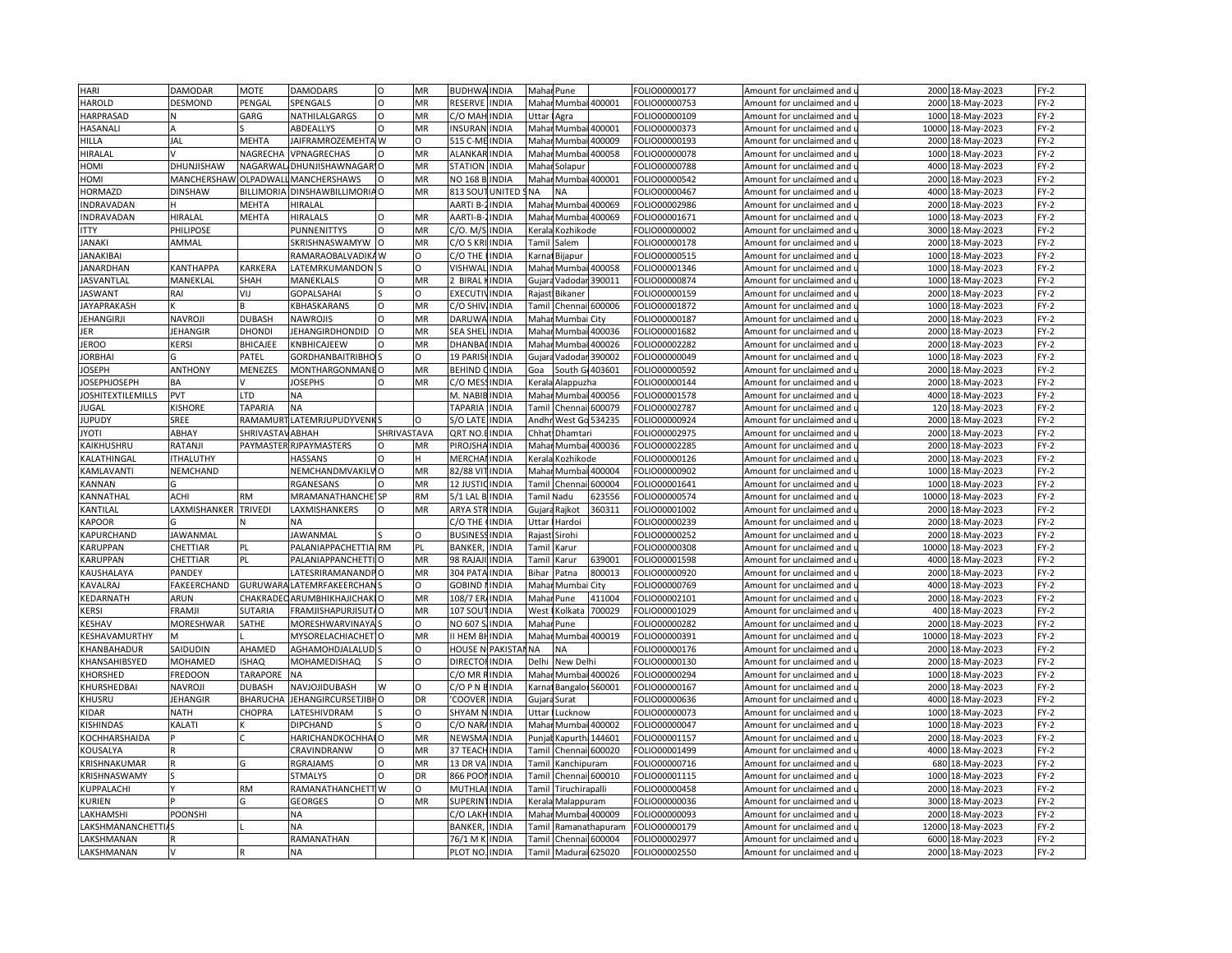| LAKSHMI                       |                 |                  | PALANIAPPACHETTIA O      |          |           | AR L HOL             | <b>INDIA</b> | Tamil                                                                                                                                                                                 | Sivaganga            |                            | FOLIO00000484 | Amount for unclaimed and                                      |       | 1920 18-May-2023 | $FY-2$           |
|-------------------------------|-----------------|------------------|--------------------------|----------|-----------|----------------------|--------------|---------------------------------------------------------------------------------------------------------------------------------------------------------------------------------------|----------------------|----------------------------|---------------|---------------------------------------------------------------|-------|------------------|------------------|
| LALIMS                        |                 |                  | ΝA                       |          |           | ESKAY HC             | <b>INDIA</b> | Delhi                                                                                                                                                                                 | New Del 110001       |                            | OLIO00000008  | Amount for unclaimed and $\overline{\phantom{a}}$             |       | 1000 18-May-2023 | $FY-2$           |
| LALCHAND                      |                 |                  | LALCHANDS                | $\Omega$ | MR        | 7/2 J C R            | <b>INDIA</b> | Karna                                                                                                                                                                                 | Bangalor 560002      |                            | OLIO00000103  | Amount for unclaimed and                                      | 2000  | 18-May-2023      | FY-2             |
| LALITHA                       | SUBRAMANIAN     |                  | <b>ΝΑ</b>                |          |           | KAUSIKA              | <b>INDIA</b> |                                                                                                                                                                                       | Tamil Chennai 600040 |                            | OLIO00002632  | Amount for unclaimed and u                                    | 4000  | 18-May-2023      | $FY-2$           |
| LAURADE                       | <b>BRAGANCA</b> | PEREIRA          | ANTONIOBERNARDOI O       |          | MR        | <b>DAYANA</b>        | <b>INDIA</b> | Goa                                                                                                                                                                                   | North Goa            |                            | OLIO00001059  | Amount for unclaimed and                                      | 2000  | 18-May-2023      | FY-2             |
| LAXMIBAI                      | HIRABHAI        |                  | HNVAKILWALAW             |          | MR        | GOPAL NI INDIA       |              | Mahaı                                                                                                                                                                                 |                      | Mumbai 400002              | OLIO00000106  | Amount for unclaimed and                                      | 1000  | 18-May-2023      | $FY-2$           |
| <b>LEOPANTY</b>               |                 | LIMA             | PAULDDLIMA               |          | $\Omega$  | NO 14 Cl             | <b>INDIA</b> | Maha                                                                                                                                                                                  |                      | Mumbai 400001              | FOLIO00000121 |                                                               | 3200  | 18-May-2023      | FY-2             |
|                               |                 | TRIVEDI          |                          |          | <b>MR</b> |                      |              |                                                                                                                                                                                       |                      |                            |               | Amount for unclaimed and                                      |       |                  |                  |
| LILABEN                       | RATILAL         |                  | RATILALMANILALTRIVO      |          |           | NP 9/2/1             | <b>INDIA</b> | Gujar                                                                                                                                                                                 | Ahmedabad            |                            | FOLIO00000516 | Amount for unclaimed and $\iota$                              | 1000  | 18-May-2023      | $FY-2$           |
| <b>IZZY</b>                   | PUTHOOR         |                  | <b>NA</b>                |          |           | PUTHOOI              | <b>INDIA</b> | <erala< td=""><td></td><td>Thiruvar<sub>695103</sub></td><td>FOLIO00000951</td><td>Amount for unclaimed and</td><td>1000</td><td>18-May-2023</td><td><math>FY-2</math></td></erala<>  |                      | Thiruvar <sub>695103</sub> | FOLIO00000951 | Amount for unclaimed and                                      | 1000  | 18-May-2023      | $FY-2$           |
| MADAN                         | <b>MOHAN</b>    | KHANNA           | MOOLCHANDKHANN, O        |          | MR        | 31 PEA0              | <b>INDIA</b> | Mahai                                                                                                                                                                                 | Mumba                | 400026                     | OLIO00000916  | Amount for unclaimed and                                      | 10000 | 18-May-2023      | $FY-2$           |
| MADHU                         | BEDI            |                  | VIJAYCHANDERBEDIVO       |          | MR        | 14 ANAN INDIA        |              | Gujara                                                                                                                                                                                | Surat                | 395001                     | OLIO00001897  | Amount for unclaimed and $\overline{\phantom{a}}$             | 4000  | 18-May-2023      | $FY-2$           |
| MADHUMATI                     | KISHANLAL       | KAZI             | <b>NA</b>                |          |           | SONAW/               | <b>INDIA</b> |                                                                                                                                                                                       | Mahar Mumb           | 400007                     | OLIO00000707  | Amount for unclaimed and                                      | 1000  | 18-May-2023      | $FY-2$           |
| MAHENDRA                      | <b>UMAR</b>     | D                | <b>NA</b>                |          |           | 2/10 S.R             | <b>INDIA</b> |                                                                                                                                                                                       | Tamil Chennai        | 600082                     | OLIO00002866  | Amount for unclaimed and u                                    |       | 20 18-May-2023   | FY-2             |
| <b>MAHESH</b>                 | SANGHAVI        |                  | <b>NA</b>                |          |           | 42/1A A              | <b>INDIA</b> | West                                                                                                                                                                                  | Kolkata              | 700027                     | FOLIO00002472 | Amount for unclaimed and                                      |       | 40 18-May-2023   | $FY-2$           |
| MAHFUZA                       | TAYEBALI        |                  | <b>JAYABALISUITANALI</b> |          | $\Omega$  | $2/0$ T S            | <b>INDIA</b> | Gujar                                                                                                                                                                                 | Bharuch              |                            | OLIO00000335  | Amount for unclaimed and u                                    |       | 1000 18-May-2023 | FY-2             |
| MANAKCHAND                    |                 | RATHORE          | <b>KASTURCHANDJIRATI</b> |          | $\circ$   | NO 7/12              | <b>INDIA</b> | Madh                                                                                                                                                                                  | Ratlam               |                            | FOLIO00000549 | Amount for unclaimed and                                      |       | 2000 18-May-2023 | FY-2             |
| MANEKLAI                      | MENGHRAJ        | BILANEY          | MMAGANLALS               | $\Omega$ | MR        | <b>ENGINE</b>        | <b>INDIA</b> | Mahai                                                                                                                                                                                 | Mumbai 400001        |                            | OLIO00000003  | Amount for unclaimed and $\iota$                              | 400   | 18-May-2023      | FY-2             |
| MANGALBHAI                    | MANORBHAI       | PATEL            | MANORBHAIPATEL           |          | $\Omega$  | GHANSH               | <b>INDIA</b> | Mahar                                                                                                                                                                                 | Mumbai City          |                            | OLIO00000143  | Amount for unclaimed and                                      | 2000  | 18-May-2023      | FY-2             |
| MANIKLAL                      | ASARAMJEE       | <b>SHROFF</b>    | ASRAMJEES                |          | MR        | C/O SHR              | <b>INDIA</b> | Maha                                                                                                                                                                                  |                      | Mumbai Suburbar            | OLIO00000031  | Amount for unclaimed and                                      | 40    | L8-May-2023      | $FY-2$           |
| MANNE                         | RAVICHANDRA     |                  | RAVINDRUDUS              | $\Omega$ | MR        | 8-3 VENNINDIA        |              | Andhr                                                                                                                                                                                 | Guntur 522007        |                            | OLIO00002359  | Amount for unclaimed and u                                    | 1000  | 18-May-2023      | $FY-2$           |
| MANOJ                         | THOMAS          | KURUVILA         | THOMASKURUVILLAS O       |          | DR        | <b>BANK HO</b>       | <b>INDIA</b> |                                                                                                                                                                                       | Kerala Ernakulam     |                            | OLIO00001317  | Amount for unclaimed and                                      | 320   | 18-May-2023      | $FY-2$           |
| MARAGADAVALLI                 |                 |                  | <b>NA</b>                |          |           | 147/1 GO             | <b>INDIA</b> |                                                                                                                                                                                       | Tamil Chennai 600040 |                            | OLIO00002607  | Amount for unclaimed and u                                    | 1000  | 18-May-2023      | FY-2             |
| <b>MARY</b>                   | KURUVILA        |                  | LATEMRPVKURUVILA W       |          | O         | 20 HALL              | <b>INDIA</b> | Karna                                                                                                                                                                                 | Bangalor 560005      |                            | OLIO00001796  | Amount for unclaimed and                                      | 2000  | 18-May-2023      | $FY-2$           |
| <b>MARY</b>                   | <b>THOMAS</b>   | KURUVILA         | THOMASKURUVILLAVO        |          | DR        | <b>BANK HO</b>       | <b>INDIA</b> | <erala< td=""><td>Ernakulam</td><td></td><td>OLIO00001318</td><td>Amount for unclaimed and <math>\iota</math></td><td>320</td><td>18-May-2023</td><td><math>FY-2</math></td></erala<> | Ernakulam            |                            | OLIO00001318  | Amount for unclaimed and $\iota$                              | 320   | 18-May-2023      | $FY-2$           |
| MARZABAN                      | FRAMROZE        | MINBATIW.        | <b>NA</b>                |          |           | CAMA BL              | <b>INDIA</b> |                                                                                                                                                                                       | Mahar Mumbai 400034  |                            | FOLIO00000347 | Amount for unclaimed and                                      | 2000  | 18-May-2023      | FY-2             |
| MEENAKSHI                     |                 |                  |                          |          |           | 31 RANG              | <b>INDIA</b> | Tamil                                                                                                                                                                                 | Chennai 600005       |                            | OLIO00001052  | Amount for unclaimed and <b>u</b>                             | 2000  | 18-May-2023      | $FY-2$           |
| MEENAKSHIKUTTY                | AMMA            | M                | PKKUNHANUJANRAJA O       |          | MR        | SREENIL              | <b>INDIA</b> | Kerala                                                                                                                                                                                |                      | Kozhiko 673007             | FOLIO00000529 | Amount for unclaimed and                                      | 1360  | 18-May-2023      | $FY-2$           |
| MEENAKSHI                     |                 |                  | <b>NA</b>                |          |           | 2741 SE              | INDIA        | Tami                                                                                                                                                                                  | Pudukko              | 622001                     | OLIO00002915  | Amount for unclaimed and                                      | 2000  | 18-May-2023      | $FY-2$           |
| MEHERBAI                      | NOSHIRMANJI     | <b>BABYCON</b>   | NOSHIRMANJIW             |          | MR        | ANKLESA              | <b>INDIA</b> |                                                                                                                                                                                       |                      |                            | OLIO00000367  |                                                               |       |                  | $FY-2$           |
|                               |                 |                  |                          |          |           | PLOT NC              |              |                                                                                                                                                                                       | Gujara Ahmedabad     |                            |               | Amount for unclaimed and $\overline{\phantom{a}}$             | 2000  | 18-May-2023      |                  |
| MEHRA                         | DHANJISHAW      | BARIA            | DHANJISHAWJAMSHEO        | $\Omega$ | MR<br>MR  |                      | <b>INDIA</b> |                                                                                                                                                                                       | Mahar Mumbai 400050  |                            | OLIO00000860  | Amount for unclaimed and                                      | 2000  | 18-May-2023      | $FY-2$<br>$FY-2$ |
| MELITA                        | NAZARETH        |                  | KFNAZARETHW              |          |           | ANJELIC              | <b>INDIA</b> |                                                                                                                                                                                       | Mahar Nagpur         |                            | OLIO00000255  | Amount for unclaimed and เ                                    | 2000  | 18-May-2023      |                  |
| MESSRSPVMUNUSWAAND            |                 | <b>BROS</b>      | <b>NA</b>                |          |           | <b>GENERA</b>        | <b>INDIA</b> | Pondi                                                                                                                                                                                 | <b>NA</b>            |                            | FOLIO00000027 | Amount for unclaimed and                                      | 1000  | 18-May-2023      | $FY-2$           |
| <b>MESSRSUNITEDINDUS BANK</b> |                 | LTD              | NA                       |          |           | NO 24 NEINDIA        |              | West                                                                                                                                                                                  | Kolkata              |                            | FOLIO00000295 | Amount for unclaimed and u                                    | 6000  | 18-May-2023      | $FY-2$           |
| <b>MINOCHER</b>               | MUNCHERSHA      | OLPADWAL         | MUNCHERSHAWS             | $\Omega$ | MR        | 168 BAZA             | <b>INDIA</b> | Mahar                                                                                                                                                                                 | Mumbai City          |                            | FOLIO00000236 | Amount for unclaimed and                                      | 6000  | 18-May-2023      | $FY-2$           |
| MIRZA                         | RASHEED         | <b>BEG</b>       | <b>BABURAMCHANDRA</b>    |          | $\Omega$  | MOHALL               | <b>INDIA</b> | Uttar                                                                                                                                                                                 | Lucknow              |                            | FOLIO00000513 | Amount for unclaimed and                                      | 4000  | 18-May-2023      | $FY-2$           |
| MOHAMEDMIA                    | NAJUMIA         |                  | NAJUNIA                  |          | O         | 9TH ISRA             | <b>INDIA</b> | Mahar                                                                                                                                                                                 |                      | Mumbai 400009              | FOLIO00000040 | Amount for unclaimed and                                      | 1000  | 18-May-2023      | $FY-2$           |
| MOHAN                         | SINGH           |                  | <b>BHATIAS</b>           |          | MR        | HOUSE <sub>N</sub>   | <b>INDIA</b> | Punja                                                                                                                                                                                 | Amritsar             |                            | OLIO00000018  | Amount for unclaimed and                                      | 1000  | 18-May-2023      | FY-2             |
| MOHANLAL                      | VIJ             |                  | HARDAYALVIJ              |          | O         | SHANTH               | UNITED       | NΑ                                                                                                                                                                                    | <b>NA</b>            |                            | OLIO00000166  | Amount for unclaimed and                                      | 2000  | 18-May-2023      | $FY-2$           |
| MOHDZILLUR                    | RAHMAN          | <b>KHAN</b>      | <b>NA</b>                |          |           | DEPART               | <b>INDIA</b> | Uttar                                                                                                                                                                                 | Aligarh              |                            | FOLIO00000969 | Amount for unclaimed and                                      | 4000  | 18-May-2023      | $FY-2$           |
| MUNUPALLE                     | VENKATESWARALU  |                  | MBASARAYYAS              | O        | MR        | <b>INCOME-</b>       | <b>INDIA</b> | Telang                                                                                                                                                                                | Hyderab              | 500027                     | OLIO00000021  | Amount for unclaimed and $\mathfrak l$                        | 1000  | 18-May-2023      | FY-2             |
| MURUGAPPA                     | NARAYANAN       |                  | <b>NA</b>                |          |           | C-23 PER             | <b>INDIA</b> | Tamil                                                                                                                                                                                 | Salem                | 636004                     | FOLIO00002530 | Amount for unclaimed and                                      | 2000  | 18-May-2023      | FY-2             |
| NAGABUSHANAM                  | JN              |                  | UNSHAMARAOS              |          | DR        | <b>FLAT NO</b>       | <b>INDIA</b> | Tamil                                                                                                                                                                                 | Chennai              | 600089                     | OLIO00001006  | Amount for unclaimed and $\iota$                              | 2000  | 18-May-2023      | $FY-2$           |
| NAGARAJ                       | M               |                  | MOKASUBHANNACH/O         |          | MR        | D V SAR              | <b>INDIA</b> | <b>Karna</b>                                                                                                                                                                          | Raichur              | 684101                     | FOLIO00000728 | Amount for unclaimed and                                      | 4000  | 18-May-2023      | $FY-2$           |
| <b>NAJOO</b>                  | HORMAJSHAW      | CHIBBER          | <b>NA</b>                |          |           | <b>BOMAN</b>         | <b>INDIA</b> | Mahai                                                                                                                                                                                 | Mumbai               | 400001                     | OLIO00002427  | Amount for unclaimed and $\iota$                              | 10000 | 18-May-2023      | $FY-2$           |
| <b>NANDIN</b>                 | AMMA            |                  | TNGODAVARMAW             |          | MR        | <b>KRISHNA</b>       | INDIA        | <erala< td=""><td>Malappuram</td><td></td><td>OLIO00000537</td><td>Amount for unclaimed and</td><td>1320</td><td>18-May-2023</td><td>FY-2</td></erala<>                               | Malappuram           |                            | OLIO00000537  | Amount for unclaimed and                                      | 1320  | 18-May-2023      | FY-2             |
| NARASIMHA                     | KAMAT           |                  | NKKAMATHS                |          | MR        | PLEADEF              | INDIA        | (arna                                                                                                                                                                                 | Jttara Kannada       |                            | OLIO00000032  | Amount for unclaimed and                                      | 1000  | 18-May-2023      | $FY-2$           |
| NARASIMHAMURTHY               |                 | м                | KPMUDDIAHSETTYS          | O        | MR        | 72/1 5TH             | INDIA        |                                                                                                                                                                                       | Karnai Mysore        | 570009                     | OLIO00001485  | Amount for unclaimed and                                      | 2000  | 18-May-2023      | FY-2             |
| NARAYANAN                     |                 |                  | NARAYANANS               | $\Omega$ | MR        | THE PRL              | <b>INDIA</b> | Tamil                                                                                                                                                                                 | Chennai 600001       |                            | OLIO00000137  | Amount for unclaimed and                                      | 120   | 18-May-2023      | FY-2             |
| NARAYANAN                     | <b>NAIR</b>     |                  | NEELAKANTANADIGA O       |          | M         | VIJAYA M             | <b>INDIA</b> |                                                                                                                                                                                       | Kerala Kozhikode     |                            | OLIO00000124  | Amount for unclaimed and u                                    | 1000  | 18-May-2023      | $FY-2$           |
| NARAYANAN                     |                 |                  | <b>NA</b>                |          |           | SOUTH <sub>C</sub>   | <b>INDIA</b> | Tamil                                                                                                                                                                                 |                      | Ramanathapuram             | FOLIO00000030 | Amount for unclaimed and                                      | 1000  | 18-May-2023      | $FY-2$           |
| NARENDRA                      | <b>NATH</b>     |                  | <b>ROSHANLALS</b>        | $\Omega$ | MR        | CHIEF EN             | <b>INDIA</b> |                                                                                                                                                                                       | Haryai Panchkula     |                            | OLIO00000209  | Amount for unclaimed and $\iota$                              | 4000  | 18-May-2023      | $FY-2$           |
| NAWABSIRLIAQUAT               | HYAT            | KHAN             | NA                       |          |           | LAKE VIE             | <b>INDIA</b> |                                                                                                                                                                                       | Madh Bhopal          |                            | FOLIO00000044 |                                                               | 50000 | 18-May-2023      | $FY-2$           |
| NERGIZ                        | <b>NOSHIR</b>   | MEHTA            | <b>NA</b>                |          |           | AZIZ BUI             | <b>INDIA</b> | Mahar                                                                                                                                                                                 | Mumbai 400034        |                            | FOLIO00000944 | Amount for unclaimed and<br>Amount for unclaimed and <b>u</b> | 1000  | 18-May-2023      | FY-2             |
|                               | <b>NOSHIR</b>   |                  |                          |          |           |                      |              |                                                                                                                                                                                       |                      |                            |               |                                                               | 1000  |                  |                  |
| NERGIZ                        |                 | MEHTA            | <b>NA</b>                |          |           | AZIZ BUI             | INDIA        | Mahar                                                                                                                                                                                 | Mumbai 400034        |                            | OLIO00000945  | Amount for unclaimed and                                      |       | 18-May-2023      | $FY-2$           |
| NIMUBEN                       | RATANLAI        | SHELAT           | RATANLALHIRALALSH        |          | MR        | C/O MR               | <b>INDIA</b> | Gujar                                                                                                                                                                                 | Ahmedabad            |                            | OLIO00000884  | Amount for unclaimed and                                      | 1000  | 18-May-2023      | $FY-2$           |
| <b>NINA</b>                   | <b>CURIEN</b>   |                  | <b>GKURIANW</b>          | Ω        | MR        | <b>MUSEUM</b>        | <b>INDIA</b> | Kerala                                                                                                                                                                                |                      | Thiruvananthapur           | OLIO00000386  | Amount for unclaimed and                                      |       | 1600 18-May-2023 | $FY-2$           |
| NIRANJANKUMAR                 |                 |                  | <b>BCRAGHAVIAHS</b>      | $\Omega$ | MR        | 5 MEZA               | INDIA        | Tami                                                                                                                                                                                  | Chennai              | 600001                     | OLIO00002070  | Amount for unclaimed and                                      | 2000  | 18-May-2023      | $FY-2$           |
| NIRMALA                       | DAYASHANKER     | <b>TRIVEDI</b>   | DAYASHANKERW             | $\circ$  | MR        | <b>ARYA STRINDIA</b> |              |                                                                                                                                                                                       | Gujara Rajkot        | 360311                     | OLIO00001001  | Amount for unclaimed and เ                                    | 2000  | 18-May-2023      | FY-2             |
| <b>NOSHIR</b>                 | PIROJSHAW       | <b>SECRETARY</b> | PIROJSHAWNSECRETA O      |          | MR        | JEBANG               | <b>INDIA</b> | Maha                                                                                                                                                                                  | Mumbai               | 400007                     | OLIO00000234  | Amount for unclaimed and                                      | 1000  | 18-May-2023      | $FY-2$           |
| OMAYAL                        | ACHI            |                  | APRADAIKAPPACHETIO       |          | MR        | $C/O$ A PR           | <b>INDIA</b> | <b>Tamil</b>                                                                                                                                                                          | Pudukkottai          |                            | OLIO00000288  | Amount for unclaimed and $\iota$                              | 2000  | 18-May-2023      | $FY-2$           |
| <b>OTERMAL</b>                | FOJMALJI        |                  | <b>FOJMALWALAJIS</b>     | O        | MR        | 153 BAZA INDIA       |              |                                                                                                                                                                                       | Mahar Mumbai 400001  |                            | FOLIO00000882 | Amount for unclaimed and                                      |       | 2000 18-May-2023 | $FY-2$           |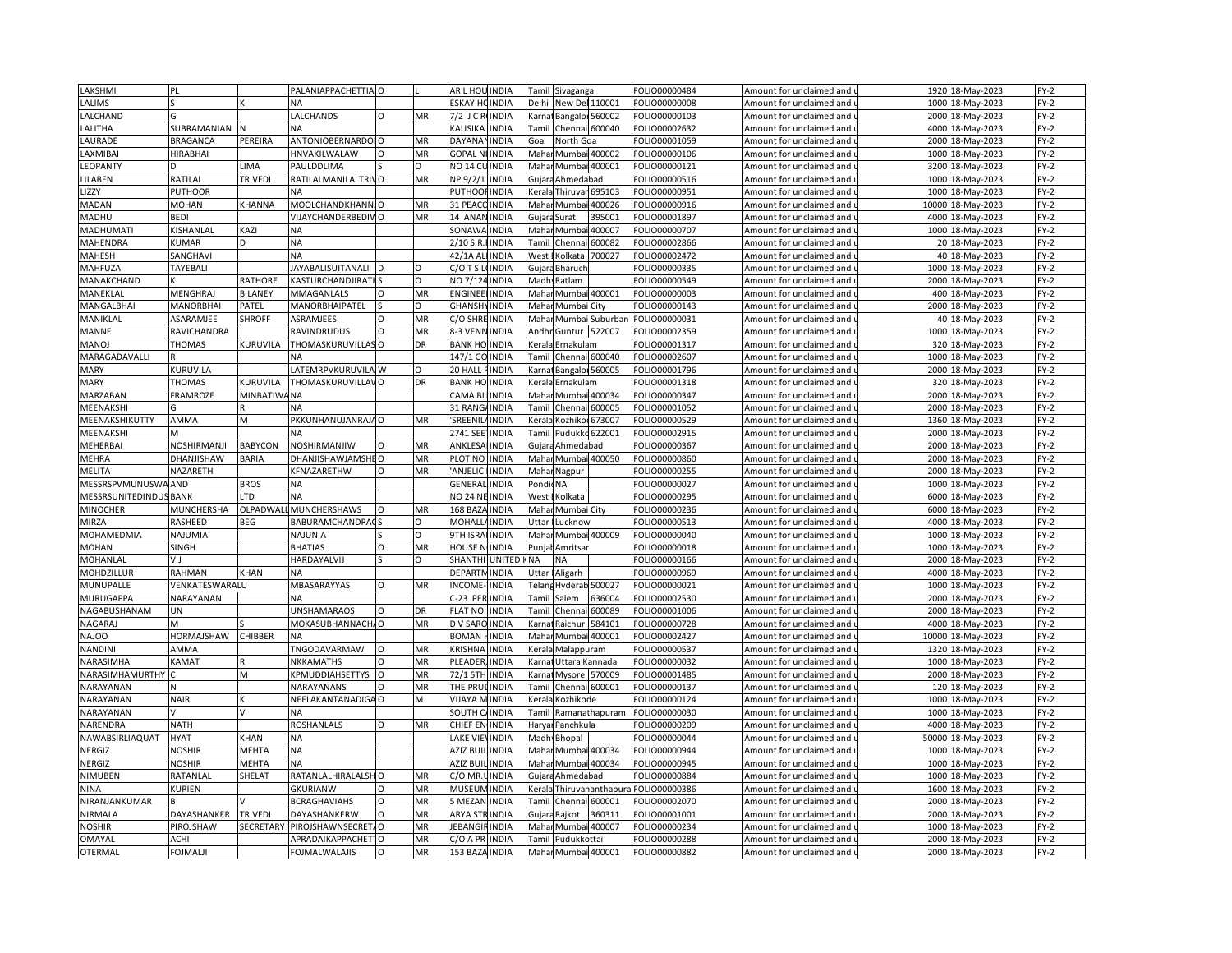| PADAM           | ADHAR                | SINHA              | <b>NA</b>                 |          |          | C/O RAD         | <b>INDIA</b> | Uttar                                                                                                                                                                     | Agra                            |                | FOLIO00000909             | Amount for unclaimed and               | 2000  | 18-May-2023                | $FY-2$ |
|-----------------|----------------------|--------------------|---------------------------|----------|----------|-----------------|--------------|---------------------------------------------------------------------------------------------------------------------------------------------------------------------------|---------------------------------|----------------|---------------------------|----------------------------------------|-------|----------------------------|--------|
| PADMAKUMAR      | SHANTILAL            | SHAH               | SHANTILALGSHAHS           | $\Omega$ | MR       | <b>SURDAS</b>   | <b>INDIA</b> |                                                                                                                                                                           | Gujara Ahmeda 380001            |                | FOLIO00001874             | Amount for unclaimed and u             | 1000  | 18-May-2023                | FY-2   |
| PADMANABHAN     |                      |                    | <b>KRISHNAS</b>           | $\Omega$ | MR       | 7 CHAND         | <b>INDIA</b> | Tamil                                                                                                                                                                     | Chennai 600014                  |                | FOLIO00001511             | Amount for unclaimed and               | 2000  | 18-May-2023                | $FY-2$ |
| PADMAVATHY      | <b>AMMA</b>          | M                  | TNKUNHUMMITHAM O          |          | MR       | RAGASU          | <b>INDIA</b> | Kerala                                                                                                                                                                    | Ernakulam                       |                | FOLIO00000531             | Amount for unclaimed and <b>u</b>      | 1320  | 18-May-2023                | $FY-2$ |
| PALANIAPPAN     |                      |                    | <b>NA</b>                 |          |          | NO.5 PARINDIA   |              | Tamil                                                                                                                                                                     | Salem                           | 636016         | FOLIO00002667             | Amount for unclaimed and               | 2000  | 18-Mav-2023                | $FY-2$ |
| PARELLUKOS      | <b>STEPHEN</b>       | MA                 | <b>BLUKHOSS</b>           | $\Omega$ |          | PAREL H         | <b>INDIA</b> | Kerala                                                                                                                                                                    | <b>Kottayam</b>                 |                | OLIO00000028              | Amount for unclaimed and               | 1000  | 18-May-2023                | FY-2   |
| PARIKH          | JEKISHANDAS          | CHHOTALA           | CHHOTALALDALPATS O        |          | MR       | <b>MERCHA</b>   | <b>INDIA</b> | Gujara                                                                                                                                                                    | Vadodara                        |                | FOLIO00000217             | Amount for unclaimed and               | 1000  | 18-May-2023                | $FY-2$ |
| PARPATI         | <b>CUNDANMAL</b>     | MALKANI            | THAKERDASD                |          | MR       | KALYAN          | INDIA        |                                                                                                                                                                           | Mahar Pune                      |                | OLIO00000350              | Amount for unclaimed and               | 400C  | 18-May-2023                | $FY-2$ |
| <b>PARPATI</b>  | <b>PARSHOTAMDAS</b>  |                    | PARSHOTAMDASKULI W        |          | O        | NO 56/A         | <b>INDIA</b> |                                                                                                                                                                           | Mahai Mumbai 400007             |                | OLIO00000333              | Amount for unclaimed and               | 2000  | 18-May-2023                | FY-2   |
| PARVATHI        |                      |                    | ARAVINDAKSHAN             |          |          | 9/420 A         | <b>INDIA</b> | Keral                                                                                                                                                                     | Ernakula                        | 683101         | CDSL-12023900-00124650    | Amount for unclaimed and               | 2000  | 18-May-2023                | FY-2   |
| PARVATHY        |                      |                    | MASILAMANIPILLAID O       |          | G        | 12 SECON        | <b>INDIA</b> | Tamil                                                                                                                                                                     | Chennai                         | 600012         | OLIO00000283              | Amount for unclaimed and $\mathfrak l$ | 6000  | 18-May-2023                | FY-2   |
| PARVEZ          | SHAIKH               |                    | <b>NA</b>                 |          |          | 165 BALR        | <b>INDIA</b> | West                                                                                                                                                                      | Kolkata                         | 700006         | OLIO00002625              | Amount for unclaimed and               |       | 20 18-May-2023             | FY-2   |
| PATEL           | AMBALAL              | CHHANABH/ CMPATELS |                           | $\Omega$ | MR       | NO 568/6        | <b>INDIA</b> |                                                                                                                                                                           | Gujara Ahmedabad                |                | OLIO00000081              | Amount for unclaimed and u             | 1000  | 18-May-2023                | FY-2   |
| PATEL           |                      |                    | <b>AVPATELS</b>           | O        | MR       | C/O BHA         | <b>INDIA</b> | Gujar                                                                                                                                                                     | Mahesar                         | 384170         | FOLIO00000101             | Amount for unclaimed and               | 1000  | 18-May-2023                | FY-2   |
| PATEL           |                      |                    | PMPATELS                  | $\Omega$ | MR       | 13/B HAI        | <b>INDIA</b> | Gujar                                                                                                                                                                     | Ahmeda                          | 382480         | FOLIO00002323             | Amount for unclaimed and $\iota$       | 2000  | 18-May-2023                | $FY-2$ |
| PATRICIA        | SRINIVASAN           |                    | SRINIVASANW               | $\circ$  | MR       | <b>BEACH BI</b> | <b>INDIA</b> | <erala< td=""><td>Ernakula</td><td>682001</td><td>OLIO00001166</td><td>Amount for unclaimed and</td><td></td><td>2000 18-May-2023</td><td><math>FY-2</math></td></erala<> | Ernakula                        | 682001         | OLIO00001166              | Amount for unclaimed and               |       | 2000 18-May-2023           | $FY-2$ |
| PATTAMMAL       |                      |                    | PNATARAJANW               | $\Omega$ | MR       | 4/6 PARS        | INDIA        | Tamil                                                                                                                                                                     | Chennai                         | 600085         | OLIO00002193              | Amount for unclaimed and               | 1000  | 18-May-2023                | $FY-2$ |
| PERUMALCHETTY   |                      |                    | GNARAYANAPPAS             | O        | MR       | SREE BAD        | <b>INDIA</b> | Tamil                                                                                                                                                                     | Chennai                         | 600079         | OLIO00001966 <del>:</del> | Amount for unclaimed and               | 2000  | 18-May-2023                | $FY-2$ |
| PESHOTAN        | MUNCHERSHAW OLPADWAI |                    | MUNCHERSHAWS              | $\Omega$ | MR       | C/O M/          | <b>INDIA</b> | Maha                                                                                                                                                                      | Mumba                           | 400001         | OLIO00000472              | Amount for unclaimed and               | 2000  | 18-May-2023                | $FY-2$ |
| PETHAL          | ACHI                 | O                  | CHITSABESANWO             | MR       | KN       | W/O MR.         | <b>INDIA</b> |                                                                                                                                                                           | Tamil Chennai 600028            |                | OLIO00000200              | Amount for unclaimed and u             | 2000  | 18-May-2023                | $FY-2$ |
| PHILIP          | M                    |                    | <b>MPJOSEPHS</b>          | $\circ$  | MR       | <b>MODAY</b>    | <b>INDIA</b> |                                                                                                                                                                           | Kerala Ernakula 682016          |                | OLIO00000298              | Amount for unclaimed and               | 18000 | 18-May-2023                | FY-2   |
| PHIROZE         | HOSHANGJI            | VAKIL              | HOSHANJIVAKILS            | $\Omega$ | MR       | NAOROJI         | <b>INDIA</b> |                                                                                                                                                                           |                                 |                | OLIO00000982              |                                        | 4000  |                            | FY-2   |
|                 | MASCARENHAS          |                    | EGIPICIOMASCARENHW        |          |          | KAMALA          | <b>INDIA</b> |                                                                                                                                                                           | Gujara Ahmedabad<br>Mumbai City |                | FOLIO00000461             | Amount for unclaimed and u             | 1000  | 18-May-2023<br>18-May-2023 | $FY-2$ |
| PIA             |                      |                    |                           |          | 0        |                 |              | Mahar                                                                                                                                                                     |                                 |                |                           | Amount for unclaimed and               | 2000  |                            |        |
| POORNIMA        | RAJNIKANT            | <b>HAVERI</b>      |                           |          |          | C/O BLU         | <b>INDIA</b> | Mahar                                                                                                                                                                     |                                 | Mumbai 400023  | OLIO00002458              | Amount for unclaimed and i             |       | 18-May-2023                | $FY-2$ |
| PRABHA          | BAVEJA               |                    | LATEMRPRANNATHB/W         |          | $\Omega$ | BOX 52          | <b>INDIA</b> |                                                                                                                                                                           | Carnat Bangaloi 560001          |                | FOLIO00000455             | Amount for unclaimed and               | 3000  | 18-May-2023                | FY-2   |
| PRAKASH         | GAJANAN              | MANKAR             | GAJENANBALAJIMAN O        |          | MR       | <b>CUSUM</b>    | <b>INDIA</b> | Mahar                                                                                                                                                                     |                                 | Mumbai 400067  | OLIO00001122              | Amount for unclaimed and i             | 1000  | 18-May-2023                | $FY-2$ |
| PRAKASHVAISH    | ΒA                   | ОM                 | GOKALCHANDRAS             | $\Omega$ | MR       | ZAMIND,         | <b>INDIA</b> | Uttar                                                                                                                                                                     | Muzaffarnagar                   |                | OLIO00000016              | Amount for unclaimed and               | 1000  | 18-May-2023                | FY-2   |
| PRAMILABEN      | <b>JANUBHAI</b>      | <b>VYAS</b>        | <b>JENUBHAISANKERLALO</b> |          | MR       | $C/O$ M/        | <b>INDIA</b> | Gujara                                                                                                                                                                    |                                 | Vadodar 390001 | OLIO00000768              | Amount for unclaimed and               | 1000  | 18-May-2023                | $FY-2$ |
| PRAVINKANT      | CHIMANLAL            | SHAH               | <b>NA</b>                 |          |          | EYE SUR         | <b>INDIA</b> |                                                                                                                                                                           | Gujara Surat                    | 395003         | OLIO00000564              | Amount for unclaimed and u             | 1000  | 18-May-2023                | $FY-2$ |
| PULPAKA         | KAMESWARA            | RAO                | <b>PGURUS</b>             | $\Omega$ |          | ADVOC/          | <b>INDIA</b> |                                                                                                                                                                           | Andhr East Godavari             |                | OLIO00000033              | Amount for unclaimed and               | 1400  | 18-May-2023                | $FY-2$ |
| PURSHOTAMDAS    | CHATURDAS            | <b>SHETH</b>       | CHATURDASPSHATHS O        |          | MR       | C/O SUR'        | <b>INDIA</b> |                                                                                                                                                                           | Gujara Bharuch                  |                | FOLIO00000107             | Amount for unclaimed and u             | 1000  | 18-May-2023                | $FY-2$ |
| <b>RAGHUBAR</b> | DIAL                 | <b>AIN</b>         | LALARAMDIALJAINS          | $\Omega$ | MR       | <b>JAIN BHI</b> | <b>INDIA</b> | Delhi                                                                                                                                                                     | New Del                         | 110005         | FOLIO00000087             | Amount for unclaimed and               | 2000  | 18-May-2023                | $FY-2$ |
| RAGHUNATH       | <b>BALWANT</b>       | GHANEKAF           | <b>NA</b>                 |          |          | C/O. MR         | <b>INDIA</b> | Maha                                                                                                                                                                      | Satara                          | 415523         | OLIO00002536              | Amount for unclaimed and u             | 2000  | 18-May-2023                | FY-2   |
| RAGHUNATH       | DAS                  | DUSAJE             | <b>LATEMRKISHINCHANI</b>  |          | O        | <b>BLOCK C</b>  | <b>INDIA</b> | Delhi                                                                                                                                                                     | New Del                         | 110009         | FOLIO00000182             | Amount for unclaimed and               | 2000  | 18-May-2023                | FY-2   |
| RAGHUNATHPRASAD | GARG                 |                    | RAGHUNATHPRASAD           |          | O        | C/O MR          | <b>INDIA</b> | Maha                                                                                                                                                                      | Mumbai                          | 400002         | OLIO00000110              | Amount for unclaimed and               | 1000  | 18-May-2023                | FY-2   |
| RAGUNATHAN      | ΚR                   |                    | KUMARAPPANCHETTIO         |          | MR       | MANGL           | <b>INDIA</b> | <b>Tamil</b>                                                                                                                                                              | Pudukko                         | 622203         | OLIO00001508              | Amount for unclaimed and               | 2000  | 18-May-2023                | FY-2   |
| RAJALAKSHMI     |                      |                    | <b>NA</b>                 |          |          | NEW NO          | <b>INDIA</b> | Tami                                                                                                                                                                      | Chennai                         | 600114         | OLIO00002197              | Amount for unclaimed and               | 4000  | 18-May-2023                | $FY-2$ |
| RAJARAM         |                      |                    | <b>SVIYERS</b>            |          | MR       | NO 20 KA INDIA  |              | Tamil                                                                                                                                                                     | Chennai 600059                  |                | OLIO00002447              | Amount for unclaimed and i             | 1000  | 18-May-2023                | $FY-2$ |
| RAJASIMHA       | <b>MENON</b>         | M.                 | TNMANAVEDANRAJA O         |          | MR       | <b>BRINDA</b>   | <b>INDIA</b> |                                                                                                                                                                           | Kerala Ernakulam                |                | OLIO00000533              | Amount for unclaimed and               | 1320  | 18-May-2023                | $FY-2$ |
| RAJENDRA        | PRASAD               | YADAV              | HARIYADAVS                | $\Omega$ | MR       | C/O SUNI        | <b>INDIA</b> | West                                                                                                                                                                      | Kolkata                         | 700001         | FOLIO00002370             | Amount for unclaimed and $\mathfrak l$ | 20    | 18-May-2023                | $FY-2$ |
| RAJI            | <b>ALIAS</b>         | <b>RAJALAKSH</b>   | NKRISHNAMURTHYD O         |          | MR       | 10-B/3 R        | <b>INDIA</b> | Tamil                                                                                                                                                                     | Tiruchira                       | 620017         | FOLIO00001313             | Amount for unclaimed and               | 3000  | 18-May-2023                | $FY-2$ |
| RAJINDER        | <b>NATH</b>          | CHADHA             | <b>RCHADHAS</b>           |          |          | C/O M/S         | <b>INDIA</b> | Jttar                                                                                                                                                                     | Kanpur Nagar                    |                | OLIO00000174              | Amount for unclaimed and $\iota$       | 1000  | 18-May-2023                | $FY-2$ |
| RAJINI          | BAI                  |                    | <b>NA</b>                 |          |          | 16 13TH         | <b>INDIA</b> | Tamil                                                                                                                                                                     | Chennai 600064                  |                | FOLIO00002355             | Amount for unclaimed and               | 20    | 18-May-2023                | FY-2   |
| RAM             | BABU                 | AGARWAI            | RAMSARUPAGARWAI           |          | MR       | NO 1403         | <b>INDIA</b> | <b>Jttar</b>                                                                                                                                                              | Agra                            |                | FOLIO00000719             | Amount for unclaimed and               | 2000  | 18-May-2023                | $FY-2$ |
| RAM             | PRASAD               | SOMANI             | <b>GANPAT</b>             | LAL      | SOMAN    | 25/2 NEP        | INDIA        | West                                                                                                                                                                      | <b>I</b> Howrah                 | 711101         | FOLIO00002942             | Amount for unclaimed and               | 20    | 18-May-2023                | $FY-2$ |
| RAMA            | <b>NAND</b>          |                    | DURGAPRASADJIS            |          | MR       | <b>45 BHUT</b>  | <b>INDIA</b> | Rajast                                                                                                                                                                    | Bikaner                         |                | FOLIO00000020             | Amount for unclaimed and               | 1000  | 18-May-2023                | $FY-2$ |
| <b>RAMARAOS</b> |                      |                    | VENKATANARASUS            | $\Omega$ |          | SATYANA         | <b>INDIA</b> | Andhr                                                                                                                                                                     | Krishna                         |                | OLIO00000169              | Amount for unclaimed and               | 1000  | 18-May-2023                | $FY-2$ |
| RAMACHANDRA     | <b>DIGAMBAR</b>      | THIPSAY            | <b>NA</b>                 |          |          | 635/80          | <b>INDIA</b> |                                                                                                                                                                           | Mahar Pune                      |                | FOLIO00000384             | Amount for unclaimed and               | 2000  | 18-May-2023                | FY-2   |
| RAMACHANDRAIYER |                      |                    | <b>NA</b>                 |          |          | GENERAI         | <b>INDIA</b> |                                                                                                                                                                           | Cerala Palakkad                 |                | OLIO00000146              | Amount for unclaimed and u             | 40000 | 18-May-2023                | FY-2   |
| RAMACHANDRA     | RAO                  |                    | <b>BDASAPPAYAS</b>        | $\circ$  | MR       | <b>FLAT NO</b>  | <b>INDIA</b> | Tamil                                                                                                                                                                     | Chenna                          |                | FOLIO00000634             | Amount for unclaimed and               | 1000  | 18-May-2023                | FY-2   |
| RAMAKANT        | PURSHOTAM            | PANDIT             | <b>NA</b>                 |          |          | $-24$ TAR       | <b>INDIA</b> | Mahar                                                                                                                                                                     |                                 | Mumbai 400004  | OLIO00000405              | Amount for unclaimed and $\iota$       | 1000  | 18-May-2023                | $FY-2$ |
| RAMAN           |                      |                    | <b>NA</b>                 |          |          | KILMELF         | <b>INDIA</b> | Tamil                                                                                                                                                                     | The Nilgiris                    |                | FOLIO00000557             | Amount for unclaimed and               | 2000  | 18-May-2023                | FY-2   |
| RAMANATHA       | SASTRY               |                    | SUBRAMANIAVADHIYO         |          |          | 11 MAN          | <b>INDIA</b> | Mahar                                                                                                                                                                     |                                 | Mumbai 400019  | FOLIO00000184             | Amount for unclaimed and $\iota$       | 4000  | 18-May-2023                | FY-2   |
| RAMASWAMY       |                      |                    | SOLAYAPPANRM              |          |          | G2 VIMA         | <b>INDIA</b> | Tamil                                                                                                                                                                     | Chennai                         | 600042         | OLIO00003092              | Amount for unclaimed and               | 1000  | 18-May-2023                | $FY-2$ |
| RAMESH          | <b>JATASHANKER</b>   | <b>JOSHI</b>       | <b>ISJOSHIS</b>           |          | MR       | <b>FLAT NO</b>  | INDIA        | Gujar                                                                                                                                                                     | Ahmeda                          | 380009         | OLIO00000864              | Amount for unclaimed and               | 500   | 18-May-2023                | $FY-2$ |
| RAMJI           | <b>JETHABHAI</b>     | KOTHARI            | JETHABHAI                 |          | O        | NAGPUR          | <b>INDIA</b> |                                                                                                                                                                           | Mahar Nagpur                    |                | OLIO00000190              | Amount for unclaimed and               |       | 2000 18-May-2023           | FY-2   |
| RANGANATHAN     |                      |                    | VRAJAGOPALAMUDAIO         |          | MR       | 120 LLOY        | <b>INDIA</b> | Tami                                                                                                                                                                      | Chennai                         | 600006         | OLIO00000609              | Amount for unclaimed and               | 2000  | 18-May-2023                | $FY-2$ |
| RANJITRAY       | SAKERLAL             | <b>THAKORE</b>     | SAKARLALTHAKORES O        |          | MR       | SULTANP         | <b>INDIA</b> |                                                                                                                                                                           | Gujara Surat                    |                | OLIO00000758              | Amount for unclaimed and เ             | 1000  | 18-May-2023                | FY-2   |
| RASIKLAL        | CHIMANLAL            | <b>GANDHI</b>      | <b>CHIMANLALS</b>         | $\Omega$ | MR       | 14 TAPO         | <b>INDIA</b> | Maha                                                                                                                                                                      | Mumba                           | 400054         | OLIO00000057              | Amount for unclaimed and               | 1000  | 18-May-2023                | $FY-2$ |
| RASIKLAL        | SOMESHWAR            | <b>BHATT</b>       | <b>SHBHATTS</b>           | $\Omega$ | MR       | <b>30 NILK</b>  | <b>INDIA</b> | Gujar                                                                                                                                                                     | Bharuch                         | 392001         | OLIO00000861              | Amount for unclaimed and $\iota$       | 1000  | 18-May-2023                | $FY-2$ |
| RATILAL         |                      | PATEL              | HIRALALRPATELS            | $\circ$  | MR       | <b>ADVOCA</b>   | <b>INDIA</b> |                                                                                                                                                                           | Gujara Kheda                    |                | FOLIO00000552             | Amount for unclaimed and               |       | 1000 18-May-2023           | $FY-2$ |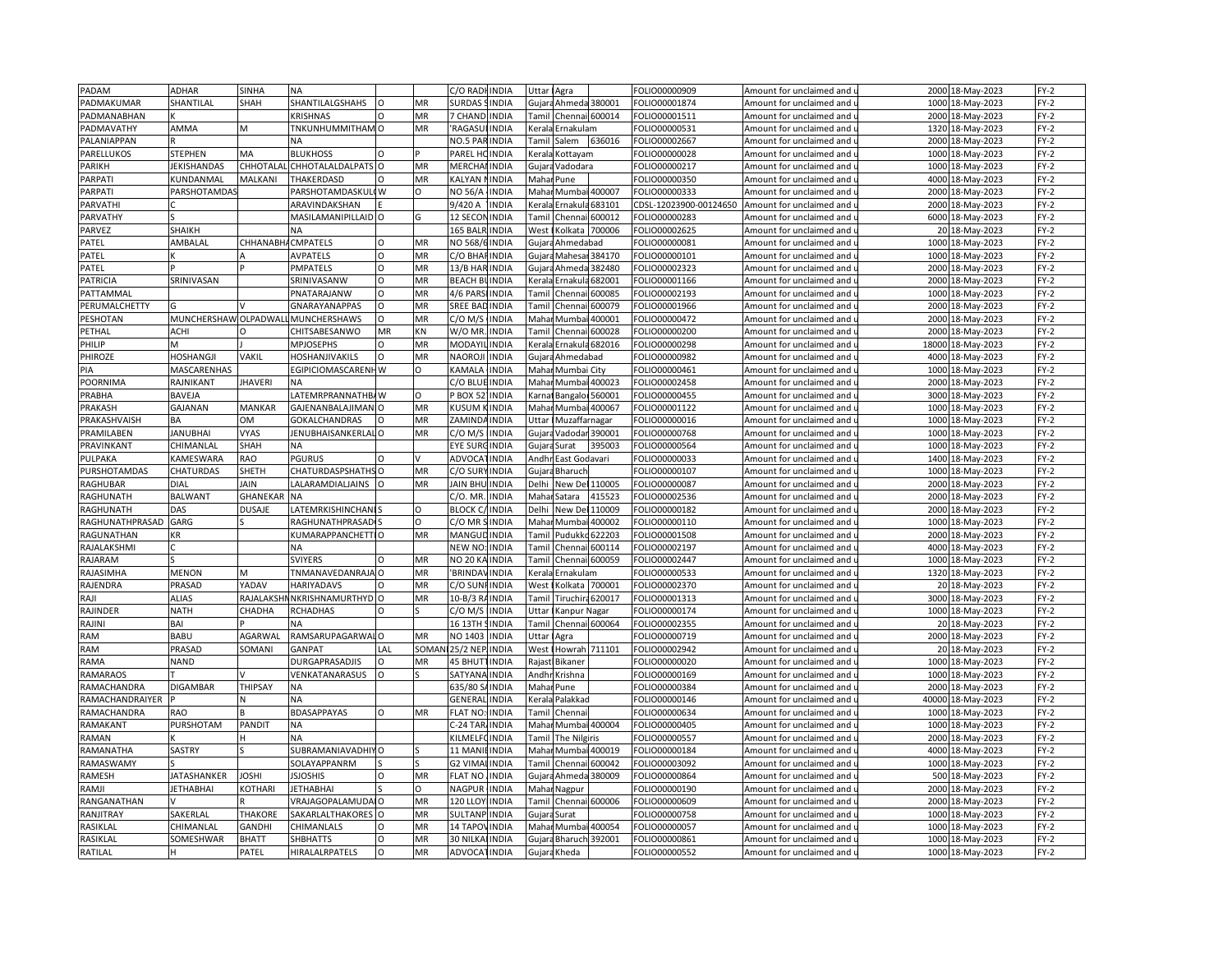| RATNAKAR        | <b>INDURAO</b>    | SYEDH            | <b>INDURAOS</b>              | $\Omega$ | MR        | PLEADER INDIA       |              |                                                                                                                                   | Gujara Ahmedabad          |                      | FOLIO00000138 | Amount for unclaimed and                          | 2000  | 18-May-2023                | $FY-2$ |
|-----------------|-------------------|------------------|------------------------------|----------|-----------|---------------------|--------------|-----------------------------------------------------------------------------------------------------------------------------------|---------------------------|----------------------|---------------|---------------------------------------------------|-------|----------------------------|--------|
| <b>RATY</b>     | <b>NAVAL</b>      | TARAPOREV NAVALW |                              | $\Omega$ | MR        | AASHISH             | <b>INDIA</b> |                                                                                                                                   | Telang Rangareddi         |                      | FOLIO00001322 | Amount for unclaimed and u                        | 2000  | 18-May-2023                | $FY-2$ |
| RAVINDER        | <b>KUMAR</b>      | <b>GUPTA</b>     | <b>NA</b>                    |          |           | C/O ANU             | <b>INDIA</b> | Haryar                                                                                                                            | <b>Rohtak</b>             |                      | FOLIO00002614 | Amount for unclaimed and i                        | 2000  | 18-May-2023                | $FY-2$ |
| REHMATBAI       | SALEBHOY          | LODHGER          | SALEBHOYGULAMAL              |          | MR        | C/O M/S             | <b>INDIA</b> | Uttar                                                                                                                             | Lucknow                   |                      | FOLIO00000708 | Amount for unclaimed and <b>u</b>                 | 1000  | 18-May-2023                | $FY-2$ |
| <b>REKHA</b>    | <b>AGARWAL</b>    |                  | ANILKUMARAGARWA              | $\Omega$ | MR        | 54-B PUF            | <b>INDIA</b> | Uttar                                                                                                                             | Lucknow                   |                      | FOLIO00002136 | Amount for unclaimed and i                        | 1000  | 18-May-2023                | $FY-2$ |
| REVATHI         | RAJAN             |                  | KVVRAJANW                    |          | MR        | <b>OB COL</b>       | <b>INDIA</b> | Tamil                                                                                                                             |                           | Tirunelv 627007      | FOLIO00001777 | Amount for unclaimed and                          | 2000  | 18-May-2023                | $FY-2$ |
| RITU            | AGGARWAL          |                  | ΝA                           |          |           | 502 SAVE            | <b>INDIA</b> | Delhi                                                                                                                             | New Del                   | 110085               | FOLIO00002891 | Amount for unclaimed and                          | 6000  | 18-May-2023                | FY-2   |
| RODA            | DARA              | VANIA            | DARAJALVANIAW                |          | MR        | SHIVAM              | <b>INDIA</b> | Maha                                                                                                                              | Pune                      | 411040               | FOLIO00001316 | Amount for unclaimed and $\,$                     | 2000  | 18-May-2023                | $FY-2$ |
| <b>ROSHAN</b>   | <b>HECTOR</b>     |                  | KOTHAWAL/HECTORRATENJIKOTHO  |          | MR        | 22 JAWA             | <b>INDIA</b> |                                                                                                                                   |                           |                      | FOLIO00000801 |                                                   | 2000  |                            | FY-2   |
| <b>ROSHAN</b>   | PARASOTAM         | PATEL            | PPPATELS                     | $\Omega$ | MR        | 13/B HA             | <b>INDIA</b> |                                                                                                                                   | Gujara Valsad<br>Ahmeda   | 382480               | FOLIO00002325 | Amount for unclaimed and $\overline{\phantom{a}}$ | 2000  | 18-May-2023<br>18-May-2023 | FY-2   |
|                 |                   |                  |                              | $\Omega$ |           |                     |              | Gujar                                                                                                                             |                           |                      |               | Amount for unclaimed and                          |       |                            |        |
| ROSHANLAL       | AGGARWAL          |                  | AGGARWALS                    |          | MR        | <b>79 DAYAN</b>     | <b>INDIA</b> |                                                                                                                                   | Punjal Amritsar           | 143001               | FOLIO00000229 | Amount for unclaimed and u                        | 2000  | 18-May-2023                | $FY-2$ |
| <b>RUDRA</b>    | <b>DATT</b>       | <b>BHATT</b>     | SRIJOGABHATT                 |          | $\Omega$  | MERCHA              | <b>INDIA</b> |                                                                                                                                   | Uttara Almora             |                      | FOLIO00000070 | Amount for unclaimed and                          | 1000  | 18-May-2023                | $FY-2$ |
| RUDRA           | KOTI              |                  | <b>NA</b>                    |          |           | <b>THIRU</b>        | <b>INDIA</b> |                                                                                                                                   | Tamil Chennai 600033      |                      | FOLIO00002517 | Amount for unclaimed and <code>u</code>           |       | 20 18-May-2023             | $FY-2$ |
| RUKMAJA         | VARADAN           |                  | <b>NA</b>                    |          |           | $-112$ SE           | <b>INDIA</b> | Uttar                                                                                                                             |                           | Gautam Buddha Na     | FOLIO00001131 | Amount for unclaimed and                          | 2000  | 18-May-2023                | $FY-2$ |
| <b>RUSTOMJI</b> | NANABHOY          | <b>BAMBOAT</b>   | NANABHOYBAMBOA               |          | $\Omega$  | SOLICITC            | <b>INDIA</b> | Maha                                                                                                                              |                           | Mumbai 400026        | FOLIO00000216 | Amount for unclaimed and $\mathfrak t$            | 4000  | 18-May-2023                | FY-2   |
| SAAM            | <b>NOSHIR</b>     | NANABHAI         | <b>NOSHIR</b>                |          | $\Omega$  | NO 724 DINDIA       |              | Maha                                                                                                                              | Mumbai                    | 400014               | FOLIO00000361 | Amount for unclaimed and                          | 800   | 18-May-2023                | FY-2   |
| SAGUNABEN       | M                 | PATEL            |                              |          |           | 9 KALYAI            | <b>INDIA</b> | Gujara                                                                                                                            | Vadodar                   | 390001               | OLIO00002570  | Amount for unclaimed and i                        | 1000  | 18-May-2023                | $FY-2$ |
| SAILENDRA       | <b>NATH</b>       | GOSH             | BINODBIHARIGOSHWO            |          | MR        | RETD MEI            | <b>INDIA</b> | West                                                                                                                              | Hooghly                   |                      | FOLIO00000258 | Amount for unclaimed and                          | 2000  | 18-May-2023                | $FY-2$ |
| SAKINABAI       | SALEBHAI          | RANGWAL          | SALEBHAIRANGWALA O           |          | MR        | C/O MR              | <b>INDIA</b> | Maha                                                                                                                              | Mumbai 400008             |                      | FOLIO00000510 | Amount for unclaimed and                          | 1000  | 18-May-2023                | $FY-2$ |
| SAM             | PHIROZE           | <b>DRIVER</b>    | <b>NA</b>                    |          |           | SANGAM              | <b>INDIA</b> |                                                                                                                                   | Mahar Mumbai 400026       |                      | FOLIO00002463 | Amount for unclaimed and u                        |       | 9000 18-May-2023           | $FY-2$ |
| SAMANDYAMMAL    | B                 |                  | BSENNAIGOWDERW               |          | MR        | NO 16/3             | <b>INDIA</b> | Tamil                                                                                                                             | Coimbatore                |                      | FOLIO00000256 | Amount for unclaimed and                          | 1000  | 18-May-2023                | $FY-2$ |
| SANYAL          |                   |                  | BASANTKUMARSANY, S           |          | $\Omega$  | ADVOCA              | <b>INDIA</b> |                                                                                                                                   | Uttar IJhansi             |                      | FOLIO00000547 | Amount for unclaimed and u                        | 4000  | 18-May-2023                | FY-2   |
| SARATHAMBAL     | R                 |                  | <b>NA</b>                    |          |           | W/O MR              | <b>INDIA</b> |                                                                                                                                   | Tamil Nadu                | 606705               | FOLIO00002431 | Amount for unclaimed and (                        | 1000  | 18-May-2023                | $FY-2$ |
| SARDAR          | SHIV              | SINGH            | SNATHASINGHS                 |          | MR        | SAROBAI             | <b>INDIA</b> | Punjal                                                                                                                            | Jalandhai                 |                      | FOLIO00000202 | Amount for unclaimed and u                        | 4000  | 18-May-2023                | FY-2   |
| SARMAC          |                   |                  | SVVAIDYANATHAIERS            | $\circ$  | MR        | VASANT              | <b>INDIA</b> | Tamil                                                                                                                             | Chennai 600018            |                      | FOLIO00000863 | Amount for unclaimed and                          | 480   | 18-May-2023                | FY-2   |
| SATHYAN         |                   |                  | <b>NA</b>                    |          |           | SANTHA              | <b>INDIA</b> | erala                                                                                                                             |                           | 688544               | OLIO00002896  | Amount for unclaimed and <b>u</b>                 | 20    | 18-May-2023                | FY-2   |
| SAURIRAJULU     | RAJAGOPAL         | NAIDU            | <b>NA</b>                    |          |           | RANGA \             | <b>INDIA</b> |                                                                                                                                   | <b>Tamil Nagapattinam</b> |                      | FOLIO00000023 | Amount for unclaimed and                          | 1000  | 18-May-2023                | $FY-2$ |
|                 |                   |                  |                              | O        |           |                     |              |                                                                                                                                   |                           |                      |               |                                                   | 2000  |                            |        |
| <b>SERVESH</b>  | SINGAL            |                  | KCSINGHALW                   |          | MR        | W/O MR              | <b>INDIA</b> |                                                                                                                                   | Uttarakhand               | 247677               | FOLIO00002301 | Amount for unclaimed and                          |       | 18-May-2023                | FY-2   |
| SEWARAM         | DIPCHAND          |                  | <b>DIPCHAND</b>              |          | O         | C/O NAR/INDIA       |              |                                                                                                                                   | Mahar Mumbai              | 400002               | FOLIO00000048 | Amount for unclaimed and u                        | 1000  | 18-May-2023                | $FY-2$ |
| SHAILAJA        | SHANKAR           |                  | <b>KAVTHEKAR BHASKERW</b>    | $\Omega$ | MR        | <b>B/10 ANA</b>     | <b>INDIA</b> | Maha                                                                                                                              | Mumb                      | 400016               | FOLIO00001132 | Amount for unclaimed and                          | 2000  | 18-May-2023                | $FY-2$ |
| SHAKUNTLA       | <b>DEVI</b>       | TULI             | NA                           |          |           | C/O MR.             | <b>INDIA</b> |                                                                                                                                   | Mahar Mumbai 400026       |                      | FOLIO00000415 | Amount for unclaimed and u                        | 1000  | 18-May-2023                | $FY-2$ |
| SHARDABEN       | PARASOTAM         | PATEL            | PPPATELW                     | $\Omega$ | <b>MR</b> | 13/B HAR INDIA      |              | Gujara                                                                                                                            | Ahmeda                    | 382480               | FOLIO00002326 | Amount for unclaimed and                          | 2000  | 18-May-2023                | $FY-2$ |
| SHARMA          |                   |                  | <b>NA</b>                    |          |           | ADVOCA              | <b>INDIA</b> | <b>Jttar</b>                                                                                                                      | Moradabad                 |                      | FOLIO00000007 | Amount for unclaimed and <b>u</b>                 | 2000  | 18-May-2023                | $FY-2$ |
| SHERA           | SORABJI           | <b>REPORTER</b>  | SORABJIBURJORJIREP D         |          | O         | MEHERA              | <b>INDIA</b> |                                                                                                                                   | Mahar Mumbai City         |                      | FOLIO00000306 | Amount for unclaimed and                          | 20000 | 18-May-2023                | $FY-2$ |
| SHERA           | SORABJI           | <b>REPORTER</b>  | <b>NA</b>                    |          |           | MEHRA I             | <b>INDIA</b> | Maha                                                                                                                              |                           | Mumbai 400036        | FOLIO00001274 | Amount for unclaimed and i                        | 6000  | 18-May-2023                | FY-2   |
| SHERA           | SORABJI           | SPENCER          | DHUNJISHAWSORABJ W           |          | O         | JAIJI TERFINDIA     |              | Maha                                                                                                                              |                           | Mumbai 400007        | FOLIO00000311 | Amount for unclaimed and                          | 2000  | 18-May-2023                | $FY-2$ |
| SHUBH           | LATA              |                  | CHAMPALALW                   |          | MR        | C/O MR              | <b>INDIA</b> | Punja                                                                                                                             | udhiana                   |                      | FOLIO00000711 | Amount for unclaimed and                          | 4000  | 18-May-2023                | $FY-2$ |
| SINGHAL         |                   |                  | VEDPRAKASHS                  | O        | MR        | NO 20 DA INDIA      |              | Uttar                                                                                                                             | Agra                      |                      | FOLIO00000712 | Amount for unclaimed and $\overline{\phantom{a}}$ | 1000  | 18-May-2023                | FY-2   |
| <b>SITA</b>     | SEN               |                  | SKGENW                       | $\Omega$ | DR        | C/O DR S            | <b>INDIA</b> | Delhi                                                                                                                             | New Delhi                 |                      | FOLIO00000173 | Amount for unclaimed and                          | 10000 | 18-May-2023                | $FY-2$ |
| SIVAKAMI        | ACHI              | ÎТ               | CHIDAMBARAMCHET PL           |          | AR        | NO 14 MUINDIA       |              |                                                                                                                                   | <b>Famil Sivaganga</b>    |                      | FOLIO00000826 | Amount for unclaimed and u                        | 4000  | 18-May-2023                | FY-2   |
| SNEHALATABA     | SHRIDAR           | <b>JOSHI</b>     | SHRIDARJOSHI                 | W        | $\Omega$  | C/O MR A            | <b>INDIA</b> |                                                                                                                                   | Mahar Nagpur              |                      | FOLIO00000247 | Amount for unclaimed and                          | 4000  | 18-May-2023                | $FY-2$ |
| SNEHLATA        | <b>BHADURI</b>    |                  | <b>DNBHADURIW</b>            | $\Omega$ | MR        | W/O MR              | <b>INDIA</b> | Uttar                                                                                                                             | Jhansi                    |                      | FOLIO00000544 | Amount for unclaimed and u                        | 4000  | 18-May-2023                | FY-2   |
| SORNAVALLI      | M                 |                  | SVMUTHIAHW                   | $\circ$  | MR        | S.V.M. HO           | <b>INDIA</b> | Tamil                                                                                                                             | Madurai                   | 525003               | FOLIO00002230 | Amount for unclaimed and                          | 2000  | 18-May-2023                | FY-2   |
| SORNAVALLI      | M                 |                  | SVMUTHIAHW                   | $\Omega$ | MR        | S.V.M.HO            | <b>INDIA</b> | Tamil                                                                                                                             | Madurai                   | 625003               | FOLIO00002231 | Amount for unclaimed and <b>u</b>                 | 2000  | 18-May-2023                | FY-2   |
| SREEDHARA       | KUMARAN           | м                | <b>NA</b>                    |          |           | <b>SRINILA</b>      | <b>INDIA</b> | Kerala                                                                                                                            | Malappu                   | 679329               | FOLIO00002793 | Amount for unclaimed and                          | 1400  | 18-May-2023                | $FY-2$ |
| SRIMATHI        | SHANTHI           | SHAH             | GOPALDASCHAWLA               | W        | $\Omega$  | NO 44 JO            | <b>INDIA</b> | Delhi                                                                                                                             | <b>New Del</b>            | 110003               | OLIO00000067  | Amount for unclaimed and i                        | 6000  | 18-May-2023                | $FY-2$ |
| SRINIVASAMURTI  |                   |                  | NARSINGRAOS                  |          |           | <b>ADVOCA</b>       | <b>INDIA</b> | Karna                                                                                                                             | Bellary                   |                      | FOLIO00000118 | Amount for unclaimed and                          | 280   | 18-May-2023                | FY-2   |
| <b>SUBBA</b>    | <b>RAO</b>        |                  | <b>RSURYANARAYANARA</b>      |          | MR        | NO 4-1/1            | <b>INDIA</b> |                                                                                                                                   |                           | Bangaloi 560028      | FOLIO00000105 |                                                   | 2000  | 18-May-2023                | $FY-2$ |
|                 |                   |                  |                              |          | O         | <b>ARANMA INDIA</b> |              | <arna< td=""><td></td><td></td><td></td><td>Amount for unclaimed and</td><td>4000</td><td></td><td><math>FY-2</math></td></arna<> |                           |                      |               | Amount for unclaimed and                          | 4000  |                            | $FY-2$ |
| SUBBIAH         | VR                | ΚR               | KARUNGAPPANAMBAS             |          |           |                     |              |                                                                                                                                   |                           | Tamil Ramanathapuram | FOLIO00000448 | Amount for unclaimed and u                        |       | 18-May-2023                |        |
| SUBHADRA        | <b>KRISHNAN</b>   |                  | LATEMRKOTTAITHKRID           |          | $\Omega$  | С/О КОС             | <b>KUWAI</b> | <b>NA</b>                                                                                                                         | <b>NA</b>                 |                      | FOLIO00000393 | Amount for unclaimed and                          | 2000  | 18-May-2023                | $FY-2$ |
| SUBHENDU        | ROY               |                  | <b>CHOWDHURROYCHOWDHURYS</b> | $\Omega$ | MR        | <b>BANK ASS</b>     | <b>INDIA</b> | West                                                                                                                              | <b>Hooghly</b>            |                      | FOLIO00000249 | Amount for unclaimed and u                        | 2000  | 18-May-2023                | $FY-2$ |
| SUBRAMANIAN     |                   |                  | KRISHNASWAMIS                | $\Omega$ | <b>MR</b> | OLD NO              | <b>INDIA</b> | Tamil                                                                                                                             | Chennai 600010            |                      | FOLIO00001109 | Amount for unclaimed and                          |       | 120 18-May-2023            | $FY-2$ |
| SUBRAMANIAN     | SUBRAMANIAN       |                  | SUBRAMANIANS                 | $\Omega$ | MR        | 10 RATHN INDIA      |              | Tamil                                                                                                                             | Coimbat <sup>(</sup>      | 641001               | FOLIO00002003 | Amount for unclaimed and u                        | 2000  | 18-May-2023                | FY-2   |
| SUBRAMONIAIYER  |                   |                  | <b>IYERP</b>                 |          |           | VASANTI             | <b>INDIA</b> | Kerala                                                                                                                            | Alappuz                   | 688011               | FOLIO00002947 | Amount for unclaimed and $\overline{\phantom{a}}$ | 20    | 18-May-2023                | $FY-2$ |
| SUDARSANAM      |                   |                  | GOVINDARAJULUNAI             | O        | MR        | MEDICAI             | <b>INDIA</b> | arna)                                                                                                                             | <b>Bellary</b>            |                      | OLIO00000151  | Amount for unclaimed and i                        | 1000  | 18-May-2023                | $FY-2$ |
| <b>SUDHIR</b>   | <b>THAKORDAS</b>  | <b>MODY</b>      | ΝA                           |          |           | A/802 CH INDIA      |              | Gujara                                                                                                                            | Surat                     | 395009               | FOLIO00002872 | Amount for unclaimed and                          |       | 1000 18-May-2023           | $FY-2$ |
| <b>SUGRABIB</b> | EBRAHIM           | <b>GHANCHI</b>   | EBRAHIM                      | ME       |           | D/O MR              | <b>INDIA</b> | Gujara                                                                                                                            | Surat                     |                      | FOLIO00000701 | Amount for unclaimed and                          | 2000  | 18-May-2023                | FY-2   |
| SUMAN           | <b>GIRDHARDAS</b> | LILADHAR         | GIRDARDASD                   | $\Omega$ | MR        | HEERA PAINDIA       |              |                                                                                                                                   | Mahar Mumbai              | 400026               | FOLIO00002450 | Amount for unclaimed and $\,$                     | 2000  | 18-May-2023                | $FY-2$ |
| SUNANDA         | BAI               |                  | <b>NA</b>                    |          |           | 4-3 16 M            | <b>INDIA</b> | Tami                                                                                                                              | Chenn                     | 500017               | FOLIO00002467 | Amount for unclaimed and                          | 2000  | 18-May-2023                | $FY-2$ |
| SUNDARAM        |                   |                  | LATEMRPNARAYANASS            |          | $\Omega$  | LAKSHMI INDIA       |              | Tamil                                                                                                                             | Chennai                   | 600024               | FOLIO00000336 | Amount for unclaimed and u                        | 160   | 18-May-2023                | $FY-2$ |
| SUNIL           | <b>VALABHDAS</b>  |                  | <b>WALABHDASW</b>            | $\Omega$ | ME        | NO 40 SA INDIA      |              |                                                                                                                                   | Mahar Mumba               | 400026               | FOLIO00000695 | Amount for unclaimed and u                        |       | 1000 18-May-2023           | $FY-2$ |
|                 |                   |                  |                              |          |           |                     |              |                                                                                                                                   |                           |                      |               |                                                   |       |                            |        |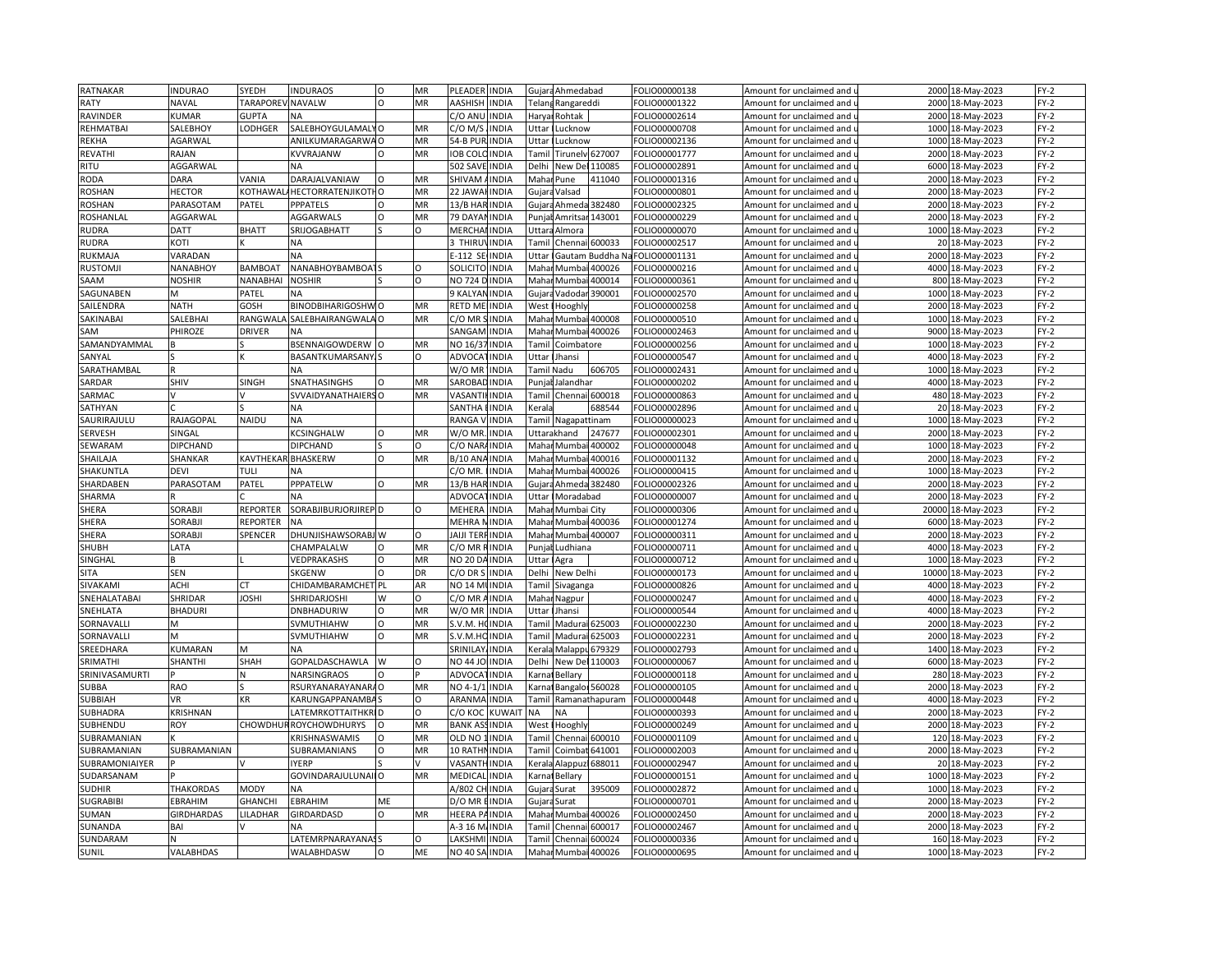| SURENDRA               | PREMANAND               | SHAH           | PREMANANDSHAHS O               |                      | MR        | 63 URMI            | <b>INDIA</b>  |                                                                                                                                                          | Gujara Vadodar 390005  |                      | FOLIO00000221 | Amount for unclaimed and                          |       | 2000 18-May-2023  | $FY-2$ |
|------------------------|-------------------------|----------------|--------------------------------|----------------------|-----------|--------------------|---------------|----------------------------------------------------------------------------------------------------------------------------------------------------------|------------------------|----------------------|---------------|---------------------------------------------------|-------|-------------------|--------|
| SURENDRA               | RAMANLAL                | SHAH           | NΑ                             |                      |           | 7 ARIHAN INDIA     |               |                                                                                                                                                          | Gujara Ahmeda 380007   |                      | OLIO00000967  | Amount for unclaimed and u                        | 2000  | 18-May-2023       | FY-2   |
| SURYA                  | <b>AKSHMI</b>           |                | GOPALAKRISHNARED O             |                      | MR        | W/O MR             | <b>INDIA</b>  |                                                                                                                                                          | Andhr East God         | 533125               | FOLIO00001945 | Amount for unclaimed and                          | 2000  | 18-May-2023       | $FY-2$ |
| SUSHILA                | RANI                    |                | RPSINGHW                       |                      | MR        | C/O SH R           | <b>INDIA</b>  | Mahar                                                                                                                                                    |                        | Mumbai 400002        | OLIO00000348  | Amount for unclaimed and <b>u</b>                 | 2000  | 18-May-2023       | $FY-2$ |
| SUSHILABAI             | RAMRAO                  | <b>GHATAGE</b> | RAMRAOGANPATRACO               |                      | MR        | 1755 'A            | <b>INDIA</b>  | Mahai                                                                                                                                                    | Kolhapur               |                      | FOLIO00001790 | Amount for unclaimed and                          | 2000  | 18-May-2023       | $FY-2$ |
| TEHMINA                | <b>FRAMROZ</b>          | MADAN          | FRAMROZRUSTOMJINO              |                      | MR        | SHANGR             | INDIA         | Maha                                                                                                                                                     |                        | Mumbai 400005        | OLIO00000766  | Amount for unclaimed and                          | 10000 | 18-May-2023       | FY-2   |
| THEBHARATINVESTMETRUST |                         | TD.            | NA                             |                      |           | <b>NEW DEL</b>     | <b>INDIA</b>  | Delhi                                                                                                                                                    | New Delhi              |                      | OLIO00000083  | Amount for unclaimed and                          | 2000  | 18-May-2023       | $FY-2$ |
| THEIAGARAJIAH          |                         |                |                                |                      |           | RETD HE            | <b>INDIA</b>  |                                                                                                                                                          |                        |                      |               |                                                   |       |                   | $FY-2$ |
|                        |                         |                | NA                             |                      |           |                    |               | Tamil                                                                                                                                                    | Thanjavur              |                      | OLIO00000026  | Amount for unclaimed and                          | 1200  | 18-May-2023       |        |
| THIAGARAJAN            |                         |                | NVELLAYANS                     | $\Omega$<br>$\Omega$ | MR        | <b>BALASI</b>      | <b>INDIA</b>  | Tamil                                                                                                                                                    | Erode                  | 638001               | OLIO00002067  | Amount for unclaimed and                          | 4000  | 18-May-2023       | FY-2   |
| TIKA                   | RAM                     |                | <b>DHARAMDATTS</b>             |                      | MR        | 262/2 M            | <b>INDIA</b>  | Delhi                                                                                                                                                    | New Del                | 110031               | FOLIO00000799 | Amount for unclaimed and                          | 2000  | 18-May-2023       | FY-2   |
| TRYAMBAK               | HARI                    | <b>TULPULE</b> | HARIVITHALTULPULE <sup>S</sup> |                      | O         | PATEL CH           | <b>INDIA</b>  |                                                                                                                                                          | Mahar Mumbai City      |                      | OLIO00000119  | Amount for unclaimed and $\mathfrak l$            | 4000  | 18-May-2023       | FY-2   |
| <b>UPENDRA</b>         | <b>NATH</b>             |                | PREMNATHS                      | $\Omega$             | DR        | <b>NATH N</b>      | <b>INDIA</b>  |                                                                                                                                                          | Telang Hyderab 500001  |                      | FOLIO00001679 | Amount for unclaimed and                          | 500   | 18-May-2023       | FY-2   |
| <b>USHAKANT</b>        | MULCHAND                |                | MULCHANDMORABH O               |                      | MR        | LUHARPO            | <b>INDIA</b>  |                                                                                                                                                          | Gujara Surat           |                      | OLIO00000587  | Amount for unclaimed and u                        | 2000  | 18-May-2023       | FY-2   |
| VADUGANATHAN           | RC                      |                | PARIMALA                       |                      |           | NO 1/8             | <b>INDIA</b>  | Tamil Nadu                                                                                                                                               |                        | 643213               | FOLIO00003077 | Amount for unclaimed and                          |       | 40 18-May-2023    | FY-2   |
| VALLABHDAS             | GORDHANDAS              | SHAH           | GORDHANDASGSHAI                |                      | O         | C/O RAT            | INDIA         |                                                                                                                                                          | Mahar Mumbai City      |                      | OLIO00000232  | Amount for unclaimed and i                        | 500   | 18-May-2023       | $FY-2$ |
| VANMALIDAS             | GOPALJI                 | <b>BHUTA</b>   | GOPALJIMULJIBHUTA              |                      | $\Omega$  | NO 558             | <b>INDIA</b>  |                                                                                                                                                          | Mahar Mumbai 400019    |                      | OLIO00000321  | Amount for unclaimed and                          |       | 6000 18-May-2023  | FY-2   |
| VARADARAJ              | RAMAN                   |                | RKRISHNAIERS                   |                      | MR        | <b>BLDG NC</b>     | INDIA         | Mahar                                                                                                                                                    | Mumbai                 | 400081               | OLIO00000264  | Amount for unclaimed and                          | 1000  | 18-May-2023       | $FY-2$ |
| VASANT                 | VINAYAK                 | KARKHANI       | <b>VINAYAKAMRITKARKIO</b>      |                      | MR        | VAIDYAS            | <b>INDIA</b>  |                                                                                                                                                          | Mahar Mumbai           | 400064               | OLIO00000796  | Amount for unclaimed and $\overline{\phantom{a}}$ |       | 80 18-May-2023    | $FY-2$ |
| VASANTHABHASKARA       |                         |                | VKBHASKARANW                   | $\Omega$             | MR        | C/O SRI            | <b>INDIA</b>  | Kerala                                                                                                                                                   | Ernakula 682020        |                      | OLIO00000808  | Amount for unclaimed and                          | 480   | 18-May-2023       | $FY-2$ |
| VED                    | PRAKASH                 | CHOWDHR'       | SRIJESSARAMS                   | $\Omega$             | MR        | C/O MR             | <b>INDIA</b>  |                                                                                                                                                          | Delhi New Delhi        |                      | OLIO00000072  | Amount for unclaimed and u                        |       | 1000 18-May-2023  | $FY-2$ |
| VEDAMBAL               |                         | N              | KANNAPACHETTIARWO              |                      | <b>MR</b> | KILAPUN            | <b>INDIA</b>  |                                                                                                                                                          |                        | Tamil Ramanathapuram | FOLIO00000363 | Amount for unclaimed and                          | 2000  | 18-May-2023       | FY-2   |
| VEENA                  | <b><i>ALLIAMMAI</i></b> | <b>ACHI</b>    | ATEMRVINAITHEERTW              |                      | O         | DOOR NC            | <b>INDIA</b>  | Tamil Nadu                                                                                                                                               |                        | 623001               | OLIO00001770  | Amount for unclaimed and u                        | 1000  | 18-May-2023       | FY-2   |
| VEERANKOYA             | ASSAN                   |                | VENGATVALIAPAKKA               |                      | 0         | TIMBER             | <b>INDIA</b>  | Kerala                                                                                                                                                   | Kozhikode              |                      | OLIO00000128  | Amount for unclaimed and                          | 2000  | 18-May-2023       | $FY-2$ |
| VELLODYK               |                         | M              | KRISHNAVELLODY                 |                      | $\Omega$  | AGENT <sup>-</sup> | <b>INDIA</b>  | <erala< td=""><td>Kozhikode</td><td></td><td>OLIO00000129</td><td>Amount for unclaimed and i</td><td>2000</td><td>18-May-2023</td><td>FY-2</td></erala<> | Kozhikode              |                      | OLIO00000129  | Amount for unclaimed and i                        | 2000  | 18-May-2023       | FY-2   |
| VENKATRAO              |                         | N              | PNARASIMHARAOS                 | $\Omega$             | MR        | 186 5TH            | <b>INDIA</b>  |                                                                                                                                                          | Carnal Bangaloi 560018 |                      | FOLIO00000855 | Amount for unclaimed and                          |       | 240 18-May-2023   | FY-2   |
| VENKATARAMAN           |                         |                | TMVSATAHSIVAMCHI O             |                      | <b>MR</b> | 14 GURI            | <b>INDIA</b>  | Tamil                                                                                                                                                    | Tiruchira 620008       |                      | OLIO00001080  | Amount for unclaimed and i                        | 2000  | 18-May-2023       | $FY-2$ |
| VERGHESE               | JOHN                    |                | <b>NA</b>                      |                      |           | VEEMBUHINDIA       |               | Kerala                                                                                                                                                   | Pathanamthitta         |                      | OLIO00000570  | Amount for unclaimed and                          | 4000  | 18-May-2023       | FY-2   |
| VIDYAPRAKASH           | AROORMAL                | <b>BHATIA</b>  | AROORMALBHATIA                 |                      | $\Omega$  | $C/O$ M/           | <b>INDIA</b>  | Maha                                                                                                                                                     | Mumbai City            |                      | OLIO00000180  | Amount for unclaimed and                          | 2000  | 18-May-2023       | $FY-2$ |
| VIDYAWATI              | SWARUP                  |                | LALAHSWARUPW                   | $\circ$              | MR        | C/O LALA INDIA     |               | Uttar                                                                                                                                                    | Muzaffarnagar          |                      | OLIO00000084  | Amount for unclaimed and u                        |       | 20000 18-May-2023 | $FY-2$ |
| VIJAY                  | <b>UMAR</b>             | SINGHANI       | <b>NA</b>                      |                      |           | AASHIRV            | <b>INDIA</b>  | West                                                                                                                                                     | North 24 700101        |                      | FOLIO00002579 |                                                   |       |                   | $FY-2$ |
|                        | PRABHAKAR               | PRADHAN        | PRABHAKARPRADHAI O             |                      | MR        | PLOT NO            | <b>INDIA</b>  |                                                                                                                                                          | Mahar Mumbai 400028    |                      |               | Amount for unclaimed and                          | 2000  | 20 18-May-2023    | $FY-2$ |
| VIJAYA                 |                         | MAHIDA         |                                |                      | MR        | 412 POP            | <b>UNITED</b> | <b>NA</b>                                                                                                                                                | <b>NA</b>              |                      | OLIO00000395  | Amount for unclaimed and u                        | 5000  | 18-May-2023       | $FY-2$ |
| VIJAYSINH              | UDAYSINH                |                | UDAYSINHNMOHIDASO              |                      |           |                    |               |                                                                                                                                                          |                        |                      | FOLIO00000342 | Amount for unclaimed and                          |       | 18-May-2023       |        |
| <b>/INODRAI</b>        | <b>ISHWARDAS</b>        | MEHTA          | <b>ISHWARDASMEHTAS</b>         |                      | MR        | C/O MR             | <b>INDIA</b>  | Mahar                                                                                                                                                    | Mumbai 400004          |                      | OLIO00001276  | Amount for unclaimed and u                        | 4000  | 18-May-2023       | FY-2   |
| VISALAKSHIACHI         | VE                      | KM             | KUMARAPPACHETTIA MR            |                      | VE        | PKN HOL            | <b>INDIA</b>  | Tamil                                                                                                                                                    | Pudukko 622505         |                      | FOLIO00001784 | Amount for unclaimed and                          | 2000  | 18-May-2023       | FY-2   |
| VISWANATHAIYER         |                         |                | SEASWARAIYERS                  |                      |           | MARTHU             | <b>INDIA</b>  | Kerala                                                                                                                                                   | Kozhikode              |                      | OLIO00000125  | Amount for unclaimed and                          | 2000  | 18-May-2023       | FY-2   |
| VISWANATHAN            |                         |                | MRERVVEERAMANIIY               |                      | O         | C/O M/S            | <b>INDIA</b>  | <erala< td=""><td>Kozhikode</td><td></td><td>FOLIO00000723</td><td>Amount for unclaimed and</td><td>5000</td><td>18-May-2023</td><td>FY-2</td></erala<>  | Kozhikode              |                      | FOLIO00000723 | Amount for unclaimed and                          | 5000  | 18-May-2023       | FY-2   |
| WALAYATIRAM            |                         |                | PANDITSKISHANS                 | $\Omega$             | MR        | SHARE B            | <b>INDIA</b>  | Delhi                                                                                                                                                    | New Del 110051         |                      | FOLIO00000076 | Amount for unclaimed and                          | 1000  | 18-May-2023       | $FY-2$ |
| WALI                   | UDDIN                   |                | NA                             |                      |           | GHATANI            | <b>INDIA</b>  | Uttar                                                                                                                                                    | Kanpur Nagar           |                      | OLIO00000163  | Amount for unclaimed and i                        | 4000  | 18-May-2023       | $FY-2$ |
| WILLIAM                | <b>VICTOR</b>           | POTTER         | <b>VICTOR</b>                  |                      | $\circ$   | ELLWOO             | <b>INDIA</b>  |                                                                                                                                                          | Kerala Ernakulam       |                      | FOLIO00000004 | Amount for unclaimed and                          | 1000  | 18-May-2023       | $FY-2$ |
| YACOOB                 | AIYUB                   | SAIT           | <b>AIYUBSAITS</b>              | $\circ$              | <b>NR</b> | 383 OLD            | <b>INDIA</b>  |                                                                                                                                                          | Carnal Bangaloi 560001 |                      | FOLIO00000024 | Amount for unclaimed and u                        | 1000  | 18-May-2023       | $FY-2$ |
| ZACHARIAH              | GEORGE                  |                | <b>MKGEORGES</b>               | $\circ$              | MR        | <b>PUTHICH</b>     | <b>INDIA</b>  | Kerala                                                                                                                                                   | Alappuz                | 688001               | FOLIO00000850 | Amount for unclaimed and                          | 500   | 18-May-2023       | $FY-2$ |
| ZAINABI                |                         |                | TGHASSADIW                     | $\Omega$             | MR        | W/O MR             | <b>INDIA</b>  | <b>Karna</b>                                                                                                                                             | Dakshin                | 575001               | OLIO00001750  | Amount for unclaimed and $\iota$                  | 10000 | 18-May-2023       | $FY-2$ |
| ABDEALLY               | KAMARALLY               |                | KBARUDINS                      | O                    | MR        | C/O MR             | INDIA         | Mahar                                                                                                                                                    | Mumba                  | 400008               | OLIO00000041  | Amount for unclaimed and                          | 1000  | 20-Oct-2024       | $FY-3$ |
| ABDULHUSEIN            |                         | CURRIM         | GULAMALLYGCURRIN               |                      | O         | COMMO              | <b>INDIA</b>  | Mahai                                                                                                                                                    | Mumbai                 | 100001               | OLIO00000090  | Amount for unclaimed and i                        | 2000  | 20-Oct-2024       | FY-3   |
| ABDULHUSSAIN           | KASSUM                  | SHAIKH         | KASSUMS                        | O                    | MR        | GULISTA            | INDIA         | Mahar                                                                                                                                                    | Mumbai                 | 400021               | OLIO00000426  | Amount for unclaimed and                          | 4000  | 20-Oct-2024       | FY-3   |
| ABDUL                  | MAJID                   |                | NABIBUXS                       |                      | MR        | C/O PUI            | PAKIST/       | <b>NA</b>                                                                                                                                                | <b>NA</b>              |                      | FOLIO00000022 | Amount for unclaimed and                          | 2000  | 20-Oct-2024       | $FY-3$ |
| ABDULQ                 |                         | GANI           | SYAKUBS                        | $\Omega$             |           | <b>ARCHITE</b>     | <b>INDIA</b>  |                                                                                                                                                          | Mahar Mumbai City      |                      | OLIO00000052  | Amount for unclaimed and                          | 2000  | 20-Oct-2024       | $FY-3$ |
| ABDULRAZAKT            |                         | M              | TEMOHAMEDALIS                  | $\circ$              | MR        | 10 ANVA            | <b>INDIA</b>  | Tamil                                                                                                                                                    | Thanjavur              |                      | FOLIO00000440 | Amount for unclaimed and                          | 2000  | 20-Oct-2024       | FY-3   |
| <b>ACHUNNY</b>         | PAUL                    | THALIATH       | PAULTHALIATHW                  | $\Omega$             | MR        | PUTHENP            | <b>INDIA</b>  |                                                                                                                                                          | Kerala Ernakulam       |                      | FOLIO00000709 | Amount for unclaimed and u                        | 2000  | 20-Oct-2024       | FY-3   |
| ADAIKKAMMAI            |                         |                | <b>NA</b>                      |                      |           | $-30-AF$           | <b>INDIA</b>  | Tamil                                                                                                                                                    | Tiruchira              | 620018               | FOLIO00002598 | Amount for unclaimed and                          | 2000  | 20-Oct-2024       | $FY-3$ |
| <b>AJAY</b>            | PARASOTAM               | PATEL          | PPPATELS                       |                      | MR        | 13/B HAF           | <b>INDIA</b>  | Gujar                                                                                                                                                    | Ahmeda                 | 382480               | OLIO00002324  | Amount for unclaimed and $\iota$                  | 2000  | 20-Oct-2024       | $FY-3$ |
| <b>AJITSINGH</b>       | MARWAH                  |                | SHRIGOPALSINGMARY              |                      | O         | E-268 EA           | <b>INDIA</b>  | Delhi                                                                                                                                                    | New Del 110065         |                      | FOLIO00000056 | Amount for unclaimed and                          | 4000  | 20-Oct-2024       | $FY-3$ |
| ALAGAPPACHETTIAR       | ΚR                      |                | VALLIAPPACHETTIAR              |                      | $\circ$   | MUTHUP             | <b>INDIA</b>  | Tamil                                                                                                                                                    |                        | Ramanathapuram       | OLIO00000528  | Amount for unclaimed and $\iota$                  | 2000  | 20-Oct-2024       | FY-3   |
| ALAMELU                | RM                      |                | NA                             |                      |           | NO.63              | INDIA         | Tamil                                                                                                                                                    | Sivagang 630001        |                      | OLIO00002888  | Amount for unclaimed and                          | 20000 | 20-Oct-2024       | $FY-3$ |
|                        |                         |                |                                |                      |           |                    |               |                                                                                                                                                          |                        |                      |               |                                                   |       |                   | FY-3   |
| <b>ALICE</b>           | THANGASAMY              |                | MRTHANGASAMYW                  |                      | MR        | <b>NO 17A</b>      | INDIA         | Tami                                                                                                                                                     | Erode                  | 38401                | OLIO00002113  | Amount for unclaimed and                          | 2000  | 20-Oct-2024       |        |
| ALOO                   | ARDESHIR                | SURTI          | ARDESHIRSURTIW                 | Ω                    | MR        | VISHNU N           | <b>INDIA</b>  | Mahar                                                                                                                                                    | Mumbai                 | 400020               | OLIO00000814  | Amount for unclaimed and                          |       | 1320 20-Oct-2024  | FY-3   |
| <b>ALOO</b>            | ARDESHIR                | <b>SURTI</b>   | ARDESHIRSURTIW                 | $\Omega$             | MR        | VISHNU             | <b>INDIA</b>  | Maha                                                                                                                                                     | Mumba                  | 400020               | OLIO00000815  | Amount for unclaimed and                          | 1320  | 20-Oct-2024       | $FY-3$ |
| AMMUKUTTY              | NAMBIAR                 |                | APPUNNINAMBIAR                 |                      |           | AM-7 121           | <b>INDIA</b>  |                                                                                                                                                          | Tamil Chennai 600040   |                      | OLIO00002974  | Amount for unclaimed and เ                        | 1320  | 20-Oct-2024       | FY-3   |
| ANAND                  | KUMAR                   |                | LAKSHMIKANTS                   | $\Omega$             | MR        | 96 NAZA            | <b>INDIA</b>  | Jttar                                                                                                                                                    | Lucknow                |                      | OLIO00001297  | Amount for unclaimed and                          | 2000  | 20-Oct-2024       | $FY-3$ |
| ANAND                  | PAUL                    | SINGH          |                                |                      |           | 3/9 SOU            | INDIA         | Delhi                                                                                                                                                    | New Del 110008         |                      | OLIO00000082  | Amount for unclaimed and i                        | 500   | 20-Oct-2024       | $FY-3$ |
| ANANTHAPADMANAB        |                         |                | RAMASWAMYS                     | $\circ$              | MR        | 11 ANNA            | <b>INDIA</b>  | Tamil                                                                                                                                                    | Chennai                | 600020               | FOLIO00001487 | Amount for unclaimed and                          |       | 2000 20-Oct-2024  | $FY-3$ |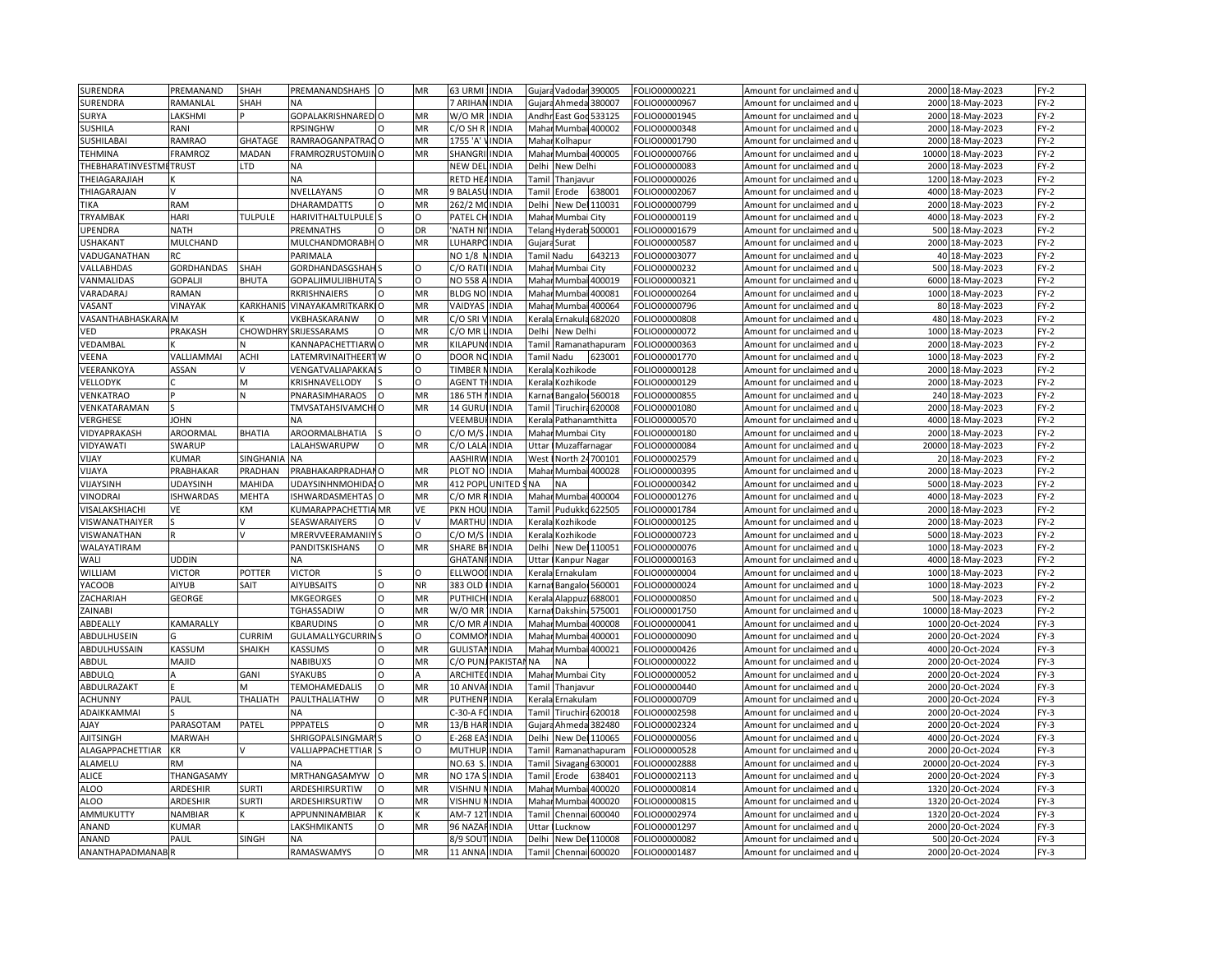| <b>ANNAMALAICHETTIARA</b> |                     |                   | NA                               |              |           | SHUNMU INDIA          |                              | Tamil                                                                                                                                                                  |                        | Ramanathapuram        | FOLIO00000411                  | Amount for unclaimed and                          | 2000 | 20-Oct-2024                | $FY-3$ |
|---------------------------|---------------------|-------------------|----------------------------------|--------------|-----------|-----------------------|------------------------------|------------------------------------------------------------------------------------------------------------------------------------------------------------------------|------------------------|-----------------------|--------------------------------|---------------------------------------------------|------|----------------------------|--------|
| <b>ANTHONY</b>            | <b>FLORENCE</b>     | PEREIRA           | DIAGOXAVIERPEREIR/O              |              | DR        | C/O DR JOINDIA        |                              |                                                                                                                                                                        | Mahar Mumbai 400004    |                       | OLIO00000300                   | Amount for unclaimed and $\overline{\phantom{a}}$ |      | 4000 20-Oct-2024           | $FY-3$ |
| ANURADHA                  |                     |                   | NRRAGHUNATHW                     | $\Omega$     | MR        | KRISHNA               | <b>INDIA</b>                 |                                                                                                                                                                        | Karnal Bangalor        | 560078                | FOLIO00001532                  | Amount for unclaimed and                          | 2000 | 20-Oct-2024                | FY-3   |
| ARMAITY                   | FEROZE              | <b>DAVAR</b>      | FEROZECOWASJIDAV/O               |              | MR        | KHANPUFINDIA          |                              |                                                                                                                                                                        | Gujara Ahmeda 380001   |                       | FOLIO00001095                  | Amount for unclaimed and u                        | 2000 | 20-Oct-2024                | $FY-3$ |
| ARPUTHA                   | RANI                |                   | <b>MICHEAL</b>                   |              |           | SQ-3 SU <sup>-</sup>  | <b>INDIA</b>                 |                                                                                                                                                                        | Tamil Nadu             | 543218                | FOLIO00003079                  | Amount for unclaimed and                          |      | 20 20-Oct-2024             | $FY-3$ |
| ARSIVALA                  | M                   |                   | PARSIVALAD                       |              |           | <b>SUN BEA INDIA</b>  |                              |                                                                                                                                                                        | Carnat Bangaloi 560002 |                       | FOLIO00000571                  | Amount for unclaimed and $\iota$                  | 3480 | 20-Oct-2024                | $FY-3$ |
| ARUNACHALAM               | AM                  |                   | PALANIAPPACHETTIA MR             |              | AN        | <b>BAMAN</b>          | <b>IINDIA</b>                | <b>Tamil</b>                                                                                                                                                           |                        | Chennai 600017        | FOLIO00000876                  | Amount for unclaimed and                          | 2000 | 20-Oct-2024                | $FY-3$ |
| ARUNACHALAMCHET           | <b>IAR</b>          | <b>RM</b>         | RAMANATHANCHETT                  | <b>AR</b>    | <b>RM</b> | AR A STRI INDIA       |                              | <b>Tamil</b>                                                                                                                                                           |                        | Ramanathapuram        | FOLIO00000358                  | Amount for unclaimed and i                        | 2000 | 20-Oct-2024                | $FY-3$ |
| ARUNACHALAMCHETTRM        |                     | AR                |                                  |              | <b>RM</b> |                       |                              |                                                                                                                                                                        |                        |                       |                                |                                                   | 4000 |                            | $FY-3$ |
|                           |                     |                   | <b>ARRAMANATHANCHE SV</b>        |              |           | <b>BANKER</b>         | <b>INDIA</b>                 | <b>Tamil</b>                                                                                                                                                           | Sivaganga              |                       | FOLIO00000284                  | Amount for unclaimed and                          |      | 20-Oct-2024                |        |
| ARUNACHALAM               | PILLA               |                   | ARUNACHALAMPILLA                 |              | MR        | THILLAIN, INDIA       |                              | Tami                                                                                                                                                                   | Chenna                 |                       | FOLIO00000037                  | Amount for unclaimed and                          | 1000 | 20-Oct-2024                | $FY-3$ |
| ASSAN                     | HAJI                |                   | KALATHINGALITHALU                |              | Ω         | <b>TIMBER NINDIA</b>  |                              |                                                                                                                                                                        | Kerala Kozhikode       |                       | FOLIO00000127                  | Amount for unclaimed and $\mathfrak u$            | 2000 | 20-Oct-2024                | FY-3   |
| AYISHAUMMA                |                     |                   | LATEMRPCMOIDOO                   | W            | $\Omega$  | SARA MA INDIA         |                              |                                                                                                                                                                        | Kerala Kannur          |                       | FOLIO00000487                  | Amount for unclaimed and                          | 2000 | 20-Oct-2024                | $FY-3$ |
| <b>BACHOO</b>             | <b>JEHANGIR</b>     |                   | CONTRACTO SORABJIDINSHAWJIGIO    |              | MR        | UMTOLPAINDIA          |                              |                                                                                                                                                                        | Maharashtra            | 401702                | FOLIO00000640                  | Amount for unclaimed and u                        | 4000 | 20-Oct-2024                | FY-3   |
| BALACHANDRAN              |                     |                   | DBALACHANDRANW                   | $\Omega$     | MR        | 102 SECR              | <b>INDIA</b>                 | Tamil                                                                                                                                                                  | Chenna                 | 500010                | FOLIO00000985                  | Amount for unclaimed and                          | 1800 | 20-Oct-2024                | FY-3   |
| BALAKRISHNAN              |                     |                   | VENUGOPALS                       | O            | MR        | 16 13TH               | SINDIA                       | Tamil                                                                                                                                                                  | Chennai                | 600064                | FOLIO00002445                  | Amount for unclaimed and u                        | 20   | 20-Oct-2024                | $FY-3$ |
| BALASINGH                 |                     |                   | LAKSHMANANS                      | O            | MR        | 3 XI TRU              | <b>INDIA</b>                 | Tamil                                                                                                                                                                  | Chenna                 | 600028                | FOLIO00001983                  | Amount for unclaimed and                          | 2000 | 20-Oct-2024                | FY-3   |
| BALI                      |                     |                   | DAULATRAMBALIS                   | $\Omega$     | MR        | AA-38 YA              | <b>INDIA</b>                 | Mahar                                                                                                                                                                  | Mumbai                 | 400063                | FOLIO00001068                  | Amount for unclaimed and u                        | 1200 | 20-Oct-2024                | FY-3   |
| BANU                      | <b>BAPUJEE</b>      | <b>DHONDI</b>     | BAPUJIJIVANJIDHONE W             |              | O         | 905/906               | <b>INDIA</b>                 | Mahar                                                                                                                                                                  | Mumbai                 | 400001                | FOLIO00000355                  | Amount for unclaimed and                          | 1000 | 20-Oct-2024                | FY-3   |
| BANU                      | <b>BAPUJI</b>       | <b>DHOND</b>      | <b>BAPUJEEW</b>                  |              | MR        | 905/906               | <b>INDIA</b>                 | Maha                                                                                                                                                                   | Mumba                  | 400001                | FOLIO00000088                  | Amount for unclaimed and                          | 300  | 20-Oct-2024                | $FY-3$ |
| BAPUJI                    | DHUNJIBHOY          | <b>MEHTA</b>      | <b>DHUNJIBHOYS</b>               | $\Omega$     | MR        | <b>DASWAN</b>         | <b>INDIA</b>                 |                                                                                                                                                                        | Mahar Mumbai 400002    |                       | FOLIO00000262                  | Amount for unclaimed and i                        | 4000 | 20-Oct-2024                | FY-3   |
| BEN                       | VANLILA             |                   | RASIKLAL                         | W            | $\Omega$  | D/O RAS               | <b>INDIA</b>                 | Gujara                                                                                                                                                                 | Ahmedabad              |                       | FOLIO00000136                  | Amount for unclaimed and                          | 1000 | 20-Oct-2024                | $FY-3$ |
| BENDREBALLB               |                     |                   | BENDRECSITARAMS                  | $\Omega$     | MR        | PLEADER,              | <b>INDIA</b>                 |                                                                                                                                                                        | Mahar Pune             | 411030                | FOLIO00000097                  | Amount for unclaimed and u                        | 2000 | 20-Oct-2024                | FY-3   |
| <b>BERYL</b>              | <b>GARRICK</b>      |                   | <b>OSKARPAVITTW</b>              | $\Omega$     | <b>MR</b> | <b>1ST FLOO INDIA</b> |                              | Mahar                                                                                                                                                                  | Mumba                  | 400005                | FOLIO00000362                  | Amount for unclaimed and                          | 6000 | 20-Oct-2024                | $FY-3$ |
| BHADRASWAMYGUPT.          |                     |                   | OMRKRAMASWAMY                    | <b>GUPTA</b> | 3S        | 450 IIND              | <b>INDIA</b>                 | Karna                                                                                                                                                                  | Bangalor               | 560003                | FOLIO00001594                  | Amount for unclaimed and u                        | 2000 | 20-Oct-2024                | $FY-3$ |
| BHAGWANDAS                | SHAH                |                   | BHAGWANDASSHAH!                  |              | MR        | VANMAL                | <b>INDIA</b>                 | Mahar                                                                                                                                                                  | Mumbai                 | 400077                | FOLIO00000096                  | Amount for unclaimed and                          | 1000 | 20-Oct-2024                | $FY-3$ |
| BHANUBHAI                 | CHINUBHAI           | <b>DESAI</b>      | CHINUBHAIHARILALD                |              | <b>MR</b> | <b>B NO 10</b>        | <b>INDIA</b>                 | Gujara                                                                                                                                                                 | Kheda                  | 387001                | FOLIO00001358                  | Amount for unclaimed and u                        | 2000 | 20-Oct-2024                | $FY-3$ |
| BHARATHI                  | AMMA                |                   | <b>NA</b>                        |              |           | C/O MRS               | <b>INDIA</b>                 |                                                                                                                                                                        |                        | Telang Hyderab 500016 | FOLIO00000538                  | Amount for unclaimed and                          |      | 640 20-Oct-2024            | $FY-3$ |
| <b>BHATT</b>              |                     |                   | <b>NA</b>                        |              |           | C/O GRII              | <b>INDIA</b>                 | Delhi                                                                                                                                                                  | New Delhi              |                       | FOLIO00000133                  | Amount for unclaimed and                          | 2000 | 20-Oct-2024                | $FY-3$ |
| <b>BHOGILAL</b>           | CHIMANLAL           |                   | CHIMANLALTPATEL                  |              | $\Omega$  | HATHISA               | <b>INDIA</b>                 |                                                                                                                                                                        | Gujara Ahmedabad       |                       | FOLIO00000059                  | Amount for unclaimed and $\,$                     | 1000 | 20-Oct-2024                | FY-3   |
| BURHANUDEEN               |                     | M                 | <b>FMOHAMEDALIS</b>              | $\Omega$     |           | 74-A JAV              | <b>INDIA</b>                 | Tamil                                                                                                                                                                  | Thanjavur              |                       | FOLIO00000437                  | Amount for unclaimed and                          | 1000 | 20-Oct-2024                | $FY-3$ |
| CHABALDAS                 |                     |                   | SATRAMDAS                        |              | O         | <b>CLOTH M INDIA</b>  |                              |                                                                                                                                                                        | Mahar Nagpur           |                       | FOLIO00000409                  | Amount for unclaimed and u                        | 2000 | 20-Oct-2024                | FY-3   |
| CHANDAN                   | <b>JAMSHEDJI</b>    | <b>KARAKA</b>     | JAMSHEDJIDINSHAWJO               |              | MR        | SUKH SHAINDIA         |                              |                                                                                                                                                                        | Gujara Ahmedabad       |                       | FOLIO00000804                  | Amount for unclaimed and                          | 2000 | 20-Oct-2024                | $FY-3$ |
| CHANDRAGOVIND             | MULCHANDRA          | <b>TELIVALA</b>   | <b>MUICHANDRAS</b>               | $\Omega$     | MR        | ALKA CHAINDIA         |                              | Mahar                                                                                                                                                                  |                        | Mumbai 400058         | FOLIO00000175                  | Amount for unclaimed and u                        | 1000 | 20-Oct-2024                | $FY-3$ |
| CHANDRAKANT               | RATILAL             | PATEL             | <b>NA</b>                        |              |           | C/OCRP                | <b>INDIA</b>                 | Mahar                                                                                                                                                                  | Mumbai                 | 400023                | FOLIO00000079                  | Amount for unclaimed and                          | 2000 | 20-Oct-2024                | $FY-3$ |
| CHANDRALEKHA              | RABINDRANATH        | HOSANGAD          | VASANTW                          | $\Omega$     | MR        | C-8 CHITFINDIA        |                              | Maha                                                                                                                                                                   | Mumbai                 | 400050                | FOLIO00002120                  | Amount for unclaimed and                          | 500  | 20-Oct-2024                | FY-3   |
| CHANDRASEKARAN            |                     |                   | <b>NA</b>                        |              |           | NEW NO.               | <b>INDIA</b>                 | Tamil                                                                                                                                                                  | Chennai                | 600114                | FOLIO00002198                  | Amount for unclaimed and                          | 4000 | 20-Oct-2024                | FY-3   |
| CHANDRIKA                 | CHITTARANJAN        | <b>BHAT</b>       | ΝA                               |              |           | SANDIP                | CANAD.                       | <b>NA</b>                                                                                                                                                              | <b>NA</b>              |                       | FOLIO00000580                  | Amount for unclaimed and                          | 4000 | 20-Oct-2024                | $FY-3$ |
| CHARAN                    | SINGH               | G                 | <b>SINGHS</b>                    | O            |           | RETD DEFINDIA         |                              |                                                                                                                                                                        | Chand Chandigarh       |                       | FOLIO00000074                  | Amount for unclaimed and $\overline{\phantom{a}}$ | 2000 | 20-Oct-2024                | $FY-3$ |
|                           |                     |                   |                                  | $\Omega$     | MR        | 29 ABRA               |                              | Tamil                                                                                                                                                                  |                        |                       |                                |                                                   | 2000 |                            | $FY-3$ |
| CHELLAPPAN<br>CHERIAN     | ZACHARIAH           |                   | SSIVARAJAPILLAIS<br>MCZACHARIAHS | $\Omega$     | MR        | MANALEL               | <b>INDIA</b><br><b>INDIA</b> |                                                                                                                                                                        | Thanjavi 613001        |                       | FOLIO00001366<br>FOLIO00001695 | Amount for unclaimed and                          | 3000 | 20-Oct-2024<br>20-Oct-2024 | FY-3   |
|                           | NILKANTH            |                   | <b>NA</b>                        |              |           | KALYAN                |                              |                                                                                                                                                                        | Cerala Alappuzi 688011 |                       |                                | Amount for unclaimed and u                        | 1000 |                            |        |
| CHHAYA                    |                     | <b>DIGHE</b>      |                                  |              |           |                       | <b>INDIA</b>                 | Gujara                                                                                                                                                                 |                        | Vadodar 390001        | FOLIO00002224                  | Amount for unclaimed and                          |      | 20-Oct-2024                | $FY-3$ |
| CHIDAMBARAMCHET           |                     | СT                | SUBRAMANIAMCHET                  |              | O         | <b>CONDAN</b>         | <b>INDIA</b>                 | <b>Tamil</b>                                                                                                                                                           |                        | Ramanathapuram        | FOLIO00000196                  | Amount for unclaimed and u                        | 2000 | 20-Oct-2024                | $FY-3$ |
| CHINNASAMYMUDAL'          |                     |                   | PARAMANANDAMS                    | $\Omega$     | MR        | KAKARA                | <b>INDIA</b>                 | Tamil                                                                                                                                                                  | Pudukkottai            |                       | FOLIO00000035                  | Amount for unclaimed and                          | 1000 | 20-Oct-2024                | $FY-3$ |
| CHINTAMAN                 | VASUDEV             | SABNIS            | <b>NA</b>                        |              |           | 2/O C N               | <b>INDIA</b>                 |                                                                                                                                                                        | Madhya Prades 452004   |                       | FOLIO00000959                  | Amount for unclaimed and u                        | 2000 | 20-Oct-2024                | FY-3   |
| CHINUBAI                  |                     | <b>KIRTIKAR</b>   | <b>CGKIRTIKARW</b>               | O            | MR        | <b>BROTHER INDIA</b>  |                              |                                                                                                                                                                        |                        | Mahar Mumbai 400020   | FOLIO00000086                  | Amount for unclaimed and                          | 1000 | 20-Oct-2024                | FY-3   |
| CRECENCIO                 | <b>VITO</b>         | COELHO            | VINCENTCCOELHOS                  |              | MR        | 413 MUD               | <b>INDIA</b>                 | Goa                                                                                                                                                                    | North Goa              |                       | FOLIO00000213                  | Amount for unclaimed and                          | 2000 | 20-Oct-2024                | $FY-3$ |
| DAHAYALAL                 | KHIMJI              |                   | KHIMJIHARIRAMMAC                 |              | Ω         | KHATRI                | <b>INDIA</b>                 |                                                                                                                                                                        | Gujara Kachchh         |                       | FOLIO00000576                  | Amount for unclaimed and                          | 680  | 20-Oct-2024                | FY-3   |
| <b>DAISY</b>              | <b>JOSEPH</b>       |                   | <b>NA</b>                        |              |           | C/O MR                | <b>INDIA</b>                 | Orissa                                                                                                                                                                 |                        | 770034                | FOLIO00001545                  | Amount for unclaimed and                          | 2000 | 20-Oct-2024                | $FY-3$ |
| DATTATRAYA                |                     | <b>AJGAONKA</b>   | <b>AJGAONKARS</b>                | $\Omega$     | MR        | NO 8 SAN INDIA        |                              |                                                                                                                                                                        | Mahar Mumbai City      |                       | FOLIO00000094                  | Amount for unclaimed and u                        | 1000 | 20-Oct-2024                | $FY-3$ |
| DATTATRAYA                | VINAYAK             | PURANIK           | VINAYAKDATTATRAY.                |              | O         | <b>DHOOTP</b>         | <b>INDIA</b>                 |                                                                                                                                                                        | Mahar Pune             |                       | FOLIO00000360                  | Amount for unclaimed and                          | 2000 | 20-Oct-2024                | $FY-3$ |
| <b>DAWOOD</b>             | AHMED               | <b>NANA</b>       | AHMEDNANAS                       | $\Omega$     | MR        | C/O YUSI              | <b>INDIA</b>                 |                                                                                                                                                                        | Gujara Navsari         | 396415                | FOLIO00001726                  | Amount for unclaimed and u                        | 4000 | 20-Oct-2024                | $FY-3$ |
| DEEPAK                    | GANGAVISHAND, BAJAJ |                   | LATEMRCRBAJAJ                    |              | O         | R NO 20               | <b>INDIA</b>                 | Mahar                                                                                                                                                                  |                        | Mumbai 400002         | FOLIO00001471                  | Amount for unclaimed and                          | 2480 | 20-Oct-2024                | $FY-3$ |
| DESAI                     |                     |                   | <b>TTAMINS</b>                   | $\Omega$     | MR        | 3 FARAN               | <b>INDIA</b>                 | Gujar                                                                                                                                                                  | Vadodara               |                       | FOLIO00000066                  | Amount for unclaimed and u                        | 1000 | 20-Oct-2024                | FY-3   |
| <b>DIGAMBER</b>           | <b>BHIKASA</b>      | KHODE             | BHIKASAKRISHNASAK                |              | O         | KHODE RAINDIA         |                              | Maha                                                                                                                                                                   | Pune                   |                       | FOLIO00000366                  | Amount for unclaimed and                          | 2000 | 20-Oct-2024                | $FY-3$ |
| DILIP                     | <b>KUMAR</b>        | SURANA            | NA                               |              |           | .B.NO.                | <b>INDIA</b>                 | <b>Tami</b>                                                                                                                                                            |                        | Chennai 600079        | FOLIO00002400                  | Amount for unclaimed and                          | 2C   | 20-Oct-2024                | $FY-3$ |
| <b>DINA</b>               | <b>HORMUSJ</b>      | <b>MEHTA</b>      | HORMUSJICOWASJIM D               |              | O         | <b>MALESARINDIA</b>   |                              | Tamil                                                                                                                                                                  | Chenna                 |                       | FOLIO00000301                  | Amount for unclaimed and                          | 1000 | 20-Oct-2024                | $FY-3$ |
| <b>DINA</b>               | KEKI                | ARSIVALA          | <b>KEKIW</b>                     |              | MR        | SUN-BEA               | <b>INDIA</b>                 | <arna< td=""><td>Bangalo</td><td>560027</td><td>FOLIO00001357</td><td>Amount for unclaimed and</td><td>1480</td><td>20-Oct-2024</td><td><math>FY-3</math></td></arna<> | Bangalo                | 560027                | FOLIO00001357                  | Amount for unclaimed and                          | 1480 | 20-Oct-2024                | $FY-3$ |
| <b>DINES</b>              |                     | SHAH              | <b>JECHANDBHAIS</b>              | $\Omega$     | MR        | 347/B DE              | INDIA                        |                                                                                                                                                                        | Mahar Mumbai 400011    |                       | FOLIO00001576                  | Amount for unclaimed and u                        | 500  | 20-Oct-2024                | FY-3   |
| <b>DINESH</b>             | <b>NARAYAN</b>      | <b>DRAVID</b>     | LATENDDRAVID                     |              | $\Omega$  | HOUSE N               | <b>INDIA</b>                 | Maha                                                                                                                                                                   | Yavatn                 | 445204                | FOLIO00001937                  | Amount for unclaimed and                          | 4000 | 20-Oct-2024                | $FY-3$ |
| <b>DINSHAW</b>            | MERWANJI            | <b>BILLIMORIA</b> | MERWANJIBILLIMORI O              |              | MR        | 501-A YO              | <b>INDIA</b>                 | Mahar                                                                                                                                                                  | Mumbai                 | 400092                | FOLIO00001042                  | Amount for unclaimed and u                        | 2000 | 20-Oct-2024                | $FY-3$ |
| <b>DORABJI</b>            |                     |                   | MINIWALLA BBINIWALLAS            | $\Omega$     |           | $C/O$ M/S             | PAKISTA                      | <b>NA</b>                                                                                                                                                              | <b>NA</b>              |                       | FOLIO00000068                  | Amount for unclaimed and (                        |      | 2000 20-Oct-2024           | $FY-3$ |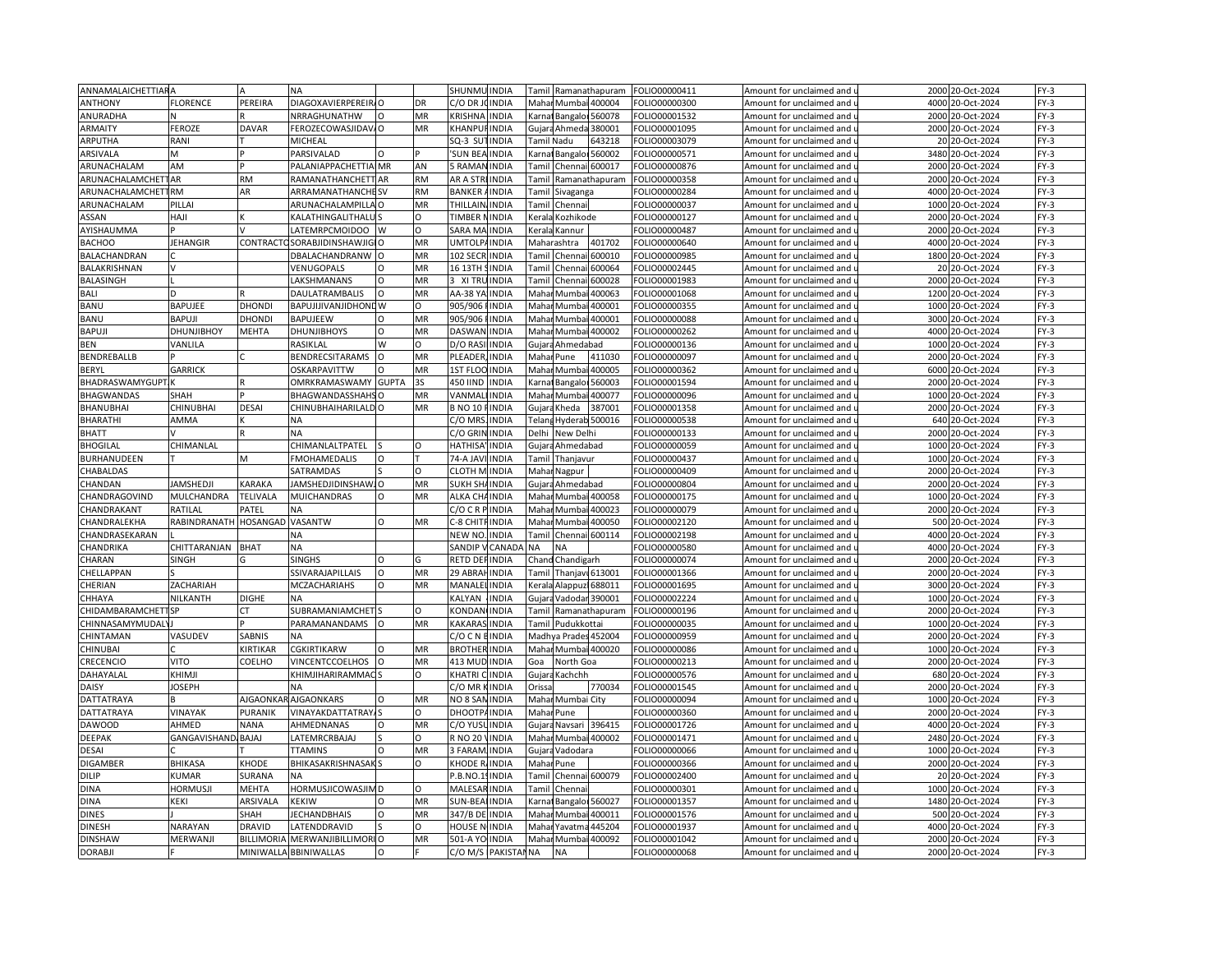| DORASWAMYIYER             |                   |                       | <b>NA</b>                   |              |           | <b>RETD STAINDIA</b> |               | 600008<br>Chenna<br>Tami         | FOLIO00000942                  | Amount for unclaimed and   | 1000  | 20-Oct-2024                | $FY-3$ |
|---------------------------|-------------------|-----------------------|-----------------------------|--------------|-----------|----------------------|---------------|----------------------------------|--------------------------------|----------------------------|-------|----------------------------|--------|
| <b>DUNBAI</b>             | <b>DHUNJIBHOY</b> | <b>MEHTA</b>          | <b>DHUNJIBHOY</b>           |              | $\Omega$  | DASWAN INDIA         |               | Mahar Mumbai 400002              | FOLIO00000261                  | Amount for unclaimed and   |       | 4000 20-Oct-2024           | $FY-3$ |
| ELIZA                     | <b>MATHEW</b>     |                       | RAOSAHIBCJMATHEW O          |              | MR        | <b>ED-COTE</b>       | <b>INDIA</b>  | Kerala Ernakula 682011           | FOLIO00000827                  | Amount for unclaimed and   | 2000  | 20-Oct-2024                | $FY-3$ |
| ERADI                     |                   |                       | PGRAVIVARMARAJAS            |              | MR        | ADVOCA               | <b>INDIA</b>  | Kozhikode<br>Kerala              | FOLIO00000019                  | Amount for unclaimed and   | 2200  | 20-Oct-2024                | $FY-3$ |
| ERADY                     |                   |                       | CRAVIVARMARAJAS             | $\Omega$     |           | VETTATH              | INDIA         | Kozhikode<br>Kerala              | FOLIO00000272                  | Amount for unclaimed and   | 2200  | 20-Oct-2024                | $FY-3$ |
| FAABINVESTMENTSAI         |                   | LTD                   |                             |              |           | 5 COMM               | <b>INDIA</b>  | Chennai 600018<br>Tami           | FOLIO00002422                  | Amount for unclaimed and   |       | 20 20-Oct-2024             | $FY-3$ |
| FEBIN                     | <b>EARNEST</b>    |                       | <b>JAYARAJ</b>              | <b>FELIX</b> |           | <b>KADHALI</b>       | <b>INDIA</b>  | Ernakula 683104<br>Kerala        | FOLIO00003146                  | Amount for unclaimed and   |       | 20 20-Oct-2024             | $FY-3$ |
| FERANANDODE               | SANTANA           | <b>GODINHO</b>        | <b>JOSEPHDESANTANAG</b>     |              | MR        | NEAR TH              | <b>INDIA</b>  |                                  |                                |                            |       | 20-Oct-2024                | $FY-3$ |
|                           |                   |                       |                             |              |           |                      |               | Goa<br>iouth Goa                 | FOLIO00000631                  | Amount for unclaimed and   | 2000  |                            |        |
| FIROZ                     | <b>JEHANGIRJI</b> | <b>BAJINA</b>         | <b>JEHANGIRJIBBAJINAS</b>   | O            | MR        | <b>BAZAM B</b>       | <b>INDIA</b>  | Ahmeda 380001<br>Gujar           | FOLIO00000903                  | Amount for unclaimed and   |       | 4000 20-Oct-2024           | $FY-3$ |
| FREDA                     | <b>OLIVER</b>     |                       | <b>OLIVER</b>               | MR           |           | NO <sub>3</sub> Al   | INDIA         | 560025<br>Bangalo<br>Karna       | FOLIO00000392                  | Amount for unclaimed and   | 2000  | 20-Oct-2024                | $FY-3$ |
| FRENY                     | <b>JEHANGIR</b>   | KHARAS                | JEHANGIRBAPUJIKHA           |              | $\Omega$  | CORINTH              | <b>INDIA</b>  | Mahai<br>Mumba<br>400005         | FOLIO00000323                  | Amount for unclaimed and   | 1000  | 20-Oct-2024                | $FY-3$ |
| GAJANAN                   | ANANDRAO          | HATE                  | <b>ANANDRAO</b>             |              | O         | ROOM N               | <b>INDIA</b>  | Maha<br>Mumb<br>400004           | FOLIO00000243                  | Amount for unclaimed and   | 2000  | 20-Oct-2024                | $FY-3$ |
| GANESAN                   |                   |                       | RAMAMOORTHYS                |              | MR        | <b>FLAT NO</b>       | <b>INDIA</b>  | Tamil<br>Chennai<br>500017       | FOLIO00001642                  | Amount for unclaimed and   | 400   | 20-Oct-2024                | $FY-3$ |
| <b>GANGABAI</b>           | CHINTAMAN         | PANANDIK              | CRPANANDIKERW               | $\Omega$     | MR        | <b>DURGA</b>         | INDIA         | Maha<br>Mumb<br>400057           | FOLIO00001637                  | Amount for unclaimed and   | 480   | 20-Oct-2024                | $FY-3$ |
| GEETA                     | NAVNITLAL         | SHAH                  | NAVNITIALCSHAHW             |              | MR        | 5/17 PAM             | <b>NDIA</b>   | Maha<br>Mumb<br>400057           | FOLIO00001574                  | Amount for unclaimed and   | 1000  | 20-Oct-2024                | $FY-3$ |
| <b>GEITA</b>              | KOSHY             |                       | <b>BJKOSHYW</b>             | $\Omega$     | MR        | NO 2 THI             | <b>INDIA</b>  | Chenna<br>500034<br><b>Tami</b>  | FOLIO00001060                  | Amount for unclaimed and   |       | 1000 20-Oct-2024           | $FY-3$ |
| GENRUSTAM                 | <b>FRAMJI</b>     | KHAMBATT              | <b>AFRAMJINAWROJIKHA</b>    | W            | $\Omega$  | PHIROZA              | INDIA         | 380004<br>Gujar<br>Ahmed         | FOLIO00000540                  | Amount for unclaimed and   | 4000  | 20-Oct-2024                | $FY-3$ |
| GHELLABHAI                |                   |                       | LALJI                       |              | O         | C/O MES              | <b>INDIA</b>  | Maha<br>Mumba<br>400009          | FOLIO00000051                  | Amount for unclaimed and   |       | 1000 20-Oct-2024           | $FY-3$ |
| GIRDHARILAL               | KHANDELWAL        |                       | NA                          |              |           | C/O INT              | INDIA         | 600079<br>Chenna<br>Tami         | FOLIO00002751                  | Amount for unclaimed and   | 20    | 20-Oct-2024                | $FY-3$ |
| <b>GIRI</b>               | м                 | М                     | MMAHALINGAMS                |              | MR        | HOSAHA               | <b>INDIA</b>  | The Nilgiris<br>Tamil            | FOLIO00001181                  | Amount for unclaimed and   |       | 1000 20-Oct-2024           | $FY-3$ |
| GIRISHCHANDRA             | PRAMODRAY         | <b>BHAT</b>           | PRAMODRAYCBHATS             | $\Omega$     | <b>MR</b> | <b>CUSTOD</b>        | <b>INDIA</b>  | Maha<br>Mumba<br>400001          | FOLIO00000275                  | Amount for unclaimed and   | 2000  | 20-Oct-2024                | $FY-3$ |
| <b>GODREJ</b>             | <b>BURJORJ</b>    | KANGA                 | <b>BURJORJIPESTONJIKA O</b> |              | MR        | 566 D/1              | <b>INDIA</b>  | Maha<br>Mumbai<br>400050         | FOLIO00001639                  | Amount for unclaimed and   | 4000  | 20-Oct-2024                | $FY-3$ |
| <b>GOOLBAI</b>            | SAMARDAN          | <b>IRANI</b>          | SAMARDANIRANIW              |              | MR        | C/O SHRI             | <b>INDIA</b>  | Maha<br>Mumba<br>400001          | FOLIO00000223                  | Amount for unclaimed and   | 3000  | 20-Oct-2024                | $FY-3$ |
| <b>GOOLBAI</b>            | <b>SHAPUR</b>     | KAIKHOSRC             | <b>NNA</b>                  |              |           | C/O RASI             | INDIA         | Maha<br>Mumbai City              | FOLIO00000215                  | Amount for unclaimed and   | 2000  | 20-Oct-2024                | $FY-3$ |
| GOPAL                     | AGARWAI           |                       | NA                          |              |           | 100 GIRIS            | <b>INDIA</b>  | Howrah 711202<br>West            | FOLIO00002410                  | Amount for unclaimed and   |       | 20 20-Oct-2024             | $FY-3$ |
| GOPAL                     | <b>СННОТАВНАІ</b> | DESAI                 | CHHOTABHAIJDESAI            |              | $\Omega$  | C/O DR               | <b>INDIA</b>  | Maha<br>Mumbai City              | FOLIO00000089                  | Amount for unclaimed and   | 2000  | 20-Oct-2024                | $FY-3$ |
| GOPALA                    | IYENGAR           | N                     | NARAYANAIYENGAR             |              | n         | 11 MANN INDIA        |               | Chennai 600017<br>Tamil          | FOLIO00000038                  | Amount for unclaimed and   |       | 1000 20-Oct-2024           | $FY-3$ |
| <b>GOVINDAJ</b>           | VED               |                       | <b>GOVINDAJIS</b>           |              | MR        | C/O THE              | INDIA         | 400016<br>Maha<br>Mumb           | FOLIO00000102                  | Amount for unclaimed and   | 6000  | 20-Oct-2024                | $FY-3$ |
| GURUZADARAMA              | <b>JOGA</b>       | <b>RAO</b>            | NA                          |              |           | PLOT NO. INDIA       |               | <b>Telan</b><br>Hyderabad        | FOLIO00001343                  | Amount for unclaimed and ( |       | 240 20-Oct-2024            | $FY-3$ |
|                           | <b>BURJORJI</b>   | <b>WADIA</b>          | BURJORJIWADIAS              | $\Omega$     | MR        | <b>NEAR PAFINDIA</b> |               | Maha                             | FOLIO00000870                  |                            | 4000  | 20-Oct-2024                | $FY-3$ |
| <b>GUSTADJ</b><br>HAJIALI | <b>MOHAMED</b>    |                       | VALIMOHAN RAMNARAINW        | $\Omega$     | MR        | <b>COMMISS</b>       | INDIA         | Nagpur<br>Maha<br>400003         |                                | Amount for unclaimed and   | 4000  |                            | $FY-3$ |
| <b>HARESH</b>             | N                 | SHAH                  |                             | $\circ$      | MR        | C/O THE              | <b>INDIA</b>  | Mumbai<br>Maha<br>Mumb<br>400001 | FOLIO00000140<br>FOLIO00001153 | Amount for unclaimed and   | 1000  | 20-Oct-2024<br>20-Oct-2024 | $FY-3$ |
|                           |                   |                       | NANALALSHAHS                |              |           |                      |               |                                  |                                | Amount for unclaimed and   |       |                            |        |
| HARI                      | <b>DAMODAR</b>    | <b>MOTE</b>           | <b>DAMODARS</b>             |              | MR        | <b>BUDHWA</b>        | <b>INDIA</b>  | Maha<br>Pune                     | FOLIO00000177                  | Amount for unclaimed and   | 2000  | 20-Oct-2024                | $FY-3$ |
| <b>HAROLD</b>             | DESMOND           | PENGAL                | SPENGALS                    | O            | MR        | RESERVE              | <b>INDIA</b>  | 400001<br>Mahar<br>Mumba         | FOLIO00000753                  | Amount for unclaimed and   | 2000  | 20-Oct-2024                | $FY-3$ |
| HARPRASAD                 |                   | GARG                  | NATHILALGARGS               | $\Omega$     | <b>MR</b> | C/O MAH              | <b>INDIA</b>  | Uttar<br>Agra                    | FOLIO00000109                  | Amount for unclaimed and   | 1000  | 20-Oct-2024                | $FY-3$ |
| HASANALI                  | A                 |                       | ABDEALLYS                   | O            | MR        | <b>INSURAN</b>       | <b>INDIA</b>  | Mahar Mumba<br>400001            | FOLIO00000373                  | Amount for unclaimed and   | 10000 | 20-Oct-2024                | $FY-3$ |
| HILLA                     | JAL               | <b>MEHTA</b>          | JAIFRAMROZEMEHTA W          |              | $\Omega$  | 515 C-MI             | <b>INDIA</b>  | 400009<br>Maha<br>Mumb           | FOLIO00000193                  | Amount for unclaimed and   | 2000  | 20-Oct-2024                | $FY-3$ |
| HIRALAL                   |                   | NAGRECHA              | VPNAGRECHAS                 | O            | MR        | ALANKAR INDIA        |               | 400058<br>Maha<br>Mumbai         | FOLIO00000078                  | Amount for unclaimed and   |       | 1000 20-Oct-2024           | $FY-3$ |
| <b>HOMI</b>               | DHUNJISHAW        | NAGARWA               | DHUNJISHAWNAGAR' O          |              | MR        | <b>STATION</b>       | <b>INDIA</b>  | Maha<br>Solapu                   | FOLIO00000788                  | Amount for unclaimed and   | 4000  | 20-Oct-2024                | $FY-3$ |
| HOMI                      | MANCHERSHAW       | OLPADWAI              | <b>MANCHERSHAWS</b>         | $\Omega$     | <b>MR</b> | NO 168 B             | <b>INDIA</b>  | Mumbai 400001<br>Mahar           | FOLIO00000542                  | Amount for unclaimed and   | 2000  | 20-Oct-2024                | $FY-3$ |
| <b>HORMAZD</b>            | <b>DINSHAW</b>    | <b>BILLIMORIA</b>     | DINSHAWBILLIMORIA O         |              | MR        | 813 SOU              | <b>UNITED</b> | <b>NA</b><br><b>NA</b>           | FOLIO00000467                  | Amount for unclaimed and   | 4000  | 20-Oct-2024                | $FY-3$ |
| HOSHANG                   | <b>DINSHAW</b>    | <b>MOOGAT</b>         | SORABJIEDULJIRANDA          |              | MR        | <b>NADIRSH</b>       | <b>INDIA</b>  | Maha<br>Mumbai City              | FOLIO00000794                  | Amount for unclaimed and   | 2000  | 20-Oct-2024                | $FY-3$ |
| INDRAVADAN                | HIRALAL           | <b>MUNSHI</b>         | HIRALALMUNSHI               |              | $\Omega$  | NO 9-10              | INDIA         | Maha<br>Mumbai 400021            | FOLIO00000113                  | Amount for unclaimed and   | 5000  | 20-Oct-2024                | $FY-3$ |
| INEZ                      | <b>TURNER</b>     |                       | MELVILLEW                   | O            | MR        | 72/A 1ST             | INDIA         | Maha<br>400050<br>Mumbai         | FOLIO00001212                  | Amount for unclaimed and   | 5000  | 20-Oct-2024                | $FY-3$ |
| ITTY                      | PHILIPOSE         |                       | PUNNENITTYS                 | O            | MR        | C/O. M/S             | INDIA         | Kozhikode<br>Kerala              | FOLIO00000002                  | Amount for unclaimed and   | 3000  | 20-Oct-2024                | $FY-3$ |
| JAL                       | SHAPURJI          | AMARIA                | SHAPURJIS                   |              | MR        | 3/33 A H             | INDIA         | Mumbai 400033<br>Maha            | FOLIO00001150                  | Amount for unclaimed and   | 2000  | 20-Oct-2024                | $FY-3$ |
| JANAKI                    | AMMAL             |                       | SKRISHNASWAMYW              |              | MR        | C/OSKR               | <b>INDIA</b>  | Salem<br>Tamil                   | FOLIO00000178                  | Amount for unclaimed and   |       | 2000 20-Oct-2024           | $FY-3$ |
| <b>JANAKIBAI</b>          |                   |                       | RAMARAOBALVADIK/ W          |              | $\Omega$  | C/O THE              | <b>INDIA</b>  | Karna<br>Bijapuı                 | FOLIO00000515                  | Amount for unclaimed and   | 1000  | 20-Oct-2024                | $FY-3$ |
| <b>JANARDHAN</b>          | <b>KANTHAPPA</b>  | <b><i>CARKERA</i></b> | LATEMRKUMANDON              |              | $\Omega$  | <b>VISHWAI</b>       | <b>INDIA</b>  | Mahar Mumbai<br>400058           | FOLIO00001346                  | Amount for unclaimed and   | 1000  | 20-Oct-2024                | $FY-3$ |
| <b>JASVANTLAL</b>         | MANEKLAL          | SHAH                  | MANEKLALS                   | $\Omega$     | MR        | 2 BIRAL              | INDIA         | Gujar<br>Vadoda<br>390011        | FOLIO00000874                  | Amount for unclaimed and   | 1000  | 20-Oct-2024                | $FY-3$ |
| <b>JASWANT</b>            | RAI               | VIJ                   | <b>GOPALSAHAI</b>           |              | O         | <b>EXECUTIV</b>      | <b>INDIA</b>  | Raiast<br>Bikaner                | FOLIO00000159                  | Amount for unclaimed and   | 2000  | 20-Oct-2024                | $FY-3$ |
| JAYAPRAKASH               |                   |                       | KBHASKARANS                 | $\Omega$     | MR        | C/O SHIV             | <b>INDIA</b>  | Tami<br>Chennai<br>600006        | FOLIO00001872                  | Amount for unclaimed and   | 1000  | 20-Oct-2024                | $FY-3$ |
| JAYESHKUMAR               | <b>AMBUBHAI</b>   | PATEL                 |                             |              |           | MOTAPO               | <b>INDIA</b>  | Gujar<br>Kheda<br>387001         | FOLIO00002055                  | Amount for unclaimed and   | 4000  | 20-Oct-2024                | $FY-3$ |
|                           |                   |                       |                             | $\Omega$     |           |                      |               |                                  |                                |                            |       |                            |        |
| JEHANGIRJI                | <b>NAVROJI</b>    | <b>DUBASH</b>         | <b>NAWROJIS</b>             |              | MR        | DARUWA               | <b>INDIA</b>  | Maha<br>Mumbai City              | FOLIO00000187                  | Amount for unclaimed and   |       | 2000 20-Oct-2024           | $FY-3$ |
| JER                       | <b>JEHANGIR</b>   | <b>DHOND</b>          | JEHANGIRDHONDID             |              | MR        | SEA SHEI             | <b>NDIA</b>   | 400036<br>Maha<br>Mumba          | FOLIO00001682                  | Amount for unclaimed and   | 2000  | 20-Oct-2024                | $FY-3$ |
| <b>JEROO</b>              | <b>KERSI</b>      | <b>BHICAJEE</b>       | KNBHICAJEEW                 |              | MR        | <b>DHANBAI INDIA</b> |               | Maha<br>Mumbai<br>400026         | FOLIO00002282                  | Amount for unclaimed and   |       | 2000 20-Oct-2024           | $FY-3$ |
| <b>JORBHA</b>             |                   | PATEL                 | <b>GORDHANBAITRIBHO</b>     |              | $\Omega$  | 19 PARI              | <b>INDIA</b>  | Vadoda<br>390002<br>Gujar        | FOLIO00000049                  | Amount for unclaimed and   | 1000  | 20-Oct-2024                | $FY-3$ |
| <b>JOSEPH</b>             | <b>ANTHONY</b>    | MENEZES               | MONTHARGONMANE O            |              | MR        | <b>BEHIND CINDIA</b> |               | South G 403601<br>Goa            | FOLIO00000592                  | Amount for unclaimed and   | 2000  | 20-Oct-2024                | $FY-3$ |
| <b>JOSEPHJOSEPH</b>       | <b>BA</b>         |                       | <b>JOSEPHS</b>              | $\Omega$     | MR        | C/O MES              | <b>INDIA</b>  | Alappuzha<br>Keral               | FOLIO00000144                  | Amount for unclaimed and   | 2000  | 20-Oct-2024                | $FY-3$ |
| <b>JOSHITEXTILEMILLS</b>  | PVT               | LTD                   | NA                          |              |           | M. NABIE             | <b>INDIA</b>  | Mumbai 400056<br>Mahai           | FOLIO00001578                  | Amount for unclaimed and   |       | 4000 20-Oct-2024           | $FY-3$ |
| <b>JOTHI</b>              |                   |                       | <b>RAVI</b>                 |              |           | 2/122 KA             | <b>INDIA</b>  | Tamil Nadu<br>643213             | FOLIO00003145                  | Amount for unclaimed and   |       | 20 20-Oct-2024             | $FY-3$ |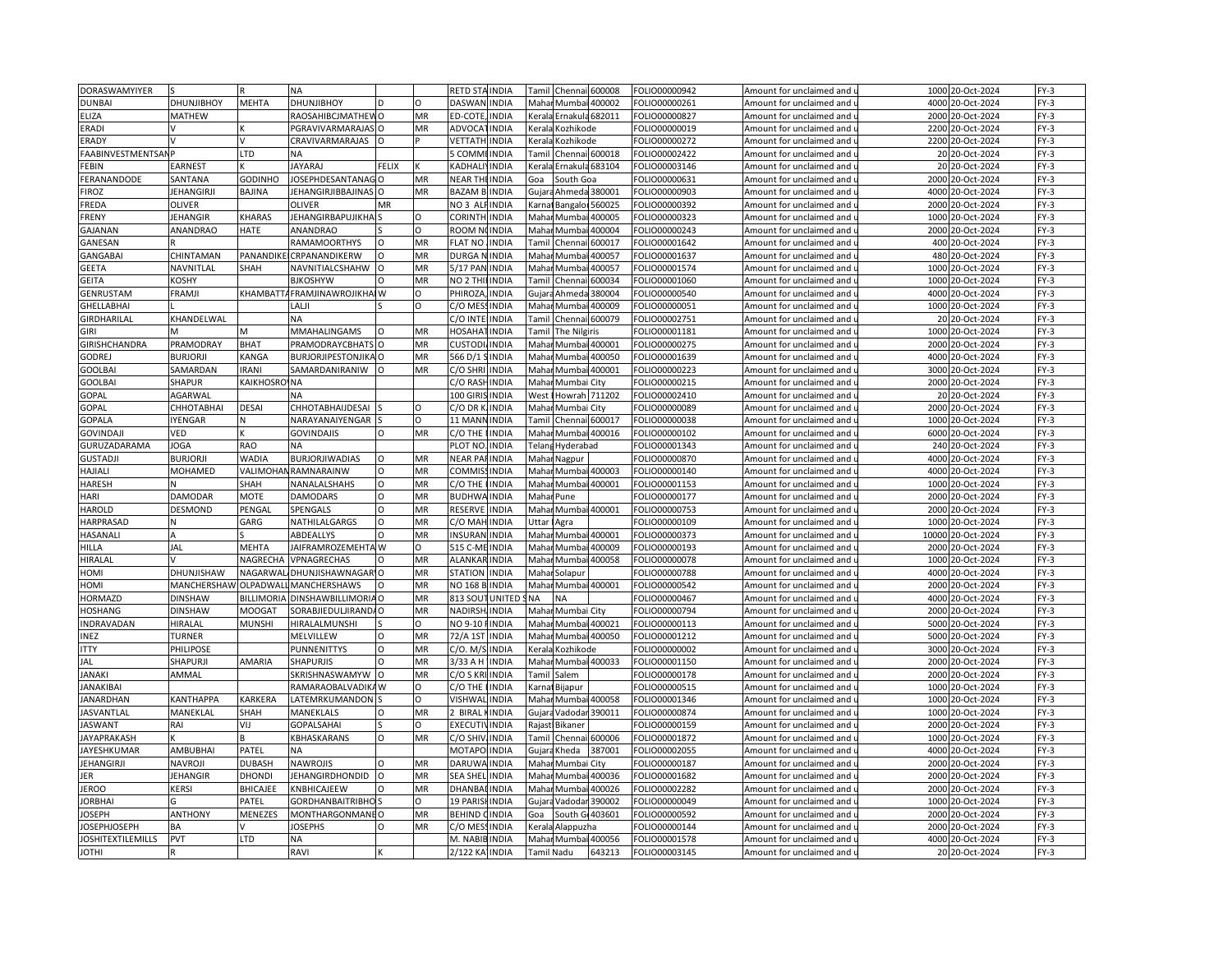| <b>JOTHIMANI</b>   | SUSILA           | <b>IOYRAI</b>           | <b>JOYRAJ</b>                  |             |           | OLD NO               | <b>INDIA</b> | Tamil                                                                                                                                                         | Chennai                    | 600088                | CDSL-13017400-00064071         | Amount for unclaimed and                             | 4000 20-Oct-2024                   | $FY-3$ |
|--------------------|------------------|-------------------------|--------------------------------|-------------|-----------|----------------------|--------------|---------------------------------------------------------------------------------------------------------------------------------------------------------------|----------------------------|-----------------------|--------------------------------|------------------------------------------------------|------------------------------------|--------|
| JUGAL              | <b>KISHORE</b>   | <b>TAPARIA</b>          | ΝA                             |             |           | <b>TAPARIA</b>       | <b>INDIA</b> | Tamil                                                                                                                                                         | Chennai 600079             |                       | FOLIO00002787                  | Amount for unclaimed and                             | 120 20-Oct-2024                    | $FY-3$ |
| <b>JYOTI</b>       | ABHAY            | <b>SHRIVASTAV ABHAH</b> |                                | SHRIVASTAVA |           | QRT NO               | <b>INDIA</b> |                                                                                                                                                               | Chhat Dhamtar              |                       | FOLIO00002975                  | Amount for unclaimed and                             | 2000 20-Oct-2024                   | $FY-3$ |
| KAIKHUSHRU         | RATANJI          |                         | PAYMASTER RJPAYMASTERS         |             | MR        | PIROJSHA             | <b>INDIA</b> | Mahar                                                                                                                                                         |                            | Mumbai 400036         | OLIO00002285                   | Amount for unclaimed and                             | 2000<br>20-Oct-2024                | $FY-3$ |
| KALATHINGAL        | <b>ITHALUTHY</b> |                         | <b>HASSANS</b>                 | $\Omega$    |           | MERCHA               | <b>INDIA</b> | <erala< td=""><td>Kozhikode</td><td></td><td>FOLIO00000126</td><td>Amount for unclaimed and</td><td>2000 20-Oct-2024</td><td><math>FY-3</math></td></erala<>  | Kozhikode                  |                       | FOLIO00000126                  | Amount for unclaimed and                             | 2000 20-Oct-2024                   | $FY-3$ |
| KALYANASUNDARAM PL |                  |                         | PALANIAPPACHETTIA O            |             | MR        | MEENAK               | <b>INDIA</b> | <b>Tamil</b>                                                                                                                                                  | Chennai 623002             |                       | OLIO00001474                   | Amount for unclaimed and                             | 4000<br>20-Oct-2024                | $FY-3$ |
| KANNAN             |                  |                         | RGANESANS                      | $\Omega$    | MR        | 12 JUSTIC            | <b>INDIA</b> |                                                                                                                                                               | <b>Tamil Chennai</b>       | 600004                | OLIO00001641                   | Amount for unclaimed and                             | 1000 20-Oct-2024                   | $FY-3$ |
| KANNATHAL          | <b>ACHI</b>      | <b>RM</b>               | MRAMANATHANCHE <sup>1</sup> SP |             | <b>RM</b> | 5/1 LAL B. INDIA     |              |                                                                                                                                                               | Tamil Nadu                 | 623556                | FOLIO00000574                  | Amount for unclaimed and                             | 10000<br>20-Oct-2024               | $FY-3$ |
| KANTILAL           | KAPOOR           | CHAND                   | KAPOORCHAND                    |             | O         | C/O KAPC             | <b>INDIA</b> |                                                                                                                                                               | Mahar Mumbai               | 400022                | OLIO00000271                   | Amount for unclaimed and                             | 10000 20-Oct-2024                  | $FY-3$ |
| KANTILAL           | LAXMISHANKER     | <b>TRIVEDI</b>          | LAXMISHANKERS                  | $\circ$     | MR        | <b>ARYA STI</b>      | RINDIA       |                                                                                                                                                               | Gujara Rajkot              | 360311                | FOLIO00001002                  | Amount for unclaimed and                             | 2000<br>20-Oct-2024                | $FY-3$ |
| <b>KAPOOR</b>      |                  |                         | <b>NA</b>                      |             |           | C/O THE              | <b>INDIA</b> | Jttar                                                                                                                                                         | Hardoi                     |                       | OLIO00000239                   | Amount for unclaimed and                             | 2000<br>20-Oct-2024                | $FY-3$ |
| KAPURCHAND         | <b>JAWANMAL</b>  |                         | <b>JAWANMAL</b>                |             | O         | <b>BUSINES</b>       | <b>INDIA</b> | Raiast                                                                                                                                                        | Sirohi                     |                       | FOLIO00000252                  | Amount for unclaimed and                             | 2000<br>20-Oct-2024                | $FY-3$ |
| KARUPPAN           | CHETTIAR         | PL                      | PALANIAPPACHETTIA              | <b>RM</b>   | PL        | <b>BANKER</b>        | <b>INDIA</b> | Tamil                                                                                                                                                         | Karur                      |                       | FOLIO00000308                  | Amount for unclaimed and                             | 10000<br>20-Oct-2024               | $FY-3$ |
| <b>KARUPPAN</b>    | CHETTIAR         | PL                      | PALANIAPPANCHETT               | $\Omega$    | MR        | 98 RAJA              | INDIA        | Tamil                                                                                                                                                         | Karur                      | 639001                | FOLIO00001598                  | Amount for unclaimed and                             | 4000 20-Oct-2024                   | $FY-3$ |
| KAUSHALAYA         | <b>PANDEY</b>    |                         | ATESRIRAMANANDP                |             | MR        | 304 PAT              | <b>INDIA</b> | Bihar                                                                                                                                                         | Patna                      | 800013                | FOLIO00000920                  | Amount for unclaimed and                             | 2000<br>20-Oct-2024                | $FY-3$ |
| KAVALRAJ           | FAKEERCHAND      | GURUWAR                 | <b>NLATEMRFAKEERCHAN</b>       |             | O         | GOBIND               | <b>INDIA</b> |                                                                                                                                                               | Mahar Mumbai City          |                       | OLIO00000769                   | Amount for unclaimed and                             | 4000 20-Oct-2024                   | $FY-3$ |
| KEDARNATH          | ARUN             | CHAKRAD                 | ARUMBHIKHAJICHAKIO             |             | MR        | 108/7 EF             | <b>INDIA</b> | Mahai                                                                                                                                                         | Pune                       | 411004                | FOLIO00002101                  | Amount for unclaimed and                             | 2000<br>20-Oct-2024                | $FY-3$ |
| KERSI              | FRAMJI           | <b>SUTARIA</b>          | FRAMJISHAPURJISUT/O            |             | MR        | 107 SOU <sup>-</sup> | <b>INDIA</b> | West                                                                                                                                                          | Kolkata                    | 700029                | OLIO00001029                   | Amount for unclaimed and                             | 400 20-Oct-2024                    | $FY-3$ |
| KESHAV             | MORESHWAR        | SATHE                   | MORESHWARVINAYA                |             | $\circ$   | NO 607               | <b>INDIA</b> | Mahar                                                                                                                                                         | Pune                       |                       | FOLIO00000282                  | Amount for unclaimed and                             | 2000<br>20-Oct-2024                | $FY-3$ |
| KESHAVAMURTHY      |                  |                         | MYSORELACHIACHET O             |             | MR        | <b>HEMB</b>          | <b>INDIA</b> |                                                                                                                                                               | Mahar Mumbai 400019        |                       | FOLIO00000391                  | Amount for unclaimed and                             | 10000 20-Oct-2024                  | $FY-3$ |
| KHANBAHADUR        | SAIDUDIN         | AHAMED                  | AGHAMOHDJALALUD                |             | O         | <b>HOUSE N</b>       | PAKISTA      | <b>NA</b>                                                                                                                                                     | <b>NA</b>                  |                       |                                |                                                      | 2000                               | $FY-3$ |
| KHANSAHIBSYED      | MOHAMED          | SHAQ                    | MOHAMEDISHAQ                   |             | O         | <b>DIRECTO</b>       | <b>INDIA</b> | Delhi                                                                                                                                                         | <b>New Delhi</b>           |                       | FOLIO00000176<br>FOLIO00000130 | Amount for unclaimed and<br>Amount for unclaimed and | 20-Oct-2024<br>2000<br>20-Oct-2024 | $FY-3$ |
| KHORSHED           | <b>FREDOON</b>   | <b>TARAPORE</b>         | <b>NA</b>                      |             |           | C/O MR               | <b>INDIA</b> | Mahai                                                                                                                                                         |                            | Mumbai 400026         | FOLIO00000294                  |                                                      | 1000<br>20-Oct-2024                | $FY-3$ |
|                    |                  | <b>DUBASH</b>           |                                | W           | $\Omega$  | 2/0 P N              | <b>INDIA</b> | arna)                                                                                                                                                         |                            |                       |                                | Amount for unclaimed and                             | 2000<br>20-Oct-2024                | $FY-3$ |
| KHURSHEDBAI        | NAVROJI          |                         | NAVJOJIDUBASH                  |             |           |                      |              |                                                                                                                                                               |                            | Bangaloi 560001       | FOLIO00000167                  | Amount for unclaimed and                             |                                    |        |
| KHUSRU             | <b>JEHANGIR</b>  | <b>BHARUCH</b>          | JEHANGIRCURSETJIBH O           |             | DR        | <b>COOVER</b>        | <b>INDIA</b> | Gujara                                                                                                                                                        | Surat                      |                       | FOLIO00000636                  | Amount for unclaimed and                             | 4000<br>20-Oct-2024                | $FY-3$ |
| KIDAR              | <b>NATH</b>      | CHOPRA                  | <b>ATESHIVDRAM</b>             |             | O<br>O    | SHYAM                | <b>INDIA</b> | Jttar                                                                                                                                                         | Lucknow                    |                       | FOLIO00000073                  | Amount for unclaimed and                             | 1000<br>20-Oct-2024                | $FY-3$ |
| KISHINDAS          | KALATI           |                         | DIPCHAND                       |             |           | C/O NAR              | <b>INDIA</b> |                                                                                                                                                               | Mahar Mumbai 400002        |                       | OLIO00000047                   | Amount for unclaimed and                             | 1000 20-Oct-2024                   | $FY-3$ |
| KOCHHARSHAIDA      |                  |                         | HARICHANDKOCHHAIO              |             | MR        | NEWSM.               | <b>INDIA</b> | Punja                                                                                                                                                         | Kapurth                    | 144601                | OLIO00001157                   | Amount for unclaimed and                             | 2000<br>20-Oct-2024                | $FY-3$ |
| KOLIKA             | CHANDRA          |                         | SCCHANDRAW                     | $\Omega$    | MR        | C/O SRI MINDIA       |              | Delhi                                                                                                                                                         | New Del 110009             |                       | OLIO00000452                   | Amount for unclaimed and                             | 4000 20-Oct-2024                   | $FY-3$ |
| KOUSALYA           |                  |                         | CRAVINDRANW                    | $\Omega$    | MR        | 37 TEACI             | <b>INDIA</b> | Tamil                                                                                                                                                         | Chennai 600020             |                       | OLIO00001499                   | Amount for unclaimed and                             | 4000 20-Oct-2024                   | $FY-3$ |
| KRISHNAKUMAF       |                  | G                       | RGRAJAMS                       | O           | MR        | 13 DR VA             | <b>INDIA</b> | <b>Tamil</b>                                                                                                                                                  | <b>Canchipuram</b>         |                       | FOLIO00000716                  | Amount for unclaimed and                             | 680 20-Oct-2024                    | $FY-3$ |
| KRISHNASWAMY       |                  |                         | <b>STMALYS</b>                 | O           | DR        | 866 POO              | <b>INDIA</b> | <b>Tamil</b>                                                                                                                                                  |                            | Chennai 600010        | FOLIO00001115                  | Amount for unclaimed and                             | 1000<br>20-Oct-2024                | $FY-3$ |
| KUPPALACHI         |                  | <b>RM</b>               | RAMANATHANCHETT W              |             |           | <b>MUTHLA</b>        | <b>INDIA</b> | <b>Tamil</b>                                                                                                                                                  | Tiruchirapalli             |                       | OLIO00000458                   | Amount for unclaimed and                             | 2000<br>20-Oct-2024                | $FY-3$ |
| <b>KURIEN</b>      |                  |                         | <b>GEORGES</b>                 | $\Omega$    | MR        | SUPERIN              | <b>INDIA</b> | <erala< td=""><td>Malappuram</td><td></td><td>FOLIO00000036</td><td>Amount for unclaimed and</td><td>3000 20-Oct-2024</td><td><math>FY-3</math></td></erala<> | Malappuram                 |                       | FOLIO00000036                  | Amount for unclaimed and                             | 3000 20-Oct-2024                   | $FY-3$ |
| LAKHAMSHI          | <b>POONSHI</b>   |                         | <b>NA</b>                      |             |           | C/O LAK              | <b>INDIA</b> | Maha                                                                                                                                                          |                            | Mumbai 400009         | FOLIO00000093                  | Amount for unclaimed and                             | 2000<br>20-Oct-2024                | $FY-3$ |
| LAKSHMANANCHETTIA  |                  |                         | ΝA                             |             |           | <b>BANKER</b>        | <b>INDIA</b> | <b>Tamil</b>                                                                                                                                                  |                            | Ramanathapuram        | OLIO00000179                   | Amount for unclaimed and                             | 12000<br>20-Oct-2024               | $FY-3$ |
| LAKSHMANAN         |                  |                         | RAMANATHAN                     |             |           | 76/1 M               | <b>INDIA</b> | Tamil                                                                                                                                                         | Chennai 600004             |                       | OLIO00002977                   | Amount for unclaimed and                             | 6000<br>20-Oct-2024                | $FY-3$ |
| LAKSHMI            | PL               |                         | PALANIAPPACHETTIA O            |             |           | AR L HOI             | <b>INDIA</b> |                                                                                                                                                               | Tamil Sivaganga            |                       | OLIO00000484                   | Amount for unclaimed and                             | 1920 20-Oct-2024                   | $FY-3$ |
| LALIMS             |                  |                         | <b>NA</b>                      |             |           | ESKAY H              | <b>INDIA</b> | Delhi                                                                                                                                                         | New Del 110001             |                       | FOLIO00000008                  | Amount for unclaimed and                             | 1000 20-Oct-2024                   | $FY-3$ |
| LALCHAND           |                  |                         | LALCHANDS                      | $\Omega$    | MR        | 7/2 J C R            | <b>INDIA</b> |                                                                                                                                                               | Carnal Bangalor            | 560002                | OLIO00000103                   | Amount for unclaimed and                             | 2000<br>20-Oct-2024                | $FY-3$ |
| LALITHA            | SUBRAMANIAN      | N                       | <b>NA</b>                      |             |           | KAUSIKA              | <b>INDIA</b> | Tamil                                                                                                                                                         | Chennai                    | 600040                | FOLIO00002632                  | Amount for unclaimed and                             | 4000<br>20-Oct-2024                | $FY-3$ |
| LATA               | <b>KISHORE</b>   | DARU                    | KISHOREGDARUW                  | $\Omega$    | MR        | C/O URJI             | <b>INDIA</b> | Gujar                                                                                                                                                         | Surat                      | 395001                | OLIO00001037                   | Amount for unclaimed and                             | 4000<br>20-Oct-2024                | $FY-3$ |
| LAURADE            | <b>BRAGANCA</b>  | PEREIRA                 | ANTONIOBERNARDOI O             |             | MR        | <b>DAYANA</b>        | <b>INDIA</b> | Goa                                                                                                                                                           | North Goa                  |                       | FOLIO00001059                  | Amount for unclaimed and                             | 2000<br>20-Oct-2024                | $FY-3$ |
| LAXMIBA            | <b>HIRABHAI</b>  |                         | HNVAKILWALAW                   | O           | MR        | <b>GOPAL N</b>       | <b>INDIA</b> | Maha                                                                                                                                                          | Mumbai                     | 400002                | OLIO00000106                   | Amount for unclaimed and                             | 1000<br>20-Oct-2024                | $FY-3$ |
| LEELA              | <b>NAIR</b>      | М                       | NA                             |             |           | NO 12 19             | <b>INDIA</b> | Karna                                                                                                                                                         | <b>Bangalor</b>            | 560038                | FOLIO00000810                  | Amount for unclaimed and                             | 480 20-Oct-2024                    | $FY-3$ |
| LEOPANTY           |                  | LIMA                    | PAULDDLIMA                     |             |           | NO 14 C              | <b>INDIA</b> | Maha                                                                                                                                                          | Mumbai                     | 400001                | FOLIO00000121                  | Amount for unclaimed and                             | 3200<br>20-Oct-2024                | $FY-3$ |
| LILABEN            | RATILAL          | TRIVEDI                 | RATILALMANILALTRIVO            |             | MR        | NP 9/2/1             | <b>INDIA</b> |                                                                                                                                                               | Gujara Ahmedabad           |                       | OLIO00000516                   | Amount for unclaimed and                             | 1000 20-Oct-2024                   | $FY-3$ |
| LIZZY              | PUTHOOR          |                         | <b>NA</b>                      |             |           | PUTHOO               | <b>INDIA</b> | Kerala                                                                                                                                                        | Thiruvar <sub>695103</sub> |                       | FOLIO00000951                  | Amount for unclaimed and                             | 1000 20-Oct-2024                   | FY-3   |
| MADAN              | <b>MOHAN</b>     | KHANNA                  | MOOLCHANDKHANN, O              |             | MR        | 31 PEAC              | <b>INDIA</b> | Mahar                                                                                                                                                         | Mumbai                     | 400026                | OLIO00000916                   | Amount for unclaimed and                             | 10000 20-Oct-2024                  | $FY-3$ |
| <b>MADHU</b>       | <b>BEDI</b>      |                         | VIJAYCHANDERBEDIVO             |             | MR        | 14 ANAI              | <b>INDIA</b> | Gujara                                                                                                                                                        | Surat                      | 395001                | FOLIO00001897                  | Amount for unclaimed and                             | 4000<br>20-Oct-2024                | $FY-3$ |
| <b>MADHUMATI</b>   | KISHANLAL        | KAZI                    | <b>NA</b>                      |             |           | <b>SONAWA</b>        | <b>INDIA</b> | Maha                                                                                                                                                          | Mumba                      | 400007                | FOLIO00000707                  | Amount for unclaimed and                             | 1000 20-Oct-2024                   | $FY-3$ |
| MAHENDRA           | <b>KUMAR</b>     | D                       | <b>NA</b>                      |             |           | 2/10 S.R.            | <b>INDIA</b> | Tamil                                                                                                                                                         | Chenna                     | 600082                | FOLIO00002866                  | Amount for unclaimed and                             | 20 20-Oct-2024                     | $FY-3$ |
| <b>MAHESH</b>      | SANGHAVI         |                         | <b>NA</b>                      |             |           | 42/1A Al             | <b>INDIA</b> | West                                                                                                                                                          | Kolkata                    | 700027                | FOLIO00002472                  | Amount for unclaimed and                             | 40 20-Oct-2024                     | $FY-3$ |
| MAHFUZA            | TAYEBALI         |                         | <b>JAYABALISUITANALI</b>       |             | O         | C/OTS                | <b>INDIA</b> | Gujar                                                                                                                                                         | Bharuch                    |                       | FOLIO00000335                  | Amount for unclaimed and                             | 1000 20-Oct-2024                   | $FY-3$ |
| MANAKCHAND         |                  | <b>RATHORE</b>          | KASTURCHANDJIRAT               |             |           | NO 7/12              | <b>INDIA</b> | Madł                                                                                                                                                          | Ratlam                     |                       | OLIO00000549                   | Amount for unclaimed and                             | 2000<br>20-Oct-2024                | $FY-3$ |
| MANEKLAL           | MENGHRAJ         | BILANEY                 | MMAGANLALS                     |             | MR        | <b>ENGINEE</b>       | <b>INDIA</b> |                                                                                                                                                               | Mahar Mumbai 400001        |                       | FOLIO00000003                  | Amount for unclaimed and                             | 400 20-Oct-2024                    | $FY-3$ |
| MANGALBHAI         | MANORBHAI        | PATEL                   | MANORBHAIPATEL                 |             | $\Omega$  | <b>GHANSI</b>        | <b>INDIA</b> | Maha                                                                                                                                                          | Mumbai City                |                       | OLIO00000143                   | Amount for unclaimed and                             | 2000 20-Oct-2024                   | $FY-3$ |
| MANIKLAL           | ASARAMJEE        | <b>SHROFF</b>           | ASRAMJEES                      | $\circ$     | MR        | C/O SHREINDIA        |              |                                                                                                                                                               |                            | Mahar Mumbai Suburban | FOLIO00000031                  | Amount for unclaimed and                             | 40 20-Oct-2024                     | $FY-3$ |
| MANNE              | RAVICHANDRA      |                         | RAVINDRUDUS                    | $\circ$     | MR        | 8-3 VENI             | <b>INDIA</b> | Andh                                                                                                                                                          | Guntur                     | 522007                | FOLIO00002359                  | Amount for unclaimed and                             | 1000 20-Oct-2024                   | $FY-3$ |
| MARAGADAVALLI      |                  |                         | <b>NA</b>                      |             |           | 147/1 GC             | <b>INDIA</b> | <b>Tamil</b>                                                                                                                                                  | Chennai                    | 600040                | OLIO00002607                   | Amount for unclaimed and                             | 1000 20-Oct-2024                   | $FY-3$ |
| <b>MARY</b>        | KURUVILA         |                         | LATEMRPVKURUVILA W             |             | O         | 20 HALL FINDIA       |              |                                                                                                                                                               | Carnal Bangaloi 560005     |                       | FOLIO00001796                  | Amount for unclaimed and                             | 2000 20-Oct-2024                   | $FY-3$ |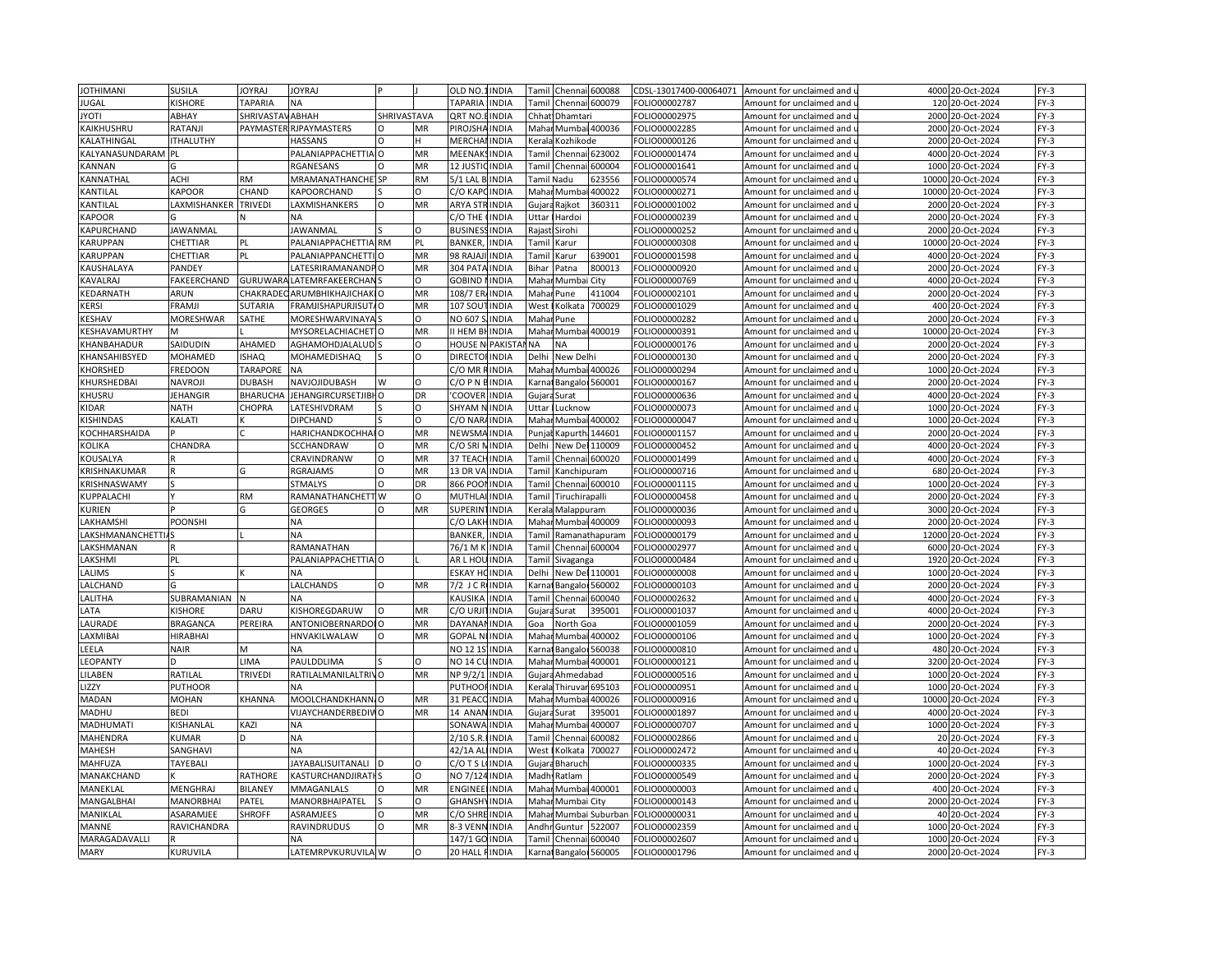| MARZABAN                      | FRAMROZE                      | <b>MINBATIWANA</b> |                                 |          |          | <b>CAMA BI</b>     | <b>INDIA</b> | Maha   |                      | Mumbai 400034     | FOLIO00000347                  | Amount for unclaimed and                             | 2000 20-Oct-2024     | $FY-3$ |
|-------------------------------|-------------------------------|--------------------|---------------------------------|----------|----------|--------------------|--------------|--------|----------------------|-------------------|--------------------------------|------------------------------------------------------|----------------------|--------|
| MEENAKSHI                     | ACHI                          |                    | LATEMRANARANNAMW                |          | $\Omega$ | AN AR BA           | <b>INDIA</b> | Tamil  | Madurai              |                   | FOLIO00000986                  | Amount for unclaimed and                             | 2000 20-Oct-2024     | $FY-3$ |
| MEENAKSHI                     |                               |                    | <b>NA</b>                       |          |          | 31 RANG            | <b>INDIA</b> | Tamil  | Chennai              | 600005            | FOLIO00001052                  | Amount for unclaimed and                             | 2000 20-Oct-2024     | $FY-3$ |
| MEENAKSHIKUTTY                | AMMA                          | M                  | PKKUNHANUJANRAJA O              |          | MR       | 'SREENII           | <b>INDIA</b> | Kerala |                      | Kozhiko 673007    | FOLIO00000529                  | Amount for unclaimed and                             | 1360 20-Oct-2024     | $FY-3$ |
| MEENAKSHI                     | M                             |                    | <b>NA</b>                       |          |          | 2741 SEE           | <b>INDIA</b> | Tami   |                      | Pudukko 622001    | FOLIO00002915                  | Amount for unclaimed and                             | 2000<br>20-Oct-2024  | $FY-3$ |
| MEHERBAI                      | NOSHIRMANJI                   | <b>BABYCON</b>     | NOSHIRMANJIW                    | $\Omega$ | MR       | <b>ANKLESA</b>     | INDIA        | Gujar  | Ahmedabad            |                   | FOLIO00000367                  | Amount for unclaimed and                             | 2000<br>20-Oct-2024  | $FY-3$ |
| <b>MEHRA</b>                  | DHANJISHAW                    | BARIA              | DHANJISHAWJAMSHEO               |          | MR       | PLOT NO            | <b>INDIA</b> | Mahar  |                      | Mumbai 400050     | FOLIO00000860                  | Amount for unclaimed and                             | 2000 20-Oct-2024     | $FY-3$ |
| MEHRAN                        |                               |                    | SUHAIL                          | AHMED    |          | 135 2ND            | <b>INDIA</b> | arna)  | Mysore               | 570011            | FOLIO00003142                  | Amount for unclaimed and                             | 20 20-Oct-2024       | $FY-3$ |
| MELITA                        | NAZARETH                      |                    | KFNAZARETHW                     | 0        | MR       | 'ANJELIC           | <b>INDIA</b> |        | Mahar Nagpur         |                   | FOLIO00000255                  | Amount for unclaimed and                             | 2000<br>20-Oct-2024  | $FY-3$ |
| MESSRSPVMUNUSWAAND            |                               | <b>BROS</b>        | <b>NA</b>                       |          |          | GENERA             | <b>INDIA</b> | Pondi  | <b>NA</b>            |                   | FOLIO00000027                  | Amount for unclaimed and                             | 1000 20-Oct-2024     | $FY-3$ |
| <b>MESSRSUNITEDINDUS BANK</b> |                               | LTD                | NΑ                              |          |          | NO 24 NI           | <b>INDIA</b> | West   | Kolkata              |                   | FOLIO00000295                  | Amount for unclaimed and                             | 6000 20-Oct-2024     | $FY-3$ |
| <b>MINOCHER</b>               | MUNCHERSHA                    | OLPADWAI           | MUNCHERSHAWS                    | $\Omega$ | MR       | 168 BAZ            | <b>INDIA</b> | Mahar  | Mumbai City          |                   | FOLIO00000236                  | Amount for unclaimed and                             | 6000 20-Oct-2024     | $FY-3$ |
| MIRZA                         | RASHEED                       | BEG                | BABURAMCHANDRAC                 |          | O        | MOHALL             | <b>INDIA</b> | Uttar  | Lucknow              |                   | FOLIO00000513                  | Amount for unclaimed and                             | 4000 20-Oct-2024     | $FY-3$ |
| MOHAMED                       |                               |                    | AKKADERKUTTYS                   | O        | MR       | <b>JOINT M</b>     | INDIA        | Kerala | Kannur               | 670010            | FOLIO00000613                  | Amount for unclaimed and                             | 2000<br>20-Oct-2024  | $FY-3$ |
| MOHAMEDMIA                    | NAJUMIA                       |                    | NAJUNIA                         |          | $\Omega$ | 9TH ISR/           | INDIA        | Maha   | Mumbai               | 400009            | FOLIO00000040                  | Amount for unclaimed and                             | 1000<br>20-Oct-2024  | $FY-3$ |
| <b>MOHAN</b>                  | SINGH                         |                    | <b>BHATIAS</b>                  | $\Omega$ | MR       | HOUSE <sub>N</sub> | <b>INDIA</b> | Punja  | Amritsar             |                   | FOLIO00000018                  | Amount for unclaimed and                             | 1000 20-Oct-2024     | $FY-3$ |
| MOHANLAL                      | VIJ                           |                    | HARDAYALVIJ                     |          | $\Omega$ | SHANTH             | UNITED       | NΑ     | NA                   |                   | FOLIO00000166                  | Amount for unclaimed and                             | 2000<br>20-Oct-2024  | $FY-3$ |
| MOHDZILLUR                    | RAHMAN                        | KHAN               |                                 |          |          | <b>DEPARTI</b>     | <b>INDIA</b> | Uttar  |                      |                   |                                |                                                      | 4000 20-Oct-2024     | $FY-3$ |
| MUNUPALLE                     | VENKATESWARALU                |                    | ΝA<br>MBASARAYYAS               | O        | MR       | <b>INCOME</b>      | <b>INDIA</b> | Telan  | Aligarh              | 500027            | FOLIO00000969<br>FOLIO00000021 | Amount for unclaimed and                             | 1000<br>20-Oct-2024  | $FY-3$ |
|                               |                               |                    |                                 |          |          |                    |              |        | Hyderab              |                   |                                | Amount for unclaimed and                             |                      |        |
| MURUGAPPA                     | NARAYANAN                     |                    | NΑ                              |          |          | C-23 PER           | <b>INDIA</b> | Tamil  | Salem                | 636004            | FOLIO00002530                  | Amount for unclaimed and                             | 2000 20-Oct-2024     | $FY-3$ |
| MUTHIAH                       | M                             | M                  | <b>NA</b>                       |          |          | <b>MUTHU</b>       | <b>INDIA</b> | Tamil  | <b>Pudukk</b>        | 622001            | FOLIO00001237                  | Amount for unclaimed and                             | 6000 20-Oct-2024     | $FY-3$ |
| NAGABUSHANAM                  | UN                            |                    | UNSHAMARAOS                     | $\circ$  | DR       | <b>FLAT NO</b>     | INDIA        | Tamil  | Chennai              | 600089            | FOLIO00001006                  | Amount for unclaimed and                             | 2000 20-Oct-2024     | $FY-3$ |
| NAGARAJ                       | м                             |                    | MOKASUBHANNACHA O               |          | MR       | D V SAR            | INDIA        | Karna  | Raichur              | 584101            | FOLIO00000728                  | Amount for unclaimed and                             | 4000<br>20-Oct-2024  | $FY-3$ |
| <b>NAJOO</b>                  | HORMAJSHAW                    | CHIBBER            |                                 |          |          | <b>BOMAN</b>       | INDIA        | Maha   | Mumbai               | 400001            | OLIO00002427                   | Amount for unclaimed and                             | 10000 20-Oct-2024    | $FY-3$ |
| <b>NANDIN</b>                 | AMMA                          |                    | TNGODAVARMAW                    | $\Omega$ | MR       | <b>KRISHNA</b>     | INDIA        | Kerala | Malappuram           |                   | FOLIO00000537                  | Amount for unclaimed and                             | 1320 20-Oct-2024     | $FY-3$ |
| NARASIMHA                     | KAMAT                         |                    | NKKAMATHS                       | $\Omega$ | MR       | <b>PLEADER</b>     | <b>INDIA</b> | (arnai | Uttara Kannada       |                   | FOLIO00000032                  | Amount for unclaimed and                             | 1000<br>20-Oct-2024  | $FY-3$ |
| NARASIMHAMURTHY               |                               | M                  | KPMUDDIAHSETTYS                 | $\circ$  | MR       | 72/1 5TH           | <b>INDIA</b> | Karnat | Mysore               | 570009            | FOLIO00001485                  | Amount for unclaimed and                             | 2000<br>20-Oct-2024  | FY-3   |
| NARAYANAN                     |                               |                    | NARAYANANS                      |          | MR       | THE PRL            | INDIA        | Tami   | Chenna               | 600001            | FOLIO00000137                  | Amount for unclaimed and                             | 20-Oct-2024<br>120   | $FY-3$ |
| NARAYANAN                     | <b>NAIR</b>                   |                    | NEELAKANTANADIGA O              |          | M        | VIJAYA M           | <b>INDIA</b> | Kerala | Kozhikode            |                   | FOLIO00000124                  | Amount for unclaimed and                             | 1000 20-Oct-2024     | $FY-3$ |
| NARAYANAN                     |                               |                    | <b>NA</b>                       |          |          | SOUTH <sub>C</sub> | INDIA        | Tamil  |                      | Ramanathapuram    | FOLIO00000030                  | Amount for unclaimed and                             | 1000 20-Oct-2024     | $FY-3$ |
| NARENDRA                      | <b>NATH</b>                   |                    | ROSHANLALS                      | O        | MR       | <b>CHIEF EN</b>    | <b>INDIA</b> | Haryai | Panchkula            |                   | FOLIO00000209                  | Amount for unclaimed and                             | 4000 20-Oct-2024     | $FY-3$ |
| NAWABSIRLIAQUAT               | <b>HYAT</b>                   | <b>KHAN</b>        | <b>NA</b>                       |          |          | <b>LAKE VIE</b>    | <b>INDIA</b> | Madh   | Bhopal               |                   | FOLIO00000044                  | Amount for unclaimed and                             | 50000<br>20-Oct-2024 | $FY-3$ |
| NERGIZ                        | <b>NOSHIR</b>                 | MEHTA              | NΑ                              |          |          | AZIZ BUI           | INDIA        | Mahai  |                      | Mumbai 400034     | FOLIO00000944                  | Amount for unclaimed and                             | 1000 20-Oct-2024     | $FY-3$ |
| NERGIZ                        | NOSHIR                        | MEHTA              | <b>NA</b>                       |          |          | AZIZ BUI           | <b>INDIA</b> | Mahar  | Mumbai               | 400034            | FOLIO00000945                  | Amount for unclaimed and                             | 1000 20-Oct-2024     | $FY-3$ |
| NIDHYARAJESWARIGL             | <b>JADMINISTRATOR OFPVRMK</b> |                    | <b>NA</b>                       |          |          | STERLING           | <b>INDIA</b> | Tamil  | Chennai              | 600034            | FOLIO00002924                  | Amount for unclaimed and                             | 7000<br>20-Oct-2024  | $FY-3$ |
| NIMUBEN                       | RATANLAI                      | SHELAT             | RATANLALHIRALALSHO              |          | MR       | C/O MR             | INDIA        | Gujara | Ahmedabad            |                   | FOLIO00000884                  | Amount for unclaimed and                             | 1000<br>20-Oct-2024  | $FY-3$ |
| <b>NINA</b>                   | KURIEN                        |                    | <b>GKURIANW</b>                 | $\Omega$ | MR       | MUSEU              | <b>INDIA</b> | Kerala |                      | Thiruvananthapura | FOLIO00000386                  | Amount for unclaimed and                             | 1600<br>20-Oct-2024  | $FY-3$ |
| NIRANJANKUMAR                 |                               |                    | <b>BCRAGHAVIAHS</b>             | $\Omega$ | MR       | 5 MEZAN            | <b>INDIA</b> | Tamil  |                      | Chennai 600001    | FOLIO00002070                  | Amount for unclaimed and                             | 2000 20-Oct-2024     | $FY-3$ |
| NIRANJAN                      | RAMANLAL                      | PARIKH             | <b>NA</b>                       |          |          | 42 UDAY            | <b>INDIA</b> | Gujara | Vadoda               | 390019            | FOLIO00001241                  | Amount for unclaimed and                             | 320 20-Oct-2024      | $FY-3$ |
| NIRANJANA                     | MANHARLAL                     |                    | MANHARLALSHANTIL O              |          | MR       | 16 PREM            | <b>INDIA</b> | Mahar  | Mumbai               | 400026            | FOLIO00002300                  | Amount for unclaimed and                             | 2000 20-Oct-2024     | $FY-3$ |
| NIRMALA                       | DAYASHANKER                   | <b>TRIVEDI</b>     | DAYASHANKERW                    | $\Omega$ | MR       | <b>ARYA ST</b>     | INDIA        | Gujara | Rajkot               | 360311            | FOLIO00001001                  | Amount for unclaimed and                             | 2000<br>20-Oct-2024  | $FY-3$ |
| NIRMALA                       | KUMARI                        |                    | PRAKASHCHANDW                   |          | MR       | 26 KAND            | <b>INDIA</b> | Tamil  | Chennai              | 600079            | FOLIO00002227                  | Amount for unclaimed and                             | 2000 20-Oct-2024     | $FY-3$ |
| <b>NOSHIR</b>                 | PIROJSHAW                     | <b>SECRETARY</b>   | PIROJSHAWNSECRETA O             |          | MR       | <b>JEBANGI</b>     | <b>INDIA</b> | Mahar  |                      | Mumbai 400007     | OLIO00000234                   | Amount for unclaimed and                             | 1000<br>20-Oct-2024  | $FY-3$ |
| OMAYAL                        | ACHI                          |                    | APRADAIKAPPACHET                |          | MR       | $C/O$ A PF         | INDIA        | Tami   | Pudukkottai          |                   | FOLIO00000288                  | Amount for unclaimed and                             | 2000<br>20-Oct-2024  | $FY-3$ |
| OTERMAI                       | FOJMALJI                      |                    | <b>FOJMALWALAJIS</b>            | O        | MR       | 153 BAZ/           | <b>INDIA</b> | Mahar  |                      | Mumbai 400001     | FOLIO00000882                  | Amount for unclaimed and                             | 2000<br>20-Oct-2024  | $FY-3$ |
| PADAM                         | ADHAR                         | SINHA              | <b>NA</b>                       |          |          | C/O RAD            | <b>INDIA</b> | Uttar  | Agra                 |                   | FOLIO00000909                  | Amount for unclaimed and                             | 20-Oct-2024<br>2000  | $FY-3$ |
| PADMAKUMAR                    | SHANTILAL                     | SHAH               | SHANTILALGSHAHS                 | $\Omega$ | MR       | <b>SURDAS</b>      | <b>INDIA</b> | Gujara | Ahmeda               | 380001            | FOLIO00001874                  | Amount for unclaimed and                             | 1000 20-Oct-2024     | $FY-3$ |
| PADMANABHAN                   |                               |                    | <b>KRISHNAS</b>                 | $\Omega$ | MR       | 7 CHAND            | <b>INDIA</b> | Tami   | Chenna               | 600014            | FOLIO00001511                  | Amount for unclaimed and                             | 2000 20-Oct-2024     | $FY-3$ |
| PADMAVATHY                    | AMMA                          | M                  | TNKUNHUMMITHAM O                |          | MR       | <b>RAGASU</b>      | <b>INDIA</b> | Tamil  | Chenna               |                   | FOLIO00000531                  | Amount for unclaimed and                             | 1320 20-Oct-2024     | $FY-3$ |
| PALANIAPPAN                   |                               |                    | <b>NA</b>                       |          |          | NO.5 PAR           | <b>INDIA</b> | Tamil  | Salem                | 636016            | FOLIO00002667                  | Amount for unclaimed and                             | 2000 20-Oct-2024     | $FY-3$ |
| PARELLUKOS                    | STEPHEN                       | MA                 | <b>BLUKHOSS</b>                 |          |          | PAREL HO           | <b>INDIA</b> | Kerala | Kottayam             |                   | FOLIO00000028                  | Amount for unclaimed and                             | 1000 20-Oct-2024     | $FY-3$ |
| PARIKH                        | JEKISHANDAS                   | CHHOTALA           | CHHOTALALDALPATS O              |          | MR       | <b>MERCHA</b>      | <b>INDIA</b> | Gujara | Vadodara             |                   | FOLIO00000217                  |                                                      | 1000 20-Oct-2024     | $FY-3$ |
| PARPATI                       | KUNDANMAL                     | MALKANI            | THAKERDASD                      | $\Omega$ | MR       | KALYAN             | INDIA        | Mahar  | Pune                 |                   | FOLIO00000350                  | Amount for unclaimed and<br>Amount for unclaimed and | 4000<br>20-Oct-2024  | $FY-3$ |
| <b>PARPATI</b>                |                               |                    |                                 |          | $\Omega$ |                    |              |        |                      |                   |                                |                                                      |                      | $FY-3$ |
|                               | PARSHOTAMDAS                  |                    | PARSHOTAMDASKULI W              |          |          | NO 56/A            | INDIA        | Mahar  |                      | Mumbai 400007     | FOLIO00000333                  | Amount for unclaimed and                             | 2000 20-Oct-2024     |        |
| PARVATHY                      |                               |                    | MASILAMANIPILLAID O             |          | G        | 12 SECO            | <b>INDIA</b> | Tami   | Chenna               | 600012            | FOLIO00000283                  | Amount for unclaimed and                             | 6000<br>20-Oct-2024  | $FY-3$ |
| PARVEZ                        | SHAIKH                        |                    | NА                              |          |          | 165 BALR           | <b>INDIA</b> | West   | Kolkata              | 700006            | FOLIO00002625                  | Amount for unclaimed and                             | 20 20-Oct-2024       | $FY-3$ |
| PATEL                         | AMBALAL                       | CHHANABI           | <b>CMPATELS</b>                 | $\Omega$ | MR       | <b>NO 568</b>      | <b>INDIA</b> | Gujara | Ahmedabad            |                   | FOLIO00000081                  | Amount for unclaimed and                             | 1000 20-Oct-2024     | $FY-3$ |
| PATEL                         |                               |                    | PMPATELS                        | $\Omega$ | MR       | 13/B HAR INDIA     |              |        | Gujara Ahmeda 382480 |                   | FOLIO00002323                  | Amount for unclaimed and                             | 2000 20-Oct-2024     | $FY-3$ |
| PATRICIA                      | SRINIVASAN                    |                    | SRINIVASANW                     | $\circ$  | MR       | <b>BEACH B</b>     | <b>INDIA</b> | Kerala | Ernakula             | 682001            | FOLIO00001166                  | Amount for unclaimed and                             | 2000 20-Oct-2024     | $FY-3$ |
| PATTAMMAL                     |                               |                    | PNATARAJANW                     | $\Omega$ | MR       | 4/6 PARS           | <b>INDIA</b> | Tamil  | Chennai              | 600085            | FOLIO00002193                  | Amount for unclaimed and                             | 1000 20-Oct-2024     | $FY-3$ |
| PERIAKARUPPAN                 | ALAGAPPA                      | CHETTIAR           | PERIAKARUPPANCHE <sup>1</sup> O |          | MR       | KM PR H            | <b>INDIA</b> | Tamil  |                      | Pudukko 622404    | FOLIO00001197                  | Amount for unclaimed and                             | 4000 20-Oct-2024     | $FY-3$ |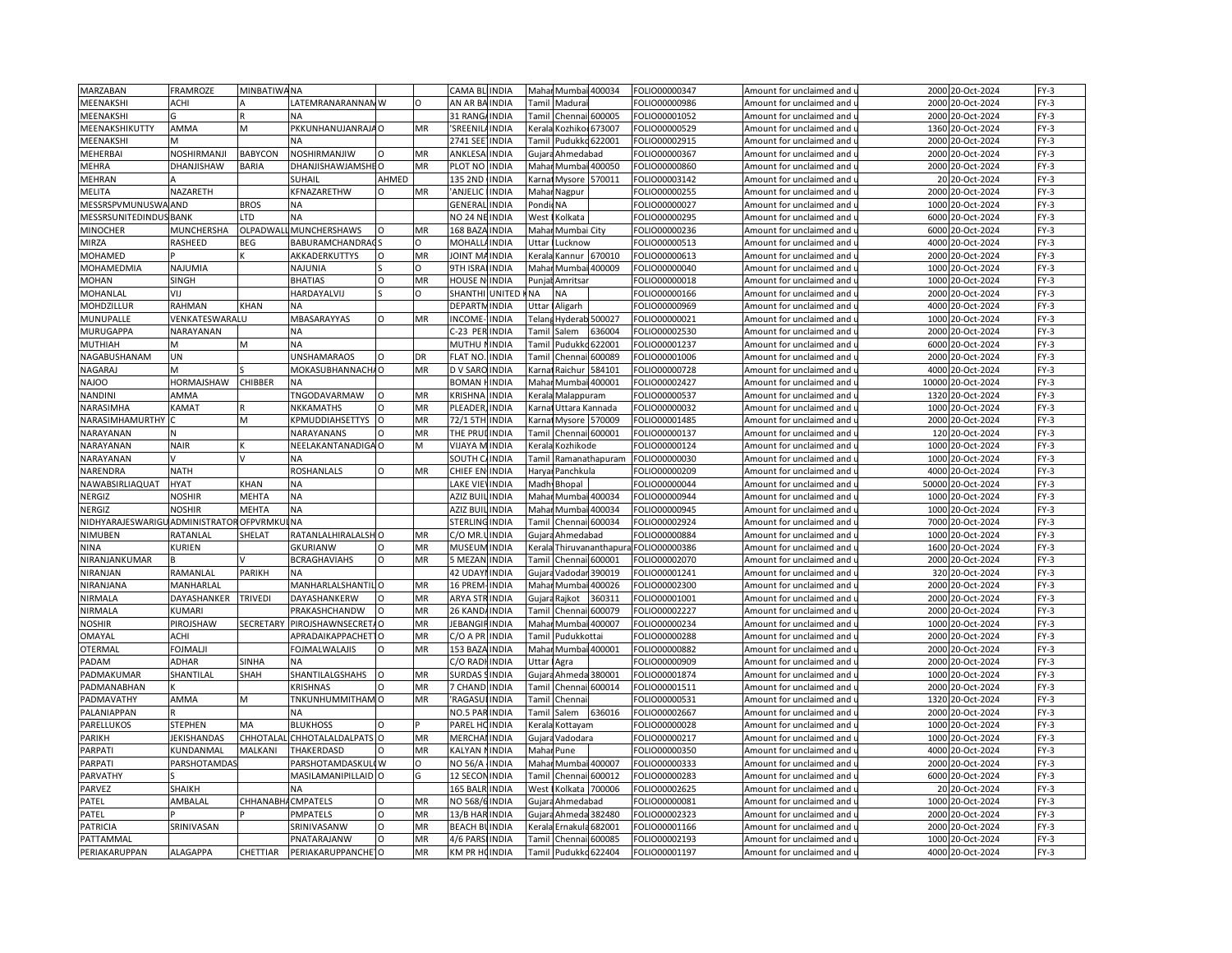| PERIN           | ERUCH                | <b>DASTUR</b>  | ERUCHARDESHIRDAS <sup>1</sup> O |          | MR        | 23 NEPEA INDIA  |              | Maha          | Mumbai 400036          |        | FOLIO00002118 | Amount for unclaimed and                               | 5000  | 20-Oct-2024      | $FY-3$ |
|-----------------|----------------------|----------------|---------------------------------|----------|-----------|-----------------|--------------|---------------|------------------------|--------|---------------|--------------------------------------------------------|-------|------------------|--------|
| PERUMALCHETTY   |                      |                | GNARAYANAPPAS                   | O        | MR        | <b>SREE BAD</b> | <b>INDIA</b> | Tamil         | Chennai 600079         |        | FOLIO00001966 | Amount for unclaimed and u                             |       | 2000 20-Oct-2024 | $FY-3$ |
| <b>PESHOTAN</b> | MUNCHERSHAW OLPADWAL |                | <b>MUNCHERSHAWS</b>             | O        | MR        | C/O M/S         | <b>INDIA</b> |               | Mahar Mumbai 400001    |        | FOLIO00000472 | Amount for unclaimed and                               |       | 2000 20-Oct-2024 | $FY-3$ |
| PETHAL          | ACHI                 |                | CHITSABESANWO                   | MR       | KN        | W/O MR.         | <b>INDIA</b> | Tamil         | Chennai 600028         |        | FOLIO00000200 | Amount for unclaimed and u                             | 2000  | 20-Oct-2024      | $FY-3$ |
| PHIROZE         | HOSHANGJI            | VAKIL          | HOSHANJIVAKILS                  | O        | MR        | NAOROJ          | <b>INDIA</b> | Gujara        | Ahmedabad              |        | FOLIO00000982 | Amount for unclaimed and                               | 4000  | 20-Oct-2024      | $FY-3$ |
| PIA             | MASCARENHAS          |                | EGIPICIOMASCARENHW              |          | Ω         | <b>KAMALA</b>   | <b>INDIA</b> | Maha          | Mumbai City            |        | FOLIO00000461 | Amount for unclaimed and                               |       | 1000 20-Oct-2024 | $FY-3$ |
| POORNIMA        | RAJNIKANT            | <b>JHAVERI</b> | NA                              |          |           | C/O BLUE INDIA  |              |               | Mahar Mumbai 400023    |        | FOLIO00002458 | Amount for unclaimed and                               |       | 2000 20-Oct-2024 | $FY-3$ |
| PRABHA          | BAVEJA               |                | ATEMRPRANNATHB/W                |          | O         | BOX 5.          | <b>INDIA</b> | Karna         | Bangaloi 560001        |        | FOLIO00000455 | Amount for unclaimed and                               | 3000  | 20-Oct-2024      | $FY-3$ |
| PRAKASH         | GAJANAN              | MANKAR         | <b>GAJENANBALAJIMANIO</b>       |          | MR        | KUSUM           | <b>INDIA</b> |               | Mahar Mumbai 400067    |        | FOLIO00001122 |                                                        |       | 1000 20-Oct-2024 | $FY-3$ |
| PRAKASHVAISH    | BA                   | <b>OM</b>      | <b>GOKALCHANDRAS</b>            | $\Omega$ | MR        | ZAMIND.         | <b>INDIA</b> | Uttar         | Muzaffarnagar          |        | FOLIO00000016 | Amount for unclaimed and u<br>Amount for unclaimed and | 1000  | 20-Oct-2024      | $FY-3$ |
| PRAMILABEN      | <b>JANUBHAI</b>      | <b>VYAS</b>    | JENUBHAISANKERLAL O             |          | MR        | C/O M/S         | <b>INDIA</b> |               | Gujara Vadodar 390001  |        | FOLIO00000768 | Amount for unclaimed and                               | 1000  | 20-Oct-2024      | $FY-3$ |
| PRAMOD          | SINGHAL              |                |                                 |          |           | 17/129 D        | <b>INDIA</b> | Uttar         |                        |        |               |                                                        | 1000  |                  | $FY-3$ |
|                 |                      |                |                                 |          |           |                 |              |               | Agra                   |        | FOLIO00003019 | Amount for unclaimed and                               |       | 20-Oct-2024      |        |
| PRAVINKANT      | CHIMANLAL            | <b>SHAH</b>    | <b>NA</b>                       |          |           | EYE SURO        | <b>INDIA</b> |               | Guiara Surat           | 395003 | FOLIO00000564 | Amount for unclaimed and                               | 1000  | 20-Oct-2024      | $FY-3$ |
| PULPAKA         | KAMESWARA            | RAO            | <b>PGURUS</b>                   | O        |           | ADVOCA          | <b>INDIA</b> | Andh          | East Godavari          |        | FOLIO00000033 | Amount for unclaimed and                               | 1400  | 20-Oct-2024      | $FY-3$ |
| PURSHOTAMDAS    | CHATURDAS            | SHETH          | CHATURDASPSHATHS O              |          | MR        | C/O SUR         | INDIA        |               | Gujara Bharuch         |        | FOLIO00000107 | Amount for unclaimed and                               | 1000  | 20-Oct-2024      | $FY-3$ |
| RACHAWWA        | CHINNAPPA            | MOOGI          | NA                              |          |           | <b>BAZAR GI</b> | <b>INDIA</b> | Andhi         | East God!              | 533217 | FOLIO00000970 | Amount for unclaimed and                               |       | 2000 20-Oct-2024 | $FY-3$ |
| RAGHUBAR        | DIAL                 | <b>JAIN</b>    | LALARAMDIALJAINS                |          | MR        | <b>JAIN BHU</b> | <b>INDIA</b> | Delhi         | New Del                | 110005 | FOLIO00000087 | Amount for unclaimed and                               | 2000  | 20-Oct-2024      | $FY-3$ |
| RAGHUNATH       | <b>BALWANT</b>       | GHANEKAR       | <b>NA</b>                       |          |           | C/O. MR.        | <b>INDIA</b> |               | Mahar Satara           | 415523 | FOLIO00002536 | Amount for unclaimed and u                             |       | 2000 20-Oct-2024 | $FY-3$ |
| RAGHUNATH       | DAS                  | <b>DUSAJE</b>  | LATEMRKISHINCHANI!              |          | $\Omega$  | <b>BLOCK C</b>  | <b>INDIA</b> | Delhi         | New De                 | 110009 | FOLIO00000182 | Amount for unclaimed and                               | 2000  | 20-Oct-2024      | $FY-3$ |
| RAGHUNATHPRASAD | GARG                 |                | RAGHUNATHPRASADI                |          | $\Omega$  | C/O MR          | <b>INDIA</b> | Mahar         | Mumbai                 | 400002 | FOLIO00000110 | Amount for unclaimed and                               | 1000  | 20-Oct-2024      | $FY-3$ |
| RAGUNATHAN      | KR                   |                | KUMARAPPANCHETTIO               |          | MR        | MANGU           | <b>INDIA</b> | Tamil         | Pudukko                | 522203 | FOLIO00001508 | Amount for unclaimed and                               | 2000  | 20-Oct-2024      | $FY-3$ |
| RAJALAKSHMI     |                      |                | <b>NA</b>                       |          |           | NEW NO          | <b>INDIA</b> | Tamil         | Chennai 600114         |        | FOLIO00002197 | Amount for unclaimed and u                             | 4000  | 20-Oct-2024      | $FY-3$ |
| RAJASIMHA       | MENON                | м              | TNMANAVEDANRAJA O               |          | <b>MR</b> | <b>BRINDA</b>   | <b>INDIA</b> | Kerala        | Ernakulam              |        | FOLIO00000533 | Amount for unclaimed and                               |       | 1320 20-Oct-2024 | $FY-3$ |
| RAJENDRA        | SHREYA               | SHAH           |                                 |          |           | <b>FLAT NO</b>  | <b>INDIA</b> | <b>Felang</b> | Hyderab 500001         |        | FOLIO00003057 | Amount for unclaimed and                               | 1000  | 20-Oct-2024      | $FY-3$ |
| RAJI            | <b>ALIAS</b>         |                | RAJALAKSHN NKRISHNAMURTHYD O    |          | MR        | 10-B/3 R.       | <b>INDIA</b> | Tamil         | Tiruchira 620017       |        | FOLIO00001313 | Amount for unclaimed and                               |       | 3000 20-Oct-2024 | $FY-3$ |
| RAJINDER        | <b>NATH</b>          | CHADHA         | <b>RCHADHAS</b>                 | O        |           | C/O M/!         | <b>INDIA</b> | <b>Jttar</b>  | Kanpur Nagar           |        | FOLIO00000174 | Amount for unclaimed and                               | 1000  | 20-Oct-2024      | $FY-3$ |
| RAJUKVR         |                      |                | NΑ                              |          |           | PENUMA          | <b>INDIA</b> |               | Andhr West Go 534268   |        | FOLIO00002856 | Amount for unclaimed and u                             | 2000  | 20-Oct-2024      | $FY-3$ |
| <b>RAM</b>      | BABU                 | AGARWAL        | RAMSARUPAGARWAI O               |          | MR        | NO 1403         | <b>INDIA</b> | Uttar         | Agra                   |        | FOLIO00000719 | Amount for unclaimed and                               | 2000  | 20-Oct-2024      | $FY-3$ |
| RAMA            | NAND                 |                | DURGAPRASADJIS                  | $\Omega$ | MR        | <b>45 BHUT</b>  | <b>INDIA</b> |               | Rajast Bikaner         |        | FOLIO00000020 | Amount for unclaimed and                               | 1000  | 20-Oct-2024      | $FY-3$ |
| <b>RAMARAOS</b> |                      |                | VENKATANARASUS                  | $\Omega$ |           | SATYANA         | <b>INDIA</b> | Andhr         | Krishna                |        | FOLIO00000169 | Amount for unclaimed and                               | 1000  | 20-Oct-2024      | $FY-3$ |
| RAMACHANDRA     | <b>DIGAMBAR</b>      | THIPSAY        | <b>NA</b>                       |          |           | 635/80          | <b>INDIA</b> | Mahar         | Pune                   |        | FOLIO00000384 | Amount for unclaimed and                               | 2000  | 20-Oct-2024      | $FY-3$ |
| RAMACHANDRAIYER |                      |                | <b>NA</b>                       |          |           | GENERA          | <b>INDIA</b> | Keral         | Palakkad               |        | FOLIO00000146 | Amount for unclaimed and                               | 40000 | 20-Oct-2024      | $FY-3$ |
| RAMACHANDRA     | RAO                  |                | BDASAPPAYAS                     | $\Omega$ | MR        | <b>LAT NO</b>   | INDIA        | <b>Tami</b>   | Chenna                 |        | FOLIO00000634 | Amount for unclaimed and                               | 1000  | 20-Oct-2024      | $FY-3$ |
| RAMAKANT        | PURSHOTAM            | PANDIT         | <b>NA</b>                       |          |           | $-24$ TAR       | <b>INDIA</b> |               | Mahar Mumbai 400004    |        | FOLIO00000405 | Amount for unclaimed and                               |       | 1000 20-Oct-2024 | $FY-3$ |
| RAMAN           |                      |                | <b>NA</b>                       |          |           | <b>KILMELI</b>  | <b>INDIA</b> | Tami          | The Nilgiris           |        | FOLIO00000557 | Amount for unclaimed and                               | 2000  | 20-Oct-2024      | $FY-3$ |
| RAMANSUBBARAO   | M                    |                | MMRAMASWAMYD                    |          | MR        | 135 7TH         | <b>INDIA</b> |               |                        |        | OLIO00001958  |                                                        | 2000  | 20-Oct-2024      | $FY-3$ |
|                 |                      |                | SUBRAMANIAVADHIYO               |          |           | 11 MAN          |              |               | Karnal Bangaloi 560011 |        |               | Amount for unclaimed and                               | 4000  |                  | $FY-3$ |
| RAMANATHA       | SASTRY               |                |                                 |          |           | NO.5 PAP        | <b>INDIA</b> | <b>Tamil</b>  | Mahar Mumbai 400019    |        | FOLIO00000184 | Amount for unclaimed and                               |       | 20-Oct-2024      |        |
| RAMANATHAN      |                      |                | <b>NA</b>                       |          |           |                 | <b>INDIA</b> |               | Salem                  | 636016 | FOLIO00002666 | Amount for unclaimed and                               | 2000  | 20-Oct-2024      | $FY-3$ |
| RAMASWAMY       |                      |                | SOLAYAPPANRM                    |          |           | G2 VIMA         | <b>INDIA</b> | Tamil         | Chenna                 | 500042 | FOLIO00003092 | Amount for unclaimed and                               | 1000  | 20-Oct-2024      | $FY-3$ |
| RAMJI           | <b>JETHABHAI</b>     | KOTHARI        | <b>ETHABHAI</b>                 |          | $\Omega$  | NAGPUR          | <b>INDIA</b> | Mahar         | Nagpur                 |        | FOLIO00000190 | Amount for unclaimed and เ                             | 2000  | 20-Oct-2024      | $FY-3$ |
| RANGANATHAN     |                      |                | VRAJAGOPALAMUDAIO               |          | MR        | <b>120 LLOY</b> | <b>INDIA</b> | Tamil         | Chennai 600006         |        | FOLIO00000609 | Amount for unclaimed and                               |       | 2000 20-Oct-2024 | $FY-3$ |
| RANJITRAY       | SAKERLAL             | <b>THAKORE</b> | SAKARLALTHAKORES                |          | MR        | SULTANF         | INDIA        | Gujara        | Ahmedabad              |        | OLIO00000758  | Amount for unclaimed and                               | 1000  | 20-Oct-2024      | $FY-3$ |
| RASIKLAL        | CHIMANLAI            | GANDHI         | CHIMANLALS                      | O        | MR        | 14 TAPOV        | <b>INDIA</b> |               | Mahar Mumbai 400054    |        | FOLIO00000057 | Amount for unclaimed and                               |       | 1000 20-Oct-2024 | $FY-3$ |
| <b>RASIKLAI</b> | SOMESHWAR            | <b>BHATT</b>   | <b>SHBHATTS</b>                 | $\Omega$ | MR        | 30 NILK         | <b>INDIA</b> |               | Gujara Bharuch 392001  |        | FOLIO00000861 | Amount for unclaimed and                               | 1000  | 20-Oct-2024      | $FY-3$ |
| RATANLAL        | HIRALAL              | JAIN           | HIRALAL                         |          |           | C-405 SH        | <b>INDIA</b> |               | Mahar Mumbai 400007    |        | FOLIO00002910 | Amount for unclaimed and u                             |       | 4000 20-Oct-2024 | $FY-3$ |
| RATILAL         |                      | PATEL          | HIRALALRPATELS                  | $\circ$  | MR        | ADVOCA          | <b>INDIA</b> |               | Gujara Kheda           |        | FOLIO00000552 | Amount for unclaimed and                               | 1000  | 20-Oct-2024      | $FY-3$ |
| RATNAKAR        | <b>NDURAO</b>        | SYEDH          | <b>INDURAOS</b>                 | $\Omega$ | MR        | PLEADER         | <b>INDIA</b> |               | Gujara Ahmedabad       |        | FOLIO00000138 | Amount for unclaimed and                               |       | 2000 20-Oct-2024 | $FY-3$ |
| RATY            | NAVAL                | TARAPORE'      | <b>NAVALW</b>                   | $\circ$  | MR        | AASHISH         | <b>INDIA</b> | Telan         | Rangareddi             |        | FOLIO00001322 | Amount for unclaimed and                               | 2000  | 20-Oct-2024      | $FY-3$ |
| RAVINDER        | <b>UMAR</b>          | <b>GUPTA</b>   | <b>NA</b>                       |          |           | C/O ANL         | <b>INDIA</b> | Harya         | Rohtak                 |        | FOLIO00002614 | Amount for unclaimed and                               | 2000  | 20-Oct-2024      | $FY-3$ |
| REHMATBAI       | SALEBHOY             | ODHGER         | SALEBHOYGULAMALYO               |          | MR        | C/O M/S         | <b>INDIA</b> | Uttar         | Lucknow                |        | FOLIO00000708 | Amount for unclaimed and                               |       | 1000 20-Oct-2024 | $FY-3$ |
| RENUKHA         | ESAISELVAN           |                | RESAISELVANW                    |          | MR        | SELVAN          | <b>INDIA</b> | <b>Tamil</b>  | Madurai 625002         |        | FOLIO00001203 | Amount for unclaimed and                               | 2000  | 20-Oct-2024      | $FY-3$ |
| REVATHI         | RAJAN                |                | KVVRAJANW                       | $\circ$  | MR        | <b>OB COL</b>   | <b>INDIA</b> | Tamil         | Tirunelv 627007        |        | FOLIO00001777 | Amount for unclaimed and                               |       | 2000 20-Oct-2024 | $FY-3$ |
| RITU            | AGGARWAL             |                | <b>NA</b>                       |          |           | 502 SAV         | <b>INDIA</b> | Delhi         | New De                 | 110085 | FOLIO00002891 | Amount for unclaimed and                               | 6000  | 20-Oct-2024      | $FY-3$ |
| <b>RODA</b>     | DARA                 | VANIA          | DARAJALVANIAW                   | $\Omega$ | MR        | SHIVAM          | <b>INDIA</b> |               | Mahar Pune             | 411040 | FOLIO00001316 | Amount for unclaimed and                               | 2000  | 20-Oct-2024      | $FY-3$ |
| <b>ROSHAN</b>   | <b>HECTOR</b>        | KOTHAWA        | <b>HECTORRATENJIKOTHO</b>       |          | MR        | 22 JAW/         | <b>INDIA</b> |               | Gujara Valsad          |        | FOLIO00000801 | Amount for unclaimed and                               | 2000  | 20-Oct-2024      | $FY-3$ |
| <b>ROSHAN</b>   | <b>IEHANGIR</b>      | COOPER         | <b>NA</b>                       |          |           | B/002-AI        | <b>INDIA</b> | Mahar         | Mumbai                 | 400061 | FOLIO00002852 | Amount for unclaimed and                               | 2000  | 20-Oct-2024      | $FY-3$ |
| <b>ROSHAN</b>   | PARASOTAM            | PATEL          | <b>PPPATELS</b>                 | O        | MR        | 13/B HAI        | <b>INDIA</b> | Gujar         | Ahmeda                 | 382480 | FOLIO00002325 | Amount for unclaimed and                               | 2000  | 20-Oct-2024      | $FY-3$ |
| ROSHANLAL       | AGGARWAL             |                | AGGARWALS                       | $\Omega$ | MR        | 79 DAYA         | <b>INDIA</b> | Punjal        | Amritsar 143001        |        | OLIO00000229  | Amount for unclaimed and                               | 2000  | 20-Oct-2024      | $FY-3$ |
| <b>ROSHEN</b>   | KAIKOBAD             | DELVADAV.      | <b>KAIKOBADW</b>                | O        | MR        | <b>GULISTA</b>  | <b>INDIA</b> | Mahar         | Mumbai City            |        | FOLIO00001705 | Amount for unclaimed and                               | 2000  | 20-Oct-2024      | $FY-3$ |
| <b>RUDRA</b>    | DATT                 | <b>BHATT</b>   | SRIJOGABHATT                    |          | O         | <b>MERCHA</b>   | INDIA        |               |                        |        | FOLIO00000070 |                                                        | 1000  | 20-Oct-2024      | $FY-3$ |
|                 |                      |                |                                 |          |           |                 |              | <b>Jttar</b>  | Almora                 |        |               | Amount for unclaimed and                               |       |                  |        |
| <b>RUDRA</b>    | KOTI                 |                | <b>NA</b>                       |          |           | 3 THIRUVINDIA   |              |               | Tamil Chennai 600033   |        | FOLIO00002517 | Amount for unclaimed and u                             |       | 20 20-Oct-2024   | $FY-3$ |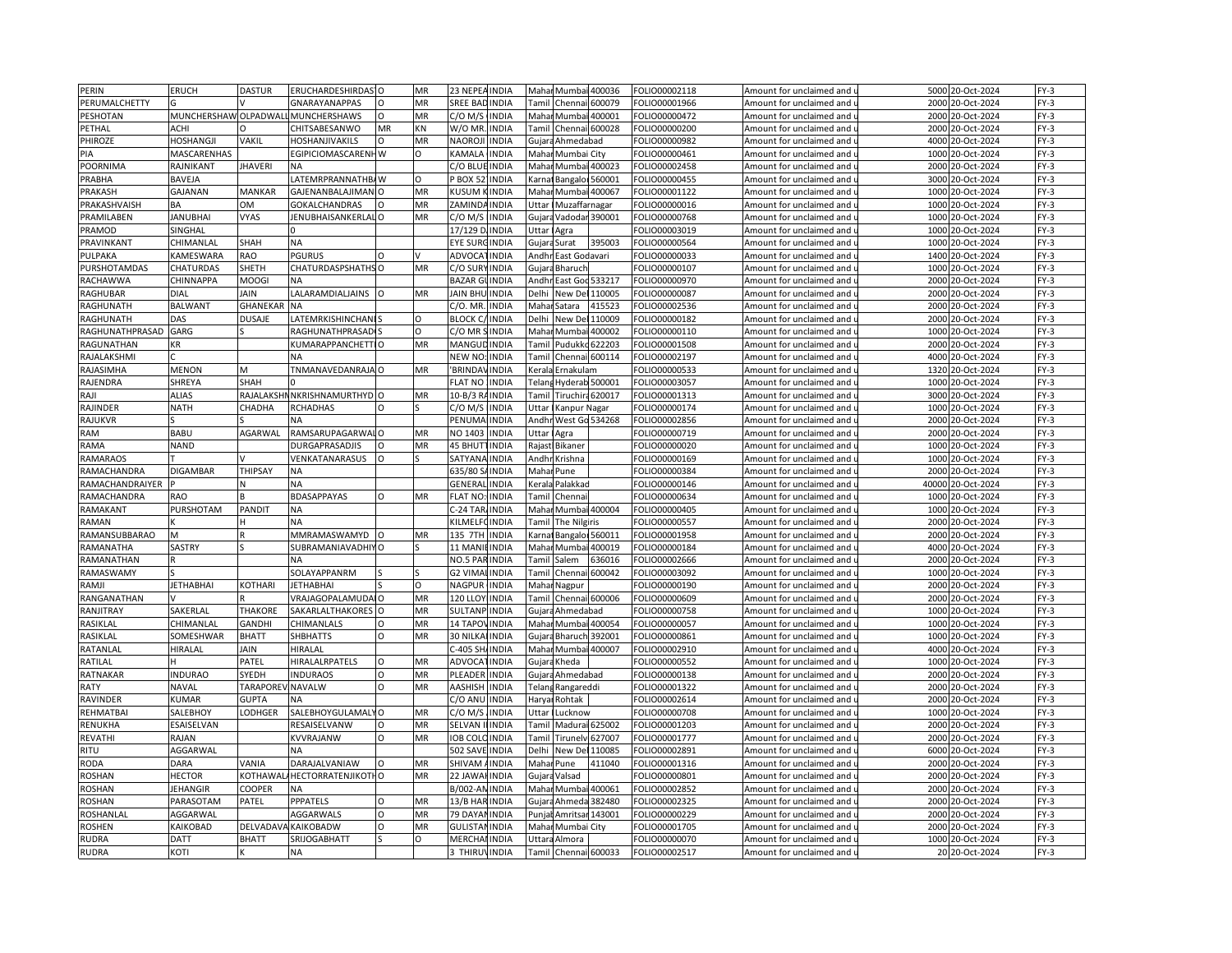| RUKMAJA         | VARADAN                 |                | <b>NA</b>                                |               |          | E-112 SE              | <b>INDIA</b>                 | Uttar                                                                                                                                                                 |                                                                                                                                            | Gautam Buddha Na | FOLIO00001131                 | Amount for unclaimed and               |       | 2000 20-Oct-2024              | $FY-3$ |
|-----------------|-------------------------|----------------|------------------------------------------|---------------|----------|-----------------------|------------------------------|-----------------------------------------------------------------------------------------------------------------------------------------------------------------------|--------------------------------------------------------------------------------------------------------------------------------------------|------------------|-------------------------------|----------------------------------------|-------|-------------------------------|--------|
| <b>RUSTOMJI</b> | NANABHOY                | <b>BAMBOAT</b> | NANABHOYBAMBOA <sup>-</sup>              |               | $\Omega$ | <b>SOLICITO INDIA</b> |                              |                                                                                                                                                                       | Mahar Mumbai 400026                                                                                                                        |                  | OLIO00000216                  | Amount for unclaimed and u             |       | 4000 20-Oct-2024              | $FY-3$ |
| SAAM            | NOSHIR                  | NANABHAI       | <b>NOSHIR</b>                            |               | O        | NO 724 D INDIA        |                              |                                                                                                                                                                       | Mahar Mumbai                                                                                                                               | 400014           | FOLIO00000361                 | Amount for unclaimed and               | 800   | 20-Oct-2024                   | $FY-3$ |
| SAGUNA          |                         |                | RSHOSANGADIW                             | $\Omega$      | MR       | C/8 CHITFINDIA        |                              | Mahar                                                                                                                                                                 | Mumbai                                                                                                                                     | 400050           | OLIO00000439                  | Amount for unclaimed and u             | 1000  | 20-Oct-2024                   | $FY-3$ |
| SAGUNABEN       | M                       | PATEL          | <b>NA</b>                                |               |          | 9 KALYAI              | <b>INDIA</b>                 | Gujar                                                                                                                                                                 | Vadodar                                                                                                                                    | 390001           | FOLIO00002570                 | Amount for unclaimed and               | 1000  | 20-Oct-2024                   | $FY-3$ |
| SAILENDRA       | LALI                    | SEAL           | <b>NA</b>                                |               |          | 44 SIKDA              | <b>INDIA</b>                 | West                                                                                                                                                                  | <olkata< td=""><td>700007</td><td>OLIO00002745</td><td>Amount for unclaimed and</td><td>20</td><td>20-Oct-2024</td><td>FY-3</td></olkata<> | 700007           | OLIO00002745                  | Amount for unclaimed and               | 20    | 20-Oct-2024                   | FY-3   |
| SAILENDRA       | <b>NATH</b>             | <b>GOSH</b>    | <b>BINODBIHARIGOSHWO</b>                 |               | MR       | <b>RETD ME</b>        | <b>INDIA</b>                 | West                                                                                                                                                                  | Hooghly                                                                                                                                    |                  | OLIO00000258                  | Amount for unclaimed and               | 2000  | 20-Oct-2024                   | FY-3   |
| SAKAMURIVEERA   | VENKATA                 | SATYANARA      |                                          |               |          | HOUSE N               | <b>INDIA</b>                 |                                                                                                                                                                       |                                                                                                                                            | 21301            |                               |                                        |       |                               | $FY-3$ |
|                 |                         |                |                                          |               |          |                       |                              | Andh                                                                                                                                                                  | Krishna                                                                                                                                    |                  | OLIO00003042                  | Amount for unclaimed and               | 1500  | 20-Oct-2024                   |        |
| SAKINABAI       | SALEBHAI                |                | RANGWALA SALEBHAIRANGWALA O<br><b>NA</b> |               | MR       | $C/O$ MR $:$          | <b>INDIA</b>                 |                                                                                                                                                                       | Mahar Mumbai                                                                                                                               | 400008           | OLIO00000510                  | Amount for unclaimed and               | 1000  | 20-Oct-2024                   | $FY-3$ |
| SAM             | PHIROZE                 | <b>DRIVER</b>  |                                          |               |          | SANGAN                | INDIA                        | Maha                                                                                                                                                                  |                                                                                                                                            | Mumbai 400026    | OLIO00002463                  | Amount for unclaimed and               | 9000  | 20-Oct-2024                   | FY-3   |
| SAMANDYAMMAL    |                         |                | BSENNAIGOWDERW O                         |               | MR       | NO 16/3               | <b>INDIA</b>                 |                                                                                                                                                                       | Tamil Coimbatore                                                                                                                           |                  | OLIO00000256                  | Amount for unclaimed and $\mathfrak l$ | 1000  | 20-Oct-2024                   | $FY-3$ |
| SANGEETA        | <b>CHITNIS</b>          |                | <b>MILINDW</b>                           | $\Omega$      | MR       | POPULAR               | <b>INDIA</b>                 |                                                                                                                                                                       | Mahar Mumbai                                                                                                                               | 400028           | FOLIO00002016                 | Amount for unclaimed and               | 4000  | 20-Oct-2024                   | FY-3   |
| SANJAY          | MANOHAR                 | <b>NAIK</b>    | MANOHARHAMUMAIO                          |               | MR       | 61 SOM                | <b>INDIA</b>                 |                                                                                                                                                                       | Carnal Belgaum                                                                                                                             | 590006           | OLIO00001919                  | Amount for unclaimed and u             |       | 400 20-Oct-2024               | FY-3   |
| SANJAY          |                         | <b>GEORGE</b>  | MANJU                                    | <b>GEORGE</b> |          | 19/650                | <b>INDIA</b>                 | <erala< td=""><td>Kollam</td><td>691560</td><td>FOLIO00003147</td><td>Amount for unclaimed and</td><td>20</td><td>20-Oct-2024</td><td><math>FY-3</math></td></erala<> | Kollam                                                                                                                                     | 691560           | FOLIO00003147                 | Amount for unclaimed and               | 20    | 20-Oct-2024                   | $FY-3$ |
| SANJEEV         | MANOHAR                 | <b>NAIK</b>    | MANOHARMNAIKS                            |               | MR       | 61 SOM/               | <b>INDIA</b>                 | (arna                                                                                                                                                                 | Belgaum                                                                                                                                    | 590006           | OLIO00001756                  | Amount for unclaimed and $\iota$       | 8000  | 20-Oct-2024                   | $FY-3$ |
| SANYAL          |                         |                | <b>BASANTKUMARSANY</b>                   |               | n        | ADVOCA                | <b>INDIA</b>                 | <b>Jttar</b>                                                                                                                                                          | Jhansi                                                                                                                                     |                  | OLIO00000547                  | Amount for unclaimed and               |       | 4000 20-Oct-2024              | $FY-3$ |
| SARATHAMBAL     |                         |                | <b>NA</b>                                |               |          | W/O MR                | INDIA                        |                                                                                                                                                                       | Tamil Nadu                                                                                                                                 | 606705           | OLIO00002431                  | Amount for unclaimed and               | 1000  | 20-Oct-2024                   | FY-3   |
| SARDAR          | SHIV                    | SINGH          | SNATHASINGHS                             | O             | MR       | SAROBAD               | <b>INDIA</b>                 |                                                                                                                                                                       | Punjal Jalandhar                                                                                                                           |                  | OLIO00000202                  | Amount for unclaimed and               |       | 4000 20-Oct-2024              | FY-3   |
| SARMAC          |                         |                | SVVAIDYANATHAIERS O                      |               | MR       | VASANT                | <b>INDIA</b>                 | Tamil                                                                                                                                                                 | Chennai 600018                                                                                                                             |                  | OLIO00000863                  | Amount for unclaimed and               | 480   | 20-Oct-2024                   | $FY-3$ |
| SATHYAN         |                         |                | <b>NA</b>                                |               |          | SANTHA                | <b>INDIA</b>                 | Kerala                                                                                                                                                                |                                                                                                                                            | 688544           | OLIO00002896                  | Amount for unclaimed and u             |       | 20 20-Oct-2024                | $FY-3$ |
| SAURIRAJULU     | RAJAGOPAL               | <b>NAIDU</b>   | <b>NA</b>                                |               |          | RANGA                 | <b>INDIA</b>                 |                                                                                                                                                                       | Tamil Nagapattinam                                                                                                                         |                  | OLIO00000023                  | Amount for unclaimed and               |       | 1000 20-Oct-2024              | $FY-3$ |
| SERVESH         | SINGAL                  |                | KCSINGHALW                               | $\circ$       | MR       | W/O MR.               | <b>INDIA</b>                 |                                                                                                                                                                       | Uttarakhand                                                                                                                                | 247677           | OLIO00002301                  | Amount for unclaimed and u             | 2000  | 20-Oct-2024                   | FY-3   |
| SEWARAM         | <b>DIPCHAND</b>         |                | <b>DIPCHAND</b>                          |               | $\Omega$ | C/O NAF               | <b>INDIA</b>                 |                                                                                                                                                                       | Mahar Mumba                                                                                                                                | 400002           | OLIO00000048                  | Amount for unclaimed and               | 1000  | 20-Oct-2024                   | $FY-3$ |
| SHAILAJA        | SHANKAR                 | KAVTHEKA       | <b>BHASKERW</b>                          | O             | MR       | B/10 AN/              | <b>INDIA</b>                 | Mahar                                                                                                                                                                 | Mumbai                                                                                                                                     | 400016           | OLIO00001132                  | Amount for unclaimed and i             | 2000  | 20-Oct-2024                   | FY-3   |
| SHAKUNTLA       | DEVI                    | TULI           | <b>NA</b>                                |               |          | C/O MR.               | <b>INDIA</b>                 |                                                                                                                                                                       | Mahar Mumbai                                                                                                                               | 400026           | FOLIO00000415                 | Amount for unclaimed and               |       | 1000 20-Oct-2024              | FY-3   |
| <b>SHANTH</b>   |                         |                | PBALASUBRAMANIANO                        |               | MR       | SHOBIT                | <b>INDIA</b>                 | <b>Carnat</b>                                                                                                                                                         | Bangalor                                                                                                                                   | 560098           | OLIO00002178                  | Amount for unclaimed and i             | 4000  | 20-Oct-2024                   | FY-3   |
|                 | PARASOTAM               | PATEL          | PPPATELW                                 | $\Omega$      | MR       | 13/B HAF              | <b>INDIA</b>                 |                                                                                                                                                                       | Gujara Ahmeda 382480                                                                                                                       |                  |                               |                                        | 2000  |                               | FY-3   |
| SHARDABEN       |                         |                | NΔ                                       |               |          |                       |                              |                                                                                                                                                                       |                                                                                                                                            |                  | OLIO00002326                  | Amount for unclaimed and               | 2000  | 20-Oct-2024                   |        |
| SHARMA          |                         |                |                                          |               |          | <b>ADVOC</b>          | INDIA                        | Uttar                                                                                                                                                                 | Moradabad                                                                                                                                  |                  | OLIO00000007                  | Amount for unclaimed and               |       | 20-Oct-2024                   | $FY-3$ |
| SHASHIKANT      | ABHSHANKER              | <b>BHATT</b>   | LABHSHANKERIBHAT <sup>1</sup> O          |               | MR       | KARSAN                | <b>INDIA</b>                 |                                                                                                                                                                       | Gujara Jamnagar                                                                                                                            |                  | OLIO00001004                  | Amount for unclaimed and u             | 1000  | 20-Oct-2024                   | FY-3   |
| SHERA           | SORABJI                 | REPORTER       | SORABJIBURJORJIREP D                     |               | $\Omega$ | <b>MEHER</b>          | <b>INDIA</b>                 |                                                                                                                                                                       | Mahar Mumbai City                                                                                                                          |                  | FOLIO00000306                 | Amount for unclaimed and               | 20000 | 20-Oct-2024                   | $FY-3$ |
| SHERA           | <b>SORABJI</b>          | REPORTER       | <b>NA</b>                                |               |          | MEHRA I               | <b>INDIA</b>                 | Mahar                                                                                                                                                                 |                                                                                                                                            | Mumbai 400036    | FOLIO00001274                 | Amount for unclaimed and u             | 6000  | 20-Oct-2024                   | FY-3   |
| SHERA           | SORABJI                 | <b>SPENCER</b> | DHUNJISHAWSORABJ W                       |               | O        | JAIJI TER             | <b>INDIA</b>                 | Mahai                                                                                                                                                                 |                                                                                                                                            | Mumbai 400007    | FOLIO00000311                 | Amount for unclaimed and               | 2000  | 20-Oct-2024                   | $FY-3$ |
| SHUBH           | LATA                    |                | CHAMPALALW                               | O             | MR       | C/O MR                | <b>INDIA</b>                 | Punjal                                                                                                                                                                | Ludhiana                                                                                                                                   |                  | OLIO00000711                  | Amount for unclaimed and u             | 4000  | 20-Oct-2024                   | FY-3   |
| SINGHAL         |                         |                | VEDPRAKASHS                              | O             | MR       | NO 20 DA              | <b>INDIA</b>                 | Uttar                                                                                                                                                                 | Agra                                                                                                                                       |                  | FOLIO00000712                 | Amount for unclaimed and               | 1000  | 20-Oct-2024                   | FY-3   |
| <b>SITA</b>     | SEN                     |                | SKGENW                                   | $\Omega$      | DR       | C/O DR S              | <b>INDIA</b>                 | Delhi                                                                                                                                                                 | New Delhi                                                                                                                                  |                  | FOLIO00000173                 | Amount for unclaimed and               | 10000 | 20-Oct-2024                   | $FY-3$ |
| SIVAKAMI        | ACHI                    |                | CHIDAMBARAMCHET PL                       |               | AR       | <b>NO 14 MI</b>       | <b>INDIA</b>                 | Tamil                                                                                                                                                                 | Sivaganga                                                                                                                                  |                  | OLIO00000826                  | Amount for unclaimed and               | 4000  | 20-Oct-2024                   | $FY-3$ |
| SNEHALATABAI    | SHRIDAR                 | <b>JOSHI</b>   | SHRIDARJOSHI                             | W             | $\circ$  | C/O MR                | <b>INDIA</b>                 |                                                                                                                                                                       | Mahar Nagpur                                                                                                                               |                  | FOLIO00000247                 | Amount for unclaimed and               | 4000  | 20-Oct-2024                   | FY-3   |
| SNEHLATA        | <b>BHADURI</b>          |                | DNBHADURIW                               | $\Omega$      | MR       | W/O MR                | <b>INDIA</b>                 | Uttar                                                                                                                                                                 | Jhansi                                                                                                                                     |                  | OLIO00000544                  | Amount for unclaimed and i             | 4000  | 20-Oct-2024                   | $FY-3$ |
| SOLAIAPPAN      | SS.                     | <b>RM</b>      | <b>NA</b>                                |               |          | 5/13 PL               | <b>INDIA</b>                 | Tamil                                                                                                                                                                 | Pudukko 622506                                                                                                                             |                  | FOLIO00001009                 | Amount for unclaimed and               | 1000  | 20-Oct-2024                   | $FY-3$ |
| SRIMATHI        | SHANTHI                 | SHAH           | GOPALDASCHAWLA                           | W             | $\Omega$ | NO 44 JO              | <b>INDIA</b>                 | Delhi                                                                                                                                                                 | New Del 110003                                                                                                                             |                  | OLIO00000067                  | Amount for unclaimed and u             | 6000  | 20-Oct-2024                   | FY-3   |
| SRINIVASAMURTI  |                         | N              | <b>NARSINGRAOS</b>                       | $\Omega$      |          | ADVOCA                | <b>INDIA</b>                 | Karna                                                                                                                                                                 | <b>Bellary</b>                                                                                                                             |                  | FOLIO00000118                 | Amount for unclaimed and               | 280   | 20-Oct-2024                   | $FY-3$ |
| <b>SUBBA</b>    | RAO                     |                | RSURYANARAYANAR                          |               | MR       | NO 4-1/1              | <b>INDIA</b>                 | <b>Carnat</b>                                                                                                                                                         | Bangaloi 560028                                                                                                                            |                  | OLIO00000105                  | Amount for unclaimed and $\iota$       | 2000  | 20-Oct-2024                   | $FY-3$ |
| SUBBIAH         | VR                      | KR             | <b>KARUNGAPPANAMBA</b>                   |               | $\Omega$ | ARANMA                | INDIA                        | Tamil                                                                                                                                                                 |                                                                                                                                            | Ramanathapuram   | OLIO00000448                  | Amount for unclaimed and               | 4000  | 20-Oct-2024                   | $FY-3$ |
| SUBHADRA        | KRISHNAN                |                | LATEMRKOTTAITHKR                         |               | $\Omega$ | с/о кос               | KUWAI <sup>-</sup>           | NΑ                                                                                                                                                                    | <b>NA</b>                                                                                                                                  |                  | OLIO00000393                  | Amount for unclaimed and               | 2000  | 20-Oct-2024                   | FY-3   |
| SUBHENDU        | ROY                     |                | <b>CHOWDHURROYCHOWDHURYS</b>             | $\Omega$      | MR       | <b>BANK AS</b>        | <b>INDIA</b>                 |                                                                                                                                                                       | West I Hooghly                                                                                                                             |                  | OLIO00000249 <del>-</del>     | Amount for unclaimed and               | 2000  | 20-Oct-2024                   | FY-3   |
| SUBRAMANIAN     |                         |                | KRISHNASWAMIS                            |               | MR       | OLD NO                | <b>INDIA</b>                 | Tami                                                                                                                                                                  | Chennai                                                                                                                                    | 600010           | FOLIO00001109                 | Amount for unclaimed and               | 120   | 20-Oct-2024                   | $FY-3$ |
| SUBRAMANIAN     |                         |                | SOCKALINGAMCHETTO                        |               | MR       | F1 V V S              | <b>INDIA</b>                 | Tamil                                                                                                                                                                 | Chennai                                                                                                                                    | 600092           | OLIO00001312                  | Amount for unclaimed and               | 4000  | 20-Oct-2024                   | $FY-3$ |
| SUBRAMANIAN     | SUBRAMANIAN             |                | SUBRAMANIANS                             | $\circ$       | MR       | 10 RATH               | <b>INDIA</b>                 | Tami                                                                                                                                                                  | Coimbat                                                                                                                                    | 641001           | OLIO00002003                  | Amount for unclaimed and               | 2000  | 20-Oct-2024                   | FY-3   |
|                 |                         |                | YERP                                     |               |          | VASANTH               |                              |                                                                                                                                                                       |                                                                                                                                            |                  |                               |                                        |       |                               | FY-3   |
| SUBRAMONIAIYER  |                         |                | GOVINDARAJULUNAII O                      |               | MR       | MEDICA                | <b>INDIA</b><br><b>INDIA</b> | <erala<br>Karna</erala<br>                                                                                                                                            | Alappuzl<br><b>Bellary</b>                                                                                                                 | 688011           | OLIO00002947<br>FOLIO00000151 | Amount for unclaimed and u             | 1000  | 20 20-Oct-2024<br>20-Oct-2024 | $FY-3$ |
| SUDARSANAM      |                         |                |                                          |               |          |                       |                              |                                                                                                                                                                       |                                                                                                                                            |                  |                               | Amount for unclaimed and               |       |                               |        |
| SUDHIR          | <b>THAKORDAS</b>        | <b>MODY</b>    | NΑ                                       |               |          | A/802 CH              | <b>INDIA</b>                 | Gujar                                                                                                                                                                 | Surat                                                                                                                                      | 395009           | OLIO00002872                  | Amount for unclaimed and $\iota$       | 1000  | 20-Oct-2024                   | $FY-3$ |
| SUGRABIBI       | EBRAHIM                 | GHANCHI        | EBRAHIM                                  | ME            |          | D/O MR                | <b>INDIA</b>                 | Gujara                                                                                                                                                                | Surat                                                                                                                                      |                  | FOLIO00000701                 | Amount for unclaimed and               | 2000  | 20-Oct-2024                   | $FY-3$ |
| SUMAN           | GIRDHARDAS              | LILADHAR       | <b>GIRDARDASD</b>                        | $\Omega$      | MR       | HEERA P               | <b>INDIA</b>                 | Mahai                                                                                                                                                                 | Mumbai                                                                                                                                     | 400026           | FOLIO00002450                 | Amount for unclaimed and $\iota$       | 2000  | 20-Oct-2024                   | FY-3   |
| SUNANDA         | BAI                     |                | <b>NA</b>                                |               |          | A-3 16 M              | <b>INDIA</b>                 | Tamil                                                                                                                                                                 | Chennai                                                                                                                                    | 600017           | OLIO00002467                  | Amount for unclaimed and               | 2000  | 20-Oct-2024                   | $FY-3$ |
| SUNANDA         | CHINTAMAN               | THAKAR         | CHINTAMAN                                | THAKAR        |          | <b>FLAT NO</b>        | <b>INDIA</b>                 | Maha                                                                                                                                                                  | Pune                                                                                                                                       | 111004           | OLIO00003103                  | Amount for unclaimed and               | 2000  | 20-Oct-2024                   | FY-3   |
| SUNDARAM        |                         |                | LATEMRPNARAYANAS                         |               |          | LAKSHM                | <b>INDIA</b>                 | Tamil                                                                                                                                                                 | Chenna                                                                                                                                     | 600024           | OLIO00000336                  | Amount for unclaimed and               |       | 160 20-Oct-2024               | FY-3   |
| SUNEETHY        | PANDALAI                |                | <b>NA</b>                                |               |          | C/O DR.               | <b>INDIA</b>                 | <eral< td=""><td>Ernaku</td><td>682005</td><td>OLIO00002492</td><td>Amount for unclaimed and</td><td>640</td><td>20-Oct-2024</td><td><math>FY-3</math></td></eral<>   | Ernaku                                                                                                                                     | 682005           | OLIO00002492                  | Amount for unclaimed and               | 640   | 20-Oct-2024                   | $FY-3$ |
| SUNIL           | <b><i>VALABHDAS</i></b> |                | WALABHDASW                               | $\Omega$      | ME       | <b>NO 40 SA</b>       | <b>INDIA</b>                 |                                                                                                                                                                       | Mahar Mumbai                                                                                                                               | 400026           | OLIO00000695                  | Amount for unclaimed and u             | 1000  | 20-Oct-2024                   | FY-3   |
| SURENDRA        | PREMANAND               | <b>SHAH</b>    | PREMANANDSHAHS                           | l O           | MR       | 63 URM                | <b>INDIA</b>                 | Gujara                                                                                                                                                                | Vadoda                                                                                                                                     | 390005           | OLIO00000221                  | Amount for unclaimed and               | 2000  | 20-Oct-2024                   | $FY-3$ |
| SURENDRA        | RAMANLAL                | SHAH           |                                          |               |          | <b>7 ARIHAI</b>       | <b>INDIA</b>                 | Gujar                                                                                                                                                                 | Ahmeda                                                                                                                                     | 380007           | OLIO00000967                  | Amount for unclaimed and $\iota$       | 2000  | 20-Oct-2024                   | $FY-3$ |
| <b>SURYA</b>    | LAKSHMI                 |                | GOPALAKRISHNARED O                       |               | MR       | W/O MR                | <b>INDIA</b>                 |                                                                                                                                                                       | Andhr East God!                                                                                                                            | 533125           | FOLIO00001945                 | Amount for unclaimed and               |       | 2000 20-Oct-2024              | $FY-3$ |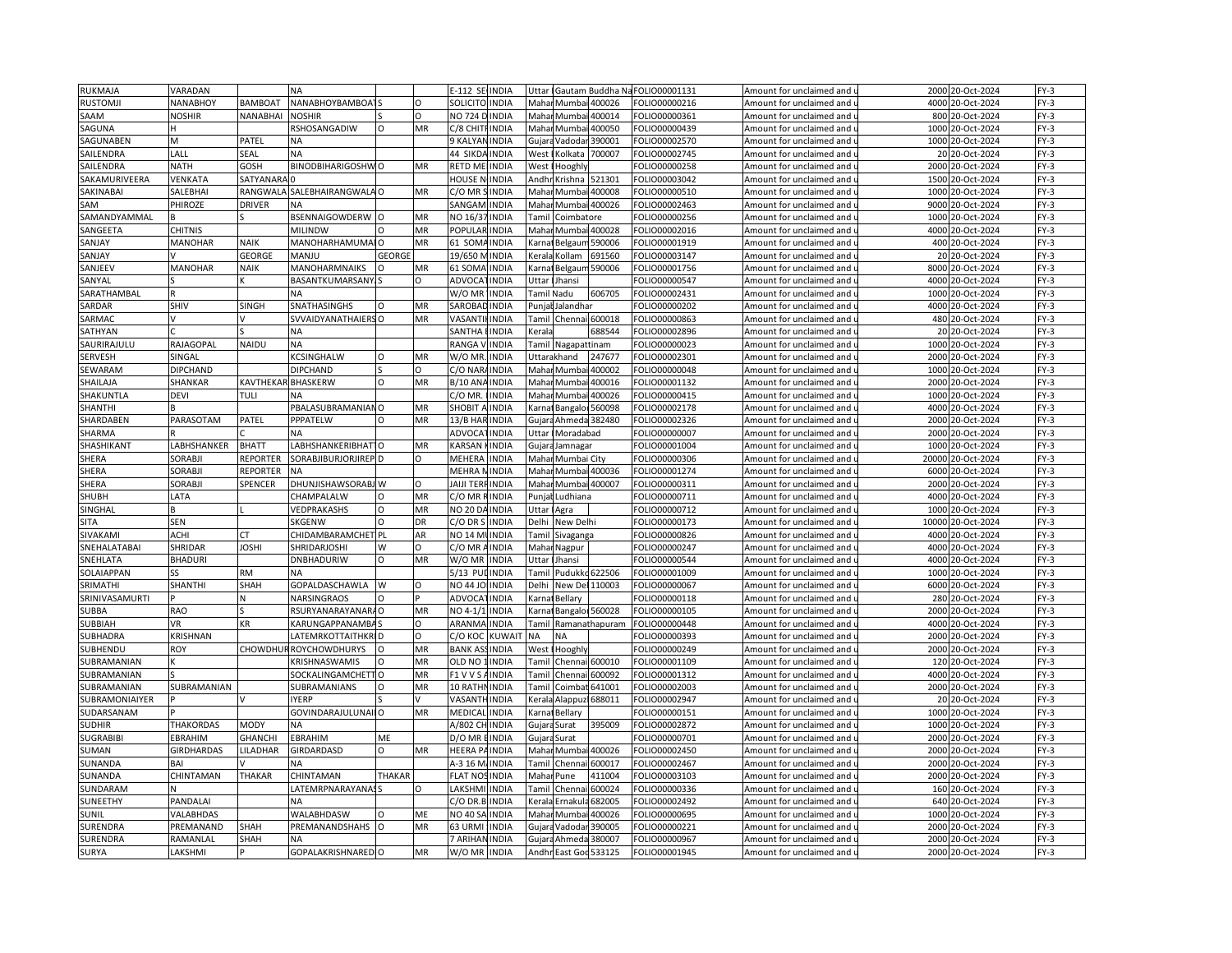| <b>SUSHILA</b>         | RANI              |                       | <b>RPSINGHW</b>              | $\Omega$ | MR        | C/O SH R<br><b>INDIA</b>       |               |                                                                                                                                                               | Mahar Mumbai 400002    |                | FOLIO00000348             | Amount for unclaimed and               |       | 2000 20-Oct-2024 | $FY-3$ |
|------------------------|-------------------|-----------------------|------------------------------|----------|-----------|--------------------------------|---------------|---------------------------------------------------------------------------------------------------------------------------------------------------------------|------------------------|----------------|---------------------------|----------------------------------------|-------|------------------|--------|
| SUSHILABAI             | RAMRAO            | GHATAGE               | RAMRAOGANPATRACO             |          | MR        | 1755 'A'<br><b>INDIA</b>       |               |                                                                                                                                                               | Mahar Kolhapur         |                | OLIO00001790              | Amount for unclaimed and u             | 2000  | 20-Oct-2024      | $FY-3$ |
| <b>TEHMINA</b>         | FRAMROZ           | <b>MADAN</b>          | FRAMROZRUSTOMJINO            |          | MR        | <b>SHANGR</b><br><b>INDIA</b>  |               |                                                                                                                                                               | Mahar Mumbai 400005    |                | FOLIO00000766             | Amount for unclaimed and               | 10000 | 20-Oct-2024      | $FY-3$ |
| THEBHARATINVESTMETRUST |                   | LTD                   | <b>NA</b>                    |          |           | NEW DEL<br><b>INDIA</b>        |               | Delhi                                                                                                                                                         | New Delhi              |                | OLIO00000083              | Amount for unclaimed and <b>u</b>      | 2000  | 20-Oct-2024      | $FY-3$ |
| THEIAGARAJIAH          |                   |                       | <b>NA</b>                    |          |           | RETD HE<br><b>INDIA</b>        |               | Tamil                                                                                                                                                         | Thanjavur              |                | FOLIO00000026             | Amount for unclaimed and               | 1200  | 20-Oct-2024      | $FY-3$ |
| THIAGARAJAN            |                   |                       | NVELLAYANS                   | $\Omega$ | MR        | <b>BALAS</b><br><b>INDIA</b>   |               | Tamil                                                                                                                                                         | Erode                  | 638001         | FOLIO00002067             | Amount for unclaimed and               | 4000  | 20-Oct-2024      | FY-3   |
| TIKA                   | RAM               |                       | <b>DHARAMDATTS</b>           | O        | MR        | <b>INDIA</b><br>262/2 M        |               | Delhi                                                                                                                                                         | New Del 110031         |                | FOLIO00000799             | Amount for unclaimed and               | 2000  | 20-Oct-2024      | FY-3   |
| TRYAMBAK               | HARI              | <b>TULPULE</b>        | HARIVITHALTULPULE            |          | $\circ$   | PATEL CI<br><b>INDIA</b>       |               |                                                                                                                                                               |                        |                |                           |                                        |       |                  | $FY-3$ |
|                        |                   |                       |                              |          |           |                                |               | Mahai                                                                                                                                                         | Mumbai City            |                | OLIO00000119              | Amount for unclaimed and               | 400C  | 20-Oct-2024      |        |
| UMAYAL                 | KUMARAPPAN        |                       | NA                           | $\Omega$ |           | <b>INDIA</b><br>S P M HO       |               |                                                                                                                                                               | Tamil Pudukkottai      |                | OLIO00001124              | Amount for unclaimed and               | 2000  | 20-Oct-2024      | $FY-3$ |
| <b>UPENDRA</b>         | <b>NATH</b>       |                       | PREMNATHS                    |          | DR        | <b>NATH N</b><br><b>INDIA</b>  |               |                                                                                                                                                               | Telans Hyderab 500001  |                | FOLIO00001679             | Amount for unclaimed and               | 500   | 20-Oct-2024      | FY-3   |
| <b>USHAKANT</b>        | MULCHAND          |                       | MULCHANDMORABH O             |          | MR        | LUHARPO<br><b>INDIA</b>        |               |                                                                                                                                                               | Gujara Surat           |                | OLIO00000587              | Amount for unclaimed and $\mathfrak l$ |       | 2000 20-Oct-2024 | $FY-3$ |
| VADUGANATHAN           | RC                |                       | PARIMALA                     |          |           | NO 1/8<br><b>INDIA</b>         |               | Tamil Nadu                                                                                                                                                    |                        | 643213         | FOLIO00003077             | Amount for unclaimed and               |       | 40 20-Oct-2024   | FY-3   |
| VALLABHDAS             | <b>GORDHANDAS</b> | SHAH                  | GORDHANDASGSHAH              |          | O         | C/O RATI<br><b>INDIA</b>       |               |                                                                                                                                                               | Mahar Mumbai City      |                | OLIO00000232              | Amount for unclaimed and u             | 500   | 20-Oct-2024      | FY-3   |
| VANMALIDAS             | GOPALJI           | <b>BHUTA</b>          | <b>GOPALJIMULJIBHUTA</b>     |          | $\Omega$  | <b>NO 558</b><br><b>INDIA</b>  |               |                                                                                                                                                               | Mahar Mumbai           | 400019         | FOLIO00000321             | Amount for unclaimed and               | 6000  | 20-Oct-2024      | $FY-3$ |
| VARADARAJ              | RAMAN             |                       | RKRISHNAIERS                 |          | MR        | <b>BLDG NC</b><br>INDIA        |               | Mahar                                                                                                                                                         | Mumbai                 | 400081         | FOLIO00000264             | Amount for unclaimed and $\iota$       | 1000  | 20-Oct-2024      | $FY-3$ |
| VASANT                 | VINAYAK           | <b><i>KARKHAN</i></b> | <b>VINAYAKAMRITKARKIO</b>    |          | MR        | VAIDYAS<br><b>INDIA</b>        |               |                                                                                                                                                               | Mahar Mumbai 400064    |                | OLIO00000796              | Amount for unclaimed and               |       | 80 20-Oct-2024   | $FY-3$ |
| VED                    | PRAKASH           | <b>CHOWDHRY</b>       | SRIJESSARAMS                 |          | MR        | C/O MR<br>INDIA                |               |                                                                                                                                                               | Delhi New Delh         |                | OLIO00000072              | Amount for unclaimed and               | 1000  | 20-Oct-2024      | FY-3   |
| VEENA                  | VALLIAMMAI        | <b>ACHI</b>           | LATEMRVINAITHEERT W          |          | O         | DOOR NO<br><b>INDIA</b>        |               | Tamil Nadu                                                                                                                                                    |                        | 623001         | FOLIO00001770             | Amount for unclaimed and               |       | 1000 20-Oct-2024 | FY-3   |
| VEERANKOYA             | ASSAN             |                       | VENGATVALIAPAKKA             |          | $\Omega$  | TIMBER<br><b>INDIA</b>         |               | Kerala                                                                                                                                                        | Kozhikode              |                | OLIO00000128              | Amount for unclaimed and               | 2000  | 20-Oct-2024      | $FY-3$ |
| VELLODYK               |                   | M                     | KRISHNAVELLODY               |          | $\circ$   | <b>AGENT T</b><br><b>INDIA</b> |               |                                                                                                                                                               | Kerala Kozhikode       |                | OLIO00000129              | Amount for unclaimed and u             |       | 2000 20-Oct-2024 | $FY-3$ |
| VENKATRAO              |                   | N                     | <b>PNARASIMHARAOS</b>        | $\Omega$ | MR        | 186 5TH<br><b>INDIA</b>        |               |                                                                                                                                                               | Karnal Bangaloi 560018 |                | FOLIO00000855             | Amount for unclaimed and               |       | 240 20-Oct-2024  | $FY-3$ |
| VENKATARAMAN           |                   |                       | <b>TMVSATAHSIVAMCHI O</b>    |          | MR        | 14 GURL<br><b>INDIA</b>        |               |                                                                                                                                                               | Tamil Tiruchira 620008 |                | OLIO00001080              | Amount for unclaimed and u             | 2000  | 20-Oct-2024      | FY-3   |
| VENKATASUBRAMANI N     |                   |                       | RRAMAKRISHNAIYERSO           |          | Ν         | SUPRIYA<br><b>INDIA</b>        |               | Tami                                                                                                                                                          |                        | Coimbat 641026 | OLIO00000398              | Amount for unclaimed and               | 15000 | 20-Oct-2024      | $FY-3$ |
| VERGHESE               | JOHN              |                       |                              |          |           | <b>VEEMBU</b><br><b>INDIA</b>  |               | <erala< td=""><td>Pathanamthitta</td><td></td><td>OLIO00000570</td><td>Amount for unclaimed and i</td><td>4000</td><td>20-Oct-2024</td><td>FY-3</td></erala<> | Pathanamthitta         |                | OLIO00000570              | Amount for unclaimed and i             | 4000  | 20-Oct-2024      | FY-3   |
| VIDYAPRAKASH           | AROORMAL          | <b>BHATIA</b>         | AROORMALBHATIA               |          | $\Omega$  | C/O M/S<br><b>INDIA</b>        |               |                                                                                                                                                               | Mahar Mumbai City      |                | FOLIO00000180             | Amount for unclaimed and               | 2000  | 20-Oct-2024      | FY-3   |
| VIDYAWATI              | SWARUP            |                       | LALAHSWARUPW                 | $\Omega$ | MR        | C/O LALA<br><b>INDIA</b>       |               | Jttar                                                                                                                                                         | Muzaffarnagar          |                | OLIO00000084              | Amount for unclaimed and i             | 20000 | 20-Oct-2024      | FY-3   |
| VIJAY                  | KUMAR             | <b>SINGHANIA</b>      | <b>NA</b>                    |          |           | AASHIRW<br><b>INDIA</b>        |               | West                                                                                                                                                          | North 24700101         |                | OLIO00002579              | Amount for unclaimed and               |       | 20 20-Oct-2024   | FY-3   |
| VIJAYA                 |                   | <b>BODAS</b>          | NΔ                           |          |           | 20 SARO<br><b>NDIA</b>         |               | Maha                                                                                                                                                          | Mumba                  | 400028         | OLIO00002601              | Amount for unclaimed and               | 4000  | 20-Oct-2024      | $FY-3$ |
| VIJAYA                 | PRABHAKAR         | PRADHAN               | PRABHAKARPRADHAI O           |          | MR        | PLOT NO<br><b>INDIA</b>        |               |                                                                                                                                                               | Mahar Mumbai 400028    |                | OLIO00000395              | Amount for unclaimed and เ             |       | 2000 20-Oct-2024 | FY-3   |
| VIJAYSINH              | <b>JDAYSINH</b>   | MAHIDA                | UDAYSINHNMOHIDA! O           |          | MR        | <b>412 POP</b>                 | <b>UNITED</b> | <b>NA</b>                                                                                                                                                     | <b>NA</b>              |                | OLIO00000342              | Amount for unclaimed and               | 5000  | 20-Oct-2024      | $FY-3$ |
| VINODRAI               | <b>ISHWARDAS</b>  | <b>MEHTA</b>          | ISHWARDASMEHTAS O            |          | MR        | C/O MR<br>RINDIA               |               |                                                                                                                                                               | Mahar Mumbai 400004    |                | FOLIO00001276             | Amount for unclaimed and u             | 4000  | 20-Oct-2024      | FY-3   |
| VISALAKSHI             | <b>RM</b>         |                       | SRAMANATHANW                 | $\Omega$ | MR        | 63 S RM<br><b>INDIA</b>        |               | Tamil                                                                                                                                                         | Chennai 623001         |                | FOLIO00001889             | Amount for unclaimed and               | 4000  | 20-Oct-2024      | $FY-3$ |
| VISWANATHAIYER         |                   |                       | SEASWARAIYERS                |          |           | MARTHL<br><b>INDIA</b>         |               | <erala< td=""><td>Kozhikode</td><td></td><td>OLIO00000125</td><td>Amount for unclaimed and u</td><td>2000</td><td>20-Oct-2024</td><td>FY-3</td></erala<>      | Kozhikode              |                | OLIO00000125              | Amount for unclaimed and u             | 2000  | 20-Oct-2024      | FY-3   |
| VISWANATHAN            |                   |                       | MRERVVEERAMANII              |          | O         | <b>INDIA</b><br>C/O M/S        |               | Kerala                                                                                                                                                        | Kozhikode              |                | FOLIO00000723             |                                        | 5000  | 20-Oct-2024      | FY-3   |
| WALAYATIRAM            |                   |                       | PANDITSKISHANS               | $\circ$  | MR        | SHARE BF<br><b>INDIA</b>       |               | Delhi                                                                                                                                                         | New Del 110051         |                | FOLIO00000076             | Amount for unclaimed and               | 1000  | 20-Oct-2024      | FY-3   |
| WALI                   | UDDIN             |                       |                              |          |           | GHATAN<br><b>INDIA</b>         |               |                                                                                                                                                               |                        |                | OLIO00000163              | Amount for unclaimed and               | 4000  | 20-Oct-2024      | $FY-3$ |
| WILLIAM                | <b>VICTOR</b>     | <b>POTTER</b>         | NA<br><b>VICTOR</b>          |          | $\circ$   | <b>INDIA</b><br><b>ELLWO</b>   |               | Uttar                                                                                                                                                         | Kanpur Nagar           |                | OLIO00000004              | Amount for unclaimed and               | 1000  | 20-Oct-2024      | FY-3   |
|                        |                   |                       |                              | $\Omega$ |           |                                |               | Kerala                                                                                                                                                        | Ernakulam              |                |                           | Amount for unclaimed and               |       |                  |        |
| YACOOB                 | AIYUB             | SAIT                  | <b>AIYUBSAITS</b>            |          | <b>NR</b> | 383 OLD<br><b>INDIA</b>        |               |                                                                                                                                                               | Karnat Bangaloi 560001 |                | OLIO00000024              | Amount for unclaimed and i             |       | 1000 20-Oct-2024 | FY-3   |
| ZACHARIAH              | GEORGE            |                       | MKGEORGES                    | $\circ$  | MR        | <b>PUTHICH</b><br><b>INDIA</b> |               |                                                                                                                                                               | Kerala Alappuz         | 688001         | FOLIO00000850             | Amount for unclaimed and               | 500   | 20-Oct-2024      | $FY-3$ |
| ZAINABI                |                   |                       | TGHASSADIW                   | $\Omega$ | MR        | W/O MR<br><b>INDIA</b>         |               |                                                                                                                                                               | Carnal Dakshin         | 575001         | FOLIO00001750             | Amount for unclaimed and u             | 10000 | 20-Oct-2024      | FY-3   |
| ABDULHUSSAIN           | KASSUM            | SHAIKH                | <b>KASSUMS</b>               | O        | MR        | GULISTA<br><b>INDIA</b>        |               |                                                                                                                                                               | Mahar Mumba            | 400021         | FOLIO00000426             | Amount for unclaimed and               | 4000  | 25-OCT-2025      | $FY-4$ |
| AHMAD                  | <b>IBRAHIM</b>    | СНОТНІА               | <b>ESABCHOTHIAS</b>          | O        | MR        | <b>JSUF MA</b><br><b>INDIA</b> |               | Gujara                                                                                                                                                        | Surat                  |                | OLIO00000891              | Amount for unclaimed and $\iota$       | 4000  | 25-OCT-2025      | $FY-4$ |
| AHMEDSABER             | SALEH             | HAFEJEE               | SABERSALEHAHMEDVO            |          | MR        | <b>BODHAN</b><br><b>INDIA</b>  |               | Gujara                                                                                                                                                        | Surat                  |                | FOLIO00000596             | Amount for unclaimed and               | 2000  | 25-OCT-2025      | $FY-4$ |
| ALAMELL                | RM                |                       |                              |          |           | NO.63<br>INDIA                 |               | Tami                                                                                                                                                          | Sivagang               | 530001         | FOLIO00002888             | Amount for unclaimed and i             | 20000 | 25-OCT-2025      | $FY-4$ |
| ALICE                  | THANGASAMY        |                       | MRTHANGASAMYW                |          | MR        | <b>NO 17A</b><br>INDIA         |               | Tamil                                                                                                                                                         | Erode                  | 538401         | OLIO00002113 <del>-</del> | Amount for unclaimed and               | 2000  | 25-OCT-2025      | $FY-4$ |
| ANAND                  | KUMAR             |                       | LAKSHMIKANTS                 |          | MR        | 96 NAZ<br>INDIA                |               | Uttar                                                                                                                                                         | Lucknow                |                | FOLIO00001297             | Amount for unclaimed and               | 2000  | 25-OCT-2025      | $FY-4$ |
| ARJUN                  | DEV               | <b>CHANNA</b>         | <b>NA</b>                    |          |           | C/O COS<br><b>INDIA</b>        |               |                                                                                                                                                               | Gujara Ahmeda 380009   |                | OLIO00002298              | Amount for unclaimed and               |       | 3000 25-OCT-2025 | $FY-4$ |
| ARPUTHA                | RANI              |                       | MICHEAL                      |          |           | SQ-3 SU<br><b>INDIA</b>        |               | Tamil Nadu                                                                                                                                                    |                        | 643218         | OLIO00003079              | Amount for unclaimed and               |       | 20 25-OCT-2025   | $FY-4$ |
| ARULARASU              |                   |                       | <b>NA</b>                    |          |           | SELVAN<br><b>INDIA</b>         |               |                                                                                                                                                               | Tamil Madurai          | 625002         | OLIO00002477              | Amount for unclaimed and u             |       | 1000 25-OCT-2025 | $FY-4$ |
| ARUNA                  | G                 | <b>DAGA</b>           | <b>NA</b>                    |          |           | P-112 C<br><b>INDIA</b>        |               | West                                                                                                                                                          | Kolkata                | 700054         | OLIO00002426              | Amount for unclaimed and               |       | 20 25-OCT-2025   | $FY-4$ |
| ARUNACHALAM            | AM                |                       | PALANIAPPACHETTIAI MR        |          | AN        | <b>BRAMAN</b><br><b>IINDIA</b> |               |                                                                                                                                                               | Tamil Chennai 600017   |                | OLIO00000876              | Amount for unclaimed and $\iota$       |       | 2000 25-OCT-2025 | $FY-4$ |
| ARUNACHALAMCHETTAR     |                   | <b>RM</b>             | RAMANATHANCHETT AR           |          | <b>RM</b> | AR A STF<br><b>INDIA</b>       |               |                                                                                                                                                               | Tamil Ramanathapuran   |                | FOLIO00000358             | Amount for unclaimed and               |       | 2000 25-OCT-2025 | FY-4   |
| <b>BACHOO</b>          | JEHANGIR          |                       | CONTRACTOSORABJIDINSHAWJIGIO |          | MR        | <b>UMTOLP</b><br><b>INDIA</b>  |               |                                                                                                                                                               | Maharashtra            | 401702         | FOLIO00000640             | Amount for unclaimed and $\iota$       | 4000  | 25-OCT-2025      | $FY-4$ |
| BANK                   | ΩF                | <b>INDIA</b>          | NA                           |          |           | 70/80 M<br><b>INDIA</b>        |               |                                                                                                                                                               | Mahar Mumbai 400023    |                | CDSL-13020800-00000019    | Amount for unclaimed and               | 10000 | 25-OCT-2025      | $FY-4$ |
| BANSI                  | VRINDAVANLAI      | SHAH                  | VRINDAVANLALSHAH O           |          | MR        | 202 SHI<br>INDIA               |               | Gujara                                                                                                                                                        | Ahmedabad              |                | OLIO00001794              | Amount for unclaimed and               | 400C  | 25-OCT-2025      | $FY-4$ |
| BANU                   | <b>BAPUJEE</b>    | DHONDI                | BAPUJIJIVANJIDHONE W         |          | O         | <b>INDIA</b><br>905/906        |               |                                                                                                                                                               | Mahar Mumbai 400001    |                | OLIO00000355              | Amount for unclaimed and               |       | 1000 25-OCT-2025 | $FY-4$ |
| <b>BANU</b>            | <b>BAPUJI</b>     | <b>DHONDI</b>         | <b>BAPUJEEW</b>              |          | MR        | 905/906<br><b>INDIA</b>        |               | Mahai                                                                                                                                                         | Mumba                  | 400001         | OLIO00000088              | Amount for unclaimed and               | 3000  | 25-OCT-2025      | $FY-4$ |
| BHADRASWAMYGUPT.       |                   |                       | OMRKRAMASWAMY GUPTA          |          | 3S        | 450 IIND<br><b>INDIA</b>       |               |                                                                                                                                                               | Karnat Bangaloi 560003 |                | OLIO00001594              | Amount for unclaimed and u             | 2000  | 25-OCT-2025      | $FY-4$ |
| BHANUBHAI              | CHINUBHAI         | <b>DESAI</b>          | CHINUBHAIHARILALD O          |          | MR        | <b>BNO 10</b><br><b>INDIA</b>  |               |                                                                                                                                                               | Gujara Kheda           | 387001         | FOLIO00001358             | Amount for unclaimed and               | 2000  | 25-OCT-2025      | $FY-4$ |
| <b>BRIJBALA</b>        | DEVI              | VAISH                 | <b>JAGDISHPRASADVAIS</b>     |          | MR        | W/O JAG<br><b>INDIA</b>        |               | <b>Jttar</b>                                                                                                                                                  | Agra                   |                | OLIO00000287              | Amount for unclaimed and $\iota$       | 4000  | 25-OCT-2025      | $FY-4$ |
| <b>BURHANUDEEN</b>     |                   | м                     | <b>FMOHAMEDALIS</b>          | O        |           | 74-A JAVI<br><b>INDIA</b>      |               |                                                                                                                                                               | Tamil Thanjavur        |                | FOLIO00000437             | Amount for unclaimed and               |       | 1000 25-OCT-2025 | $FY-4$ |
|                        |                   |                       |                              |          |           |                                |               |                                                                                                                                                               |                        |                |                           |                                        |       |                  |        |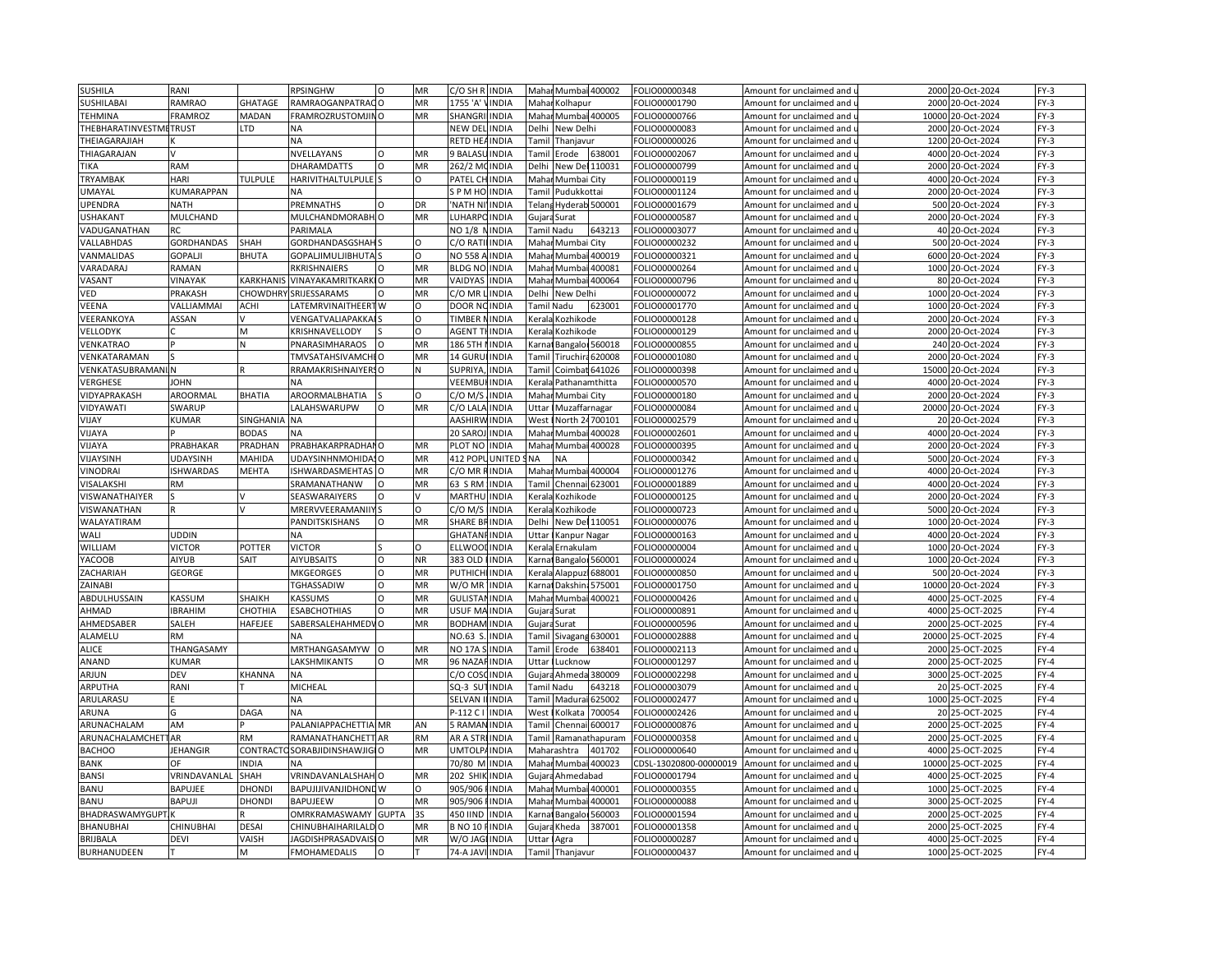| CADIASTOCKSAND            | <b>SECURITIES</b>   | <b>LTD</b>      | <b>NA</b>                 |              |           | NO <sub>16</sub> SHINDIA |               | Bangaloi 560004<br>Karna          | FOLIO00002516 | Amount for unclaimed and |       | 3000 25-OCT-2025  | $FY-4$ |
|---------------------------|---------------------|-----------------|---------------------------|--------------|-----------|--------------------------|---------------|-----------------------------------|---------------|--------------------------|-------|-------------------|--------|
| CHABALDAS                 |                     |                 | SATRAMDAS                 |              | $\Omega$  | <b>CLOTH MINDIA</b>      |               | Mahar Nagpur                      | FOLIO00000409 | Amount for unclaimed and |       | 2000 25-OCT-2025  | $FY-4$ |
| CHANDRAKANT               | RATILAL             | PATEL           | <b>NA</b>                 |              |           | C/O C R PINDIA           |               | Mahar Mumbai 400023               | FOLIO00000079 | Amount for unclaimed and |       | 2000 25-OCT-2025  | $FY-4$ |
| CHANDRIKA                 | CHITTARANJAN        | <b>BHAT</b>     | <b>NA</b>                 |              |           | SANDIP V                 | CANADA        | <b>NA</b><br><b>NA</b>            | FOLIO00000580 | Amount for unclaimed and | 4000  | 25-OCT-2025       | $FY-4$ |
| CHERIAN                   | ZACHARIAH           |                 | <b>MCZACHARIAHS</b>       | $\Omega$     | MR        | MANALE                   | <b>INDIA</b>  | Alappuz<br>688011<br>Kerala       | FOLIO00001695 | Amount for unclaimed and | 3000  | 25-OCT-2025       | $FY-4$ |
| CHINUBAI                  |                     | KIRTIKAR        | CGKIRTIKARW               | O            | MR        | <b>BROTHER INDIA</b>     |               | Maha<br>Mumbai<br>400020          | FOLIO00000086 | Amount for unclaimed and |       | 1000 25-OCT-2025  | $FY-4$ |
| CRECENCIO                 | <b>VITO</b>         | COELHO          | VINCENTCCOELHOS           | $\Omega$     | MR        | 413 MUD INDIA            |               | South Goa<br>Goa                  | FOLIO00000213 | Amount for unclaimed and |       | 2000 25-OCT-2025  | $FY-4$ |
|                           |                     |                 |                           |              | O         | KHATRI                   |               |                                   |               |                          |       | 25-OCT-2025       | $FY-4$ |
| DAHAYALAI                 | KHIMJI              |                 | KHIMJIHARIRAMMA(          |              |           |                          | <b>INDIA</b>  | Gujar<br>Kachchh                  | FOLIO00000576 | Amount for unclaimed and | 680   |                   |        |
| <b>DAWOOD</b>             | AHMED               | <b>NANA</b>     | AHMEDNANAS                | O            | MR        | C/O YUSL                 | <b>INDIA</b>  | 396415<br>Gujara<br>Navsari       | FOLIO00001726 | Amount for unclaimed and |       | 4000 25-OCT-2025  | $FY-4$ |
| DEEPAK                    | GANGAVISHAND, BAJAJ |                 | LATEMRCRBAJAJ             |              | $\Omega$  | <b>RNO 20</b>            | <b>INDIA</b>  | 400002<br>Maha<br>Mumba           | FOLIO00001471 | Amount for unclaimed and | 2480  | 25-OCT-2025       | $FY-4$ |
| <b>DEVSHI</b>             | <b>JIVRAJ</b>       | SHAH            | <b>JIVRAJS</b>            | $\Omega$     | MR        | <b>MESSRS</b>            | KENYA         | NΑ<br>ΝA                          | FOLIO00000077 | Amount for unclaimed and |       | 4000 25-OCT-2025  | $FY-4$ |
| DHANANJAY                 | <b>MAHADEV</b>      | <b>BAPAT</b>    | MAHADEVNBAPATS            | $\Omega$     | MR        | Z-3/8 HI                 | <b>INDIA</b>  | Mahar Pune<br>411004              | FOLIO00002214 | Amount for unclaimed and | 2000  | 25-OCT-2025       | $FY-4$ |
| <b>DILIP</b>              | CHANDRAKANT         | KHARSIKAR       | CHANDRAKANTS              | $\Omega$     | MR        | RADHA-S                  | <b>INDIA</b>  | Gujara Vadodar 390001             | FOLIO00002156 | Amount for unclaimed and |       | 2000 25-OCT-2025  | $FY-4$ |
| <b>DINA</b>               | <b>HORMUSJI</b>     | <b>MEHTA</b>    | HORMUSJICOWASJIM D        |              | O         | <b>MALESA</b>            | <b>INDIA</b>  | Tami<br>Chenna                    | FOLIO00000301 | Amount for unclaimed and | 1000  | 25-OCT-2025       | $FY-4$ |
| <b>DINSHAWJI</b>          |                     | MIRZA           | DINSHAWJIDMIRZA           |              | $\Omega$  | <b>NO 15 PA</b>          | <b>INDIA</b>  | Ahmedabad<br>Gujar                | FOLIO00000318 | Amount for unclaimed and |       | 2000 25-OCT-2025  | $FY-4$ |
| <b>EASTER</b>             | RAJ                 |                 | AROCKIASTEFFIRIYANA       |              |           | 14-5-1 TI                | <b>INDIA</b>  | 625605<br>Tamil<br>Theni          | FOLIO00003144 | Amount for unclaimed and |       | 20 25-OCT-2025    | $FY-4$ |
| EBRAHIM                   | <b>ISMAIL</b>       | СНОТНІА         | <b>ISMAILCHOTHIAS</b>     |              | <b>MR</b> | 4/162 YU                 | <b>INDIA</b>  | Gujara<br>Surat                   | FOLIO00000892 | Amount for unclaimed and |       | 6000 25-OCT-2025  | $FY-4$ |
| ELIZA                     | <b>MATHEW</b>       |                 | RAOSAHIBCJMATHEW          | O            | MR        | ED-COTE                  | INDIA         | Ernakula 682011<br>Kerala         | FOLIO00000827 | Amount for unclaimed and |       | 2000 25-OCT-2025  | $FY-4$ |
| ERADI                     |                     |                 | PGRAVIVARMARAJAS          |              | MR        | ADVOCA                   | INDIA         | Kozhikode<br>Keral                | FOLIO00000019 | Amount for unclaimed and | 2200  | 25-OCT-2025       | $FY-4$ |
| ETELVINA                  | GOMES               |                 | <b>JOSEPHW</b>            | $\Omega$     | MR        | 201 EBENINDIA            |               | Mahar Mumbai 400050               | FOLIO00000517 | Amount for unclaimed and |       | 500 25-OCT-2025   | $FY-4$ |
| <b>FAABINVESTMENTSANP</b> |                     | <b>LTD</b>      | <b>NA</b>                 |              |           | 5 COMM                   | <b>INDIA</b>  | Chenna<br>600018<br>Tami          | FOLIO00002422 | Amount for unclaimed and |       | 20 25-OCT-2025    | $FY-4$ |
| FATEMA                    | AHMAD               | CHOTHIA         | AHMADIBRAHIMCHO O         |              | MR        | USUF MAINDIA             |               | Gujara Surat                      | FOLIO00000890 | Amount for unclaimed and |       | 2000 25-OCT-2025  | $FY-4$ |
| FEBIN                     | <b>EARNEST</b>      |                 | <b>JAYARAJ</b>            | <b>FELIX</b> |           | KADHAL                   | <b>INDIA</b>  | Ernakula<br>683104<br>Kerala      | FOLIO00003146 | Amount for unclaimed and |       | 20 25-OCT-2025    | $FY-4$ |
| <b>FIROZ</b>              | <b>JEHANGIRJI</b>   | BAJINA          | <b>JEHANGIRJIBBAJINAS</b> |              | MR        | <b>BAZAM B</b>           | INDIA         | Gujar<br>Ahmeda<br>380001         | FOLIO00000903 | Amount for unclaimed and |       | 4000 25-OCT-2025  | $FY-4$ |
|                           |                     |                 |                           |              |           |                          |               |                                   |               |                          |       |                   |        |
| FREDA                     | <b>OLIVER</b>       |                 | OLIVER                    | MR           |           | NO <sub>3</sub> AL       | <b>INDIA</b>  | Karna<br><b>Bangalo</b><br>560025 | FOLIO00000392 | Amount for unclaimed and |       | 2000 25-OCT-2025  | $FY-4$ |
| FRENY                     | <b>JEHANGIR</b>     | <b>KHARAS</b>   | JEHANGIRBAPUJIKHA         |              | $\Omega$  | CORINTH                  | <b>INDIA</b>  | Maha<br>Mumbai<br>400005          | FOLIO00000323 | Amount for unclaimed and |       | 1000 25-OCT-2025  | $FY-4$ |
| GANESAN                   |                     |                 | <b>RAMAMOORTHYS</b>       | O            | MR        | <b>FLAT NO</b>           | <b>INDIA</b>  | 600017<br>Tamil<br>Chenna         | FOLIO00001642 | Amount for unclaimed and |       | 400 25-OCT-2025   | $FY-4$ |
| <b>GEETA</b>              | NAVNITLAL           | SHAH            | NAVNITIALCSHAHW           |              | MR        | 5/17 PAN                 | <b>INDIA</b>  | 400057<br>Maha<br>Mumb            | FOLIO00001574 | Amount for unclaimed and | 1000  | 25-OCT-2025       | $FY-4$ |
| GEORGE                    |                     |                 | <b>ITTY</b>               |              |           | PUTHUC                   | <b>HINDIA</b> | 688001<br>Kerala Alappuz          | FOLIO00003156 | Amount for unclaimed and |       | 500 25-OCT-2025   | $FY-4$ |
| GEORGE                    | VARGHESE            | M               | <b>NA</b>                 |              |           | MAVELII                  | <b>INDIA</b>  | 682017<br>Kerala<br>Ernakul       | FOLIO00001542 | Amount for unclaimed and | 6000  | 25-OCT-2025       | $FY-4$ |
| GHELLABHAI                |                     |                 | LALII                     |              | O         | C/O MESSINDIA            |               | Mahar Mumbai<br>400009            | FOLIO00000051 | Amount for unclaimed and |       | 1000 25-OCT-2025  | $FY-4$ |
| GIRDHARILAL               | KHANDELWAL          |                 | <b>NA</b>                 |              |           | C/O INTE                 | <b>INDIA</b>  | 600079<br>Tami<br>Chenna          | FOLIO00002751 | Amount for unclaimed and |       | 20 25-OCT-2025    | $FY-4$ |
| <b>GOOLBAI</b>            | SAMARDAN            | <b>IRANI</b>    | SAMARDANIRANIW            |              | MR        | C/O SHRI                 | <b>INDIA</b>  | Maha<br>Mumbai<br>400001          | FOLIO00000223 | Amount for unclaimed and |       | 3000 25-OCT-2025  | $FY-4$ |
| GOPAL                     | AGARWAL             |                 | <b>NA</b>                 |              |           | 100 GIRI                 | <b>INDIA</b>  | West<br>711202<br><b>Howrah</b>   | FOLIO00002410 | Amount for unclaimed and |       | 20 25-OCT-2025    | $FY-4$ |
| GURUZADARAMA              | <b>JOGA</b>         | <b>RAO</b>      | NA                        |              |           | PLOT NO.                 | <b>INDIA</b>  | Telan<br>Hyderabad                | FOLIO00001343 | Amount for unclaimed and |       | 240 25-OCT-2025   | $FY-4$ |
| <b>GUSTADJI</b>           | <b>BURJORJI</b>     | WADIA           | <b>BURJORJIWADIAS</b>     | O            | MR        | NEAR PAFINDIA            |               | Mahar<br>Nagpur                   | FOLIO00000870 | Amount for unclaimed and |       | 4000 25-OCT-2025  | $FY-4$ |
| HARPRASAD                 |                     | GARG            | NATHILALGARGS             |              | MR        | C/O MAI                  | INDIA         | Jttar<br>Agra                     | FOLIO00000109 | Amount for unclaimed and | 1000  | 25-OCT-2025       | $FY-4$ |
| HINA                      | RAJEN               | <b>BETAI</b>    | RAJEN                     | <b>BETAI</b> |           | <b>GORDHAI INDIA</b>     |               | 400002<br>Mahar Mumba             | FOLIO00002941 | Amount for unclaimed and |       | 2000 25-OCT-2025  | $FY-4$ |
| HOMAI                     | NARIMAN             | <b>MODY</b>     | NARIMANKODYD              | $\Omega$     | MR        | 51 TARD                  | INDIA         | Maha<br>100007<br>Mumba           | FOLIO00000434 | Amount for unclaimed and | 4000  | 25-OCT-2025       | $FY-4$ |
| HOMAI                     | NARIMAN             | <b>MODY</b>     | NARIMANKODYD              | $\Omega$     | MR        | 51 TARDE INDIA           |               | Mahar Mumbai 400007               | FOLIO00000435 | Amount for unclaimed and |       | 6000 25-OCT-2025  | $FY-4$ |
| <b>HOSHANG</b>            | <b>DINSHAW</b>      | <b>MOOGAT</b>   | SORABJIEDULJIRANDA O      |              | MR        | <b>NADIRSH</b>           | <b>INDIA</b>  | Mahar Mumbai City                 | FOLIO00000794 | Amount for unclaimed and | 2000  | 25-OCT-2025       | $FY-4$ |
| <b>JANARDHAN</b>          | KANTHAPPA           | KARKERA         | LATEMRKUMANDON            |              | O         | <b>JISHWA</b>            | INDIA         | Mahar Mumbai<br>400058            | FOLIO00001346 | Amount for unclaimed and |       | 1000 25-OCT-2025  | $FY-4$ |
| <b>JASVANTLAL</b>         | MANEKLAL            | SHAH            | MANEKLALS                 | $\Omega$     | <b>MR</b> | 2 BIRAL                  | INDIA         | Gujar<br>Vadoda<br>390011         | FOLIO00000874 |                          | 1000  | 25-OCT-2025       | $FY-4$ |
| JEHANGIR                  | <b>BOMAN</b>        | <b>SETHNA</b>   | <b>NA</b>                 |              |           | J P VAKIL                | <b>INDIA</b>  | Gujara<br>Ahmeda<br>380001        | FOLIO00002397 | Amount for unclaimed and |       | 1000 25-OCT-2025  | $FY-4$ |
|                           |                     |                 |                           |              |           |                          |               |                                   |               | Amount for unclaimed and |       |                   |        |
| <b>JOSEPH</b>             | <b>ANTHONY</b>      | MENEZES         | <b>MONTHARGONMANEO</b>    |              | MR        | BEHIND                   | <b>INDIA</b>  | 403601<br>Goa<br>South            | FOLIO00000592 | Amount for unclaimed and |       | 2000 25-OCT-2025  | $FY-4$ |
| <b>JOTHI</b>              |                     |                 | RAVI                      |              |           | 2/122 K/                 | <b>INDIA</b>  | amil Nadu<br>643213               | FOLIO00003145 | Amount for unclaimed and |       | 20 25-OCT-2025    | $FY-4$ |
| JOYEL                     | SINGH               |                 | <b>BENNET</b>             | D            |           | 1/412 MO                 | <b>INDIA</b>  | <b>Tamil</b><br>Chenna            | FOLIO00002946 | Amount for unclaimed and |       | 20 25-OCT-2025    | $FY-4$ |
| JOYEL                     | SINGH               |                 | <b>BENNET</b>             |              |           | 1/412                    | <b>INDIA</b>  | 600032<br>Tami<br>Chenna          | FOLIO00003068 | Amount for unclaimed and |       | 1000 25-OCT-2025  | $FY-4$ |
| JUGAL                     | <b>KISHORE</b>      | <b>TAPARIA</b>  | <b>NA</b>                 |              |           | TAPARIA                  | <b>INDIA</b>  | Chennai 600079<br>Tamil           | FOLIO00002787 | Amount for unclaimed and |       | 120 25-OCT-2025   | $FY-4$ |
| <b>ITOYL</b>              | ABHAY               | SHRIVASTA       | <b>ABHAH</b>              | SHRIVASTAVA  |           | QRT NO.                  | <b>INDIA</b>  | Chhat Dhamtari                    | FOLIO00002975 | Amount for unclaimed and | 2000  | 25-OCT-2025       | $FY-4$ |
| KALPANA                   | GOELA               |                 | <b>BHOOVENENDRA</b>       | KUMAR JAIN   |           | D 160 SECINDIA           |               | Uttar<br>Gautam Buddha Na         | FOLIO00003164 | Amount for unclaimed and |       | 6000 25-OCT-2025  | $FY-4$ |
| KANNATHAL                 | <b>ACHI</b>         | <b>RM</b>       | <b>MRAMANATHANCHE1SP</b>  |              | <b>RM</b> | 5/1 LAL B. INDIA         |               | 623556<br>Tamil Nadu              | FOLIO00000574 | Amount for unclaimed and |       | 10000 25-OCT-2025 | $FY-4$ |
| KANTA                     | LAXMICHAND          |                 | <b>LAXMICHANDSOBHA</b>    |              | MR        | OPP HATHINDIA            |               | Gujara Surat                      | FOLIO00000904 | Amount for unclaimed and |       | 1000 25-OCT-2025  | $FY-4$ |
| KANTILAL                  | <b>KAPOOR</b>       | CHAND           | KAPOORCHAND               |              | O         | C/O KAP                  | <b>INDIA</b>  | Mahar<br>Mumb<br>400022           | FOLIO00000271 | Amount for unclaimed and |       | 10000 25-OCT-2025 | $FY-4$ |
| KARUPPAN                  | CHETTIAR            | PI.             | PALANIAPPANCHETT          |              | MR        | 98 RAJA                  | <b>NDIA</b>   | Karur<br>539001<br>Tami           | FOLIO00001598 | Amount for unclaimed and | 4000  | 25-OCT-2025       | $FY-4$ |
| KARUPPAN                  | CHETTIAR            | PL              | PALANIAPPACHETTIA RM      |              | PL        | <b>BANKER</b>            | <b>INDIA</b>  | Tami<br>Karur                     | FOLIO00000308 | Amount for unclaimed and |       | 10000 25-OCT-2025 | $FY-4$ |
| <b>KERSI</b>              | <b>FRAMJI</b>       | <b>SUTARIA</b>  | <b>FRAMJISHAPURJISUT</b>  |              | MR        | 107 SOU                  | <b>INDIA</b>  | West<br>700029<br>Kolkata         | FOLIO00001029 | Amount for unclaimed and | 400   | 25-OCT-2025       | $FY-4$ |
| KESHAVAMURTHY             | M                   |                 | MYSORELACHIACHET          |              | MR        | II HEM BHINDIA           |               | 400019<br>Mahai<br>Mumba          | FOLIO00000391 | Amount for unclaimed and | 10000 | 25-OCT-2025       | $FY-4$ |
| KHANNA                    |                     |                 | <b>BHAGATRAMKHANNA</b>    |              | MR        | 14/15-F                  | <b>INDIA</b>  | 10001<br>Delh<br>New D            | FOLIO00000280 | Amount for unclaimed and | 2000  | 25-OCT-2025       | $FY-4$ |
| KHORSHED                  | <b>FREDOON</b>      | <b>TARAPORE</b> | <b>NA</b>                 |              |           | C/O MR RINDIA            |               | Mahai<br>Mumbai<br>400026         | FOLIO00000294 | Amount for unclaimed and |       | 1000 25-OCT-2025  | $FY-4$ |
| <b>KIRTIKUMAR</b>         | KESHAVLAL           | <b>KAPADIA</b>  | KESHAVLALW                | $\Omega$     | <b>MR</b> | <b>ROOM NUINDIA</b>      |               | Mahar Mumba<br>400002             | FOLIO00001719 | Amount for unclaimed and |       | 1000 25-OCT-2025  | $FY-4$ |
|                           |                     |                 |                           |              |           |                          |               |                                   |               |                          |       |                   |        |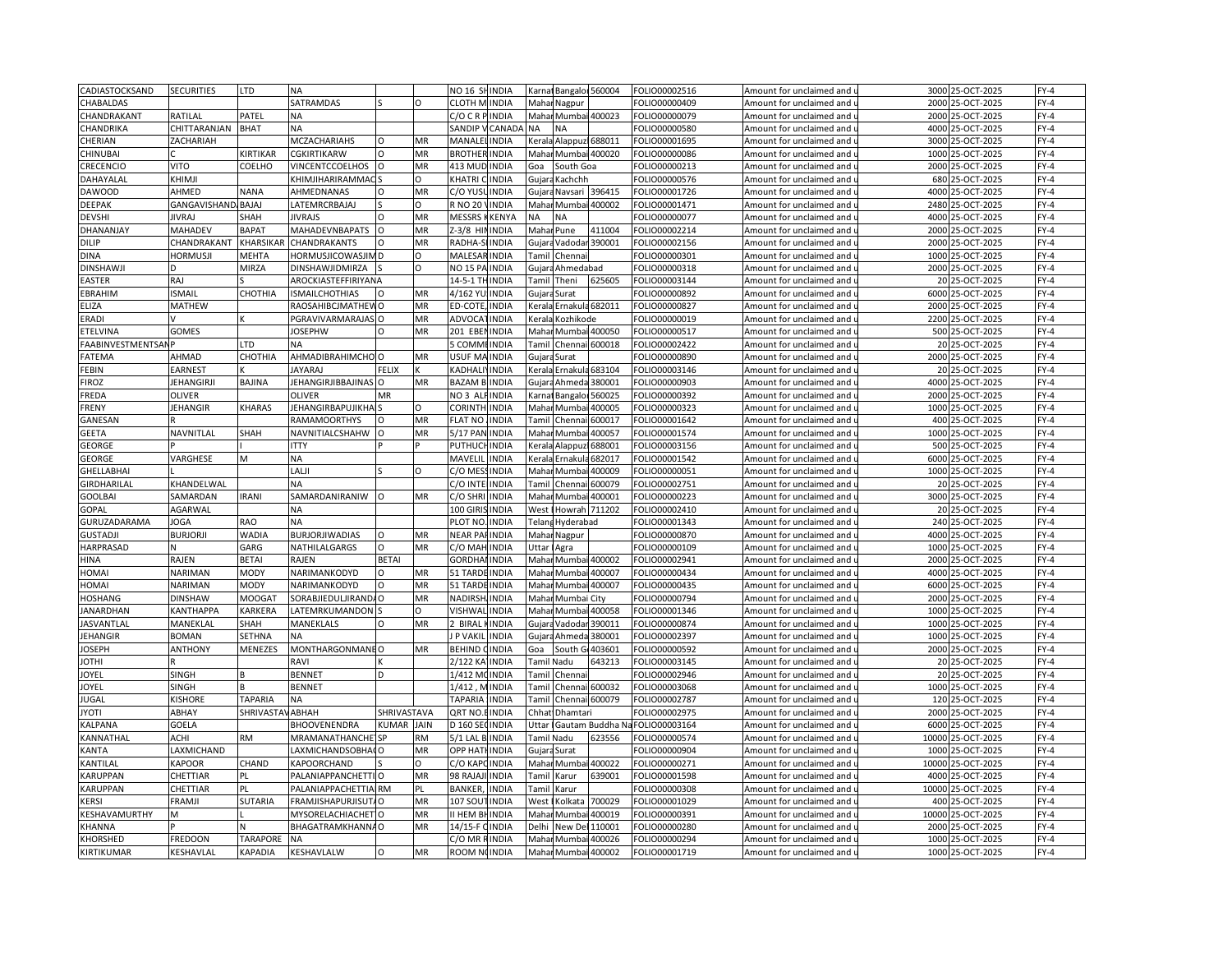| <b>KOLIKA</b>                         | CHANDRA          |                 | SCCHANDRAW                   | $\circ$  | MR        | C/O SRI NINDIA       |               | Delhi                                                                                                                                                                      | New Del 110009                  |                 | FOLIO00000452          | Amount for unclaimed and                          |       | 4000 25-OCT-2025  | $FY-4$ |
|---------------------------------------|------------------|-----------------|------------------------------|----------|-----------|----------------------|---------------|----------------------------------------------------------------------------------------------------------------------------------------------------------------------------|---------------------------------|-----------------|------------------------|---------------------------------------------------|-------|-------------------|--------|
| KOUSALYA                              |                  |                 | CRAVINDRANW                  | $\Omega$ | MR        | 37 TEACH INDIA       |               |                                                                                                                                                                            | Tamil Chennai 600020            |                 | OLIO00001499           | Amount for unclaimed and u                        |       | 4000 25-OCT-2025  | $FY-4$ |
| <b>KRISHNAN</b>                       | M                |                 | MEYYAPPACHETTIARS KP         |          | SM        | <b>FLAT NO</b>       | <b>INDIA</b>  | Tamil                                                                                                                                                                      | Chennai                         | 600017          | FOLIO00002269          | Amount for unclaimed and                          |       | 4000 25-OCT-2025  | $FY-4$ |
| KRISHNASWAMY                          |                  |                 | <b>STMALYS</b>               | $\Omega$ | DR        | 866 POO              | <b>INDIA</b>  | Tamil                                                                                                                                                                      | Chennai 600010                  |                 | OLIO00001115           | Amount for unclaimed and u                        | 1000  | 25-OCT-2025       | $FY-4$ |
| <b>KURIEN</b>                         |                  | G               | <b>GEORGES</b>               | $\circ$  | MR        | SUPERIN              | <b>INDIA</b>  | Kerala                                                                                                                                                                     | Malappuram                      |                 | OLIO00000036           | Amount for unclaimed and                          | 3000  | 25-OCT-2025       | $FY-4$ |
| LAKHAMSHI                             | POONSHI          |                 | ΝA                           |          |           | C/O LAKI             | <b>INDIA</b>  | Maha                                                                                                                                                                       | Mumbai                          | 400009          | FOLIO00000093          | Amount for unclaimed and                          | 2000  | 25-OCT-2025       | $FY-4$ |
| LAKSHMANAN                            |                  |                 | RAMANATHAN                   |          |           | 76/1 M K             | <b>INDIA</b>  | Tamil                                                                                                                                                                      |                                 | Chennai 600004  | FOLIO00002977          | Amount for unclaimed and                          |       | 6000 25-OCT-2025  | $FY-4$ |
| LAKSHMI                               | PI               |                 | PALANIAPPACHETTIA O          |          |           | AR L HOI             | <b>INDIA</b>  | Tamil                                                                                                                                                                      | Sivaganga                       |                 | OLIO00000484           | Amount for unclaimed and                          | 1920  | 25-OCT-2025       | $FY-4$ |
| LALIMS                                |                  |                 | <b>NA</b>                    |          |           | ESKAY H              | <b>INDIA</b>  | Delhi                                                                                                                                                                      | New Del 110001                  |                 | OLIO00000008           | Amount for unclaimed and                          |       | 1000 25-OCT-2025  | $FY-4$ |
| LALCHAND                              |                  |                 | LALCHANDS                    | $\Omega$ | MR        | 7/2 J C R            | <b>INDIA</b>  | Karna                                                                                                                                                                      | Bangalor                        | 560002          | FOLIO00000103          | Amount for unclaimed and                          | 2000  | 25-OCT-2025       | $FY-4$ |
| LATA                                  | <b>ISHORE</b>    | DARU            | KISHOREGDARUW                | $\Omega$ | MR        | c/o urji             | <b>INDIA</b>  |                                                                                                                                                                            | Gujara Surat                    | 395001          | OLIO00001037           | Amount for unclaimed and $\mathfrak l$            | 4000  | 25-OCT-2025       | $FY-4$ |
| LAXMIBAI                              | HIRABHAI         |                 | HNVAKILWALAW                 | $\Omega$ | MR        | GOPAL N              | <b>INDIA</b>  |                                                                                                                                                                            | Mahar Mumba                     | 400002          | OLIO00000106           | Amount for unclaimed and                          | 1000  | 25-OCT-2025       | $FY-4$ |
| LEELA                                 | <b>NAIR</b>      | M               | <b>NA</b>                    |          |           | <b>NO 12 1S</b>      | <b>INDIA</b>  |                                                                                                                                                                            | Carnat Bangalor                 | 560038          | OLIO00000810           | Amount for unclaimed and u                        | 480   | 25-OCT-2025       | $FY-4$ |
| <b>LIZZY</b>                          | PUTHOOR          |                 | <b>NA</b>                    |          |           | PUTHOO               | <b>INDIA</b>  | <erala< td=""><td>Thiruva</td><td>695103</td><td>FOLIO00000951</td><td>Amount for unclaimed and</td><td>1000</td><td>25-OCT-2025</td><td><math>FY-4</math></td></erala<>   | Thiruva                         | 695103          | FOLIO00000951          | Amount for unclaimed and                          | 1000  | 25-OCT-2025       | $FY-4$ |
| AMARNATH                              |                  |                 | MAITREYAN                    |          |           | B-5 SUC              | INDIA         | Tami                                                                                                                                                                       | Chennai                         | 600028          | CDSL-12040100-00000018 | Amount for unclaimed and i                        | 2000  | 25-OCT-2025       | $FY-4$ |
| <b>MADAN</b>                          | MOHAN            | <b>CHANNA</b>   | MOOLCHANDKHANN, O            |          | MR        | 31 PEACC             | <b>INDIA</b>  | Mahar                                                                                                                                                                      | Mumbai                          | 400026          | OLIO00000916           | Amount for unclaimed and                          |       | 10000 25-OCT-2025 | $FY-4$ |
| MAHENDRA                              | KUMAR            |                 | <b>NA</b>                    |          |           | $2/10$ S.R           | <b>INDIA</b>  | Tami                                                                                                                                                                       | Chennai                         | 600082          | OLIO00002866           | Amount for unclaimed and                          | 20    | 25-OCT-2025       | $FY-4$ |
| MAHFUZA                               | TAYEBALI         |                 |                              |          |           | C/OTS                | <b>INDIA</b>  |                                                                                                                                                                            |                                 |                 | OLIO00000335           |                                                   |       | 1000 25-OCT-2025  | $FY-4$ |
| MALATI                                | MADHUSOODAN GOLE |                 | JAYABALISUITANALI            |          | 0         | PLOT NO              | <b>INDIA</b>  | Maha                                                                                                                                                                       | Gujara Bharuch<br>Mumbai 400014 |                 | OLIO00003021           | Amount for unclaimed and $\overline{\phantom{a}}$ | 480   | 25-OCT-2025       | $FY-4$ |
| MANGALBHAI                            | MANORBHAI        | PATEL           | MANORBHAIPATEL               |          | $\circ$   | GHANSH               | <b>INDIA</b>  |                                                                                                                                                                            |                                 |                 | OLIO00000143           | Amount for unclaimed and                          |       | 2000 25-OCT-2025  | $FY-4$ |
|                                       |                  |                 |                              | $\circ$  | MR        | 8-3 VENI             |               |                                                                                                                                                                            | Mahar Mumbai City               |                 |                        | Amount for unclaimed and u                        |       |                   | $FY-4$ |
| MANNE                                 | RAVICHANDRA      |                 | RAVINDRUDUS                  |          |           |                      | <b>INDIA</b>  |                                                                                                                                                                            | Andhr Guntur 522007             |                 | FOLIO00002359          | Amount for unclaimed and                          |       | 1000 25-OCT-2025  |        |
| MANOJ                                 | THOMAS           | <b>CURUVILA</b> | THOMASKURUVILLAS O           |          | DR        | <b>BANK HO</b>       | <b>INDIA</b>  |                                                                                                                                                                            | Kerala Ernakulam                |                 | OLIO00001317           | Amount for unclaimed and u                        |       | 320 25-OCT-2025   | $FY-4$ |
| MARAGADAVALLI                         |                  |                 | NA                           |          |           | 147/1 GO             | <b>INDIA</b>  | Tamil                                                                                                                                                                      |                                 | Chennai 600040  | FOLIO00002607          | Amount for unclaimed and                          | 1000  | 25-OCT-2025       | $FY-4$ |
| MARIAMBAI                             | ESMAIL           |                 | ESMAIL                       | W        | $\Omega$  | AKBAR V              | <b>INDIA</b>  | Maha                                                                                                                                                                       | Mumbai                          | 400050          | OLIO00000061           | Amount for unclaimed and i                        | 1000  | 25-OCT-2025       | $FY-4$ |
| MARZABAN                              | FRAMROZE         | MINBATIW        | <b>NA</b>                    |          |           | CAMA BI              | <b>INDIA</b>  |                                                                                                                                                                            | Mahar Mumbai                    | 400034          | FOLIO00000347          | Amount for unclaimed and                          |       | 2000 25-OCT-2025  | $FY-4$ |
| MEENAKSHI                             | M                |                 | NA                           |          |           | 2741 SEE             | <b>INDIA</b>  | Tamil                                                                                                                                                                      | Pudukko                         | 22001           | OLIO00002915           | Amount for unclaimed and i                        |       | 2000 25-OCT-2025  | $FY-4$ |
| MEHRAN                                |                  |                 | SUHAIL                       | AHMED    |           | 135 2ND              | <b>INDIA</b>  | <arna< td=""><td>Mysore</td><td>570011</td><td>OLIO00003142</td><td>Amount for unclaimed and</td><td></td><td>20 25-OCT-2025</td><td><math>FY-4</math></td></arna<>        | Mysore                          | 570011          | OLIO00003142           | Amount for unclaimed and                          |       | 20 25-OCT-2025    | $FY-4$ |
| MOHAMED                               |                  |                 | AKKADERKUTTYS                | $\Omega$ | MR        | <b>JOINT M</b>       | <b>INDIA</b>  | (eral                                                                                                                                                                      | Kannur                          | 670010          | OLIO00000613           | Amount for unclaimed and                          | 2000  | 25-OCT-2025       | $FY-4$ |
| MOHANLAL                              | VIJ              |                 | HARDAYALVIJ                  |          | $\Omega$  | SHANTH               | <b>UNITED</b> | ΝA                                                                                                                                                                         | <b>NA</b>                       |                 | OLIO00000166           | Amount for unclaimed and เ                        |       | 2000 25-OCT-2025  | $FY-4$ |
| MOHDZILLUR                            | RAHMAN           | KHAN            | <b>NA</b>                    |          |           | <b>DEPART</b>        | <b>INDIA</b>  | Uttar                                                                                                                                                                      | Aligarh                         |                 | FOLIO00000969          | Amount for unclaimed and                          |       | 4000 25-OCT-2025  | $FY-4$ |
| <b>MOOL</b>                           | CHAND            | CHORADIA        | <b>HMCHORADIAS</b>           | O        | <b>MR</b> | C/O M/S              | <b>INDIA</b>  | West                                                                                                                                                                       | Kolkata                         | 700001          | FOLIO00002374          | Amount for unclaimed and u                        |       | 20 25-OCT-2025    | $FY-4$ |
| <b>MORARJI</b>                        | KHIMJI           | <b>KENIA</b>    | <b>NA</b>                    |          |           | T60 ELAN             | <b>INDIA</b>  | Tamil                                                                                                                                                                      | Chenna                          | 600083          | FOLIO00001631          | Amount for unclaimed and                          |       | 6000 25-OCT-2025  | $FY-4$ |
| MURUGAPPA                             | NARAYANAN        |                 | <b>NA</b>                    |          |           | C-23 PER INDIA       |               | Tamil                                                                                                                                                                      | Salem                           | 636004          | OLIO00002530           | Amount for unclaimed and u                        |       | 2000 25-OCT-2025  | $FY-4$ |
| <b>MUTHIAH</b>                        | M                | M               | NA                           |          |           | MUTHU                | <b>INDIA</b>  | Tamil                                                                                                                                                                      | Pudukko                         | 622001          | FOLIO00001237          | Amount for unclaimed and                          |       | 6000 25-OCT-2025  | $FY-4$ |
| NAGABUSHANAM                          | UN               |                 | UNSHAMARAOS                  |          | DR        | <b>FLAT NO</b>       | <b>INDIA</b>  | Tami                                                                                                                                                                       | Chennai                         | 600089          | OLIO00001006           | Amount for unclaimed and                          |       | 2000 25-OCT-2025  | $FY-4$ |
| <b>NANDA</b>                          | KUMAR            |                 | <b>LATEMRKTHIAGARAJA</b>     |          | O         | 1C LAKS              | <b>INDIA</b>  | Tamil                                                                                                                                                                      | Chennai                         | 600018          | OLIO00001783           | Amount for unclaimed and                          | 1200  | 25-OCT-2025       | $FY-4$ |
| NATCHIYAPPAN                          |                  |                 | <b>NA</b>                    |          |           | S/O MR               | <b>INDIA</b>  | Tamil                                                                                                                                                                      | Nagapat                         | 511001          | OLIO00002253           | Amount for unclaimed and                          | 2000  | 25-OCT-2025       | $FY-4$ |
| NAWABSIRLIAQUAT                       | <b>HYAT</b>      | KHAN            | <b>NA</b>                    |          |           | LAKE VIE             | <b>INDIA</b>  |                                                                                                                                                                            | Madh Bhopal                     |                 | OLIO00000044           | Amount for unclaimed and i                        |       | 50000 25-OCT-2025 | $FY-4$ |
| NERGIZ                                | <b>NOSHIR</b>    | <b>MEHTA</b>    | <b>NA</b>                    |          |           | AZIZ BU              | <b>INDIA</b>  | Maha                                                                                                                                                                       | Mumbai                          | 400034          | FOLIO00000944          | Amount for unclaimed and                          | 1000  | 25-OCT-2025       | $FY-4$ |
| NERGIZ                                | NOSHIR           | MEHTA           | <b>NA</b>                    |          |           | AZIZ BUII            | <b>INDIA</b>  | Mahar                                                                                                                                                                      | Mumbai                          | 400034          | OLIO00000945           | Amount for unclaimed and <code>u</code>           | 1000  | 25-OCT-2025       | $FY-4$ |
| NIDHYARAJESWARIGUADMINISTRATOROFPVRMK |                  |                 | <b>NA</b>                    |          |           | STERLIN              | <b>INDIA</b>  | Tamil                                                                                                                                                                      | Chenna                          | 600034          | OLIO00002924           | Amount for unclaimed and                          | 7000  | 25-OCT-2025       | $FY-4$ |
| NIRANJAN                              | RAMANLAL         | PARIKH          | <b>NA</b>                    |          |           | 42 UDAYI             | <b>INDIA</b>  | Gujar                                                                                                                                                                      | Vadodar                         | 390019          | OLIO00001241           | Amount for unclaimed and u                        |       | 320 25-OCT-2025   | $FY-4$ |
| NIRANJANA                             | MANHARLAL        |                 | MANHARLALSHANTIL O           |          | MR        | 16 PREM              | <b>INDIA</b>  | Mahar                                                                                                                                                                      | Mumbai                          | 100026          | OLIO00002300           | Amount for unclaimed and                          |       | 2000 25-OCT-2025  | $FY-4$ |
| NIRMALA                               | KUMARI           |                 | PRAKASHCHANDW                |          | MR        | 26 KAND              | INDIA         | Tami                                                                                                                                                                       | Chenna                          | 600079          | OLIO00002227           | Amount for unclaimed and i                        | 2000  | 25-OCT-2025       | $FY-4$ |
| <b>OTERMAL</b>                        | FOJMALJI         |                 | FOJMALWALAJIS                | O        | MR        | 153 BAZA             | <b>INDIA</b>  | Mahar                                                                                                                                                                      | Mumbai                          | 400001          | OLIO00000882-          | Amount for unclaimed and                          | 2000  | 25-OCT-2025       | $FY-4$ |
| PADAM                                 | ADHAR            | SINHA           | NA                           |          |           | C/O RAD              | <b>INDIA</b>  | Uttar                                                                                                                                                                      | Agra                            |                 | OLIO00000909           | Amount for unclaimed and                          | 2000  | 25-OCT-2025       | $FY-4$ |
| PADMAJA                               |                  |                 | NA                           |          |           | C/O MR PINDIA        |               |                                                                                                                                                                            | Karnat Bangalor                 | 560075          | OLIO00002460           | Amount for unclaimed and                          |       | 4000 25-OCT-2025  | $FY-4$ |
| PALANIAPPAN                           |                  |                 | <b>NA</b>                    |          |           | <b>NO.5 PA</b>       | <b>INDIA</b>  | Tamil                                                                                                                                                                      | Salem                           | 636016          | OLIO00002667           | Amount for unclaimed and                          | 2000  | 25-OCT-2025       | $FY-4$ |
| PANKAJ                                | DHIRAJLAL        | SHAH            | PANKAJBHAIW                  | $\Omega$ | MR        | VIPIN VI             | <b>INDIA</b>  |                                                                                                                                                                            | Gujara Bhavnag 364002           |                 | OLIO00001209           | Amount for unclaimed and u                        | 2000  | 25-OCT-2025       | $FY-4$ |
| PARIKH                                | JEKISHANDAS      |                 | CHHOTALAL CHHOTALALDALPATS O |          | MR        | <b>MERCHA</b>        | <b>INDIA</b>  | Gujara                                                                                                                                                                     | Vadodara                        |                 | OLIO00000217           | Amount for unclaimed and                          | 1000  | 25-OCT-2025       | $FY-4$ |
| PARPATI                               | PARSHOTAMDAS     |                 | PARSHOTAMDASKULI W           |          | $\Omega$  | NO 56/A              | <b>INDIA</b>  | Mahar                                                                                                                                                                      |                                 | Mumbai 400007   | OLIO00000333           | Amount for unclaimed and $\iota$                  | 2000  | 25-OCT-2025       | $FY-4$ |
| PERIAKARUPPAN                         | ALAGAPPA         | CHETTIAR        | PERIAKARUPPANCHE O           |          | MR        | KM PR H              | <b>INDIA</b>  | Tamil                                                                                                                                                                      | Pudukko 622404                  |                 | FOLIO00001197          | Amount for unclaimed and                          |       | 4000 25-OCT-2025  | $FY-4$ |
| PERIN                                 | ERUCH            | <b>DASTUR</b>   | ERUCHARDESHIRDAS'            | ۱o       | MR        | 23 NEPE              | <b>INDIA</b>  | Mahar                                                                                                                                                                      | Mumbai                          | 400036          | FOLIO00002118          | Amount for unclaimed and $\iota$                  | 5000  | 25-OCT-2025       | $FY-4$ |
| PHILIP                                | м                |                 | <b>MPJOSEPHS</b>             | $\Omega$ | MR        | <b>MODAYI</b>        | INDIA         | <erala< td=""><td></td><td>Ernakula 682016</td><td>OLIO00000298</td><td>Amount for unclaimed and</td><td>18000</td><td>25-OCT-2025</td><td><math>FY-4</math></td></erala<> |                                 | Ernakula 682016 | OLIO00000298           | Amount for unclaimed and                          | 18000 | 25-OCT-2025       | $FY-4$ |
| PHIROZE                               | HOSHANGJI        | VAKIL           | HOSHANJIVAKILS               |          | MR        | NAOROJ               | INDIA         | Gujar                                                                                                                                                                      | Ahmedabad                       |                 | OLIO00000982           | Amount for unclaimed and                          | 400C  | 25-OCT-2025       | $FY-4$ |
| PRABHA                                | MORARJI          | KENIA           | NA                           |          |           | <b>F60 ELANINDIA</b> |               |                                                                                                                                                                            | Tamil Chennai 600083            |                 | OLIO00001632           | Amount for unclaimed and                          |       | 4000 25-OCT-2025  | $FY-4$ |
| PRAMOD                                | SINGHAI          |                 |                              |          |           | 17/129 D             | <b>INDIA</b>  | <b>Jttar</b>                                                                                                                                                               | Agra                            |                 | OLIO00003019           | Amount for unclaimed and                          | 1000  | 25-OCT-2025       | $FY-4$ |
| PRAVINKANT                            | CHIMANLAL        | SHAH            | <b>NA</b>                    |          |           | <b>EYE SURGINDIA</b> |               |                                                                                                                                                                            | Gujara Surat                    | 395003          | OLIO00000564           | Amount for unclaimed and $\mathfrak t$            | 1000  | 25-OCT-2025       | $FY-4$ |
| RAGHUBAR                              | DIAL             | <b>JAIN</b>     | LALARAMDIALJAINS O           |          | MR        | <b>JAIN BH</b>       | <b>INDIA</b>  | Delhi                                                                                                                                                                      | New De                          | 110005          | OLIO00000087           | Amount for unclaimed and                          | 2000  | 25-OCT-2025       | $FY-4$ |
| RAJENDRA                              | SHREYA           | SHAH            |                              |          |           | <b>FLAT NO</b>       | <b>INDIA</b>  | Felang                                                                                                                                                                     | Hyderab                         | 500001          | OLIO00003057           | Amount for unclaimed and $\iota$                  | 1000  | 25-OCT-2025       | $FY-4$ |
| <b>RAJUKVR</b>                        |                  |                 | <b>NA</b>                    |          |           | PENUMA               | <b>INDIA</b>  |                                                                                                                                                                            | Andhr West Go 534268            |                 | FOLIO00002856          | Amount for unclaimed and                          |       | 2000 25-OCT-2025  | $FY-4$ |
|                                       |                  |                 |                              |          |           |                      |               |                                                                                                                                                                            |                                 |                 |                        |                                                   |       |                   |        |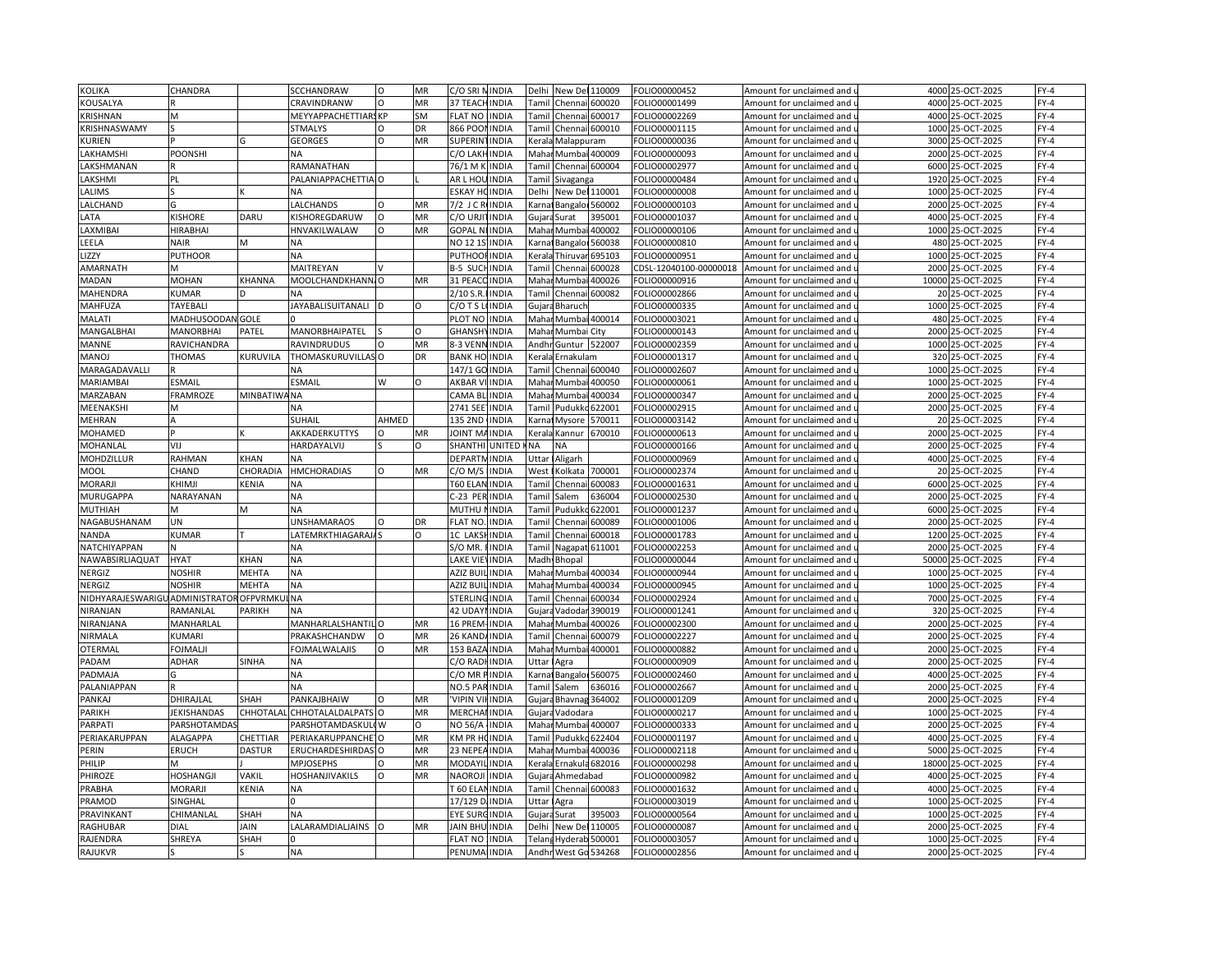| RAMACHANDRAIYER    |                  |                 | <b>NA</b>                      |               |                | <b>GENERAI</b><br><b>INDIA</b>  |              | Kerala Palakkad        |                | FOLIO00000146 | Amount for unclaimed and                               | 40000        | 25-OCT-2025      | $FY-4$ |
|--------------------|------------------|-----------------|--------------------------------|---------------|----------------|---------------------------------|--------------|------------------------|----------------|---------------|--------------------------------------------------------|--------------|------------------|--------|
| RAMACHANDRA        | RAO              |                 | <b>BDASAPPAYAS</b>             | $\circ$       | MR             | <b>INDIA</b><br>FLAT NO:        |              | Tamil Chennai          |                | FOLIO00000634 | Amount for unclaimed and u                             |              | 1000 25-OCT-2025 | $FY-4$ |
| RAMAKANT           | PURSHOTAM        | <b>PANDIT</b>   | <b>NA</b>                      |               |                | C-24 TAR/INDIA                  |              | Mahar Mumbai 400004    |                | FOLIO00000405 | Amount for unclaimed and i                             |              | 1000 25-OCT-2025 | $FY-4$ |
| <b>RAMAN</b>       |                  |                 | NA                             |               |                | KILMELFOINDIA                   |              | Tamil The Nilgiris     |                | FOLIO00000557 | Amount for unclaimed and u                             | 2000         | 25-OCT-2025      | $FY-4$ |
| RAMANSUBBARAO      | M                |                 | MMRAMASWAMYD                   | $\circ$       | MR             | 135 7TH<br><b>INDIA</b>         | Karna        | Bangaloi 560011        |                | FOLIO00001958 | Amount for unclaimed and                               | 2000         | 25-OCT-2025      | $FY-4$ |
| RAMANATHAN         |                  |                 | NА                             |               |                | INDIA<br>NO.5 PAI               | Tami         | Salem                  | 636016         | OLIO00002666  | Amount for unclaimed and                               |              | 2000 25-OCT-2025 | $FY-4$ |
| RAMASWAMY          |                  |                 | SOLAYAPPANRM                   |               |                | G2 VIMA<br><b>INDIA</b>         | Tamil        | Chenna                 | 600042         | FOLIO00003092 | Amount for unclaimed and                               |              | 1000 25-OCT-2025 | $FY-4$ |
| RAMESH             |                  | OSHI            | <b>ISJOSHIS</b>                |               | MR             | <b>FLAT NO</b><br><b>INDIA</b>  |              |                        |                |               |                                                        |              | 500 25-OCT-2025  | $FY-4$ |
|                    | JATASHANKER      |                 |                                |               |                |                                 | Gujar        | Ahmeda                 | 380009         | OLIO00000864  | Amount for unclaimed and                               |              |                  |        |
| RASIKLAL           | CHIMANLAL        | GANDHI          | CHIMANLALS                     | $\circ$       | MR<br>$\Omega$ | 14 TAPOV<br><b>INDIA</b>        |              | Mahar Mumbai           | 400054         | OLIO00000057  | Amount for unclaimed and $\overline{\phantom{a}}$      | 1000<br>2000 | 25-OCT-2025      | $FY-4$ |
| RATI               | JAL              | PARDIWAL        | JALJAMESTJEEPARDIV W           |               |                | <b>NESS BA</b><br><b>INDIA</b>  | Maha         | Mumba                  | 400007         | OLIO00000763  | Amount for unclaimed and                               |              | 25-OCT-2025      | $FY-4$ |
| RENUKHA            | <b>SAISELVAN</b> |                 | RESAISELVANW                   | $\Omega$      | MR             | <b>SELVAN</b><br><b>INDIA</b>   |              | Tamil Madurai          | 625002         | OLIO00001203  | Amount for unclaimed and                               |              | 2000 25-OCT-2025 | $FY-4$ |
| REVATHI            | RAJAN            |                 | KVVRAJANW                      | $\Omega$      | MR             | <b>IOB COLO INDIA</b>           | Tamil        | Tirunely               | 627007         | OLIO00001777  | Amount for unclaimed and                               |              | 2000 25-OCT-2025 | $FY-4$ |
| <b>RITU</b>        | AGGARWAL         |                 | NΑ                             |               |                | 502 SAVE INDIA                  | Delhi        | New Del                | 110085         | OLIO00002891  | Amount for unclaimed and u                             | 6000         | 25-OCT-2025      | $FY-4$ |
| <b>ROSHAN</b>      | SORABJI          | <b>BATLIBOI</b> |                                |               |                | 11 RAJES<br><b>INDIA</b>        | Mahar        | Mumba                  | 400020         | FOLIO00003022 | Amount for unclaimed and                               | 10000        | 25-OCT-2025      | $FY-4$ |
| ROSHANLAL          | AGGARWAL         |                 | AGGARWALS                      | $\Omega$      | MR             | 79 DAYA<br><b>INDIA</b>         | Punja        | Amritsa                | 143001         | OLIO00000229  | Amount for unclaimed and i                             |              | 2000 25-OCT-2025 | $FY-4$ |
| <b>ROSHEN</b>      | KAIKOBAD         | DELVADAV        | KAIKOBADW                      | $\circ$       | MR             | <b>GULISTA</b><br><b>INDIA</b>  |              | Mahar Mumbai City      |                | FOLIO00001705 | Amount for unclaimed and                               |              | 2000 25-OCT-2025 | $FY-4$ |
| <b>ROSY</b>        | GEORGE           |                 | NА                             |               |                | <b>NO:3 4TI</b><br>INDIA        | arnai        | Bangalor               | 560033         | OLIO00000950  | Amount for unclaimed and                               |              | 1000 25-OCT-2025 | $FY-4$ |
| SAAM               | <b>NOSHIR</b>    | NANABHAI        | <b>NOSHIR</b>                  |               | O              | <b>NO 724 D</b><br><b>INDIA</b> |              | Mahar Mumbai           | 400014         | OLIO00000361  | Amount for unclaimed and                               |              | 800 25-OCT-2025  | $FY-4$ |
| SAGUNABEN          | M                | PATEL           | NA                             |               |                | 9 KALYAI<br><b>INDIA</b>        | Gujara       | Vadodar                | 390001         | OLIO00002570  | Amount for unclaimed and                               | 1000         | 25-OCT-2025      | $FY-4$ |
| SAILENDRA          | LALL             | SEAL            | NΑ                             |               |                | 44 SIKDA INDIA                  |              | West I Kolkata         | 700007         | OLIO00002745  | Amount for unclaimed and u                             |              | 20 25-OCT-2025   | $FY-4$ |
| SAJITH             | VARGHESE         |                 | DANEY                          | PHILIP        |                | PLOT NO<br><b>INDIA</b>         |              | Kerala Thrissur        | 680006         | OLIO00003073  | Amount for unclaimed and                               |              | 40 25-OCT-2025   | $FY-4$ |
| SAKAMURIVEERA      | VENKATA          | SATYANARA 0     |                                |               |                | HOUSE N<br><b>INDIA</b>         |              | Andhr Krishna          | 521301         | OLIO00003042  | Amount for unclaimed and i                             |              | 1500 25-OCT-2025 | $FY-4$ |
| SANGEETA           | <b>CHITNIS</b>   |                 | <b>MILINDW</b>                 | O             | MR             | <b>POPULAR</b><br><b>INDIA</b>  |              | Mahar Mumba            | 400028         | FOLIO00002016 | Amount for unclaimed and i                             |              | 4000 25-OCT-2025 | $FY-4$ |
| SARATHAMBAL        |                  |                 | NД                             |               |                | W/O MR<br><b>INDIA</b>          |              | Tamil Nadu             | 606705         | OLIO00002431  | Amount for unclaimed and                               |              | 1000 25-OCT-2025 | $FY-4$ |
| SARMAC             |                  |                 | SVVAIDYANATHAIERSO             |               | MR             | VASANTI<br><b>INDIA</b>         |              | Tamil Chenna           | 600018         | FOLIO00000863 | Amount for unclaimed and                               |              | 480 25-OCT-2025  | $FY-4$ |
| SATHYAN            |                  |                 | NA                             |               |                | SANTHA<br><b>INDIA</b>          | cerala       |                        | 688544         | OLIO00002896  | Amount for unclaimed and i                             |              | 20 25-OCT-2025   | $FY-4$ |
| SAVITA             | SAIGAL           |                 | NΑ                             |               |                | 22 JAYAS<br><b>INDIA</b>        |              | Mahar Mumba            | 400030         | OLIO00002712  | Amount for unclaimed and $\overline{\phantom{a}}$      |              | 2000 25-OCT-2025 | $FY-4$ |
| SERVESH            | SINGAL           |                 | <b>CSINGHALW</b>               |               | MR             | <b>INDIA</b><br>W/O MF          |              | Uttarakhand            | 247677         | OLIO00002301  | Amount for unclaimed and                               | 2000         | 25-OCT-2025      | $FY-4$ |
| SHANTHI            |                  |                 | <b>BALASUBRAMANIANO</b>        |               | MR             | <b>SHOBIT A</b><br><b>INDIA</b> |              | Karnal Bangaloi 560098 |                | OLIO00002178  | Amount for unclaimed and u                             |              | 4000 25-OCT-2025 | $FY-4$ |
| SHARDABEN          | LAXMIDAS         | RAWANI          | AXMIDASRAWANIW O               |               | MR             | 131 DAD<br><b>INDIA</b>         |              | Mahar Mumbai 400002    |                | OLIO00001568  |                                                        | 1000         | 25-OCT-2025      | $FY-4$ |
| SHASHIKANT         | ABHSHANKER       | <b>BHATT</b>    | ABHSHANKERIBHAT <sup>1</sup> O |               | MR             | KARSAN<br><b>INDIA</b>          |              | Gujara Jamnagar        |                | FOLIO00001004 | Amount for unclaimed and<br>Amount for unclaimed and u |              | 1000 25-OCT-2025 | $FY-4$ |
|                    | SORABJI          | SPENCER         | DHUNJISHAWSORABJ W             |               | O              | <b>JAIJI TER</b><br>INDIA       |              |                        |                | FOLIO00000311 |                                                        | 2000         | 25-OCT-2025      | $FY-4$ |
| SHERA<br>SINGHAL   |                  |                 |                                |               | MR             | NO 20 DA                        |              | Mahar Mumbai 400007    |                |               | Amount for unclaimed and                               |              | 1000 25-OCT-2025 | $FY-4$ |
|                    |                  |                 | <b>JEDPRAKASHS</b>             | Ω             |                | <b>INDIA</b>                    | Uttar        | Agra                   |                | FOLIO00000712 | Amount for unclaimed and u                             |              |                  |        |
| SNEHLATA           | <b>BHADURI</b>   |                 | DNBHADURIW                     | $\circ$       | MR             | W/O MR<br><b>INDIA</b>          | <b>Jttar</b> | Jhansi                 |                | FOLIO00000544 | Amount for unclaimed and                               |              | 4000 25-OCT-2025 | $FY-4$ |
| SOLAIAPPAN         |                  | RM              | NА                             |               |                | 5/13 PU<br><b>INDIA</b>         | Tamil        | Pudukkc                | 622506         | FOLIO00001009 | Amount for unclaimed and i                             |              | 1000 25-OCT-2025 | $FY-4$ |
| SRIMATHI           | SHANTHI          | SHAH            | GOPALDASCHAWLA                 | W             | O              | NO 44 JC<br>INDIA               | Delhi        | New Del                | 110003         | FOLIO00000067 | Amount for unclaimed and                               |              | 6000 25-OCT-2025 | $FY-4$ |
| SRINIVASAMURTI     |                  |                 | NARSINGRAOS                    |               |                | ADVOC/<br>INDIA                 | Karna        | Bellary                |                | OLIO00000118  | Amount for unclaimed and                               | 280          | 25-OCT-2025      | $FY-4$ |
| STATEBANK          | OF               | <b>NDIA</b>     | ΝA                             |               |                | <b>BOMBAY</b><br><b>INDIA</b>   |              | Mahar Mumbai           | 400001         | FOLIO00001026 | Amount for unclaimed and $\overline{\phantom{a}}$      |              | 4000 25-OCT-2025 | $FY-4$ |
| STATEBANK          | OF               | <b>NDIA</b>     | <b>ΝA</b>                      |               |                | <b>SECURI</b><br>INDIA          | Maha         | Mumbai                 | 400001         | FOLIO00000359 | Amount for unclaimed and                               | 46000        | 25-OCT-2025      | $FY-4$ |
| SUBRAMANIAN        |                  |                 | SOCKALINGAMCHETTO              |               | MR             | F1 V V S<br><b>INDIA</b>        |              | Tamil Chennai 600092   |                | OLIO00001312  | Amount for unclaimed and u                             |              | 4000 25-OCT-2025 | $FY-4$ |
| <b>SUGRABIBI</b>   | <b>EBRAHIM</b>   | <b>GHANCHI</b>  | <b>EBRAHIM</b>                 | ME            |                | D/O MR<br><b>INDIA</b>          |              | Gujara Surat           |                | FOLIO00000701 | Amount for unclaimed and                               |              | 2000 25-OCT-2025 | $FY-4$ |
| SUNANDA            | <b>HINTAMAN</b>  | THAKAR          | CHINTAMAN                      | <b>THAKAR</b> |                | <b>INDIA</b><br><b>FLAT NO</b>  |              | Mahar Pune             | 111004         | OLIO00003103  | Amount for unclaimed and u                             |              | 2000 25-OCT-2025 | $FY-4$ |
| SUNEETHY           | PANDALAI         |                 | <b>NA</b>                      |               |                | C/O DR.E<br><b>INDIA</b>        |              | Kerala Ernakul         | 682005         | FOLIO00002492 | Amount for unclaimed and                               |              | 640 25-OCT-2025  | $FY-4$ |
| SUNIL              | NAHAR            |                 | <b>GUTHAMCHANDS</b>            | $\Omega$      | MR             | 38 KANN<br><b>INDIA</b>         | Tamil        | Chennai                | 600017         | FOLIO00002274 | Amount for unclaimed and u                             |              | 4000 25-OCT-2025 | $FY-4$ |
| SURENDRA           | RAMANLAI         | SHAH            | NA                             |               |                | 7 ARIHAN<br><b>INDIA</b>        | Gujara       | Ahmeda                 | 380007         | FOLIO00000967 | Amount for unclaimed and                               |              | 2000 25-OCT-2025 | $FY-4$ |
| SUSAN              | KURUVILA         |                 | <b>NV</b>                      |               |                | PULIKK/<br><b>INDIA</b>         | Cerala       | Ernakula               | 683108         | OLIO00001658  | Amount for unclaimed and                               |              | 640 25-OCT-2025  | $FY-4$ |
| SUSHILABAI         | RAMRAO           | GHATAGE         | RAMRAOGANPATRACO               |               | MR             | 1755 'A<br>INDIA                | Mahar        | Kolhapur               |                | OLIO00001790  | Amount for unclaimed and                               |              | 2000 25-OCT-2025 | $FY-4$ |
| THEIVANAI          |                  |                 | VATARAJAN                      | PL            |                | $D-11-B$<br><b>INDIA</b>        | Tamil        | Madurai 625006         |                | OLIO00002994  | Amount for unclaimed and                               | 2000         | 25-OCT-2025      | $FY-4$ |
| THIAGARAJAN        |                  |                 | VVELLAYANS                     | $\mathsf O$   | MR             | 9 BALASI<br><b>INDIA</b>        |              | Tamil Erode            | 638001         | OLIO00002067  | Amount for unclaimed and u                             |              | 4000 25-OCT-2025 | $FY-4$ |
| TRYAMBAK           | <b>HARI</b>      | <b>TULPULE</b>  | HARIVITHALTULPULE <sup>S</sup> |               | $\Omega$       | PATEL CI<br><b>INDIA</b>        |              | Mahar Mumbai City      |                | FOLIO00000119 | Amount for unclaimed and                               | 4000         | 25-OCT-2025      | $FY-4$ |
| UMAYAL             | KUMARAPPAN       |                 | NА                             |               |                | SPMHO<br><b>INDIA</b>           |              | Tamil Pudukkottai      |                | OLIO00001124  | Amount for unclaimed and i                             |              | 2000 25-OCT-2025 | $FY-4$ |
| <b>UPENDRA</b>     | <b>NATH</b>      |                 | PREMNATHS                      | $\Omega$      | DR             | 'NATH N<br><b>INDIA</b>         |              | Telang Hyderab 500001  |                | FOLIO00001679 | Amount for unclaimed and                               |              | 500 25-OCT-2025  | $FY-4$ |
| <b>USHAKANT</b>    | MULCHAND         |                 | MULCHANDMORABH O               |               | MR             | LUHARPC<br><b>INDIA</b>         |              | Gujara Surat           |                | FOLIO00000587 | Amount for unclaimed and u                             |              | 2000 25-OCT-2025 | $FY-4$ |
| VADUGANATHAN       | RC               |                 | PARIMALA                       |               |                | NO 1/8<br><b>INDIA</b>          |              | Tamil Nadu             | 643213         | FOLIO00003077 | Amount for unclaimed and                               |              | 40 25-OCT-2025   | $FY-4$ |
| VALLABHDAS         | GORDHANDAS       | SHAH            | <b>GORDHANDASGSHAF</b>         |               | $\Omega$       | C/O RAT<br>INDIA                | Mahar        | Mumbai City            |                | OLIO00000232  | Amount for unclaimed and                               |              | 500 25-OCT-2025  | $FY-4$ |
| VASANTHABHASKARAIM |                  |                 | VKBHASKARANW                   | O             | MR             | <b>INDIA</b><br>C/O SRI         |              | Kerala Ernakula 682020 |                | FOLIO00000808 | Amount for unclaimed and                               |              | 480 25-OCT-2025  | $FY-4$ |
|                    |                  |                 |                                |               | MR             |                                 |              |                        |                |               |                                                        | 4000         |                  | $FY-4$ |
| VASUDEVAN          |                  |                 | <b>TRSESHADRIS</b>             |               |                | 20 JUDGI<br><b>INDIA</b>        | Tamil        | Chennai                | 600004         | OLIO00001892  | Amount for unclaimed and                               |              | 25-OCT-2025      |        |
| VENKATARAMAN       |                  |                 | <b>TMVSATAHSIVAMCHI O</b>      |               | MR             | 14 GURU<br><b>INDIA</b>         | Tamil        | Tiruchira              | 620008         | OLIO00001080  | Amount for unclaimed and i                             |              | 2000 25-OCT-2025 | $FY-4$ |
| VENKATASUBRAMAN    |                  |                 | RRAMAKRISHNAIYERSO             |               | N              | <b>SUPRIY</b><br>INDIA          | Tami         |                        | Coimbat 641026 | OLIO00000398  | Amount for unclaimed and                               | 15000        | 25-OCT-2025      | $FY-4$ |
| <b>VERGHESE</b>    | <b>JOHN</b>      |                 | NА                             |               |                | <b>VEEMBUHINDIA</b>             |              | Kerala Pathanamthitta  |                | OLIO00000570  | Amount for unclaimed and u                             |              | 4000 25-OCT-2025 | $FY-4$ |
| VIDYAPRAKASH       | <b>AROORMAL</b>  | <b>BHATIA</b>   | <b>AROORMALBHATIA</b>          |               | $\circ$        | $C/O$ M/S<br><b>INDIA</b>       |              | Mahai Mumbai City      |                | FOLIO00000180 | Amount for unclaimed and u                             |              | 2000 25-OCT-2025 | $FY-4$ |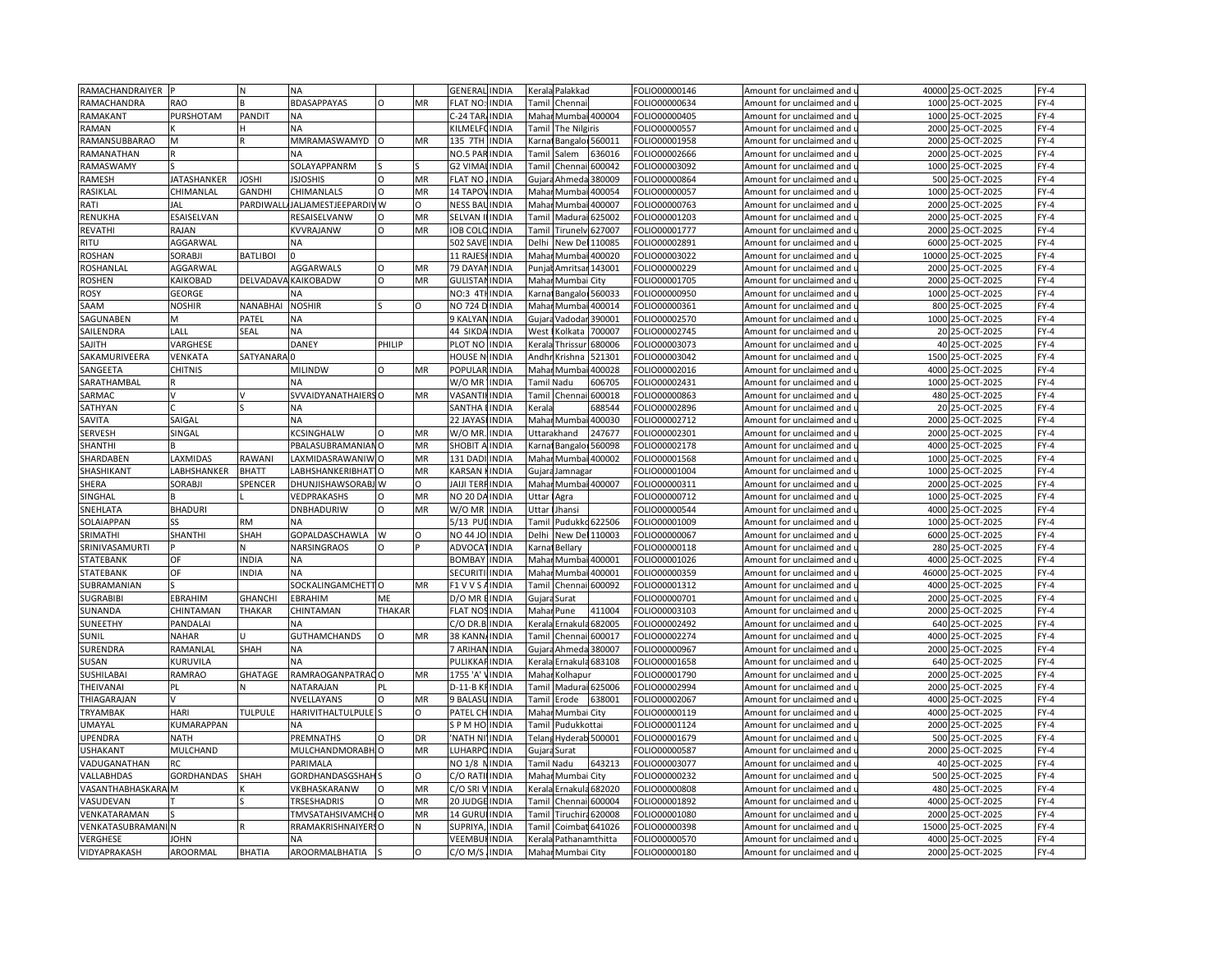| VIJAY                     | <b>KUMAR</b>        | SINGHANIA        | <b>NA</b>                 |              |                 | AASHIRW INDIA            |               | West                                                                                                                                                                    | North 24700101                |                      | FOLIO00002579          | Amount for unclaimed and          |       | 20 25-OCT-2025   | $FY-4$ |
|---------------------------|---------------------|------------------|---------------------------|--------------|-----------------|--------------------------|---------------|-------------------------------------------------------------------------------------------------------------------------------------------------------------------------|-------------------------------|----------------------|------------------------|-----------------------------------|-------|------------------|--------|
| VIJAYA                    |                     | <b>BODAS</b>     | <b>NA</b>                 |              |                 | 20 SAROJ, INDIA          |               |                                                                                                                                                                         | Mahar Mumbai 400028           |                      | FOLIO00002601          | Amount for unclaimed and u        |       | 4000 25-OCT-2025 | $FY-4$ |
| VINAY                     |                     | <b>MEHTA</b>     | <b>NA</b>                 |              |                 | NO.12 19 INDIA           |               |                                                                                                                                                                         | Mahar Mumba                   | 400004               | FOLIO00002797          | Amount for unclaimed and i        |       | 2000 25-OCT-2025 | $FY-4$ |
| VINODRAI                  | <b>ISHWARDAS</b>    | <b>MEHTA</b>     | <b>ISHWARDASMEHTAS</b>    |              | MR              | C/O MR RINDIA            |               | Mahar                                                                                                                                                                   | Mumbai                        | 400004               | FOLIO00001276          | Amount for unclaimed and <b>u</b> | 4000  | 25-OCT-2025      | $FY-4$ |
| VISALAKSHIACHI            | <b>VE</b>           | KM               | KUMARAPPACHETTIA MR       |              | VE              | PKN HOL                  | <b>INDIA</b>  | Tami                                                                                                                                                                    | Pudukko                       | 522505               | FOLIO00001784          | Amount for unclaimed and          | 2000  | 25-OCT-2025      | $FY-4$ |
| VISALAKSHI                | <b>RM</b>           |                  | SRAMANATHANW              |              | MR              | 63 S RM                  | <b>INDIA</b>  | Tami                                                                                                                                                                    | Chenna                        |                      | FOLIO00001889          | Amount for unclaimed and          | 4000  | 25-OCT-2025      | $FY-4$ |
| <b>VISWA</b>              | <b>KUMAR</b>        |                  | SAPRAMESWARAIYER O        |              | MR              | C/O.A.N                  | <b>INDIA</b>  | Maha                                                                                                                                                                    | Pune                          | 111008               | FOLIO00000739          | Amount for unclaimed and          |       | 1000 25-OCT-2025 | $FY-4$ |
| ZACHARIAH                 | GEORGE              |                  | MKGEORGES                 |              | MR              | PUTHICH                  | <b>INDIA</b>  | <erala< td=""><td>Alappuz</td><td>688001</td><td>FOLIO00000850</td><td>Amount for unclaimed and</td><td>500</td><td>25-OCT-2025</td><td><math>FY-4</math></td></erala<> | Alappuz                       | 688001               | FOLIO00000850          | Amount for unclaimed and          | 500   | 25-OCT-2025      | $FY-4$ |
| ZENABBIBIHAFEZ            | AHAMED              | MULLA            | HAFESAHAMEDMULL           | $\circ$      | MR              | C/O MR I                 | <b>INDIA</b>  |                                                                                                                                                                         |                               |                      | FOLIO00000389          | Amount for unclaimed and          | 2000  | 25-OCT-2025      | $FY-4$ |
| ABDULHUSSAIN              | KASSUM              | SHAIKH           | KASSUMS                   | $\Omega$     | MR              | <b>GULISTA</b>           | <b>INDIA</b>  | Maha                                                                                                                                                                    | Gujara Surat<br>Mumbai 400021 |                      | FOLIO00000426          | Amount for unclaimed and          | 4000  | 02-Nov-2026      | FY-5   |
| AHMAD                     | <b>BRAHIM</b>       | CHOTHIA          | <b>ESABCHOTHIAS</b>       | $\Omega$     | MR              | USUF MAINDIA             |               |                                                                                                                                                                         |                               |                      | OLIO00000891           |                                   | 4000  | 02-Nov-2026      | $FY-5$ |
|                           |                     |                  |                           |              |                 |                          |               |                                                                                                                                                                         | Gujara Surat                  |                      |                        | Amount for unclaimed and u        |       |                  |        |
| ALAGAPPANPV               | AL                  | KL               | KULANDAYANCHETTI PV       |              | AL.             | C-155 KA                 | <b>INDIA</b>  | Tamil                                                                                                                                                                   | Tiruchira                     | 620017               | FOLIO00002907          | Amount for unclaimed and          | 4000  | 02-Nov-2026      | $FY-5$ |
| ALAMELU                   | <b>RM</b>           |                  | NA                        |              |                 | NO.63 S                  | <b>INDIA</b>  |                                                                                                                                                                         | <b>Tamil Sivagang</b>         | 630001               | FOLIO00002888          | Amount for unclaimed and u        | 20000 | 02-Nov-2026      | $FY-5$ |
| ANURADHA                  | N                   |                  | NRRAGHUNATHW              | $\Omega$     | MR              | <b>KRISHNA</b>           | <b>INDIA</b>  | Karna                                                                                                                                                                   | Bangalor                      | 560078               | FOLIO00001532          | Amount for unclaimed and          | 2000  | 02-Nov-2026      | FY-5   |
| ARJUN                     | DEV                 | KHANNA           | <b>NA</b>                 |              |                 | C/O COS                  | <b>INDIA</b>  | Gujara                                                                                                                                                                  | Ahmeda                        | 380009               | FOLIO00002298          | Amount for unclaimed and <b>u</b> | 3000  | 02-Nov-2026      | FY-5   |
| ARMAITY                   | <b>FEROZE</b>       | <b>DAVAR</b>     | FEROZECOWASJIDAV/O        |              | MR              | KHANPU                   | FINDIA        |                                                                                                                                                                         | Gujara Ahmeda 380001          |                      | FOLIO00001095          | Amount for unclaimed and          | 2000  | 02-Nov-2026      | FY-5   |
| ARMAITY                   | <b>FIROZE</b>       | <b>DAVAR</b>     | FIROZECOWASJIDAVA W       |              | $\Omega$        | <b>CHANPU</b>            | <b>INDIA</b>  |                                                                                                                                                                         | Gujara Ahmedabad              |                      | FOLIO00000632          | Amount for unclaimed and i        | 2000  | 02-Nov-2026      | $FY-5$ |
| ARMAITY                   | <b>FIROZE</b>       | <b>DAVAR</b>     | FIROZECOWASJIDAVA D       |              | O               | <b>KHANPUFINDIA</b>      |               |                                                                                                                                                                         | Gujara Ahmeda 380001          |                      | FOLIO00000633          | Amount for unclaimed and          | 4000  | 02-Nov-2026      | FY-5   |
| ARPUTHA                   | RANI                |                  | MICHEAL                   |              |                 | SQ-3 SL                  | <b>INDIA</b>  |                                                                                                                                                                         | <b>Tamil Nadu</b>             | 643218               | FOLIO00003079          | Amount for unclaimed and          | 20    | 02-Nov-2026      | FY-5   |
| ARULARASU                 |                     |                  | <b>NA</b>                 |              |                 | <b>SELVAN</b>            | <b>IINDIA</b> |                                                                                                                                                                         | Tamil Madurai 625002          |                      | FOLIO00002477          | Amount for unclaimed and u        | 1000  | 02-Nov-2026      | $FY-5$ |
| ARUNACHALAM               | AM                  |                  | PALANIAPPACHETTIA MR      |              | AN              | 5 RAMAN                  | INDIA         | Tamil                                                                                                                                                                   | Chennai 600017                |                      | FOLIO00000876          | Amount for unclaimed and          | 2000  | 02-Nov-2026      | FY-5   |
| <b>ARUNACHALAMCHETTAR</b> |                     | <b>RM</b>        | RAMANATHANCHETT AR        |              | <b>RM</b>       | AR A STRI INDIA          |               |                                                                                                                                                                         |                               | Tamil Ramanathapuram | FOLIO00000358          | Amount for unclaimed and u        | 2000  | 02-Nov-2026      | FY-5   |
| <b>AUTAR</b>              | SINGH               | <b>KAPOOR</b>    | <b>NA</b>                 |              |                 | E-348 GR                 | INDIA         | Delhi                                                                                                                                                                   | New Del 110048                |                      | FOLIO00000403          | Amount for unclaimed and (        | 1000  | 02-Nov-2026      | $FY-5$ |
| <b>BACHOO</b>             | <b>JEHANGIR</b>     | CONTRACT         | SORABJIDINSHAWJIGIO       |              | MR              | <b>UMTOLP</b>            | <b>INDIA</b>  |                                                                                                                                                                         | Maharashtra                   | 401702               | FOLIO00000640          | Amount for unclaimed and u        | 4000  | 02-Nov-2026      | $FY-5$ |
| BALAKRISHNAN              |                     |                  | VENUGOPALS                | $\Omega$     | MR              | 16 13TH SINDIA           |               | Tamil                                                                                                                                                                   | Chenna                        | 600064               | FOLIO00002445          | Amount for unclaimed and          | 20    | 02-Nov-2026      | FY-5   |
| <b>BANK</b>               | OF                  | <b>INDIA</b>     |                           |              |                 | 70/80 M                  | <b>INDIA</b>  | Mahar                                                                                                                                                                   | Mumbai                        | 400023               | CDSL-13020800-00000019 | Amount for unclaimed and u        | 10000 | 02-Nov-2026      | $FY-5$ |
| <b>BANU</b>               | <b>BAPUJEE</b>      | <b>DHONDI</b>    | BAPUJIJIVANJIDHONE W      |              | О               | 905/906                  | <b>INDIA</b>  |                                                                                                                                                                         | Mahar Mumba                   | 400001               | FOLIO00000355          | Amount for unclaimed and          | 1000  | 02-Nov-2026      | FY-5   |
| BANU                      | <b>BAPUJI</b>       | <b>DHOND</b>     | BAPUJEEW                  |              | MR              | 905/906                  | <b>INDIA</b>  | Maha                                                                                                                                                                    | Mumba                         | 400001               | FOLIO00000088          | Amount for unclaimed and          | 3000  | 02-Nov-2026      | $FY-5$ |
| BHADRASWAMYGUPT.          |                     |                  | OMRKRAMASWAMY             | <b>GUPTA</b> | 3S              | 450 IIND                 | <b>INDIA</b>  |                                                                                                                                                                         |                               |                      | FOLIO00001594          |                                   | 2000  | 02-Nov-2026      | $FY-5$ |
|                           |                     |                  |                           |              |                 |                          |               | Karna                                                                                                                                                                   | Bangalor                      | 560003               |                        | Amount for unclaimed and u        |       |                  |        |
| BHANUBHAI                 | CHINUBHAI           | DESAI            | CHINUBHAIHARILALD         | $\Omega$     | MR<br><b>MR</b> | <b>B NO 10</b>           | <b>INDIA</b>  | Gujar                                                                                                                                                                   | Kheda                         | 387001               | FOLIO00001358          | Amount for unclaimed and          | 2000  | 02-Nov-2026      | $FY-5$ |
| BIPLAB                    | BANERJEE            |                  | PCBANERJEES               |              |                 | C/O M B <i>INDIA</i>     |               | West                                                                                                                                                                    | Howrah 711227                 |                      | FOLIO00002369          | Amount for unclaimed and u        |       | 20 02-Nov-2026   | $FY-5$ |
| BURHANUDEEN               |                     | м                | <b>FMOHAMEDALIS</b>       | O            |                 | 74-A JAV                 | <b>INDIA</b>  | Tamil                                                                                                                                                                   | Thanjavur                     |                      | FOLIO00000437          | Amount for unclaimed and          | 1000  | 02-Nov-2026      | FY-5   |
| CADIASTOCKSAND            | <b>SECURITIES</b>   | <b>LTD</b>       | NΑ                        |              |                 | NO <sub>16</sub> SHINDIA |               | <b>Carna</b>                                                                                                                                                            | Bangalor 560004               |                      | FOLIO00002516          | Amount for unclaimed and u        | 3000  | 02-Nov-2026      | $FY-5$ |
| CHABALDAS                 |                     |                  | <b>SATRAMDAS</b>          |              | $\Omega$        | <b>CLOTH M INDIA</b>     |               |                                                                                                                                                                         | Mahar Nagpur                  |                      | FOLIO00000409          | Amount for unclaimed and          | 2000  | 02-Nov-2026      | $FY-5$ |
| CHANDRALEKHA              | RABINDRANATH        | <b>HOSANGAD</b>  | VASANTW                   | $\Omega$     | MR              | C-8 CHITFINDIA           |               | Mahar                                                                                                                                                                   |                               | Mumbai 400050        | FOLIO00002120          | Amount for unclaimed and i        | 500   | 02-Nov-2026      | FY-5   |
| CHANDRIKA                 | CHITTARANJAN        | <b>BHAT</b>      | <b>NA</b>                 |              |                 | <b>SANDIP</b>            | CANADA        | <b>NA</b>                                                                                                                                                               | <b>NA</b>                     |                      | FOLIO00000580          | Amount for unclaimed and          | 4000  | 02-Nov-2026      | FY-5   |
| CHANDRIKA                 |                     |                  | ΝA                        |              |                 | <b>FLAT NO</b>           | <b>INDIA</b>  | <arna< td=""><td>Bangalor 560055</td><td></td><td>FOLIO00001493</td><td>Amount for unclaimed and</td><td>2000</td><td>02-Nov-2026</td><td>FY-5</td></arna<>             | Bangalor 560055               |                      | FOLIO00001493          | Amount for unclaimed and          | 2000  | 02-Nov-2026      | FY-5   |
| CHERIAN                   | ZACHARIAH           |                  | MCZACHARIAHS              | Ω            | MR              | <b>MANALEL INDIA</b>     |               |                                                                                                                                                                         | Kerala Alappuzi 688011        |                      | FOLIO00001695          | Amount for unclaimed and          | 3000  | 02-Nov-2026      | FY-5   |
| CHINUBAI                  |                     | KIRTIKAR         | CGKIRTIKARW               | $\Omega$     | MR              | <b>BROTHER INDIA</b>     |               | Maha                                                                                                                                                                    |                               | Mumbai 400020        | FOLIO00000086          | Amount for unclaimed and          | 1000  | 02-Nov-2026      | $FY-5$ |
| CRECENCIO                 | VITO                | COELHO           | VINCENTCCOELHOS           | $\Omega$     | MR              | 413 MUD INDIA            |               | Goa                                                                                                                                                                     | South Goa                     |                      | FOLIO00000213          | Amount for unclaimed and u        | 2000  | 02-Nov-2026      | FY-5   |
| DAHAYALAL                 | KHIMJI              |                  | KHIMJIHARIRAMMAC          |              | $\Omega$        | KHATRI                   | <b>INDIA</b>  |                                                                                                                                                                         | Gujara Kachchh                |                      | FOLIO00000576          | Amount for unclaimed and          | 680   | 02-Nov-2026      | $FY-5$ |
| DAHIYA                    |                     |                  | BALWANTSINGHS             | $\Omega$     | IT              | B2/7D M                  | <b>INDIA</b>  | Delhi                                                                                                                                                                   | New Del 110035                |                      | FOLIO00002349          | Amount for unclaimed and u        | 2000  | 02-Nov-2026      | $FY-5$ |
| <b>DAWOOD</b>             | AHMED               | <b>NANA</b>      | AHMEDNANAS                | $\Omega$     | MR              | C/O YUS                  | <b>INDIA</b>  | Gujara                                                                                                                                                                  | Navsari                       | 396415               | FOLIO00001726          | Amount for unclaimed and          | 4000  | 02-Nov-2026      | FY-5   |
| DEEPAK                    | GANGAVISHAND, BAJAJ |                  | LATEMRCRBAJAJ             |              | O               | R NO 20                  | <b>INDIA</b>  | Mahar                                                                                                                                                                   |                               | Mumbai 400002        | FOLIO00001471          | Amount for unclaimed and <b>u</b> | 2480  | 02-Nov-2026      | FY-5   |
| <b>DEVSHI</b>             | <b>JIVRAJ</b>       | SHAH             | <b>JIVRAJS</b>            | O            | MR              | <b>MESSRS</b>            | <b>KENYA</b>  | <b>NA</b>                                                                                                                                                               | <b>NA</b>                     |                      | FOLIO00000077          | Amount for unclaimed and          | 4000  | 02-Nov-2026      | FY-5   |
| DILIP                     | CHANDRAKANT         | KHARSIKAF        | CHANDRAKANTS              |              | MR              | RADHA-                   | <b>INDIA</b>  | Gujar                                                                                                                                                                   |                               | Vadodar 390001       | FOLIO00002156          | Amount for unclaimed and          | 2000  | 02-Nov-2026      | $FY-5$ |
| <b>DINA</b>               | <b>HORMUSJI</b>     | MEHTA            | HORMUSJICOWASJIM D        |              | O               | <b>MALESARINDIA</b>      |               | Tamil                                                                                                                                                                   | Chenna                        |                      | FOLIO00000301          | Amount for unclaimed and          | 1000  | 02-Nov-2026      | $FY-5$ |
| <b>DINSHAW</b>            | MERWANJ             | <b>BILLIMORI</b> | MERWANJIBILLIMOR          |              | MR              | 501-A YO                 | <b>INDIA</b>  | Maha                                                                                                                                                                    | Mumbai 400092                 |                      | FOLIO00001042          | Amount for unclaimed and          | 2000  | 02-Nov-2026      | FY-5   |
| <b>DINSHAWJI</b>          | D                   | MIRZA            | DINSHAWJIDMIRZA           |              | O               | NO 15 PA INDIA           |               |                                                                                                                                                                         | Gujara Ahmedabad              |                      | FOLIO00000318          | Amount for unclaimed and u        | 2000  | 02-Nov-2026      | $FY-5$ |
| <b>EASTER</b>             | RAJ                 |                  | AROCKIASTEFFIRIYANA       |              |                 | 14-5-1 THINDIA           |               | Tamil                                                                                                                                                                   | Theni                         | 625605               | FOLIO00003144          | Amount for unclaimed and          | 20    | 02-Nov-2026      | FY-5   |
| EBRAHIM                   | <b>ISMAIL</b>       | CHOTHIA          | <b>ISMAILCHOTHIAS</b>     | O            | MR              | 4/162 YU: INDIA          |               |                                                                                                                                                                         |                               |                      | FOLIO00000892          |                                   | 6000  | 02-Nov-2026      | $FY-5$ |
|                           | <b>MATHEW</b>       |                  |                           |              | MR              | ED-COTE.                 |               |                                                                                                                                                                         | Gujara Surat                  |                      | FOLIO00000827          | Amount for unclaimed and u        | 2000  | 02-Nov-2026      | $FY-5$ |
| ELIZA                     |                     |                  | RAOSAHIBCJMATHEW O        |              |                 |                          | <b>INDIA</b>  |                                                                                                                                                                         | Kerala Ernakula 682011        |                      |                        | Amount for unclaimed and          |       |                  |        |
| <b>ERADI</b>              |                     |                  | PGRAVIVARMARAJAS O        |              | MR              | ADVOCA                   | <b>INDIA</b>  | Kerala                                                                                                                                                                  | Kozhikode                     |                      | FOLIO00000019          | Amount for unclaimed and u        | 2200  | 02-Nov-2026      | FY-5   |
| <b>FAABINVESTMENTSANP</b> |                     | <b>LTD</b>       | <b>NA</b>                 |              |                 | 5 COMMI                  | <b>INDIA</b>  | Tamil                                                                                                                                                                   |                               | Chennai 600018       | FOLIO00002422          | Amount for unclaimed and          | 20    | 02-Nov-2026      | FY-5   |
| FATEMA                    | AHMAD               | СНОТНІА          | AHMADIBRAHIMCHO           |              | MR              | USUF MA                  | <b>INDIA</b>  | Gujara                                                                                                                                                                  | Surat                         |                      | OLIO00000890           | Amount for unclaimed and i        | 2000  | 02-Nov-2026      | $FY-5$ |
| FEBIN                     | <b>EARNEST</b>      |                  | JAYARAJ                   | FELIX        |                 | KADHALIYINDIA            |               |                                                                                                                                                                         | Kerala Ernakula 683104        |                      | FOLIO00003146          | Amount for unclaimed and          |       | 20 02-Nov-2026   | FY-5   |
| <b>FIROZ</b>              | <b>JEHANGIRJI</b>   | <b>BAJINA</b>    | <b>JEHANGIRJIBBAJINAS</b> |              | MR              | <b>BAZAM B</b>           | <b>INDIA</b>  | Gujara                                                                                                                                                                  | Ahmeda                        | 380001               | FOLIO00000903          | Amount for unclaimed and          | 4000  | 02-Nov-2026      | FY-5   |
| FRENY                     | JEHANGIR            | KHARAS           | <b>JEHANGIRBAPUJIKHA</b>  |              | $\Omega$        | <b>CORINTH</b>           | <b>INDIA</b>  |                                                                                                                                                                         | Mahar Mumbai                  | 400005               | FOLIO00000323          | Amount for unclaimed and $\,$     | 1000  | 02-Nov-2026      | $FY-5$ |
| <b>GANGABAI</b>           | CHINTAMAN           | PANANDIK         | CRPANANDIKERW             |              | MR              | <b>DURGA</b>             | INDIA         | Maha                                                                                                                                                                    | Mumb                          | 400057               | FOLIO00001637          | Amount for unclaimed and          | 480   | 02-Nov-2026      | $FY-5$ |
| <b>GEORGE</b>             | VARGHESE            | м                | <b>NA</b>                 |              |                 | MAVELIL                  | <b>INDIA</b>  |                                                                                                                                                                         | Kerala Ernakula (             | 682017               | FOLIO00001542          | Amount for unclaimed and u        |       | 6000 02-Nov-2026 | $FY-5$ |
| <b>GHELLABHAI</b>         |                     |                  | LALII                     |              | $\circ$         | C/O MESSINDIA            |               |                                                                                                                                                                         | Mahar Mumbai 400009           |                      | FOLIO00000051          | Amount for unclaimed and u        |       | 1000 02-Nov-2026 | FY-5   |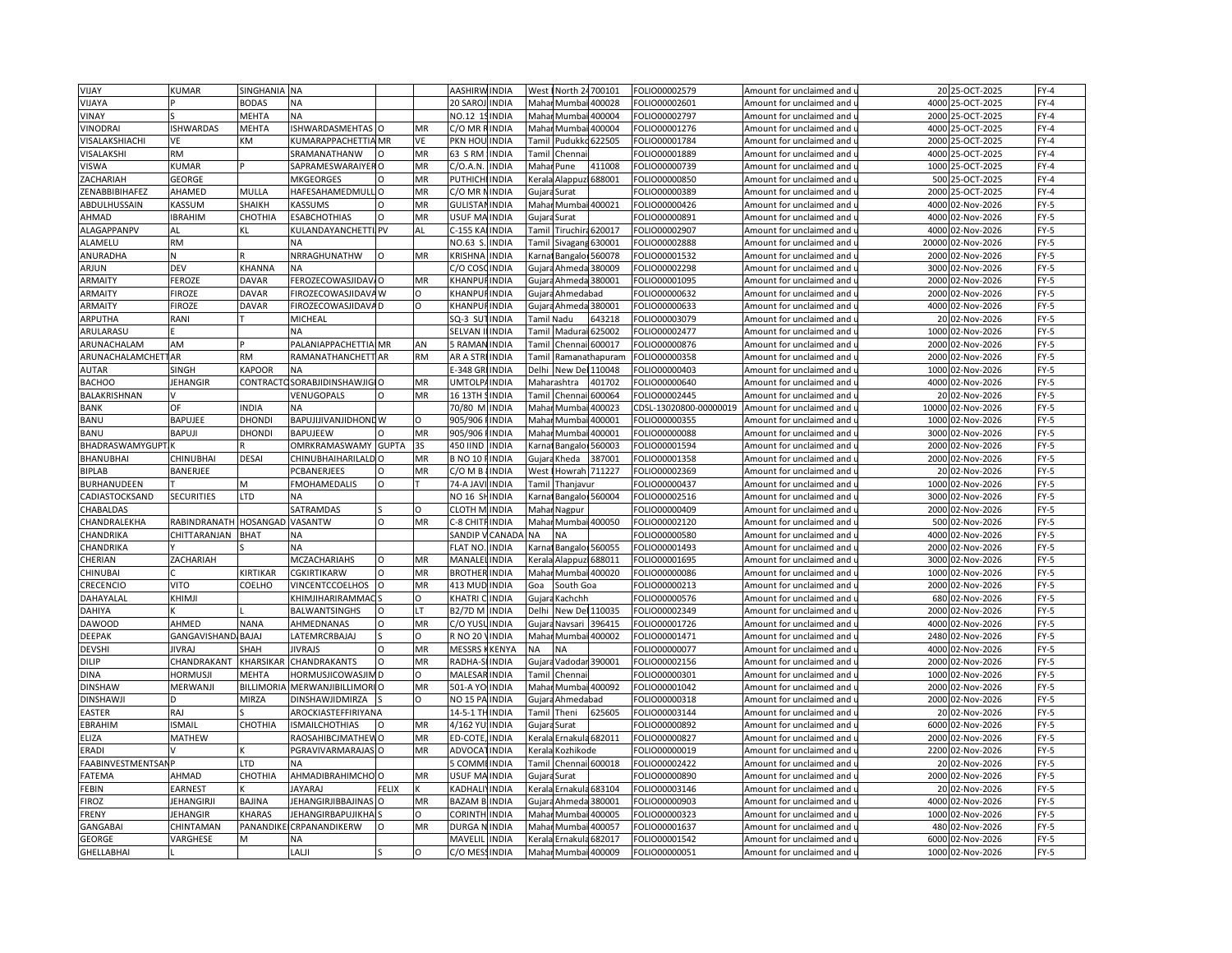| GNANADOSSD       |                 |                 | <b>NA</b>                                     |              |              | C/O DR A                | <b>INDIA</b>                 | Tami                                                                                                                                                                 | Chennai 600040         |               | FOLIO00001129          | Amount for unclaimed and   | 4400  | 02-Nov-2026                | $FY-5$           |
|------------------|-----------------|-----------------|-----------------------------------------------|--------------|--------------|-------------------------|------------------------------|----------------------------------------------------------------------------------------------------------------------------------------------------------------------|------------------------|---------------|------------------------|----------------------------|-------|----------------------------|------------------|
| <b>GOOLBAI</b>   | SAMARDAN        | <b>IRANI</b>    | SAMARDANIRANIW                                | O            | MR           | C/O SHRI INDIA          |                              |                                                                                                                                                                      | Mahai Mumbai 400001    |               | FOLIO00000223          | Amount for unclaimed and u |       | 3000 02-Nov-2026           | $FY-5$           |
| GOPAL            | AGARWAL         |                 | <b>NA</b>                                     |              |              | 100 GIRIS               | <b>INDIA</b>                 | West                                                                                                                                                                 | Howrah 711202          |               | FOLIO00002410          | Amount for unclaimed and   |       | 20 02-Nov-2026             | $FY-5$           |
| GURUZADARAMA     | <b>IOGA</b>     | <b>RAO</b>      | <b>NA</b>                                     |              |              | PLOT NO                 | <b>INDIA</b>                 |                                                                                                                                                                      | Telana Hyderabad       |               | FOLIO00001343          | Amount for unclaimed and u | 240   | 02-Nov-2026                | $FY-5$           |
| <b>GUSTADJI</b>  | <b>BURJORJI</b> | <b>WADIA</b>    | <b>BURJORJIWADIAS</b>                         | O            | MR           | NEAR PA                 | <b>INDIA</b>                 |                                                                                                                                                                      | Mahar Nagpur           |               | FOLIO00000870          | Amount for unclaimed and   | 4000  | 02-Nov-2026                | $FY-5$           |
| HARPRASAD        |                 | GARG            | NATHILALGARGS                                 | $\Omega$     | MR           | C/O MAI                 | <b>INDIA</b>                 | <b>Jttar</b>                                                                                                                                                         | Agra                   |               | FOLIO00000109          | Amount for unclaimed and   |       | 1000 02-Nov-2026           | $FY-5$           |
| <b>HITESH</b>    | RAMJI           | <b>JAVERI</b>   | NA                                            |              |              | <b>NOWROJI INDIA</b>    |                              | Mahar                                                                                                                                                                | Mumbai                 | 400039        | FOLIO00002851          | Amount for unclaimed and   |       | 8000 02-Nov-2026           | $FY-5$           |
|                  | NARIMAN         | MODY            | NARIMANKODYD                                  | $\Omega$     |              | 51 TARDE INDIA          |                              |                                                                                                                                                                      |                        |               |                        |                            | 4000  |                            | $FY-5$           |
| <b>HOMA</b>      |                 |                 |                                               |              | MR           |                         |                              | Maha                                                                                                                                                                 | Mumb                   | 400007        | FOLIO00000434          | Amount for unclaimed and   |       | 02-Nov-2026                |                  |
| HOMAI            | NARIMAN         | MODY            | NARIMANKODYD                                  | $\circ$      | MR           | 51 TARDE INDIA          |                              |                                                                                                                                                                      | Mahar Mumbai           | 400007        | FOLIO00000435          | Amount for unclaimed and u |       | 6000 02-Nov-2026           | $FY-5$           |
| <b>HOSHANG</b>   | <b>DINSHAW</b>  | <b>MOOGAT</b>   | <b>NA</b>                                     |              |              | <b>VILLA AM INDIA</b>   |                              | Maha                                                                                                                                                                 | Pune                   | 411002        | FOLIO00000791          | Amount for unclaimed and   | 6000  | 02-Nov-2026                | $FY-5$           |
| <b>HOSHANG</b>   | DINSHAW         | <b>MOOGAT</b>   | SORABJIEDULJIRANDA O                          |              | MR           | NADIRSH                 | <b>INDIA</b>                 | Mahar                                                                                                                                                                | Mumbai City            |               | OLIO00000794           | Amount for unclaimed and u | 2000  | 02-Nov-2026                | $FY-5$           |
| HUZAN            | SORAB           | <b>DAVER</b>    | SORAB                                         | DAVER        |              | C/O. ROS                | <b>INDIA</b>                 |                                                                                                                                                                      | Mahar Mumbai           | 400039        | CDSL-12010200-00032056 | Amount for unclaimed and   | 500   | 02-Nov-2026                | FY-5             |
| JACOB            | MATHEW          | ROY             | <b>ROY</b>                                    | <b>ISAAC</b> | <b>JACOB</b> | <b>ALINTEKI</b>         | <b>INDIA</b>                 | Kerala                                                                                                                                                               | Ernakula               | 582001        | FOLIO00003100          | Amount for unclaimed and u | 3000  | 02-Nov-2026                | FY-5             |
| IAMESSAMUEL      | RAJ             |                 | <b>JRTHAMBIDURAIS</b>                         | $\Omega$     | <b>MR</b>    | 61 PONN                 | <b>INDIA</b>                 | Tamil                                                                                                                                                                | Chenna                 | 500084        | FOLIO00001552          | Amount for unclaimed and   | 2000  | 02-Nov-2026                | FY-5             |
| <b>JANARDHAN</b> | KANTHAPPA       | KARKERA         | LATEMRKUMANDON                                |              | O            | VISHWA                  | <b>INDIA</b>                 | Maha                                                                                                                                                                 | Mumb                   | 400058        | FOLIO00001346          | Amount for unclaimed and   | 1000  | 02-Nov-2026                | $FY-5$           |
| JASVANTLAL       | MANEKLAI        | SHAH            | MANEKLALS                                     | $\Omega$     | MR           | ! BIRAL                 | <b>INDIA</b>                 | Gujara                                                                                                                                                               | Vadoda                 | 390011        | FOLIO00000874          | Amount for unclaimed and   |       | 1000 02-Nov-2026           | FY-5             |
| <b>IOSEPH</b>    | <b>ANTHONY</b>  | MENEZES         | MONTHARGONMANE O                              |              | MR           | BEHIND                  | <b>INDIA</b>                 | Goa                                                                                                                                                                  | South                  | 103601        | FOLIO00000592          | Amount for unclaimed and   |       | 2000 02-Nov-2026           | $FY-5$           |
| <b>IHTOI</b>     |                 |                 | RAVI                                          |              |              | 2/122 KA                | <b>INDIA</b>                 |                                                                                                                                                                      | Famil Nadu             | 543213        | FOLIO00003145          | Amount for unclaimed and   |       | 20 02-Nov-2026             | FY-5             |
| <b>OYEL</b>      | <b>SINGH</b>    |                 | <b>BENNET</b>                                 | D            |              | 1/412 M                 | <b>INDIA</b>                 | Tamil                                                                                                                                                                | Chenn                  |               | FOLIO00002946          | Amount for unclaimed and   | 20    | 02-Nov-2026                | FY-5             |
| <b>IOYEL</b>     | SINGH           |                 | <b>BENNET</b>                                 |              |              | 1/412, MINDIA           |                              |                                                                                                                                                                      | Tamil Chennai 600032   |               | FOLIO00003068          | Amount for unclaimed and u |       | 1000 02-Nov-2026           | $FY-5$           |
| JUGAL            | KISHORE         | <b>TAPARIA</b>  | <b>NA</b>                                     |              |              | <b>TAPARIA</b>          | <b>INDIA</b>                 |                                                                                                                                                                      | Tamil Chenn            | 500079        | FOLIO00002787          | Amount for unclaimed and   | 120   | 02-Nov-2026                | FY-5             |
| KANNATHAL        | ACHI            | RM              | MRAMANATHANCHE SP                             |              | <b>RM</b>    | 5/1 LAL B.              | <b>INDIA</b>                 |                                                                                                                                                                      | <b>Tamil Nadu</b>      | 523556        | FOLIO00000574          | Amount for unclaimed and   | 10000 | 02-Nov-2026                | FY-5             |
| KANTA            | LAXMICHAND      |                 | LAXMICHANDSOBHACO                             |              | MR           | <b>OPP HAT</b>          | <b>INDIA</b>                 |                                                                                                                                                                      | Gujara Surat           |               | FOLIO00000904          | Amount for unclaimed and   | 1000  | 02-Nov-2026                | $FY-5$           |
|                  | KAPOOR          | CHAND           |                                               |              |              | C/O KAP                 |                              |                                                                                                                                                                      |                        |               |                        |                            | 10000 |                            | $FY-5$           |
| <b>KANTILAL</b>  |                 |                 | KAPOORCHAND                                   |              |              |                         | <b>INDIA</b>                 | Mahar                                                                                                                                                                | Mumb                   | 400022        | FOLIO00000271          | Amount for unclaimed and   |       | 02-Nov-2026                |                  |
| KARUPPAN         | CHETTIAR        | PL              | PALANIAPPANCHETTI O                           |              | MR           | 98 RAJAJ                | <b>INDIA</b>                 | Tamil                                                                                                                                                                | Karur                  | 539001        | FOLIO00001598          | Amount for unclaimed and   | 4000  | 02-Nov-2026                | $FY-5$           |
| KARUPPAN         | CHETTIAR        | PL              | PALANIAPPACHETTIA RM                          |              | PI           | <b>BANKER</b>           | <b>INDIA</b>                 | <b>Tamil</b>                                                                                                                                                         | <b>Karur</b>           |               | OLIO00000308           | Amount for unclaimed and   | 10000 | 02-Nov-2026                | $FY-5$           |
| KESHAVAMURTHY    | м               |                 | MYSORELACHIACHET                              |              | MR           | I HEM BH                | <b>INDIA</b>                 | Maha                                                                                                                                                                 | Mumbai                 | 400019        | FOLIO00000391          | Amount for unclaimed and   |       | 10000 02-Nov-2026          | FY-5             |
| KHANNA           |                 | N               | BHAGATRAMKHANNA O                             |              | MR           | 14/15-F                 | <b>INDIA</b>                 | Delhi                                                                                                                                                                | New De                 | 110001        | FOLIO00000280          | Amount for unclaimed and   | 2000  | 02-Nov-2026                | $FY-5$           |
| KHORSHED         | FREDOON         | <b>TARAPORE</b> | <b>NA</b>                                     |              |              | C/O MR RINDIA           |                              |                                                                                                                                                                      | Mahar Mumbai 400026    |               | FOLIO00000294          | Amount for unclaimed and u |       | 1000 02-Nov-2026           | $FY-5$           |
| <b>KOLIKA</b>    | CHANDRA         |                 | SCCHANDRAW                                    | $\Omega$     | MR           | C/O SRI                 | <b>INDIA</b>                 | Delhi                                                                                                                                                                | New Del                | 110009        | FOLIO00000452          | Amount for unclaimed and   | 4000  | 02-Nov-2026                | $FY-5$           |
| KOUSALYA         |                 |                 | CRAVINDRANW                                   | $\Omega$     | MR           | 37 TEACH                | <b>INDIA</b>                 | Tamil                                                                                                                                                                | Chennai                | 600020        | FOLIO00001499          | Amount for unclaimed and   | 4000  | 02-Nov-2026                | $FY-5$           |
| <b>KRISHNAN</b>  | M               |                 | MEYYAPPACHETTIARS KP                          |              | <b>SM</b>    | <b>FLAT NO</b>          | <b>INDIA</b>                 | Tami                                                                                                                                                                 | Chenna                 | 600017        | FOLIO00002269          | Amount for unclaimed and   | 4000  | 02-Nov-2026                | $FY-5$           |
| KRISHNASWAMY     |                 |                 | <b>STMALYS</b>                                | O            | DR           | 866 POO                 | INDIA                        | Tamil                                                                                                                                                                | Chennai                | 600010        | FOLIO00001115          | Amount for unclaimed and   | 1000  | 02-Nov-2026                | $FY-5$           |
| <b>KURIEN</b>    |                 | G               | <b>GEORGES</b>                                | $\circ$      | MR           | SUPERIN                 | <b>INDIA</b>                 | Kerala                                                                                                                                                               | Malappuram             |               | FOLIO00000036          | Amount for unclaimed and   |       | 3000 02-Nov-2026           | $FY-5$           |
| LAJJA            | REKHI           |                 |                                               |              |              | 4/17 SHA                | <b>INDIA</b>                 | Delhi                                                                                                                                                                | New Del 110021         |               | FOLIO00002508          | Amount for unclaimed and   | 4000  | 02-Nov-2026                | $FY-5$           |
| LAKSHMANAN       |                 |                 | RAMANATHAN                                    |              |              | 76/1 M K                | <b>INDIA</b>                 | Tamil                                                                                                                                                                | Chennai 600004         |               | FOLIO00002977          | Amount for unclaimed and u | 6000  | 02-Nov-2026                | $FY-5$           |
| LAKSHMI          | PL              |                 | PALANIAPPACHETTIA O                           |              |              | AR L HO                 | INDIA                        | Tamil                                                                                                                                                                | Sivaganga              |               | FOLIO00000484          | Amount for unclaimed and   | 1920  | 02-Nov-2026                | $FY-5$           |
| LATA             | KISHORE         | DARU            | KISHOREGDARUW                                 | $\Omega$     | MR           | C/O URJI                | <b>INDIA</b>                 |                                                                                                                                                                      | Gujara Surat           | 395001        | FOLIO00001037          | Amount for unclaimed and u |       | 4000 02-Nov-2026           | $FY-5$           |
| LAXMIBAI         | HIRABHAI        |                 | HNVAKILWALAW                                  | $\Omega$     | MR           | GOPAL N                 | <b>INDIA</b>                 |                                                                                                                                                                      | Mahar Mumba            | 400002        | FOLIO00000106          | Amount for unclaimed and   | 1000  | 02-Nov-2026                | $FY-5$           |
| LEELA            | <b>NAIR</b>     | М               | <b>NA</b>                                     |              |              | NO 12 1S                | <b>INDIA</b>                 |                                                                                                                                                                      | Karnat Bangaloi 560038 |               | FOLIO00000810          | Amount for unclaimed and u | 480   | 02-Nov-2026                | FY-5             |
| LIZZY            | PUTHOOR         |                 | <b>NA</b>                                     |              |              | PUTHOC                  | <b>INDIA</b>                 | Kerala                                                                                                                                                               | Thiruvar               | 595103        | FOLIO00000951          | Amount for unclaimed and   | 1000  | 02-Nov-2026                | FY-5             |
| AMARNATH         | M               |                 | MAITREYAN                                     |              |              | 3-5 SUC                 | <b>INDIA</b>                 | Tamil                                                                                                                                                                | Chennai                | 500028        | CDSL-12040100-00000018 | Amount for unclaimed and   | 2000  | 02-Nov-2026                | $FY-5$           |
|                  |                 |                 |                                               |              |              |                         |                              |                                                                                                                                                                      |                        |               |                        |                            |       |                            |                  |
| MADAN            | MOHAN           | KHANNA          | MOOLCHANDKHANN, O<br><b>JAYABALISUITANALI</b> |              | MR<br>O      | 31 PEACO<br>$2/0$ T S I | <b>INDIA</b><br><b>INDIA</b> | Mahar                                                                                                                                                                | Mumbai                 | 400026        | FOLIO00000916          | Amount for unclaimed and   | 10000 | 02-Nov-2026<br>02-Nov-2026 | $FY-5$<br>$FY-5$ |
| MAHFUZA          | TAYEBAL         |                 |                                               |              |              |                         |                              |                                                                                                                                                                      | Gujara Bharuch         |               | FOLIO00000335          | Amount for unclaimed and   | 1000  |                            |                  |
| MALATHI          | VARMA           |                 | KNARAYANANNAIRD                               | O            | MR           | 3-602 K/                | <b>INDIA</b>                 | Delhi                                                                                                                                                                | New Del                | 110019        | FOLIO00000462          | Amount for unclaimed and u |       | 2000 02-Nov-2026           | FY-5             |
| MAN              | SHINGH          | JAIN            | NEMICHANDRAJAINS                              |              | MR           | C/O RAJI                | <b>INDIA</b>                 | Madh                                                                                                                                                                 | Indore                 |               | FOLIO00002207          | Amount for unclaimed and   | 1000  | 02-Nov-2026                | $FY-5$           |
| MANGALBHAI       | MANORBHAI       | PATEL           | MANORBHAIPATEL                                |              | Ω            | <b>GHANSH</b>           | <b>INDIA</b>                 |                                                                                                                                                                      | Mahar Mumbai City      |               | FOLIO00000143          | Amount for unclaimed and u |       | 2000 02-Nov-2026           | $FY-5$           |
| MANI             | <b>IEHANGIR</b> | <b>SUNTOKE</b>  | <b>JEHANGIRW</b>                              | $\circ$      | MR           | A/4 39 N                | <b>INDIA</b>                 |                                                                                                                                                                      | Mahar Mumbai 400007    |               | FOLIO00001145          | Amount for unclaimed and   | 1000  | 02-Nov-2026                | $FY-5$           |
| MANJULABEN       | PRABHUDAS       | SHAH            | <b>NA</b>                                     |              |              | RAM APA INDIA           |                              |                                                                                                                                                                      | Gujara Valsad          | 396001        | FOLIO00002518          | Amount for unclaimed and u | 4000  | 02-Nov-2026                | $FY-5$           |
| MANNE            | RAVICHANDRA     |                 | <b>RAVINDRUDUS</b>                            | $\circ$      | MR           | 8-3 VENI                | <b>INDIA</b>                 | Andhi                                                                                                                                                                | Guntur                 | 522007        | FOLIO00002359          | Amount for unclaimed and   | 1000  | 02-Nov-2026                | $FY-5$           |
| <b>MANOJ</b>     | <b>THOMAS</b>   | KURUVILA        | THOMASKURUVILLAS O                            |              | DR           | <b>BANK HO</b>          | <b>INDIA</b>                 | Kerala                                                                                                                                                               | Ernakulam              |               | FOLIO00001317          | Amount for unclaimed and   | 320   | 02-Nov-2026                | $FY-5$           |
| MARAGADAVALLI    |                 |                 | NΑ                                            |              |              | 147/1 GC                | <b>INDIA</b>                 | Tamil                                                                                                                                                                | Chennai 600040         |               | FOLIO00002607          | Amount for unclaimed and   | 1000  | 02-Nov-2026                | FY-5             |
| MARY             | THOMAS          | KURUVILA        | THOMASKURUVILLAV O                            |              | DR           | <b>BANK HO</b>          | <b>INDIA</b>                 | Kerala                                                                                                                                                               | Ernakulam              |               | FOLIO00001318          | Amount for unclaimed and   |       | 320 02-Nov-2026            | $FY-5$           |
| MARZABAN         | FRAMROZE        | MINBATIWANA     |                                               |              |              | CAMA BI                 | <b>INDIA</b>                 | Mahar                                                                                                                                                                |                        | Mumbai 400034 | FOLIO00000347          | Amount for unclaimed and   | 2000  | 02-Nov-2026                | FY-5             |
| MEDAIAH          |                 |                 | NΑ                                            |              |              | ANKUR                   | INDIA                        | (arna                                                                                                                                                                | odagu)                 | 571213        | FOLIO00002557          | Amount for unclaimed and   | 2000  | 02-Nov-2026                | $FY-5$           |
| MEENAKSHI        | M               |                 | <b>NA</b>                                     |              |              | 2741 SEE                | <b>INDIA</b>                 | Tamil                                                                                                                                                                | Pudukkc 622001         |               | FOLIO00002915          | Amount for unclaimed and u | 2000  | 02-Nov-2026                | FY-5             |
| MOHAMED          |                 |                 | AKKADERKUTTYS                                 | O            | MR           | <b>JOINT M</b>          | <b>INDIA</b>                 | <eral< td=""><td>Kannu</td><td>670010</td><td>FOLIO00000613</td><td>Amount for unclaimed and</td><td>2000</td><td>02-Nov-2026</td><td><math>FY-5</math></td></eral<> | Kannu                  | 670010        | FOLIO00000613          | Amount for unclaimed and   | 2000  | 02-Nov-2026                | $FY-5$           |
| MOHANLAL         | <b>VIJ</b>      |                 | HARDAYALVIJ                                   |              | O            | SHANTHI                 | <b>UNITED</b>                | NA                                                                                                                                                                   | <b>NA</b>              |               | FOLIO00000166          | Amount for unclaimed and u | 2000  | 02-Nov-2026                | $FY-5$           |
| MOHDZILLUR       | RAHMAN          | <b>KHAN</b>     | <b>NA</b>                                     |              |              | DEPART                  | <b>INDIA</b>                 | Uttar                                                                                                                                                                | Aligarh                |               | FOLIO00000969          | Amount for unclaimed and   | 4000  | 02-Nov-2026                | FY-5             |
| <b>MOOL</b>      | CHAND           | CHORADIA        | <b>HMCHORADIAS</b>                            | $\Omega$     | MR           | C/O M/S                 | <b>INDIA</b>                 | West                                                                                                                                                                 | Kolkata                | 700001        | FOLIO00002374          | Amount for unclaimed and   |       | 20 02-Nov-2026             | $FY-5$           |
| <b>MORARJI</b>   | KHIMJI          | KENIA           | <b>NA</b>                                     |              |              | T60 ELAN                | <b>INDIA</b>                 | Tamil                                                                                                                                                                | Chennai                | 600083        | FOLIO00001631          | Amount for unclaimed and   |       | 6000 02-Nov-2026           | $FY-5$           |
|                  |                 |                 |                                               |              |              |                         |                              |                                                                                                                                                                      |                        |               |                        |                            |       |                            |                  |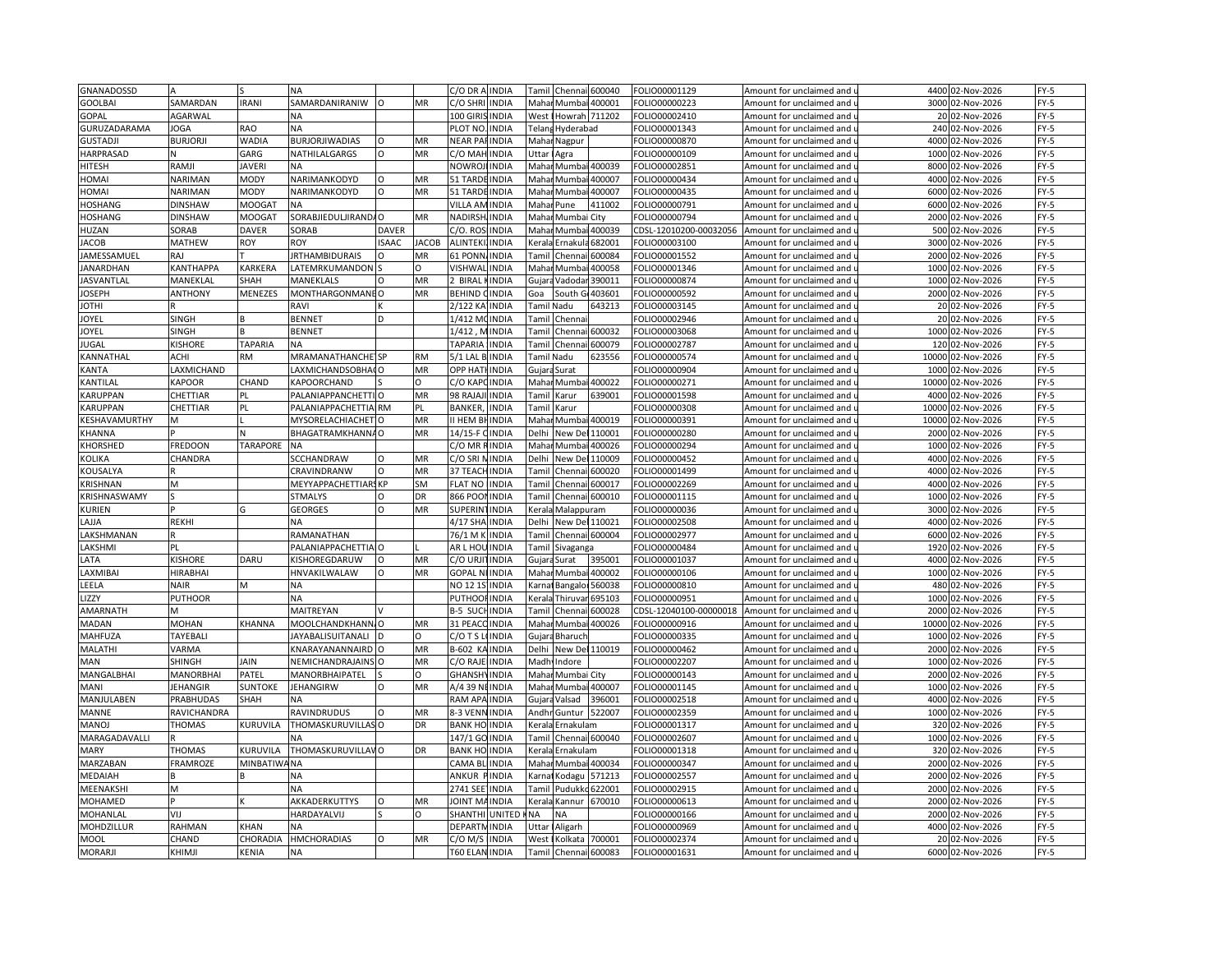| MURUGAPPA                                | NARAYANAN                    |                 | <b>NA</b>                       |          |         | -23 PERINDIA         |              | Tamil                                                                                                                                                                    | Salem                  | 536004          | FOLIO00002530 | Amount for unclaimed and   | 2000  | 02-Nov-2026       | $FY-5$           |
|------------------------------------------|------------------------------|-----------------|---------------------------------|----------|---------|----------------------|--------------|--------------------------------------------------------------------------------------------------------------------------------------------------------------------------|------------------------|-----------------|---------------|----------------------------|-------|-------------------|------------------|
| MUTHIAH                                  | VI                           | M               | <b>NA</b>                       |          |         | MUTHU NINDIA         |              | Tamil                                                                                                                                                                    | Pudukko 622001         |                 | OLIO00001237  | Amount for unclaimed and   |       | 6000 02-Nov-2026  | $FY-5$           |
| NAGABUSHANAM                             | UN                           |                 | <b>UNSHAMARAOS</b>              | $\Omega$ | DR      | FLAT NO.             | <b>INDIA</b> | Tami                                                                                                                                                                     | Chenn                  | 600089          | FOLIO00001006 | Amount for unclaimed and   | 2000  | 02-Nov-2026       | $FY-5$           |
| NAWABSIRLIAQUAT                          | <b>HYAT</b>                  | KHAN            | <b>NA</b>                       |          |         | LAKE VIEN            | <b>INDIA</b> |                                                                                                                                                                          | Madh Bhopal            |                 | FOLIO00000044 | Amount for unclaimed and   | 50000 | 02-Nov-2026       | $FY-5$           |
| NERGIZ                                   | <b>NOSHIR</b>                | MEHTA           | <b>NA</b>                       |          |         | AZIZ BU              | <b>INDIA</b> | Maha                                                                                                                                                                     | Mumba                  | 400034          | FOLIO00000944 | Amount for unclaimed and   | 1000  | 02-Nov-2026       | FY-5             |
| NERGIZ                                   | <b>NOSHIR</b>                | MEHTA           | <b>NA</b>                       |          |         | AZIZ BUIL            | <b>INDIA</b> | Maha                                                                                                                                                                     | Mumbai                 | 400034          | FOLIO00000945 | Amount for unclaimed and   | 1000  | 02-Nov-2026       | $FY-5$           |
| NIDHYARAJESWARIGU ADMINISTRATOR OFPVRMKI |                              |                 | <b>NA</b>                       |          |         | <b>STERLIN</b>       | <b>INDIA</b> | Tami                                                                                                                                                                     | Chenna                 | 500034          | FOLIO00002924 | Amount for unclaimed and   | 7000  | 02-Nov-2026       | FY-5             |
|                                          |                              |                 |                                 | $\Omega$ | MR      |                      | <b>INDIA</b> | Delhi                                                                                                                                                                    |                        |                 |               |                            | 4000  |                   | $FY-5$           |
| <b>NILLO</b>                             | NARULA                       |                 | ASHOKNARULAW                    |          |         | $-61$ NIZ            |              |                                                                                                                                                                          | New De                 | 110013          | OLIO00000601  | Amount for unclaimed and   |       | 02-Nov-2026       |                  |
| NIRANJANA                                | MANHARLAL                    |                 | MANHARLALSHANTIL O              |          | MR      | 16 PREM              | <b>INDIA</b> | Maha                                                                                                                                                                     | Mumba                  | 400026          | FOLIO00002300 | Amount for unclaimed and   |       | 2000 02-Nov-2026  | FY-5             |
| NIRMALA                                  | KUMARI                       |                 | PRAKASHCHANDW                   |          | MR      | 26 KAND              | <b>INDIA</b> | Tami                                                                                                                                                                     | Chenn                  | 500079          | FOLIO00002227 | Amount for unclaimed and   | 2000  | 02-Nov-2026       | $FY-5$           |
| OTERMAL                                  | <b>OJMALJ</b>                |                 | <b>FOJMALWALAJIS</b>            | $\Omega$ | MR      | 153 BAZA INDIA       |              |                                                                                                                                                                          | Mahar Mumba            | 400001          | OLIO00000882  | Amount for unclaimed and u |       | 2000 02-Nov-2026  | $FY-5$           |
| PADAM                                    | ADHAR                        | SINHA           | <b>NA</b>                       |          |         | C/O RAD              | <b>INDIA</b> | Uttar                                                                                                                                                                    | Agra                   | 282005          | FOLIO00000909 | Amount for unclaimed and   | 2000  | 02-Nov-2026       | $FY-5$           |
| PADMAJA                                  |                              |                 | <b>NA</b>                       |          |         | C/O MR PINDIA        |              |                                                                                                                                                                          | Carnal Bangaloi 560075 |                 | FOLIO00002460 | Amount for unclaimed and u | 4000  | 02-Nov-2026       | $FY-5$           |
| PALANIAPPAN                              |                              |                 | <b>NA</b>                       |          |         | <b>NO.5 PA</b>       | <b>INDIA</b> | Tamil                                                                                                                                                                    | Salem                  | 536016          | FOLIO00002667 | Amount for unclaimed and   | 2000  | 02-Nov-2026       | $FY-5$           |
| PANKAJ                                   | DHIRAJLAL                    | SHAH            | PANKAJBHAIW                     | $\Omega$ | MR      | <b>VIPIN VI</b>      | <b>INDIA</b> | Gujara                                                                                                                                                                   | Bhavnag                | 364002          | FOLIO00001209 | Amount for unclaimed and   |       | 2000 02-Nov-2026  | $FY-5$           |
| PARPATI                                  | PARSHOTAMDA!                 |                 | PARSHOTAMDASKULI W              |          | $\circ$ | NO 56/A              | <b>INDIA</b> | Mahar                                                                                                                                                                    | Mumbai                 | 400007          | FOLIO00000333 | Amount for unclaimed and   |       | 2000 02-Nov-2026  | $FY-5$           |
| PATEL                                    |                              |                 | <b>AVPATELS</b>                 |          | MR      | С/О ВНА              | <b>INDIA</b> | Gujara                                                                                                                                                                   | Mahesa                 | 384170          | OLIO00000101  | Amount for unclaimed and   | 1000  | 02-Nov-2026       | $FY-5$           |
| PERIN                                    | <b>ERUCH</b>                 | <b>DASTUR</b>   | ERUCHARDESHIRDAS <sup>1</sup> O |          | MR      | 23 NEPE              | <b>INDIA</b> | Maha                                                                                                                                                                     | Mumba                  | 400036          | FOLIO00002118 | Amount for unclaimed and   |       | 5000 02-Nov-2026  | $FY-5$           |
| PHILIP                                   | M                            |                 | <b>MPJOSEPHS</b>                |          | MR      | MODAY                | INDIA        | <eral< td=""><td>Ernaku</td><td>682016</td><td>OLIO00000298</td><td>Amount for unclaimed and</td><td>18000</td><td>02-Nov-2026</td><td><math>FY-5</math></td></eral<>    | Ernaku                 | 682016          | OLIO00000298  | Amount for unclaimed and   | 18000 | 02-Nov-2026       | $FY-5$           |
| PHIROZE                                  | CAWASJI                      | <b>NAVDER</b>   | DARABNNAVDERW                   | $\Omega$ | MR      | C/O MRS              | <b>INDIA</b> |                                                                                                                                                                          | Mahar Thane            | 400705          | FOLIO00000749 | Amount for unclaimed and u |       | 2000 02-Nov-2026  | FY-5             |
| PRABHA                                   | MORARJ                       | KENIA           | <b>NA</b>                       |          |         | <b>F60 ELAI</b>      | <b>INDIA</b> | Tami                                                                                                                                                                     | Chenn                  | 500083          | FOLIO00001632 | Amount for unclaimed and   | 4000  | 02-Nov-2026       | $FY-5$           |
| PRAFUL                                   | <b>IIVANCHAND</b>            |                 | MOTISHAW JIVANCHANDS            | $\Omega$ | MR      | 29 SEA C             | <b>INDIA</b> |                                                                                                                                                                          | Mahar Mumbai 400007    |                 | FOLIO00002170 | Amount for unclaimed and u | 2000  | 02-Nov-2026       | $FY-5$           |
| PRAMOD                                   | SINGHAL                      |                 |                                 |          |         | 17/129 D. INDIA      |              | Uttar                                                                                                                                                                    | Agra                   |                 | FOLIO00003019 | Amount for unclaimed and   | 1000  | 02-Nov-2026       | $FY-5$           |
| PRAVINKANT                               | CHIMANLAL                    | SHAH            | <b>NA</b>                       |          |         | EYE SURO             | <b>INDIA</b> |                                                                                                                                                                          | Guiara Surat           | 395003          | FOLIO00000564 | Amount for unclaimed and   | 1000  | 02-Nov-2026       | $FY-5$           |
| RAGHUBAR                                 | DIAL                         | JAIN            | LALARAMDIALJAINS                | lo       | MR      | <b>JAIN BHL</b>      | <b>INDIA</b> | Delhi                                                                                                                                                                    | New De                 | 110005          | FOLIO00000087 | Amount for unclaimed and   | 2000  | 02-Nov-2026       | $FY-5$           |
| RAGUNATHAN                               | ΚR                           |                 | KUMARAPPANCHETTIO               |          | MR      | MANGUE               | <b>INDIA</b> | <b>Tamil</b>                                                                                                                                                             | Pudukko                | 522203          | FOLIO00001508 | Amount for unclaimed and   |       | 2000 02-Nov-2026  | $FY-5$           |
| RAJALAKSHMI                              | ACHI                         | M               | MEYYAPACHETTIARWO               |          | MR      | DOOR NC              | <b>INDIA</b> |                                                                                                                                                                          | <b>Tamil Nadu</b>      | 523001          | FOLIO00001380 | Amount for unclaimed and u |       | 10000 02-Nov-2026 | $FY-5$           |
| RAJASEKAR                                |                              |                 | <b>NA</b>                       |          |         | NEELAM               | <b>INDIA</b> | <b>Tami</b>                                                                                                                                                              | Chenn                  | 500008          | FOLIO00002898 | Amount for unclaimed and   | 20    | 02-Nov-2026       | $FY-5$           |
| RAJENDRA                                 | PRASAD                       | YADAV           | <b>HARIYADAVS</b>               | $\Omega$ | MR      | C/O SUN              | <b>INDIA</b> |                                                                                                                                                                          | Kolkata                | 700001          | FOLIO00002370 |                            |       | 20 02-Nov-2026    | FY-5             |
|                                          |                              |                 |                                 |          |         |                      |              | West                                                                                                                                                                     |                        |                 |               | Amount for unclaimed and u |       |                   |                  |
| RAJENDRA                                 | SHREYA                       | SHAH            | PNRAMASESHAND                   | $\Omega$ | MR      | <b>FLAT NO</b>       | <b>INDIA</b> | Telan<br>Tamil                                                                                                                                                           | Hyderab                | 500001          | FOLIO00003057 | Amount for unclaimed and   |       | 1000 02-Nov-2026  | $FY-5$<br>$FY-5$ |
| RAJESWARI                                |                              |                 |                                 |          |         | 36 LOGAI             | <b>INDIA</b> |                                                                                                                                                                          | Chennai                | 500004          | FOLIO00001102 | Amount for unclaimed and u |       | 2000 02-Nov-2026  |                  |
| RAJINI                                   | BAI                          |                 | <b>NA</b>                       |          |         | 16 13TH              | <b>INDIA</b> | Tami                                                                                                                                                                     | Chenna                 | 500064          | FOLIO00002355 | Amount for unclaimed and   | 20    | 02-Nov-2026       | $FY-5$           |
| RAJUKVR                                  |                              |                 | <b>NA</b>                       |          |         | PENUMA               | <b>INDIA</b> | Andh                                                                                                                                                                     | West Go                | 534268          | FOLIO00002856 | Amount for unclaimed and   | 2000  | 02-Nov-2026       | $FY-5$           |
| RAMACHANDRAIYER                          |                              | N               | <b>NA</b>                       |          |         | GENERA               | <b>INDIA</b> | Kerala                                                                                                                                                                   | Palakkad               |                 | FOLIO00000146 | Amount for unclaimed and   | 40000 | 02-Nov-2026       | $FY-5$           |
| RAMACHANDRA                              | RAO                          |                 | <b>BDASAPPAYAS</b>              | O        | MR      | FLAT NO:             | <b>INDIA</b> | <b>Tami</b>                                                                                                                                                              | Chennai                |                 | FOLIO00000634 | Amount for unclaimed and   |       | 1000 02-Nov-2026  | FY-5             |
| RAMAN                                    |                              |                 | ΝA                              |          |         | <b>KILMELFC</b>      | <b>INDIA</b> | Гаmіl                                                                                                                                                                    | The Nilgiris           |                 | FOLIO00000557 | Amount for unclaimed and   |       | 2000 02-Nov-2026  | $FY-5$           |
| RAMANSUBBARAO                            | M                            |                 | MMRAMASWAMYD                    | $\Omega$ | MR      | 135 7TH              | <b>INDIA</b> | <arna< td=""><td></td><td>Bangaloi 560011</td><td>FOLIO00001958</td><td>Amount for unclaimed and</td><td>2000</td><td>02-Nov-2026</td><td><math>FY-5</math></td></arna<> |                        | Bangaloi 560011 | FOLIO00001958 | Amount for unclaimed and   | 2000  | 02-Nov-2026       | $FY-5$           |
| RAMANATHAN                               |                              |                 | <b>NA</b>                       |          |         | NO.5 PARINDIA        |              | Tamil                                                                                                                                                                    | Salem                  | 536016          | FOLIO00002666 | Amount for unclaimed and   |       | 2000 02-Nov-2026  | $FY-5$           |
| RAMASWAMY                                |                              |                 | SOLAYAPPANRM                    |          |         | G <sub>2</sub> VIMA  | <b>INDIA</b> | Tami                                                                                                                                                                     | Chenna                 | 500042          | FOLIO00003092 | Amount for unclaimed and   | 1000  | 02-Nov-2026       | $FY-5$           |
| RAMESH                                   | <b>IATASHANKER</b>           | JOSHI           | <b>SJOSHIS</b>                  | $\Omega$ | MR      | FLAT NO.             | <b>INDIA</b> |                                                                                                                                                                          | Gujara Ahmeda          | 380009          | OLIO00000864  | Amount for unclaimed and u | 500   | 02-Nov-2026       | $FY-5$           |
| RAOT                                     |                              |                 | <b>GUNDAPPARAOS</b>             | $\circ$  | MR      | <b>INSURAM</b>       | INDIA        | Karna                                                                                                                                                                    | Bangalor               | 560053          | FOLIO00000734 | Amount for unclaimed and   | 500   | 02-Nov-2026       | $FY-5$           |
| RATI                                     | JAL                          | PARDIWAL        | JALJAMESTJEEPARDIV W            |          | O       | NESS BA              | <b>INDIA</b> | Maha                                                                                                                                                                     | Mumbai                 | 400007          | FOLIO00000763 | Amount for unclaimed and   | 2000  | 02-Nov-2026       | $FY-5$           |
| <b>RENUKHA</b>                           | ESAISELVAN                   |                 | RESAISELVANW                    | $\Omega$ | MR      | SELVAN               | <b>INDIA</b> | Tami                                                                                                                                                                     | Madura                 | 525002          | FOLIO00001203 | Amount for unclaimed and   | 2000  | 02-Nov-2026       | $FY-5$           |
| REVATHI                                  | RAJAN                        |                 | KVVRAJANW                       | $\Omega$ | MR      | <b>OB COL</b>        | <b>INDIA</b> | <b>Tami</b>                                                                                                                                                              | irunelv                | 527007          | FOLIO00001777 | Amount for unclaimed and   | 2000  | 02-Nov-2026       | $FY-5$           |
| RITU                                     | AGGARWAL                     |                 | NA                              |          |         | 502 SAVE             | <b>INDIA</b> | Delhi                                                                                                                                                                    | New Del                | 110085          | FOLIO00002891 | Amount for unclaimed and   |       | 6000 02-Nov-2026  | FY-5             |
| <b>ROSHAN</b>                            | SORABJI                      | <b>BATLIBOI</b> |                                 |          |         | 11 RAJE:             | <b>INDIA</b> | Maha                                                                                                                                                                     | Mumba                  | 400020          | FOLIO00003022 | Amount for unclaimed and   | 10000 | 02-Nov-2026       | $FY-5$           |
| ROSHANLAL                                | AGGARWAI                     |                 | AGGARWALS                       | O        | MR      | 79 DAYA              | <b>INDIA</b> | Punjal                                                                                                                                                                   | Amritsar 143001        |                 | FOLIO00000229 | Amount for unclaimed and   |       | 2000 02-Nov-2026  | $FY-5$           |
| <b>ROSHEN</b>                            | <b><i><u>AIKOBAD</u></i></b> | <b>DELVADAV</b> | <b>KAIKOBADW</b>                | $\circ$  | MR      | GULISTA              | <b>INDIA</b> |                                                                                                                                                                          | Mahar Mumbai City      |                 | FOLIO00001705 | Amount for unclaimed and   | 2000  | 02-Nov-2026       | $FY-5$           |
| <b>ROSY</b>                              | GEORGE                       |                 | NΑ                              |          |         | NO:3 4TH             | <b>INDIA</b> |                                                                                                                                                                          | Carnat Bangalor 560033 |                 | FOLIO00000950 | Amount for unclaimed and   | 1000  | 02-Nov-2026       | $FY-5$           |
| SAAM                                     | <b>NOSHIR</b>                | <b>NANABHAI</b> | <b>NOSHIR</b>                   |          | $\circ$ | NO 724               | <b>INDIA</b> |                                                                                                                                                                          | Mahar Mumba            | 400014          | FOLIO00000361 | Amount for unclaimed and   | 800   | 02-Nov-2026       | $FY-5$           |
| SAGUNA                                   |                              |                 | RSHOSANGADIW                    | $\Omega$ | MR      | C/8 CHIT             | <b>INDIA</b> | Maha                                                                                                                                                                     | Mumbai                 | 400050          | FOLIO00000439 | Amount for unclaimed and   | 1000  | 02-Nov-2026       | $FY-5$           |
| SAILENDRA                                | LALL                         | SEAL            | NA                              |          |         | 44 SIKDA             | <b>INDIA</b> | West                                                                                                                                                                     | Kolkata                | 700007          | FOLIO00002745 | Amount for unclaimed and   |       | 20 02-Nov-2026    | FY-5             |
| SAJITH                                   | VARGHESE                     |                 | DANEY                           | PHILIP   |         | PLOT NO              | <b>INDIA</b> | <erala< td=""><td>Thrissur</td><td>580006</td><td>FOLIO00003073</td><td>Amount for unclaimed and</td><td></td><td>40 02-Nov-2026</td><td><math>FY-5</math></td></erala<> | Thrissur               | 580006          | FOLIO00003073 | Amount for unclaimed and   |       | 40 02-Nov-2026    | $FY-5$           |
|                                          |                              |                 |                                 |          |         | HOUSE N              |              |                                                                                                                                                                          |                        |                 |               |                            |       |                   |                  |
| SAKAMURIVEERA                            | VENKATA                      | SATYANARA 0     |                                 |          |         |                      | <b>INDIA</b> | Andhi                                                                                                                                                                    | Krishna                | 521301          | FOLIO00003042 | Amount for unclaimed and   |       | 1500 02-Nov-2026  | FY-5             |
| SANGEETA                                 | <b>CHITNIS</b>               |                 | MILINDW                         | $\Omega$ | MR      | <b>POPULAF</b>       | <b>INDIA</b> | Mahar                                                                                                                                                                    | Mumb                   | 400028          | OLIO00002016  | Amount for unclaimed and   | 4000  | 02-Nov-2026       | $FY-5$           |
| SARATHAMBAL                              |                              |                 | NA                              |          |         | W/O MR               | <b>INDIA</b> |                                                                                                                                                                          | <b>Tamil Nadu</b>      | 506705          | FOLIO00002431 | Amount for unclaimed and   |       | 1000 02-Nov-2026  | $FY-5$           |
| SARMAC                                   |                              |                 | SVVAIDYANATHAIERS O             |          | MR      | VASANT               | <b>INDIA</b> | Tamil                                                                                                                                                                    | Chenn                  | 500018          | FOLIO00000863 | Amount for unclaimed and   | 480   | 02-Nov-2026       | FY-5             |
| SATHYAN                                  |                              |                 | <b>NA</b>                       |          |         | SANTHA               | <b>INDIA</b> | Kerala                                                                                                                                                                   |                        | 588544          | FOLIO00002896 | Amount for unclaimed and   |       | 20 02-Nov-2026    | $FY-5$           |
| SAVITA                                   | SAIGAI                       |                 | <b>NA</b>                       |          |         | 22 JAYA              | <b>INDIA</b> |                                                                                                                                                                          | Mahar Mumb             | 400030          | FOLIO00002712 | Amount for unclaimed and   | 2000  | 02-Nov-2026       | FY-5             |
| SHALWI                                   | MODI                         |                 | <b>NA</b>                       |          |         | <b>457 NEW INDIA</b> |              | West                                                                                                                                                                     | Kolkata                | 700053          | FOLIO00002424 | Amount for unclaimed and   |       | 20 02-Nov-2026    | $FY-5$           |
| SHANKAR                                  | SHRIDHAR                     | KUNTE           | <b>NA</b>                       |          |         | VASANT               | <b>INDIA</b> | Tamil                                                                                                                                                                    | Chenna                 |                 | FOLIO00000956 | Amount for unclaimed and   |       | 2000 02-Nov-2026  | $FY-5$           |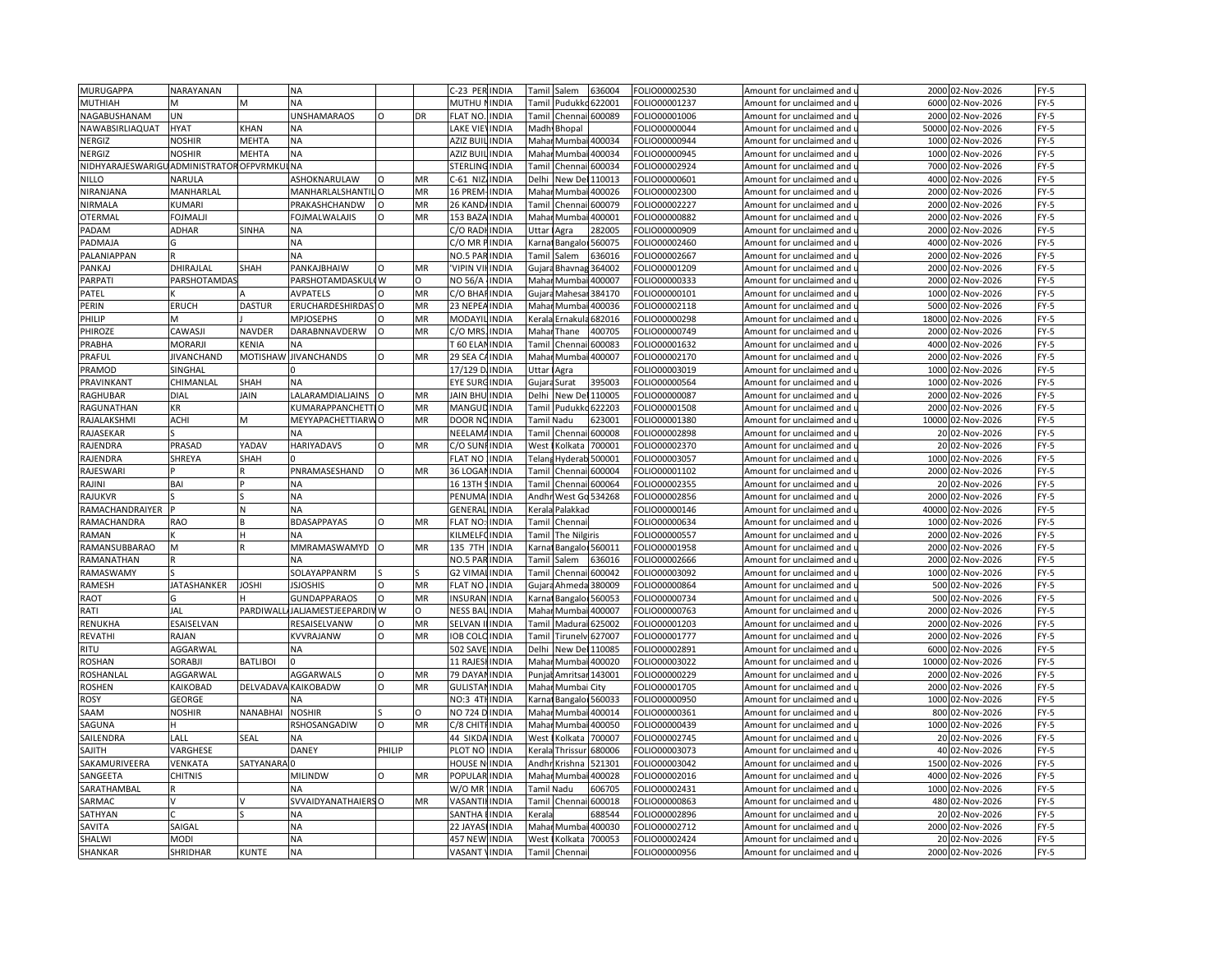| SHANTHI                   |                                  |                | PBALASUBRAMANIAN O          |                 | MR        | <b>SHOBIT</b><br><b>INDIA</b>   | Karna  |                        | Bangalor 560098      | OLIO00002178           | Amount for unclaimed and                          | 4000  | 02-Nov-2026      | $FY-5$           |
|---------------------------|----------------------------------|----------------|-----------------------------|-----------------|-----------|---------------------------------|--------|------------------------|----------------------|------------------------|---------------------------------------------------|-------|------------------|------------------|
| SHARDA                    | DEVI                             |                | NA                          |                 |           | <b>NO 45 KA</b><br><b>INDIA</b> | Tamil  | Chennai 600017         |                      | OLIO00002949           | Amount for unclaimed and $\overline{\phantom{a}}$ | 6000  | 02-Nov-2026      | $FY-5$           |
| SHARDABEN                 | LAXMIDAS                         | RAWANI         | AXMIDASRAWANIWO             |                 | MR        | 131 DAD<br><b>INDIA</b>         |        | Mahar Mumbai 400002    |                      | OLIO00001568           | Amount for unclaimed and                          | 1000  | 02-Nov-2026      | $FY-5$           |
| SHASHIKANT                | ABHSHANKER                       | <b>BHATT</b>   | <b>ABHSHANKERIBHATIO</b>    |                 | MR        | KARSAN<br><b>INDIA</b>          |        | Gujara Jamnagar        |                      | OLIO00001004           | Amount for unclaimed and i                        | 1000  | 02-Nov-2026      | $FY-5$           |
| SHERA                     | SORABJI                          | SPENCER        | DHUNJISHAWSORABJ W          |                 | $\Omega$  | JAIJI TER<br>INDIA              |        | Mahar Mumbai 400007    |                      | FOLIO00000311          | Amount for unclaimed and                          | 2000  | 02-Nov-2026      | FY-5             |
| SHIRAZ                    | ANKLESARIA                       |                | NA                          |                 |           | SAKAR V<br>INDIA                | Mahai  | Pune                   | 111001               | OLIO00002698           | Amount for unclaimed and $\overline{\phantom{a}}$ | 2000  | 02-Nov-2026      | $FY-5$           |
| SOLAIAPPAN                |                                  | RM             | <b>NA</b>                   |                 |           | 5/13 Pl<br>INDIA                | Tami   |                        | Pudukko 622506       | FOLIO00001009          | Amount for unclaimed and                          | 1000  | 02-Nov-2026      | FY-5             |
|                           |                                  |                |                             |                 |           |                                 |        |                        |                      |                        |                                                   |       |                  |                  |
| SRIMATHI                  | SHANTHI                          | SHAH           | <b>GOPALDASCHAWLA</b>       | W               | $\circ$   | <b>NO 44 JC</b><br>INDIA        | Delhi  | New Del                | 110003               | OLIO00000067           | Amount for unclaimed and                          | 6000  | 02-Nov-2026      | $FY-5$           |
| SRINIVASAMURTI            |                                  |                | NARSINGRAOS                 | $\Omega$        |           | ADVOCA<br><b>INDIA</b>          | Karna  | Bellary                |                      | FOLIO00000118          | Amount for unclaimed and                          |       | 280 02-Nov-2026  | FY-5             |
| SUBRAMANIAN               |                                  |                | SOCKALINGAMCHET             | $\Omega$        | MR        | <b>INDIA</b><br>F1 V V S        | Tami   | Chennai                | 600092               | OLIO00001312           | Amount for unclaimed and                          | 4000  | 02-Nov-2026      | $FY-5$           |
| SUBRAMONIAIYER            |                                  |                | <b>YERP</b>                 |                 |           | VASANTH<br><b>INDIA</b>         | Kerala |                        | Alappuz 688011       | OLIO00002947           | Amount for unclaimed and u                        |       | 20 02-Nov-2026   | FY-5             |
| <b>SUGRABIBI</b>          | EBRAHIM                          | GHANCHI        | EBRAHIM                     | ME              |           | D/O MR<br><b>INDIA</b>          |        | Gujara Surat           |                      | FOLIO00000701          | Amount for unclaimed and                          | 2000  | 02-Nov-2026      | FY-5             |
| SUNEETHY                  | PANDALAI                         |                | NΑ                          |                 |           | C/O DR.B<br><b>INDIA</b>        |        | Kerala Ernakula 682005 |                      | OLIO00002492           | Amount for unclaimed and i                        |       | 640 02-Nov-2026  | $FY-5$           |
| SURENDRA                  | RAMANLAL                         | SHAH           | <b>NA</b>                   |                 |           | <b>INDIA</b><br>7 ARIHA         |        | Gujara Ahmeda          | 380007               | FOLIO00000967          | Amount for unclaimed and                          | 2000  | 02-Nov-2026      | $FY-5$           |
| SURENDRANATH              |                                  |                | KUTTAPPA                    | <b>PANICKER</b> |           | <b>KRISHNA</b><br><b>INDIA</b>  | Kerala | Alappuzl               | 688006               | OLIO00003049           | Amount for unclaimed and u                        |       | 520 02-Nov-2026  | $FY-5$           |
| SURENDRANATH              |                                  |                | KUTTAPPA                    | PANICKER        |           | <b>KRISHNA</b><br><b>INDIA</b>  |        | Kerala Alappuz         | 688006               | FOLIO00003117          | Amount for unclaimed and                          |       | 2000 02-Nov-2026 | $FY-5$           |
| <b>SURESH</b>             | <b>JACOB</b>                     |                | NA                          |                 |           | <b>GROUP</b><br>INDIA           |        | Tamil Nadu             | 643213               | OLIO00002807           | Amount for unclaimed and                          |       | 200 02-Nov-2026  | $FY-5$           |
| SUSAN                     | KURUVILA                         |                | NA                          |                 |           | PULIKK/<br>INDIA                |        | Cerala Ernakula 683108 |                      | FOLIO00001658          | Amount for unclaimed and                          |       | 640 02-Nov-2026  | $FY-5$           |
| SUSHILABAI                | <b>RAMRAO</b>                    | GHATAGE        | RAMRAOGANPATRACO            |                 | MR        | 1755 'A<br>INDIA                | Maha   | Kolhapur               |                      | OLIO00001790           | Amount for unclaimed and                          | 2000  | 02-Nov-2026      | $FY-5$           |
| THEIVANAI                 | PL                               |                | VATARAJAN                   | PL              |           | $D-11-B$<br><b>INDIA</b>        |        | Tamil Madurai 625006   |                      | OLIO00002994           | Amount for unclaimed and u                        |       | 2000 02-Nov-2026 | FY-5             |
| THIAGARAJAN               |                                  |                | VVELLAYANS                  | $\circ$         | MR        | 9 BALAS<br><b>INDIA</b>         | Tamil  | Erode                  | 638001               | FOLIO00002067          | Amount for unclaimed and                          | 4000  | 02-Nov-2026      | $FY-5$           |
| TRYAMBAK                  | HARI                             | <b>TULPULE</b> | <b>HARIVITHALTULPULE</b>    |                 | $\Omega$  | PATEL CH<br><b>INDIA</b>        |        | Mahar Mumbai City      |                      | OLIO00000119           | Amount for unclaimed and i                        | 4000  | 02-Nov-2026      | $FY-5$           |
| <b>UPENDRA</b>            | <b>NATH</b>                      |                | PREMNATHS                   | $\Omega$        | DR        | 'NATH N<br><b>INDIA</b>         |        | Telans Hyderab 500001  |                      | FOLIO00001679          | Amount for unclaimed and (                        | 500   | 02-Nov-2026      | $FY-5$           |
| <b>USHAKANT</b>           | MULCHAND                         |                | <b>MULCHANDMORABH</b>       |                 | MR        | LUHARPO<br><b>INDIA</b>         |        | Gujara Surat           |                      | OLIO00000587           | Amount for unclaimed and                          | 2000  | 02-Nov-2026      | $FY-5$           |
| VADUGANATHAN              | RC                               |                | PARIMALA                    |                 |           | NO 1/8<br><b>INDIA</b>          |        | Tamil Nadu             | 643213               | FOLIO00003077          | Amount for unclaimed and                          |       | 40 02-Nov-2026   | $FY-5$           |
| <b>VASANTHABHASKARA</b> M |                                  |                | VKBHASKARANW                |                 | MR        | C/O SRI<br><b>INDIA</b>         |        | Kerala Ernakula 682020 |                      | OLIO00000808           | Amount for unclaimed and i                        | 480   | 02-Nov-2026      | $FY-5$           |
| VEERIAH                   | REDDIAR                          |                | SUBBIANREDDIARS             | O               | MR        | <b>DEALER</b><br><b>INDIA</b>   |        | Kerala Alappuzha       |                      | FOLIO00000148          | Amount for unclaimed and $\overline{\phantom{a}}$ | 72000 | 02-Nov-2026      | FY-5             |
| VENKATARAMAN              |                                  |                | TMVSATAHSIVAMCH             |                 | MR        | INDIA<br>14 GURI                | Tami   | Tiruchira              | 620008               | OLIO00001080           | Amount for unclaimed and                          | 2000  | 02-Nov-2026      | $FY-5$           |
| VENKATASUBRAMANI          |                                  |                | RAMAKRISHNAIYERSO           |                 | N         | SUPRIY/<br>INDIA                | Tamil  |                        | Coimbat 641026       | OLIO00000398           |                                                   | 15000 | 02-Nov-2026      | $FY-5$           |
|                           |                                  | TD.            |                             |                 |           | <b>B WING</b>                   |        |                        | 400607               |                        | Amount for unclaimed and u                        | 4000  |                  |                  |
| VENTURA<br>VERGHESE       | <b>SECURITIES</b><br><b>JOHN</b> |                | <b>ΝA</b><br>NA             |                 |           | <b>INDIA</b>                    | Maha   | Thane                  |                      | CDSL-13011903-00044394 | Amount for unclaimed and                          | 4000  | 02-Nov-2026      | $FY-5$<br>$FY-5$ |
|                           |                                  |                |                             |                 |           | VEEMBU<br><b>INDIA</b>          |        | Kerala Pathanamthitta  |                      | OLIO00000570           | Amount for unclaimed and u                        |       | 02-Nov-2026      |                  |
| VIDYAPRAKASH              | AROORMAL                         | BHATIA         | AROORMALBHATIA              |                 | O         | C/O M/S<br><b>INDIA</b>         |        | Mahar Mumbai City      |                      | FOLIO00000180          | Amount for unclaimed and                          | 2000  | 02-Nov-2026      | FY-5             |
| VIJAY                     | KUMAR                            | SINGHANI       | <b>NA</b>                   |                 |           | AASHIRW<br><b>INDIA</b>         | West   |                        | North 24700101       | FOLIO00002579          | Amount for unclaimed and u                        | 20    | 02-Nov-2026      | $FY-5$           |
| VINAY                     |                                  | MEHTA          | <b>NA</b>                   |                 |           | NO.12<br><b>INDIA</b>           | Mahar  | Mumbai                 | 400004               | FOLIO00002797          | Amount for unclaimed and                          | 2000  | 02-Nov-2026      | $FY-5$           |
| <b>VINODRAI</b>           | <b>ISHWARDAS</b>                 | MEHTA          | SHWARDASMEHTAS              | $\circ$         | MR        | C/O MR<br><b>INDIA</b>          | Mahai  | Mumbai                 | 400004               | FOLIO00001276          | Amount for unclaimed and                          |       | 4000 02-Nov-2026 | $FY-5$           |
| VISALAKSHIACHI            | VE                               | КM             | KUMARAPPACHETTIA MR         |                 | VE        | PKN HOL<br><b>INDIA</b>         | Tamil  | Pudukkd                | 622505               | FOLIO00001784          | Amount for unclaimed and $\overline{\phantom{a}}$ |       | 2000 02-Nov-2026 | $FY-5$           |
| VISALAKSHI                | <b>RM</b>                        |                | SRAMANATHANW                |                 | MR        | 63 S RM<br>INDIA                | Tami   | Chenna                 | 323001               | OLIO00001889           | Amount for unclaimed and                          | 4000  | 02-Nov-2026      | $FY-5$           |
| <b>WINGCOMMANDER</b>      | <b>TITUS</b>                     | RETD           | ATERKCHERIAN                |                 | O         | 43 TAGOI<br><b>INDIA</b>        | Kerala | Thiruvar               | 695011               | OLIO00000238           | Amount for unclaimed and $\iota$                  |       | 4000 02-Nov-2026 | $FY-5$           |
| ZENABBIBIHAFEZ            | AHAMED                           | MULLA          | <b>HAFESAHAMEDMULLO</b>     |                 | MR        | $C/O$ MR<br><b>INDIA</b>        | Gujara | Surat                  |                      | OLIO00000389           | Amount for unclaimed and                          | 2000  | 02-Nov-2026      | $FY-5$           |
| ABDULHUSSAIN              | <b>ASSUM</b>                     | SHAIKH         | <b>ASSUMS</b>               | $\Omega$        | MR        | <b>GULISTAI</b><br><b>INDIA</b> | Mahar  |                        | Mumbai 400021        | OLIO00000426           | Amount for unclaimed and u                        | 2000  | 19-Apr-2026      | $FY-5$           |
| AHMAD                     | <b>IBRAHIM</b>                   | CHOTHIA        | <b>ESABCHOTHIAS</b>         | $\Omega$        | MR        | USUF MA<br><b>INDIA</b>         | Gujara | Surat                  |                      | FOLIO00000891          | Amount for unclaimed and                          | 2000  | 19-Apr-2026      | $FY-5$           |
| <b>ALAGAPPANPV</b>        | AL                               | ΚL             | KULANDAYANCHETTI PV         |                 | AL        | $-155 K/$<br><b>INDIA</b>       | Tamil  | Tiruchira              | 620017               | OLIO00002907           | Amount for unclaimed and u                        | 2000  | 19-Apr-2026      | $FY-5$           |
| ALAMELU                   | <b>RM</b>                        |                | <b>NA</b>                   |                 |           | NO.63<br><b>INDIA</b>           | Tamil  | Sivagan                | 630001               | FOLIO00002888          | Amount for unclaimed and                          | 10000 | 19-Apr-2026      | $FY-5$           |
| ANAND                     | PRATAPRAI                        | YAJNIK         | PRATAPRAI                   |                 |           | A 16 MA<br>INDIA                | Mahar  | Mumbai                 | 100056               | FOLIO00003011          | Amount for unclaimed and i                        |       | 1000 19-Apr-2026 | $FY-5$           |
| ARJUN                     | DEV                              | <b>CHANNA</b>  | NΑ                          |                 |           | C/O COS<br>INDIA                |        | Gujara Ahmeda          | 380009               | OLIO00002298           | Amount for unclaimed and                          |       | 1500 19-Apr-2026 | FY-5             |
| ARPUTHA                   | RANI                             |                | MICHEAL                     |                 |           | SQ-3 SL<br>INDIA                |        | Tamil Nadu             | 543218               | OLIO00003079           | Amount for unclaimed and $\mathsf I$              | 10    | 19-Apr-2026      | $FY-5$           |
| ARULARASU                 |                                  |                | NΑ                          |                 |           | SELVAN<br><b>INDIA</b>          |        | Tamil Madurai          | 625002               | OLIO00002477           | Amount for unclaimed and $\overline{\phantom{a}}$ |       | 500 19-Apr-2026  | $FY-5$           |
| ARUNACHALAM               | AM                               |                | <b>PALANIAPPACHETTIA MR</b> |                 | AN        | 5 RAMA<br><b>INDIA</b>          | Tamil  | Chennai                | 600017               | OLIO00000876           | Amount for unclaimed and                          |       | 1000 19-Apr-2026 | $FY-5$           |
| ARUNACHALAMCHETTAR        |                                  | RM             | RAMANATHANCHETT AR          |                 | <b>RM</b> | AR A STR<br><b>INDIA</b>        |        |                        | Tamil Ramanathapuram | OLIO00000358           | Amount for unclaimed and u                        |       | 1000 19-Apr-2026 | FY-5             |
| AUTAR                     | SINGH                            | KAPOOR         | <b>NA</b>                   |                 |           | E-348 GF<br><b>INDIA</b>        | Delhi  | New Del                | 110048               | OLIO00000403           | Amount for unclaimed and                          | 500   | 19-Apr-2026      | $FY-5$           |
| <b>BACHOO</b>             | <b>JEHANGIR</b>                  | CONTRACT       | SORABJIDINSHAWJIGIO         |                 | MR        | UMTOLP.<br><b>INDIA</b>         |        | Maharashtra            | 401702               | OLIO00000640           | Amount for unclaimed and u                        |       | 2000 19-Apr-2026 | FY-5             |
| BALAKRISHNAN              |                                  |                | VENUGOPALS                  | O               | MR        | 16 13TH<br><b>INDIA</b>         |        | Tamil Chenna           | 600064               | FOLIO00002445          | Amount for unclaimed and                          |       | 10 19-Apr-2026   | FY-5             |
| <b>BANK</b>               | OF                               | <b>NDIA</b>    | NA                          |                 |           | 70/80 M<br><b>INDIA</b>         | Mahar  | Mumba                  | 100023               | CDSL-13020800-00000019 | Amount for unclaimed and i                        |       | 5000 19-Apr-2026 | $FY-5$           |
|                           |                                  |                |                             |                 |           |                                 |        |                        |                      |                        |                                                   |       |                  |                  |
| <b>BANU</b>               | BAPUJEE                          | DHONDI         | BAPUJIJIVANJIDHONDW         |                 | O         | 905/906<br>INDIA                | Mahar  | Mumba                  | 400001               | FOLIO00000355          | Amount for unclaimed and                          |       | 500 19-Apr-2026  | FY-5             |
| <b>BANU</b>               | <b>BAPUJI</b>                    | DHOND          | BAPUJEEW                    |                 | MR        | 905/906<br>INDIA                | Maha   | Mumba                  | 100001               | OLIO00000088           | Amount for unclaimed and                          | 1500  | 19-Apr-2026      | $FY-5$           |
| BHANUBHAI                 | CHINUBHAI                        | DESAI          | CHINUBHAIHARILALD O         |                 | MR        | <b>INDIA</b><br><b>B NO 10</b>  | Gujara | Kheda                  | 387001               | FOLIO00001358          | Amount for unclaimed and $\,$                     |       | 1000 19-Apr-2026 | $FY-5$           |
| <b>BIPLAB</b>             | BANERJEE                         |                | <b>CBANERJEES</b>           | $\Omega$        | MR        | $C/O$ M B<br><b>INDIA</b>       | West   | Howrah                 | 711227               | OLIO00002369           | Amount for unclaimed and                          |       | 10 19-Apr-2026   | FY-5             |
| BRIJBALA                  | <b>DEVI</b>                      | VAISH          | JAGDISHPRASADVAISIO         |                 | MR        | W/O JAG<br><b>INDIA</b>         |        | Kerala Kannur          |                      | OLIO00000287           | Amount for unclaimed and i                        |       | 2000 19-Apr-2026 | $FY-5$           |
| <b>BURHANUDEEN</b>        |                                  | M              | <b>FMOHAMEDALIS</b>         | $\Omega$        |           | 74-A JA\<br><b>INDIA</b>        | Tamil  | Thanjavur              |                      | FOLIO00000437          | Amount for unclaimed and                          | 500   | 19-Apr-2026      | FY-5             |
| CADIASTOCKSAND            | <b>SECURITIES</b>                | LTD            | NΑ                          |                 |           | NO 16 S<br><b>INDIA</b>         |        | Karnal Bangaloi 560004 |                      | FOLIO00002516          | Amount for unclaimed and u                        |       | 1500 19-Apr-2026 | $FY-5$           |
| CHABALDAS                 |                                  |                | SATRAMDAS                   |                 | $\circ$   | <b>CLOTH M INDIA</b>            |        | Mahar Nagpur           |                      | FOLIO00000409          | Amount for unclaimed and (                        |       | 1000 19-Apr-2026 | $FY-5$           |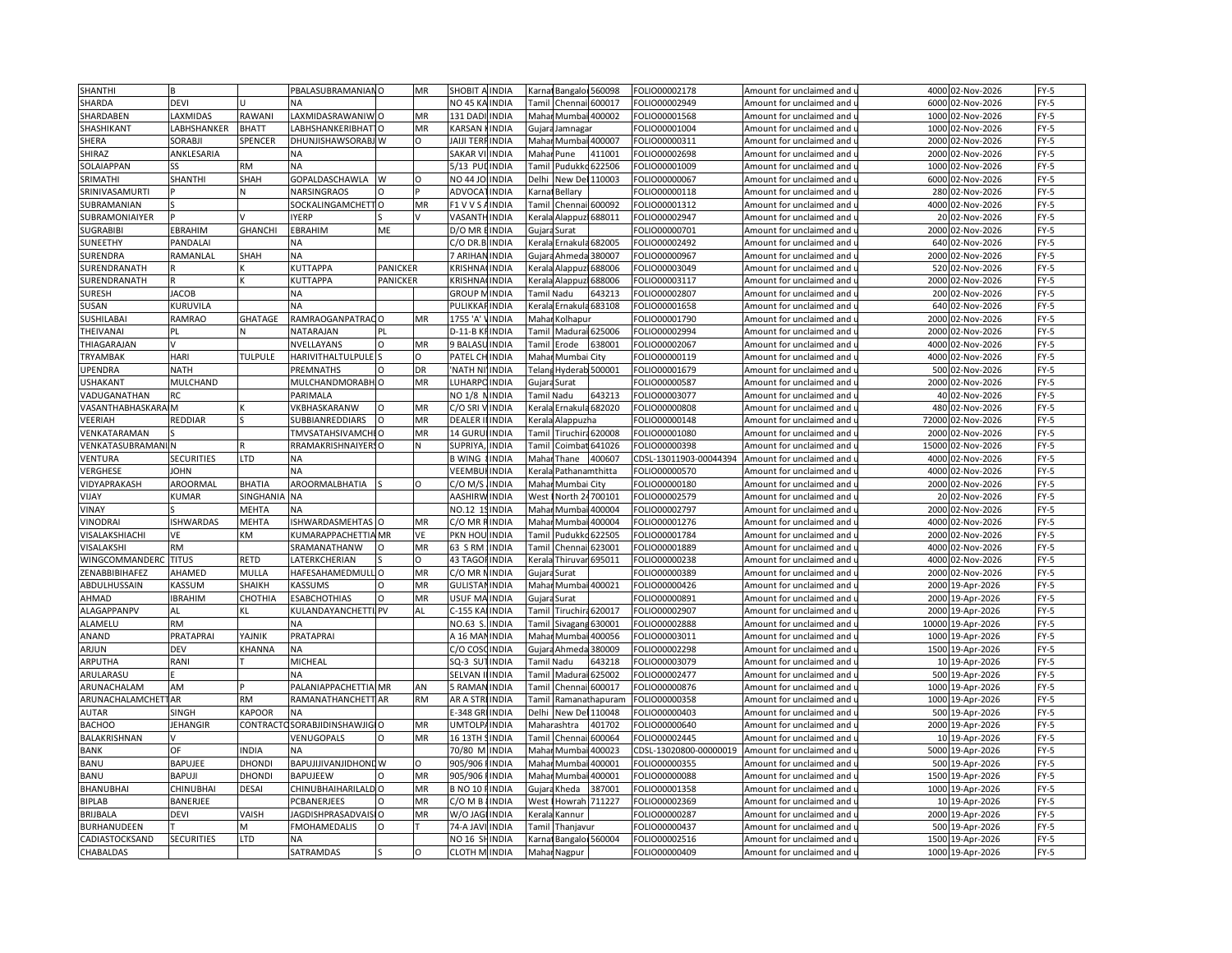| CHANDRIKA         | CHITTARANJAN        | <b>BHAT</b>      | <b>NA</b>                      |              |              | SANDIP <sup>(</sup> | CANADA       | <b>NA</b><br><b>NA</b>             | FOLIO00000580          | Amount for unclaimed and | 2000            | 19-Apr-2026      | FY-5   |
|-------------------|---------------------|------------------|--------------------------------|--------------|--------------|---------------------|--------------|------------------------------------|------------------------|--------------------------|-----------------|------------------|--------|
| CHERIAN           | ZACHARIAH           |                  | MCZACHARIAHS                   |              | MR           | MANALE              | INDIA        | Keral<br>Alappuzl<br>688011        | FOLIO00001695          | Amount for unclaimed and |                 | 1500 19-Apr-2026 | $FY-5$ |
| <b>CHINUBA</b>    |                     | KIRTIKAR         | <b>CGKIRTIKARW</b>             | $\Omega$     | MR           | <b>BROTHER</b>      | <b>INDIA</b> | 400020<br>Maha<br>Mumbai           | FOLIO00000086          | Amount for unclaimed and |                 | 500 19-Apr-2026  | FY-5   |
| CRECENCIO         | <b>VITO</b>         | COELHO           | VINCENTCCOELHOS                |              | MR           | 413 MUD             | <b>INDIA</b> | Goa<br>South Goa                   | FOLIO00000213          | Amount for unclaimed and |                 | 1000 19-Apr-2026 | $FY-5$ |
| DAHAYALAL         | KHIMJI              |                  | KHIMJIHARIRAMMAC               |              | O            | KHATRI              | <b>INDIA</b> | Kachchh<br>Gujar                   | FOLIO00000576          | Amount for unclaimed and |                 | 340 19-Apr-2026  | $FY-5$ |
| <b>DAWOOD</b>     | AHMED               | <b>NANA</b>      | AHMEDNANAS                     |              | MR           | C/O YUS             | INDIA        | 396415<br>Gujar<br>Navsari         | FOLIO00001726          | Amount for unclaimed and | 2000            | 19-Apr-2026      | $FY-5$ |
| DEEPAK            | GANGAVISHAND, BAJAJ |                  | LATEMRCRBAJAJ                  |              | n            | R NO 20             | <b>INDIA</b> | 400002<br>Mahar Mumbai             | FOLIO00001471          | Amount for unclaimed and |                 | 1240 19-Apr-2026 | $FY-5$ |
| <b>DEVSHI</b>     | <b>JIVRAJ</b>       | SHAH             | <b>JIVRAJS</b>                 | $\Omega$     | MR           | <b>MESSRS</b>       | <b>KENYA</b> | ΝA<br><b>NA</b>                    | FOLIO00000077          | Amount for unclaimed and | 2000            | 19-Apr-2026      | $FY-5$ |
|                   |                     |                  |                                |              | $\Omega$     |                     |              |                                    |                        |                          |                 |                  |        |
| <b>DINA</b>       | <b>HORMUSJI</b>     | <b>MEHTA</b>     | HORMUSJICOWASJIM D             |              |              | MALESAR INDIA       |              | Chenna<br>Tamil                    | FOLIO00000301          | Amount for unclaimed and |                 | 500 19-Apr-2026  | $FY-5$ |
| <b>DINSHAW</b>    | <b>MERWANJI</b>     | <b>BILLIMORI</b> | <b>MERWANJIBILLIMORIO</b>      |              | <b>MR</b>    | 501-A YC            | <b>INDIA</b> | Mumba<br>400092<br>Maha            | FOLIO00001042          | Amount for unclaimed and | 1000            | 19-Apr-2026      | $FY-5$ |
| <b>EASTER</b>     | RAJ                 |                  | AROCKIASTEFFIRIYANA            |              |              | 14-5-1 TH           | <b>INDIA</b> | 525605<br>Tamil<br>Theni           | FOLIO00003144          | Amount for unclaimed and | 10 <sup>1</sup> | 19-Apr-2026      | $FY-5$ |
| EBRAHIM           | <b>ISMAIL</b>       | СНОТНІА          | <b>ISMAILCHOTHIAS</b>          | $\Omega$     | MR           | 4/162 YU            | <b>INDIA</b> | Gujar<br>Surat                     | FOLIO00000892          | Amount for unclaimed and | 3000            | 19-Apr-2026      | $FY-5$ |
| ELIZA             | <b>MATHEW</b>       |                  | RAOSAHIBCJMATHEW               | $\Omega$     | MR           | ED-COTE             | <b>INDIA</b> | Ernakula 682011<br>Kerala          | FOLIO00000827          | Amount for unclaimed and | 1000            | 19-Apr-2026      | $FY-5$ |
| ERADI             |                     |                  | PGRAVIVARMARAJAS O             |              | MR           | ADVOCA              | INDIA        | Kerala<br>Kozhikode                | FOLIO00000019          | Amount for unclaimed and | 1100            | 19-Apr-2026      | $FY-5$ |
| FAABINVESTMENTSAI |                     | LTD              |                                |              |              | <b>COMM</b>         | <b>INDIA</b> | Chennai 600018<br>`ami             | FOLIO00002422          | Amount for unclaimed and | 10              | 19-Apr-2026      | $FY-5$ |
| FATEMA            | AHMAD               | СНОТНІА          | AHMADIBRAHIMCHO                |              | MR           | USUF MA INDIA       |              | Surat<br>Gujar                     | FOLIO00000890          | Amount for unclaimed and |                 | 1000 19-Apr-2026 | $FY-5$ |
| FEBIN             | <b>EARNEST</b>      |                  | <b>JAYARAJ</b>                 | <b>FELIX</b> |              | KADHAL              | <b>INDIA</b> | 583104<br>Keral<br>Ernakul         | FOLIO00003146          | Amount for unclaimed and |                 | 10 19-Apr-2026   | $FY-5$ |
| <b>FIROZ</b>      | <b>JEHANGIRJI</b>   | BAJINA           | JEHANGIRJIBBAJINAS             | $\Omega$     | MR           | <b>BAZAM B</b>      | <b>INDIA</b> | 380001<br>Gujara<br>Ahmeda         | FOLIO00000903          | Amount for unclaimed and |                 | 2000 19-Apr-2026 | $FY-5$ |
| FRENY             | <b>JEHANGIR</b>     | <b>KHARAS</b>    | JEHANGIRBAPUJIKHA              |              | O            | <b>CORINTI</b>      | INDIA        | Maha<br>Mumb<br>400005             | FOLIO00000323          | Amount for unclaimed and | 500             | 19-Apr-2026      | $FY-5$ |
| GANESAN           |                     |                  | <b>RAMAMOORTHYS</b>            |              | MR           | <b>FLAT NO</b>      | INDIA        | Chennai<br>500017<br>Tami          | FOLIO00001642          | Amount for unclaimed and |                 | 200 19-Apr-2026  | FY-5   |
| <b>GANGABAI</b>   | CHINTAMAN           | PANANDIK         | CRPANANDIKERW                  | $\Omega$     | MR           | <b>DURGA</b>        | INDIA        | Maha<br>Mumb<br>400057             | FOLIO00001637          | Amount for unclaimed and | 240             | 19-Apr-2026      | FY-5   |
| GEORGE            |                     |                  | <b>ITTY</b>                    |              |              | PUTHUC              | <b>INDIA</b> | 588001<br><b>Cerala</b><br>Alappuz | FOLIO00003156          | Amount for unclaimed and |                 | 250 19-Apr-2026  | $FY-5$ |
| <b>GEORGE</b>     | VARGHESE            | M                | NA                             |              |              | MAVELII             | INDIA        | Keral<br>Ernakul<br>682017         | FOLIO00001542          | Amount for unclaimed and |                 | 3000 19-Apr-2026 | $FY-5$ |
| GHELLABHAI        |                     |                  | LALJI                          |              | $\Omega$     | C/O MES             | <b>INDIA</b> | Maha<br>400009<br>Mumb             | FOLIO00000051          | Amount for unclaimed and |                 | 500 19-Apr-2026  | $FY-5$ |
| GIRDHARILAL       |                     |                  |                                |              |              | C/O INTEI           | <b>INDIA</b> | 600079                             | FOLIO00002751          |                          |                 |                  | $FY-5$ |
|                   | KHANDELWAL          |                  | <b>NA</b>                      |              |              |                     |              | ami<br>Chenna                      |                        | Amount for unclaimed and |                 | 10 19-Apr-2026   |        |
| GOOLBAI           | SAMARDAN            | <b>IRANI</b>     | SAMARDANIRANIW                 |              | MR           | C/O SHRI            | <b>INDIA</b> | 400001<br>Maha<br>Mumbi            | FOLIO00000223          | Amount for unclaimed and |                 | 1500 19-Apr-2026 | FY-5   |
| GOPAL             | AGARWAL             |                  | NA                             |              |              | 100 GIRI            | <b>INDIA</b> | Howrah 711202<br>West              | FOLIO00002410          | Amount for unclaimed and |                 | 10 19-Apr-2026   | $FY-5$ |
| GURUZADARAMA      | <b>JOGA</b>         | <b>RAO</b>       | <b>NA</b>                      |              |              | PLOT NO             | <b>INDIA</b> | Telan<br>Hyderabad                 | FOLIO00001343          | Amount for unclaimed and | 120             | 19-Apr-2026      | $FY-5$ |
| <b>GUSTADJI</b>   | <b>BURJORJI</b>     | WADIA            | <b>BURJORJIWADIAS</b>          | $\Omega$     | MR           | NEAR PAFINDIA       |              | Mahar Nagpur                       | FOLIO00000870          | Amount for unclaimed and |                 | 2000 19-Apr-2026 | $FY-5$ |
| HARESHCHANDRA     | <b>MOTILAL</b>      |                  | <b>MOTILALS</b>                | $\Omega$     | MR           | CALLIAN             | <b>INDIA</b> | Mahai<br>Mumbai<br>400004          | FOLIO00002002          | Amount for unclaimed and |                 | 1000 19-Apr-2026 | FY-5   |
| HARPRASAD         |                     | GARG             | NATHILALGARGS                  | $\Omega$     | MR           | C/O MAH             | <b>INDIA</b> | Uttar<br>Agra                      | FOLIO00000109          | Amount for unclaimed and |                 | 500 19-Apr-2026  | $FY-5$ |
| <b>HOMAI</b>      | <b>NARIMAN</b>      | <b>MODY</b>      | NARIMANKODYD                   | O            | MR           | 51 TARD             | INDIA        | Maha<br>Mumba<br>400007            | FOLIO00000434          | Amount for unclaimed and | 2000            | 19-Apr-2026      | FY-5   |
| HOMAI             | NARIMAN             | <b>MODY</b>      | NARIMANKODYD                   |              | MR           | 51 TARD             | <b>INDIA</b> | 400007<br>Maha<br>Mumbai           | FOLIO00000435          | Amount for unclaimed and |                 | 3000 19-Apr-2026 | $FY-5$ |
| HOSHANG           | <b>DINSHAW</b>      | MOOGA1           | SORABJIEDULJIRAND/             | $\Omega$     | MR           | NADIRSH             | <b>INDIA</b> | Maha<br>Mumbai City                | FOLIO00000794          | Amount for unclaimed and |                 | 1000 19-Apr-2026 | $FY-5$ |
| HUZAN             | SORAB               | <b>DAVER</b>     | SORAB                          | <b>DAVER</b> |              | $C/O.$ ROS          | INDIA        | Maha<br>400039<br>Mumbai           | CDSL-12010200-00032056 | Amount for unclaimed and | 250             | 19-Apr-2026      | $FY-5$ |
| <b>JACOB</b>      | <b>MATHEW</b>       | ROY              | ROY                            | <b>ISAAC</b> | <b>JACOB</b> | ALINTEK             | <b>INDIA</b> | 682001<br>Ernakula<br>Kerala       | FOLIO00003100          | Amount for unclaimed and |                 | 1500 19-Apr-2026 | FY-5   |
| JAGANNADHA        | <b>RAO</b>          |                  | <b>GVRAOS</b>                  | C            | MR           | H NO 16-            | <b>INDIA</b> | 500659<br>Telan<br>Hyderal         | FOLIO00001855          | Amount for unclaimed and | 240             | 19-Apr-2026      | $FY-5$ |
| <b>JANARDHAN</b>  | KANTHAPPA           | <b>KARKERA</b>   | LATEMRKUMANDON S               |              | O            | VISHWAL             | <b>INDIA</b> | 400058<br>Mahai<br>Mumbai          | FOLIO00001346          | Amount for unclaimed and |                 | 500 19-Apr-2026  | $FY-5$ |
| <b>JASVANTLAL</b> | MANEKLAL            | SHAH             | MANEKLALS                      | $\Omega$     | MR           | 2 BIRAL             | <b>INDIA</b> | Gujar<br>Vadoda<br>390011          | FOLIO00000874          | Amount for unclaimed and |                 | 500 19-Apr-2026  | $FY-5$ |
| JEHANGIR          | <b>BOMAN</b>        | <b>SETHNA</b>    | <b>NA</b>                      |              |              | <b>P VAKIL</b>      | <b>INDIA</b> | Gujara Ahmeda<br>380001            | FOLIO00002397          | Amount for unclaimed and |                 | 500 19-Apr-2026  | $FY-5$ |
| <b>JOSEPH</b>     | <b>ANTHONY</b>      | <b>MENEZES</b>   | MONTHARGONMANE O               |              | MR           | <b>BEHIND</b>       | <b>INDIA</b> | South<br>403601<br>Goa             | FOLIO00000592          | Amount for unclaimed and | 1000            | 19-Apr-2026      | $FY-5$ |
| <b>IHTOI</b>      |                     |                  | RAVI                           |              |              | 2/122 KA            | INDIA        | <b>Tamil Nadu</b><br>643213        | FOLIO00003145          | Amount for unclaimed and |                 | 10 19-Apr-2026   | $FY-5$ |
| JOYEL             | SINGH               |                  | <b>BENNET</b>                  | D            |              | 1/412 M             | <b>INDIA</b> | Tamil<br>Chenna                    | FOLIO00002946          | Amount for unclaimed and |                 | 10 19-Apr-2026   | $FY-5$ |
|                   |                     |                  |                                |              |              |                     |              |                                    |                        |                          |                 |                  |        |
| JOYEL             | <b>SINGH</b>        |                  | <b>BENNET</b>                  |              |              | $1/412$ ,           | <b>INDIA</b> | 500032<br>Chenna<br>Tami           | FOLIO00003068          | Amount for unclaimed and |                 | 500 19-Apr-2026  | $FY-5$ |
| JUGAL             | <b>KISHORE</b>      | <b>TAPARIA</b>   | NA                             |              |              | <b>TAPARIA</b>      | INDIA        | Chennai 600079<br>Tamil            | FOLIO00002787          | Amount for unclaimed and |                 | 60 19-Apr-2026   | $FY-5$ |
| <b>JYOTI</b>      | ABHAY               | SHRIVASTA        | ABHAH                          | SHRIVASTAVA  |              | QRT NO              | INDIA        | Chha<br>Dhamtari                   | FOLIO00002975          | Amount for unclaimed and | 1000            | 19-Apr-2026      | $FY-5$ |
| KAMLAVANTI        | <b>NEMCHAND</b>     |                  | NEMCHANDMVAKILV O              |              | MR           | 82/88 VI            | <b>INDIA</b> | Mahar Mumbai 400004                | FOLIO00000902          | Amount for unclaimed and |                 | 500 19-Apr-2026  | FY-5   |
| KANNATHAL         | <b>ACHI</b>         | <b>RM</b>        | MRAMANATHANCHE <sup>1</sup> SP |              | <b>RM</b>    | 5/1 LAL I           | <b>INDIA</b> | Tamil Nadu<br>523556               | FOLIO00000574          | Amount for unclaimed and |                 | 5000 19-Apr-2026 | FY-5   |
| KANTA             | LAXMICHAND          |                  | <b>LAXMICHANDSOBHA</b>         |              | MR           | <b>OPP HATH</b>     | <b>INDIA</b> | Gujara Surat                       | FOLIO00000904          | Amount for unclaimed and |                 | 500 19-Apr-2026  | $FY-5$ |
| KANTILAL          | KAPOOR              | CHAND            | KAPOORCHAND                    |              | O            | C/O KAP             | INDIA        | Mahai<br>Mumb<br>400022            | FOLIO00000271          | Amount for unclaimed and | 5000            | 19-Apr-2026      | FY-5   |
| KARUPPAN          | CHETTIAR            | PL               | PALANIAPPANCHETTI              |              | MR           | 98 RAJAJ            | <b>INDIA</b> | Tami<br>Karur<br>39001             | FOLIO00001598          | Amount for unclaimed and | 2000            | 19-Apr-2026      | $FY-5$ |
| KARUPPAN          | CHETTIAR            | PL               | PALANIAPPACHETTIA RM           |              | PL           | BANKER              | INDIA        | ami<br>Karur                       | FOLIO00000308          | Amount for unclaimed and | 5000            | 19-Apr-2026      | FY-5   |
| KESHAVAMURTHY     | M                   |                  | MYSORELACHIACHET               |              | <b>MR</b>    | II HEM B            | <b>INDIA</b> | Maha<br>400019<br>Mumbi            | FOLIO00000391          | Amount for unclaimed and | 5000            | 19-Apr-2026      | $FY-5$ |
| KHANNA            |                     |                  | BHAGATRAMKHANN/O               |              | MR           | 14/15-F             | <b>INDIA</b> | Delhi<br>110001<br>New Del         | FOLIO00000280          | Amount for unclaimed and |                 | 1000 19-Apr-2026 | FY-5   |
| KHORSHED          | <b>FREDOON</b>      | <b>TARAPORE</b>  | <b>NA</b>                      |              |              | $2/0$ MR            | INDIA        | Maha<br>Mumb<br>100026             | FOLIO00000294          | Amount for unclaimed and | 500             | 19-Apr-2026      | $FY-5$ |
| KIRTIKUMAR        | KESHAVLAL           | KAPADIA          | KESHAVLALW                     |              | MR           | ROOM NONDIA         |              | 400002<br>Maha<br>Mumba            | FOLIO00001719          | Amount for unclaimed and |                 | 500 19-Apr-2026  | FY-5   |
| KOLIKA            | CHANDRA             |                  | SCCHANDRAW                     | $\Omega$     | MR           | C/O SRI             | <b>INDIA</b> | Delhi<br>10009<br>New D            | FOLIO00000452          | Amount for unclaimed and | 2000            | 19-Apr-2026      | FY-5   |
| KOUSALYA          |                     |                  | CRAVINDRANW                    | $\Omega$     | <b>MR</b>    | 37 TEACH INDIA      |              | 600020<br>Tamil<br>Chennai         | FOLIO00001499          | Amount for unclaimed and |                 | 2000 19-Apr-2026 | $FY-5$ |
| KRISHNAN          | M                   |                  | MEYYAPPACHETTIARS KP           |              | SM           | <b>FLAT NO</b>      | INDIA        | Chenna<br>600017<br>Tami           | FOLIO00002269          | Amount for unclaimed and | 2000            | 19-Apr-2026      | FY-5   |
| KRISHNASWAMY      |                     |                  | <b>STMALYS</b>                 |              | DR           | 866 POOI            | <b>INDIA</b> | 600010<br>ami<br>Chennai           | FOLIO00001115          | Amount for unclaimed and |                 | 500 19-Apr-2026  | $FY-5$ |
|                   |                     |                  |                                |              |              |                     |              |                                    |                        |                          |                 |                  |        |
| <b>KURIEN</b>     | P                   |                  | <b>GEORGES</b>                 | $\Omega$     | MR           | <b>SUPERIN</b>      | <b>INDIA</b> | Kerala<br>Malappuram               | FOLIO00000036          | Amount for unclaimed and |                 | 1500 19-Apr-2026 | FY-5   |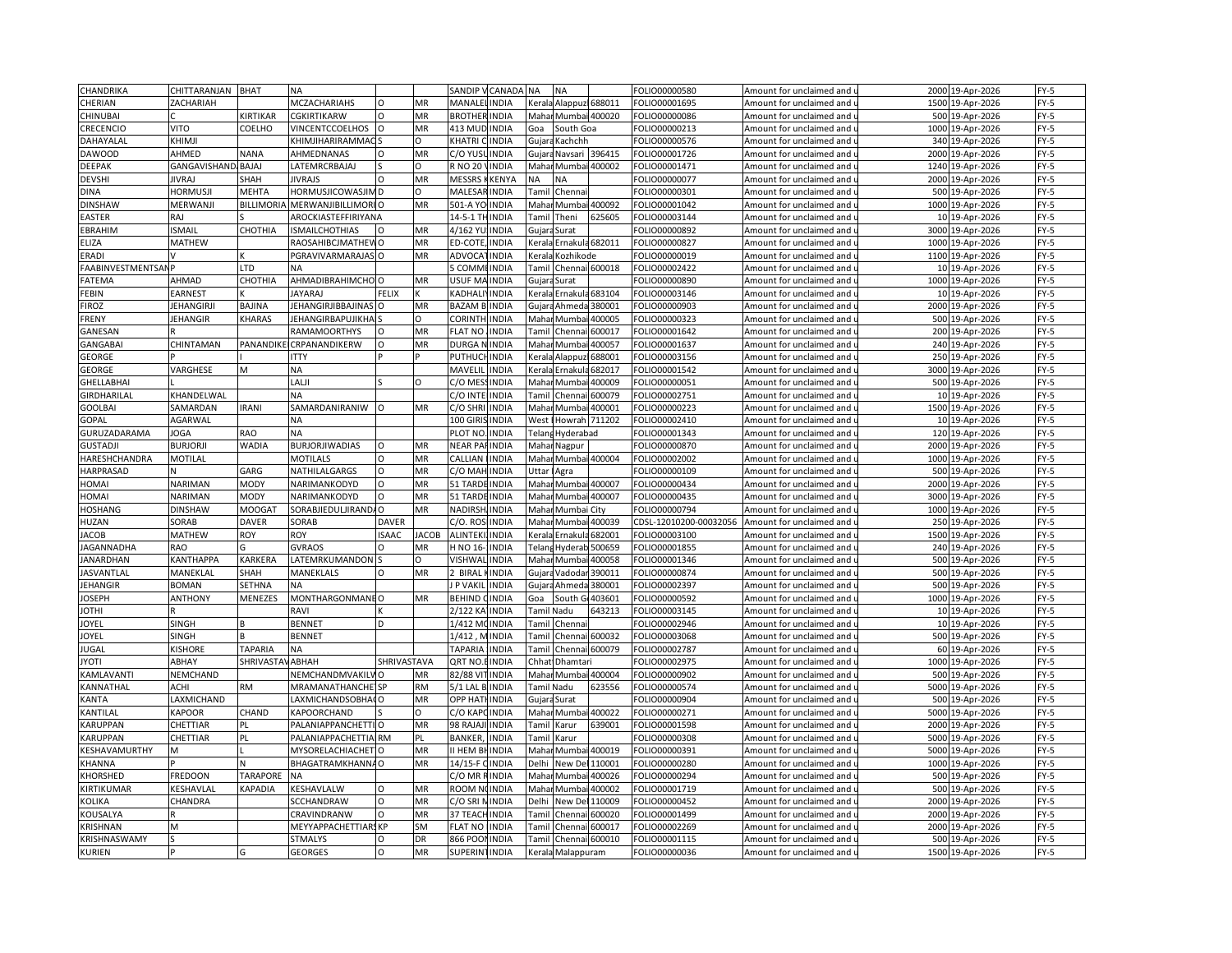| LAJJA                                    | REKHI               |                 | <b>NA</b>                       |          |          | 4/17 SHA INDIA  |              | Delhi                                                                                                                                                      | New Del 110021                                                                                                                                            |                | FOLIO00002508          | Amount for unclaimed and               |       | 2000 19-Apr-2026 | $FY-5$ |
|------------------------------------------|---------------------|-----------------|---------------------------------|----------|----------|-----------------|--------------|------------------------------------------------------------------------------------------------------------------------------------------------------------|-----------------------------------------------------------------------------------------------------------------------------------------------------------|----------------|------------------------|----------------------------------------|-------|------------------|--------|
| LAKSHMANAN                               |                     |                 | RAMANATHAN                      |          |          | 76/1 M K        | <b>INDIA</b> |                                                                                                                                                            | Tamil Chennai 600004                                                                                                                                      |                | OLIO00002977           | Amount for unclaimed and u             |       | 3000 19-Apr-2026 | $FY-5$ |
| LAKSHMIACHI                              | AR                  |                 | MSMARARUNACHALAO                |          | MR       | 59 ROYA         | <b>INDIA</b> | Tamil                                                                                                                                                      | Chennai 600004                                                                                                                                            |                | FOLIO00000442          | Amount for unclaimed and               | 1000  | 19-Apr-2026      | FY-5   |
| LAKSHMI                                  | PL                  |                 | PALANIAPPACHETTIA O             |          |          | AR L HOL        | <b>INDIA</b> | Tamil                                                                                                                                                      | Sivaganga                                                                                                                                                 |                | OLIO00000484           | Amount for unclaimed and <b>u</b>      | 960   | 19-Apr-2026      | $FY-5$ |
| LATA                                     | <b>KISHORE</b>      | DARU            | KISHOREGDARUW                   | $\Omega$ | MR       | C/O URJI        | <b>INDIA</b> | Gujar                                                                                                                                                      | Surat                                                                                                                                                     | 395001         | FOLIO00001037          | Amount for unclaimed and               | 2000  | 19-Apr-2026      | $FY-5$ |
| <b>AXMIBAI</b>                           | <b>HIRABHAI</b>     |                 | HNVAKILWALAW                    | O        | MR       | <b>GOPAL N</b>  | <b>INDIA</b> | Maha                                                                                                                                                       | Mumbai                                                                                                                                                    | 400002         | OLIO00000106           | Amount for unclaimed and               | 500   | 19-Apr-2026      | FY-5   |
| LEELA                                    | <b>NAIR</b>         | м               | NA                              |          |          | NO 121          | <b>INDIA</b> | <arna< td=""><td>Bangalo</td><td>560038</td><td>OLIO00000810</td><td>Amount for unclaimed and</td><td></td><td>240 19-Apr-2026</td><td>FY-5</td></arna<>   | Bangalo                                                                                                                                                   | 560038         | OLIO00000810           | Amount for unclaimed and               |       | 240 19-Apr-2026  | FY-5   |
| <b>IZZY</b>                              | <b>PUTHOOR</b>      |                 | NA                              |          |          | PUTHOO          | <b>INDIA</b> | <erala< td=""><td>Thiruvar</td><td>595103</td><td>OLIO00000951</td><td>Amount for unclaimed and</td><td>500</td><td>19-Apr-2026</td><td>FY-5</td></erala<> | Thiruvar                                                                                                                                                  | 595103         | OLIO00000951           | Amount for unclaimed and               | 500   | 19-Apr-2026      | FY-5   |
| AMARNATH                                 | м                   |                 | MAITREYAN                       |          |          | B-5 SUC         | <b>INDIA</b> | Tamil                                                                                                                                                      | Chennai                                                                                                                                                   | 600028         | CDSL-12040100-00000018 | Amount for unclaimed and               | 1000  | 19-Apr-2026      | FY-5   |
| <b>MADAN</b>                             | MOHAN               | <b>KHANNA</b>   | MOOLCHANDKHANN, O               |          | MR       | 31 PEA0         | <b>INDIA</b> | Maha                                                                                                                                                       | Mumba                                                                                                                                                     | 400026         | OLIO00000916           |                                        | 5000  | 19-Apr-2026      | FY-5   |
| MAHFUZA                                  | TAYEBALI            |                 | <b>JAYABALISUITANALI</b>        |          | O        | C/OTS           | <b>INDIA</b> |                                                                                                                                                            | Bharuch                                                                                                                                                   |                | OLIO00000335           | Amount for unclaimed and               |       | 500 19-Apr-2026  | $FY-5$ |
|                                          |                     |                 |                                 |          | MR       | C/O RAJI        | <b>INDIA</b> | Gujara                                                                                                                                                     |                                                                                                                                                           |                |                        | Amount for unclaimed and $\mathfrak l$ |       |                  |        |
| MAN                                      | SHINGH              | <b>JAIN</b>     | NEMICHANDRAJAINS O              |          |          |                 |              |                                                                                                                                                            | Madh Indore                                                                                                                                               |                | FOLIO00002207          | Amount for unclaimed and               | 500   | 19-Apr-2026      | FY-5   |
| MANGALBHAI                               | MANORBHAI           | PATEL           | MANORBHAIPATEL                  |          | $\Omega$ | GHANSH          | <b>INDIA</b> | Mahar                                                                                                                                                      | Mumbai City                                                                                                                                               |                | OLIO00000143           | Amount for unclaimed and u             |       | 1000 19-Apr-2026 | FY-5   |
| MANI                                     | JEHANGIR            | SUNTOKE         | <b>JEHANGIRW</b>                | O        | MR       | A/4 39 N        | <b>INDIA</b> | Mahai                                                                                                                                                      | Mumbai                                                                                                                                                    | 400007         | FOLIO00001145          | Amount for unclaimed and               |       | 500 19-Apr-2026  | FY-5   |
| MANNE                                    | RAVICHANDRA         |                 | RAVINDRUDUS                     | $\Omega$ | MR       | 8-3 VENI        | INDIA        | Andh                                                                                                                                                       | Guntur                                                                                                                                                    | 522007         | FOLIO00002359          | Amount for unclaimed and $\iota$       | 500   | 19-Apr-2026      | FY-5   |
| MARAGADAVALLI                            |                     |                 | <b>NA</b>                       |          |          | 147/1 GC        | <b>INDIA</b> | Tamil                                                                                                                                                      | Chennai                                                                                                                                                   | 600040         | OLIO00002607           | Amount for unclaimed and               |       | 500 19-Apr-2026  | $FY-5$ |
| MARZABAN                                 | FRAMROZE            | <b>MINBATIW</b> | ANA                             |          |          | CAMA BI         | INDIA        | Maha                                                                                                                                                       | Mumba                                                                                                                                                     | 100034         | OLIO00000347           | Amount for unclaimed and               | 1000  | 19-Apr-2026      | FY-5   |
| MEDAIAH                                  |                     |                 | NA                              |          |          | ANKUR           | <b>INDIA</b> | Karna                                                                                                                                                      | Kodagu                                                                                                                                                    | 571213         | OLIO00002557           | Amount for unclaimed and               |       | 1000 19-Apr-2026 | FY-5   |
| MEENAKSHI                                | M                   |                 | <b>NA</b>                       |          |          | 2741 SE         | INDIA        | Tami                                                                                                                                                       | Pudukk                                                                                                                                                    | 622001         | OLIO00002915           | Amount for unclaimed and               | 1000  | 19-Apr-2026      | FY-5   |
| MEHRAN                                   |                     |                 | SUHAIL                          | AHMED    |          | 135 2ND         | <b>INDIA</b> |                                                                                                                                                            | Karnal Mysore                                                                                                                                             | 570011         | OLIO00003142           | Amount for unclaimed and u             |       | 10 19-Apr-2026   | $FY-5$ |
| MOHAMED                                  |                     |                 | AKKADERKUTTYS                   | $\Omega$ | MR       | <b>JOINT M</b>  | <b>INDIA</b> | Kerala                                                                                                                                                     | Kannur                                                                                                                                                    | 670010         | OLIO00000613           | Amount for unclaimed and               |       | 1000 19-Apr-2026 | $FY-5$ |
| MOHANLAL                                 | VIJ                 |                 | HARDAYALVIJ                     |          | $\Omega$ | SHANTH          | UNITED       | NΑ                                                                                                                                                         | <b>NA</b>                                                                                                                                                 |                | OLIO00000166           | Amount for unclaimed and u             |       | 1000 19-Apr-2026 | FY-5   |
| MOHDZILLUR                               | RAHMAN              | <b>KHAN</b>     | <b>NA</b>                       |          |          | DEPARTI         | <b>INDIA</b> | Uttar                                                                                                                                                      | Aligarh                                                                                                                                                   |                | FOLIO00000969          | Amount for unclaimed and               | 2000  | 19-Apr-2026      | FY-5   |
| MOOL                                     | CHAND               | CHORADIA        | <b>HMCHORADIAS</b>              | $\Omega$ | MR       | C/O M/S         | <b>INDIA</b> | West                                                                                                                                                       | <olkata< td=""><td>700001</td><td>OLIO00002374</td><td>Amount for unclaimed and i</td><td>10</td><td>19-Apr-2026</td><td><math>FY-5</math></td></olkata<> | 700001         | OLIO00002374           | Amount for unclaimed and i             | 10    | 19-Apr-2026      | $FY-5$ |
| MORARJI                                  | <b>KHIMJI</b>       | KENIA           | <b>NA</b>                       |          |          | T60 ELAN        | <b>INDIA</b> | Tamil                                                                                                                                                      | Chenna                                                                                                                                                    | 600083         | FOLIO00001631          | Amount for unclaimed and               |       | 3000 19-Apr-2026 | FY-5   |
| MURUGAPPA                                | NARAYANAN           |                 | <b>NA</b>                       |          |          | -23 PER         | <b>INDIA</b> | Tamil                                                                                                                                                      | Salem                                                                                                                                                     | 36004          | OLIO00002530           | Amount for unclaimed and i             | 1000  | 19-Apr-2026      | $FY-5$ |
| MUTHIAH                                  | м                   | M               | <b>NA</b>                       |          |          | MUTHU           | <b>INDIA</b> | <b>Tamil</b>                                                                                                                                               | Pudukko                                                                                                                                                   | 622001         | OLIO00001237           | Amount for unclaimed and               |       | 3000 19-Apr-2026 | FY-5   |
| NAGABUSHANAM                             | UN                  |                 | <b>UNSHAMARAOS</b>              |          | DR       | <b>FLAT NC</b>  | <b>NDIA</b>  | Tami                                                                                                                                                       | Chenna                                                                                                                                                    | 600089         | OLIO00001006           | Amount for unclaimed and               | 1000  | 19-Apr-2026      | $FY-5$ |
| <b>NANDA</b>                             | <b>CUMAR</b>        |                 | LATEMRKTHIAGARAJA               |          | O        | 1C LAKS         | <b>INDIA</b> | Tamil                                                                                                                                                      | Chennai                                                                                                                                                   | 600018         | OLIO00001783           | Amount for unclaimed and u             |       | 600 19-Apr-2026  | $FY-5$ |
| NAWABSIRLIAQUAT                          | <b>HYAT</b>         | <b>KHAN</b>     | <b>NA</b>                       |          |          | <b>LAKE VII</b> | <b>INDIA</b> | Madh                                                                                                                                                       | Bhopal                                                                                                                                                    |                | OLIO00000044           | Amount for unclaimed and               | 25000 | 19-Apr-2026      | FY-5   |
| NEELAKANTA                               | <b>SETTY</b>        |                 | <b>NA</b>                       |          |          | 54 NALEC INDIA  |              |                                                                                                                                                            | Karnat Bangaloi 560041                                                                                                                                    |                | FOLIO00001554          | Amount for unclaimed and u             | 1000  | 19-Apr-2026      | $FY-5$ |
| NERGIZ                                   | <b>NOSHIR</b>       | <b>MEHTA</b>    | <b>NA</b>                       |          |          | AZIZ BU         | <b>INDIA</b> | Maha                                                                                                                                                       | Mumba                                                                                                                                                     | 400034         | OLIO00000944           | Amount for unclaimed and               |       | 500 19-Apr-2026  | $FY-5$ |
| NERGIZ                                   | <b>NOSHIR</b>       | MEHTA           | <b>NA</b>                       |          |          | AZIZ BUI        | <b>INDIA</b> | Maha                                                                                                                                                       | Mumbai                                                                                                                                                    | 400034         | OLIO00000945           | Amount for unclaimed and u             | 500   | 19-Apr-2026      | $FY-5$ |
| NIDHYARAJESWARIGU ADMINISTRATOR OFPVRMKI |                     |                 | <b>NA</b>                       |          |          | STERLING        | <b>INDIA</b> | Tamil                                                                                                                                                      | Chenna                                                                                                                                                    | 600034         | OLIO00002924           | Amount for unclaimed and               |       | 3500 19-Apr-2026 | FY-5   |
| <b>NILLO</b>                             | NARULA              |                 | ASHOKNARULAW                    | $\Omega$ | MR       | $-61$ NIZ       | <b>INDIA</b> | Delhi                                                                                                                                                      | New Del                                                                                                                                                   | 110013         | OLIO00000601           | Amount for unclaimed and               |       | 2000 19-Apr-2026 | FY-5   |
| <b>NILLO</b>                             | NARULA              |                 | ASHOKNARULAW                    | $\circ$  | MR       | $-61$ NIZ       | <b>INDIA</b> | Delhi                                                                                                                                                      | New Del                                                                                                                                                   | 110013         | OLIO00001482           | Amount for unclaimed and               | 2000  | 19-Apr-2026      | FY-5   |
| NIRANJANA                                | MANHARLAL           |                 | MANHARLALSHANTIL O              |          | MR       | 16 PREM         | <b>INDIA</b> | Maha                                                                                                                                                       | Mumba                                                                                                                                                     | 400026         | OLIO00002300           |                                        | 1000  | 19-Apr-2026      | FY-5   |
|                                          |                     |                 |                                 | $\Omega$ |          |                 |              |                                                                                                                                                            |                                                                                                                                                           |                |                        | Amount for unclaimed and               |       |                  |        |
| NIRMALA                                  | <b>CUMARI</b>       |                 | PRAKASHCHANDW                   | $\Omega$ | MR       | 26 KANDA        | <b>INDIA</b> | Tamil                                                                                                                                                      | Chennai                                                                                                                                                   | 600079         | OLIO00002227           | Amount for unclaimed and i             |       | 1000 19-Apr-2026 | FY-5   |
| OTERMAL                                  | FOJMALJI            |                 | <b>FOJMALWALAJIS</b>            |          | MR       | 153 BAZ/        | <b>INDIA</b> | Maha                                                                                                                                                       | Mumba                                                                                                                                                     | 400001         | OLIO00000882           | Amount for unclaimed and               | 1000  | 19-Apr-2026      | $FY-5$ |
| PADAM                                    | ADHAR               | SINHA           | <b>NA</b>                       |          |          | C/O RADI        | <b>INDIA</b> | Uttar                                                                                                                                                      | Agra                                                                                                                                                      |                | OLIO00000909           | Amount for unclaimed and $\mathfrak l$ | 1000  | 19-Apr-2026      | $FY-5$ |
| PADMAJA                                  | G                   |                 | <b>NA</b>                       |          |          | C/O MR          | <b>INDIA</b> | Karna                                                                                                                                                      | Bangalo                                                                                                                                                   | 560075         | FOLIO00002460          | Amount for unclaimed and               | 2000  | 19-Apr-2026      | FY-5   |
| PALANIAPPAN                              |                     |                 | <b>NA</b>                       |          |          | NO.5 PAF        | <b>INDIA</b> | Tamil                                                                                                                                                      | Salem                                                                                                                                                     | 36016          | OLIO00002667           | Amount for unclaimed and $\iota$       | 1000  | 19-Apr-2026      | $FY-5$ |
| PANKAJ                                   | DHIRAJLAL           | SHAH            | PANKAJBHAIW                     | $\Omega$ | MR       | VIPIN VI        | <b>INDIA</b> | Gujar                                                                                                                                                      | Bhavnag                                                                                                                                                   | 364002         | OLIO00001209           | Amount for unclaimed and               | 1000  | 19-Apr-2026      | FY-5   |
| PARIKH                                   | JEKISHANDAS         | CHHOTALAI       | CHHOTALALDALPATS O              |          | MR       | MERCHA          | <b>INDIA</b> | Gujar                                                                                                                                                      | /adodara                                                                                                                                                  |                | OLIO00000217           | Amount for unclaimed and i             | 500   | 19-Apr-2026      | FY-5   |
| PARPATI                                  | <b>PARSHOTAMDAS</b> |                 | PARSHOTAMDASKULI W              |          | O        | NO 56/A         | INDIA        | Mahaı                                                                                                                                                      |                                                                                                                                                           | Mumbai 400007  | OLIO00000333           | Amount for unclaimed and               | 1000  | 19-Apr-2026      | FY-5   |
| PATEL                                    |                     |                 | <b>AVPATELS</b>                 |          | MR       | C/O BHA         | INDIA        | Gujar                                                                                                                                                      | Mahesa                                                                                                                                                    | 384170         | FOLIO00000101          | Amount for unclaimed and               | 500   | 19-Apr-2026      | FY-5   |
| PERIN                                    | ERUCH               | DASTUR          | ERUCHARDESHIRDAS <sup>1</sup> O |          | MR       | 23 NEPE/        | <b>INDIA</b> |                                                                                                                                                            | Mahar Mumbai                                                                                                                                              | 400036         | OLIO00002118           | Amount for unclaimed and               |       | 2500 19-Apr-2026 | $FY-5$ |
| POORANSINGH                              |                     |                 | TIKARAMSIGHS                    | $\Omega$ | MR       | 16 13TH         | <b>INDIA</b> | Tamil                                                                                                                                                      | Chenna                                                                                                                                                    | 600064         | OLIO00002351           | Amount for unclaimed and               |       | 10 19-Apr-2026   | FY-5   |
| PRABHA                                   | MORARJI             | KENIA           | <b>NA</b>                       |          |          | T 60 ELAI       | <b>INDIA</b> |                                                                                                                                                            | Tamil Chennai                                                                                                                                             | 600083         | OLIO00001632           | Amount for unclaimed and u             |       | 2000 19-Apr-2026 | FY-5   |
| PRAMOD                                   | SINGHAI             |                 | n                               |          |          | 17/129          | <b>INDIA</b> | Uttar                                                                                                                                                      | Agra                                                                                                                                                      |                | FOLIO00003019          | Amount for unclaimed and               | 500   | 19-Apr-2026      | FY-5   |
| PRAVINKANT                               | CHIMANLAL           | SHAH            | <b>NA</b>                       |          |          | EYE SURO        | <b>INDIA</b> | Gujara                                                                                                                                                     | Surat                                                                                                                                                     | 395003         | FOLIO00000564          | Amount for unclaimed and $\iota$       |       | 500 19-Apr-2026  | $FY-5$ |
| RAGHUBAR                                 | DIAL                | JAIN            | LALARAMDIALJAINS                | lo       | MR       | <b>JAIN BHI</b> | <b>INDIA</b> | Delhi                                                                                                                                                      | New De                                                                                                                                                    | 110005         | FOLIO00000087          | Amount for unclaimed and               |       | 1000 19-Apr-2026 | FY-5   |
| RAJALAKSHMI                              | ACHI                | M               | MEYYAPACHETTIARWO               |          | MR       | DOOR N          | <b>INDIA</b> | Tamil                                                                                                                                                      | Chennai                                                                                                                                                   |                | FOLIO00001380          | Amount for unclaimed and $\iota$       |       | 5000 19-Apr-2026 | FY-5   |
| RAJASEKAR                                |                     |                 | NA                              |          |          | NEELAM          | <b>INDIA</b> | Tami                                                                                                                                                       |                                                                                                                                                           | Chennai 600008 | FOLIO00002898          | Amount for unclaimed and               |       | 10 19-Apr-2026   | FY-5   |
| RAJENDRA                                 | PRASAD              | YADAV           | HARIYADAVS                      |          | MR       | C/O SUN         | <b>INDIA</b> | West                                                                                                                                                       | olkata                                                                                                                                                    | 700001         | OLIO00002370           | Amount for unclaimed and               |       | 10 19-Apr-2026   | FY-5   |
| RAJENDRA                                 | SHREYA              | SHAH            |                                 |          |          | <b>FLAT NO</b>  | <b>INDIA</b> | Telang                                                                                                                                                     | Hyderab                                                                                                                                                   | 500001         | OLIO00003057           | Amount for unclaimed and               |       | 500 19-Apr-2026  | FY-5   |
| RAJINI                                   | BAI                 |                 | <b>NA</b>                       |          |          | 16 13TH         | <b>INDIA</b> | Tami                                                                                                                                                       | Chenna                                                                                                                                                    | 600064         | OLIO00002355           | Amount for unclaimed and               |       | 10 19-Apr-2026   | FY-5   |
| RAJUKVR                                  |                     |                 | <b>NA</b>                       |          |          | PENUMA          | <b>INDIA</b> |                                                                                                                                                            | Andhr West Go 534268                                                                                                                                      |                | OLIO00002856           | Amount for unclaimed and u             |       | 1000 19-Apr-2026 | FY-5   |
| RAMACHANDRAIYER                          |                     | N               | <b>NA</b>                       |          |          | <b>GENERA</b>   | <b>INDIA</b> | <b>Ceral</b>                                                                                                                                               | Palakkad                                                                                                                                                  |                | FOLIO00000146          | Amount for unclaimed and               | 20000 | 19-Apr-2026      | $FY-5$ |
| RAMACHANDRA                              | RAO                 |                 | <b>BDASAPPAYAS</b>              | $\Omega$ | MR       | <b>FLAT NO:</b> | <b>INDIA</b> | <b>Tamil</b>                                                                                                                                               | Chennai                                                                                                                                                   |                | OLIO00000634           | Amount for unclaimed and $\iota$       |       | 500 19-Apr-2026  | FY-5   |
| <b>RAMAN</b>                             |                     |                 | <b>NA</b>                       |          |          | KILMELFC        | <b>INDIA</b> | Tamil                                                                                                                                                      | The Nilgiris                                                                                                                                              |                | FOLIO00000557          | Amount for unclaimed and               |       | 1000 19-Apr-2026 | FY-5   |
|                                          |                     |                 |                                 |          |          |                 |              |                                                                                                                                                            |                                                                                                                                                           |                |                        |                                        |       |                  |        |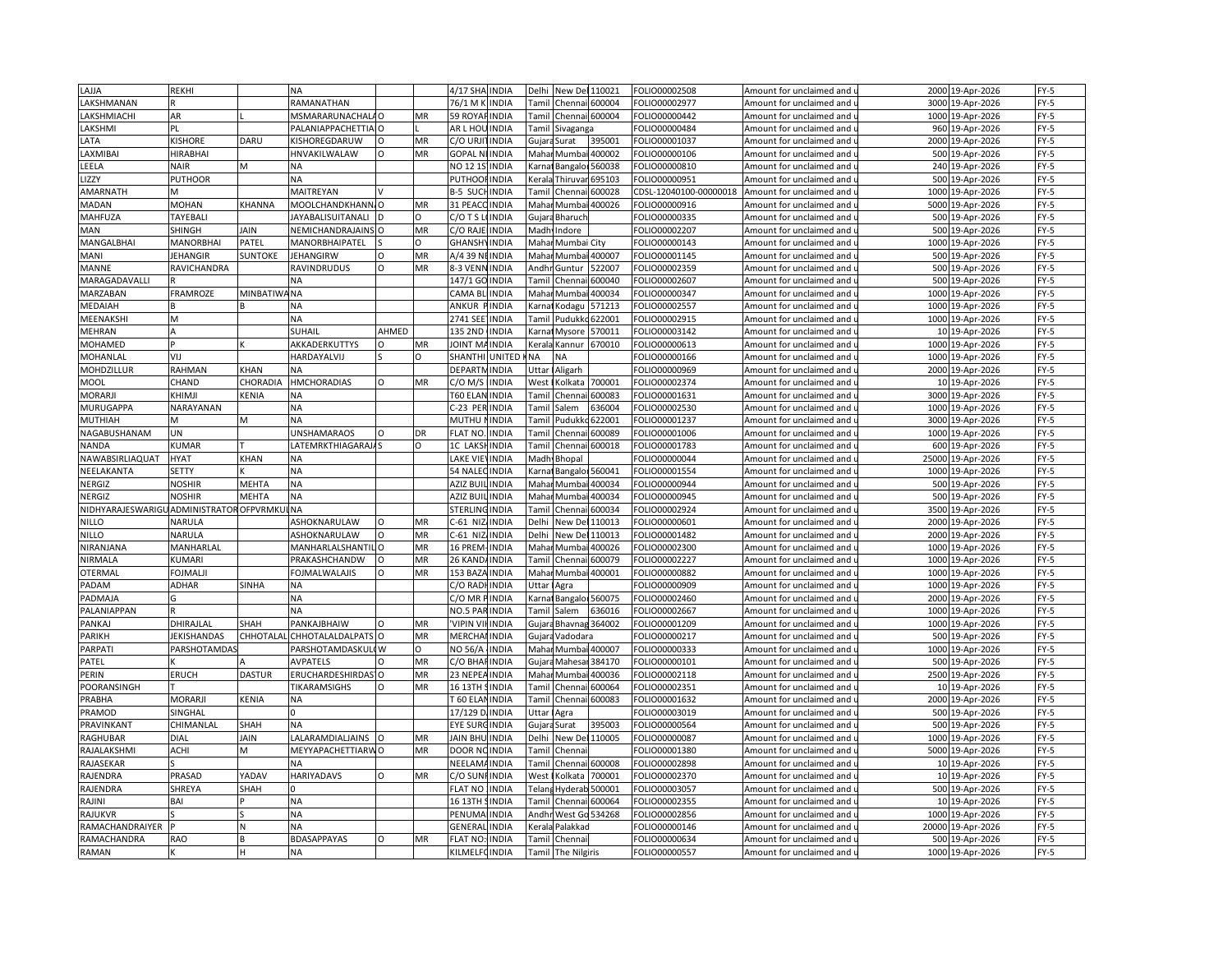| RAMANSUBBARAO          | M                  |                 | MMRAMASWAMYD                    | l O           | MR       | 135 7TH                         | <b>INDIA</b> |                                                                                                                                                                          | Karnal Bangaloi 560011 |                | FOLIO00001958 | Amount for unclaimed and   | 1000 | 19-Apr-2026       | $FY-5$ |
|------------------------|--------------------|-----------------|---------------------------------|---------------|----------|---------------------------------|--------------|--------------------------------------------------------------------------------------------------------------------------------------------------------------------------|------------------------|----------------|---------------|----------------------------|------|-------------------|--------|
| RAMANATHAN             |                    |                 | <b>NA</b>                       |               |          | NO.5 PAR INDIA                  |              |                                                                                                                                                                          | Tamil Salem            | 536016         | OLIO00002666  | Amount for unclaimed and u |      | 1000 19-Apr-2026  | $FY-5$ |
| RAMASWAMY              |                    |                 | SOLAYAPPANRM                    |               |          | <b>G2 VIMALINDIA</b>            |              | Tamil                                                                                                                                                                    | Chenna                 | 500042         | FOLIO00003092 | Amount for unclaimed and   |      | 500 19-Apr-2026   | $FY-5$ |
| RAMESH                 | <b>JATASHANKER</b> | <b>JOSHI</b>    | <b>SJOSHIS</b>                  | $\Omega$      | MR       | FLAT NO                         | <b>INDIA</b> | Gujara                                                                                                                                                                   | Ahmeda                 | 380009         | FOLIO00000864 | Amount for unclaimed and u |      | 250 19-Apr-2026   | $FY-5$ |
| RAOT                   |                    |                 | <b>GUNDAPPARAOS</b>             | $\circ$       | MR       | <b>INSURAN</b>                  | <b>INDIA</b> | Karna                                                                                                                                                                    | Bangalor               | 560053         | FOLIO00000734 | Amount for unclaimed and   | 250  | 19-Apr-2026       | $FY-5$ |
| RATI                   | JAL                | PARDIWAI        | <b>JALJAMESTJEEPARDI</b>        | W             | O        | NESS BA                         | <b>INDIA</b> | Maha                                                                                                                                                                     | Mumba                  | 400007         | FOLIO00000763 | Amount for unclaimed and   |      | 1000 19-Apr-2026  | $FY-5$ |
| RAVINDRA               | NATVARLAL          | MANIAR          | NATVERLAL                       | CHUNILA MANIA |          | C-303 VF                        | <b>INDIA</b> | Maha                                                                                                                                                                     | Pune                   | 111016         | FOLIO00003001 | Amount for unclaimed and   |      | 500 19-Apr-2026   | $FY-5$ |
| RENUKHA                | ESAISELVAN         |                 | RESAISELVANW                    | $\Omega$      | MR       | SELVAN                          |              |                                                                                                                                                                          |                        | 625002         |               |                            |      |                   |        |
|                        |                    |                 |                                 |               |          |                                 | <b>INDIA</b> | <b>Tami</b>                                                                                                                                                              | Madur                  |                | FOLIO00001203 | Amount for unclaimed and   | 1000 | 19-Apr-2026       | $FY-5$ |
| <b>REVATHI</b>         | RAJAN              |                 | KVVRAJANW                       | O             | MR       | <b>OB COL</b>                   | <b>INDIA</b> | Tamil                                                                                                                                                                    | Tirunely               | 527007         | FOLIO00001777 | Amount for unclaimed and u |      | 1000 19-Apr-2026  | $FY-5$ |
| <b>RITU</b>            | AGGARWAL           |                 | <b>NA</b>                       |               |          | 502 SAV                         | <b>INDIA</b> | Delhi                                                                                                                                                                    | New De                 | 110085         | FOLIO00002891 | Amount for unclaimed and   | 3000 | 19-Apr-2026       | FY-5   |
| ROSHANLAL              | AGGARWAL           |                 | AGGARWALS                       | $\Omega$      | MR       | 79 DAYAI                        | <b>INDIA</b> | Punjal                                                                                                                                                                   | Amritsar 143001        |                | FOLIO00000229 | Amount for unclaimed and u | 1000 | 19-Apr-2026       | $FY-5$ |
| <b>ROSHEN</b>          | KAIKOBAD           |                 | DELVADAVA KAIKOBADW             | $\circ$       | MR       | <b>GULISTA</b>                  | <b>INDIA</b> |                                                                                                                                                                          | Mahar Mumbai City      |                | FOLIO00001705 | Amount for unclaimed and   | 1000 | 19-Apr-2026       | $FY-5$ |
| ROSY                   | GEORGE             |                 | NΑ                              |               |          | NO:3 4TH                        | <b>INDIA</b> |                                                                                                                                                                          | Karnat Bangaloi 560033 |                | FOLIO00000950 | Amount for unclaimed and   |      | 500 19-Apr-2026   | FY-5   |
| SAAM                   | <b>NOSHIR</b>      | NANABHAI        | <b>NOSHIR</b>                   |               | $\Omega$ | NO 724 D                        | <b>INDIA</b> | Maha                                                                                                                                                                     | Mumba                  | 400014         | FOLIO00000361 | Amount for unclaimed and   | 400  | 19-Apr-2026       | FY-5   |
| SADORIBAI              | DAYALDAS           | CHHABRIA        | DAYAIDASKUSHIRAM                | $\Omega$      | MR       | <b>NO 10 HE</b>                 | <b>INDIA</b> | Maha                                                                                                                                                                     | Mumbai                 | 400020         | FOLIO00000299 | Amount for unclaimed and   |      | 7000 19-Apr-2026  | $FY-5$ |
| SAILENDRA              | LALL               | SEAL            | <b>NA</b>                       |               |          | 44 SIKDA INDIA                  |              | West                                                                                                                                                                     | Kolkata                | 700007         | FOLIO00002745 | Amount for unclaimed and   |      | 10 19-Apr-2026    | FY-5   |
| SAJITH                 | VARGHESE           |                 | DANEY                           | PHILIP        |          | PLOT NO                         | <b>INDIA</b> | Kerala                                                                                                                                                                   | Thrissur               | 680006         | OLIO00003073  | Amount for unclaimed and   |      | 20 19-Apr-2026    | FY-5   |
| SAKAMURI               | RAMESH             | KUMAR           | <b>NA</b>                       |               |          | SREE NIL                        | <b>INDIA</b> | Andhi                                                                                                                                                                    | Krishna                | 520004         | FOLIO00002900 | Amount for unclaimed and   |      | 750 19-Apr-2026   | $FY-5$ |
| SAKAMURIVEERA          | VENKATA            | <b>SATYANAR</b> |                                 |               |          | HOUSE                           | <b>INDIA</b> | Andh                                                                                                                                                                     | Krishna                | 521301         | FOLIO00003042 | Amount for unclaimed and   |      | 750 19-Apr-2026   | FY-5   |
| SANGEETA               | CHITNIS            |                 | MILINDW                         | $\Omega$      | MR       | POPULAR INDIA                   |              |                                                                                                                                                                          | Mahar Mumbai           | 400028         | FOLIO00002016 | Amount for unclaimed and u |      | 2000 19-Apr-2026  | $FY-5$ |
| SANJAY                 |                    | <b>GEORGE</b>   | MANJU                           | <b>GEORGI</b> |          | 19/650 M                        | <b>INDIA</b> |                                                                                                                                                                          | Kerala Kollam          | 591560         | FOLIO00003147 | Amount for unclaimed and   |      | 10 19-Apr-2026    | $FY-5$ |
| SARATHAMBAL            |                    |                 | <b>NA</b>                       |               |          | W/O MR                          | <b>INDIA</b> |                                                                                                                                                                          | <b>Tamil Nadu</b>      | 506705         | FOLIO00002431 | Amount for unclaimed and   |      | 500 19-Apr-2026   | $FY-5$ |
| SARMAC                 |                    |                 | SVVAIDYANATHAIERS O             |               | MR       | VASANT                          | <b>INDIA</b> |                                                                                                                                                                          | <b>Tamil Chenn</b>     | 600018         | FOLIO00000863 | Amount for unclaimed and   |      | 240 19-Apr-2026   | $FY-5$ |
| SATHIYABAMA            |                    |                 | KATHIRASAN                      |               |          | KATARY                          | <b>INDIA</b> |                                                                                                                                                                          | <b>Tamil Nadu</b>      | 543213         | OLIO00003143  | Amount for unclaimed and   |      | 10 19-Apr-2026    | $FY-5$ |
| SATHYAN                |                    |                 | <b>NA</b>                       |               |          | SANTHA                          | <b>INDIA</b> | Kerala                                                                                                                                                                   |                        | 588544         | FOLIO00002896 | Amount for unclaimed and   |      | 10 19-Apr-2026    | $FY-5$ |
|                        |                    |                 |                                 | $\Omega$      |          |                                 |              |                                                                                                                                                                          |                        | 247677         |               |                            |      |                   |        |
| SERVESH                | SINGAL             |                 | KCSINGHALW                      |               | MR       | W/O MR                          | <b>INDIA</b> |                                                                                                                                                                          | <b>Jttarakhand</b>     |                | OLIO00002301  | Amount for unclaimed and   |      | 1000 19-Apr-2026  | $FY-5$ |
| <b>SHANTH</b>          |                    |                 | PBALASUBRAMANIANO               |               | MR       | SHOBIT                          | <b>INDIA</b> |                                                                                                                                                                          | Karnal Bangaloi 560098 |                | FOLIO00002178 | Amount for unclaimed and   |      | 2000 19-Apr-2026  | FY-5   |
| SHARDABEN              | LAXMIDAS           | RAWANI          | LAXMIDASRAWANIW O               |               | MR       | 131 DAI                         | INDIA        | Maha                                                                                                                                                                     | Mumbai 400002          |                | FOLIO00001568 | Amount for unclaimed and   | 500  | 19-Apr-2026       | $FY-5$ |
| SHASHIKANT             | ABHSHANKER         | <b>BHATT</b>    | LABHSHANKERIBHAT <sup>1</sup> O |               | MR       | KARSAN                          | <b>INDIA</b> |                                                                                                                                                                          | Gujara Jamnagar        |                | FOLIO00001004 | Amount for unclaimed and u |      | 500 19-Apr-2026   | $FY-5$ |
| SHERA                  | SORABJI            | SPENCER         | DHUNJISHAWSORABJ W              |               | $\circ$  | JAIJI TEF                       | <b>INDIA</b> |                                                                                                                                                                          | Mahar Mumbai 400007    |                | FOLIO00000311 | Amount for unclaimed and   |      | 1000 19-Apr-2026  | $FY-5$ |
| SRIMATHI               | SHANTHI            | SHAH            | GOPALDASCHAWLA                  | W             | $\circ$  | NO 44 JOHNDIA                   |              | Delhi                                                                                                                                                                    | New Del 110003         |                | FOLIO00000067 | Amount for unclaimed and   |      | 3000 19-Apr-2026  | $FY-5$ |
| SRINIVASAMURTI         |                    | N               | <b>NARSINGRAOS</b>              | $\Omega$      |          | ADVOCA                          | <b>INDIA</b> | Karna                                                                                                                                                                    | Bellary                |                | FOLIO00000118 | Amount for unclaimed and   |      | 140 19-Apr-2026   | $FY-5$ |
| SUBRAMANIAN            |                    |                 | SOCKALINGAMCHETT                | $\Omega$      | MR       | F1 V V S                        | <b>INDIA</b> | Tamil                                                                                                                                                                    | Chennai                | 500092         | FOLIO00001312 | Amount for unclaimed and   | 2000 | 19-Apr-2026       | $FY-5$ |
| SUBRAMONIAIYER         |                    |                 | <b>IYERP</b>                    |               |          | VASANT                          | <b>INDIA</b> | Kerala                                                                                                                                                                   | Alappuz                | 688011         | FOLIO00002947 | Amount for unclaimed and   |      | 10 19-Apr-2026    | $FY-5$ |
| <b>SUGRABIBI</b>       | EBRAHIM            | <b>GHANCHI</b>  | EBRAHIM                         | ME            |          | D/O MR                          | <b>INDIA</b> | Gujara                                                                                                                                                                   | Surat                  |                | FOLIO00000701 | Amount for unclaimed and   |      | 1000 19-Apr-2026  | FY-5   |
| SUNEETHY               | PANDALAI           |                 | NA                              |               |          | C/O DR.B                        | <b>INDIA</b> |                                                                                                                                                                          | Kerala Ernakula 682005 |                | FOLIO00002492 | Amount for unclaimed and u |      | 320 19-Apr-2026   | $FY-5$ |
| SURENDRA               | RAMANLAL           | SHAH            | <b>NA</b>                       |               |          | 7 ARIHA                         | <b>INDIA</b> | Gujar                                                                                                                                                                    | Ahmeda                 | 380007         | FOLIO00000967 | Amount for unclaimed and   | 1000 | 19-Apr-2026       | $FY-5$ |
| SURENDRANATH           |                    |                 | KUTTAPPA                        | PANICKER      |          | <b>CRISHNA</b>                  | <b>INDIA</b> |                                                                                                                                                                          | Kerala Alappuz 688006  |                | FOLIO00003049 | Amount for unclaimed and u |      | 260 19-Apr-2026   | FY-5   |
| SURENDRANATH           |                    |                 | KUTTAPPA                        | PANICKER      |          | <b>KRISHN</b>                   | <b>INDIA</b> |                                                                                                                                                                          | Kerala Alappu          | 688006         | FOLIO00003117 | Amount for unclaimed and   |      | 1000 19-Apr-2026  | $FY-5$ |
| <b>SURESH</b>          | <b>JACOB</b>       |                 | <b>NA</b>                       |               |          | <b>GROUP</b>                    | <b>INDIA</b> |                                                                                                                                                                          | <b>Tamil Nadu</b>      | 543213         | FOLIO00002807 | Amount for unclaimed and u |      | 100 19-Apr-2026   | $FY-5$ |
| SUSAN                  | KURUVILA           |                 | <b>NA</b>                       |               |          | <b>PULIKKA</b>                  | <b>INDIA</b> | Kerala                                                                                                                                                                   | Ernakula               | 683108         | FOLIO00001658 | Amount for unclaimed and   | 320  | 19-Apr-2026       | FY-5   |
| SUSHILABAI             | RAMRAO             | GHATAGE         | RAMRAOGANPATRAC                 | $\Omega$      | MR       | 1755 'A'                        | <b>INDIA</b> | Maha                                                                                                                                                                     | Kolhapur               |                | FOLIO00001790 | Amount for unclaimed and   |      | 1000 19-Apr-2026  | $FY-5$ |
| THEIVANAI              | PL                 | N               | NATARAJAN                       | PL            |          | $D-11-B$                        | <b>INDIA</b> | Tamil                                                                                                                                                                    | Madurai 625006         |                | FOLIO00002994 | Amount for unclaimed and   | 1000 | 19-Apr-2026       | $FY-5$ |
| THIAGARAJAN            |                    |                 | NVELLAYANS                      | $\circ$       | MR       | <b>BALAS</b>                    | <b>INDIA</b> | Tamil                                                                                                                                                                    | Erode                  | 638001         | FOLIO00002067 | Amount for unclaimed and   |      | 2000 19-Apr-2026  | $FY-5$ |
| TRYAMBAK               | HARI               | <b>TULPULE</b>  | HARIVITHALTULPULE               |               | 0        | PATEL C                         | <b>INDIA</b> |                                                                                                                                                                          | Mahar Mumbai City      |                | FOLIO00000119 | Amount for unclaimed and   |      | 2000 19-Apr-2026  | FY-5   |
| UMAYAL                 | KUMARAPPAN         |                 | <b>NA</b>                       |               |          | SPMHC                           | <b>INDIA</b> |                                                                                                                                                                          | Pudukkottai            |                | FOLIO00001124 |                            | 1000 | 19-Apr-2026       | $FY-5$ |
|                        |                    |                 |                                 |               |          |                                 |              | Tamil                                                                                                                                                                    |                        |                |               | Amount for unclaimed and   |      |                   |        |
| UPENDRA                | <b>NATH</b>        |                 | PREMNATHS                       | $\Omega$      | DR<br>MR | <b>NATH NI</b><br><b>LUHARP</b> | <b>INDIA</b> |                                                                                                                                                                          | Telang Hyderab 500001  |                | FOLIO00001679 | Amount for unclaimed and u |      | 250 19-Apr-2026   | $FY-5$ |
| <b>USHAKANT</b>        | MULCHAND           |                 | MULCHANDMORABH O                |               |          |                                 | <b>INDIA</b> |                                                                                                                                                                          | Gujara Surat           |                | FOLIO00000587 | Amount for unclaimed and   |      | 1000 19-Apr-2026  | $FY-5$ |
| VADUGANATHAN           | RC                 |                 | PARIMALA                        |               |          | NO 1/8                          | <b>INDIA</b> |                                                                                                                                                                          | <b>Tamil Nadu</b>      | 543213         | FOLIO00003077 | Amount for unclaimed and   |      | 20 19-Apr-2026    | $FY-5$ |
| <b>VASANTHABHASKAR</b> | M                  |                 | VKBHASKARANW                    | $\circ$       | MR       | C/O SRI                         | <b>INDIA</b> |                                                                                                                                                                          | Kerala Ernakula 682020 |                | FOLIO00000808 | Amount for unclaimed and   | 240  | 19-Apr-2026       | $FY-5$ |
| VEDAMBAL               |                    | N               | <b>CANNAPACHETTIARWO</b>        |               | MR       | KILAPUN                         | <b>INDIA</b> | Tamil                                                                                                                                                                    |                        | Ramanathapuram | FOLIO00000363 | Amount for unclaimed and   |      | 1000 19-Apr-2026  | $FY-5$ |
| VEERIAH                | REDDIAR            |                 | SUBBIANREDDIARS                 | O             | MR       | DEALER                          | <b>INDIA</b> | Kerala                                                                                                                                                                   | Alappuzha              |                | FOLIO00000148 | Amount for unclaimed and   |      | 36000 19-Apr-2026 | FY-5   |
| VENKATARAMAN           |                    |                 | TMVSATAHSIVAMCHI                | $\circ$       | MR       | 14 GURI                         | <b>INDIA</b> | Tamil                                                                                                                                                                    | Tiruchira 620008       |                | FOLIO00001080 | Amount for unclaimed and   |      | 1000 19-Apr-2026  | $FY-5$ |
| VENKATASUBRAMANIN      |                    |                 | RRAMAKRISHNAIYERSO              |               | N        | <b>SUPRIYA</b>                  | <b>INDIA</b> | <b>Tamil</b>                                                                                                                                                             | Coimbat 641026         |                | FOLIO00000398 | Amount for unclaimed and   |      | 7500 19-Apr-2026  | FY-5   |
| VERGHESE               | <b>IOHN</b>        |                 | NΑ                              |               |          | VEEMBL                          | INDIA        | <erala< td=""><td>Pathanamthitta</td><td></td><td>OLIO00000570</td><td>Amount for unclaimed and</td><td>2000</td><td>19-Apr-2026</td><td><math>FY-5</math></td></erala<> | Pathanamthitta         |                | OLIO00000570  | Amount for unclaimed and   | 2000 | 19-Apr-2026       | $FY-5$ |
| VIDYAPRAKASH           | AROORMAL           | BHATIA          | AROORMALBHATIA                  |               |          | $2/0$ M/S                       | <b>INDIA</b> |                                                                                                                                                                          | Mahar Mumbai City      |                | FOLIO00000180 | Amount for unclaimed and   |      | 1000 19-Apr-2026  | FY-5   |
| VIJAY                  | <b>CUMAR</b>       | SINGHANI.       | <b>NA</b>                       |               |          | AASHIR                          | <b>INDIA</b> | West                                                                                                                                                                     | North 24 700101        |                | FOLIO00002579 | Amount for unclaimed and   |      | 10 19-Apr-2026    | FY-5   |
| VIJAYA                 |                    | <b>BODAS</b>    | <b>NA</b>                       |               |          | 20 SARO.                        | <b>INDIA</b> |                                                                                                                                                                          | Mahar Mumbai 400028    |                | FOLIO00002601 | Amount for unclaimed and u |      | 2000 19-Apr-2026  | $FY-5$ |
| VINAY                  |                    | MEHTA           | <b>NA</b>                       |               |          | NO.12                           | <b>INDIA</b> | Maha                                                                                                                                                                     | Mumb                   | 400004         | FOLIO00002797 | Amount for unclaimed and   | 1000 | 19-Apr-2026       | FY-5   |
| VINODRAI               | <b>ISHWARDAS</b>   | <b>MEHTA</b>    | <b>ISHWARDASMEHTAS</b>          |               | MR       | C/O MR                          | <b>INDIA</b> | Maha                                                                                                                                                                     | Mumbai                 | 400004         | FOLIO00001276 | Amount for unclaimed and   |      | 2000 19-Apr-2026  | $FY-5$ |
| VISALAKSHI             | RM                 |                 | SRAMANATHANW                    | O             | MR       | 63 S RM                         | <b>INDIA</b> | Tamil                                                                                                                                                                    | Chenna                 |                | FOLIO00001889 | Amount for unclaimed and   |      | 2000 19-Apr-2026  | $FY-5$ |
|                        |                    |                 |                                 |               |          |                                 |              |                                                                                                                                                                          |                        |                |               |                            |      |                   |        |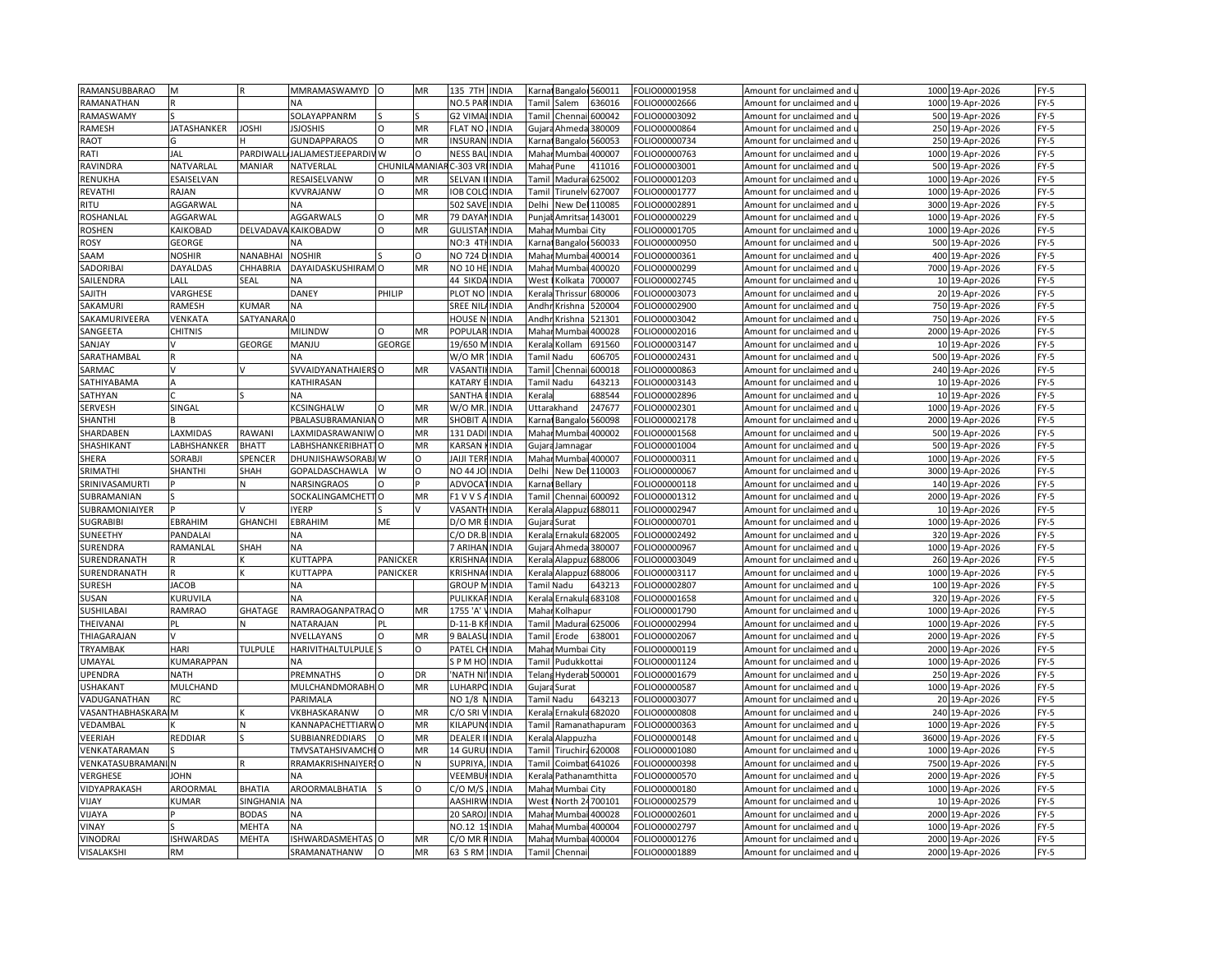| ZACHARIAH                                | GEORGE                |                 | MKGEORGES                                  |              | MR              | PUTHICHI             | <b>IINDIA</b> | Kerala                                                                                                                                                                   |                        | Alappuz 688001 | FOLIO00000850          | Amount for unclaimed and                                     |       | 250 19-Apr-2026  | $FY-5$         |
|------------------------------------------|-----------------------|-----------------|--------------------------------------------|--------------|-----------------|----------------------|---------------|--------------------------------------------------------------------------------------------------------------------------------------------------------------------------|------------------------|----------------|------------------------|--------------------------------------------------------------|-------|------------------|----------------|
| ZENABBIBIHAFEZ                           | AHAMED                | MULLA           | HAFESAHAMEDMULLO                           |              | MR              | C/O MR I             | <b>INDIA</b>  |                                                                                                                                                                          | Gujara Surat           |                | OLIO00000389           | Amount for unclaimed and                                     |       | 1000 19-Apr-2026 | $FY-5$         |
| ABDULHUSSAIN                             | <b>ASSUM</b>          | SHAIKH          | KASSUMS                                    | $\Omega$     | MR              | <b>GULISTA</b>       | <b>INDIA</b>  |                                                                                                                                                                          | Mahar Mumbai 400021    |                | FOLIO00000426          | Amount for unclaimed and                                     | 2000  | 18-Apr-2027      | FY-6           |
| AHMAD                                    | <b>IBRAHIM</b>        | CHOTHIA         | <b>ESABCHOTHIAS</b>                        | $\Omega$     | MR              | USUF MAINDIA         |               |                                                                                                                                                                          | Gujara Surat           |                | OLIO00000891           | Amount for unclaimed and u                                   | 2000  | 18-Apr-2027      | $FY-6$         |
| AHMEDSABER                               | SALEH                 | HAFEJEE         | SABERSALEHAHMEDVO                          |              | MR              | <b>BODHAN</b>        | <b>INDIA</b>  |                                                                                                                                                                          | Gujara Surat           |                | FOLIO00000596          | Amount for unclaimed and                                     | 1000  | 18-Apr-2027      | FY-6           |
| AKKAMMA                                  | KRISHNAMURTHY         |                 | KRISHNAMURTHY                              |              |                 | OLD NO               | <b>INDIA</b>  | Tamil                                                                                                                                                                    | Chennai                | 600006         | OLIO00003208           | Amount for unclaimed and $\mathsf I$                         | 3780  | 18-Apr-2027      | $FY-6$         |
| ALAGAPPANPV                              | AL                    | KL              | KULANDAYANCHETTI PV                        |              | AL              | C-155 K/             | <b>INDIA</b>  | Tamil                                                                                                                                                                    | Tiruchiı               | 620017         | FOLIO00002907          | Amount for unclaimed and                                     | 2000  | 18-Apr-2027      | FY-6           |
| ALAMELU                                  | RM                    |                 |                                            |              |                 | NO.63                | <b>INDIA</b>  | Tamil                                                                                                                                                                    | Sivagan                | 530001         | OLIO00002888           | Amount for unclaimed and i                                   | 10000 | 18-Apr-2027      | $FY-6$         |
| ANAND                                    | PRATAPRAI             | YAJNIK          | PRATAPRAI                                  |              |                 | A 16 MA              | <b>INDIA</b>  |                                                                                                                                                                          | Mahar Mumba            | 400056         | OLIO00003011           | Amount for unclaimed and                                     |       | 1000 18-Apr-2027 | FY-6           |
| ANITA                                    | VAIDYA                |                 | NA                                         |              |                 | 1.ADAR               | INDIA         | Gujara                                                                                                                                                                   | Surat                  | 395001         | OLIO00002636           | Amount for unclaimed and                                     | 1000  | 18-Apr-2027      | FY-6           |
| ARJUN                                    | DEV                   | KHANNA          | <b>NA</b>                                  |              |                 | C/O COS              | <b>INDIA</b>  |                                                                                                                                                                          | Gujara Ahmeda          | 380009         | OLIO00002298           | Amount for unclaimed and i                                   |       | 1500 18-Apr-2027 | $FY-6$         |
| ARPUTHA                                  | RANI                  |                 | MICHEAL                                    |              |                 | $SO-3$ SU            | <b>INDIA</b>  |                                                                                                                                                                          | Tamil Nadu             | 643218         | OLIO00003079           |                                                              |       | 10 18-Apr-2027   | $FY-6$         |
| ARULARASU                                |                       |                 | <b>NA</b>                                  |              |                 | SELVAN               | <b>INDIA</b>  |                                                                                                                                                                          | Tamil Madurai 625002   |                | OLIO00002477           | Amount for unclaimed and<br>Amount for unclaimed and u       |       | 500 18-Apr-2027  | FY-6           |
|                                          |                       |                 |                                            |              |                 | 5 RAMA               | <b>INDIA</b>  | Tamil                                                                                                                                                                    |                        |                |                        |                                                              |       |                  |                |
| ARUNACHALAM<br><b>ARUNACHALAMCHETTAR</b> | AM                    | <b>RM</b>       | PALANIAPPACHETTIA MR<br>RAMANATHANCHETT AR |              | AN<br><b>RM</b> | AR A STF             | <b>INDIA</b>  |                                                                                                                                                                          | Chennai 600017         |                | OLIO00000876           | Amount for unclaimed and                                     |       | 1000 18-Apr-2027 | $FY-6$<br>FY-6 |
|                                          |                       |                 |                                            |              |                 | NO 9 RU              | <b>INDIA</b>  | <b>Tamil</b>                                                                                                                                                             |                        | Ramanathapuram | OLIO00000358           | Amount for unclaimed and u                                   |       | 1000 18-Apr-2027 |                |
| ASHOK                                    |                       |                 | KRISHNAMURTHY                              |              |                 |                      |               | Tamil                                                                                                                                                                    | Chennai 600006         |                | OLIO00003207           | Amount for unclaimed and                                     |       | 3770 18-Apr-2027 | FY-6           |
| <b>AUTAR</b>                             | SINGH                 | KAPOOR          | <b>NA</b>                                  |              |                 | -348 GF              | <b>INDIA</b>  | Delhi                                                                                                                                                                    | New Del                | 110048         | OLIO00000403           | Amount for unclaimed and $\iota$                             | 500   | 18-Apr-2027      | $FY-6$         |
| <b>BACHOO</b>                            | <b>JEHANGIR</b>       | CONTRACT        | <b>CSORABJIDINSHAWJIGIO</b>                |              | MR              | <b>UMTOLP</b>        | <b>INDIA</b>  |                                                                                                                                                                          | Maharashtra            | 401702         | OLIO00000640           | Amount for unclaimed and                                     | 2000  | 18-Apr-2027      | FY-6           |
| <b>BAKHTAVAR</b>                         | MINOCHER              | KATHAWAI        | MINOCHERKOTHAW/ O                          |              | MR              | M/23 NO              | <b>INDIA</b>  | Mahar                                                                                                                                                                    | Mumba                  | 400012         | OLIO00001520           | Amount for unclaimed and                                     | 1000  | 18-Apr-2027      | FY-6           |
| BALAKRISHNAN                             |                       |                 | VENUGOPALS                                 | $\Omega$     | MR              | 16 13TH:             | <b>INDIA</b>  |                                                                                                                                                                          | Tamil Chennai 600064   |                | OLIO00002445           | Amount for unclaimed and u                                   |       | 10 18-Apr-2027   | $FY-6$         |
| <b>BANK</b>                              | OF                    | INDIA           | <b>NA</b>                                  |              |                 | 70/80 M              | <b>INDIA</b>  |                                                                                                                                                                          | Mahar Mumbai 400023    |                | CDSL-13020800-00000019 | Amount for unclaimed and                                     | 5000  | 18-Apr-2027      | $FY-6$         |
| <b>BANSI</b>                             | VRINDAVANLAL          | SHAH            | VRINDAVANLALSHAHO                          |              | MR              | <b>202 SHIK</b>      | <b>INDIA</b>  |                                                                                                                                                                          | Gujara Ahmedabad       |                | OLIO00001794           | Amount for unclaimed and u                                   |       | 2000 18-Apr-2027 | FY-6           |
| BANU                                     | BAPUJEE               | DHONDI          | BAPUJIJIVANJIDHONE W                       |              | O               | 905/906              | <b>INDIA</b>  | Mahar                                                                                                                                                                    | Mumbai 400001          |                | FOLIO00000355          | Amount for unclaimed and                                     | 500   | 18-Apr-2027      | $FY-6$         |
| BANU                                     | BAPUJI                | <b>DHONDI</b>   | <b>BAPUJEEW</b>                            |              | MR              | 905/906              | <b>INDIA</b>  | Mahar                                                                                                                                                                    | Mumbai                 | 400001         | OLIO00000088           | Amount for unclaimed and $\iota$                             | 1500  | 18-Apr-2027      | $FY-6$         |
| BHADRASWAMYGUPT                          |                       |                 | OMRKRAMASWAMY GUPTA                        |              | 3S              | 450 IIND             | <b>INDIA</b>  | <b>Carna</b>                                                                                                                                                             | Bangalo                | 560003         | FOLIO00001594          | Amount for unclaimed and                                     |       | 1000 18-Apr-2027 | FY-6           |
| BHANUBHAI                                | CHINUBHAI             | DESAI           | CHINUBHAIHARILALD O                        |              | MR              | <b>B NO 10</b>       | <b>INDIA</b>  | Gujar                                                                                                                                                                    | Kheda                  | 387001         | OLIO00001358           | Amount for unclaimed and <b>u</b>                            |       | 1000 18-Apr-2027 | FY-6           |
| <b>BHASKAR</b>                           |                       |                 | <b>MGURUSWAMYS</b>                         | O            | MR              | 491 10T              | <b>INDIA</b>  | Tamil                                                                                                                                                                    | Chennai                | 600050         | FOLIO00001734          | Amount for unclaimed and                                     |       | 500 18-Apr-2027  | FY-6           |
| <b>BIPLAB</b>                            | BANERJEE              |                 | PCBANERJEES                                |              | MR              | C/O M B              | <b>INDIA</b>  | West                                                                                                                                                                     | Howrah                 | 711227         | OLIO00002369           | Amount for unclaimed and                                     | 10    | 18-Apr-2027      | $FY-6$         |
| BURHANUDEEN                              |                       | M               | <b>FMOHAMEDALIS</b>                        | $\Omega$     |                 | 74-A JAVI            | <b>INDIA</b>  | Tamil                                                                                                                                                                    | Thanjavur              |                | OLIO00000437           | Amount for unclaimed and $\mathsf I$                         |       | 500 18-Apr-2027  | FY-6           |
| CADIASTOCKSAND                           | <b>SECURITIES</b>     | LTD             | <b>NA</b>                                  |              |                 | NO 16 S              | <b>INDIA</b>  | Karna                                                                                                                                                                    | Bangalor 560004        |                | OLIO00002516           | Amount for unclaimed and                                     | 1500  | 18-Apr-2027      | $FY-6$         |
| CHABALDAS                                |                       |                 | SATRAMDAS                                  |              | $\circ$         | <b>CLOTH M INDIA</b> |               |                                                                                                                                                                          | Mahar Nagpur           |                | OLIO00000409           | Amount for unclaimed and u                                   |       | 1000 18-Apr-2027 | $FY-6$         |
| CHANDRALEKHA                             | RABINDRANATH HOSANGAD |                 | VASANTW                                    | $\circ$      | MR              | C-8 CHI              | <b>INDIA</b>  |                                                                                                                                                                          | Mahar Mumbai           | 400050         | FOLIO00002120          | Amount for unclaimed and                                     | 250   | 18-Apr-2027      | $FY-6$         |
| CHANDRIKA                                | CHITTARANJAN          | <b>BHAT</b>     | <b>NA</b>                                  |              |                 | SANDIP               | <b>CANAD</b>  | NA.                                                                                                                                                                      | <b>NA</b>              |                | OLIO00000580           | Amount for unclaimed and u                                   | 2000  | 18-Apr-2027      | $FY-6$         |
| CHANDRIKA                                |                       |                 | <b>NA</b>                                  |              |                 | <b>FLAT NO</b>       | <b>INDIA</b>  | <b>Karna</b>                                                                                                                                                             | Bangalor               | 560055         | FOLIO00001493          | Amount for unclaimed and                                     |       | 1000 18-Apr-2027 | $FY-6$         |
| CHERIAN                                  | ZACHARIAH             |                 | MCZACHARIAHS                               | $\Omega$     | MR              | MANALE               | <b>INDIA</b>  | <erala< td=""><td>Alappuzl</td><td>688011</td><td>OLIO00001695</td><td>Amount for unclaimed and</td><td>1500</td><td>18-Apr-2027</td><td><math>FY-6</math></td></erala<> | Alappuzl               | 688011         | OLIO00001695           | Amount for unclaimed and                                     | 1500  | 18-Apr-2027      | $FY-6$         |
| CHINUBAI                                 |                       | <b>IRTIKAR</b>  | CGKIRTIKARW                                | O            | MR              | <b>BROTHER INDIA</b> |               | Maha                                                                                                                                                                     |                        | Mumbai 400020  | OLIO00000086           | Amount for unclaimed and                                     |       | 500 18-Apr-2027  | FY-6           |
| CRECENCIO                                | VITO                  | COELHO          | VINCENTCCOELHOS                            |              | MR              | 413 MUI              | INDIA         | Goa                                                                                                                                                                      | South Goa              |                | OLIO00000213           | Amount for unclaimed and                                     | 1000  | 18-Apr-2027      | $FY-6$         |
| DAHAYALAI                                | KHIMJI                |                 | KHIMJIHARIRAMMAC                           |              | O               | KHATRI               | <b>INDIA</b>  | Gujara                                                                                                                                                                   | Kachchh                |                | OLIO00000576           | Amount for unclaimed and                                     |       | 340 18-Apr-2027  | FY-6           |
| <b>DAWOOD</b>                            | AHMED                 | <b>NANA</b>     | AHMEDNANAS                                 | $\Omega$     | MR              | C/O YU!              | <b>INDIA</b>  |                                                                                                                                                                          | Gujara Navsari         | 396415         | FOLIO00001726          | Amount for unclaimed and                                     | 2000  | 18-Apr-2027      | $FY-6$         |
| DEEPA                                    | <b>BISHNOI</b>        |                 | LATESHSOHAN                                | LAL          | <b>BISHNC</b>   | $C-2/14,$            | <b>INDIA</b>  | Delhi                                                                                                                                                                    | New Del 110057         |                | N-302540-10043788      | Amount for unclaimed and $\mathfrak l$                       | 500   | 18-Apr-2027      | $FY-6$         |
| <b>DEVSHI</b>                            | <b>JIVRAJ</b>         | SHAH            | <b>JIVRAJS</b>                             | $\circ$      | MR              | MESSRS               | KENYA         | NΑ                                                                                                                                                                       | <b>NA</b>              |                | FOLIO00000077          | Amount for unclaimed and                                     | 2000  | 18-Apr-2027      | $FY-6$         |
| <b>DINA</b>                              | <b>HORMUSJI</b>       | MEHTA           | HORMUSJICOWASJIM D                         |              | O               | MALESAF              | <b>INDIA</b>  |                                                                                                                                                                          | Tamil Chennai          |                | OLIO00000301           | Amount for unclaimed and $\iota$                             | 500   | 18-Apr-2027      | $FY-6$         |
| <b>DINSHAW</b>                           | MERWANJI              | <b>BILLIMOR</b> | <b>MERWANJIBILLIMORIO</b>                  |              | MR              | 501-A YC             | <b>INDIA</b>  | Mahar                                                                                                                                                                    | Mumbai 400092          |                | FOLIO00001042          | Amount for unclaimed and                                     | 1000  | 18-Apr-2027      | $FY-6$         |
| <b>DINSHAWJ</b>                          |                       | MIRZA           | DINSHAWJIDMIRZA                            |              | $\Omega$        | NO 15 PA INDIA       |               | Gujar                                                                                                                                                                    | Ahmedabad              |                | FOLIO00000318          | Amount for unclaimed and $\iota$                             |       | 1000 18-Apr-2027 | $FY-6$         |
| <b>EASTER</b>                            | RAJ                   |                 | AROCKIASTEFFIRIYANA                        |              |                 | 14-5-1 THINDIA       |               | Tamil                                                                                                                                                                    | Theni                  | 625605         | FOLIO00003144          | Amount for unclaimed and                                     |       | 10 18-Apr-2027   | FY-6           |
| EBRAHIM                                  | <b>ISMAII</b>         | CHOTHIA         | ISMAILCHOTHIAS                             |              | MR              | 4/162 YU             | <b>INDIA</b>  | Gujar                                                                                                                                                                    | Surat                  |                | OLIO00000892           | Amount for unclaimed and                                     | 3000  | 18-Apr-2027      | $FY-6$         |
| ELIZA                                    | <b>MATHEW</b>         |                 | RAOSAHIBCJMATHEW O                         |              | MR              | ED-COTE, INDIA       |               |                                                                                                                                                                          | Kerala Ernakula 682011 |                | OLIO00000827           | Amount for unclaimed and                                     |       | 1000 18-Apr-2027 | FY-6           |
| FATEMA                                   | AHMAD                 | CHOTHIA         | AHMADIBRAHIMCHO O                          |              | MR              | USUF MA INDIA        |               |                                                                                                                                                                          | Gujara Surat           |                | OLIO00000890           | Amount for unclaimed and                                     | 1000  | 18-Apr-2027      | $FY-6$         |
| FEBIN                                    | EARNEST               |                 | <b>JAYARAJ</b>                             | <b>FELIX</b> |                 | <b>KADHALI</b>       | <b>INDIA</b>  |                                                                                                                                                                          | Kerala Ernakula 683104 |                | OLIO00003146           | Amount for unclaimed and u                                   |       | 10 18-Apr-2027   | FY-6           |
| <b>FIROZ</b>                             | <b>JEHANGIRJ</b>      | <b>BAJINA</b>   | <b>JEHANGIRJIBBAJINAS</b>                  | $\circ$      | MR              | <b>BAZAM</b>         | INDIA         |                                                                                                                                                                          | Gujara Ahmeda          | 380001         | OLIO00000903           | Amount for unclaimed and                                     | 2000  | 18-Apr-2027      | FY-6           |
| FRENY                                    | EHANGIR               | KHARAS          | <b>EHANGIRBAPUJIKHA</b>                    |              | $\Omega$        | CORINTH              | <b>INDIA</b>  | Mahar                                                                                                                                                                    | Mumbai                 | 400005         | OLIO00000323           | Amount for unclaimed and $\iota$                             |       | 500 18-Apr-2027  | $FY-6$         |
| GANAPATHY                                | SUBRAMANIAN           |                 | NVIVEKANANDANS                             | O            | MR              | <b>DEVAPA</b>        | <b>INDIA</b>  | Tamil                                                                                                                                                                    | Chenna                 |                | FOLIO00001899          | Amount for unclaimed and                                     |       | 2000 18-Apr-2027 | $FY-6$         |
| <b>GANGABAI</b>                          | CHINTAMAN             | PANANDIKI       | CRPANANDIKERW                              | $\Omega$     | MR              | <b>DURGA</b>         | <b>INDIA</b>  | Mahai                                                                                                                                                                    | Mumbai                 | 400057         | FOLIO00001637          | Amount for unclaimed and <b>u</b>                            |       | 240 18-Apr-2027  | FY-6           |
| <b>GEETHA</b>                            |                       |                 | NVIVEKANANDANW                             | O            | MR              | 4/1 SUBF             | <b>INDIA</b>  | Tamil                                                                                                                                                                    | Sivagang               | 630003         | OLIO00001540           | Amount for unclaimed and                                     |       | 2000 18-Apr-2027 | FY-6           |
| GEORGE                                   |                       |                 | <b>ITTY</b>                                |              |                 | PUTHUC               | <b>INDIA</b>  | (eral                                                                                                                                                                    | Alappuz                | 688001         | OLIO00003156           | Amount for unclaimed and                                     | 250   | 18-Apr-2027      | $FY-6$         |
| GEORGE                                   | VARGHESE              | M               | NA                                         |              |                 | MAVELI               | INDIA         | Kerala                                                                                                                                                                   | Ernakula 682017        |                | OLIO00001542           | Amount for unclaimed and                                     |       | 3000 18-Apr-2027 | $FY-6$         |
| GHELLABHAI                               |                       |                 | LALJ                                       |              | $\Omega$        | C/O ME               | <b>INDIA</b>  | Maha                                                                                                                                                                     | Mumba                  | 400009         | OLIO00000051           | Amount for unclaimed and                                     | 500   | 18-Apr-2027      | FY-6           |
| GNANADOSSD                               |                       |                 | <b>NA</b>                                  |              |                 | C/O DR A             | <b>INDIA</b>  | Tamil                                                                                                                                                                    | Chennai                | 600040         | OLIO00001129           | Amount for unclaimed and u                                   | 2200  | 18-Apr-2027      | FY-6           |
| <b>GOMATI</b>                            |                       |                 | <b>NA</b>                                  |              |                 | 4-B VRI              | <b>INDIA</b>  | Tami                                                                                                                                                                     | Chenna                 | 600020         | OLIO00002587           |                                                              | 2000  | 18-Apr-2027      | $FY-6$         |
| <b>GOOLBAI</b>                           | SAMARDAN              | <b>IRANI</b>    | SAMARDANIRANIW                             |              | MR              | C/O SHRI             | <b>INDIA</b>  | Mahai                                                                                                                                                                    | Mumba                  | 400001         | OLIO00000223           | Amount for unclaimed and<br>Amount for unclaimed and $\iota$ |       | 1500 18-Apr-2027 | $FY-6$         |
|                                          |                       |                 |                                            |              |                 |                      |               |                                                                                                                                                                          |                        |                |                        |                                                              |       |                  |                |
| <b>GOPAL</b>                             | AGARWAL               |                 | <b>NA</b>                                  |              |                 | <b>100 GIRIS</b>     | INDIA         | West                                                                                                                                                                     | Howrah                 | 711202         | FOLIO00002410          | Amount for unclaimed and                                     |       | 10 18-Apr-2027   | $FY-6$         |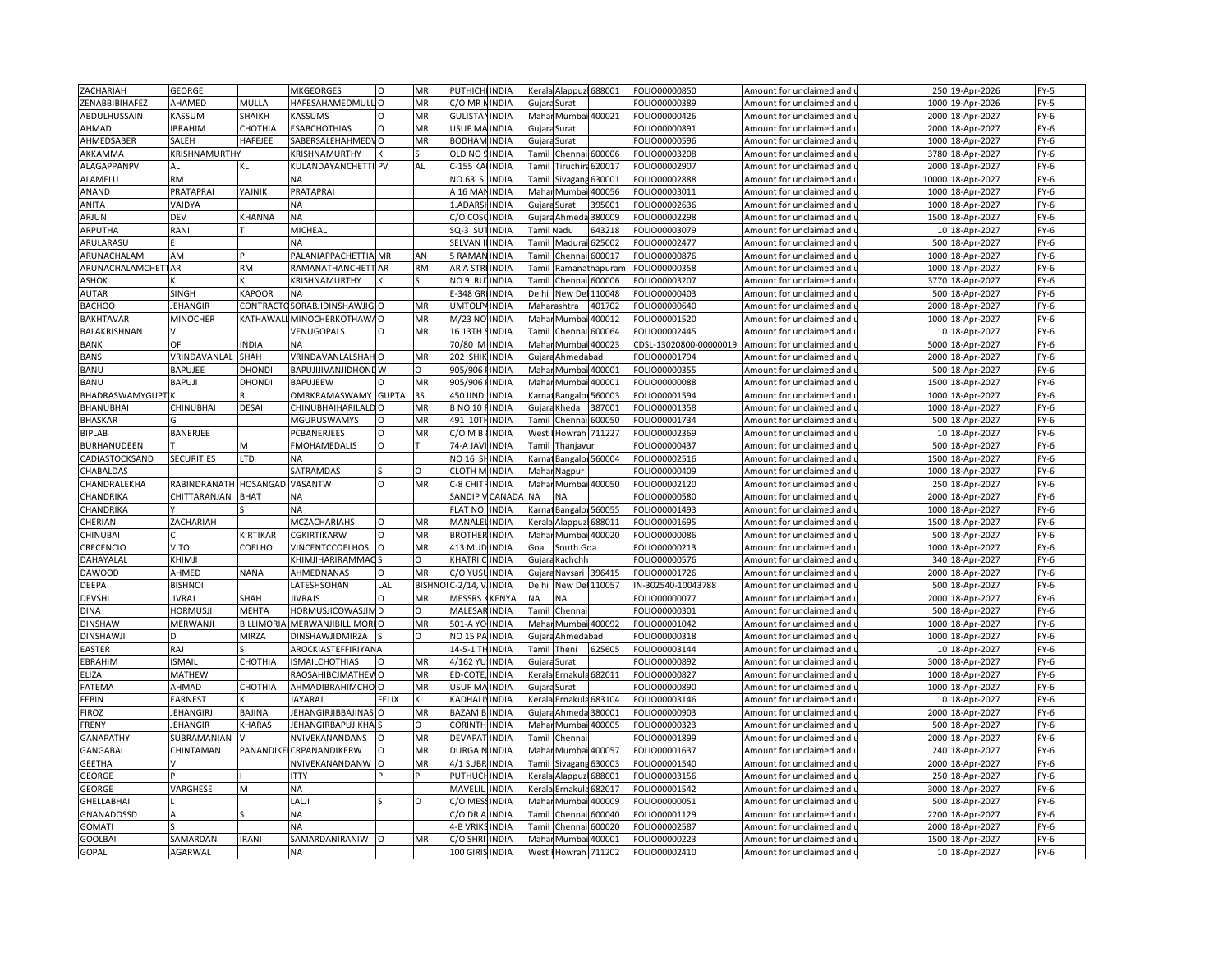| GURUZADARAMA       | JOGA                 | <b>RAO</b>         | <b>NA</b>                |              |               | PLOT NO. INDIA       |              |                                                                                                                                                                                         | Telang Hyderabad     |                | FOLIO00001343          | Amount for unclaimed and               |      | 120 18-Apr-2027  | $FY-6$ |
|--------------------|----------------------|--------------------|--------------------------|--------------|---------------|----------------------|--------------|-----------------------------------------------------------------------------------------------------------------------------------------------------------------------------------------|----------------------|----------------|------------------------|----------------------------------------|------|------------------|--------|
| <b>GUSTADJI</b>    | BURJORJI             | <b>WADIA</b>       | <b>BURJORJIWADIAS</b>    | $\Omega$     | MR            | <b>NEAR PAFINDIA</b> |              |                                                                                                                                                                                         | Mahar Nagpur         |                | FOLIO00000870          | Amount for unclaimed and u             |      | 2000 18-Apr-2027 | FY-6   |
| HARESHCHANDRA      | MOTILAL              |                    | <b>MOTILALS</b>          | O            | MR            | CALLIAN              | <b>INDIA</b> |                                                                                                                                                                                         | Mahar Mumbai 400004  |                | FOLIO00002002          | Amount for unclaimed and               |      | 1000 18-Apr-2027 | $FY-6$ |
| <b>HARPRASAD</b>   |                      | GARG               | NATHILALGARGS            | $\circ$      | MR            | C/O MAH              | <b>INDIA</b> | Uttar                                                                                                                                                                                   | Agra                 |                | OLIO00000109           | Amount for unclaimed and <b>u</b>      | 500  | 18-Apr-2027      | $FY-6$ |
| HINA               | RAJEN                | <b>BETAI</b>       | RAJEN                    | <b>BETAI</b> |               | GORDHA               | <b>INDIA</b> |                                                                                                                                                                                         | Mahar Mumbai         | 400002         | FOLIO00002941          | Amount for unclaimed and               | 1000 | 18-Apr-2027      | $FY-6$ |
| <b>HITESH</b>      | RAMJI                | <b>JAVERI</b>      | ΝA                       |              |               | NOWRO.               | <b>INDIA</b> | Maha                                                                                                                                                                                    | Mumbai               | 400039         | FOLIO00002851          | Amount for unclaimed and               | 4000 | 18-Apr-2027      | $FY-6$ |
| <b>HITESH</b>      | RAMJI                | <b>JAVERI</b>      | RAMJI                    | PRAGJI       | <b>JAVERI</b> | 1102 RAH             | <b>INDIA</b> |                                                                                                                                                                                         | Mahar Mumbai         | 400021         | CDSL-13012400-00074104 | Amount for unclaimed and               |      | 1000 18-Apr-2027 | FY-6   |
| <b>HOMA</b>        | NARIMAN              | MODY               | NARIMANKODYD             |              | MR            | 51 TARD              | <b>INDIA</b> |                                                                                                                                                                                         |                      | 400007         |                        |                                        |      |                  | $FY-6$ |
|                    |                      |                    |                          |              |               |                      |              | Mahai                                                                                                                                                                                   | Mumbai               |                | OLIO00000434           | Amount for unclaimed and               | 2000 | 18-Apr-2027      |        |
| HOMAI              | NARIMAN              | <b>MODY</b>        | NARIMANKODYD             | O<br>l O     | MR            | 51 TARDE             | <b>INDIA</b> |                                                                                                                                                                                         | Mahar Mumbai 400007  |                | OLIO00000435           | Amount for unclaimed and               |      | 3000 18-Apr-2027 | FY-6   |
| <b>HOSHANG</b>     | <b>DINSHAW</b>       | <b>MOOGAT</b>      | SORABJIEDULJIRANDA       |              | MR            | <b>NADIRS</b>        | INDIA        | Maha                                                                                                                                                                                    | Mumbai City          |                | FOLIO00000794          | Amount for unclaimed and               | 1000 | 18-Apr-2027      | $FY-6$ |
| HUZAN              | SORAB                | <b>DAVER</b>       | SORAB                    | <b>DAVER</b> |               | C/O. ROS             | <b>INDIA</b> | Mahar                                                                                                                                                                                   | Mumbai               | 400039         | CDSL-12010200-00032056 | Amount for unclaimed and u             | 250  | 18-Apr-2027      | $FY-6$ |
| <b>JACOB</b>       | MATHEW               | ROY                | <b>ROY</b>               | <b>ISAAC</b> | <b>JACOB</b>  | <b>ALINTEK</b>       | <b>INDIA</b> | Kerala                                                                                                                                                                                  | Ernakul              | 682001         | FOLIO00003100          | Amount for unclaimed and               | 1500 | 18-Apr-2027      | FY-6   |
| JAL                | SHAPURJI             | AMARIA             | SHAPURJIS                | $\Omega$     | MR            | 3/33 A H             | <b>INDIA</b> | Mahar                                                                                                                                                                                   | Mumbai               | 400033         | OLIO00001150           | Amount for unclaimed and $\iota$       | 1000 | 18-Apr-2027      | $FY-6$ |
| <b>JAMESSAMUEL</b> | RAJ                  |                    | <b>IRTHAMBIDURAIS</b>    | $\Omega$     | MR            | 61 PONI              | INDIA        | Tamil                                                                                                                                                                                   | Chenna               | 600084         | FOLIO00001552          | Amount for unclaimed and               | 1000 | 18-Apr-2027      | FY-6   |
| <b>JANARDHAN</b>   | KANTHAPPA            | KARKERA            | LATEMRKUMANDON           |              | $\Omega$      | VISHWA               | INDIA        | Maha                                                                                                                                                                                    | Mumba                | 100058         | FOLIO00001346          | Amount for unclaimed and $\iota$       | 500  | 18-Apr-2027      | $FY-6$ |
| <b>JASVANTLAL</b>  | MANEKLAL             | SHAH               | MANEKLALS                | $\Omega$     | MR            | 2 BIRAL              | <b>INDIA</b> | Gujara                                                                                                                                                                                  | Vadodar              | 390011         | OLIO00000874           | Amount for unclaimed and               |      | 500 18-Apr-2027  | $FY-6$ |
| <b>IOSEPH</b>      | <b>ANTHONY</b>       | MENEZES            | MONTHARGONMANE O         |              | MR            | <b>BEHIND</b>        | INDIA        | Goa                                                                                                                                                                                     | South G              | 103601         | OLIO00000592           | Amount for unclaimed and               | 1000 | 18-Apr-2027      | $FY-6$ |
| <b>IOSEPH</b>      |                      |                    | NA                       |              |               | <b>PALAMP</b>        | <b>INDIA</b> |                                                                                                                                                                                         | Kerala Kottayar      | 686001         | FOLIO00002804          | Amount for unclaimed and               |      | 4000 18-Apr-2027 | $FY-6$ |
| <b>IHTOI</b>       |                      |                    | RAVI                     |              |               | 2/122 K              | INDIA        | Tamil Nadu                                                                                                                                                                              |                      | 643213         | OLIO00003145           | Amount for unclaimed and               |      | 10 18-Apr-2027   | $FY-6$ |
| <b>IOYEL</b>       | SINGH                |                    | <b>BENNET</b>            | D            |               | 1/412 MCINDIA        |              |                                                                                                                                                                                         | Tamil Chennai        |                | OLIO00002946           | Amount for unclaimed and u             |      | 10 18-Apr-2027   | $FY-6$ |
| <b>OYEL</b>        | SINGH                |                    | <b>BENNET</b>            |              |               | 1/412 . MINDIA       |              |                                                                                                                                                                                         | Tamil Chennai        | 600032         | FOLIO00003068          | Amount for unclaimed and               |      | 500 18-Apr-2027  | $FY-6$ |
| <b>IUGAL</b>       | <b>ISHORE</b>        | TAPARIA            | <b>NA</b>                |              |               | <b>TAPARIA</b>       | <b>INDIA</b> |                                                                                                                                                                                         | Tamil Chennai 600079 |                | OLIO00002787           | Amount for unclaimed and u             |      | 60 18-Apr-2027   | $FY-6$ |
| KAMLAVANTI         | NEMCHAND             |                    | NEMCHANDMVAKILVO         |              | MR            | 82/88 VI             | <b>INDIA</b> |                                                                                                                                                                                         | Mahar Mumba          | 400004         | FOLIO00000902          | Amount for unclaimed and               |      | 500 18-Apr-2027  | $FY-6$ |
| <b>CANNATHAL</b>   | ACHI                 | <b>RM</b>          | <b>MRAMANATHANCHE</b> SP |              | <b>RM</b>     | $5/1$ LAL B          | <b>INDIA</b> | Tamil Nadu                                                                                                                                                                              |                      | 623556         | OLIO00000574           | Amount for unclaimed and i             |      | 5000 18-Apr-2027 | $FY-6$ |
| KANTA              | LAXMICHAND           |                    | LAXMICHANDSOBHACO        |              | MR            | <b>OPP HAT</b>       | <b>INDIA</b> |                                                                                                                                                                                         | Gujara Surat         |                | FOLIO00000904          | Amount for unclaimed and               |      | 500 18-Apr-2027  | $FY-6$ |
| KANTILAL           | <b><i>KAPOOR</i></b> | CHAND              | KAPOORCHAND              |              | $\Omega$      | C/O KAP              | <b>INDIA</b> |                                                                                                                                                                                         | Mahar Mumba          | 400022         | OLIO00000271           | Amount for unclaimed and i             | 5000 | 18-Apr-2027      | $FY-6$ |
| KARUPPAN           | CHETTIAR             | PL                 | PALANIAPPANCHETTIO       |              | MR            | 98 RAJAJ             | <b>INDIA</b> | <b>Tamil</b>                                                                                                                                                                            | Karur                | 639001         | OLIO00001598           |                                        |      | 2000 18-Apr-2027 | FY-6   |
| KARUPPAN           |                      | DI                 | PALANIAPPACHETTIA RM     |              | PL            | <b>BANKEF</b>        | INDIA        | Tami                                                                                                                                                                                    |                      |                | OLIO00000308           | Amount for unclaimed and               | 5000 |                  | $FY-6$ |
|                    | CHETTIAR             |                    |                          |              |               |                      |              |                                                                                                                                                                                         | Karur                |                |                        | Amount for unclaimed and               |      | 18-Apr-2027      |        |
| KEKI               |                      | SIDHWA             | <b>FSIDHWAS</b>          | $\Omega$     |               | SEA GREE INDIA       |              |                                                                                                                                                                                         | Mahar Mumbai City    |                | OLIO00000062           | Amount for unclaimed and u             |      | 1000 18-Apr-2027 | $FY-6$ |
| KEKI               | PALLONJI             | SIDHWA             | PALLONJIPESTONJISIDO     |              | MR            | SEA-GRI              | <b>INDIA</b> |                                                                                                                                                                                         | Mahar Mumbai         | 400020         | FOLIO00001327          | Amount for unclaimed and               | 2000 | 18-Apr-2027      | $FY-6$ |
| KESHAVAMURTHY      | м                    |                    | MYSORELACHIACHET O       |              | MR            | II HEM BI            | <b>INDIA</b> | Mahar                                                                                                                                                                                   | Mumbai               | 400019         | OLIO00000391           | Amount for unclaimed and u             | 5000 | 18-Apr-2027      | $FY-6$ |
| <b>KHANNA</b>      |                      |                    | BHAGATRAMKHANNAO         |              | MR            | 14/15-F              | <b>INDIA</b> | Delhi                                                                                                                                                                                   | New De               | 110001         | OLIO00000280           | Amount for unclaimed and               | 1000 | 18-Apr-2027      | $FY-6$ |
| KHORSHED           | FREDOON              | <b>TARAPORE</b>    | <b>NA</b>                |              |               | C/O MR               | <b>INDIA</b> | Maha                                                                                                                                                                                    | Mumbai               | 400026         | OLIO00000294           | Amount for unclaimed and u             | 500  | 18-Apr-2027      | $FY-6$ |
| KOLIKA             | CHANDRA              |                    | SCCHANDRAW               | $\circ$      | MR            | C/O SRI N            | <b>INDIA</b> | Delhi                                                                                                                                                                                   | New Del              | 110009         | FOLIO00000452          | Amount for unclaimed and               |      | 2000 18-Apr-2027 | FY-6   |
| KOUSALYA           |                      |                    | CRAVINDRANW              | $\Omega$     | MR            | 37 TEACI             | <b>INDIA</b> | Tamil                                                                                                                                                                                   | Chennai              | 600020         | OLIO00001499           | Amount for unclaimed and               |      | 2000 18-Apr-2027 | $FY-6$ |
| KRISHNAN           | M                    |                    | MEYYAPPACHETTIARS KP     |              | SM            | <b>FLAT NO</b>       | <b>INDIA</b> | Tamil                                                                                                                                                                                   | Chennai              | 600017         | OLIO00002269           | Amount for unclaimed and               | 2000 | 18-Apr-2027      | FY-6   |
| KRISHNASWAMY       |                      |                    | <b>STMALYS</b>           | $\Omega$     | DR            | 866 POC              | <b>INDIA</b> | Tami                                                                                                                                                                                    |                      | Chennai 600010 | OLIO00001115           | Amount for unclaimed and               | 500  | 18-Apr-2027      | FY-6   |
| KURIEN             |                      |                    | <b>GEORGES</b>           | $\Omega$     | MR            | SUPERINT             | <b>INDIA</b> | Kerala                                                                                                                                                                                  | Malappuram           |                | OLIO00000036           | Amount for unclaimed and i             |      | 1500 18-Apr-2027 | $FY-6$ |
| LAJJA              | REKHI                |                    | <b>NA</b>                |              |               | 4/17 SH/             | <b>INDIA</b> | Delhi                                                                                                                                                                                   | New Del 110021       |                | FOLIO00002508          | Amount for unclaimed and               | 2000 | 18-Apr-2027      | $FY-6$ |
| LAKSHMANAN         |                      |                    | RAMANATHAN               |              |               | 76/1 M K             | <b>INDIA</b> |                                                                                                                                                                                         | Tamil Chennai 600004 |                | OLIO00002977           | Amount for unclaimed and $\mathfrak l$ | 3000 | 18-Apr-2027      | FY-6   |
| LAKSHMI            | PL                   |                    | PALANIAPPACHETTIA O      |              |               | AR L HOI             | <b>INDIA</b> | Tamil                                                                                                                                                                                   | Sivaganga            |                | FOLIO00000484          | Amount for unclaimed and               | 960  | 18-Apr-2027      | $FY-6$ |
| LATA               | <b>KISHORE</b>       | DARU               | KISHOREGDARUW            | $\Omega$     | MR            | C/O URJI             | <b>INDIA</b> | Gujara                                                                                                                                                                                  | Surat                | 395001         | FOLIO00001037          | Amount for unclaimed and $\iota$       |      | 2000 18-Apr-2027 | $FY-6$ |
| LAXMIBAI           | HIRABHAI             |                    | HNVAKILWALAW             | $\Omega$     | MR            | GOPAL N              | <b>INDIA</b> | Mahar                                                                                                                                                                                   | Mumba                | 400002         | FOLIO00000106          | Amount for unclaimed and               |      | 500 18-Apr-2027  | $FY-6$ |
| LEELA              | NAIR                 | M                  | NA                       |              |               | NO 12 1S             | <b>INDIA</b> | arna                                                                                                                                                                                    | Bangalo              | 560038         | OLIO00000810           | Amount for unclaimed and               | 240  | 18-Apr-2027      | $FY-6$ |
| AMARNATH           | м                    |                    | MAITREYAN                |              |               | B-5 SUCI             | <b>INDIA</b> | Tamil                                                                                                                                                                                   | Chennai              | 600028         | CDSL-12040100-00000018 | Amount for unclaimed and               | 1000 | 18-Apr-2027      | FY-6   |
| MADAN              | MOHAN                | KHANNA             | MOOLCHANDKHANN, O        |              | MR            | 31 PEAC              | INDIA        | Maha                                                                                                                                                                                    | Mumba                | 400026         | FOLIO00000916          | Amount for unclaimed and               | 5000 | 18-Apr-2027      | $FY-6$ |
| MALATHI            | VARMA                |                    | KNARAYANANNAIRD O        |              | MR            | B-602 KA             | <b>INDIA</b> | Delhi                                                                                                                                                                                   | New Del              | 110019         | OLIO00000462           | Amount for unclaimed and               |      | 1000 18-Apr-2027 | $FY-6$ |
| MAN                | SHINGH               | <b>JAIN</b>        | NEMICHANDRAJAINS O       |              | MR            | C/O RAJ              | <b>INDIA</b> | Madh                                                                                                                                                                                    | Indore               |                | OLIO00002207           | Amount for unclaimed and               | 500  | 18-Apr-2027      | $FY-6$ |
| MANGALBHAI         | MANORBHAI            | PATEL              | MANORBHAIPATEL           |              | $\Omega$      | GHANSH               | <b>INDIA</b> | Mahar                                                                                                                                                                                   | Mumbai City          |                | OLIO00000143           | Amount for unclaimed and u             | 1000 | 18-Apr-2027      | $FY-6$ |
| MANI               | JEHANGIR             | SUNTOKE            | <b>JEHANGIRW</b>         | $\Omega$     | MR            | A/4 39 N             | <b>INDIA</b> | Mahar                                                                                                                                                                                   | Mumbai               | 400007         | FOLIO00001145          | Amount for unclaimed and               | 500  | 18-Apr-2027      | $FY-6$ |
| MANJULABEN         | PRABHUDAS            | SHAH               | <b>NA</b>                |              |               | RAM APA              | <b>INDIA</b> | Gujara                                                                                                                                                                                  | Valsad               | 396001         | FOLIO00002518          | Amount for unclaimed and $\iota$       |      | 2000 18-Apr-2027 | $FY-6$ |
|                    |                      |                    |                          | $\Omega$     |               | 8-3 VENI             |              |                                                                                                                                                                                         |                      |                |                        |                                        |      |                  |        |
| MANNE              | RAVICHANDRA          |                    | RAVINDRUDUS              |              | MR<br>DR      | <b>BANK HO</b>       | <b>INDIA</b> | Andh                                                                                                                                                                                    | Guntur               | 522007         | FOLIO00002359          | Amount for unclaimed and               |      | 500 18-Apr-2027  | $FY-6$ |
| MANOJ              | <b>THOMAS</b>        | KURUVILA           | THOMASKURUVILLAS O       |              |               |                      | <b>INDIA</b> | <erala< td=""><td>Ernakulam</td><td></td><td>FOLIO00001317</td><td>Amount for unclaimed and <math>\iota</math></td><td></td><td>160 18-Apr-2027</td><td><math>FY-6</math></td></erala<> | Ernakulam            |                | FOLIO00001317          | Amount for unclaimed and $\iota$       |      | 160 18-Apr-2027  | $FY-6$ |
| MANSINGH           | LAXMIDAS             | <b>BHAKTA</b>      | LAXMIDASBHAKTAS          | O            | MR            | C/O JAM!             | <b>INDIA</b> | Mahai                                                                                                                                                                                   |                      | Mumbai 400023  | FOLIO00001277          | Amount for unclaimed and               |      | 5000 18-Apr-2027 | FY-6   |
| MARAGADAVALLI      |                      |                    | ΝA                       |              |               | 147/1 G              | INDIA        | Tami                                                                                                                                                                                    | Chennai              | 600040         | OLIO00002607           | Amount for unclaimed and               | 500  | 18-Apr-2027      | $FY-6$ |
| MARIAMBAI          | ESMAIL               |                    | ESMAIL                   |              |               | AKBAR VI             | <b>INDIA</b> |                                                                                                                                                                                         | Mahar Mumbai 400050  |                | OLIO00000061           | Amount for unclaimed and               |      | 500 18-Apr-2027  | FY-6   |
| <b>MARY</b>        | THOMAS               | KURUVILA           | THOMASKURUVILLAVO        |              | DR            | <b>BANK H</b>        | <b>INDIA</b> | <eral< td=""><td>Ernakulam</td><td></td><td>OLIO00001318</td><td>Amount for unclaimed and</td><td></td><td>160 18-Apr-2027</td><td>FY-6</td></eral<>                                    | Ernakulam            |                | OLIO00001318           | Amount for unclaimed and               |      | 160 18-Apr-2027  | FY-6   |
| MARZABAN           | FRAMROZE             | <b>MINBATIWANA</b> |                          |              |               | CAMA BL              | <b>INDIA</b> |                                                                                                                                                                                         | Mahar Mumbai 400034  |                | OLIO00000347           | Amount for unclaimed and u             |      | 1000 18-Apr-2027 | FY-6   |
| MEDAIAH            |                      |                    | <b>NA</b>                |              |               | ANKUR                | <b>INDIA</b> | Karna                                                                                                                                                                                   | Kodagu               | 571213         | FOLIO00002557          | Amount for unclaimed and               | 1000 | 18-Apr-2027      | $FY-6$ |
| MEENAKSHI          | ACHI                 |                    | LATEMRANARANNAN W        |              |               | AN AR BA INDIA       |              | <b>Tamil</b>                                                                                                                                                                            | Madura               |                | OLIO00000986           | Amount for unclaimed and u             |      | 1000 18-Apr-2027 | $FY-6$ |
| <b>MEHRAN</b>      |                      |                    | SUHAIL                   | AHMED        |               | 135 2ND              | <b>INDIA</b> |                                                                                                                                                                                         | Karnal Mysore        | 570011         | FOLIO00003142          | Amount for unclaimed and               |      | 10 18-Apr-2027   | $FY-6$ |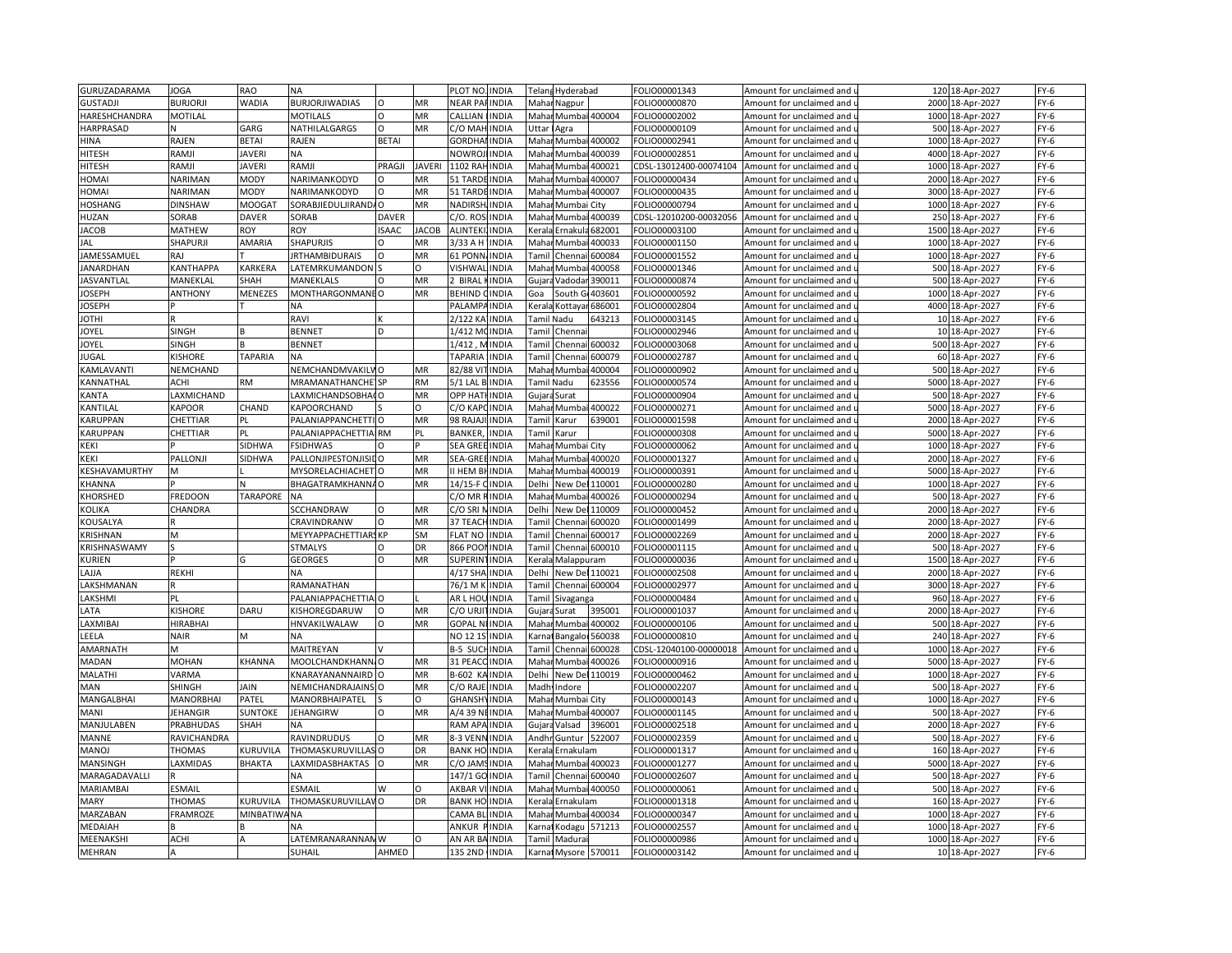| MOHAMED                               |                     |                   | AKKADERKUTTYS              | $\circ$         | MR           | <b>JOINT MA</b>      | INDIA                 | Kerala    | Kannur            | 670010           | FOLIO00000613                 | Amount for unclaimed and                             | 1000 18-Apr-2027                        | $FY-6$           |
|---------------------------------------|---------------------|-------------------|----------------------------|-----------------|--------------|----------------------|-----------------------|-----------|-------------------|------------------|-------------------------------|------------------------------------------------------|-----------------------------------------|------------------|
| MOHANLAL                              | VIJ                 |                   | HARDAYALVIJ                |                 | Ω            | <b>SHANTHI</b>       | <b>UNITED</b>         | <b>NA</b> | ΝA                |                  | FOLIO00000166                 | Amount for unclaimed and                             | 1000 18-Apr-2027                        | $FY-6$           |
| MOHDZILLUR                            | RAHMAN              | <b>KHAN</b>       | <b>NA</b>                  |                 |              | <b>DEPARTI</b>       | <b>INDIA</b>          | Uttar     | Aligarh           |                  | FOLIO00000969                 | Amount for unclaimed and                             | 2000 18-Apr-2027                        | $FY-6$           |
| MOOL                                  | CHAND               | CHORADIA          | <b>HMCHORADIAS</b>         | O               | MR           | $C/O$ M/S            | <b>INDIA</b>          |           | West Kolkata      | 700001           | FOLIO00002374                 | Amount for unclaimed and                             | 10 18-Apr-2027                          | $FY-6$           |
| MORARJI                               | KHIMJI              | KENIA             | <b>NA</b>                  |                 |              | T60 ELAN             | <b>INDIA</b>          | Tamil     | Chenna            | 600083           | FOLIO00001631                 | Amount for unclaimed and                             | 3000 18-Apr-2027                        | $FY-6$           |
| MURUGAPPA                             | NARAYANAN           |                   | NΑ                         |                 |              | C-23 PER INDIA       |                       | Tamil     | Salem             | 636004           | FOLIO00002530                 | Amount for unclaimed and                             | 1000 18-Apr-2027                        | $FY-6$           |
| <b>MUTHIAH</b>                        |                     | м                 | <b>NA</b>                  |                 |              | <b>MUTHU</b>         | <b>INDIA</b>          | Tami      | Pudukk            | 622001           | FOLIO00001237                 | Amount for unclaimed and                             | 3000 18-Apr-2027                        | $FY-6$           |
| NAGABUSHANAM                          | UN                  |                   | UNSHAMARAOS                | $\circ$         | DR           | <b>FLAT NO</b>       | <b>INDIA</b>          | Tami      | Chennai           | 600089           | FOLIO00001006                 | Amount for unclaimed and                             | 1000 18-Apr-2027                        | $FY-6$           |
| <b>NAVIN</b>                          |                     | PANDYA            | CHANDRAKANTS               | $\circ$         | MR           | NO.9 SA              | <b>INDIA</b>          | Gujara    | Surat             |                  | FOLIO00000845                 | Amount for unclaimed and                             | 500 18-Apr-2027                         | $FY-6$           |
| NAWABSIRLIAQUAT                       | <b>HYAT</b>         | KHAN              | <b>NA</b>                  |                 |              | <b>LAKE VIE</b>      | <b>INDIA</b>          | Madh      | Bhopal            |                  | FOLIO00000044                 | Amount for unclaimed and                             | 25000<br>18-Apr-2027                    | $FY-6$           |
| NEELAKANTA                            | SETTY               |                   | ΝA                         |                 |              | 54 NALEC INDIA       |                       | Karna     | <b>Bangalor</b>   | 560041           | FOLIO00001554                 | Amount for unclaimed and                             | 1000 18-Apr-2027                        | $FY-6$           |
| NERGIZ                                | <b>NOSHIR</b>       | <b>MEHTA</b>      | <b>NA</b>                  |                 |              | AZIZ BU              | <b>INDIA</b>          | Maha      | Mumba             | 400034           | FOLIO00000944                 | Amount for unclaimed and                             | 500 18-Apr-2027                         | $FY-6$           |
| NERGIZ                                | <b>NOSHIR</b>       | <b>MEHTA</b>      | <b>NA</b>                  |                 |              | <b>AZIZ BUII</b>     | <b>INDIA</b>          | Mahar     | Mumbai            | 400034           | FOLIO00000945                 | Amount for unclaimed and                             | 500 18-Apr-2027                         | $FY-6$           |
| NIDHYARAJESWARIGUADMINISTRATOROFPVRMK |                     |                   | <b>NA</b>                  |                 |              | <b>STERLIN</b>       | <b>INDIA</b>          | Tami      | Chenna            | 600034           | FOLIO00002924                 | Amount for unclaimed and                             | 3500 18-Apr-2027                        | $FY-6$           |
| <b>NILLO</b>                          | NARULA              |                   | ASHOKNARULAW               | $\Omega$        | MR           | C-61 NIZ             | <b>INDIA</b>          | Delhi     | New Del           | 110013           | FOLIO00000601                 | Amount for unclaimed and                             | 2000 18-Apr-2027                        | $FY-6$           |
| NIRANJAN                              | RAMANLAL            | PARIKH            | <b>NA</b>                  |                 |              | 42 UDAY              | <b>INDIA</b>          | Gujara    | Vadodar           | 390019           | FOLIO00001241                 | Amount for unclaimed and                             | 160 18-Apr-2027                         | $FY-6$           |
| NIRANJANA                             | MANHARLAL           |                   | MANHARLALSHANTIL O         |                 | MR           | 16 PREM              | <b>INDIA</b>          | Maha      | Mumbai            | 400026           | OLIO00002300                  | Amount for unclaimed and                             | 1000 18-Apr-2027                        | $FY-6$           |
|                                       |                     |                   |                            |                 |              |                      |                       |           |                   |                  |                               |                                                      |                                         |                  |
| NIRMALA<br>NIRMALA                    | KUMARI              |                   | <b>NA</b><br>PRAKASHCHANDW |                 | MR           | 24 4TH<br>26 KAND    | <b>INDIA</b><br>INDIA | Karna     | Bangalor          | 560018<br>600079 | FOLIO00002613<br>OLIO00002227 | Amount for unclaimed and                             | 1000 18-Apr-2027<br>1000<br>18-Apr-2027 | $FY-6$<br>$FY-6$ |
|                                       |                     |                   |                            |                 |              |                      |                       | Tami      | Chenna            |                  |                               | Amount for unclaimed and                             |                                         |                  |
| OTERMAL                               | FOJMALJI            |                   | FOJMALWALAJIS              | $\Omega$        | MR           | 153 BAZA             | <b>INDIA</b>          | Mahar     | Mumbai            | 400001           | FOLIO00000882                 | Amount for unclaimed and                             | 1000 18-Apr-2027                        | $FY-6$           |
| PADAM                                 | ADHAR               | SINHA             | <b>NA</b>                  |                 |              | C/O RAD              | <b>INDIA</b>          | Uttar     | Agra              |                  | FOLIO00000909                 | Amount for unclaimed and                             | 1000 18-Apr-2027                        | $FY-6$           |
| PADMAJA                               |                     |                   | NΑ                         |                 |              | C/O MR F             | <b>INDIA</b>          |           | Karnat Bangalor!  | 560075           | FOLIO00002460                 | Amount for unclaimed and                             | 2000 18-Apr-2027                        | $FY-6$           |
| <b>PALANIAPPAN</b>                    |                     |                   | <b>NA</b>                  |                 |              | NO.5 PAI             | <b>INDIA</b>          | Tami      | Salem             | 636016           | FOLIO00002667                 | Amount for unclaimed and                             | 1000 18-Apr-2027                        | $FY-6$           |
| PANDURANGA                            | RAO                 |                   | BABAIAHS                   | $\Omega$        | MR           | 75 APC               | <b>INDIA</b>          | Andhr     | Nellore           | 524201           | FOLIO00001971                 | Amount for unclaimed and                             | 1000 18-Apr-2027                        | $FY-6$           |
| PANKAJ                                | DHIRAJLAL           | SHAH              | PANKAJBHAIW                | $\circ$         | MR           | 'VIPIN VI            | <b>INDIA</b>          | Gujara    | Bhavnag           | 364002           | FOLIO00001209                 | Amount for unclaimed and                             | 1000 18-Apr-2027                        | $FY-6$           |
| <b>PARPATI</b>                        | <b>PARSHOTAMDAS</b> |                   | PARSHOTAMDASKUL            | IW.             | $\Omega$     | <b>NO 56/A</b>       | <b>INDIA</b>          | Mahai     | Mumba             | 400007           | OLIO00000333                  | Amount for unclaimed and                             | 1000 18-Apr-2027                        | $FY-6$           |
| PATEL                                 |                     |                   | <b>AVPATELS</b>            | $\Omega$        | MR           | C/O BHA              | <b>INDIA</b>          | Gujara    | Mahesar           | 384170           | FOLIO00000101                 | Amount for unclaimed and                             | 500 18-Apr-2027                         | $FY-6$           |
| PERIN                                 | <b>ERUCH</b>        | <b>DASTUR</b>     | ERUCHARDESHIRDAS           |                 | <b>MR</b>    | 23 NEPE              | INDIA                 | Maha      | Mumba             | 400036           | OLIO00002118                  | Amount for unclaimed and                             | 2500<br>18-Apr-2027                     | $FY-6$           |
| PHILIP                                | м                   |                   | <b>MPJOSEPHS</b>           |                 | MR           | <b>MODAY</b>         | INDIA                 | Kerala    | Ernakula          | 682016           | FOLIO00000298                 | Amount for unclaimed and                             | 9000 18-Apr-2027                        | $FY-6$           |
| PHIROZE                               | CAWASJI             | NAVDER            | DARABNNAVDERW              | $\Omega$        | MR           | $C/O$ MR             | INDIA                 | Maha      | Thane             | 400705           | FOLIO00000749                 | Amount for unclaimed and                             | 1000 18-Apr-2027                        | $FY-6$           |
| POORANSINGH                           |                     |                   | TIKARAMSIGHS               | O               | MR           | 16 13TH              | <b>INDIA</b>          | Tamil     | Chennai           | 600064           | FOLIO00002351                 | Amount for unclaimed and                             | 10 18-Apr-2027                          | $FY-6$           |
| PRABHA                                | MORARJI             | <b>KENIA</b>      | NΑ                         |                 |              | T 60 ELA             | INDIA                 | Tami      | Chenn             | 600083           | FOLIO00001632                 | Amount for unclaimed and                             | 2000 18-Apr-2027                        | $FY-6$           |
| PRAFUL                                | <b>JIVANCHAND</b>   | <b>MOTISHAW</b>   | <b>JIVANCHANDS</b>         | $\circ$         | MR           | 29 SEA 0             | <b>INDIA</b>          | Mahai     | Mumba             | 400007           | FOLIO00002170                 | Amount for unclaimed and                             | 1000 18-Apr-2027                        | $FY-6$           |
| PRAMOD                                | SINGHAL             |                   |                            |                 |              | 17/129               | INDIA                 | Uttar     | Agra              |                  | FOLIO00003019                 | Amount for unclaimed and                             | 500 18-Apr-2027                         | $FY-6$           |
| PRATAP                                | PURUSHOTTAM         | <b>THACKAR</b>    | PUREESHOTTAM               |                 | <b>THACK</b> | NARMAD               | <b>INDIA</b>          | Gujara    | Kachchh           | 370001           | FOLIO00002933                 | Amount for unclaimed and                             | 3000 18-Apr-2027                        | $FY-6$           |
| PRAVINKANT                            | CHIMANLAL           | SHAH              | NΑ                         |                 |              | <b>EYE SUR</b>       | <b>INDIA</b>          | Gujara    | Surat             | 395003           | FOLIO00000564                 | Amount for unclaimed and                             | 500 18-Apr-2027                         | $FY-6$           |
| <b>PUSHPA</b>                         |                     | MAZAMDAR GATABHAI |                            | <b>MAZAMDAR</b> |              | <b>FLAT NO</b>       | <b>INDIA</b>          | Maha      | Mumba             | 400056           | FOLIO00003032                 | Amount for unclaimed and                             | 500<br>18-Apr-2027                      | $FY-6$           |
| RAGHUBAR                              | DIAL                | <b>JAIN</b>       | LALARAMDIALJAINS           |                 | MR           | <b>JAIN BHL</b>      | <b>INDIA</b>          | Delhi     | New Del           | 110005           | FOLIO00000087                 | Amount for unclaimed and                             | 1000 18-Apr-2027                        | $FY-6$           |
| RAGUNATHAN                            | ΚR                  |                   | KUMARAPPANCHETT            |                 | MR           | MANGUI               | <b>INDIA</b>          | Tami      | Pudukko           | 622203           | FOLIO00001508                 | Amount for unclaimed and                             | 1000 18-Apr-2027                        | $FY-6$           |
| RAJALAKSHMI                           | ACHI                | M                 | MEYYAPACHETTIARWO          |                 | MR           | <b>DOOR NO</b>       | <b>INDIA</b>          | Tamil     | Chenna            |                  | FOLIO00001380                 | Amount for unclaimed and                             | 5000 18-Apr-2027                        | $FY-6$           |
| RAJASEKAR                             |                     |                   | <b>NA</b>                  |                 |              | NEELAM               | <b>INDIA</b>          | Tamil     | Chennai           | 600008           | FOLIO00002898                 | Amount for unclaimed and                             | 10 18-Apr-2027                          | $FY-6$           |
| RAJENDRA                              | PRASAD              | YADAV             | HARIYADAVS                 | $\circ$         | MR           | C/O SUNF             | <b>INDIA</b>          | West      | Kolkata           | 700001           | FOLIO00002370                 | Amount for unclaimed and                             | 10 18-Apr-2027                          | $FY-6$           |
| RAJENDRA                              | SHREYA              | SHAH              |                            |                 |              | <b>FLAT NO</b>       | <b>INDIA</b>          | Telan     | Hyderab           | 500001           | FOLIO00003057                 | Amount for unclaimed and                             | 500 18-Apr-2027                         | $FY-6$           |
| RAJENDRA                              | TRIBHUVANDAS        | JAIN              | TRIBHUVANDASOJAINO         |                 | MR           | <b>JAWAHA</b>        | <b>INDIA</b>          | Mahai     | Jalgaon           | 425111           | FOLIO00001580                 | Amount for unclaimed and                             | 1000 18-Apr-2027                        | $FY-6$           |
| RAJESH                                |                     | PAWAMI            | <b>SKPAWAMIS</b>           | O               | MR           | 67 PANT              | INDIA                 | Tami      | Chenna            | 600008           | FOLIO00002287                 | Amount for unclaimed and                             | 2000 18-Apr-2027                        | $FY-6$           |
| RAJINI                                | BAI                 |                   | <b>NA</b>                  |                 |              | 16 13TH              | <b>INDIA</b>          | Tami      | Chennai           | 600064           | FOLIO00002355                 | Amount for unclaimed and                             | 10 18-Apr-2027                          | $FY-6$           |
| RAJUKVR                               |                     |                   | <b>NA</b>                  |                 |              | <b>PENUMA</b>        | INDIA                 | Andh      | West Go           | 534268           | FOLIO00002856                 | Amount for unclaimed and                             | 1000 18-Apr-2027                        | $FY-6$           |
| RAMACHANDRAIYER                       |                     |                   | <b>NA</b>                  |                 |              | <b>GENERA</b>        | <b>INDIA</b>          | Kerala    | Palakkad          |                  | FOLIO00000146                 | Amount for unclaimed and                             | 20000 18-Apr-2027                       | $FY-6$           |
| RAMACHANDRA                           | RAO                 |                   | BDASAPPAYAS                | $\mathsf O$     | MR           | <b>FLAT NO</b>       | <b>INDIA</b>          | Tamil     | Chennai           |                  | FOLIO00000634                 | Amount for unclaimed and                             | 500 18-Apr-2027                         | $FY-6$           |
| RAMAN                                 |                     | Н                 | <b>NA</b>                  |                 |              | KILMELI              | <b>INDIA</b>          | Tamil     | The Nilgiris      |                  | FOLIO00000557                 | Amount for unclaimed and                             | 1000 18-Apr-2027                        | $FY-6$           |
| RAMANSUBBARAO                         | M                   |                   | MMRAMASWAMYD               | lo              | MR           | 135 7TH              | <b>INDIA</b>          | Karna     |                   | Bangaloi 560011  | FOLIO00001958                 | Amount for unclaimed and                             | 1000 18-Apr-2027                        | $FY-6$           |
| RAMANATHAN                            |                     |                   | <b>NA</b>                  |                 |              | <b>NO.5 PARINDIA</b> |                       | Tami      | Salem             | 636016           | FOLIO00002666                 | Amount for unclaimed and                             | 1000 18-Apr-2027                        | $FY-6$           |
| RAMASWAMY                             |                     |                   | SOLAYAPPANRM               |                 |              | G2 VIMA              | <b>INDIA</b>          | Tamil     | Chennai           | 600042           | FOLIO00003092                 | Amount for unclaimed and                             | 500 18-Apr-2027                         | $FY-6$           |
| RAMESH                                | <b>JATASHANKER</b>  | JOSHI             | <b>ISJOSHIS</b>            | O               | MR           | <b>FLAT NO</b>       | INDIA                 | Gujara    | Ahmeda            | 380009           | FOLIO00000864                 | Amount for unclaimed and                             | 250 18-Apr-2027                         | $FY-6$           |
| RAOT                                  |                     |                   | GUNDAPPARAOS               |                 | MR           | <b>INSURAM</b>       | INDIA                 | arna)     | Bangalo           | 560053           | OLIO00000734                  | Amount for unclaimed and                             | 250 18-Apr-2027                         | $FY-6$           |
| RATI                                  | JAL                 | PARDIWAL          | JALJAMESTJEEPARDIV W       |                 | O            | <b>NESS BAI</b>      | <b>INDIA</b>          | Mahar     | Mumbai            | 400007           | FOLIO00000763                 | Amount for unclaimed and                             | 1000 18-Apr-2027                        | $FY-6$           |
| RENUKHA                               | ESAISELVAN          |                   | RESAISELVANW               |                 | MR           | SELVAN               | <b>INDIA</b>          | Tami      | Madura            | 525002           | FOLIO00001203                 | Amount for unclaimed and                             | 1000 18-Apr-2027                        | $FY-6$           |
| RITU                                  | AGGARWAL            |                   |                            |                 |              | <b>502 SAVE</b>      | <b>INDIA</b>          | Delhi     | New Del           | 110085           | FOLIO00002891                 |                                                      | 3000 18-Apr-2027                        | $FY-6$           |
| <b>ROSHAN</b>                         | SORABJI             | <b>BATLIBOI</b>   | NΑ                         |                 |              | 11 RAJE              | INDIA                 | Maha      |                   | 400020           | FOLIO00003022                 | Amount for unclaimed and                             | 18-Apr-2027<br>5000                     | $FY-6$           |
| <b>ROSHANLAL</b>                      | AGGARWAL            |                   | <b>AGGARWALS</b>           | $\circ$         | MR           | 79 DAYAI             | <b>INDIA</b>          | Punjal    | Mumba             | Amritsar 143001  | FOLIO00000229                 | Amount for unclaimed and<br>Amount for unclaimed and | 1000 18-Apr-2027                        | $FY-6$           |
|                                       |                     |                   | DELVADAVA KAIKOBADW        |                 | MR           | <b>GULISTA</b>       |                       |           |                   |                  |                               |                                                      |                                         |                  |
| <b>ROSHEN</b>                         | KAIKOBAD            |                   |                            | $\mathsf O$     |              |                      | <b>INDIA</b>          |           | Mahar Mumbai City |                  | FOLIO00001705                 | Amount for unclaimed and                             | 1000 18-Apr-2027                        | $FY-6$           |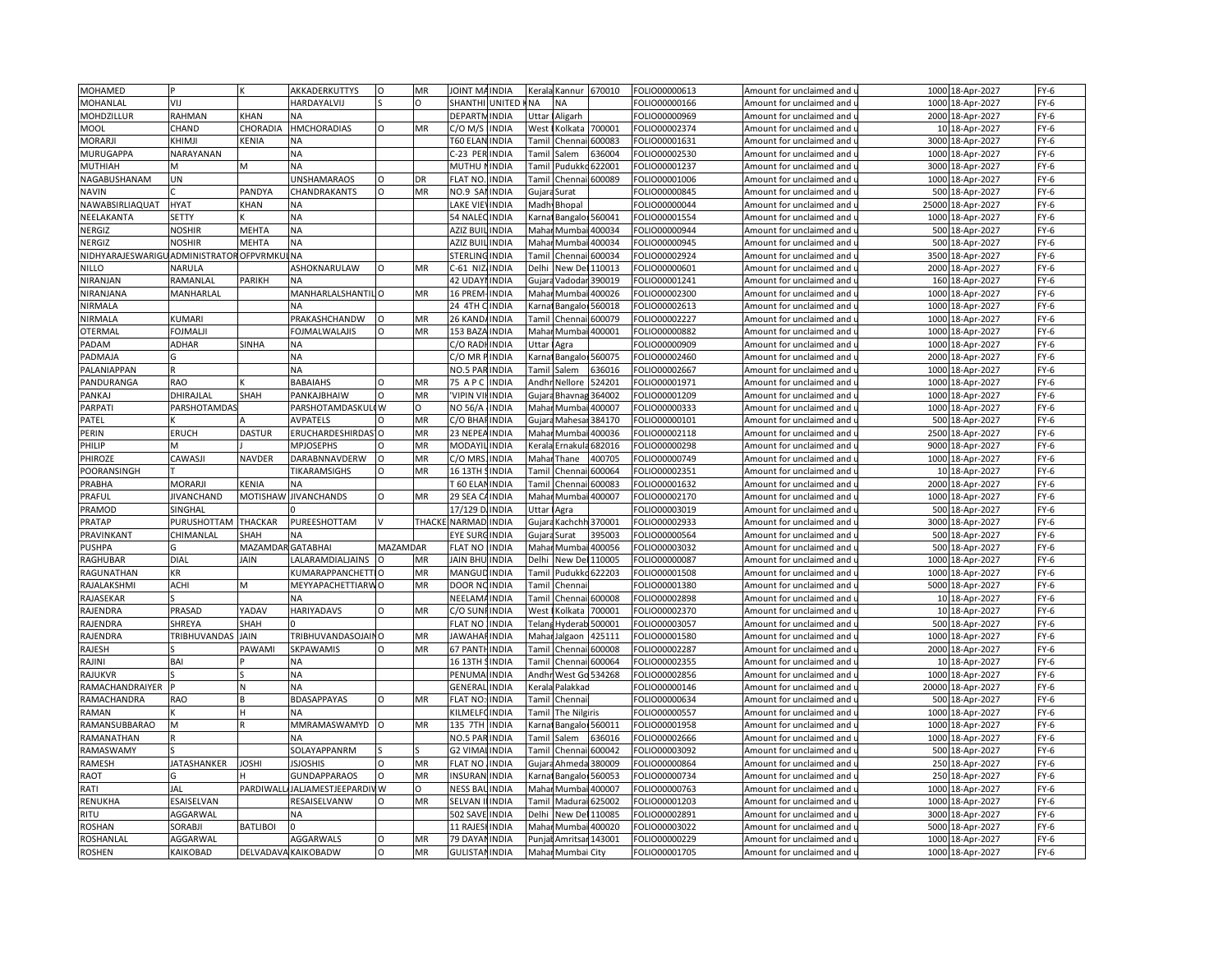| <b>ROSY</b>          | GEORGE           |                    | NA                           |                 |          | NO:3 4THINDIA                     | Karna  |                        | Bangalor 560033      | OLIO00000950  | Amount for unclaimed and                          |                 | 500 18-Apr-2027  | $FY-6$ |
|----------------------|------------------|--------------------|------------------------------|-----------------|----------|-----------------------------------|--------|------------------------|----------------------|---------------|---------------------------------------------------|-----------------|------------------|--------|
| SAAM                 | NOSHIR           | NANABHAI           | <b>NOSHIR</b>                |                 | $\Omega$ | NO 724 D INDIA                    |        | Mahar Mumbai           | 400014               | OLIO00000361  | Amount for unclaimed and u                        |                 | 400 18-Apr-2027  | $FY-6$ |
| SAGUNA               |                  |                    | RSHOSANGADIW                 | O               | MR       | C/8 CHITFINDIA                    |        | Mahar Mumbai           | 400050               | FOLIO00000439 | Amount for unclaimed and i                        |                 | 500 18-Apr-2027  | $FY-6$ |
| SAILENDRA            | LALL             | SEAL               | NA                           |                 |          | 44 SIKDA INDIA                    | West   | Kolkata                | 700007               | OLIO00002745  | Amount for unclaimed and u                        |                 | 10 18-Apr-2027   | $FY-6$ |
| SAJITH               | VARGHESE         |                    | DANEY                        | PHILIP          |          | PLOT NO<br><b>INDIA</b>           | Kerala | Thrissur               | 680006               | OLIO00003073  | Amount for unclaimed and i                        |                 | 20 18-Apr-2027   | $FY-6$ |
| SAKAMURI             | RAMESH           | KUMAR              | NΑ                           |                 |          | SREE NII<br><b>INDIA</b>          | Andh   | Krishna                | 20004                | OLIO00002900  | Amount for unclaimed and i                        |                 | 750 18-Apr-2027  | $FY-6$ |
| SAKAMURIVEERA        | VENKATA          | SATYANAF           | ın                           |                 |          | INDIA<br>HOUSE I                  | Andh   | Krishna                | 21301                | OLIO00003042  | Amount for unclaimed and $\,$                     |                 | 750 18-Apr-2027  | $FY-6$ |
| SAM                  | DINSHAW          | <b><i>ASAD</i></b> | <b>ΝA</b>                    |                 |          | 17E 44 F<br>INDIA                 | Maha   | Mumba                  | 100027               | OLIO00001235  | Amount for unclaimed and                          |                 | 3000 18-Apr-2027 | $FY-6$ |
| SANGEETA             | <b>CHITNIS</b>   |                    | <b>MILINDW</b>               | $\circ$         | MR       | <b>POPULAR</b><br><b>INDIA</b>    |        | Mahar Mumbai           | 400028               | OLIO00002016  | Amount for unclaimed and $\iota$                  |                 | 2000 18-Apr-2027 | $FY-6$ |
| SANJAY               |                  | <b>GEORGE</b>      | MANJU                        | <b>GEORGI</b>   |          | 19/650<br><b>INDIA</b>            |        | Kerala Kollam          | 691560               | OLIO00003147  | Amount for unclaimed and                          | 10 <sup>1</sup> | 18-Apr-2027      | $FY-6$ |
| SARATHAMBAL          |                  |                    | NД                           |                 |          | W/O MR<br><b>INDIA</b>            |        | Tamil Nadu             | 606705               | OLIO00002431  | Amount for unclaimed and u                        |                 | 500 18-Apr-2027  | $FY-6$ |
| SARMAC               |                  |                    | SVVAIDYANATHAIERSO           |                 | MR       | VASANT<br><b>INDIA</b>            |        | Tamil Chenn            | 600018               | OLIO00000863  | Amount for unclaimed and                          |                 | 240 18-Apr-2027  | $FY-6$ |
| SATHYAN              |                  |                    | NΑ                           |                 |          | SANTHA<br><b>INDIA</b>            | Kerala |                        | 688544               | OLIO00002896  | Amount for unclaimed and u                        |                 | 10 18-Apr-2027   | FY-6   |
| SHANKAR              | NARAYAN          | NAGVEKAR           | NARAYANGANESHNA O            |                 | MR       | A-16 SU<br><b>INDIA</b>           |        | Mahar Mumba            | 400068               | OLIO00000546  | Amount for unclaimed and                          | 1000            | 18-Apr-2027      | $FY-6$ |
| SHANKAR              | SHRIDHAR         | KUNTE              |                              |                 |          | VASANT<br><b>INDIA</b>            | Tamil  | Chenna                 |                      | OLIO00000956  | Amount for unclaimed and i                        |                 | 1000 18-Apr-2027 | $FY-6$ |
| SHANTHI              |                  |                    | PBALASUBRAMANIANO            |                 | MR       | <b>SHOBIT</b><br><b>INDIA</b>     | arna)  | <b>Bangalor</b> !      | 560098               | OLIO00002178  | Amount for unclaimed and                          |                 | 2000 18-Apr-2027 | $FY-6$ |
| SHARDA               | DEVI             |                    | N٨                           |                 |          | <b>NO 45 K</b><br>INDIA           | Tami   | Chennai                | 600017               | OLIO00002949  | Amount for unclaimed and                          | 3000            | 18-Apr-2027      | $FY-6$ |
| SHARDABEN            | <b>AXMIDAS</b>   | RAWANI             | AXMIDASRAWANIW O             |                 | MR       | 131 DADI<br>INDIA                 | Mahar  |                        | Mumbai 400002        | OLIO00001568  |                                                   |                 | 500 18-Apr-2027  | $FY-6$ |
| SHASHIKANT           | ABHSHANKER       | <b>BHATT</b>       | ABHSHANKERIBHAT              |                 | MR       | KARSAN<br>INDIA                   | Gujara | Jamnagar               |                      | OLIO00001004  | Amount for unclaimed and $\,$                     | 500             | 18-Apr-2027      | $FY-6$ |
|                      | SORABJI          | SPENCER            | DHUNJISHAWSORABJ W           |                 | $\Omega$ | <b>JAIJI TERI</b><br><b>INDIA</b> |        |                        |                      | OLIO00000311  | Amount for unclaimed and                          |                 |                  | $FY-6$ |
| SHERA                |                  |                    |                              |                 |          |                                   |        | Mahar Mumbai 400007    |                      |               | Amount for unclaimed and u                        |                 | 1000 18-Apr-2027 |        |
| <b>SHIRISH</b>       | DAMODAR          | PURANIK            | DAMODAR                      | PURANIK         |          | NO:2 DH<br><b>INDIA</b>           |        | Mahar Pune             | 411038               | OLIO00003163  | Amount for unclaimed and                          | 1000            | 18-Apr-2027      | FY-6   |
| <b>SHROFFP</b>       |                  |                    | <b>SHROFFW</b>               | $\Omega$        | MR       | <b>SETHNA</b><br><b>INDIA</b>     | Mahar  | Mumbai                 | 400002               | OLIO00002219  | Amount for unclaimed and u                        |                 | 1000 18-Apr-2027 | FY-6   |
| SOLAIAPPAN           |                  | RM                 | NΑ                           |                 |          | 5/13 PL<br>INDIA                  | Tami   | Pudukko                | 622506               | OLIO00001009  | Amount for unclaimed and                          | 500             | 18-Apr-2027      | $FY-6$ |
| SRIMATHI             | SHANTHI          | SHAH               | <b>GOPALDASCHAWLA</b>        | W               | O        | NO 44 JC<br><b>INDIA</b>          | Delhi  | New Del                | 110003               | OLIO00000067  | Amount for unclaimed and i                        |                 | 3000 18-Apr-2027 | $FY-6$ |
| SRINIVASAMURTI       |                  |                    | NARSINGRAOS                  | $\circ$         |          | ADVOCA<br><b>INDIA</b>            | Karna  | Bellary                |                      | OLIO00000118  | Amount for unclaimed and                          |                 | 140 18-Apr-2027  | $FY-6$ |
| STATEBANK            | OF               | <b>NDIA</b>        | NA                           |                 |          | <b>SECURIT</b><br><b>INDIA</b>    | Mahai  | Mumbai                 | 400001               | OLIO00000359  | Amount for unclaimed and                          | 23000           | 18-Apr-2027      | $FY-6$ |
| SUBRAMANIAN          |                  |                    | SOCKALINGAMCHETTO            |                 | MR       | F1 V V S<br><b>INDIA</b>          | Tamil  | Chennai                | 600092               | FOLIO00001312 | Amount for unclaimed and $\,$                     |                 | 2000 18-Apr-2027 | $FY-6$ |
| SUBRAMONIAIYER       |                  |                    | YERP                         |                 |          | <b>VASAN1</b><br><b>INDIA</b>     | Keral  | Alappuz                | 688011               | OLIO00002947  | Amount for unclaimed and                          | 10              | 18-Apr-2027      | $FY-6$ |
| SUNEETHY             | PANDALAI         |                    | NΑ                           |                 |          | $C/O$ DR.B<br><b>INDIA</b>        |        | Kerala Ernakula        | 682005               | OLIO00002492  | Amount for unclaimed and u                        |                 | 320 18-Apr-2027  | $FY-6$ |
| SURENDRA             | RAMANLAL         | SHAH               | <b>ΝA</b>                    |                 |          | 7 ARIHA<br><b>INDIA</b>           |        | Gujara Ahmeda          | 380007               | OLIO00000967  | Amount for unclaimed and                          |                 | 1000 18-Apr-2027 | $FY-6$ |
| SURENDRANATH         |                  |                    | KUTTAPPA                     | <b>PANICKER</b> |          | <b>KRISHNA</b><br><b>INDIA</b>    |        | Kerala Alappuzi 688006 |                      | OLIO00003049  | Amount for unclaimed and u                        |                 | 260 18-Apr-2027  | $FY-6$ |
| SURENDRANATH         |                  |                    | KUTTAPPA                     | <b>PANICKER</b> |          | <b>KRISHNA</b><br><b>INDIA</b>    |        | Kerala Alappuz         | 688006               | OLIO00003117  | Amount for unclaimed and i                        | 1000            | 18-Apr-2027      | $FY-6$ |
| <b>SURESH</b>        | <b>JACOB</b>     |                    | NА                           |                 |          | <b>GROUP</b> I<br><b>INDIA</b>    |        | Tamil Nadu             | 643213               | OLIO00002807  | Amount for unclaimed and i                        |                 | 100 18-Apr-2027  | $FY-6$ |
| <b>SURESH</b>        | SHANTARAM        | <b>SUKHTHAN</b>    | <b>NA</b>                    |                 |          | <b>INDIA</b><br>C/8 SAHA          |        | Mahar Mumba            | 400028               | OLIO00001014  | Amount for unclaimed and                          |                 | 1000 18-Apr-2027 | $FY-6$ |
| SUSAN                | KURUVILA         |                    | NА                           |                 |          | PULIKKA<br><b>INDIA</b>           |        | Kerala Ernakul         | 683108               | OLIO00001658  | Amount for unclaimed and                          |                 | 320 18-Apr-2027  | $FY-6$ |
| <b>TEHMINA</b>       | <b>JEHANGIR</b>  |                    | DARUVALLA JEHANGIRJDARUWAL O |                 | MR       | <b>203 NEW</b><br><b>INDIA</b>    |        | Gujara Ahmeda          | 380002               | OLIO00000520  | Amount for unclaimed and $\overline{\phantom{a}}$ |                 | 3000 18-Apr-2027 | $FY-6$ |
| THEIVANAI            |                  |                    | NATARAJAN                    | PL              |          | <b>INDIA</b><br>$D-11-B$          | Tamil  | Madurai                | 625006               | OLIO00002994  | Amount for unclaimed and                          | 1000            | 18-Apr-2027      | $FY-6$ |
| TRYAMBAK             | HARI             | <b>TULPULE</b>     | <b>HARIVITHALTULPULE</b>     |                 | O        | PATEL CH<br><b>INDIA</b>          |        | Mahar Mumbai City      |                      | OLIO00000119  | Amount for unclaimed and u                        |                 | 2000 18-Apr-2027 | $FY-6$ |
| UMAYAL               | KUMARAPPAN       |                    | NА                           |                 |          | SPM HO<br><b>INDIA</b>            | Tamil  | Pudukkottai            |                      | FOLIO00001124 | Amount for unclaimed and                          | 1000            | 18-Apr-2027      | $FY-6$ |
| <b>UPENDRA</b>       | NATH             |                    | PREMNATHS                    | $\Omega$        | DR       | 'NATH NI<br><b>INDIA</b>          |        | Telang Hyderab 500001  |                      | OLIO00001679  | Amount for unclaimed and u                        |                 | 250 18-Apr-2027  | $FY-6$ |
| <b>USHAKANT</b>      | MULCHAND         |                    | MULCHANDMORABH O             |                 | MR       | LUHARP<br><b>INDIA</b>            |        | Gujara Surat           |                      | FOLIO00000587 | Amount for unclaimed and                          | 1000            | 18-Apr-2027      | $FY-6$ |
| VADUGANATHAN         | RC               |                    | <b>ARIMALA</b>               |                 |          | NO 1/8<br><b>INDIA</b>            |        | Tamil Nadu             | 643213               | OLIO00003077  | Amount for unclaimed and u                        |                 | 20 18-Apr-2027   | $FY-6$ |
| VASANTHABHASKARA     | IM.              |                    | VKBHASKARANW                 | $\Omega$        | MR       | C/O SRI<br><b>INDIA</b>           |        | Kerala Ernakul         | 682020               | FOLIO00000808 | Amount for unclaimed and i                        |                 | 240 18-Apr-2027  | $FY-6$ |
| VASANTHA             |                  |                    | PANDURANGARAOW               |                 | MR       | C/O MR<br>INDIA                   |        | Andhr Nellore          | 524201               | OLIO00001948  | Amount for unclaimed and                          | 2000            | 18-Apr-2027      | $FY-6$ |
| VEDAMBAL             |                  |                    | <b>KANNAPACHETTIARWO</b>     |                 | MR       | KILAPUN<br><b>INDIA</b>           |        |                        | Tamil Ramanathapuram | OLIO00000363- | Amount for unclaimed and $\mathfrak u$            |                 | 1000 18-Apr-2027 | FY-6   |
| VEERIAH              | REDDIAR          |                    | <b>UBBIANREDDIARS</b>        |                 | MR       | <b>DEALER</b><br>INDIA            | Kerala | Alappuzha              |                      | OLIO00000148  | Amount for unclaimed and $\overline{\phantom{a}}$ | 36000           | 18-Apr-2027      | $FY-6$ |
| VENKATARAMAN         |                  |                    | <b>TMVSATAHSIVAMCHI O</b>    |                 | MR       | 14 GURL<br><b>INDIA</b>           |        | Tamil Tiruchira 620008 |                      | OLIO00001080  | Amount for unclaimed and $\iota$                  |                 | 1000 18-Apr-2027 | $FY-6$ |
| VENKATASUBRAMAN      |                  |                    | RRAMAKRISHNAIYERSO           |                 | N        | SUPRIY/<br><b>INDIA</b>           | Tamil  |                        | Coimbat 641026       | OLIO00000398  | Amount for unclaimed and                          | 7500            | 18-Apr-2027      | FY-6   |
| VERGHESE             | <b>IOHN</b>      |                    |                              |                 |          | VEEMBUI<br><b>INDIA</b>           | Kerala |                        | Pathanamthitta       | OLIO00000570  | Amount for unclaimed and u                        |                 | 2000 18-Apr-2027 | FY-6   |
| VIDYAPRAKASH         | AROORMAL         | BHATIA             | AROORMALBHATIA               |                 | $\circ$  | $C/O$ M/<br><b>INDIA</b>          | Mahar  | Mumbai City            |                      | OLIO00000180  | Amount for unclaimed and                          | 1000            | 18-Apr-2027      | $FY-6$ |
| VIJAY                | KUMAR            | SINGHANI.          | <b>NA</b>                    |                 |          | AASHIRW<br><b>INDIA</b>           | West   |                        | North 24700101       | OLIO00002579  | Amount for unclaimed and u                        |                 | 10 18-Apr-2027   | $FY-6$ |
| VINAY                |                  | MEHTA              | NΑ                           |                 |          | NO.12 1<br><b>INDIA</b>           | Mahar  | Mumbai                 | 400004               | FOLIO00002797 | Amount for unclaimed and i                        |                 | 1000 18-Apr-2027 | $FY-6$ |
| <b>VINODRAI</b>      | <b>ISHWARDAS</b> | MEHTA              | SHWARDASMEHTAS               |                 | MR       | C/O MR<br><b>INDIA</b>            | Maha   | Mumbai                 | 400004               | OLIO00001276  | Amount for unclaimed and i                        |                 | 2000 18-Apr-2027 | $FY-6$ |
| VISALAKSHI           | RM               |                    | SRAMANATHANW                 | $\Omega$        | MR       | 63 S RM<br>INDIA                  | Tamil  | Chenna                 |                      | OLIO00001889  | Amount for unclaimed and                          |                 | 2000 18-Apr-2027 | $FY-6$ |
| <b>VISWA</b>         | KUMAR            |                    | SAPRAMESWARAIYEF             |                 | MR       | C/O.A.N<br>INDIA                  | Maha   | Pune                   | 111008               | OLIO00000739  | Amount for unclaimed and                          | 500             | 18-Apr-2027      | $FY-6$ |
| <b>WINGCOMMANDER</b> | <b>TITUS</b>     | RETD               | ATERKCHERIAN                 |                 | O        | 43 TAGOF INDIA                    | Kerala | Thiruvar               | 695011               | OLIO00000238  | Amount for unclaimed and $\mathfrak u$            |                 | 2000 18-Apr-2027 | $FY-6$ |
| ZENABBIBIHAFEZ       | AHAMED           | MULLA              | <b>HAFESAHAMEDMULLO</b>      |                 | MR       | $C/O$ MR<br><b>INDIA</b>          | Gujara | Surat                  |                      | OLIO00000389  | Amount for unclaimed and                          | 1000            | 18-Apr-2027      | $FY-6$ |
| ABDULHUSSAIN         | KASSUM           | SHAIKH             | <b><i>ASSUMS</i></b>         | $\Omega$        | MR       | <b>GULISTAI</b><br><b>INDIA</b>   |        | Mahar Mumbai 400021    |                      | OLIO00000426  | Amount for unclaimed and u                        |                 | 2000 29-Nov-2027 | FY-6   |
| ABOOBAKER            | SULEMAN          | PATEL              | SULEMANNOOSAJIPA O           |                 | MR       | AT & PO:<br><b>INDIA</b>          | Gujara | Surat                  |                      | FOLIO00000992 | Amount for unclaimed and                          | 1000            | 29-Nov-2027      | $FY-6$ |
| AHMAD                | <b>IBRAHIM</b>   | СНОТНІА            | <b>ESABCHOTHIAS</b>          |                 | MR       | USUF MA<br><b>INDIA</b>           | Gujar  | Surat                  |                      | OLIO00000891  | Amount for unclaimed and u                        | 2000            | 29-Nov-2027      | $FY-6$ |
| ALAGAPPANPV          | AL               | ΚL                 | KULANDAYANCHETTI PV          |                 | AL       | C-155 KAI<br><b>INDIA</b>         | Tamil  |                        | Tiruchira 620017     | FOLIO00002907 | Amount for unclaimed and (                        |                 | 2000 29-Nov-2027 | $FY-6$ |
|                      |                  |                    |                              |                 |          |                                   |        |                        |                      |               |                                                   |                 |                  |        |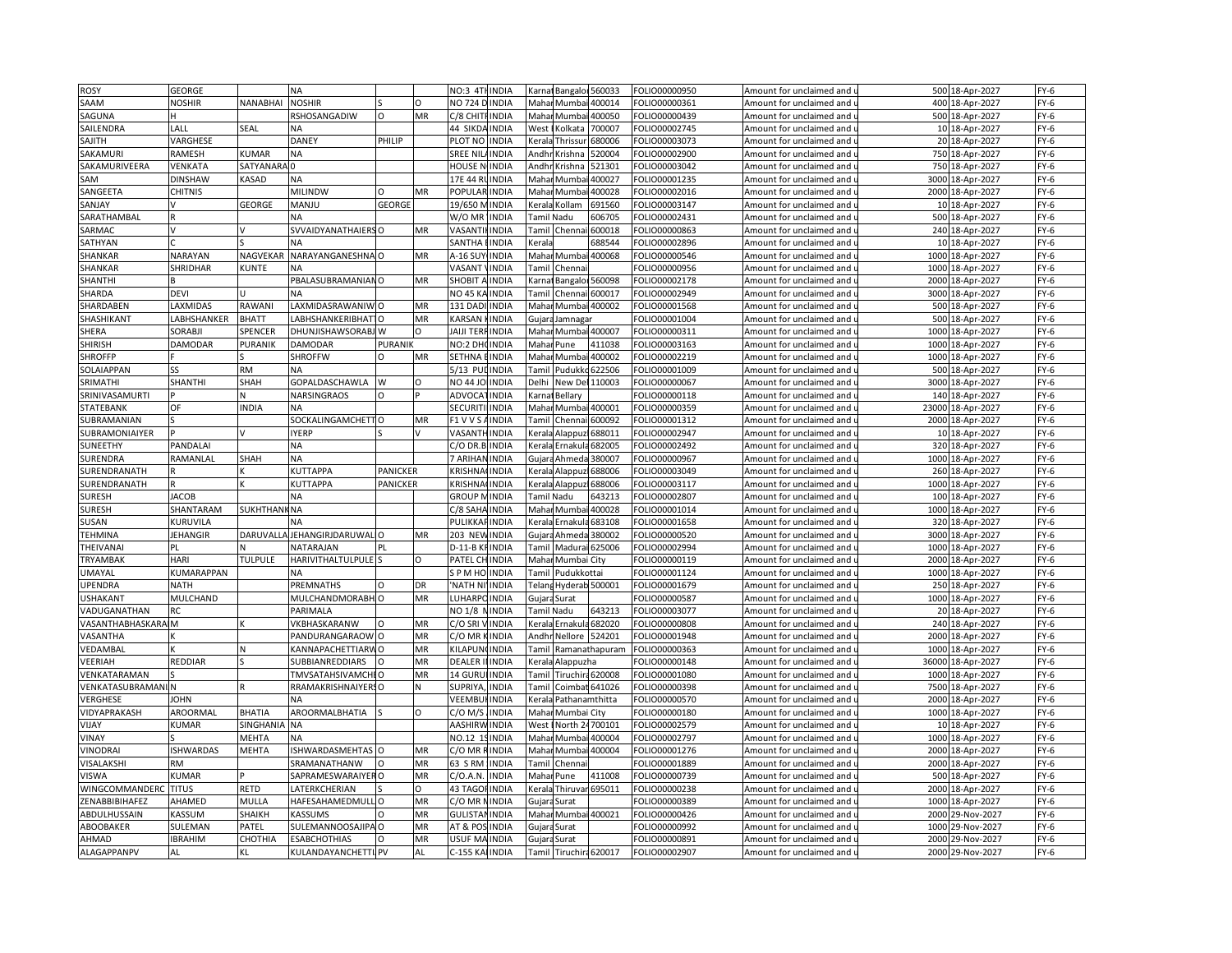| ALAMELU            | <b>RM</b>         |                  | NΑ                            |              |               | NO.63                | <b>INDIA</b> |              | Tamil Sivagang         | 630001               | OLIO00002888           | Amount for unclaimed and                          | 8000 | 29-Nov-2027      | $FY-6$         |
|--------------------|-------------------|------------------|-------------------------------|--------------|---------------|----------------------|--------------|--------------|------------------------|----------------------|------------------------|---------------------------------------------------|------|------------------|----------------|
| ARJUN              | DEV               | <b>HANNA</b>     | NΑ                            |              |               | C/O COS              | INDIA        |              | Gujara Ahmeda          | 380009               | OLIO00002298           | Amount for unclaimed and $\mathfrak u$            |      | 1500 29-Nov-2027 | FY-6           |
| ARPUTHA            | RANI              |                  | MICHEAL                       |              |               | SQ-3 SU              | <b>INDIA</b> | Tamil Nadu   |                        | 643218               | OLIO00003079           | Amount for unclaimed and                          |      | 10 29-Nov-2027   | $FY-6$         |
| ARULARASU          |                   |                  | NД                            |              |               | SELVAN               | <b>INDIA</b> |              | Tamil Madurai          | 625002               | OLIO00002477           | Amount for unclaimed and $\mathsf I$              |      | 500 29-Nov-2027  | $FY-6$         |
| ARUNACHALAM        | AM                |                  | PALANIAPPACHETTIA MR          |              | AN            | 5 RAMA               | <b>INDIA</b> | Tamil        | Chennai                | 600017               | OLIO00000876           | Amount for unclaimed and                          | 1000 | 29-Nov-2027      | $FY-6$         |
| ARUNACHALAMCHETTAR |                   | <b>RM</b>        | RAMANATHANCHETT AR            |              | <b>RM</b>     | AR A STI             | INDIA        |              |                        | Tamil Ramanathapuram | OLIO00000358           | Amount for unclaimed and $\overline{\phantom{a}}$ | 1000 | 29-Nov-2027      | $FY-6$         |
| <b>AUTAR</b>       | SINGH             | KAPOOR           | NΑ                            |              |               | E-348 GF             | <b>INDIA</b> | Delhi        | New Del                | 110048               | OLIO00000403           | Amount for unclaimed and                          |      | 500 29-Nov-2027  | $FY-6$         |
|                    |                   |                  |                               |              |               |                      |              |              |                        |                      |                        |                                                   |      |                  |                |
| <b>BACHOO</b>      | <b>JEHANGIR</b>   | CONTRACT         | SORABJIDINSHAWJIGIO           |              | MR            | <b>UMTOLP</b>        | <b>INDIA</b> |              | Maharashtra            | 101702               | OLIO00000640           | Amount for unclaimed and i                        |      | 2000 29-Nov-2027 | $FY-6$         |
| BALAKRISHNAN       | OF                |                  | VENUGOPALS                    | $\Omega$     | <b>MR</b>     | 16 13TH              | <b>INDIA</b> |              | Tamil Chennai          | 600064               | OLIO00002445           | Amount for unclaimed and                          |      | 10 29-Nov-2027   | $FY-6$         |
| <b>BANK</b>        |                   | <b>NDIA</b>      | NΑ                            |              |               | 70/80 N              | <b>INDIA</b> | Mahai        | Mumba                  | 400023               | CDSL-13020800-00000019 | Amount for unclaimed and                          | 4625 | 29-Nov-2027      | $FY-6$         |
| <b>BANSI</b>       | VRINDAVANLAL      | SHAH             | VRINDAVANLALSHAHO             |              | MR            | 202 SHII             | <b>INDIA</b> |              | Gujara Ahmedabad       |                      | OLIO00001794           | Amount for unclaimed and $\mathfrak u$            |      | 2000 29-Nov-2027 | $FY-6$         |
| BANU               | <b>BAPUJEE</b>    | DHOND            | BAPUJIJIVANJIDHONE W          |              | $\circ$       | 905/906              | <b>INDIA</b> |              | Mahai Mumbai 400001    |                      | FOLIO00000355          | Amount for unclaimed and                          | 500  | 29-Nov-2027      | $FY-6$         |
| <b>BANU</b>        | BAPUJI            | DHONDI           | BAPUJEEW                      | $\Omega$     | MR            | 905/906              | <b>INDIA</b> |              | Mahai Mumbai 400001    |                      | OLIO00000088           | Amount for unclaimed and i                        |      | 1500 29-Nov-2027 | FY-6           |
| BHANUBHAI          | CHINUBHAI         | <b>DESAI</b>     | CHINUBHAIHARILALD O           |              | MR            | <b>B NO 10</b>       | <b>INDIA</b> | Gujara       | Kheda                  | 387001               | FOLIO00001358          | Amount for unclaimed and                          | 1000 | 29-Nov-2027      | $FY-6$         |
| BRIJBALA           | DEVI              | VAISH            | JAGDISHPRASADVAISIO           |              | MR            | W/O JAG              | <b>INDIA</b> | <b>Jttar</b> | Kanpur Nagar           |                      | OLIO00000287           | Amount for unclaimed and u                        |      | 2000 29-Nov-2027 | $FY-6$         |
| CADIASTOCKSAND     | <b>SECURITIES</b> | TD.              | <b>NA</b>                     |              |               | NO 16 SI             | <b>INDIA</b> |              | Karnal Bangaloi 560004 |                      | FOLIO00002516          | Amount for unclaimed and                          |      | 1200 29-Nov-2027 | $FY-6$         |
| CHABALDAS          |                   |                  | SATRAMDAS                     |              | $\circ$       | CLOTH N              | <b>INDIA</b> |              | Mahar Nagpur           |                      | FOLIO00000409          | Amount for unclaimed and                          |      | 1000 29-Nov-2027 | $FY-6$         |
| CHANDRALEKHA       | RABINDRANATH      | HOSANGAD         | VASANTW                       | $\circ$      | MR            | C-8 CHIT             | <b>INDIA</b> |              | Mahai Mumbai 400050    |                      | FOLIO00002120          | Amount for unclaimed and                          |      | 250 29-Nov-2027  | $FY-6$         |
| CHANDRIKA          | CHITTARANJAN      | BHAT             | NА                            |              |               | SANDIP               | CANAD/       | <b>NA</b>    | <b>NA</b>              |                      | OLIO00000580           | Amount for unclaimed and                          | 2000 | 29-Nov-2027      | $FY-6$         |
| CHANDRIKA          |                   |                  | NА                            |              |               | <b>FLAT NO</b>       | <b>INDIA</b> |              | Karnat Bangaloi 560055 |                      | OLIO00001493           | Amount for unclaimed and u                        |      | 1000 29-Nov-2027 | $FY-6$         |
| CHELLAMMAI         |                   |                  | NA                            |              |               | 4 NAGAI              | <b>INDIA</b> | Tamil        | Nagapat                | 611001               | OLIO00001620           | Amount for unclaimed and                          | 500  | 29-Nov-2027      | $FY-6$         |
| CHERIAN            | ZACHARIAH         |                  | <b>MCZACHARIAHS</b>           | $\circ$      | MR            | MANALEI              | <b>INDIA</b> |              | Kerala Alappuzi 688011 |                      | OLIO00001695           | Amount for unclaimed and $\,$                     | 1500 | 29-Nov-2027      | $FY-6$         |
| CHINUBAI           |                   | KIRTIKAR         | CGKIRTIKARW                   | $\circ$      | MR            | <b>BROTHER INDIA</b> |              | Mahar        |                        | Mumbai 400020        | FOLIO00000086          | Amount for unclaimed and (                        | 500  | 29-Nov-2027      | $FY-6$         |
| CRECENCIO          | VITO              | COELHO           | <b><i>VINCENTCCOELHOS</i></b> |              | MR            | 413 MUD              | <b>INDIA</b> | Goa          | South Goa              |                      | OLIO00000213           | Amount for unclaimed and i                        | 1000 | 29-Nov-2027      | $FY-6$         |
| DAHAYALAL          | KHIMJI            |                  | KHIMJIHARIRAMMAC              |              | O             | KHATRI CINDIA        |              | Gujar        | Kachchh                |                      | FOLIO00000576          |                                                   |      | 340 29-Nov-2027  | $FY-6$         |
|                    |                   |                  |                               |              |               |                      |              |              |                        |                      |                        | Amount for unclaimed and                          |      |                  |                |
| DATTATRAYA         | SHRIRAM           | MARATHE          | NA                            |              |               | <b>FATHARV</b>       | <b>INDIA</b> | Maha         |                        | Sindhud 416515       | OLIO00002931           | Amount for unclaimed and i                        | 1000 | 29-Nov-2027      | $FY-6$         |
| <b>DAWOOD</b>      | AHMED             | <b>NANA</b>      | AHMEDNANAS                    | O            | MR            | C/O YUS              | <b>INDIA</b> | Gujar        | Navsari                | 396415               | FOLIO00001726          | Amount for unclaimed and $\,$                     |      | 2000 29-Nov-2027 | $FY-6$         |
| DEEPA              | <b>BISHNOI</b>    |                  | <b>ATESHSOHAN</b>             | LAL          | <b>BISHNO</b> | $C-2/14$             | INDIA        | Delhi        | New Del                | 110057               | N-302540-10043788      | Amount for unclaimed and                          | 500  | 29-Nov-2027      | $FY-6$         |
| <b>DEVSHI</b>      | <b>IIVRAJ</b>     | <b>SHAH</b>      | <b>IVRAJS</b>                 | $\Omega$     | MR            | <b>MESSRS</b>        | KENYA        | NΑ           | <b>NA</b>              |                      | OLIO00000077           | Amount for unclaimed and $\mathfrak u$            | 1584 | 29-Nov-2027      | $FY-6$         |
| <b>DINA</b>        | <b>HORMUSJI</b>   | MEHTA            | <b>ORMUSJICOWASJIM D</b>      |              | $\circ$       | <b>MALESAF</b>       | <b>INDIA</b> | Tamil        | Chenna                 |                      | FOLIO00000301          | Amount for unclaimed and                          | 500  | 29-Nov-2027      | $FY-6$         |
| <b>DINSHAW</b>     | MERWANJI          | <b>BILLIMORI</b> | MERWANJIBILLIMORI O           |              | MR            | 501-A YO             | <b>INDIA</b> |              | Mahar Mumbai 400092    |                      | OLIO00001042           | Amount for unclaimed and $\mathfrak u$            | 1000 | 29-Nov-2027      | $FY-6$         |
| <b>DINSHAWJI</b>   |                   | <b>MIRZA</b>     | DINSHAWJIDMIRZA               |              | O             | NO 15 PA INDIA       |              | Gujara       | Ahmedabad              |                      | FOLIO00000318          | Amount for unclaimed and                          | 1000 | 29-Nov-2027      | $FY-6$         |
| <b>EASTER</b>      | RAJ               |                  | AROCKIASTEFFIRIYANA           |              |               | 14-5-1 TH INDIA      |              | Tamil        | Theni                  | 625605               | FOLIO00003144          | Amount for unclaimed and u                        |      | 10 29-Nov-2027   | $FY-6$         |
| EBRAHIM            | <b>ISMAII</b>     | CHOTHIA          | <b>SMAILCHOTHIAS</b>          | $\circ$      | MR            | 4/162 YL             | <b>INDIA</b> | Guiara       | Surat                  |                      | FOLIO00000892          | Amount for unclaimed and                          | 3000 | 29-Nov-2027      | $FY-6$         |
| ELIZA              | MATHEW            |                  | RAOSAHIBCJMATHEWO             |              | MR            | ED-COTE,             | <b>INDIA</b> | Kerala       | Ernakula 682011        |                      | FOLIO00000827          | Amount for unclaimed and                          |      | 1000 29-Nov-2027 | $FY-6$         |
| <b>FEBIN</b>       | <b>EARNEST</b>    |                  | <b>JAYARAJ</b>                | <b>FELIX</b> |               | KADHALI              | <b>INDIA</b> | Kerala       | Ernakula               | 683104               | OLIO00003146           | Amount for unclaimed and $\,$                     |      | 10 29-Nov-2027   | $FY-6$         |
| <b>FIROZ</b>       | <b>JEHANGIRJI</b> | BAJINA           | <b>IEHANGIRJIBBAJINA</b>      |              | MR            | <b>BAZAM</b>         | INDIA        | Gujar        | Ahmeda                 | 380001               | OLIO00000903           | Amount for unclaimed and                          | 2000 | 29-Nov-2027      | $FY-6$         |
| FRENY              | <b>EHANGIR</b>    | <b>CHARAS</b>    | IEHANGIRBAPUJIKHA             |              | Ω             | <b>CORINTH</b>       | <b>INDIA</b> |              | Mahar Mumbai           | 400005               | OLIO00000323           | Amount for unclaimed and $\iota$                  |      | 500 29-Nov-2027  | $FY-6$         |
| <b>GANGABAI</b>    | CHINTAMAN         | <b>PANANDIK</b>  | CRPANANDIKERW                 | $\circ$      | MR            | <b>DURGA</b>         | <b>INDIA</b> |              | Mahar Mumba            | 400057               | OLIO00001637           | Amount for unclaimed and                          | 240  | 29-Nov-2027      | $FY-6$         |
| <b>GEORGE</b>      |                   |                  | <b>TTY</b>                    |              |               | <b>PUTHUCH</b>       | <b>INDIA</b> |              | Kerala Alappuzl        | 688001               | OLIO00003156           | Amount for unclaimed and u                        |      | 250 29-Nov-2027  | FY-6           |
| <b>GEORGE</b>      | VARGHESE          | M                | <b>ΝA</b>                     |              |               | MAVELI               | INDIA        | Kerala       | Ernakul                | 682017               | OLIO00001542           | Amount for unclaimed and                          | 3000 | 29-Nov-2027      | $FY-6$         |
| <b>GHELLABHAI</b>  |                   |                  | ALJI                          |              | $\Omega$      | C/O MES              | <b>INDIA</b> | Mahar        | Mumba                  | 400009               | OLIO00000051           | Amount for unclaimed and u                        | 500  | 29-Nov-2027      | $FY-6$         |
| GNANADOSSD         |                   |                  | <b>NA</b>                     |              |               | C/O DR               | <b>INDIA</b> | Tamil        | Chennai                | 600040               | FOLIO00001129          | Amount for unclaimed and                          | 2200 | 29-Nov-2027      | $FY-6$         |
| <b>GOPAL</b>       | AGARWAL           |                  | NA                            |              |               | 100 GIRI             | <b>INDIA</b> | West         | Howrah                 | 711202               | FOLIO00002410          | Amount for unclaimed and i                        |      | 10 29-Nov-2027   | $FY-6$         |
|                    |                   |                  |                               |              |               |                      |              |              |                        |                      |                        |                                                   |      |                  |                |
| GURUZADARAMA       | JOGA              | RAO<br>WADIA     | NΑ                            |              | MR            | PLOT NO              | INDIA        | Telang       | Hyderabad              |                      | OLIO00001343           | Amount for unclaimed and                          |      | 120 29-Nov-2027  | FY-6<br>$FY-6$ |
| <b>GUSTADJI</b>    | BURJORJI          |                  | <b>BURJORJIWADIAS</b>         | $\Omega$     |               | <b>NEAR PA</b>       | INDIA        | Maha         | Nagpur                 |                      | OLIO00000870           | Amount for unclaimed and i                        | 2000 | 29-Nov-2027      |                |
| HARESHCHANDRA      | MOTILAL           |                  | MOTILALS                      |              | MR            | CALLIAN              | <b>INDIA</b> |              | Mahar Mumbai           | 400004               | OLIO00002002           | Amount for unclaimed and $\overline{\phantom{a}}$ |      | 1000 29-Nov-2027 | $FY-6$         |
| <b>HARIKUMAR</b>   |                   |                  | <b>GOPALAKRISHNAWA</b>        |              |               | <b>GOURIS</b>        | <b>INDIA</b> | Kerala       | Ernakula               | 683110               | OLIO00002958           | Amount for unclaimed and                          |      | 20 29-Nov-2027   | $FY-6$         |
| HARIKUMAR          |                   | м                | <b>MADHAVAN</b>               | PILLAI       |               | <b>ROHINI</b>        | <b>INDIA</b> |              | Kerala Ernakula 682304 |                      | OLIO00002959           | Amount for unclaimed and $\mathsf I$              |      | 20 29-Nov-2027   | FY-6           |
| HARPRASAD          |                   | GARG             | NATHILALGARGS                 | O            | MR            | C/O MAI              | <b>INDIA</b> | Uttar        | Agra                   |                      | FOLIO00000109          | Amount for unclaimed and                          | 500  | 29-Nov-2027      | $FY-6$         |
| <b>HITESH</b>      | RAMJI             | <b>JAVERI</b>    | NΑ                            |              |               | NOWRO.               | <b>INDIA</b> | Mahar        | Mumbai                 | 400039               | OLIO00002851           | Amount for unclaimed and i                        |      | 4000 29-Nov-2027 | FY-6           |
| <b>HOMAI</b>       | <b>NARIMAN</b>    | MODY             | NARIMANKODYD                  | $\Omega$     | MR            | 51 TARD              | <b>INDIA</b> | Mahar        | Mumbai                 | 400007               | FOLIO00000434          | Amount for unclaimed and $\,$                     |      | 2000 29-Nov-2027 | $FY-6$         |
| <b>HOMAI</b>       | NARIMAN           | MODY             | NARIMANKODYD                  | $\Omega$     | MR            | 51 TARD              | <b>INDIA</b> | Mahai        | Mumba                  | 400007               | FOLIO00000435          | Amount for unclaimed and i                        |      | 3000 29-Nov-2027 | $FY-6$         |
| HOMI               | <b>JAMASJI</b>    | <b>TATA</b>      | HORMASJIJAMASJITA             |              | O             | C/O MR.              | INDIA        | Mahar        | Mumbai                 | 400005               | OLIO00000475           | Amount for unclaimed and                          |      | 8000 29-Nov-2027 | $FY-6$         |
| HOSHANG            | DINSHAW           | <b>MOOGAT</b>    | NA                            |              |               | VILLA AI             | INDIA        | Maha         | Pune                   | 411002               | OLIO00000791           | Amount for unclaimed and                          | 3000 | 29-Nov-2027      | $FY-6$         |
| HOSHANG            | <b>DINSHAW</b>    | <b>MOOGAT</b>    | SORABJIEDULJIRANDA O          |              | MR            | <b>NADIRSI</b>       | <b>INDIA</b> |              | Mahar Mumbai City      |                      | OLIO00000794           | Amount for unclaimed and $\,$                     |      | 1000 29-Nov-2027 | $FY-6$         |
| HUZAN              | SORAB             | DAVER            | SORAB                         | <b>DAVER</b> |               | C/O. RO              | INDIA        | Maha         | Mumbai                 | 400039               | CDSL-12010200-00032056 | Amount for unclaimed and                          | 198  | 29-Nov-2027      | $FY-6$         |
| INDRAVADAN         |                   | MEHTA            | HIRALAL                       |              |               | AARTI B-             | <b>INDIA</b> |              | Mahar Mumbai           | 400069               | OLIO00002986           | Amount for unclaimed and $\,$                     | 1000 | 29-Nov-2027      | $FY-6$         |
| INDRAVADAN         | HIRALAL           | MEHTA            | <b>HIRALALS</b>               | $\circ$      | MR            | AARTI-B              | <b>INDIA</b> | Maha         | Mumb                   | 400069               | OLIO00001671           | Amount for unclaimed and                          | 500  | 29-Nov-2027      | $FY-6$         |
| INDRAVADAN         | HIRALAL           | MUNSHI           | HIRALALMUNSHI                 |              |               | NO 9-10              | <b>INDIA</b> | Maha         | Mumba                  | 400021               | OLIO00000113           | Amount for unclaimed and u                        |      | 2500 29-Nov-2027 | $FY-6$         |
| <b>JACOB</b>       | <b>MATHEW</b>     | ROY              | ROY                           | <b>ISAAC</b> | <b>JACOB</b>  | <b>ALINTEK</b>       | <b>INDIA</b> | Kerala       | Ernakula               | 682001               | FOLIO00003100          | Amount for unclaimed and                          |      | 1500 29-Nov-2027 | $FY-6$         |
|                    |                   |                  |                               |              |               |                      |              |              |                        |                      |                        |                                                   |      |                  |                |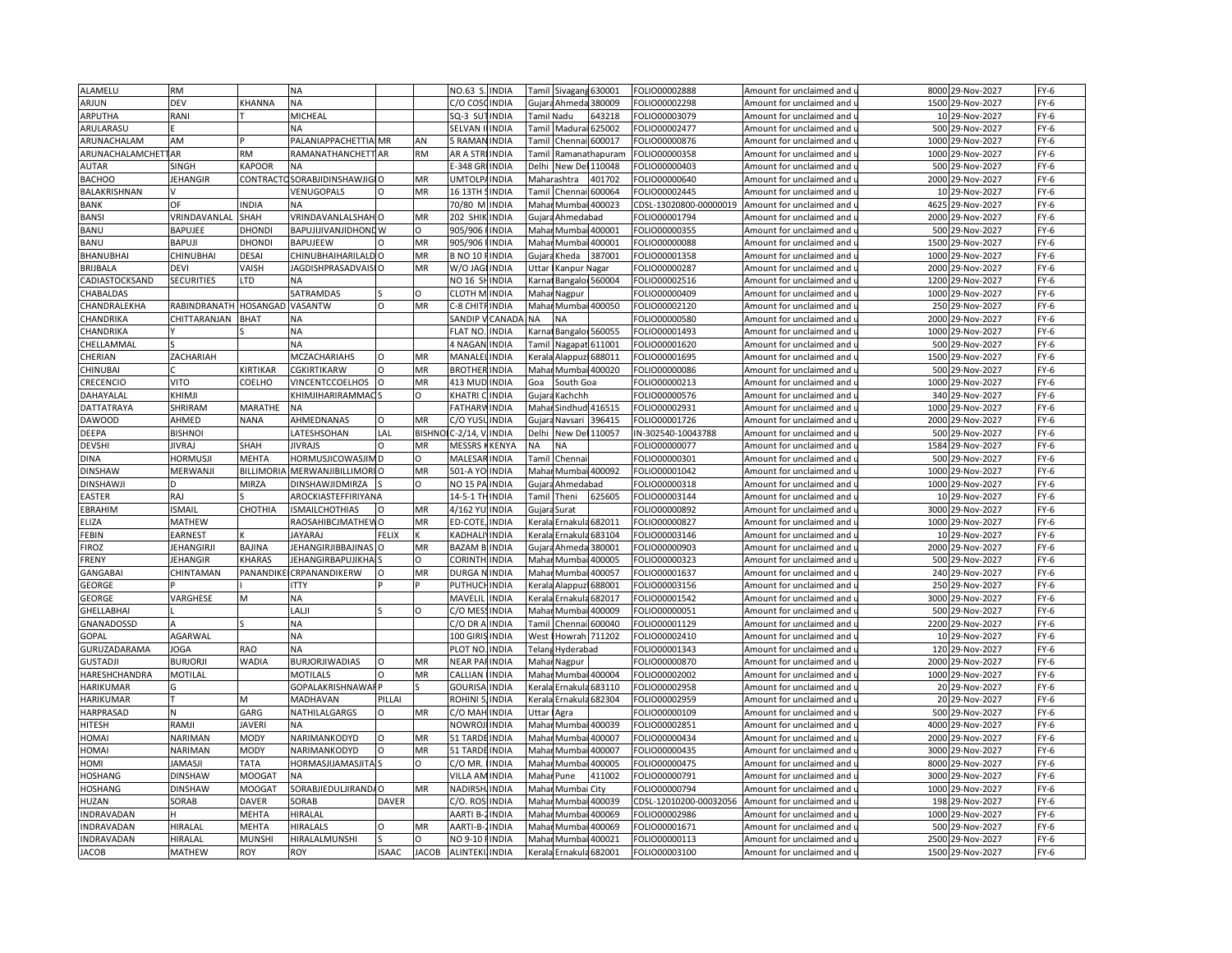| JAMESSAMUEL                             | RAJ                  |                     | <b>JRTHAMBIDURAIS</b>          | $\Omega$    | MR        | 61 PONN/INDIA         |               | Tami         | Chenna               | 600084            | FOLIO00001552                  | Amount for unclaimed and   | 1000 | 29-Nov-2027       | $FY-6$ |
|-----------------------------------------|----------------------|---------------------|--------------------------------|-------------|-----------|-----------------------|---------------|--------------|----------------------|-------------------|--------------------------------|----------------------------|------|-------------------|--------|
| <b>JANARDHAN</b>                        | <b>CANTHAPPA</b>     | KARKERA             | LATEMRKUMANDON S               |             | O         | VISHWAI               | <b>INDIA</b>  | Mahar        | Mumbai               | 400058            | FOLIO00001346                  | Amount for unclaimed and   |      | 500 29-Nov-2027   | $FY-6$ |
| <b>JASVANTLAL</b>                       | MANEKLAL             | SHAH                | MANEKLALS                      | O           | MR        | 2 BIRAL               | <b>INDIA</b>  |              | Gujara Vadoda        | 390011            | FOLIO00000874                  | Amount for unclaimed and   |      | 500 29-Nov-2027   | $FY-6$ |
| <b>IOSEPH</b>                           | ANTHONY              | MENEZES             | MONTHARGONMANE O               |             | MR        | BEHIND                | <b>INDIA</b>  | Goa          | South Go             | 403601            | FOLIO00000592                  | Amount for unclaimed and u |      | 1000 29-Nov-2027  | $FY-6$ |
| <b>IHTOI</b>                            |                      |                     | RAVI                           |             |           | 2/122 KA              | <b>INDIA</b>  | Tamil Nadu   |                      | 543213            | FOLIO00003145                  | Amount for unclaimed and   |      | 10 29-Nov-2027    | $FY-6$ |
| <b>OYEL</b>                             | SINGH                |                     | <b>BENNET</b>                  | D           |           | 1/412 M               | <b>INDIA</b>  | Tamil        | Chenna               |                   | FOLIO00002946                  | Amount for unclaimed and   |      | 10 29-Nov-2027    | $FY-6$ |
| <b>OYEL</b>                             | SINGH                |                     | <b>BENNET</b>                  |             |           | 1/412, M              | <b>INDIA</b>  | Tamil        | Chennai              | 500032            | FOLIO00003068                  | Amount for unclaimed and   |      | 500 29-Nov-2027   | $FY-6$ |
|                                         | KISHORE              | <b>TAPARIA</b>      | <b>NA</b>                      |             |           | <b>TAPARIA</b>        |               |              |                      | 500079            |                                |                            |      |                   | $FY-6$ |
| <b>IUGAL</b>                            |                      |                     |                                |             |           |                       | <b>INDIA</b>  | `amil        | Chenn                |                   | FOLIO00002787                  | Amount for unclaimed and   |      | 60 29-Nov-2027    |        |
| <b>IUPUDY</b>                           | SREE                 | RAMAMUR             | LATEMRJUPUDYVENK               |             |           | S/O LATE              | <b>INDIA</b>  |              | Andhr West Go        | 534235            | FOLIO00000924                  | Amount for unclaimed and   |      | 1000 29-Nov-2027  | $FY-6$ |
| KANNATHAL                               | ACHI                 | <b>RM</b>           | MRAMANATHANCHE <sup>1</sup> SP |             | <b>RM</b> | $5/1$ LAL B           | <b>INDIA</b>  | Tamil Nadu   |                      | 523556            | FOLIO00000574                  | Amount for unclaimed and   | 5000 | 29-Nov-2027       | $FY-6$ |
| <b>KANTA</b>                            | AXMICHAND            |                     | AXMICHANDSOBHACO               |             | MR        | <b>OPP HAT</b>        | <b>INDIA</b>  |              | Gujara Surat         |                   | OLIO00000904                   | Amount for unclaimed and   | 500  | 29-Nov-2027       | $FY-6$ |
| KANTILAL                                | <b><i>KAPOOR</i></b> | CHAND               | KAPOORCHAND                    |             | $\circ$   | C/O KAP               | <b>INDIA</b>  |              | Mahar Mumb           | 400022            | FOLIO00000271                  | Amount for unclaimed and   | 5000 | 29-Nov-2027       | $FY-6$ |
| KARUPPAN                                | CHETTIAR             | PL                  | PALANIAPPANCHETTIO             |             | MR        | 98 RAJAJ              | <b>INDIA</b>  | <b>Tamil</b> | Karur                | 539001            | FOLIO00001598                  | Amount for unclaimed and   | 2000 | 29-Nov-2027       | $FY-6$ |
| <b>KARUPPAN</b>                         | CHETTIAR             | PL                  | PALANIAPPACHETTIA RM           |             | PL        | BANKER                | <b>INDIA</b>  | Tamil        | Karur                |                   | FOLIO00000308                  | Amount for unclaimed and   | 5000 | 29-Nov-2027       | $FY-6$ |
| KESHAVAMURTHY                           | м                    |                     | MYSORELACHIACHET               |             | MR        | I HEM B               | <b>INDIA</b>  | Maha         | Mumbai               | 400019            | FOLIO00000391                  | Amount for unclaimed and   |      | 5000 29-Nov-2027  | $FY-6$ |
| KHANNA                                  |                      |                     | BHAGATRAMKHANNAO               |             | MR        | 14/15-F               | <b>INDIA</b>  | Delhi        | New Del              | 110001            | FOLIO00000280                  | Amount for unclaimed and   |      | 1000 29-Nov-2027  | $FY-6$ |
| KHORSHED                                | FREDOON              | <b>TARAPORE</b>     | <b>NA</b>                      |             |           | C/O MR                | <b>INDIA</b>  | Maha         | Mumba                | 400026            | FOLIO00000294                  | Amount for unclaimed and   | 500  | 29-Nov-2027       | $FY-6$ |
| KOLIKA                                  | CHANDRA              |                     | SCCHANDRAW                     | $\circ$     | MR        | C/O SRI I             | <b>INDIA</b>  | Delhi        | New Del              | 110009            | FOLIO00000452                  | Amount for unclaimed and   |      | 2000 29-Nov-2027  | FY-6   |
| KOUSALYA                                |                      |                     | CRAVINDRANW                    | $\Omega$    | MR        | 37 TEAC               | <b>INDIA</b>  | Tami         | Chenn                | 500020            | FOLIO00001499                  | Amount for unclaimed and   | 2000 | 29-Nov-2027       | $FY-6$ |
| KRISHNAN                                | M                    |                     | MEYYAPPACHETTIARS KP           |             | SM        | <b>FLAT NO</b>        | <b>INDIA</b>  | Tamil        | Chennai 600017       |                   | FOLIO00002269                  | Amount for unclaimed and u |      | 2000 29-Nov-2027  | $FY-6$ |
| KRISHNASWAMY                            |                      |                     | <b>STMALYS</b>                 | $\circ$     | DR        | 866 POO               | <b>INDIA</b>  | Tamil        | Chennai 600010       |                   | FOLIO00001115                  | Amount for unclaimed and   | 500  | 29-Nov-2027       | $FY-6$ |
| KURIEN                                  |                      |                     | <b>GEORGES</b>                 | $\Omega$    | MR        | SUPERIN               | <b>INDIA</b>  | Kerala       | Malappuram           |                   | FOLIO00000036                  | Amount for unclaimed and   | 1500 | 29-Nov-2027       | FY-6   |
| LAKSHMANAN                              |                      |                     | RAMANATHAN                     |             |           | 76/1 M                | <b>INDIA</b>  | Tami         |                      | Chennai 600004    | FOLIO00002977                  | Amount for unclaimed and   | 3000 | 29-Nov-2027       | $FY-6$ |
| LAKSHMI                                 | PL                   |                     | PALANIAPPACHETTIA O            |             |           | AR L HOI              | <b>INDIA</b>  | <b>Tamil</b> | Sivaganga            |                   | OLIO00000484                   | Amount for unclaimed and   | 960  | 29-Nov-2027       | $FY-6$ |
|                                         | KISHORE              | DARU                |                                | $\Omega$    |           | c/o urji              | <b>INDIA</b>  |              |                      |                   |                                |                            |      | 2000 29-Nov-2027  |        |
| LATA                                    |                      |                     | KISHOREGDARUW                  | $\Omega$    | MR        |                       |               | Gujara       | Surat                | 395001            | FOLIO00001037                  | Amount for unclaimed and   |      |                   | $FY-6$ |
| LAXMIBAI                                | HIRABHAI             |                     | HNVAKILWALAW                   |             | MR        | <b>GOPAL N</b>        | <b>INDIA</b>  | Mahar        | Mumbai               | 400002            | OLIO00000106                   | Amount for unclaimed and   |      | 500 29-Nov-2027   | $FY-6$ |
| LEELA                                   | <b>NAIR</b>          | М                   | <b>NA</b>                      |             |           | NO 12 1S              | <b>INDIA</b>  | Karna        |                      | Bangaloi 560038   | FOLIO00000810                  | Amount for unclaimed and   |      | 240 29-Nov-2027   | $FY-6$ |
| AMARNATH                                |                      |                     | MAITREYAN                      |             |           | 3-5 SUC               | <b>INDIA</b>  | Tami         | Chenn                | 600028            | CDSL-12040100-00000018         | Amount for unclaimed and   | 1000 | 29-Nov-2027       | $FY-6$ |
| MADAN                                   | MOHAN                | KHANNA              | MOOLCHANDKHANN, O              |             | MR        | 31 PEACO              | <b>INDIA</b>  |              | Mahar Mumbai 400026  |                   | FOLIO00000916                  | Amount for unclaimed and u |      | 5000 29-Nov-2027  | $FY-6$ |
| MALATHI                                 | VARMA                |                     | KNARAYANANNAIRD O              |             | MR        | B-602 K               | <b>INDIA</b>  | Delhi        |                      | New Del 110019    | FOLIO00000462                  | Amount for unclaimed and   | 1000 | 29-Nov-2027       | $FY-6$ |
| MAN                                     | SHINGH               | <b>AIN</b>          | NEMICHANDRAJAINS O             |             | MR        | C/O RAJE              | <b>INDIA</b>  |              | Madh Indore          |                   | FOLIO00002207                  | Amount for unclaimed and   | 500  | 29-Nov-2027       | $FY-6$ |
| MANGALBHAI                              | <b>MANORBHAI</b>     | PATEL               | <b>MANORBHAIPATEL</b>          |             | O         | GHANSH                | <b>INDIA</b>  | Mahar        | Mumbai City          |                   | FOLIO00000143                  | Amount for unclaimed and   | 1000 | 29-Nov-2027       | $FY-6$ |
| MANI                                    | JEHANGIR             | SUNTOKE             | JEHANGIRW                      | O           | MR        | A/4 39 N              | <b>INDIA</b>  | Maha         |                      | Mumbai 400007     | FOLIO00001145                  | Amount for unclaimed and   | 500  | 29-Nov-2027       | $FY-6$ |
| MANJUNATH                               |                      |                     | <b>SIDDAPPA</b>                |             |           | 62 14TH               | <b>INDIA</b>  | <b>Carna</b> | Bangalor             | 560086            | FOLIO00003171                  | Amount for unclaimed and   |      | 3000 29-Nov-2027  | $FY-6$ |
| MANNE                                   | RAVICHANDRA          |                     | RAVINDRUDUS                    | $\Omega$    | MR        | 8-3 VENI              | <b>INDIA</b>  | Andh         | Guntur               | 522007            | FOLIO00002359                  | Amount for unclaimed and   |      | 500 29-Nov-2027   | $FY-6$ |
| MANOHARLAL                              | KANKARIYA            |                     | <b>BHOPALMALS</b>              | $\mathsf O$ | MR        | 1 CHINN               | <b>INDIA</b>  | Tamil        | Chennai              | 600008            | FOLIO00002455                  | Amount for unclaimed and u |      | 10 29-Nov-2027    | $FY-6$ |
| MANSINGH                                | <b>AXMIDAS</b>       | ВНАКТА              | LAXMIDASBHAKTAS                | $\Omega$    | MR        | C/O JAM               | <b>INDIA</b>  | Maha         |                      | Mumbai 400023     | FOLIO00001277                  | Amount for unclaimed and   | 5000 | 29-Nov-2027       | $FY-6$ |
| MANU                                    |                      | SAM                 | <b>NA</b>                      |             |           | <b>PARUTHI</b>        | <b>INDIA</b>  |              | Kerala Ernakulam     |                   | FOLIO00002774                  | Amount for unclaimed and u |      | 60 29-Nov-2027    | $FY-6$ |
| MARIAMBAI                               | ESMAIL               |                     | ESMAIL                         | W           | $\Omega$  | AKBAR                 | <b>INDIA</b>  | Maha         | <b>Mumbai</b> 400050 |                   | FOLIO00000061                  | Amount for unclaimed and   | 500  | 29-Nov-2027       | $FY-6$ |
| MARZABAN                                | FRAMROZE             | <b>MINBATIWA NA</b> |                                |             |           | CAMA BI               | <b>INDIA</b>  | Mahar        |                      | Mumbai 400034     | FOLIO00000347                  | Amount for unclaimed and u | 1000 | 29-Nov-2027       | $FY-6$ |
| MEENAKSHI                               | ACHI                 |                     | LATEMRANARANNAN W              |             | O         | AN AR BA              | <b>INDIA</b>  | Tami         | Madura               |                   | FOLIO00000986                  | Amount for unclaimed and   | 1000 | 29-Nov-2027       | $FY-6$ |
| MEHRAN                                  |                      |                     | SUHAIL                         | AHMED       |           | 135 2ND               | <b>INDIA</b>  | <b>Karna</b> | Mysore 570011        |                   | FOLIO00003142                  | Amount for unclaimed and   | 10   | 29-Nov-2027       | $FY-6$ |
| MESSRSMARIKARAND CO                     |                      | LTD                 | <b>NA</b>                      |             |           | MARIKAF               | <b>INDIA</b>  | Kerala       |                      | Thiruvananthapura | FOLIO00000150                  | Amount for unclaimed and   | 2400 | 29-Nov-2027       | $FY-6$ |
| MOHAMEDUSMANJ                           | M                    |                     | IMABDULMOHAMED!O               |             | MR        | NO 1393               | INDIA         | Karna        |                      | Bangaloi 560079   |                                |                            | 1000 | 29-Nov-2027       | $FY-6$ |
| MOHANLAL                                | VIJ                  |                     | HARDAYALVIJ                    |             | ი         | SHANTHI               | <b>UNITED</b> | <b>NA</b>    | <b>NA</b>            |                   | FOLIO00001247<br>FOLIO00000166 | Amount for unclaimed and   |      | 1000 29-Nov-2027  | FY-6   |
|                                         |                      |                     |                                |             |           |                       |               |              |                      |                   |                                | Amount for unclaimed and   |      |                   |        |
| MOHDZILLUR                              | RAHMAN               | KHAN                | <b>NA</b>                      |             |           | DEPARTI               | <b>INDIA</b>  | Uttar        | Aligarh              |                   | FOLIO00000969                  | Amount for unclaimed and   | 2000 | 29-Nov-2027       | $FY-6$ |
| MOOL                                    | CHAND                | CHORADIA            | <b>HMCHORADIAS</b>             | $\circ$     | MR        | C/O M/S               | <b>INDIA</b>  | West         | Kolkata              | 700001            | FOLIO00002374                  | Amount for unclaimed and u |      | 10 29-Nov-2027    | $FY-6$ |
| MORARJ                                  | <b>CHIMJI</b>        | KENIA               | <b>NA</b>                      |             |           | T60 ELAI              | <b>INDIA</b>  | Tami         | Chenna               | 500083            | FOLIO00001631                  | Amount for unclaimed and   | 3000 | 29-Nov-2027       | $FY-6$ |
| MURUGAPPA                               | NARAYANAN            |                     | <b>NA</b>                      |             |           | C-23 PER              | <b>INDIA</b>  | Tamil        | Salem                | 536004            | FOLIO00002530                  | Amount for unclaimed and   | 1000 | 29-Nov-2027       | FY-6   |
| NAGABUSHANAM                            | UN                   |                     | <b>UNSHAMARAOS</b>             | $\circ$     | DR        | <b>FLAT NO</b>        | <b>INDIA</b>  | Tamil        | Chenn                | 500089            | FOLIO00001006                  | Amount for unclaimed and   | 1000 | 29-Nov-2027       | $FY-6$ |
| NARANDAS                                | VASANJI              |                     | VASANJIDEVJIS                  | $\Omega$    | MR        | <b>HALAI BI</b>       | <b>INDIA</b>  | Mahar        | Mumbai               | 400002            | FOLIO00000211                  | Amount for unclaimed and   | 1000 | 29-Nov-2027       | $FY-6$ |
| NAWABSIRLIAQUAT                         | HYAT                 | KHAN                | <b>NA</b>                      |             |           | LAKE VIE              | <b>INDIA</b>  |              | Madh Bhopal          |                   | FOLIO00000044                  | Amount for unclaimed and   |      | 20000 29-Nov-2027 | $FY-6$ |
| NEELAKANTA                              | <b>SETTY</b>         |                     | <b>NA</b>                      |             |           | 54 NALE               | <b>INDIA</b>  | <b>Karna</b> | Bangalor             | 560041            | FOLIO00001554                  | Amount for unclaimed and   |      | 1000 29-Nov-2027  | $FY-6$ |
| NERGIZ                                  | <b>NOSHIR</b>        | MEHTA               | NA                             |             |           | AZIZ BUII             | <b>INDIA</b>  | Mahar        | Mumba                | 400034            | FOLIO00000944                  | Amount for unclaimed and   |      | 500 29-Nov-2027   | $FY-6$ |
| NERGIZ                                  | <b>NOSHIR</b>        | MEHTA               | <b>NA</b>                      |             |           | AZIZ BU               | <b>INDIA</b>  | Maha         | Mumb                 | 400034            | OLIO00000945-                  | Amount for unclaimed and   | 500  | 29-Nov-2027       | $FY-6$ |
| NIDHYARAJESWARIGUADMINISTRATOR OFPVRMKI |                      |                     | I NA                           |             |           | <b>STERLING INDIA</b> |               | Tamil        | Chennai              | 500034            | FOLIO00002924                  | Amount for unclaimed and   |      | 3500 29-Nov-2027  | $FY-6$ |
| <b>NILLO</b>                            | NARULA               |                     | ASHOKNARULAW                   | $\Omega$    | MR        | $-61$ NI              | <b>INDIA</b>  | Delhi        | New D                | 110013            | FOLIO00000601                  | Amount for unclaimed and   | 2000 | 29-Nov-2027       | $FY-6$ |
| NIRANJANA                               | MANHARLAL            |                     | MANHARLALSHANTIL O             |             | MR        | 16 PREM-              | <b>INDIA</b>  | Mahar        |                      | Mumbai 400026     | FOLIO00002300                  | Amount for unclaimed and u | 1000 | 29-Nov-2027       | $FY-6$ |
| <b>NIRMALA</b>                          | <b>CUMARI</b>        |                     | PRAKASHCHANDW                  | $\circ$     | MR        | 26 KAND               | <b>INDIA</b>  | Tami         | Chenn                | 500079            | FOLIO00002227                  | Amount for unclaimed and   | 1000 | 29-Nov-2027       | $FY-6$ |
| OTERMAL                                 | FOJMALJ              |                     | <b>FOJMALWALAJIS</b>           |             | MR        | 153 BAZ/              | <b>INDIA</b>  | Mahar        | Mumbai               | 400001            | FOLIO00000882                  | Amount for unclaimed and   |      | 1000 29-Nov-2027  | $FY-6$ |
| PADAM                                   | ADHAR                | SINHA               | <b>NA</b>                      |             |           | C/O RADHINDIA         |               | Uttar        | Agra                 |                   | FOLIO00000909                  | Amount for unclaimed and   |      | 1000 29-Nov-2027  | $FY-6$ |
|                                         |                      |                     |                                |             |           |                       |               |              |                      |                   |                                |                            |      |                   |        |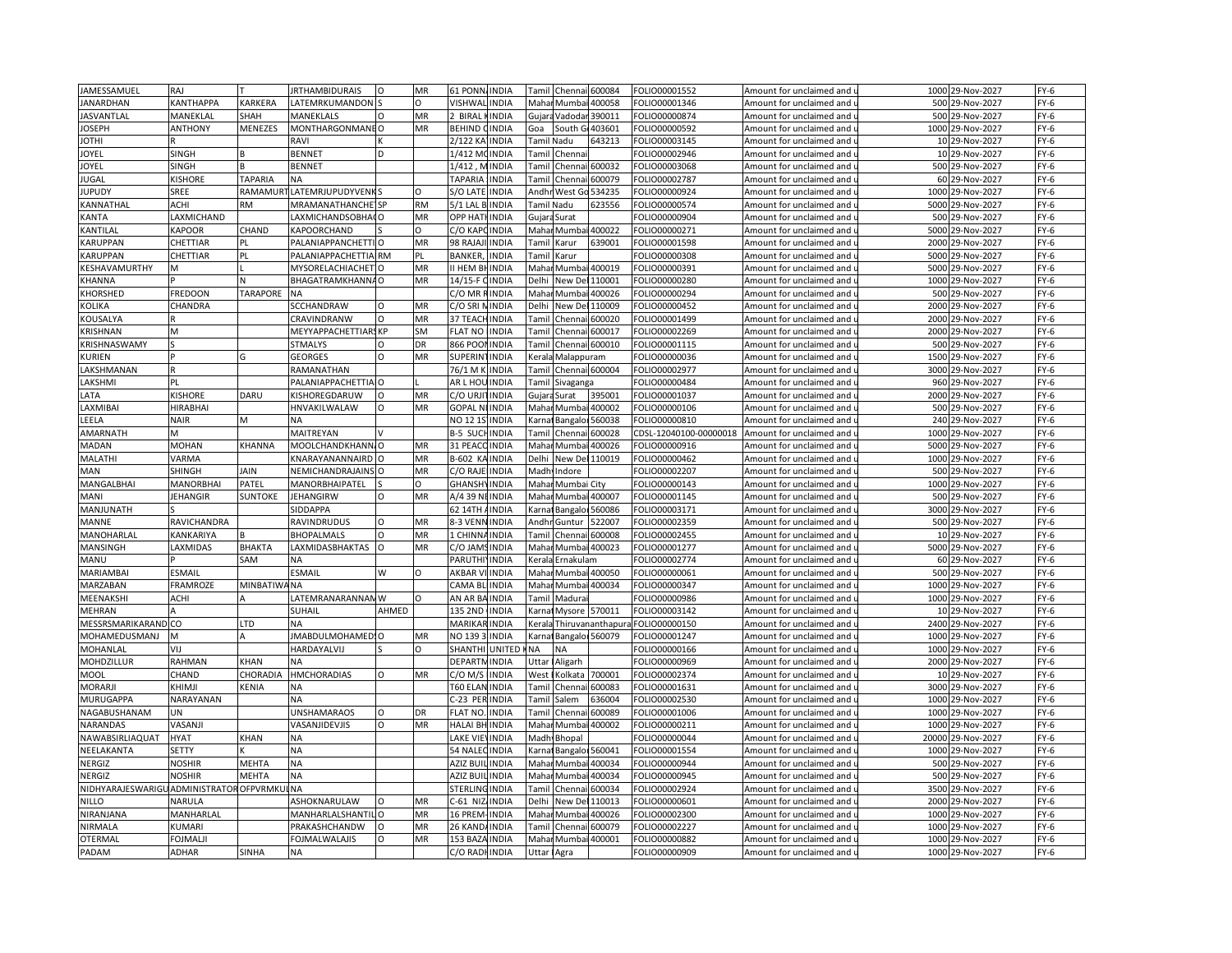| PADMAJA         |                              |                    | NA                             |               |           | C/O MR PINDIA        |              | Karna                                                                                                                                                    | Bangalor 560075        |                 | FOLIO00002460                  | Amount for unclaimed and                             | 2000  | 29-Nov-2027      | $FY-6$ |
|-----------------|------------------------------|--------------------|--------------------------------|---------------|-----------|----------------------|--------------|----------------------------------------------------------------------------------------------------------------------------------------------------------|------------------------|-----------------|--------------------------------|------------------------------------------------------|-------|------------------|--------|
| PALANIAPPAN     |                              |                    | <b>NA</b>                      |               |           | NO.5 PARINDIA        |              | Tamil                                                                                                                                                    | Salem                  | 536016          | OLIO00002667                   | Amount for unclaimed and                             |       | 1000 29-Nov-2027 | FY-6   |
| PANDURANGA      | <b>RAO</b>                   |                    | <b>BABAIAHS</b>                | $\Omega$      | MR        | 75 A P               | <b>INDIA</b> |                                                                                                                                                          | Andhr Nellore          | 524201          | FOLIO00001971                  | Amount for unclaimed and                             | 1000  | 29-Nov-2027      | $FY-6$ |
| PANKAJ          | DHIRAJLAL                    | SHAH               | PANKAJBHAIW                    | $\Omega$      | MR        | <b>VIPIN VI</b>      | <b>INDIA</b> |                                                                                                                                                          | Gujara Bhavnag         | 364002          | FOLIO00001209                  | Amount for unclaimed and                             | 1000  | 29-Nov-2027      | $FY-6$ |
| <b>PARPATI</b>  | PARSHOTAMDA!                 |                    | PARSHOTAMDASKULI W             |               | $\Omega$  | NO 56/A              | <b>INDIA</b> |                                                                                                                                                          | Mahar Mumba            | 400007          | FOLIO00000333                  | Amount for unclaimed and                             | 1000  | 29-Nov-2027      | $FY-6$ |
| PATEL           |                              |                    | AVPATELS                       | $\Omega$      | MR        | C/O BHA              | <b>INDIA</b> | Gujar                                                                                                                                                    | Mahesa                 | 384170          | FOLIO00000101                  | Amount for unclaimed and                             |       | 500 29-Nov-2027  | $FY-6$ |
| PAYAL           | MODI                         |                    | <b>NA</b>                      |               |           | 457 NEW              | <b>INDIA</b> | West                                                                                                                                                     | Kolkata                | 700053          | FOLIO00002425                  | Amount for unclaimed and                             |       | 10 29-Nov-2027   | $FY-6$ |
| PERIANNAN       | VE                           |                    | VAIRAVANSO                     | MR            | KM        | NO 1 BHA             | <b>INDIA</b> | Tami                                                                                                                                                     | Chennai                | 500004          | FOLIO00001486                  | Amount for unclaimed and                             | 1000  | 29-Nov-2027      | $FY-6$ |
| PERIN           | ERUCH                        | <b>DASTUR</b>      | ERUCHARDESHIRDAS'              | $\circ$       | MR        | 23 NEPEA             | <b>INDIA</b> | Mahar                                                                                                                                                    |                        | 400036          |                                |                                                      |       | 2500 29-Nov-2027 | $FY-6$ |
| PERVEZ          | <b>VISTASP</b>               | DALAL              | <b>VISTASPW</b>                | O             | MR        | 95 SHAN              | <b>INDIA</b> | Maha                                                                                                                                                     | Mumba<br>Mumb          | 400005          | FOLIO00002118<br>FOLIO00002229 | Amount for unclaimed and<br>Amount for unclaimed and | 1000  | 29-Nov-2027      | $FY-6$ |
|                 |                              |                    | <b>MPJOSEPHS</b>               | $\circ$       |           |                      |              |                                                                                                                                                          |                        |                 |                                |                                                      |       |                  |        |
| PHILIP          |                              |                    |                                |               | MR        | MODAYII              | <b>INDIA</b> | Kerala                                                                                                                                                   | Ernakula               | 582016          | OLIO00000298                   | Amount for unclaimed and u                           |       | 7200 29-Nov-2027 | $FY-6$ |
| PHIROZE         | CAWASJI                      | <b>NAVDER</b>      | DARABNNAVDERW                  | $\circ$       | MR        | C/O MR               | <b>INDIA</b> | Maha                                                                                                                                                     | Thane                  | 400705          | FOLIO00000749                  | Amount for unclaimed and                             | 1000  | 29-Nov-2027      | $FY-6$ |
| POORANSINGH     |                              |                    | TIKARAMSIGHS                   | $\circ$       | MR        | 16 13TH              | <b>INDIA</b> | Tamil                                                                                                                                                    | Chenna                 | 600064          | OLIO00002351                   | Amount for unclaimed and                             |       | 10 29-Nov-2027   | $FY-6$ |
| PRAFUL          | <b>JIVANCHAND</b>            | <b>MOTISHAV</b>    | <b>JIVANCHANDS</b>             | $\circ$       | MR        | 29 SEA 0             | <b>INDIA</b> | Maha                                                                                                                                                     | Mumb                   | 400007          | FOLIO00002170                  | Amount for unclaimed and                             | 1000  | 29-Nov-2027      | $FY-6$ |
| PRAFULKUMAR     |                              | GANDHI             | <b>MATHURADAS</b>              | N             | GANDH     | 127-129              | <b>INDIA</b> | Mahar                                                                                                                                                    | Mumbai                 | 400002          | FOLIO00003093                  | Amount for unclaimed and                             |       | 1000 29-Nov-2027 | $FY-6$ |
| PRAMOD          | SINGHAL                      |                    |                                |               |           | 17/129 D.            | <b>INDIA</b> | Uttar                                                                                                                                                    | Agra                   |                 | FOLIO00003019                  | Amount for unclaimed and                             |       | 500 29-Nov-2027  | $FY-6$ |
| PRATAP          | PURUSHOTTAM                  | <b>THACKAR</b>     | PUREESHOTTAM                   |               | THACK     | NARMAD               | <b>INDIA</b> | Gujara                                                                                                                                                   | Kachchh                | 370001          | FOLIO00002933                  | Amount for unclaimed and                             |       | 3000 29-Nov-2027 | $FY-6$ |
| PRAVINKANT      | CHIMANLAL                    | SHAH               | <b>NA</b>                      |               |           | EYE SUR              | <b>INDIA</b> | Gujar                                                                                                                                                    | Surat                  | 395003          | FOLIO00000564                  | Amount for unclaimed and                             |       | 500 29-Nov-2027  | $FY-6$ |
| PREMLATA        | <b>MODI</b>                  |                    | <b>NA</b>                      |               |           | 457 NEW              | <b>INDIA</b> | West                                                                                                                                                     | olkata)                | 700053          | FOLIO00002423                  | Amount for unclaimed and                             | 10    | 29-Nov-2027      | $FY-6$ |
| PUTHIYA         | <b>COTTAI</b>                | <b>HASHIM</b>      | AKKADARKUTTYS                  | $\Omega$      | MR        | P.K BUNGINDIA        |              | Kerala                                                                                                                                                   | Kannur <b>I</b>        | 670001          | FOLIO00000610                  | Amount for unclaimed and                             |       | 3000 29-Nov-2027 | $FY-6$ |
| PUTHIYA         | KOTTAL                       | <b>JAMEELA</b>     | AKKADERKUTTYD                  | $\Omega$      | MR        | PALLICO              | <b>INDIA</b> | Kerala                                                                                                                                                   | Alappuzha              |                 | FOLIO00000612                  | Amount for unclaimed and                             | 3000  | 29-Nov-2027      | $FY-6$ |
| RACHAWWA        | CHINNAPPA                    | MOOGI              | <b>NA</b>                      |               |           | <b>BAZAR GUINDIA</b> |              |                                                                                                                                                          | Andhr East God 533217  |                 | FOLIO00000970                  | Amount for unclaimed and u                           |       | 1000 29-Nov-2027 | FY-6   |
| RAGHUBAR        | DIAL                         | JAIN               | LALARAMDIALJAINS               | Io            | MR        | <b>JAIN BHL</b>      | <b>INDIA</b> | Delhi                                                                                                                                                    | New Del                | 110005          | FOLIO00000087                  | Amount for unclaimed and                             | 1000  | 29-Nov-2027      | FY-6   |
| RAGUNATHAN      | ΚR.                          |                    | KUMARAPPANCHETTIO              |               | MR        | MANGUD               | <b>INDIA</b> |                                                                                                                                                          | <b>Tamil Pudukko</b>   | 522203          | FOLIO00001508                  | Amount for unclaimed and                             | 1000  | 29-Nov-2027      | $FY-6$ |
| RAJALAKSHMI     | ACHI                         | M                  | MEYYAPACHETTIARWO              |               | MR        | DOOR NC              | <b>INDIA</b> |                                                                                                                                                          | Tamil Nadu             | 523001          | FOLIO00001380                  | Amount for unclaimed and                             | 5000  | 29-Nov-2027      | $FY-6$ |
| RAJENDRA        | PRASAD                       | YADAV              | HARIYADAVS                     | $\Omega$      | MR        | C/O SUN              | <b>INDIA</b> | West                                                                                                                                                     | Kolkata                | 700001          | FOLIO00002370                  | Amount for unclaimed and                             |       | 10 29-Nov-2027   | $FY-6$ |
| RAJENDRA        | SHREYA                       | SHAH               |                                |               |           | <b>FLAT NO</b>       | <b>INDIA</b> |                                                                                                                                                          | <b>Telang Hyderab</b>  | 500001          | FOLIO00003057                  | Amount for unclaimed and                             |       | 500 29-Nov-2027  | $FY-6$ |
| RAJENDRA        | TRIBHUVANDAS                 | JAIN               | TRIBHUVANDASOJAINO             |               | MR        | <b>AWAHA</b>         | INDIA        | Maha                                                                                                                                                     | algaon                 | 125111          | FOLIO00001580                  | Amount for unclaimed and                             | 1000  | 29-Nov-2027      | $FY-6$ |
| RAJESH          | AGARWAL                      |                    | NA                             |               |           | <b>BLOCK 3</b>       | <b>INDIA</b> | Delhi                                                                                                                                                    | <b>New Del</b>         | 110054          | FOLIO00002894                  | Amount for unclaimed and                             |       | 1000 29-Nov-2027 | $FY-6$ |
| RAJINI          | BAI                          |                    | <b>NA</b>                      |               |           | 16 13TH              | <b>INDIA</b> | Tami                                                                                                                                                     | Chenna                 | 500064          | FOLIO00002355                  | Amount for unclaimed and                             | 10    | 29-Nov-2027      | $FY-6$ |
| RAJUKVR         |                              |                    | <b>NA</b>                      |               |           | PENUMA               | <b>INDIA</b> |                                                                                                                                                          | Andhr West Go 534268   |                 | OLIO00002856                   | Amount for unclaimed and                             | 1000  | 29-Nov-2027      | FY-6   |
| RAMACHANDRAIYER |                              | N                  | <b>NA</b>                      |               |           | GENERA               | <b>INDIA</b> | Keral                                                                                                                                                    | Palakkad               |                 | FOLIO00000146                  | Amount for unclaimed and                             | 16000 | 29-Nov-2027      | $FY-6$ |
| RAMACHANDRA     | RAO                          |                    | <b>BDASAPPAYAS</b>             | $\Omega$      | MR        | FLAT NO:             | <b>INDIA</b> | Tamil                                                                                                                                                    | Chenna                 |                 | FOLIO00000634                  | Amount for unclaimed and                             | 500   | 29-Nov-2027      | $FY-6$ |
| RAMAN           |                              | H                  | <b>NA</b>                      |               |           | KILMELF              | <b>INDIA</b> | Tamil                                                                                                                                                    | The Nilgiris           |                 | FOLIO00000557                  |                                                      | 1000  | 29-Nov-2027      |        |
|                 | M                            |                    | MMRAMASWAMYD                   |               |           |                      |              |                                                                                                                                                          |                        |                 |                                | Amount for unclaimed and                             | 1000  |                  | $FY-6$ |
| RAMANSUBBARAO   |                              |                    |                                |               | MR        | 135 7TH              | <b>INDIA</b> | <arna< td=""><td></td><td>Bangaloi 560011</td><td>FOLIO00001958</td><td>Amount for unclaimed and</td><td></td><td>29-Nov-2027</td><td>FY-6</td></arna<>  |                        | Bangaloi 560011 | FOLIO00001958                  | Amount for unclaimed and                             |       | 29-Nov-2027      | FY-6   |
| RAMANATHAN      |                              |                    | <b>NA</b>                      |               |           | NO.5 PAR             | <b>INDIA</b> | <b>Tamil</b>                                                                                                                                             | Salem                  | 536016          | FOLIO00002666                  | Amount for unclaimed and                             |       | 1000 29-Nov-2027 | $FY-6$ |
| RAMASWAMY       |                              |                    | SOLAYAPPANRM                   |               |           | <b>G2 VIMA</b>       | <b>INDIA</b> | <b>Tami</b>                                                                                                                                              | Chenna                 | 500042          | OLIO00003092                   | Amount for unclaimed and                             | 500   | 29-Nov-2027      | FY-6   |
| RAMESH          | <b>IATASHANKER</b>           | <b>JOSHI</b>       | <b>ISJOSHIS</b>                | $\circ$       | MR        | <b>FLAT NO</b>       | <b>INDIA</b> | Gujara                                                                                                                                                   | Ahmeda                 | 380009          | FOLIO00000864                  | Amount for unclaimed and                             |       | 250 29-Nov-2027  | $FY-6$ |
| RAOT            |                              |                    | GUNDAPPARAOS                   | $\Omega$      | MR        | <b>INSURAN</b>       | <b>INDIA</b> |                                                                                                                                                          | Carnat Bangalo         | 560053          | OLIO00000734                   | Amount for unclaimed and                             |       | 250 29-Nov-2027  | $FY-6$ |
| RATI            | JAL                          |                    | PARDIWALL/JALJAMESTJEEPARDIV W |               | O         | NESS BAUINDIA        |              |                                                                                                                                                          | Mahai Mumbai 400007    |                 | OLIO00000763                   | Amount for unclaimed and                             |       | 1000 29-Nov-2027 | FY-6   |
| RAVI            |                              |                    | <b>IHTOL</b>                   |               |           | NO 2/122             | <b>INDIA</b> |                                                                                                                                                          | Tamil Nadu             | 643213          | FOLIO00003076                  | Amount for unclaimed and                             | 10    | 29-Nov-2027      | $FY-6$ |
| RENUKHA         | ESAISELVAN                   |                    | RESAISELVANW                   | $\Omega$      | MR        | SELVAN               | <b>INDIA</b> |                                                                                                                                                          | Tamil Madurai          | 625002          | FOLIO00001203                  | Amount for unclaimed and                             |       | 1000 29-Nov-2027 | $FY-6$ |
| <b>RITU</b>     | AGGARWAL                     |                    | <b>NA</b>                      |               |           | 502 SAVE             | <b>INDIA</b> | Delhi                                                                                                                                                    | New De                 | 110085          | FOLIO00002891                  | Amount for unclaimed and                             |       | 3000 29-Nov-2027 | $FY-6$ |
| <b>ROSHAN</b>   | SORABJI                      | <b>BATLIBOI</b>    |                                |               |           | 11 RAJES             | <b>INDIA</b> | Mahar                                                                                                                                                    |                        | Mumbai 400020   | FOLIO00003022                  | Amount for unclaimed and                             |       | 5000 29-Nov-2027 | $FY-6$ |
| ROSHANLAL       | AGGARWAL                     |                    | <b>AGGARWALS</b>               | O             | MR        | 79 DAYA              | <b>INDIA</b> | Punjał                                                                                                                                                   |                        | Amritsar 143001 | FOLIO00000229                  | Amount for unclaimed and                             |       | 1000 29-Nov-2027 | $FY-6$ |
| ROSHEN          | <b><i><u>AIKOBAD</u></i></b> | DELVADAV           | <b>KAIKOBADW</b>               | O             | MR        | GULISTA              | <b>INDIA</b> | Mahar                                                                                                                                                    | Mumbai City            |                 | OLIO00001705                   | Amount for unclaimed and                             |       | 1000 29-Nov-2027 | $FY-6$ |
| ROSY            | GEORGE                       |                    | NΑ                             |               |           | NO:3 4TH             | <b>INDIA</b> | Karna                                                                                                                                                    | Bangaloi 560033        |                 | FOLIO00000950                  | Amount for unclaimed and                             |       | 500 29-Nov-2027  | $FY-6$ |
| SAAM            | NOSHIR                       | <b>NANABHAI</b>    | <b>NOSHIR</b>                  |               | $\Omega$  | NO 724               | <b>INDIA</b> | Maha                                                                                                                                                     | Mumba                  | 400014          | FOLIO00000361                  | Amount for unclaimed and                             | 400   | 29-Nov-2027      | $FY-6$ |
| SAGUNA          |                              |                    | RSHOSANGADIW                   | $\circ$       | MR        | C/8 CHIT             | <b>INDIA</b> |                                                                                                                                                          | Mahar Mumbai 400050    |                 | OLIO00000439                   | Amount for unclaimed and u                           |       | 500 29-Nov-2027  | $FY-6$ |
| SAILENDRA       | LALL                         | SEAL               | <b>NA</b>                      |               |           | 44 SIKD              | <b>INDIA</b> | West                                                                                                                                                     | Kolkata                | 700007          | FOLIO00002745                  | Amount for unclaimed and                             |       | 10 29-Nov-2027   | $FY-6$ |
| SAJI            |                              |                    | PAPPACHAN                      |               |           | VALIYAZI             | <b>INDIA</b> | Kerala                                                                                                                                                   | Ernakula               | 582020          | FOLIO00003008                  | Amount for unclaimed and                             |       | 10 29-Nov-2027   | $FY-6$ |
| SAJITH          | VARGHESE                     |                    | <b>DANEY</b>                   | PHILIP        |           | PLOT NO              | <b>INDIA</b> | Kerala                                                                                                                                                   | Thrissur               | 580006          | FOLIO00003073                  | Amount for unclaimed and                             |       | 20 29-Nov-2027   | $FY-6$ |
| SAKAMURIVEERA   | VENKATA                      | <b>SATYANARAIO</b> |                                |               |           | HOUSE N              | <b>INDIA</b> | Andhi                                                                                                                                                    | Krishna                | 521301          | FOLIO00003042                  | Amount for unclaimed and                             |       | 750 29-Nov-2027  | $FY-6$ |
| SANGEETA        | CHITNIS                      |                    | MILINDW                        | O             | MR        | POPULAF              | <b>INDIA</b> | Maha                                                                                                                                                     | Mumbai                 | 400028          | FOLIO00002016                  | Amount for unclaimed and                             |       | 2000 29-Nov-2027 | $FY-6$ |
| SANJAY          |                              | BADJATE            | SHANTILALS                     |               | MR        | <b>CONARK</b>        | <b>INDIA</b> | Maha                                                                                                                                                     | Pune                   |                 | OLIO00001573                   | Amount for unclaimed and                             |       | 1500 29-Nov-2027 | $FY-6$ |
| SANJAY          |                              | GEORGE             | MANJU                          | <b>GEORGE</b> |           | 19/650 N             | <b>INDIA</b> |                                                                                                                                                          | Kerala Kollam          | 591560          | FOLIO00003147                  | Amount for unclaimed and                             |       | 10 29-Nov-2027   | $FY-6$ |
| SARATHAMBAL     |                              |                    | <b>NA</b>                      |               |           | W/O MR               | <b>INDIA</b> |                                                                                                                                                          | amil Nadu              | 506705          | FOLIO00002431                  | Amount for unclaimed and                             |       | 500 29-Nov-2027  | $FY-6$ |
| SARMAC          |                              |                    | SVVAIDYANATHAIERS O            |               | MR        | VASANT               |              |                                                                                                                                                          | Tamil Chennai 600018   |                 |                                |                                                      |       | 240 29-Nov-2027  | $FY-6$ |
|                 |                              |                    |                                |               |           | <b>SANTHA</b>        | <b>INDIA</b> |                                                                                                                                                          |                        | 588544          | FOLIO00000863                  | Amount for unclaimed and                             |       |                  |        |
| SATHYAN         |                              |                    | <b>NA</b>                      |               |           |                      | INDIA        | <eral< td=""><td></td><td></td><td>FOLIO00002896</td><td>Amount for unclaimed and</td><td></td><td>10 29-Nov-2027</td><td><math>FY-6</math></td></eral<> |                        |                 | FOLIO00002896                  | Amount for unclaimed and                             |       | 10 29-Nov-2027   | $FY-6$ |
| SHALWI          | MODI                         |                    | <b>NA</b>                      |               |           | <b>457 NEW INDIA</b> |              |                                                                                                                                                          | West Kolkata           | 700053          | FOLIO00002424                  | Amount for unclaimed and u                           |       | 10 29-Nov-2027   | $FY-6$ |
| <b>SHANTHI</b>  |                              |                    | PBALASUBRAMANIANO              |               | <b>MR</b> | SHOBIT A INDIA       |              |                                                                                                                                                          | Karnat Bangaloi 560098 |                 | FOLIO00002178                  | Amount for unclaimed and u                           |       | 2000 29-Nov-2027 | $FY-6$ |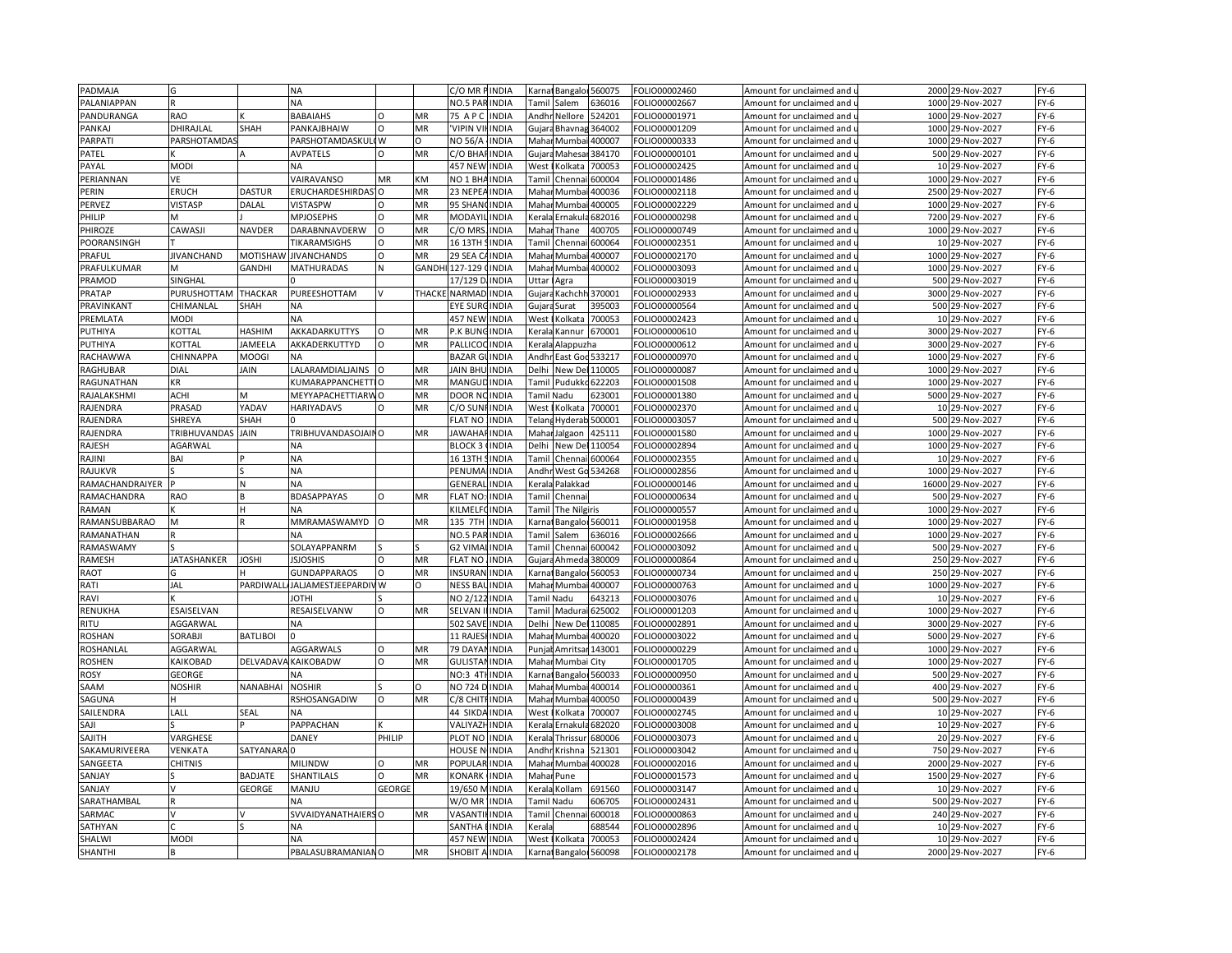| SHARDABEN          | AXMIDAS               | RAWANI         | LAXMIDASRAWANIWO            |                 | MR       | 131 DAD              | <b>INDIA</b> |                                                                                                                                                                          | Mahar Mumbai 400002    |        | FOLIO00001568          | Amount for unclaimed and   | 500   | 29-Nov-2027       | $FY-6$ |
|--------------------|-----------------------|----------------|-----------------------------|-----------------|----------|----------------------|--------------|--------------------------------------------------------------------------------------------------------------------------------------------------------------------------|------------------------|--------|------------------------|----------------------------|-------|-------------------|--------|
| SHASHIKANT         | ABHSHANKER            | <b>BHATT</b>   | LABHSHANKERIBHAT10          |                 | MR       | KARSAN HINDIA        |              |                                                                                                                                                                          | Gujara Jamnagar        |        | FOLIO00001004          | Amount for unclaimed and   |       | 500 29-Nov-2027   | $FY-6$ |
| SHERA              | <b>SORABJI</b>        | SPENCER        | DHUNJISHAWSORABJ W          |                 | O        | <b>JAIJI TERF</b>    | <b>INDIA</b> |                                                                                                                                                                          | Mahar Mumbai 400007    |        | FOLIO00000311          | Amount for unclaimed and   |       | 1000 29-Nov-2027  | $FY-6$ |
| <b>SHROFFP</b>     |                       |                | <b>SHROFFW</b>              | $\Omega$        | MR       | SETHNA               | <b>INDIA</b> | Mahar                                                                                                                                                                    | Mumbai 400002          |        | FOLIO00002219          | Amount for unclaimed and u | 1000  | 29-Nov-2027       | $FY-6$ |
| SOLAIAPPAN         | 22                    | <b>RM</b>      | <b>NA</b>                   |                 |          | 5/13 PU              | <b>INDIA</b> | Tami                                                                                                                                                                     | Pudukkc                | 522506 | FOLIO00001009          | Amount for unclaimed and   | 500   | 29-Nov-2027       | $FY-6$ |
| SRIMATHI           | SHANTHI               | SHAH           | GOPALDASCHAWLA              | W               | $\Omega$ | NO 44 JC             | <b>INDIA</b> | Delhi                                                                                                                                                                    | New De                 | 110003 | FOLIO00000067          | Amount for unclaimed and   | 3000  | 29-Nov-2027       | $FY-6$ |
| SRINIVASAMURTI     |                       | и              | <b>NARSINGRAOS</b>          | 0               |          | ADVOCA               | <b>INDIA</b> | Karna                                                                                                                                                                    | Bellary                |        | FOLIO00000118          | Amount for unclaimed and   |       | 140 29-Nov-2027   | $FY-6$ |
| SUBRAMANIAN        |                       |                |                             |                 | MR       | $-1$ V V S           |              |                                                                                                                                                                          |                        | 500092 |                        |                            | 2000  |                   | $FY-6$ |
|                    |                       |                | SOCKALINGAMCHETTO           |                 |          |                      | <b>INDIA</b> | Гаmі                                                                                                                                                                     | Chennai                |        | FOLIO00001312          | Amount for unclaimed and   |       | 29-Nov-2027       |        |
| SURENDRA           | RAMANLAL              | SHAH           | NA                          |                 |          | 7 ARIHAN             | <b>INDIA</b> |                                                                                                                                                                          | Gujara Ahmeda          | 380007 | FOLIO00000967          | Amount for unclaimed and u |       | 1000 29-Nov-2027  | $FY-6$ |
| SURENDRANATH       |                       |                | KUTTAPPA                    | <b>PANICKER</b> |          | <b>KRISHN</b>        | <b>INDIA</b> | Kerali                                                                                                                                                                   | Alappuz                | 588006 | FOLIO00003049          | Amount for unclaimed and   | 260   | 29-Nov-2027       | $FY-6$ |
| SURENDRANATH       |                       |                | KUTTAPPA                    | PANICKER        |          | KRISHNA              | <b>INDIA</b> |                                                                                                                                                                          | Cerala Alappuzl        | 588006 | FOLIO00003117          | Amount for unclaimed and   | 1000  | 29-Nov-2027       | FY-6   |
| <b>SURESH</b>      | <b>JACOB</b>          |                | <b>NA</b>                   |                 |          | <b>GROUP</b>         | <b>INDIA</b> | Tamil Nadu                                                                                                                                                               |                        | 643213 | FOLIO00002807          | Amount for unclaimed and   | 100   | 29-Nov-2027       | $FY-6$ |
| SUSAN              | KURUVILA              |                | <b>NA</b>                   |                 |          | PULIKKA              | <b>INDIA</b> |                                                                                                                                                                          | Kerala Ernakula 683108 |        | FOLIO00001658          | Amount for unclaimed and   |       | 320 29-Nov-2027   | FY-6   |
| THEIVANAI          | PL                    |                | NATARAJAN                   | PL              |          | $D-11-B$             | <b>INDIA</b> | Tamil                                                                                                                                                                    | Madurai 625006         |        | FOLIO00002994          | Amount for unclaimed and   | 1000  | 29-Nov-2027       | $FY-6$ |
| TRYAMBAK           | HARI                  | <b>TULPULE</b> | <b>HARIVITHALTULPULE</b>    |                 | O        | PATEL CI             | <b>INDIA</b> | Mahar                                                                                                                                                                    | Mumbai City            |        | FOLIO00000119          | Amount for unclaimed and   |       | 2000 29-Nov-2027  | $FY-6$ |
| UMAYAL             | <b>CUMARAPPAN</b>     |                | <b>NA</b>                   |                 |          | PM HO                | <b>INDIA</b> | <b>Tamil</b>                                                                                                                                                             | Pudukkottai            |        | FOLIO00001124          | Amount for unclaimed and   |       | 1000 29-Nov-2027  | $FY-6$ |
| UPENDRA            | <b>NATH</b>           |                | PREMNATHS                   | $\Omega$        | DR       | <b>NATH N</b>        | INDIA        |                                                                                                                                                                          | elang Hyderab 500001   |        | FOLIO00001679          | Amount for unclaimed and   | 250   | 29-Nov-2027       | $FY-6$ |
| <b>USHAKANT</b>    | MULCHAND              |                | MULCHANDMORABH O            |                 | MR       | <b>UHARPC</b>        | <b>INDIA</b> |                                                                                                                                                                          | Gujara Surat           |        | FOLIO00000587          | Amount for unclaimed and   |       | 1000 29-Nov-2027  | FY-6   |
| VADUGANATHAN       | RC.                   |                | PARIMALA                    |                 |          | NO 1/8               | <b>INDIA</b> |                                                                                                                                                                          | <b>Tamil Nadu</b>      | 643213 | FOLIO00003077          | Amount for unclaimed and   | 20    | 29-Nov-2027       | $FY-6$ |
| VANDANA            |                       | KAMATH         | <b>NA</b>                   |                 |          | A4/0101              | <b>INDIA</b> |                                                                                                                                                                          | Karnal Bangaloi 560078 |        | FOLIO00002306          | Amount for unclaimed and u |       | 1000 29-Nov-2027  | $FY-6$ |
| VASANTHABHASKARAIM |                       |                | VKBHASKARANW                | $\circ$         | MR       | c/o sri              | <b>INDIA</b> |                                                                                                                                                                          | Kerala Ernakula 682020 |        | FOLIO00000808          | Amount for unclaimed and   |       | 240 29-Nov-2027   | $FY-6$ |
| VASANTHA           |                       |                | PANDURANGARAOW O            |                 | MR       | C/O MR               | <b>INDIA</b> |                                                                                                                                                                          | Andhr Nellore 524201   |        | FOLIO00001948          | Amount for unclaimed and   | 2000  | 29-Nov-2027       | $FY-6$ |
| VEERIAH            | REDDIAR               |                | SUBBIANREDDIARS             | $\Omega$        | MR       | DEALER               | <b>INDIA</b> | Kerala                                                                                                                                                                   | Alappuzha              |        | FOLIO00000148          | Amount for unclaimed and   | 28800 | 29-Nov-2027       | $FY-6$ |
| VENKATARAMAN       |                       |                | TMVSATAHSIVAMCH             |                 | MR       | 14 GURl              | INDIA        | Tamil                                                                                                                                                                    | Tiruchira 620008       |        | OLIO00001080           | Amount for unclaimed and   | 1000  | 29-Nov-2027       | $FY-6$ |
| VENKATASUBRAMANI N |                       |                | RRAMAKRISHNAIYERSO          |                 | N        | <b>SUPRIYA</b>       | <b>INDIA</b> | Tamil                                                                                                                                                                    | Coimbat 641026         |        | FOLIO00000398          | Amount for unclaimed and   |       | 6000 29-Nov-2027  | $FY-6$ |
| VERGHESE           | <b>IOHN</b>           |                |                             |                 |          | VEEMBL               | <b>INDIA</b> | <erala< td=""><td>Pathanamthitta</td><td></td><td>OLIO00000570</td><td>Amount for unclaimed and</td><td>2000</td><td>29-Nov-2027</td><td><math>FY-6</math></td></erala<> | Pathanamthitta         |        | OLIO00000570           | Amount for unclaimed and   | 2000  | 29-Nov-2027       | $FY-6$ |
| VIDYAPRAKASH       | AROORMAL              | BHATIA         | AROORMALBHATIA              |                 | O        | C/O M/S              | <b>INDIA</b> |                                                                                                                                                                          | Mahar Mumbai City      |        | FOLIO00000180          | Amount for unclaimed and   |       | 1000 29-Nov-2027  | $FY-6$ |
| VINODRAI           | <b>ISHWARDAS</b>      | <b>MEHTA</b>   |                             |                 | MR       | C/O MR               | <b>INDIA</b> | Maha                                                                                                                                                                     | Mumbai 400004          |        |                        |                            | 2000  |                   | $FY-6$ |
|                    |                       |                | ISHWARDASMEHTAS             |                 |          |                      |              |                                                                                                                                                                          |                        |        | FOLIO00001276          | Amount for unclaimed and   |       | 29-Nov-2027       |        |
| VISALAKSHIACHI     | VE                    | KM             | KUMARAPPACHETTIA MR         |                 | VE       | PKN HOL              | <b>INDIA</b> | Tamil                                                                                                                                                                    | Pudukko 622505         |        | FOLIO00001784          | Amount for unclaimed and u |       | 1000 29-Nov-2027  | $FY-6$ |
| VISALAKSHI         | RM                    |                | SRAMANATHANW                | $\Omega$        | MR       | 63 S RM              | <b>INDIA</b> | Tamil                                                                                                                                                                    | Chenn                  | 523001 | FOLIO00001889          | Amount for unclaimed and   | 2000  | 29-Nov-2027       | $FY-6$ |
| VISWA              | KUMAR                 |                | SAPRAMESWARAIYER O          |                 | MR       | C/O.A.N.             | <b>INDIA</b> | Mahar                                                                                                                                                                    | Pune                   | 411008 | FOLIO00000739          | Amount for unclaimed and   |       | 500 29-Nov-2027   | $FY-6$ |
| WINGCOMMANDERC     | <b>TITUS</b>          | <b>RETD</b>    | LATERKCHERIAN               |                 | O        | 43 TAGO              | <b>INDIA</b> | Kerala                                                                                                                                                                   | Thiruvar               | 695011 | FOLIO00000238          | Amount for unclaimed and   | 2000  | 29-Nov-2027       | $FY-6$ |
| YEZAD              | SAM                   | KAPADIA        | SAMSORABJIKAPADIA O         |                 | MR       | <b>9 SILVER</b>      | <b>INDIA</b> | Haryar                                                                                                                                                                   | Gurgaon                | 122002 | FOLIO00000588          | Amount for unclaimed and   | 2500  | 29-Nov-2027       | $FY-6$ |
| ZENABBIBIHAFEZ     | AHAMED                | MULLA          | HAFESAHAMEDMULL O           |                 | MR       | C/O MR               | <b>INDIA</b> | Gujara                                                                                                                                                                   | Surat                  |        | FOLIO00000389          | Amount for unclaimed and   |       | 1000 29-Nov-2027  | $FY-6$ |
| ABDULHUSSAIN       | KASSUM                | SHAIKH         | KASSUMS                     |                 | MR       | GULISTA              | <b>INDIA</b> | Maha                                                                                                                                                                     | Mumba                  | 400021 | FOLIO00000426          | Amount for unclaimed and   | 4800  | 06-Nov-2028       | $FY-7$ |
| ABOOBAKER          | SULEMAN               | PATEL          | SULEMANNOOSAJIPA O          |                 | MR       | AT & POS             | <b>INDIA</b> |                                                                                                                                                                          | Gujara Surat           |        | FOLIO00000992          | Amount for unclaimed and u | 3000  | 06-Nov-2028       | $FY-7$ |
| AHMAD              | <b>IBRAHIM</b>        | СНОТНІА        | <b>ESABCHOTHIAS</b>         |                 | MR       | <b>JSUF M</b>        | <b>INDIA</b> | Gujara                                                                                                                                                                   | Valsad                 |        | FOLIO00000891          | Amount for unclaimed and   | 4800  | 06-Nov-2028       | $FY-7$ |
| AHMEDSABER         | SALEH                 | HAFEJEE        | SABERSALEHAHMEDVO           |                 | MR       | <b>BODHAN</b>        | <b>INDIA</b> |                                                                                                                                                                          | Gujara Surat           |        | FOLIO00000596          | Amount for unclaimed and u | 3000  | 06-Nov-2028       | $FY-7$ |
| ALAMELU            | RM                    |                | <b>NA</b>                   |                 |          | NO.63                | <b>INDIA</b> | Tamil                                                                                                                                                                    | Sivagan                | 530001 | FOLIO00002888          | Amount for unclaimed and   | 24000 | 06-Nov-2028       | $FY-7$ |
| ARJUN              | DEV                   | KHANNA         | <b>NA</b>                   |                 |          | C/O COS              | <b>INDIA</b> |                                                                                                                                                                          | Gujara Ahmeda          | 380009 | FOLIO00002298          | Amount for unclaimed and u | 4500  | 06-Nov-2028       | FY-7   |
| ARNAVAZ            | <b>IIMMY</b>          | <b>DRIVER</b>  | <b>NA</b>                   |                 |          | <b>TATA MI</b>       | <b>INDIA</b> |                                                                                                                                                                          | Mahar Mumb             | 400012 | FOLIO00000978          | Amount for unclaimed and   | 3000  | 06-Nov-2028       | $FY-7$ |
| ARPUTHA            | RANI                  |                | <b>MICHEAL</b>              |                 |          | SQ-3 SUT             | <b>INDIA</b> |                                                                                                                                                                          | <b>Tamil Nadu</b>      | 643218 | FOLIO00003079          | Amount for unclaimed and   | 30    | 06-Nov-2028       | $FY-7$ |
| ARULARASU          |                       |                | <b>NA</b>                   |                 |          | SELVAN               | <b>INDIA</b> |                                                                                                                                                                          | <b>Tamil Madur</b>     | 525002 | FOLIO00002477          | Amount for unclaimed and   | 1500  | 06-Nov-2028       | $FY-7$ |
| <b>AUTAR</b>       | <b>SINGH</b>          | KAPOOR         | <b>NA</b>                   |                 |          | -348 GF              | <b>INDIA</b> |                                                                                                                                                                          | Delhi New De           | 110048 | FOLIO00000403          | Amount for unclaimed and   | 1500  | 06-Nov-2028       | $FY-7$ |
| <b>BACHOO</b>      | JEHANGIR              | CONTRACT       | <b>CSORABJIDINSHAWJIGIO</b> |                 | MR       | <b>JMTOLP</b>        | <b>INDIA</b> |                                                                                                                                                                          | Maharashtra            | 401702 | FOLIO00000640          | Amount for unclaimed and   | 4800  | 06-Nov-2028       | $FY-7$ |
| BANK               | OF                    | <b>BARODA</b>  | NA                          |                 |          | <b>BERRAB</b>        | <b>INDIA</b> | Tamil                                                                                                                                                                    | Chenn                  | 500001 | FOLIO00000953          | Amount for unclaimed and   | 2400  | 06-Nov-2028       | $FY-7$ |
| BANK               | DF                    | INDIA          | NA                          |                 |          | 70/80 MAINDIA        |              |                                                                                                                                                                          | Mahar Mumbai           | 400023 | FOLIO00000485          | Amount for unclaimed and u |       | 13200 06-Nov-2028 | $FY-7$ |
| <b>BANK</b>        | OF                    | <b>INDIA</b>   | <b>NA</b>                   |                 |          | NO 70/8              | <b>INDIA</b> |                                                                                                                                                                          | Mahar Mumbai           | 400001 | FOLIO00000645          | Amount for unclaimed and   | 1200  | 06-Nov-2028       | $FY-7$ |
| <b>BANK</b>        | OF                    | <b>INDIA</b>   | <b>NA</b>                   |                 |          | 70/80 M INDIA        |              |                                                                                                                                                                          | Mahar Mumbai 400023    |        | CDSL-13020800-00000019 | Amount for unclaimed and u | 13500 | 06-Nov-2028       | $FY-7$ |
| <b>BANSI</b>       | VRINDAVANLAI          | SHAH           | VRINDAVANLALSHAHO           |                 | MR       | 202 SHII             | <b>INDIA</b> |                                                                                                                                                                          | Gujara Ahmedabad       |        | FOLIO00001794          | Amount for unclaimed and   | 4800  | 06-Nov-2028       | $FY-7$ |
| BANU               | BAPUJEE               | DHONDI         | BAPUJIJIVANJIDHONDW         |                 | Ω        | 905/906              | <b>INDIA</b> | Mahar                                                                                                                                                                    | <b>Mumbai</b> 400001   |        | FOLIO00000355          | Amount for unclaimed and   | 1500  | 06-Nov-2028       | $FY-7$ |
| BANU               | BAPUJI                | <b>DHONDI</b>  | <b>BAPUJEEW</b>             | $\Omega$        | MR       | 905/906              | <b>INDIA</b> |                                                                                                                                                                          | Mahar Mumbai           | 400001 | FOLIO00000088          |                            | 4500  | 06-Nov-2028       | FY-7   |
|                    |                       |                |                             |                 |          |                      |              |                                                                                                                                                                          |                        |        |                        | Amount for unclaimed and   |       |                   |        |
| BHADRASWAMYGUPT.   |                       |                | OMRKRAMASWAMY               | <b>GUPTA</b>    | 3S       | <b>450 IIND</b>      | <b>INDIA</b> | <b>Karna</b>                                                                                                                                                             | Bangalor               | 560003 | FOLIO00001594          | Amount for unclaimed and   | 3000  | 06-Nov-2028       | $FY-7$ |
| BHANUBHAI          | CHINUBHAI             | <b>DESAI</b>   | CHINUBHAIHARILALD O         |                 | MR       | <b>BNO 10</b>        | <b>INDIA</b> | Gujara                                                                                                                                                                   | Kheda                  | 387001 | FOLIO00001358          | Amount for unclaimed and   | 3000  | 06-Nov-2028       | $FY-7$ |
| <b>BIPLAB</b>      | BANERJEE              |                | PCBANERJEES                 |                 | MR       | C/OMB                | <b>INDIA</b> | West                                                                                                                                                                     | Howrah                 | 711227 | OLIO00002369           | Amount for unclaimed and   | 30    | 06-Nov-2028       | $FY-7$ |
| BURHANUDEEN        |                       | м              | FMOHAMEDALIS                | $\circ$         |          | 74-A JAV             | <b>INDIA</b> | Tamil                                                                                                                                                                    | Thanjavur              |        | FOLIO00000437          | Amount for unclaimed and   |       | 1500 06-Nov-2028  | FY-7   |
| CADIASTOCKSAND     | <b>SECURITIES</b>     | LTD            | <b>NA</b>                   |                 |          | NO 16 S              | <b>INDIA</b> | <arna< td=""><td>Bangalor 560004</td><td></td><td>FOLIO00002516</td><td>Amount for unclaimed and</td><td>3600</td><td>06-Nov-2028</td><td><math>FY-7</math></td></arna<> | Bangalor 560004        |        | FOLIO00002516          | Amount for unclaimed and   | 3600  | 06-Nov-2028       | $FY-7$ |
| CHABALDAS          |                       |                | SATRAMDAS                   |                 | $\Omega$ | CLOTH M              | <b>INDIA</b> |                                                                                                                                                                          | Mahar Nagpur           |        | FOLIO00000409          | Amount for unclaimed and u |       | 3000 06-Nov-2028  | $FY-7$ |
| CHANDRALEKHA       | RABINDRANATH HOSANGAD |                | <b>VASANTW</b>              | $\circ$         | MR       | C-8 CHI <sup>-</sup> | <b>INDIA</b> | Maha                                                                                                                                                                     | Mumbai 400050          |        | FOLIO00002120          | Amount for unclaimed and   | 750   | 06-Nov-2028       | $FY-7$ |
| CHANDRIKA          | CHITTARANJAN          | <b>BHAT</b>    | <b>NA</b>                   |                 |          | SANDIP               | CANADA       | <b>NA</b>                                                                                                                                                                | <b>NA</b>              |        | FOLIO00000580          | Amount for unclaimed and   |       | 4800 06-Nov-2028  | $FY-7$ |
| CHELLAMMAI         |                       |                | <b>NA</b>                   |                 |          | 4 NAGAN              | <b>INDIA</b> |                                                                                                                                                                          | Tamil Nagapat 611001   |        | FOLIO00001620          | Amount for unclaimed and   |       | 1500 06-Nov-2028  | $FY-7$ |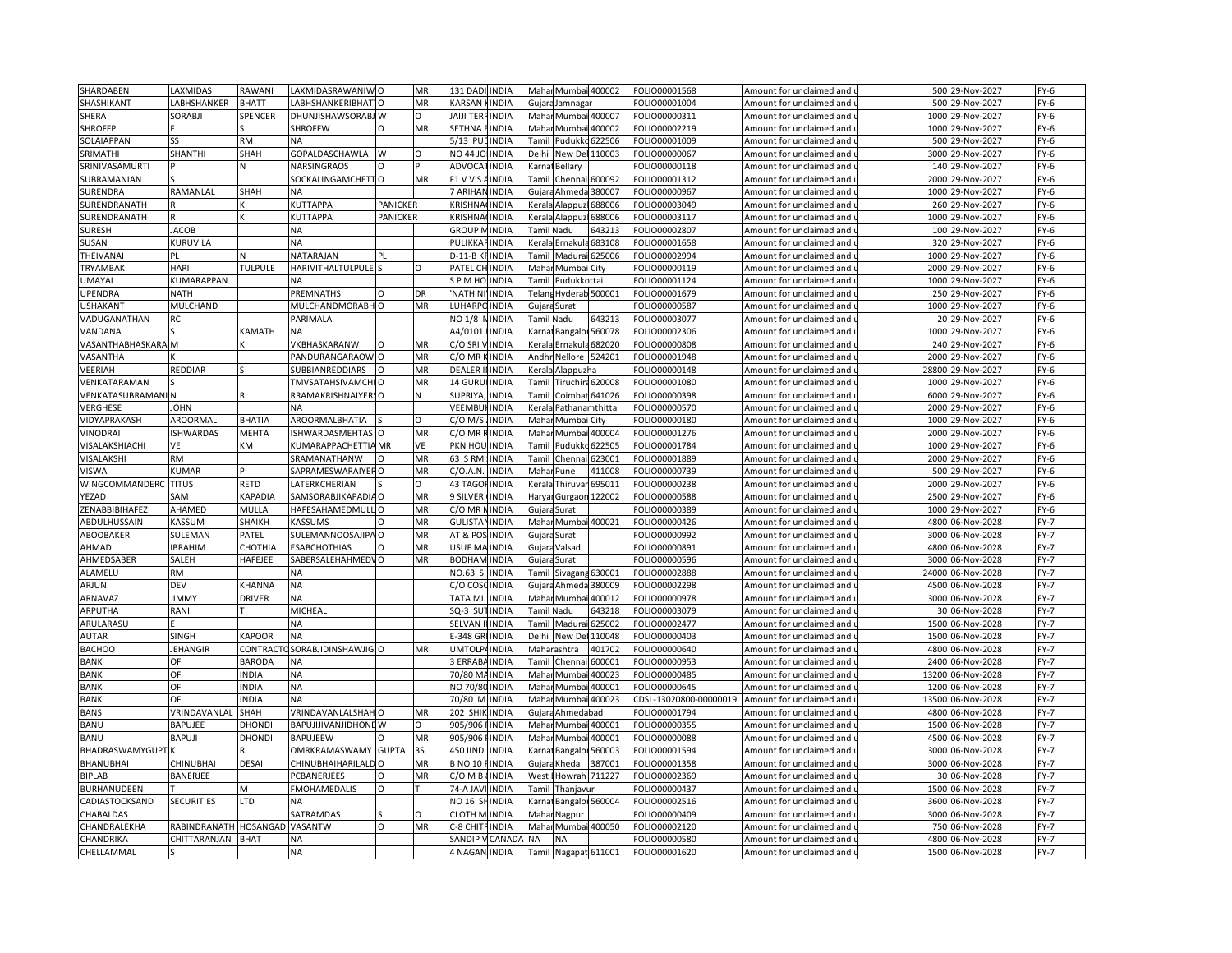| CHERIAN           | ZACHARIAH         |                   | <b>MCZACHARIAHS</b>       | $\Omega$     | MR           | <b>MANALELINDIA</b>  |              | Keral                                                                                                                                                                       | Alappuz 688011             |               | FOLIO00001695          | Amount for unclaimed and                          | 4500        | 06-Nov-2028      | $FY-7$ |
|-------------------|-------------------|-------------------|---------------------------|--------------|--------------|----------------------|--------------|-----------------------------------------------------------------------------------------------------------------------------------------------------------------------------|----------------------------|---------------|------------------------|---------------------------------------------------|-------------|------------------|--------|
| CHINUBAI          |                   | KIRTIKAR          | <b>CGKIRTIKARW</b>        | $\Omega$     | MR           | <b>BROTHER INDIA</b> |              |                                                                                                                                                                             | Mahar Mumbai 400020        |               | FOLIO00000086          | Amount for unclaimed and <b>u</b>                 | 1500        | 06-Nov-2028      | $FY-7$ |
| DAHAYALAL         | KHIMJI            |                   | KHIMJIHARIRAMMACS         |              | O            | KHATRI (             | <b>INDIA</b> | Gujara                                                                                                                                                                      | Kachchh                    |               | FOLIO00000576          | Amount for unclaimed and                          | 1020        | 06-Nov-2028      | $FY-7$ |
| DAHIYA            |                   |                   | <b>BALWANTSINGHS</b>      | $\Omega$     | LT           | <b>B2/7D M INDIA</b> |              | Delhi                                                                                                                                                                       | New Del                    | 110035        | FOLIO00002349          | Amount for unclaimed and <b>u</b>                 | 3000        | 06-Nov-2028      | $FY-7$ |
| <b>DAWOOD</b>     | AHMED             | <b>NANA</b>       | AHMEDNANAS                | $\Omega$     | MR           | C/O YUS              | <b>INDIA</b> | Gujara                                                                                                                                                                      | Navsari                    | 396415        | FOLIO00001726          | Amount for unclaimed and                          | 4800        | 06-Nov-2028      | $FY-7$ |
| <b>DEVSHI</b>     | <b>JIVRAJ</b>     | SHAH              | <b>JIVRAJS</b>            | $\Omega$     | MR           | <b>MESSRS</b>        | KENYA        | ΝA                                                                                                                                                                          | <b>NA</b>                  |               | FOLIO00000077          | Amount for unclaimed and                          | 4752        | 06-Nov-2028      | $FY-7$ |
| <b>DILIP</b>      | CHANDRAKANT       | KHARSIKAF         | CHANDRAKANTS              | O            | MR           | RADHA-               | <b>INDIA</b> |                                                                                                                                                                             | Gujara Vadodar 390001      |               | FOLIO00002156          | Amount for unclaimed and                          | 3000        | 06-Nov-2028      | $FY-7$ |
| <b>DINA</b>       | <b>HORMUSJI</b>   | MEHTA             | HORMUSJICOWASJIN          |              | $\Omega$     | MALESAF              | <b>INDIA</b> |                                                                                                                                                                             | Gujara Ahmedabad           |               | FOLIO00000301          | Amount for unclaimed and                          | 1500        | 06-Nov-2028      | $FY-7$ |
| <b>DINESH</b>     |                   |                   | SMITHA                    |              |              | NO 2/30              | <b>INDIA</b> |                                                                                                                                                                             | Tamil Nadu                 | 543213        | FOLIO00003075          | Amount for unclaimed and $\overline{\phantom{a}}$ |             | 30 06-Nov-2028   | $FY-7$ |
| <b>DINSHAW</b>    | <b>ARDESHIR</b>   | <b>SURTI</b>      | <b>NA</b>                 |              |              | C/O MR.              | <b>INDIA</b> |                                                                                                                                                                             | Mahar Mumb                 | 400036        | FOLIO00000813          | Amount for unclaimed and                          | 990         | 06-Nov-2028      | $FY-7$ |
| <b>DINSHAW</b>    | MERWANJI          | <b>BILLIMORIA</b> | MERWANJIBILLIMORI O       |              | MR           | 501-A YO INDIA       |              | Mahar                                                                                                                                                                       | Mumbai 400092              |               | FOLIO00001042          | Amount for unclaimed and u                        | 3000        | 06-Nov-2028      | $FY-7$ |
| <b>DINSHAWJ</b>   | D                 | <b>MIRZA</b>      | <b>DINSHAWJIDMIRZA</b>    |              | O            | NO 15 PA INDIA       |              |                                                                                                                                                                             | Gujara Ahmedabad           |               | FOLIO00000318          | Amount for unclaimed and                          | 3000        | 06-Nov-2028      | $FY-7$ |
| <b>EASTER</b>     | RAJ               |                   | AROCKIASTEFFIRIYANA       |              |              | 14-5-1 THINDIA       |              | Tamil                                                                                                                                                                       | Theni                      | 525605        | FOLIO00003144          | Amount for unclaimed and <b>u</b>                 |             | 30 06-Nov-2028   | $FY-7$ |
| EBRAHIM           | <b>ISMAIL</b>     | CHOTHIA           | <b>ISMAILCHOTHIAS</b>     | $\Omega$     | MR           | 4/162 YU             | <b>INDIA</b> | Gujar                                                                                                                                                                       | Valsad                     |               | FOLIO00000892          | Amount for unclaimed and                          | 7200        | 06-Nov-2028      | $FY-7$ |
| ELIZA             | MATHEW            |                   | RAOSAHIBCJMATHEV          |              | MR           | ED-COTE              | <b>INDIA</b> | <erala< td=""><td>Ernakula</td><td>582011</td><td>FOLIO00000827</td><td>Amount for unclaimed and i</td><td>3000</td><td>06-Nov-2028</td><td><math>FY-7</math></td></erala<> | Ernakula                   | 582011        | FOLIO00000827          | Amount for unclaimed and i                        | 3000        | 06-Nov-2028      | $FY-7$ |
| FATEMA            | AHMAD             | СНОТНІА           | AHMADIBRAHIMCHO           |              | MR           | USUF MAINDIA         |              | Gujara                                                                                                                                                                      | Valsad                     |               | FOLIO0000089C          | Amount for unclaimed and                          | 3000        | 06-Nov-2028      | FY-7   |
| FEBIN             | <b>EARNEST</b>    |                   | <b>JAYARAJ</b>            | <b>FELIX</b> |              | <b>ADHAL</b>         | <b>INDIA</b> | Kerala                                                                                                                                                                      | Ernakul                    | 683104        | FOLIO00003146          | Amount for unclaimed and                          | 30          | 06-Nov-2028      | FY-7   |
| FIROZ             | <b>JEHANGIRJI</b> | BAJINA            | JEHANGIRJIBBAJINAS        | $\Omega$     | MR           | <b>BAZAM BUNDIA</b>  |              |                                                                                                                                                                             | Gujara Ahmeda              | 380001        | FOLIO00000903          | Amount for unclaimed and $\overline{\phantom{a}}$ | 4800        | 06-Nov-2028      | FY-7   |
| <b>GANGABAI</b>   | CHINTAMAN         | PANANDII          | CRPANANDIKERW             | $\Omega$     | MR           | <b>DURGA</b>         | <b>INDIA</b> | Maha                                                                                                                                                                        | Mumba                      | 400057        | FOLIO00001637          | Amount for unclaimed and                          | 720         | 06-Nov-2028      | FY-7   |
| GEORGE            |                   |                   | <b>ITTY</b>               |              |              | PUTHUCHINDIA         |              |                                                                                                                                                                             |                            | 588001        | FOLIO00003156          | Amount for unclaimed and u                        | 750         | 06-Nov-2028      | $FY-7$ |
|                   |                   | M                 | <b>NA</b>                 |              |              | MAVELIL              | <b>INDIA</b> | Kerala                                                                                                                                                                      | Kerala Alappuzl<br>Ernakul | 582017        | FOLIO00001542          |                                                   | 8100        | 06-Nov-2028      | FY-7   |
| <b>GEORGE</b>     | VARGHESE          |                   |                           |              |              |                      |              |                                                                                                                                                                             |                            |               |                        | Amount for unclaimed and                          |             |                  |        |
| <b>GHELLABHAI</b> |                   |                   | LALJI                     |              | O            | C/O MES              | <b>INDIA</b> | Maha                                                                                                                                                                        | Mumbai                     | 400009        | FOLIO00000051          | Amount for unclaimed and <b>u</b>                 | 1500        | 06-Nov-2028      | $FY-7$ |
| GNANADOSSD        |                   |                   | <b>NA</b>                 |              |              | c/o dr .             | <b>INDIA</b> | Tami                                                                                                                                                                        | Chenna                     | 600040        | FOLIO00001129          | Amount for unclaimed and                          | 5280        | 06-Nov-2028      | $FY-7$ |
| <b>GOOLBAI</b>    | SAMARDAN          | <b>IRANI</b>      | SAMARDANIRANIW            |              | MR           | C/O SHRI             | <b>INDIA</b> | Maha                                                                                                                                                                        | Mumbai                     | 400001        | OLIO00000223           | Amount for unclaimed and                          | 4500        | 06-Nov-2028      | $FY-7$ |
| GOPAL             | AGARWAL           |                   | <b>NA</b>                 |              |              | 100 GIRIS INDIA      |              | West                                                                                                                                                                        | Howrah 711202              |               | FOLIO00002410          | Amount for unclaimed and                          | 30          | 06-Nov-2028      | FY-7   |
| GURUZADARAMA      | <b>JOGA</b>       | RAO               | ΝA                        |              |              | PLOT NO              | <b>INDIA</b> | Felan                                                                                                                                                                       | Hyderabad                  |               | FOLIO00001343          | Amount for unclaimed and                          | 360         | 06-Nov-2028      | $FY-7$ |
| <b>GUSTADJI</b>   | <b>BURJORJI</b>   | WADIA             | <b>BURJORJIWADIAS</b>     |              | MR           | NEAR PA              | <b>INDIA</b> |                                                                                                                                                                             | Mahar Nagpur               |               | FOLIO00000870          | Amount for unclaimed and                          | 4800        | 06-Nov-2028      | $FY-7$ |
| HARESHCHANDRA     | <b>MOTILAL</b>    |                   | <b>MOTILALS</b>           | $\Omega$     | MR           | CALLIAN              | <b>INDIA</b> | Maha                                                                                                                                                                        | Mumba                      | 400004        | FOLIO00002002          | Amount for unclaimed and                          | 3000        | 06-Nov-2028      | FY-7   |
| <b>HARIKUMAR</b>  |                   |                   | <b>GOPALAKRISHNAWAI P</b> |              |              | <b>GOURISA</b>       | <b>INDIA</b> |                                                                                                                                                                             | Kerala Ernakula 683110     |               | FOLIO00002958          | Amount for unclaimed and <b>u</b>                 |             | 60 06-Nov-2028   | $FY-7$ |
| HARPRASAD         | N                 | GARG              | NATHILALGARGS             | $\Omega$     | MR           | C/O MAH              | <b>INDIA</b> | Uttar                                                                                                                                                                       | Agra                       |               | FOLIO00000109          | Amount for unclaimed and                          | 1500        | 06-Nov-2028      | $FY-7$ |
| HOMAI             | <b>NARIMAN</b>    | <b>MODY</b>       | NARIMANKODYD              | $\Omega$     | MR           | 51 TARDI             | <b>INDIA</b> | Maha                                                                                                                                                                        | Mumbai                     | 400007        | FOLIO00000434          | Amount for unclaimed and u                        | 4800        | 06-Nov-2028      | FY-7   |
| HOMAI             | NARIMAN           | <b>MODY</b>       | NARIMANKODYD              | $\Omega$     | MR           | 51 TARD              | <b>INDIA</b> | Maha                                                                                                                                                                        | Mumbai                     | 400007        | FOLIO00000435          | Amount for unclaimed and                          | 7200        | 06-Nov-2028      | $FY-7$ |
| IMOH              | <b>JAMASJI</b>    | <b>TATA</b>       | HORMASJIJAMASJIT.         |              |              | $2/0$ MR             | <b>INDIA</b> | Maha                                                                                                                                                                        |                            | Mumbai 400005 | OLIO00000475           | Amount for unclaimed and u                        | 24000       | 06-Nov-2028      | $FY-7$ |
| HOSHANG           | <b>DINSHAW</b>    | MOOGA1            | SORABJIEDULJIRAND/O       |              | MR           | NADIRSH              | <b>INDIA</b> | Mahar                                                                                                                                                                       | Mumbai City                |               | FOLIO00000794          | Amount for unclaimed and                          | 3000        | 06-Nov-2028      | FY-7   |
| HUZAN             | SORAB             | <b>DAVER</b>      | SORAB                     | <b>DAVER</b> |              | $C/O.$ ROS           | <b>INDIA</b> | Maha                                                                                                                                                                        | Mumbai                     | 400039        | CDSL-12010200-00032056 | Amount for unclaimed and                          | 594         | 06-Nov-2028      | $FY-7$ |
| INDRAVADAN        | Н                 | <b>MEHTA</b>      | HIRALAL                   |              |              | AARTI B              | <b>INDIA</b> |                                                                                                                                                                             | Mahar Mumbai 400069        |               | OLIO00002986           | Amount for unclaimed and i                        | 3000        | 06-Nov-2028      | $FY-7$ |
| INDRAVADAN        | <b>HIRALAL</b>    | <b>MEHTA</b>      | <b>HIRALALS</b>           | $\Omega$     | MR           | AARTI-B-             | <b>INDIA</b> | Maha                                                                                                                                                                        | Mumb                       | 400069        | FOLIO00001671          | Amount for unclaimed and                          | 1500        | 06-Nov-2028      | $FY-7$ |
| <b>JACOB</b>      | <b>MATHEW</b>     | ROY               | ROY                       | <b>ISAAC</b> | <b>JACOB</b> | ALINTEKI) INDIA      |              |                                                                                                                                                                             | Kerala Ernakula            | 582001        | FOLIO00003100          | Amount for unclaimed and u                        | 4500        | 06-Nov-2028      | $FY-7$ |
| JAGANNADHA        | <b>RAO</b>        | G                 | <b>GVRAOS</b>             | $\Omega$     | MR           | H NO 16-             | <b>INDIA</b> | Telang                                                                                                                                                                      | Hyderal                    | 500659        | FOLIO00001855          | Amount for unclaimed and                          | 720         | 06-Nov-2028      | $FY-7$ |
| JAMESSAMUEL       | RAJ               |                   | <b>JRTHAMBIDURAIS</b>     | $\Omega$     | MR           | 61 PONN INDIA        |              | Tamil                                                                                                                                                                       | Chennai                    | 500084        | FOLIO00001552          | Amount for unclaimed and u                        | 3000        | 06-Nov-2028      | $FY-7$ |
| <b>JASVANTLAL</b> | MANEKLAL          | SHAH              | MANEKLALS                 | O            | MR           | 2 BIRAL              | <b>INDIA</b> | Gujar                                                                                                                                                                       | Vadodar                    | 390011        | FOLIO00000874          | Amount for unclaimed and (                        | 1500        | 06-Nov-2028      | $FY-7$ |
| JOSEPH            | <b>ANTHONY</b>    | MENEZES           | MONTHARGONMANE            |              | MR           | BEHIND               | <b>INDIA</b> | Goa                                                                                                                                                                         | South                      | 103601        | OLIO00000592           | Amount for unclaimed and i                        | 3000        | 06-Nov-2028      | $FY-7$ |
| <b>JOTHI</b>      |                   |                   | RAVI                      |              |              | 2/122 KA             | <b>INDIA</b> | <b>Tamil Nadu</b>                                                                                                                                                           |                            | 543213        | FOLIO00003145          | Amount for unclaimed and                          | 30          | 06-Nov-2028      | FY-7   |
| JOYEL             | SINGH             |                   | <b>BENNET</b>             | D            |              | 1/412 MO             | <b>INDIA</b> | <b>Tamil</b>                                                                                                                                                                | Chenna                     |               | FOLIO00002946          | Amount for unclaimed and                          | 30          | 06-Nov-2028      | $FY-7$ |
| <b>IOYEL</b>      | SINGH             |                   | <b>BENNET</b>             |              |              | I/412, MINDIA        |              |                                                                                                                                                                             | <b>Tamil Chennai</b>       | 600032        | FOLIO00003068          | Amount for unclaimed and u                        | 1500        | 06-Nov-2028      | $FY-7$ |
| JUGAL             | <b>KISHORE</b>    | <b>TAPARIA</b>    | <b>NA</b>                 |              |              | TAPARIA              | <b>INDIA</b> | Tamil                                                                                                                                                                       | Chenn                      | 600079        | FOLIO00002787          | Amount for unclaimed and                          | 180         | 06-Nov-2028      | $FY-7$ |
| KANNATHAL         | ACHI              | <b>RM</b>         | <b>MRAMANATHANCHE</b> SP  |              | <b>RM</b>    | 5/1 LAL B. INDIA     |              | Tamil Nadu                                                                                                                                                                  |                            | 523556        | FOLIO00000574          | Amount for unclaimed and u                        | 12000       | 06-Nov-2028      | $FY-7$ |
| <b>KANTA</b>      | LAXMICHAND        |                   | LAXMICHANDSOBHAIO         |              | MR           | OPP HATI INDIA       |              | Gujara Surat                                                                                                                                                                |                            |               | FOLIO00000904          | Amount for unclaimed and                          | 1500        | 06-Nov-2028      | $FY-7$ |
| KANTILAL          | KAPOOR            | CHAND             | KAPOORCHAND               |              | $\Omega$     | C/O KAPOINDIA        |              | Mahar                                                                                                                                                                       | Mumbai                     | 400022        | FOLIO00000271          | Amount for unclaimed and <b>u</b>                 | 12000       | 06-Nov-2028      | $FY-7$ |
| KARUPPAN          | CHETTIAR          | PL                | PALANIAPPANCHETTIO        |              | MR           | 98 RAJAJ             | <b>INDIA</b> | Tami                                                                                                                                                                        | Karur                      | 539001        | FOLIO00001598          | Amount for unclaimed and                          | 4800        | 06-Nov-2028      | $FY-7$ |
| KARUPPAN          | CHETTIAR          | PL                | PALANIAPPACHETTIA RM      |              | PL           | <b>BANKER</b>        | <b>INDIA</b> | Tamil                                                                                                                                                                       | Karur                      |               | OLIO00000308           | Amount for unclaimed and u                        | 12000       | 06-Nov-2028      | $FY-7$ |
| KEKI              |                   | SIDHWA            | <b>FSIDHWAS</b>           |              |              | SEA GREEINDIA        |              |                                                                                                                                                                             | Mahar Mumbai City          |               | FOLIO00000062          | Amount for unclaimed and                          | 3000        | 06-Nov-2028      | $FY-7$ |
| KEKI              | PALLONJI          | SIDHWA            | PALLONJIPESTONJISII       |              | MR           | SEA-GRE              | <b>INDIA</b> | Maha                                                                                                                                                                        | Mumba                      | 400020        | FOLIO00001327          | Amount for unclaimed and                          | 480         | 06-Nov-2028      | $FY-7$ |
| KHANNA            |                   |                   | BHAGATRAMKHANNAO          |              | MR           | 14/15-F CINDIA       |              | Delhi                                                                                                                                                                       | New Del                    | 110001        | FOLIO00000280          | Amount for unclaimed and $\overline{\phantom{a}}$ | 3000        | 06-Nov-2028      | $FY-7$ |
| KHORSHED          | <b>FREDOON</b>    | <b>TARAPORE</b>   | <b>NA</b>                 |              |              | C/O MR               | INDIA        | Maha                                                                                                                                                                        | Mumb                       | 400026        | FOLIO00000294          | Amount for unclaimed and                          | 1500        | 06-Nov-2028      | $FY-7$ |
| KOLIKA            | CHANDRA           |                   | SCCHANDRAW                | $\Omega$     | MR           | C/O SRI NINDIA       |              | Delhi                                                                                                                                                                       | New De                     | 110009        | FOLIO00000452          | Amount for unclaimed and u                        | 4800        | 06-Nov-2028      | $FY-7$ |
| KOUSALYA          |                   |                   | CRAVINDRANW               | $\circ$      | <b>MR</b>    | 37 TEACH             | INDIA        | Tami                                                                                                                                                                        | Chenn                      | 500020        | FOLIO00001499          | Amount for unclaimed and                          | <b>4800</b> | 06-Nov-2028      | $FY-7$ |
| <b>KRISHNAN</b>   | M                 |                   | MEYYAPPACHETTIARS KP      |              | <b>SM</b>    | <b>FLAT NO</b>       | <b>INDIA</b> | Tamil                                                                                                                                                                       | Chennai                    | 500017        | FOLIO00002269          | Amount for unclaimed and u                        | 4800        | 06-Nov-2028      | $FY-7$ |
| KRISHNASWAMY      |                   |                   | <b>STMALYS</b>            | $\Omega$     | DR           | 866 POO              | INDIA        | Tami                                                                                                                                                                        | Chenna                     | 500010        | FOLIO00001115          | Amount for unclaimed and                          | 1500        | 06-Nov-2028      | $FY-7$ |
| LAKSHMANAN        |                   |                   | RAMANATHAN                |              |              | 76/1 M I             | <b>INDIA</b> | <b>Tami</b>                                                                                                                                                                 | Chennai                    | 600004        | FOLIO00002977          | Amount for unclaimed and i                        | 8100        | 06-Nov-2028      | $FY-7$ |
| LAKSHMI           | PL                |                   | PALANIAPPACHETTIA O       |              |              | AR L HOU INDIA       |              | Tamil                                                                                                                                                                       | Sivaganga                  |               | FOLIO00000484          | Amount for unclaimed and                          |             | 2880 06-Nov-2028 | $FY-7$ |
|                   |                   |                   |                           |              |              |                      |              |                                                                                                                                                                             |                            |               |                        |                                                   |             |                  |        |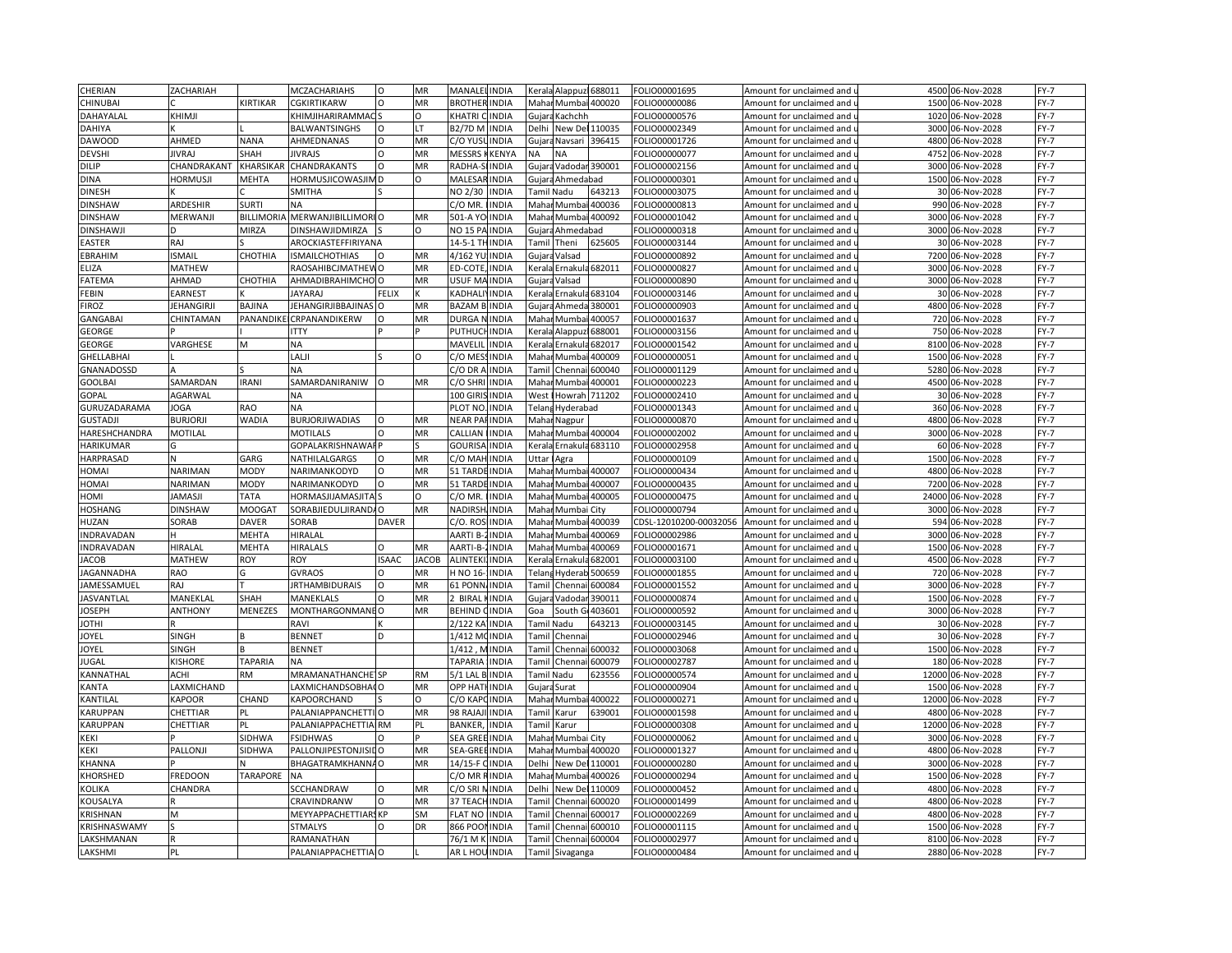| LAKSHMINARAYAN                           |                         | <b>ELLUR</b>   |                                 |           |              | <b>BRAHMININDIA</b>  |               | Karna                                                                                                                                                                  | Gadag                                                                                                                                                     | 582118 | FOLIO00003054                  | Amount for unclaimed and                        |       | 1500 06-Nov-2028           | $FY-7$ |
|------------------------------------------|-------------------------|----------------|---------------------------------|-----------|--------------|----------------------|---------------|------------------------------------------------------------------------------------------------------------------------------------------------------------------------|-----------------------------------------------------------------------------------------------------------------------------------------------------------|--------|--------------------------------|-------------------------------------------------|-------|----------------------------|--------|
| LATA                                     | <b>ISHORE</b>           | DARU           | KISHOREGDARUW                   | Ω         | MR           | C/O URJI             | <b>INDIA</b>  |                                                                                                                                                                        | Gujara Surat                                                                                                                                              | 395001 | OLIO00001037                   | Amount for unclaimed and u                      |       | 4800 06-Nov-2028           | $FY-7$ |
| LEELA                                    | NAIR                    | M              | <b>NA</b>                       |           |              | NO 12 19             | <b>INDIA</b>  |                                                                                                                                                                        | Karnai Bangaloi                                                                                                                                           | 560038 | FOLIO00000810                  | Amount for unclaimed and                        | 720   | 06-Nov-2028                | $FY-7$ |
| AMARNATH                                 | M                       |                | MAITREYAN                       |           |              | <b>B-5 SUCHINDIA</b> |               |                                                                                                                                                                        | Tamil Chennai                                                                                                                                             | 600028 |                                | CDSL-12040100-00000018 Amount for unclaimed and | 3000  | 06-Nov-2028                | $FY-7$ |
| MALATHI                                  | VARMA                   |                | KNARAYANANNAIRD O               |           | MR           | B-602 KA             | <b>INDIA</b>  | Delhi                                                                                                                                                                  | New De                                                                                                                                                    | 110019 | FOLIO00000462                  | Amount for unclaimed and                        | 3000  | 06-Nov-2028                | $FY-7$ |
| MALATI                                   | MADHUSOODAN GOLE        |                |                                 |           |              | PLOT NO              | <b>INDIA</b>  | Maha                                                                                                                                                                   | Mumbai                                                                                                                                                    | 400014 | FOLIO00003021                  | Amount for unclaimed and                        | 720   | 06-Nov-2028                | $FY-7$ |
| MAN                                      | SHINGH                  | JAIN           | NEMICHANDRAJAINS O              |           | MR           | C/O RAJI             | <b>INDIA</b>  | Madh                                                                                                                                                                   | Indore                                                                                                                                                    |        | FOLIO00002207                  |                                                 |       | 1500 06-Nov-2028           | FY-7   |
|                                          |                         |                |                                 |           |              |                      |               |                                                                                                                                                                        |                                                                                                                                                           |        |                                | Amount for unclaimed and                        |       |                            | $FY-7$ |
| MANI                                     | JEHANGIR                | <b>SUNTOKE</b> | <b>JEHANGIRW</b>                | O         | MR           | A/4 39 N             | <b>INDIA</b>  | Maha                                                                                                                                                                   | Mumbai                                                                                                                                                    | 400007 | FOLIO00001145                  | Amount for unclaimed and                        |       | 1500 06-Nov-2028           |        |
| MANJULABEN                               | PRABHUDAS               | <b>SHAH</b>    | <b>NA</b>                       |           |              | RAM APA INDIA        |               | Gujara                                                                                                                                                                 | Valsad                                                                                                                                                    | 396001 | FOLIO00002518                  | Amount for unclaimed and                        |       | 4800 06-Nov-2028           | $FY-7$ |
| MANJUNATH                                |                         |                | SIDDAPPA                        |           |              | 52 14TH              | <b>INDIA</b>  | (arn:                                                                                                                                                                  | Bangalo                                                                                                                                                   | 560086 | FOLIO00003171                  | Amount for unclaimed and                        | 8100  | 06-Nov-2028                | $FY-7$ |
| MANOHARLAL                               | <b><i>KANKARIYA</i></b> |                | <b>BHOPALMALS</b>               |           | MR           | <b>CHINNA</b>        | <b>INDIA</b>  | Tamil                                                                                                                                                                  | Chennai                                                                                                                                                   | 600008 | FOLIO00002455                  | Amount for unclaimed and u                      |       | 30 06-Nov-2028             | $FY-7$ |
| MANSINGH                                 | <b>AXMIDAS</b>          | <b>BHAKTA</b>  | LAXMIDASBHAKTAS                 | $\circ$   | MR           | C/O JAM              | <b>INDIA</b>  |                                                                                                                                                                        | Mahar Mumbai 400023                                                                                                                                       |        | FOLIO00001277                  | Amount for unclaimed and                        | 12000 | 06-Nov-2028                | $FY-7$ |
| MANU                                     |                         | SAM            | <b>NA</b>                       |           |              | PARUTHIY             | <b>INDIA</b>  |                                                                                                                                                                        | Kerala Ernakulam                                                                                                                                          |        | FOLIO00002774                  | Amount for unclaimed and u                      |       | 180 06-Nov-2028            | $FY-7$ |
| MARAGADAVALLI                            |                         |                | <b>NA</b>                       |           |              | 147/1 G              | <b>INDIA</b>  | Tamil                                                                                                                                                                  | Chennai 600040                                                                                                                                            |        | FOLIO00002607                  | Amount for unclaimed and                        | 1500  | 06-Nov-2028                | $FY-7$ |
| MARAMREDDY                               | SINDHUJA                | REDDY          | RAMAKRISHNA                     | REDDY     | <b>MARAN</b> | 16 7 118             | <b>INDIA</b>  | Andhi                                                                                                                                                                  | Nellore                                                                                                                                                   | 524003 | CDSL-12033300-00818462         | Amount for unclaimed and                        |       | 150 06-Nov-2028            | $FY-7$ |
| MARGARET                                 | NELSON                  |                | <b>NELSON</b>                   | W         |              | SHECHIN              | <b>INDIA</b>  | Kerala                                                                                                                                                                 | Alappu:                                                                                                                                                   | 588012 | FOLIO00003130                  | Amount for unclaimed and                        |       | 3000 06-Nov-2028           | $FY-7$ |
| MARIAMBAI                                | ESMAIL                  |                | ESMAIL                          | W         | O            | AKBAR <sup>I</sup>   | <b>INDIA</b>  | Maha                                                                                                                                                                   | Mumbai                                                                                                                                                    | 400050 | FOLIO00000061                  | Amount for unclaimed and                        |       | 1500 06-Nov-2028           | $FY-7$ |
| MARZABAN                                 | FRAMROZE                | MINBATIWANA    |                                 |           |              | CAMA BI              | <b>INDIA</b>  | Maha                                                                                                                                                                   | Mumbai                                                                                                                                                    | 400034 | FOLIO00000347                  | Amount for unclaimed and                        | 3000  | 06-Nov-2028                | $FY-7$ |
| MEENAKSHI                                | ACHI                    |                | ATEMRANARANNAN W                |           |              | AN AR B              | <b>INDIA</b>  | <b>Tami</b>                                                                                                                                                            | Madura                                                                                                                                                    |        | FOLIO00000986                  | Amount for unclaimed and                        | 3000  | 06-Nov-2028                | $FY-7$ |
| MEHRAN                                   |                         |                | SUHAIL                          | AHMED     |              | 135 2ND              | <b>INDIA</b>  |                                                                                                                                                                        | Karnal Mysore                                                                                                                                             | 570011 | FOLIO00003142                  | Amount for unclaimed and u                      |       | 30 06-Nov-2028             | $FY-7$ |
| MITHAN                                   | HOSHANG                 | DARUWALL/NA    |                                 |           |              | C/O DH               | <b>INDIA</b>  |                                                                                                                                                                        | Mahar Mumbai 400007                                                                                                                                       |        | FOLIO00000479                  | Amount for unclaimed and                        | 1500  | 06-Nov-2028                | $FY-7$ |
| MOHAMEDUSMANJ                            |                         |                | JMABDULMOHAMED: O               |           | MR           | NO 1393              | <b>INDIA</b>  |                                                                                                                                                                        | Karnat Bangalor 560079                                                                                                                                    |        | FOLIO00001247                  | Amount for unclaimed and u                      | 3000  | 06-Nov-2028                | $FY-7$ |
| MOHANLAL                                 | VIJ                     |                | HARDAYALVIJ                     |           | $\Omega$     | SHANTH               | <b>UNITED</b> | <b>NA</b>                                                                                                                                                              | <b>NA</b>                                                                                                                                                 |        | FOLIO00000166                  | Amount for unclaimed and                        | 3000  | 06-Nov-2028                | $FY-7$ |
| <b>MOHDZILLUR</b>                        | RAHMAN                  | KHAN           | <b>NA</b>                       |           |              | DEPARTN              | <b>INDIA</b>  | Jttar                                                                                                                                                                  | Aligarh                                                                                                                                                   |        | FOLIO00000969                  | Amount for unclaimed and                        | 4800  | 06-Nov-2028                | $FY-7$ |
| <b>MOOL</b>                              | CHAND                   | CHORADIA       | <b>HMCHORADIAS</b>              | O         | MR           | C/O M/S              | <b>INDIA</b>  | West                                                                                                                                                                   | Kolkata                                                                                                                                                   | 700001 | FOLIO00002374                  | Amount for unclaimed and                        |       | 30 06-Nov-2028             | $FY-7$ |
| MORARJI                                  | KHIMJI                  | KENIA          | <b>NA</b>                       |           |              | T60 ELAN             | <b>INDIA</b>  | <b>Tamil</b>                                                                                                                                                           | Chennai                                                                                                                                                   | 500083 | FOLIO00001631                  | Amount for unclaimed and                        |       | 7200 06-Nov-2028           | $FY-7$ |
| MURUGAPPA                                | NARAYANAN               |                | <b>NA</b>                       |           |              | C-23 PER INDIA       |               | Tamil                                                                                                                                                                  | Salem                                                                                                                                                     | 536004 | FOLIO00002530                  | Amount for unclaimed and u                      |       | 3000 06-Nov-2028           | $FY-7$ |
| MUTHIAH                                  | M                       | M              | <b>NA</b>                       |           |              | MUTHU                | <b>INDIA</b>  | 'ami                                                                                                                                                                   | Puduk                                                                                                                                                     | 622001 | FOLIO00001237                  | Amount for unclaimed and                        | 7200  | 06-Nov-2028                | $FY-7$ |
| NARANDAS                                 | VASANJI                 |                | VASANJIDEVJIS                   | $\Omega$  | MR           | HALAI BH             | <b>INDIA</b>  |                                                                                                                                                                        | Mahar Mumbai 400002                                                                                                                                       |        | FOLIO00000211                  | Amount for unclaimed and u                      |       | 3000 06-Nov-2028           | $FY-7$ |
| NEELAKANTA                               | SETTY                   |                | <b>NA</b>                       |           |              | 54 NALE              | <b>INDIA</b>  |                                                                                                                                                                        |                                                                                                                                                           | 560041 | FOLIO00001554                  |                                                 | 3000  | 06-Nov-2028                | $FY-7$ |
| NERGISH                                  | JAL                     | <b>DRIVER</b>  | JALNUSSERWANJIDRI O             |           | MR           | 7 PHALGI             | <b>INDIA</b>  | Karna<br>Mahar                                                                                                                                                         | Bangalor<br>Mumbai                                                                                                                                        | 400054 | FOLIO00000203                  | Amount for unclaimed and                        | 1500  | 06-Nov-2028                | $FY-7$ |
| NIDHYARAJESWARIGU ADMINISTRATOR OFPVRMKL |                         |                | <b>LNA</b>                      |           |              | STERLIN              | <b>INDIA</b>  | Tami                                                                                                                                                                   |                                                                                                                                                           | 500034 |                                | Amount for unclaimed and u                      | 8400  |                            | $FY-7$ |
|                                          | NARULA                  |                |                                 |           |              | $-61$ NIZ            |               |                                                                                                                                                                        | Chenn                                                                                                                                                     |        | FOLIO00002924                  | Amount for unclaimed and                        |       | 06-Nov-2028                | $FY-7$ |
| <b>NILLO</b>                             |                         |                | ASHOKNARULAW                    |           | MR           |                      | <b>INDIA</b>  | Delhi                                                                                                                                                                  | New De                                                                                                                                                    | 110013 | FOLIO00000601                  | Amount for unclaimed and                        | 4800  | 06-Nov-2028                |        |
| <b>NINA</b>                              | DARA                    | <b>FITTER</b>  | MUSSERWANJIGHEYA O              |           |              | <b>JALDARS</b>       | <b>INDIA</b>  | Maha                                                                                                                                                                   | Mumba                                                                                                                                                     | 400036 | FOLIO00000702                  | Amount for unclaimed and                        | 1500  | 06-Nov-2028                | $FY-7$ |
| NIRANJAN                                 | RAMANLAL                | PARIKH         | <b>NA</b>                       |           |              | 42 UDAY              | <b>INDIA</b>  | Gujar                                                                                                                                                                  | Vadoda                                                                                                                                                    | 390019 | FOLIO00001241                  | Amount for unclaimed and                        | 480   | 06-Nov-2028                | $FY-7$ |
| NIRANJANA                                | MANHARLAL               |                | MANHARLALSHANTIL O              |           | ΜR           | 16 PREM              | <b>INDIA</b>  | Maha                                                                                                                                                                   | Mumb                                                                                                                                                      | 400026 | FOLIO00002300                  | Amount for unclaimed and                        | 3000  | 06-Nov-2028                | $FY-7$ |
| NIRMALA                                  | KUMARI                  |                | PRAKASHCHANDW                   |           | MR           | 26 KAND              | <b>INDIA</b>  | Гаmі                                                                                                                                                                   | Chenn                                                                                                                                                     | 500079 | FOLIO00002227                  | Amount for unclaimed and                        | 3000  | 06-Nov-2028                | $FY-7$ |
| <b>OTERMAL</b>                           | FOJMALJI                |                | <b>FOJMALWALAJIS</b>            | Ω         | MR           | 153 BAZA             | <b>INDIA</b>  |                                                                                                                                                                        | Mahar Mumbai                                                                                                                                              | 400001 | FOLIO00000882                  | Amount for unclaimed and u                      |       | 3000 06-Nov-2028           | $FY-7$ |
| PADAM                                    | ADHAR                   | <b>SINHA</b>   | <b>NA</b>                       |           |              | C/O RAD              | <b>INDIA</b>  | <b>Jttar</b>                                                                                                                                                           | Agra                                                                                                                                                      | 282005 | FOLIO00000909                  | Amount for unclaimed and                        | 3000  | 06-Nov-2028                | $FY-7$ |
| PADMAJA                                  |                         |                | NΑ                              |           |              | C/O MR I             | PINDIA        |                                                                                                                                                                        | Carnat Bangalor                                                                                                                                           | 560075 | OLIO00002460                   | Amount for unclaimed and u                      | 4800  | 06-Nov-2028                | FY-7   |
| PALANIAPPAN                              |                         |                | <b>NA</b>                       |           |              | <b>NO.5 PA</b>       | <b>INDIA</b>  | Tamil                                                                                                                                                                  | Salem                                                                                                                                                     | 636016 | FOLIO00002667                  | Amount for unclaimed and                        | 3000  | 06-Nov-2028                | $FY-7$ |
| PANKAJ                                   | DHIRAJLAL               | SHAH           | PANKAJBHAIW                     | $\Omega$  | MR           | <b>VIPIN VI</b>      | <b>INDIA</b>  | Gujara                                                                                                                                                                 | Bhavnag                                                                                                                                                   | 364002 | FOLIO00001209                  | Amount for unclaimed and                        | 3000  | 06-Nov-2028                | $FY-7$ |
| PATEL                                    |                         |                | <b>AVPATELS</b>                 | O         | MR           | C/O BHA              | <b>INDIA</b>  | Gujar                                                                                                                                                                  | Mahesa                                                                                                                                                    | 384170 | FOLIO00000101                  | Amount for unclaimed and                        | 1500  | 06-Nov-2028                | $FY-7$ |
| PAYAL                                    | <b>MODI</b>             |                |                                 |           |              | 457 NEW              | <b>INDIA</b>  | West                                                                                                                                                                   | <olkata< td=""><td>700053</td><td>FOLIO00002425</td><td>Amount for unclaimed and</td><td></td><td>30 06-Nov-2028</td><td><math>FY-7</math></td></olkata<> | 700053 | FOLIO00002425                  | Amount for unclaimed and                        |       | 30 06-Nov-2028             | $FY-7$ |
| PERIN                                    | <b>ERUCH</b>            | <b>DASTUR</b>  | ERUCHARDESHIRDAS <sup>1</sup> O |           | MR           | 23 NEPEA             | <b>INDIA</b>  | Maha                                                                                                                                                                   | Mumba                                                                                                                                                     | 400036 | FOLIO00002118                  | Amount for unclaimed and                        | 6000  | 06-Nov-2028                | $FY-7$ |
| PHILIP                                   | M                       |                | <b>MPJOSEPHS</b>                |           | MR           | MODAY                | <b>INDIA</b>  | <eral< td=""><td>Ernaku</td><td>682016</td><td>FOLIO00000298</td><td>Amount for unclaimed and</td><td>21600</td><td>06-Nov-2028</td><td><math>FY-7</math></td></eral<> | Ernaku                                                                                                                                                    | 682016 | FOLIO00000298                  | Amount for unclaimed and                        | 21600 | 06-Nov-2028                | $FY-7$ |
| PHIROZE                                  | CAWASJI                 | NAVDER         | DARABNNAVDERW                   | $\Omega$  | MR           | C/O MRS              | <b>INDIA</b>  | Mahar                                                                                                                                                                  | Thane                                                                                                                                                     | 400705 | FOLIO00000749                  | Amount for unclaimed and                        |       | 3000 06-Nov-2028           | FY-7   |
| PRAFUL                                   | <b>IIVANCHAND</b>       | MOTISHAV       | <b>JIVANCHANDS</b>              | $\Omega$  | MR           | 29 SEA 0             | <b>INDIA</b>  |                                                                                                                                                                        | Mahar Mumb                                                                                                                                                | 400007 | FOLIO00002170                  | Amount for unclaimed and                        | 3000  | 06-Nov-2028                | $FY-7$ |
| PRAFULKUMAR                              | V.                      | GANDHI         | <b>MATHURADAS</b>               |           | <b>GANDH</b> | 127-129              | <b>INDIA</b>  |                                                                                                                                                                        | Mahar Mumbai                                                                                                                                              | 400002 | OLIO00003093                   | Amount for unclaimed and                        |       | 3000 06-Nov-2028           | $FY-7$ |
| PRAMOD                                   | KANTILAL                | RAJYAGURI      | KANTILAL                        | RAJYAGURU |              | A/2 SARI             | <b>INDIA</b>  |                                                                                                                                                                        | Maharashtra                                                                                                                                               | 401105 | CDSL-12010600-03194024         | Amount for unclaimed and                        | 90    | 06-Nov-2028                | $FY-7$ |
| PRAMOD                                   | SINGHAL                 |                |                                 |           |              | 17/129 D/INDIA       |               | Uttar                                                                                                                                                                  | <b>Agra</b>                                                                                                                                               |        | FOLIO00003019                  | Amount for unclaimed and                        | 1500  | 06-Nov-2028                | $FY-7$ |
| PRASAD                                   |                         |                |                                 |           |              | 217 3RD              | <b>INDIA</b>  |                                                                                                                                                                        | Karnai Bangaloi 560072                                                                                                                                    |        | FOLIO00003110                  | Amount for unclaimed and                        |       | 27000 06-Nov-2028          | FY-7   |
| PREMLATA                                 | MODI                    |                |                                 |           |              | 457 NEW              | <b>INDIA</b>  | West                                                                                                                                                                   | Kolkata                                                                                                                                                   | 700053 | FOLIO00002423                  | Amount for unclaimed and                        |       | 30 06-Nov-2028             | $FY-7$ |
| PUTHIYA                                  | <b>COTTAI</b>           | <b>HARIS</b>   | AKKADERKUTTYS                   | $\Omega$  | MR           | PALLICOC             | <b>INDIA</b>  | Kerala                                                                                                                                                                 | Kollam                                                                                                                                                    |        | FOLIO00000611                  | Amount for unclaimed and                        |       | 7200 06-Nov-2028           | $FY-7$ |
| PUTHIYA                                  | <b>COTTAI</b>           | JAMEELA        | AKKADERKUTTYD                   | $\Omega$  | MR           | PALLICO              | INDIA         | erala                                                                                                                                                                  | ollam)                                                                                                                                                    |        | FOLIO00000612                  | Amount for unclaimed and                        | 7200  | 06-Nov-2028                | $FY-7$ |
| RACHAWWA                                 | CHINNAPPA               | <b>MOOGI</b>   | NA                              |           |              | <b>BAZAR GUINDIA</b> |               | Andhr                                                                                                                                                                  | East God 533217                                                                                                                                           |        | FOLIO00000970                  |                                                 |       | 3000 06-Nov-2028           | $FY-7$ |
| RAGHUBAR                                 | DIAL                    | <b>JAIN</b>    | LALARAMDIALJAINS                | $\Omega$  | MR           | <b>JAIN BH</b>       | <b>INDIA</b>  | Delhi                                                                                                                                                                  | New De                                                                                                                                                    | 110005 |                                | Amount for unclaimed and                        | 3000  | 06-Nov-2028                | $FY-7$ |
| RAGUNATHAN                               | ΚR.                     |                | KUMARAPPANCHETTIO               |           | MR           | <b>MANGUDINDIA</b>   |               |                                                                                                                                                                        | Tamil Pudukko 622203                                                                                                                                      |        | FOLIO00000087<br>FOLIO00001508 | Amount for unclaimed and                        | 3000  |                            | $FY-7$ |
|                                          | ACHI                    | M              | MEYYAPACHETTIARWO               |           | MR           | DOOR N               | <b>INDIA</b>  |                                                                                                                                                                        |                                                                                                                                                           | 523001 | FOLIO00001380                  | Amount for unclaimed and                        | 12000 | 06-Nov-2028<br>06-Nov-2028 | $FY-7$ |
| RAJALAKSHMI                              |                         |                |                                 |           | MR           |                      |               | Tami                                                                                                                                                                   | Sivagaı                                                                                                                                                   |        |                                | Amount for unclaimed and                        |       |                            |        |
| RAJENDRA                                 | PRASAD                  | YADAV          | <b>HARIYADAVS</b>               |           |              | C/O SUN              | <b>INDIA</b>  | West                                                                                                                                                                   | olkata)                                                                                                                                                   | 700001 | FOLIO00002370                  | Amount for unclaimed and                        |       | 30 06-Nov-2028             | $FY-7$ |
| RAJENDRA                                 | SHREYA                  | <b>SHAH</b>    |                                 |           |              | <b>FLAT NO</b>       | <b>INDIA</b>  |                                                                                                                                                                        | Telang Hyderab 500001                                                                                                                                     |        | FOLIO00003057                  | Amount for unclaimed and                        |       | 1500 06-Nov-2028           | $FY-7$ |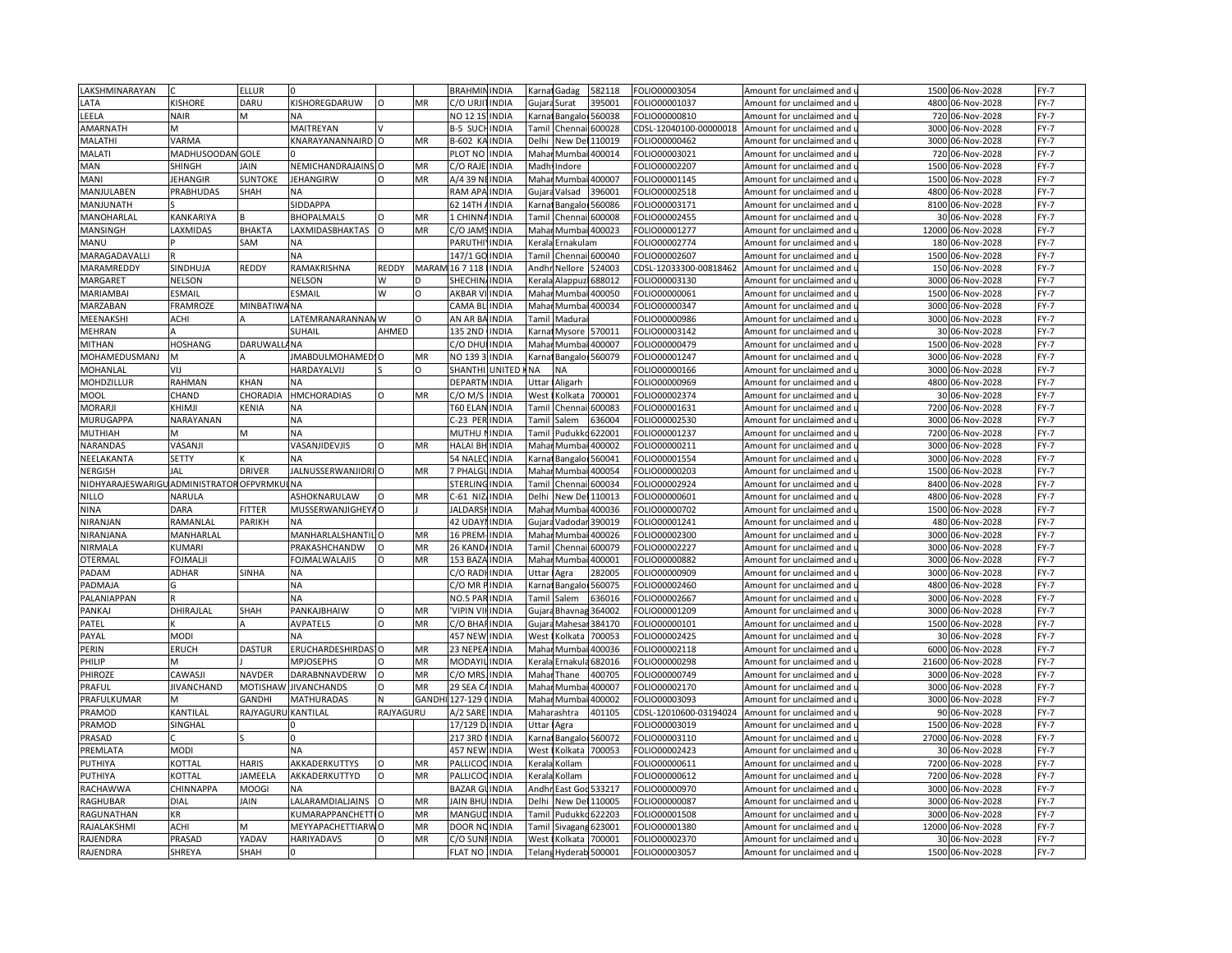| RAJUKVR         |                              |                          | NA                             |                 |              | PENUMALINDIA        |              |                                                                                                                                                                                            | Andhr West Go 534268   |        | FOLIO00002856      | Amount for unclaimed and                          | 3000  | 06-Nov-2028      | $FY-7$ |
|-----------------|------------------------------|--------------------------|--------------------------------|-----------------|--------------|---------------------|--------------|--------------------------------------------------------------------------------------------------------------------------------------------------------------------------------------------|------------------------|--------|--------------------|---------------------------------------------------|-------|------------------|--------|
| RAMACHANDRA     | <b>RAO</b>                   |                          | <b>BDASAPPAYAS</b>             |                 | MR           | FLAT NO:            | <b>INDIA</b> |                                                                                                                                                                                            | Tamil Chennai          |        | OLIO00000634       | Amount for unclaimed and $\overline{\phantom{a}}$ |       | 1500 06-Nov-2028 | $FY-7$ |
| RAMANSUBBARAO   | M                            |                          | MMRAMASWAMYD                   | $\circ$         | MR           | 135 7TH             | <b>INDIA</b> |                                                                                                                                                                                            | Karnat Bangaloi 560011 |        | OLIO00001958       | Amount for unclaimed and                          | 3000  | 06-Nov-2028      | $FY-7$ |
| RAMANATHAN      |                              |                          | <b>NA</b>                      |                 |              | NO.5 PARINDIA       |              |                                                                                                                                                                                            | Tamil Salem            | 636016 | OLIO00002666       | Amount for unclaimed and u                        |       | 3000 06-Nov-2028 | $FY-7$ |
| RAMESH          | <b>JATASHANKER</b>           | JOSHI                    | <b>JSJOSHIS</b>                | $\circ$         | MR           | <b>FLAT NO</b>      | <b>INDIA</b> |                                                                                                                                                                                            | Gujara Ahmeda          | 380009 | OLIO00000864       | Amount for unclaimed and                          | 750   | 06-Nov-2028      | $FY-7$ |
| RAOT            |                              |                          | GUNDAPPARAOS                   | $\Omega$        | MR           | INSURAN             | <b>INDIA</b> |                                                                                                                                                                                            |                        | 560053 | OLIO00000734       |                                                   | 750   | 06-Nov-2028      | $FY-7$ |
|                 |                              |                          |                                |                 |              |                     |              |                                                                                                                                                                                            | (arnat Bangalo         |        |                    | Amount for unclaimed and $\overline{\phantom{a}}$ |       |                  |        |
| RATI            | JAL                          | PARDIWAL                 | JALJAMESTJEEPARDIV W           |                 | $\Omega$     | <b>NESS BA</b>      | <b>INDIA</b> |                                                                                                                                                                                            | Mahar Mumba            | 400007 | OLIO00000763       | Amount for unclaimed and                          | 3000  | 06-Nov-2028      | FY-7   |
| RAVI            |                              |                          | <b>IHTOI</b>                   |                 |              | NO 2/12             | <b>INDIA</b> |                                                                                                                                                                                            | Tamil Nadu             | 543213 | OLIO00003076       | Amount for unclaimed and $\iota$                  | 30    | 06-Nov-2028      | $FY-7$ |
| RENUKHA         | ESAISELVAN                   |                          | RESAISELVANW                   | $\Omega$        | <b>MR</b>    | SELVAN              | <b>INDIA</b> |                                                                                                                                                                                            | Tamil Madura           | 625002 | FOLIO00001203      | Amount for unclaimed and                          | 3000  | 06-Nov-2028      | $FY-7$ |
| RITU            | AGGARWAL                     |                          | NA                             |                 |              | 502 SAVI            | <b>INDIA</b> | Delhi                                                                                                                                                                                      | New De                 | 110085 | OLIO00002891       | Amount for unclaimed and                          | 7200  | 06-Nov-2028      | $FY-7$ |
| <b>ROSHAN</b>   | SORABJI                      | <b>BATLIBOI</b>          |                                |                 |              | 11 RAJES            | <b>INDIA</b> |                                                                                                                                                                                            | Mahar Mumbai           | 400020 | OLIO00003022       | Amount for unclaimed and เ                        | 13500 | 06-Nov-2028      | $FY-7$ |
| ROSHANLAL       | AGGARWAL                     |                          | <b>AGGARWALS</b>               | $\circ$         | MR           | 79 DAYA             | <b>INDIA</b> | Punjal                                                                                                                                                                                     | Amritsar 143001        |        | OLIO00000229       | Amount for unclaimed and                          | 3000  | 06-Nov-2028      | $FY-7$ |
| <b>ROSHEN</b>   | <b><i><u>AIKOBAD</u></i></b> |                          | DELVADAVA KAIKOBADW            | $\circ$         | MR           | <b>GULISTAM</b>     | <b>INDIA</b> |                                                                                                                                                                                            | Mahar Mumbai City      |        | OLIO00001705       | Amount for unclaimed and u                        | 3000  | 06-Nov-2028      | FY-7   |
| <b>ROSY</b>     | GEORGE                       |                          | <b>NA</b>                      |                 |              | <b>NO:3 4TI</b>     | <b>INDIA</b> |                                                                                                                                                                                            | Karnal Bangaloi 560033 |        | FOLIO00000950      | Amount for unclaimed and                          | 1500  | 06-Nov-2028      | $FY-7$ |
| SAGUNA          |                              |                          | RSHOSANGADIW                   | $\circ$         | MR           | C/8 CHITF           | <b>INDIA</b> | Maha                                                                                                                                                                                       | Mumbai                 | 400050 | OLIO00000439       | Amount for unclaimed and u                        | 1500  | 06-Nov-2028      | $FY-7$ |
| SAILENDRA       | LALL                         | SEAL                     | <b>NA</b>                      |                 |              | 44 SIKDA INDIA      |              | West                                                                                                                                                                                       | Kolkata                | 700007 | FOLIO00002745      | Amount for unclaimed and                          |       | 30 06-Nov-2028   | $FY-7$ |
| SAJITH          | VARGHESE                     |                          | DANEY                          | PHILIP          |              | PLOT NO             | <b>INDIA</b> | <erala< td=""><td>Thrissur</td><td>680006</td><td>OLIO00003073</td><td>Amount for unclaimed and <math>\iota</math></td><td>60</td><td>06-Nov-2028</td><td><math>FY-7</math></td></erala<>  | Thrissur               | 680006 | OLIO00003073       | Amount for unclaimed and $\iota$                  | 60    | 06-Nov-2028      | $FY-7$ |
| SAKAMURIVEERA   | VENKATA                      | SATYANARA <sup>I</sup> C |                                |                 |              | <b>HOUSE N</b>      | <b>INDIA</b> | Andhi                                                                                                                                                                                      | Krishna                | 521301 | FOLIO00003042      | Amount for unclaimed and                          | 2250  | 06-Nov-2028      | $FY-7$ |
| SANGEETA        | <b>CHITNIS</b>               |                          | <b>MILINDW</b>                 |                 | MR           | POPULAI             | <b>INDIA</b> | Maha                                                                                                                                                                                       | Mumba                  | 400028 | OLIO00002016       | Amount for unclaimed and                          | 4800  | 06-Nov-2028      | $FY-7$ |
|                 |                              | GEORGE                   | MANJU                          | <b>GEORGE</b>   |              | 19/650 N            |              |                                                                                                                                                                                            | Kerala Kollam          |        | OLIO00003147       |                                                   |       |                  | $FY-7$ |
| SANJAY          |                              |                          |                                |                 |              |                     | <b>INDIA</b> |                                                                                                                                                                                            |                        | 691560 |                    | Amount for unclaimed and u                        |       | 30 06-Nov-2028   |        |
| SARATHAMBAI     |                              |                          | <b>NA</b>                      |                 |              | W/O MF              | <b>INDIA</b> |                                                                                                                                                                                            | Tamil Nadu             | 606705 | OLIO00002431       | Amount for unclaimed and                          | 1500  | 06-Nov-2028      | $FY-7$ |
| SATHIYABAMA     |                              |                          | KATHIRASAN                     |                 |              | KATARY              | <b>INDIA</b> |                                                                                                                                                                                            | Tamil Nadu             | 643213 | OLIO00003143       | Amount for unclaimed and u                        |       | 30 06-Nov-2028   | $FY-7$ |
| SATHYAN         |                              |                          | <b>NA</b>                      |                 |              | SANTHA              | <b>INDIA</b> | Kerala                                                                                                                                                                                     |                        | 688544 | FOLIO00002896      | Amount for unclaimed and                          |       | 30 06-Nov-2028   | $FY-7$ |
| SATISH          | KUMAR                        | <b>ARORA</b>             | <b>NA</b>                      |                 |              | C/O KRIS            | <b>INDIA</b> | Uttar                                                                                                                                                                                      | Lucknoy                | 226004 | OLIO00002331       | Amount for unclaimed and u                        |       | 4800 06-Nov-2028 | $FY-7$ |
| SHALWI          | MODI                         |                          | <b>NA</b>                      |                 |              | <b>457 NEW</b>      | <b>INDIA</b> | West                                                                                                                                                                                       | Kolkata                | 700053 | FOLIO00002424      | Amount for unclaimed and                          |       | 30 06-Nov-2028   | $FY-7$ |
| SHANKAR         | SHRIDHAR                     | KUNTE                    | <b>NA</b>                      |                 |              | VASANT              | <b>INDIA</b> | Mahar                                                                                                                                                                                      | Sangli                 |        | FOLIO00000956      | Amount for unclaimed and <b>u</b>                 | 3000  | 06-Nov-2028      | $FY-7$ |
| SHANTHI         |                              |                          | PBALASUBRAMANIANO              |                 | MR           | SHOBIT              | <b>INDIA</b> | (arna                                                                                                                                                                                      | Bangaloi 560098        |        | FOLIO00002178      | Amount for unclaimed and                          | 4800  | 06-Nov-2028      | $FY-7$ |
| SHARDABEN       | LAXMIDAS                     | RAWANI                   | LAXMIDASRAWANIWO               |                 | MR           | 131 DAI             | INDIA        | Maha                                                                                                                                                                                       | Mumbai                 | 400002 | OLIO00001568       | Amount for unclaimed and                          | 1500  | 06-Nov-2028      | $FY-7$ |
| SHASHIKANT      | <b>ABHSHANKER</b>            | <b>BHATT</b>             | LABHSHANKERIBHAT10             |                 | MR           | KARSAN              | <b>INDIA</b> |                                                                                                                                                                                            | Gujara Jamnagar        |        | OLIO00001004       | Amount for unclaimed and $\overline{\phantom{a}}$ | 1500  | 06-Nov-2028      | $FY-7$ |
| SHERA           | SORABJI                      | SPENCER                  | DHUNJISHAWSORABJ W             |                 | $\Omega$     | JAIJI TEF           | <b>INDIA</b> |                                                                                                                                                                                            | Mahar Mumbai 400007    |        | OLIO00000311       | Amount for unclaimed and                          | 3000  | 06-Nov-2028      | $FY-7$ |
| SHRINIVAS       | VENKATESH                    | MALGHAN                  | VENKATESH                      |                 |              | MALGH/DHANAV        | <b>INDIA</b> |                                                                                                                                                                                            | arnal Bijapur          | 586104 | N-300239-80042596  | Amount for unclaimed and <code>u</code>           | 1500  | 06-Nov-2028      | $FY-7$ |
| SOLAIAPPAN      | SS                           | <b>RM</b>                | <b>NA</b>                      |                 |              | 5/13 Pl             | <b>INDIA</b> | Tami                                                                                                                                                                                       | Pudukko                | 622506 | FOLIO00001009      | Amount for unclaimed and                          | 1500  | 06-Nov-2028      | $FY-7$ |
| SRIDHARAN       |                              |                          | <b>NA</b>                      |                 |              | 1767 MA             | <b>INDIA</b> | Tamil                                                                                                                                                                                      | Thanjavı               | 613009 | OLIO00001584       | Amount for unclaimed and u                        | 4500  | 06-Nov-2028      | $FY-7$ |
| SRIMATHI        | SHANTHI                      | <b>SHAH</b>              | GOPALDASCHAWLA                 | W               | $\Omega$     | NO 44 JC            | <b>INDIA</b> | Delhi                                                                                                                                                                                      | New Del                | 110003 | FOLIO00000067      | Amount for unclaimed and                          | 7200  | 06-Nov-2028      | $FY-7$ |
| SRINIVASAMURTI  |                              |                          | NARSINGRAOS                    | $\Omega$        |              | ADVOCA              | <b>INDIA</b> | Karna                                                                                                                                                                                      | Bellary                |        | FOLIO00000118      | Amount for unclaimed and                          | 420   | 06-Nov-2028      | $FY-7$ |
|                 |                              | <b>INDIA</b>             |                                |                 |              | <b>SECURIT</b>      |              |                                                                                                                                                                                            |                        |        |                    |                                                   | 55200 |                  | $FY-7$ |
| STATEBANK       | OF                           |                          | NA                             |                 |              |                     | INDIA        | Maha                                                                                                                                                                                       | Mumbai                 | 400001 | FOLIO00000359      | Amount for unclaimed and                          |       | 06-Nov-2028      |        |
| SUBRAMANIAN     |                              |                          | SOCKALINGAMCHETTO              |                 | MR           | <b>F1 V V S</b>     | INDIA        | Tami                                                                                                                                                                                       | Chennai                | 600092 | OLIO00001312       | Amount for unclaimed and                          | 4800  | 06-Nov-2028      | $FY-7$ |
| SUBRAMANIYAN    | AL                           |                          | ALAGAPPANSO                    | MR              | SP           | F - 3 CHE           | <b>INDIA</b> | Tamil                                                                                                                                                                                      | Sivagang               | 530002 | OLIO00001284       | Amount for unclaimed and $\overline{\phantom{a}}$ | 3000  | 06-Nov-2028      | FY-7   |
| SUBRAMONIAIYER  |                              |                          | <b>IYERP</b>                   |                 |              | VASANT              | <b>INDIA</b> | <erala< td=""><td>Alappuz</td><td>688011</td><td>OLIO00002947</td><td>Amount for unclaimed and</td><td>30</td><td>06-Nov-2028</td><td><math>FY-7</math></td></erala<>                      | Alappuz                | 688011 | OLIO00002947       | Amount for unclaimed and                          | 30    | 06-Nov-2028      | $FY-7$ |
| SUNEETHY        | PANDALAI                     |                          | NΑ                             |                 |              | C/O DR.B            | <b>INDIA</b> | <b>Cerala</b>                                                                                                                                                                              | Ernakula               | 682005 | OLIO00002492       | Amount for unclaimed and u                        | 960   | 06-Nov-2028      | FY-7   |
| SURENDRA        | RAMANLAL                     | SHAH                     | <b>NA</b>                      |                 |              | <b>7 ARIHAI</b>     | <b>INDIA</b> |                                                                                                                                                                                            | Gujara Ahmeda          | 380007 | FOLIO00000967      | Amount for unclaimed and                          | 3000  | 06-Nov-2028      | $FY-7$ |
| SURENDRANATH    |                              |                          | <b>KUTTAPPA</b>                | <b>PANICKER</b> |              | <b>KRISHNA</b>      | <b>INDIA</b> |                                                                                                                                                                                            | Cerala Alappuz         | 688006 | OLIO00003049       | Amount for unclaimed and $\iota$                  | 780   | 06-Nov-2028      | $FY-7$ |
| <b>SURESH</b>   | <b>JACOB</b>                 |                          | <b>NA</b>                      |                 |              | GROUP               | <b>INDIA</b> |                                                                                                                                                                                            | Tamil Nadu             | 543213 | OLIO00002807       | Amount for unclaimed and                          | 300   | 06-Nov-2028      | $FY-7$ |
| SUSAN           | KURUVILA                     |                          | <b>NA</b>                      |                 |              | PULIKK/             | INDIA        | <erala< td=""><td>Ernakula</td><td>683108</td><td>OLIO00001658</td><td>Amount for unclaimed and <math>\iota</math></td><td>960</td><td>06-Nov-2028</td><td><math>FY-7</math></td></erala<> | Ernakula               | 683108 | OLIO00001658       | Amount for unclaimed and $\iota$                  | 960   | 06-Nov-2028      | $FY-7$ |
| <b>SUSHILA</b>  | JAIN                         |                          | NA                             |                 |              | 1 CHINN             | <b>INDIA</b> | Tamil                                                                                                                                                                                      | Chennai                | 600008 | OLIO00002392       | Amount for unclaimed and                          |       | 30 06-Nov-2028   | $FY-7$ |
| SUSHILA         | JAIN                         |                          | NΑ                             |                 |              | L CHINN             | INDIA        | Tami                                                                                                                                                                                       | Chennai                | 600008 | OLIO00002408       | Amount for unclaimed and                          | 30    | 06-Nov-2028      | $FY-7$ |
| THEIVANAI       | PL                           |                          | NATARAJAN                      | P               |              | D-11-B K            | <b>INDIA</b> | Tamil                                                                                                                                                                                      | Madurai 625006         |        | OLIO00002994       | Amount for unclaimed and                          |       | 3000 06-Nov-2028 | FY-7   |
| TRYAMBAK        | HARI                         | <b>TULPULE</b>           | HARIVITHALTULPULE <sup>S</sup> |                 | $\circ$      | PATEL CI            | <b>INDIA</b> |                                                                                                                                                                                            | Mahar Mumbai City      |        | OLIO00000119       | Amount for unclaimed and                          | 4800  | 06-Nov-2028      | $FY-7$ |
| UMAYAL          | <b>CUMARAPPAN</b>            |                          | <b>NA</b>                      |                 |              | SPMHO               | <b>INDIA</b> |                                                                                                                                                                                            | Tamil Pudukkottai      |        | OLIO00001124       | Amount for unclaimed and u                        | 3000  | 06-Nov-2028      | $FY-7$ |
| <b>UPENDRA</b>  | <b>NATH</b>                  |                          | PREMNATHS                      | $\circ$         | DR           | <b>NATH N</b>       | <b>INDIA</b> |                                                                                                                                                                                            | Telang Hyderab 500001  |        | FOLIO00001679      | Amount for unclaimed and                          | 750   | 06-Nov-2028      | $FY-7$ |
| USHAKANT        | MULCHAND                     |                          | MULCHANDMORABH O               |                 | MR           | LUHARPO             | INDIA        |                                                                                                                                                                                            | Gujara Surat           |        | OLIO00000587       | Amount for unclaimed and $\iota$                  | 3000  | 06-Nov-2028      | $FY-7$ |
|                 |                              |                          |                                |                 |              |                     |              |                                                                                                                                                                                            |                        |        |                    |                                                   |       |                  |        |
| VADUGANATHAN    | RC                           |                          | PARIMALA                       |                 |              | NO 1/8              | <b>INDIA</b> |                                                                                                                                                                                            | Tamil Nadu             | 643213 | FOLIO00003077      | Amount for unclaimed and                          | 60    | 06-Nov-2028      | FY-7   |
| VASANTHI        | PURUSHOTTAM TELANG           |                          | <b>NA</b>                      |                 |              | <b>101 RAD</b>      | <b>INDIA</b> |                                                                                                                                                                                            | Mahar Nagpur           |        | FOLIO00002752      | Amount for unclaimed and <b>u</b>                 | 3000  | 06-Nov-2028      | $FY-7$ |
| VEDAMBAL        |                              |                          | KANNAPACHETTIARWO              |                 | MR           | KILAPUN             | <b>INDIA</b> |                                                                                                                                                                                            | Tamil Sivaganga        |        | FOLIO00000363      | Amount for unclaimed and                          | 3000  | 06-Nov-2028      | $FY-7$ |
| VEERIAH         | REDDIAR                      |                          | SUBBIANREDDIARS                |                 | MR           | DEALER              | <b>INDIA</b> | <erala< td=""><td>Alappuzha</td><td></td><td>OLIO00000148</td><td>Amount for unclaimed and</td><td>86400</td><td>06-Nov-2028</td><td><math>FY-7</math></td></erala<>                       | Alappuzha              |        | OLIO00000148       | Amount for unclaimed and                          | 86400 | 06-Nov-2028      | $FY-7$ |
| VENKATARAMAN    |                              |                          | TMVSATAHSIVAMCHI O             |                 | MR           | 14 GURL             | <b>INDIA</b> | Tamil                                                                                                                                                                                      | Tiruchira 620008       |        | FOLIO00001080      | Amount for unclaimed and                          | 3000  | 06-Nov-2028      | FY-7   |
| VENKATASUBRAMAN |                              |                          | RRAMAKRISHNAIYERSO             |                 | N            | <b>SUPRIY</b>       | <b>INDIA</b> | Tamil                                                                                                                                                                                      | Coimbat 641026         |        | OLIO00000398       | Amount for unclaimed and                          | 18000 | 06-Nov-2028      | $FY-7$ |
| VERGHESE        | JOHN                         |                          | NΑ                             |                 |              | <b>VEEMBUHINDIA</b> |              |                                                                                                                                                                                            | Kerala Pathanamthitta  |        | OLIO00000570       | Amount for unclaimed and $\mathfrak t$            | 4800  | 06-Nov-2028      | $FY-7$ |
| VIJAY           |                              | <b>BHATT</b>             | <b>ISHWARLAL</b>               | R               | <b>BHATT</b> | SALATW.             | <b>INDIA</b> | Gujarat                                                                                                                                                                                    |                        | 362268 | IN-300974-10614405 | Amount for unclaimed and                          | 300   | 06-Nov-2028      | $FY-7$ |
| VIJAY           | KUMAR                        | <b>SINGHANIA</b>         | <b>NA</b>                      |                 |              | AASHIRW INDIA       |              |                                                                                                                                                                                            | West I North 24700101  |        | FOLIO00002579      | Amount for unclaimed and $\iota$                  |       | 30 06-Nov-2028   | $FY-7$ |
| VIJAYALAKSHMI   |                              |                          | NNATESANW                      | O               | MR           | W/OMR.              | <b>INDIA</b> |                                                                                                                                                                                            | Tamil Kanchipuram      |        | FOLIO00000777      | Amount for unclaimed and                          |       | 3000 06-Nov-2028 | $FY-7$ |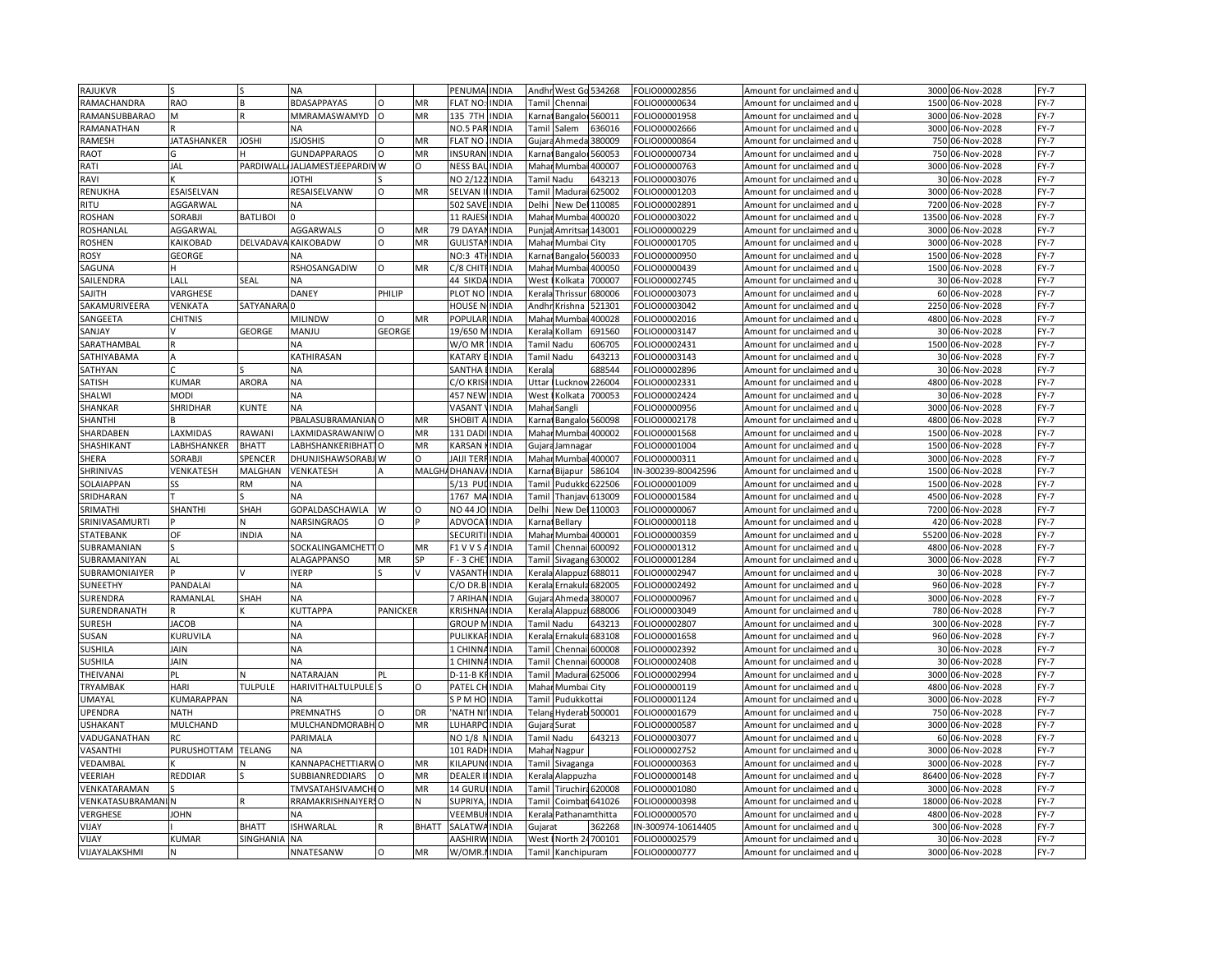| VINITA                | <b>JINDAL</b>     |                | <b>NA</b>                |              |              | M/S SHRI             | <b>INDIA</b>                       | Harya     | Rohtak               |                                         | FOLIO00001558                                       | Amount for unclaimed and                               | 3000 | 06-Nov-2028      | $FY-7$ |
|-----------------------|-------------------|----------------|--------------------------|--------------|--------------|----------------------|------------------------------------|-----------|----------------------|-----------------------------------------|-----------------------------------------------------|--------------------------------------------------------|------|------------------|--------|
| VISALAKSHI            | <b>RM</b>         |                | SRAMANATHANW             |              | MR           | 63 S RM              | <b>INDIA</b>                       |           | Tamil Chennai 623001 |                                         | FOLIO00001889                                       | Amount for unclaimed and u                             | 4800 | 06-Nov-2028      | $FY-7$ |
| <b>VISWA</b>          | <b>KUMAR</b>      |                | SAPRAMESWARAIYER O       |              | MR           | C/O.A.N.             | <b>INDIA</b>                       |           | Mahar Pune           | 411008                                  | FOLIO00000739                                       | Amount for unclaimed and i                             |      | 1500 06-Nov-2028 | $FY-7$ |
| WINGCOMMANDERC        | <b>TITUS</b>      | RETD           | ATERKCHERIAN             |              | $\Omega$     | <b>43 TAGOFINDIA</b> |                                    | Kerala    | Thiruvar             | 695011                                  | OLIO00000238                                        | Amount for unclaimed and <b>u</b>                      | 4800 | 06-Nov-2028      | $FY-7$ |
| <b>ZENABBIBIHAFEZ</b> | AHAMED            | MULLA          | HAFESAHAMEDMULLO         |              | MR           | C/O MR <sup>N</sup>  | <b>INDIA</b>                       | Guiara    | Surat                |                                         | FOLIO00000389                                       | Amount for unclaimed and i                             | 3000 | 06-Nov-2028      | $FY-7$ |
| ABDULHUSSAIN          | KASSUM            | SHAIKH         | <b><i>ASSUMS</i></b>     |              | MR           | <b>GULISTANINDIA</b> |                                    |           | Mahar Mumba          | 40002                                   | OLIO00000426                                        | Amount for unclaimed and                               | 1600 | 06-Nov-2028      | $FY-7$ |
| ABOOBAKER             | SULEMAN           | PATEL          | SULEMANNOOSAJIPA O       |              | MR           |                      |                                    |           |                      | AT & POST BARBODHAN, VIA RANDER, DIST S | FOLIO00000992                                       | Amount for unclaimed and                               |      | 1000 16-Apr-2029 | $FY-7$ |
| AHMAD                 | EBRAHIM           | VALA           |                          |              | $\Omega$     |                      | VOHRA VAD, NAVSARI W.RLY., NAVSARI |           |                      |                                         |                                                     |                                                        |      |                  | $FY-7$ |
|                       |                   |                | <b>EBRAHIMMAHMAD\</b>    |              |              |                      |                                    |           |                      |                                         | OLIO00000584                                        | Amount for unclaimed and                               | 1000 | 16-Apr-2029      |        |
| AHMAD                 | <b>BRAHIM</b>     | <b>СНОТНІА</b> | <b>SABCHOTHIAS</b>       | O            | MR           |                      |                                    |           |                      | USUF MANZIL VORWAD, AT & POST NAVSARI   | OLIO00000891                                        | Amount for unclaimed and $\overline{\phantom{a}}$      |      | 1600 16-Apr-2029 | $FY-7$ |
| AHMEDSABER            | SALEH             | HAFEJEE        | SABERSALEHAHMEDVO        |              | MR           |                      |                                    |           |                      | BODHAM VIA KEIM, DIST SURAT, GUJARAT ST | FOLIO00000596                                       | Amount for unclaimed and                               | 1000 | 16-Apr-2029      | $FY-7$ |
| ALAMELU               | ٨M                |                | NА                       |              |              | NO.63 S.             | <b>INDIA</b>                       |           | Tamil Sivagan        | 630001                                  | FOLIO00002888                                       | Amount for unclaimed and                               |      | 8000 16-Apr-2029 | $FY-7$ |
| AMINA                 | EBRAHIM           | BHAMJI         | EBRAHIMBHAMJIW           | $\Omega$     | MR           | KOLA MO INDIA        |                                    |           | Gujara Surat         | 394235                                  | FOLIO00002289                                       | Amount for unclaimed and                               |      | 1000 16-Apr-2029 | $FY-7$ |
| AMMUKUTTY             | NAMBIAR           |                | APPUNNINAMBIAR           |              |              | AM 7 12T INDIA       |                                    |           | Tamil Chennai        | 600040                                  | FOLIO00002972                                       | Amount for unclaimed and u                             |      | 603 16-Apr-2029  | $FY-7$ |
| AMMUKUTTY             | NAMBIAR           |                | APPUNNINAMBIAR           |              | K            | AM-7 121             | <b>INDIA</b>                       | Tamil     | Chenna               | 600040                                  | FOLIO00002973                                       | Amount for unclaimed and                               | 603  | 16-Apr-2029      | $FY-7$ |
| AMMUKUTTY             | <b>NAMBIAR</b>    |                | APPUNNINAMBIAR           |              |              | AM-7 121             | <b>INDIA</b>                       | Tamil     | Chenna               | 600040                                  | FOLIO00002974                                       | Amount for unclaimed and i                             |      | 594 16-Apr-2029  | $FY-7$ |
| ARJUN                 | DEV               | KHANNA         | NΑ                       |              |              | C/O COSCINDIA        |                                    |           | Gujara Ahmeda        | 380009                                  | FOLIO00002298                                       | Amount for unclaimed and                               |      | 300 16-Apr-2029  | $FY-7$ |
| ARMAITY               | FEROZE            | DAVAR          | EROZECOWASJIDAV.O        |              | <b>MR</b>    | <b>KHANPUFINDIA</b>  |                                    |           | Gujara Ahmeda        | 380001                                  | OLIO00001095                                        | Amount for unclaimed and                               |      | 1000 16-Apr-2029 | $FY-7$ |
| ARMAITY               | <b>IROZE</b>      | DAVAR          | FIROZECOWASJIDAVA W      |              | O            |                      | KHANPUR ROAD, AHMEDABAD-1          |           |                      |                                         | OLIO00000632                                        | Amount for unclaimed and i                             |      | 1000 16-Apr-2029 | $FY-7$ |
| <b>ARMAITY</b>        | <b>FIROZE</b>     | DAVAR          | FIROZECOWASJIDAVA D      |              | $\Omega$     |                      | KHANPUR ROAD, AHMEDABAD            |           |                      |                                         | OLIO00000633                                        | Amount for unclaimed and                               | 1600 | 16-Apr-2029      | $FY-7$ |
| ARNAVAZ               | <b>IIMMY</b>      | <b>DRIVER</b>  | NΑ                       |              |              | TATA MILINDIA        |                                    |           | Mahar Mumba          | 400012                                  | FOLIO00000978                                       | Amount for unclaimed and u                             |      | 1000 16-Apr-2029 | $FY-7$ |
| ARPUTHA               | RANI              |                | MICHEAL                  |              |              | SQ-3 SUT             | <b>INDIA</b>                       |           | Tamil Nadu           | 643218                                  | FOLIO00003079                                       | Amount for unclaimed and                               |      | 10 16-Apr-2029   | $FY-7$ |
| ARULARASU             |                   |                | NA                       |              |              | SELVAN II            | <b>IINDIA</b>                      |           | Tamil Madurai        | 625002                                  | FOLIO00002477                                       | Amount for unclaimed and                               |      | 500 16-Apr-2029  | $FY-7$ |
| <b>AUTAR</b>          | SINGH             | <b>KAPOOR</b>  | <b>NA</b>                |              |              | E-348 GF             | <b>INDIA</b>                       |           | Delhi New De         | 110048                                  | FOLIO00000403                                       | Amount for unclaimed and i                             |      | 500 16-Apr-2029  | $FY-7$ |
| <b>BACHOO</b>         | <b>JEHANGIR</b>   | CONTRACT       | SORABJIDINSHAWJIG        |              | MR           | <b>UMTOLP</b>        | <b>INDIA</b>                       |           | Maharashtra          | 401702                                  | FOLIO00000640                                       | Amount for unclaimed and                               |      | 1600 16-Apr-2029 | $FY-7$ |
| BALAKRISHNAN          |                   |                | VENUGOPALS               | 0            | MR           | 30 SHAN              | <b>INDIA</b>                       |           | Tamil Cuddald        | 608001                                  | FOLIO00001458                                       | Amount for unclaimed and                               |      | 1000 16-Apr-2029 | $FY-7$ |
| BALAKRISHNAN          |                   |                | VENUGOPALS               | $\Omega$     | MR           | 16 13TH              | <b>INDIA</b>                       | Tamil     | Chennai              | 600064                                  | OLIO00002445                                        | Amount for unclaimed and i                             |      | 10 16-Apr-2029   | $FY-7$ |
| <b>BANK</b>           | OF                | <b>NDIA</b>    | NA                       |              |              | 70/80 M              | <b>INDIA</b>                       |           | Mahar Mumbai         | 400023                                  | CDSL-13020800-00000019                              | Amount for unclaimed and i                             |      | 4500 16-Apr-2029 | $FY-7$ |
| <b>BANK</b>           | OF                | <b>NDIA</b>    | NА                       |              |              | POST BO              | <b>INDIA</b>                       | Maha      | Mumba                | 400001                                  | OLIO00000980                                        | Amount for unclaimed and                               | 4400 | 16-Apr-2029      | $FY-7$ |
| <b>BANK</b>           | OF                | <b>NDIA</b>    | NА                       |              |              | 70/80 MAINDIA        |                                    |           | Mahar Mumbai         | 400023                                  | OLIO00000485                                        | Amount for unclaimed and u                             |      | 4400 16-Apr-2029 | $FY-7$ |
| <b>BANK</b>           | OF                | <b>NDIA</b>    | NA                       |              |              | NO 70/80 INDIA       |                                    |           | Mahar Mumbai         | 400001                                  | FOLIO00000645                                       |                                                        | 400  | 16-Apr-2029      | $FY-7$ |
| <b>BANSI</b>          | VRINDAVANLAL      | SHAH           | VRINDAVANLALSHAHO        |              | MR           |                      | 202 SHIKHAVALI APT, OPP. DR.NAN,   |           |                      | AVATY'S B                               | FOLIO00001794                                       | Amount for unclaimed and<br>Amount for unclaimed and u |      | 1600 16-Apr-2029 | $FY-7$ |
| <b>BANU</b>           | BAPUJEE           | DHONDI         | BAPUJIJIVANJIDHONE W     |              | O            | 905/906              | <b>INDIA</b>                       |           |                      | 400001                                  | FOLIO00000355                                       |                                                        | 500  |                  | $FY-7$ |
|                       |                   |                |                          |              |              |                      |                                    |           | Mahar Mumba          |                                         |                                                     | Amount for unclaimed and                               |      | 16-Apr-2029      |        |
| <b>BANU</b>           | BAPUJI            | DHONDI         | <b>BAPUJEEW</b>          |              | MR           | 905/906              | <b>INDIA</b>                       | Maha      | Mumba                | 400001                                  | FOLIO00000088                                       | Amount for unclaimed and u                             |      | 300 16-Apr-2029  | $FY-7$ |
| BHADRASWAMYGUPT       |                   |                | <b>OMRKRAMASWAMY</b>     | <b>GUPTA</b> | 3S           | 450 IIND             | <b>INDIA</b>                       | Karna     | Bangalo              | 560003                                  | FOLIO00001594                                       | Amount for unclaimed and                               |      | 1000 16-Apr-2029 | $FY-7$ |
| <b>BIPLAB</b>         | BANERJEE          |                | <b>CBANERJEES</b>        | $\Omega$     | MR           | C/O M B              | <b>INDIA</b>                       | West      | Howrah               | 711227                                  | FOLIO00002369                                       | Amount for unclaimed and i                             |      | 10 16-Apr-2029   | $FY-7$ |
| BURHANUDEEN           |                   | M              | FMOHAMEDALIS             | O            |              | 74-A JAV             | <b>INDIA</b>                       | Tamil     | Thanjavur            |                                         | OLIO00000437                                        | Amount for unclaimed and                               |      | 500 16-Apr-2029  | $FY-7$ |
| CADIASTOCKSAND        | <b>SECURITIES</b> | LTD            | N٨                       |              |              | NO 16 S              | INDIA                              | (arna     | Bangalo              | 560004                                  | OLIO00002516                                        | Amount for unclaimed and                               | 1200 | 16-Apr-2029      | $FY-7$ |
| CHANDRAKALA           | MEHTA             |                | NΑ                       |              |              | 23/4 5T              | <b>INDIA</b>                       | Karna     | Bangalo              | 560018                                  | FOLIO00002610                                       | Amount for unclaimed and i                             |      | 1000 16-Apr-2029 | $FY-7$ |
| CHANDRAKALA           | MEHTA             |                | KAMAL                    | RAJ          | MEHT/        | <b>NO 23/4</b>       | <b>INDIA</b>                       | Karna     | Bangalo              | 560018                                  | FOLIO00002971                                       | Amount for unclaimed and                               |      | 1000 16-Apr-2029 | $FY-7$ |
| CHANDRALEKHA          | RABINDRANATH      | HOSANGAD       | VASANTW                  | $\circ$      | MR           | C-8 CHIT             | INDIA                              |           | Mahar Mumbai         | 400050                                  | FOLIO00002120                                       | Amount for unclaimed and u                             |      | 250 16-Apr-2029  | $FY-7$ |
| CHANDRESH             |                   | MEHTA          | KAMAL                    | RAJ          | <b>MEHTA</b> | <b>NO 23/4</b>       | <b>INDIA</b>                       | Karna     | Bangalo              | 560018                                  | FOLIO00002970                                       | Amount for unclaimed and                               |      | 900 16-Apr-2029  | $FY-7$ |
| CHANDRIKA             | CHITTARANJAN      | <b>BHAT</b>    | NА                       |              |              | SANDIP               | CANADA                             | NΑ        | <b>NA</b>            |                                         | OLIO00000580                                        | Amount for unclaimed and u                             |      | 1600 16-Apr-2029 | $FY-7$ |
| CHANDRIKA             |                   |                | NΑ                       |              |              | <b>FLAT NO</b>       | INDIA                              | Karna     | Bangalo              | 560055                                  | FOLIO00001493                                       | Amount for unclaimed and                               |      | 1000 16-Apr-2029 | $FY-7$ |
| CHELLAMMAL            |                   |                | NA                       |              |              | 4 NAGAN              | <b>INDIA</b>                       | Tamil     | Nagapat              | 611001                                  | FOLIO00001620                                       | Amount for unclaimed and u                             |      | 500 16-Apr-2029  | $FY-7$ |
| CHERIAN               | ZACHARIAH         |                | MCZACHARIAHS             | $\circ$      | MR           | MANALEI              | <b>INDIA</b>                       | Kerala    | Alappuz              | 688011                                  | FOLIO00001695                                       | Amount for unclaimed and i                             |      | 300 16-Apr-2029  | $FY-7$ |
| CHINUBAI              |                   | KIRTIKAR       | <b><i>GKIRTIKARW</i></b> |              | MR           | <b>BROTHER</b>       | <b>INDIA</b>                       | Maha      | Mumba                | 400020                                  | OLIO00000086                                        | Amount for unclaimed and                               |      | 500 16-Apr-2029  | $FY-7$ |
| DAHAYALAL             | KHIMJI            |                | <b>CHIMJIHARIRAMMAC</b>  |              | $\Omega$     | KHATRI               | <b>INDIA</b>                       | Gujara    | Kachchh              |                                         | OLIO00000576                                        | Amount for unclaimed and                               |      | 340 16-Apr-2029  | $FY-7$ |
| DAHIYA                |                   |                | BALWANTSINGHS            | $\circ$      | LT           | <b>B2/7DM</b>        | <b>INDIA</b>                       | Delhi     | New De               | 110035                                  | OLIO00002349                                        | Amount for unclaimed and                               |      | 1000 16-Apr-2029 | $FY-7$ |
| <b>DAWOOD</b>         | AHMED             | <b>NANA</b>    | AHMEDNANAS               | $\circ$      | MR           | C/O YUSI             | <b>INDIA</b>                       |           | Gujara Navsari       | 396415                                  | FOLIO00001726                                       | Amount for unclaimed and u                             |      | 1600 16-Apr-2029 | $FY-7$ |
| DEENAZ                | <b>JEHANGIR</b>   | <b>MOOGAT</b>  | JEHANGIRDINSHAWN O       |              | MR           | EPERAN               | <b>INDIA</b>                       |           | Mahar Pune           | 411002                                  | FOLIO00000789                                       | Amount for unclaimed and                               | 1600 | 16-Apr-2029      | $FY-7$ |
| DEENAZ                | <b>IEHANGIR</b>   | <b>MOOGAT</b>  | JEHANGIRDINSHAWN O       |              | MR           | <b>ESPARAN</b>       | <b>INDIA</b>                       |           | Mahar Pune           | 411002                                  | FOLIO00000790                                       | Amount for unclaimed and u                             |      | 1600 16-Apr-2029 | $FY-7$ |
| <b>DEVSHI</b>         | <b>IIVRAJ</b>     | SHAH           | <b>JIVRAJS</b>           | $\Omega$     | MR           | <b>MESSRS</b>        | KENYA                              | <b>NA</b> | <b>NA</b>            |                                         | OLIO00000077                                        | Amount for unclaimed and i                             |      | 1584 16-Apr-2029 | $FY-7$ |
| DILIP                 | CHANDRAKANT       | KHARSIKAF      | CHANDRAKANTS             | $\Omega$     | MR           | RADHA-               | <b>INDIA</b>                       |           | Gujara Vadodar       | 390001                                  | FOLIO00002156                                       | Amount for unclaimed and u                             |      | 1000 16-Apr-2029 | $FY-7$ |
| <b>DINA</b>           | HORMUSJI          | MEHTA          | <b>ORMUSJICOWASJIM D</b> |              | O            |                      | MALESAR MORA ST                    |           |                      | NAVASARI W RLY, NAVAS                   | OLIO00000301                                        | Amount for unclaimed and                               |      | 500 16-Apr-2029  | $FY-7$ |
| <b>DINESH</b>         |                   |                | SMITHA                   |              |              | NO 2/30              | <b>INDIA</b>                       |           | Tamil Nadu           | 643213                                  | OLIO00003075                                        | Amount for unclaimed and                               |      | 10 16-Apr-2029   | $FY-7$ |
| <b>DINSHAW</b>        | ARDESHIR          | <b>SURTI</b>   | NΑ                       |              |              | C/O MR. IINDIA       |                                    |           | Mahar Mumba          | 400036                                  | FOLIO00000813                                       | Amount for unclaimed and                               |      | 330 16-Apr-2029  | $FY-7$ |
| <b>DINSHAW</b>        | MERWANJI          | BILLIMORI      | MERWANJIBILLIMORI O      |              | MR           | 501-A YO INDIA       |                                    |           | Mahar Mumba          | 400092                                  | OLIO00001042                                        | Amount for unclaimed and                               |      | 1000 16-Apr-2029 | $FY-7$ |
|                       |                   | <b>MIRZA</b>   |                          |              | O            |                      |                                    |           |                      |                                         |                                                     |                                                        |      |                  |        |
| <b>DINSHAWJI</b>      |                   |                | DINSHAWJIDMIRZA          |              |              |                      |                                    |           |                      | NO 15 PARSI COLONY, KANKARIA ROAD, AHM  | OLIO00000318                                        | Amount for unclaimed and u                             |      | 1000 16-Apr-2029 | $FY-7$ |
| <b>EASTER</b>         | RAJ               |                | AROCKIASTEFFIRIYANA      |              |              | 14-5-1 THINDIA       |                                    |           | Tamil Theni          | 62560                                   | OLIO00003144                                        | Amount for unclaimed and                               | 10   | 16-Apr-2029      | $FY-7$ |
| <b>EBRAHIM</b>        | SMAIL             | СНОТНІА        | SMAILCHOTHIAS            | O            | MR           |                      |                                    |           |                      |                                         | 4/162 YUSUF MANZIL WORWAD, AT & POST NFOLIO00000892 | Amount for unclaimed and u                             |      | 2400 16-Apr-2029 | $FY-7$ |
| <b>ELIZA</b>          | <b>MATHEW</b>     |                | RAOSAHIBCJMATHEW O       |              | MR           | ED-COTE, INDIA       |                                    |           | Kerala Ernakula      |                                         | 682011 FOLIO00000827                                | Amount for unclaimed and u                             |      | 1000 16-Apr-2029 | $FY-7$ |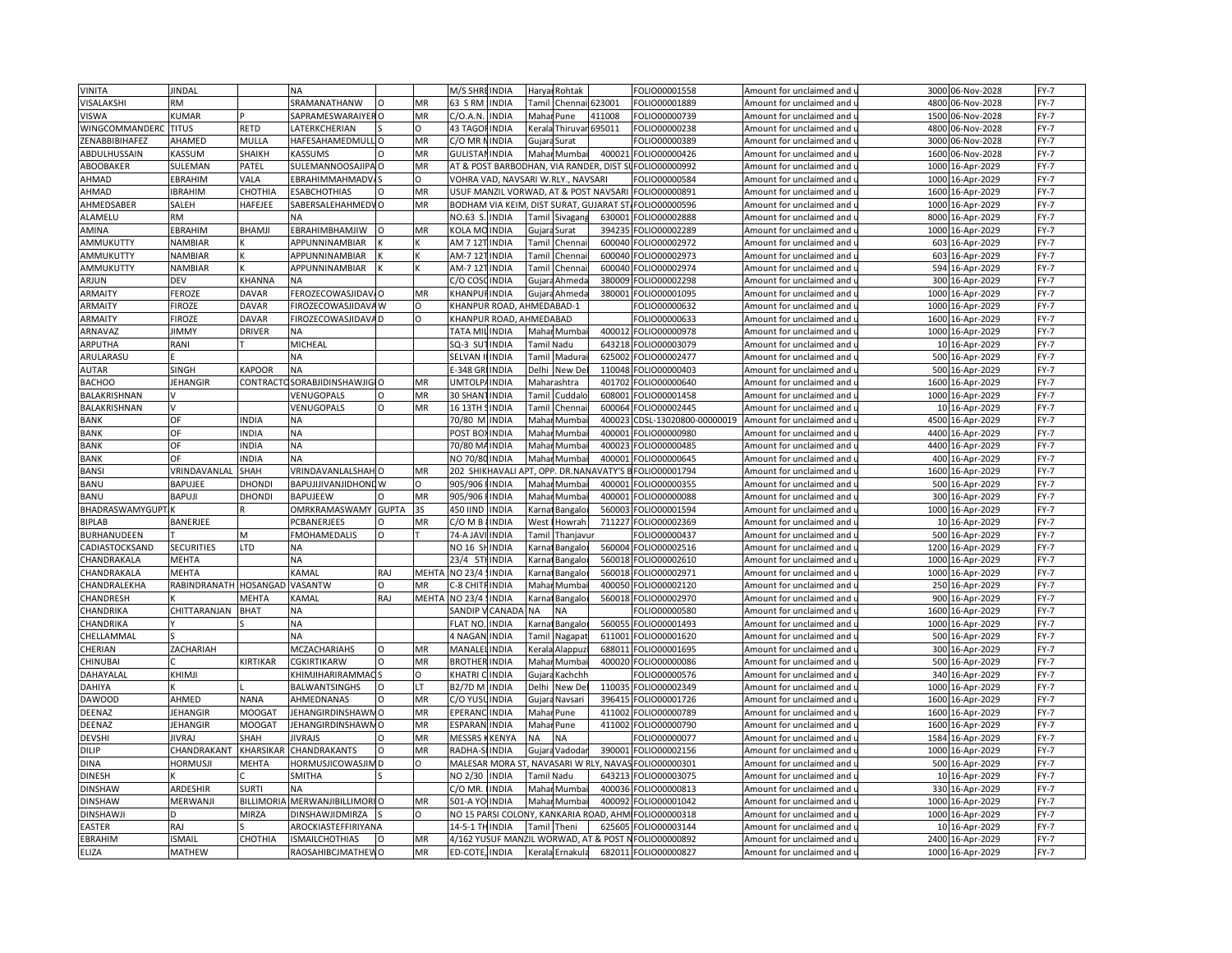| <b>ESTHER</b>      | RUTH                |                 | <b>ROBERT</b>            | RAJAN           |              | NO.2/218 INDIA              |                               | <b>Tamil Nadu</b> |                   | 643213                                   | FOLIO00003078          | Amount for unclaimed and                               |      | 10 16-Apr-2029   | $FY-7$      |
|--------------------|---------------------|-----------------|--------------------------|-----------------|--------------|-----------------------------|-------------------------------|-------------------|-------------------|------------------------------------------|------------------------|--------------------------------------------------------|------|------------------|-------------|
| FATEMA             | AHMAD               | CHOTHIA         | AHMADIBRAHIMCHO          |                 | MR           |                             | USUF MANZIL WORWAD, AT & POST |                   |                   | <b>NAVSAR</b>                            | FOLIO00000890          | Amount for unclaimed and                               |      | 1000 16-Apr-2029 | $FY-7$      |
| FEBIN              | EARNES <sub>1</sub> |                 | JAYARAJ                  | FELIX           |              | KADHALIYINDIA               |                               |                   | Kerala Ernakula   | 683104                                   | FOLIO00003146          | Amount for unclaimed and                               |      | 10 16-Apr-2029   | FY-7        |
| <b>FIROZ</b>       | JEHANGIRJI          | BAJINA          | EHANGIRJIBBAJINAS        |                 | MR           | <b>BAZAM BUNDIA</b>         |                               |                   | Gujara Ahmeda     | 380001                                   | FOLIO00000903          | Amount for unclaimed and                               |      | 1600 16-Apr-2029 | $FY-7$      |
| GANAPATHY          | SUBRAMANIAN         |                 | <b>NVIVEKANANDANS</b>    | $\Omega$        | MR           |                             | DEVAPATTU, KALLAL POST        |                   | . P.T.T. D        | 623305                                   | FOLIO00001899          | Amount for unclaimed and                               |      | 1600 16-Apr-2029 | $FY-7$      |
| GANGABAI           | CHINTAMAN           | PANANDIK        | CRPANANDIKERW            |                 | MR           | DURGA N                     | <b>INDIA</b>                  | Maha              | Mumba             | 400057                                   | FOLIO00001637          | Amount for unclaimed and                               | 240  | 16-Apr-2029      | $FY-7$      |
| <b>GEETHA</b>      |                     |                 | NVIVEKANANDANW           | $\Omega$        | MR           | $\overline{4/1}$ SUBR INDIA |                               | Tamil             | Sivagan           | 630003                                   | FOLIO00001540          | Amount for unclaimed and u                             |      | 1600 16-Apr-2029 | $FY-7$      |
| <b>GEORGE</b>      |                     |                 | <b>ITTY</b>              |                 |              | PUTHUCH INDIA               |                               | Keral             | Alappu:           | 688001                                   | FOLIO00003156          | Amount for unclaimed and                               |      | 250 16-Apr-2029  | $FY-7$      |
| <b>GEORGE</b>      | VARGHESE            | M               | <b>NA</b>                |                 |              | MAVELIL                     | <b>INDIA</b>                  |                   | Kerala Ernakul    | 682017                                   | FOLIO00001542          | Amount for unclaimed and u                             |      | 2700 16-Apr-2029 | $FY-7$      |
| <b>GHELLABHAI</b>  |                     |                 | LALII                    |                 | O            | C/O MES                     | <b>INDIA</b>                  | Maha              | Mumba             | 400009                                   | FOLIO00000051          | Amount for unclaimed and                               |      | 500 16-Apr-2029  | $FY-7$      |
| <b>GOMATI</b>      |                     |                 | <b>NA</b>                |                 |              | 4-B VRIK                    | <b>INDIA</b>                  | Tamil             | Chenna            | 600020                                   | FOLIO00002587          | Amount for unclaimed and                               |      | 1600 16-Apr-2029 | $FY-7$      |
| GOOLBA             | SAMARDAN            | <b>IRANI</b>    | SAMARDANIRANIW           | $\Omega$        | MR           | C/O SHRI                    | <b>INDIA</b>                  | Maha              | Mumba             | 400001                                   | FOLIO00000223          | Amount for unclaimed and                               |      | 300 16-Apr-2029  | $FY-7$      |
| GOPAL              | AGARWAL             |                 | <b>NA</b>                |                 |              | 100 GIRIS                   | <b>INDIA</b>                  | West              | Howrah            | 711202                                   | FOLIO00002410          | Amount for unclaimed and                               |      | 10 16-Apr-2029   | $FY-7$      |
| <b>GUSTADJI</b>    | <b>BURJORJI</b>     | <b>WADIA</b>    | <b>BURJORJIWADIAS</b>    | O               | MR           | NEAR PA                     | <b>INDIA</b>                  | Mahar             | Nagpur            |                                          | FOLIO00000870          | Amount for unclaimed and                               |      | 1600 16-Apr-2029 | $FY-7$      |
| HARESHCHANDRA      | MOTILAL             |                 | <b>MOTILALS</b>          |                 | MR           | CALLIAN                     | <b>INDIA</b>                  | Maha              | Mumba             | 400004                                   | FOLIO00002002          | Amount for unclaimed and                               | 1000 | 16-Apr-2029      | $FY-7$      |
| <b>HARIKUMAR</b>   |                     |                 | GOPALAKRISHNAWAI P       |                 |              | <b>GOURISA INDIA</b>        |                               |                   | Kerala Ernakul    | 683110                                   | FOLIO00002958          | Amount for unclaimed and u                             |      | 20 16-Apr-2029   | $FY-7$      |
| <b>HARPRASAD</b>   |                     | GARG            | NATHILALGARGS            |                 | MR           |                             |                               |                   |                   | C/O MAHALAXMI MANDIR, DORI BAZAR, MAT    | FOLIO00000109          | Amount for unclaimed and                               |      | 500 16-Apr-2029  | $FY-7$      |
|                    | RAJEN               | <b>BETAI</b>    | RAJEN                    | <b>BETAI</b>    |              | <b>GORDHAI INDIA</b>        |                               |                   | Mahar Mumba       | 400002                                   | FOLIO00002941          |                                                        |      | 1000 16-Apr-2029 | $FY-7$      |
| HINA<br>HIREMATH   |                     |                 | <b>NA</b>                |                 |              | C/ODR                       | <b>INDIA</b>                  | Madh              | Dhar              |                                          | FOLIO00000420          | Amount for unclaimed and u<br>Amount for unclaimed and | 1000 | 16-Apr-2029      | $FY-7$      |
|                    |                     | <b>MODY</b>     |                          |                 | MR           |                             |                               |                   |                   |                                          |                        |                                                        |      |                  | $FY-7$      |
| HOMAI              | NARIMAN             |                 | NARIMANKODYD             | $\Omega$        |              | 51 TARDE                    | <b>INDIA</b>                  | Mahar             | Mumba             | 400007                                   | FOLIO00000434          | Amount for unclaimed and                               |      | 1600 16-Apr-2029 |             |
| <b>HOMAI</b>       | NARIMAN             | <b>MODY</b>     | NARIMANKODYD             | $\Omega$        | MR           | 51 TARDI                    | <b>INDIA</b>                  | Maha              | Mumba             | 400007                                   | FOLIO00000435          | Amount for unclaimed and                               | 2400 | 16-Apr-2029      | $FY-7$      |
| <b>HOMI</b>        | <b>AMASJI</b>       | <b>TATA</b>     | <b>HORMASJIJAMASJITA</b> |                 | O            | C/O MR.                     | <b>INDIA</b>                  | Maha              | Mumbai            | 400005                                   | FOLIO00000475          | Amount for unclaimed and u                             |      | 8000 16-Apr-2029 | $FY-7$      |
| HOSHANG            | <b>DINSHAW</b>      | MOOGA1          | SORABJIEDULJIRANDA O     |                 | MR           | NADIRSH                     | <b>INDIA</b>                  | Maha              | Mumbai            | City                                     | FOLIO00000794          | Amount for unclaimed and                               | 1000 | 16-Apr-2029      | $FY-7$      |
| HUZAN              | SORAB               | <b>DAVER</b>    | SORAB                    | <b>DAVER</b>    |              | C/O. RO:                    | <b>INDIA</b>                  | Maha              | Литba             | 400039                                   | CDSL-12010200-00032056 | Amount for unclaimed and                               | 198  | 16-Apr-2029      | $FY-7$      |
| <b>INDRAVADAN</b>  |                     | MEHTA           | HIRALAL                  |                 |              | AARTI B-                    | <b>INDIA</b>                  | Maha              | Mumba             | 400069                                   | FOLIO00002986          | Amount for unclaimed and                               |      | 1000 16-Apr-2029 | $FY-7$      |
| <b>INDRAVADAN</b>  | HIRALAL             | MEHTA           | HIRALALS                 |                 | MR           | AARTI-B                     | <b>INDIA</b>                  | Maha              | Mumba             | 400069                                   | FOLIO00001671          | Amount for unclaimed and                               |      | 500 16-Apr-2029  | $FY-7$      |
| <b>JACOB</b>       | MATHEW              | ROY             | ROY                      | <b>ISAAC</b>    | <b>JACOB</b> | <b>ALINTEKI</b>             | <b>INDIA</b>                  | Kerala            | Ernakul           | 682001                                   | FOLIO00003100          | Amount for unclaimed and                               |      | 900 16-Apr-2029  | $FY-7$      |
| <b>JAGANNADHA</b>  | RAO                 |                 | <b>GVRAOS</b>            | $\Omega$        | MR           | H NO 16-                    | <b>INDIA</b>                  | Telan             | Hyderal           | 500659                                   | FOLIO00001855          | Amount for unclaimed and                               |      | 240 16-Apr-2029  | $FY-7$      |
| JAL                | SHAPURJI            | AMARIA          | <b>SHAPURJIS</b>         | $\Omega$        | MR           | 3/33 A H                    | <b>INDIA</b>                  | Maha              | Mumba             | 400033                                   | FOLIO00001150          | Amount for unclaimed and                               |      | 1000 16-Apr-2029 | $FY-7$      |
| IAMESSAMUEL        | RAJ                 |                 | <b>IRTHAMBIDURAIS</b>    | $\Omega$        | MR           | 61 PONN/INDIA               |                               | Tamil             | Chenna            | 600084                                   | FOLIO00001552          | Amount for unclaimed and                               |      | 1000 16-Apr-2029 | $FY-7$      |
| <b>JANARDHANAN</b> |                     |                 | KVKRISHNASWAMYS          | $\Omega$        | MR           | < 15 5TH                    | <b>INDIA</b>                  | <b>Tamil</b>      | Chenna            | 600028                                   | FOLIO00001697          | Amount for unclaimed and                               |      | 4960 16-Apr-2029 | $FY-7$      |
| <b>JASMIN</b>      | ASPI                | <b>IRANI</b>    | <b>JEMI</b>              | PIROJSH/ MISTRY |              | 23 B KET                    | <b>INDIA</b>                  | Maha              | Mumba             | 400007                                   | FOLIO00003047          | Amount for unclaimed and                               |      | 2250 16-Apr-2029 | FY-7        |
| <b>EHANGIR</b>     | <b>DINSHAW</b>      | MOOGAT          | <b>NA</b>                |                 |              | ESPERAN                     | <b>INDIA</b>                  | Mahar             | Pune              | 411002                                   | FOLIO00000792          | Amount for unclaimed and                               |      | 1000 16-Apr-2029 | $FY-7$      |
| <b>IEHANGIR</b>    | DINSHAW             | <b>MOOGAT</b>   | <b>NA</b>                |                 |              | ESPERRA                     | <b>INDIA</b>                  | Mahar Pune        |                   | 411002                                   | FOLIO00000793          | Amount for unclaimed and                               |      | 1000 16-Apr-2029 | $FY-7$      |
| <b>IHTOI</b>       |                     |                 | RAVI                     |                 |              | 2/122 KA                    | <b>INDIA</b>                  |                   | <b>Tamil Nadu</b> | 643213                                   | FOLIO00003145          | Amount for unclaimed and                               |      | 10 16-Apr-2029   | $FY-7$      |
| <b>IOYEL</b>       | <b>SINGH</b>        |                 | <b>BENNET</b>            | D               |              | 1/412 MCINDIA               |                               |                   | Tamil Chenna      |                                          | OLIO00002946           | Amount for unclaimed and u                             |      | 10 16-Apr-2029   | $FY-7$      |
| <b>OYEL</b>        | <b>SINGH</b>        |                 | <b>BENNET</b>            |                 |              | 1/412                       | <b>INDIA</b>                  | Tami              | Chenna            | 600032                                   | FOLIO00003068          | Amount for unclaimed and                               |      | 500 16-Apr-2029  | $FY-7$      |
| <b>IUPUDY</b>      | SREE                | <b>RAMAMUR</b>  | LATEMRJUPUDYVENK!        |                 | O            | /O LATE                     | <b>INDIA</b>                  |                   | Andhr West Go     | 534235                                   | FOLIO00000924          | Amount for unclaimed and u                             |      | 1000 16-Apr-2029 | $FY-7$      |
| KAMLAVANTI         | NEMCHAND            |                 | NEMCHANDMVAKILVO         |                 | MR           | 82/88 VIT                   | <b>INDIA</b>                  |                   | Mahar Mumba       | 400004                                   | FOLIO00000902          | Amount for unclaimed and                               |      | 500 16-Apr-2029  | $FY-7$      |
| KANNATHAL          | ACHI                | <b>RM</b>       | <b>MRAMANATHANCHE</b> SP |                 | <b>RM</b>    | 5/1 LAL B. INDIA            |                               | Tamil Nadu        |                   | 623556                                   | FOLIO00000574          | Amount for unclaimed and u                             |      | 4000 16-Apr-2029 | $FY-7$      |
| <b>KANTA</b>       | LAXMICHAND          |                 | LAXMICHANDSOBHACO        |                 | MR           |                             |                               |                   |                   | OPP HATHIWALA TEMPLE, GOPIPURA, SURAT    | FOLIO00000904          | Amount for unclaimed and                               | 500  | 16-Apr-2029      | $FY-7$      |
| KANTILAL           | KAPOOR              | CHAND           | KAPOORCHAND              |                 | O            | C/O KAPCINDIA               |                               | Mahar             | Mumba             | 400022                                   | FOLIO00000271          | Amount for unclaimed and                               |      | 4000 16-Apr-2029 | $FY-7$      |
| KARUPPAN           | CHETTIAR            | PL              | PALANIAPPANCHETTI O      |                 | MR           | 98 RAJAJ                    | <b>INDIA</b>                  | Tamil             | Karur             | 639001                                   | FOLIO00001598          | Amount for unclaimed and                               |      | 1600 16-Apr-2029 | $FY-7$      |
| KARUPPAN           | CHETTIAR            | PL              | PALANIAPPACHETTIA RM     |                 | PL           | BANKER,                     | <b>INDIA</b>                  | Tamil             | Karur             |                                          | FOLIO00000308          | Amount for unclaimed and                               |      | 4000 16-Apr-2029 | $FY-7$      |
| <b>KEKI</b>        |                     | SIDHWA          | <b>FSIDHWAS</b>          |                 |              |                             |                               |                   |                   | SEA GREEN FLAT NO 10, MARINE DRIVE, FORT | FOLIO00000062          | Amount for unclaimed and u                             |      | 1000 16-Apr-2029 | $FY-7$      |
| <b>KEKI</b>        | PALLONJI            | SIDHWA          | PALLONJIPESTONJISILO     |                 | MR           | SEA-GREEINDIA               |                               | Maha              | Mumba             | 400020                                   | FOLIO00001327          | Amount for unclaimed and                               | 1600 | 16-Apr-2029      | $FY-7$      |
| KHANNA             |                     |                 | BHAGATRAMKHANNA O        |                 | MR           | 14/15-F CINDIA              |                               | Delhi             | New De            | 110001                                   | FOLIO00000280          | Amount for unclaimed and u                             |      | 1000 16-Apr-2029 | $FY-7$      |
| KHORSHED           | FREDOON             | <b>TARAPORE</b> | <b>NA</b>                |                 |              | C/O MR                      | INDIA                         | Maha              | Mumba             | 400026                                   | FOLIO00000294          | Amount for unclaimed and                               |      | 500 16-Apr-2029  | $FY-7$      |
| KOLIKA             | CHANDRA             |                 | SCCHANDRAW               | $\Omega$        | MR           | C/O SRI N                   | <b>INDIA</b>                  | Delhi             | New De            | 110009                                   | FOLIO00000452          | Amount for unclaimed and u                             |      | 1600 16-Apr-2029 | $FY-7$      |
| KOUSALYA           |                     |                 | CRAVINDRANW              | $\circ$         | MR           | 37 TEAC                     | <b>INDIA</b>                  | Tami              | Chenna            | 600020                                   | FOLIO00001499          | Amount for unclaimed and                               | 1600 | 16-Apr-2029      | $FY-7$      |
| KRISHNAN           | M                   |                 | MEYYAPPACHETTIARS KP     |                 | <b>SM</b>    | <b>FLAT NO</b>              | <b>INDIA</b>                  | Tamil             | Chenna            | 600017                                   | FOLIO00002269          | Amount for unclaimed and                               |      | 1600 16-Apr-2029 | $FY-7$      |
| LAKSHMANAN         |                     |                 | RAMANATHAN               |                 |              | 76/1 M                      | <b>INDIA</b>                  | Tamil             | Chenna            | 600004                                   | FOLIO00002977          | Amount for unclaimed and                               |      | 2700 16-Apr-2029 | FY-7        |
| LAKSHMI            | PL                  |                 | PALANIAPPACHETTIA O      |                 |              | AR L HOI                    | <b>INDIA</b>                  | <b>Tamil</b>      | ivaganga          |                                          | FOLIO00000484          | Amount for unclaimed and                               |      | 960 16-Apr-2029  | $FY-7$      |
| LAKSHMINARAYAN     |                     | <b>ELLUR</b>    |                          |                 |              | <b>BRAHMII</b>              | <b>INDIA</b>                  | Karna             | Gadag             | 582118                                   | FOLIO00003054          | Amount for unclaimed and                               |      | 500 16-Apr-2029  | $FY-7$      |
| LALIT              | GURWARA             |                 | PRAKASH                  | CHANDE BHAYA    |              | 20 GOBII                    | <b>INDIA</b>                  | Maha              | Mumbi             | 400002                                   | FOLIO00003170          | Amount for unclaimed and                               | 1800 | 16-Apr-2029      | $FY-7$      |
| LATA               | <b>ISHORE</b>       | DARU            | KISHOREGDARUW            |                 | MR           | c/o urji                    | <b>INDIA</b>                  | Gujara            | Surat             | 395001                                   | FOLIO00001037          | Amount for unclaimed and                               |      | 1600 16-Apr-2029 | $FY-7$      |
| LAXMIBA            | HIRABHAI            |                 | HNVAKILWALAW             | $\Omega$        | MR           | <b>GOPAL N</b>              | <b>INDIA</b>                  | Maha              | Mumb              | 400002                                   | FOLIO00000106          | Amount for unclaimed and                               |      | 500 16-Apr-2029  | $FY-7$      |
| LEELA              | <b>NAIR</b>         | M               | <b>NA</b>                |                 |              | NO 12 15 INDIA              |                               |                   |                   | 560038                                   | FOLIO00000810          | Amount for unclaimed and u                             |      |                  | $FY-7$      |
|                    | M                   |                 |                          |                 |              |                             |                               |                   | Karnal Bangalo    |                                          |                        |                                                        |      | 240 16-Apr-2029  |             |
| AMARNATH           |                     |                 | MAITREYAN                |                 |              | B-5 SUCI                    | <b>INDIA</b>                  | Tamil             | Chenna            | 600028                                   | CDSL-12040100-00000018 | Amount for unclaimed and                               | 1000 | 16-Apr-2029      | $FY-7$      |
| MALATHI            | VARMA               |                 | KNARAYANANNAIRD O        |                 | MR           | 3-602                       | <b>KAINDIA</b>                | Delhi             | New De            | 110019                                   | FOLIO00000462          | Amount for unclaimed and                               |      | 1000 16-Apr-2029 | $FY-7$      |
| <b>MALATI</b>      | MADHUSOODAN GOLE    |                 |                          |                 |              | PLOT NO INDIA               |                               |                   | Mahar Mumba       | 400014                                   | FOLIO00003021          | Amount for unclaimed and                               |      | 240 16-Apr-2029  | <b>FY-7</b> |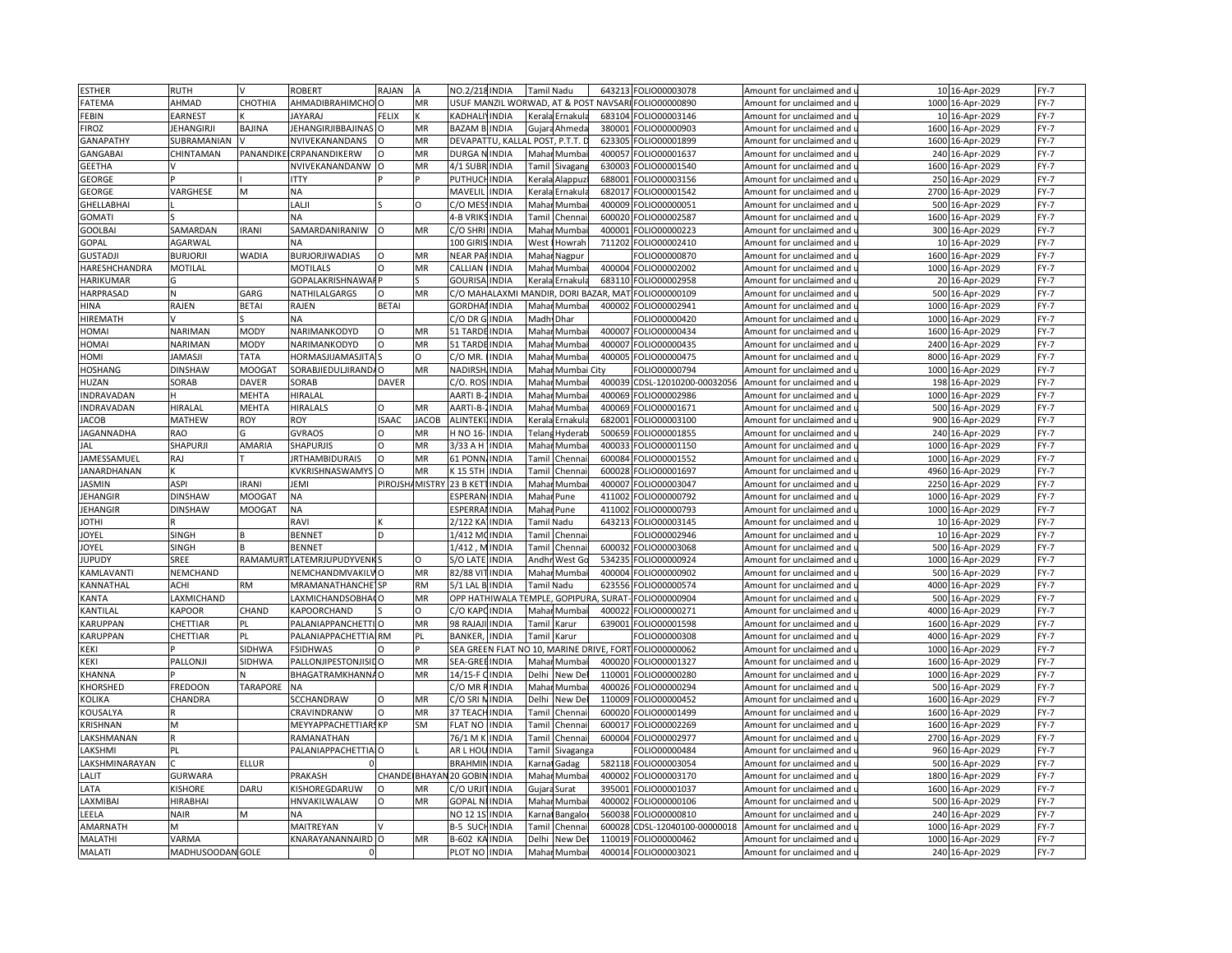| MAN                                     | SHINGH            | <b>JAIN</b>              | NEMICHANDRAJAINS O        |                 | MR             | C/O RAJENDRA JAIN                       | MP               |                       |         | FOLIO00002207                 | Amount for unclaimed and                             |      | 500 16-Apr-2029  | $FY-7$ |
|-----------------------------------------|-------------------|--------------------------|---------------------------|-----------------|----------------|-----------------------------------------|------------------|-----------------------|---------|-------------------------------|------------------------------------------------------|------|------------------|--------|
| MANI                                    | <b>IEHANGIR</b>   | SUNTOKE                  | JEHANGIRW                 | $\Omega$        | MR             | A/4 39 NEINDIA                          | Mahai            | Mumba                 | 400007  | FOLIO00001145                 | Amount for unclaimed and                             |      | 500 16-Apr-2029  | $FY-7$ |
| MANJULABEN                              | PRABHUDAS         | SHAH                     | NА                        |                 |                | <b>RAM APA</b><br><b>INDIA</b>          | Gujar            | Valsad                | 396001  | FOLIO00002518                 | Amount for unclaimed and                             |      | 1600 16-Apr-2029 | FY-7   |
| MANJUNATH                               |                   |                          | SIDDAPPA                  |                 |                | 62 14TH<br>INDIA                        | Karna            | Bangalo               | 560086  | OLIO00003171                  | Amount for unclaimed and i                           |      | 2700 16-Apr-2029 | $FY-7$ |
| MANOHARLAL                              | KANKARIYA         |                          | <b>BHOPALMALS</b>         | O               | MR             | 1 CHINN<br>INDIA                        | Tamil            | Chennai               | 600008  | FOLIO00002455                 | Amount for unclaimed and                             |      | 10 16-Apr-2029   | $FY-7$ |
| MANSINGH                                | <b>AXMIDAS</b>    | <b>BHAKTA</b>            | LAXMIDASBHAKTAS           |                 | MR             | INDIA<br>C/O JAN                        | Maha             | Mumba                 | 400023  | OLIO00001277                  | Amount for unclaimed and                             | 4000 | 16-Apr-2029      | $FY-7$ |
| MANU                                    |                   | SAM                      | NА                        |                 |                | PARUTHI<br><b>INDIA</b>                 | Kerala           | Ernakulam             |         | OLIO00002774                  | Amount for unclaimed and u                           |      | 60 16-Apr-2029   | $FY-7$ |
| MARAGADAVALLI                           |                   |                          | NA                        |                 |                | 147/1 GO<br><b>INDIA</b>                | Tamil            | Chenna                | 600040  | FOLIO00002607                 | Amount for unclaimed and                             | 500  | 16-Apr-2029      | $FY-7$ |
| MARGARET                                | <b>NELSON</b>     |                          | <b>NELSON</b>             | W               | D              | <b>SHECHINA</b><br><b>INDIA</b>         |                  | Kerala Alappuz        | 688012  | FOLIO00003130                 | Amount for unclaimed and u                           |      | 1000 16-Apr-2029 | $FY-7$ |
| MARIAMBAI                               | <b>ESMAIL</b>     |                          | ESMAIL                    | W               | O              | <b>AKBAR \</b><br><b>INDIA</b>          | Mahai            | Mumba                 | 400050  | FOLIO00000061                 | Amount for unclaimed and                             |      | 500 16-Apr-2029  | $FY-7$ |
| MARZABAN                                | <b>FRAMROZE</b>   | MINBATIW                 | NA                        |                 |                | CAMA BLI<br><b>INDIA</b>                | Mahar            | Mumba                 | 400034  | OLIO00000347                  | Amount for unclaimed and u                           |      | 1000 16-Apr-2029 | $FY-7$ |
| <b>MEHRAN</b>                           |                   |                          | SUHAIL                    | AHMED           |                | 135 2ND<br><b>INDIA</b>                 |                  | Karnal Mysore         | 570011  | FOLIO00003142                 | Amount for unclaimed and                             |      | 10 16-Apr-2029   | $FY-7$ |
| MESSRSMARIKARAND CO                     |                   | LTD                      | NA                        |                 |                | MARIKAR BUILDINGS, M G ROAD,            |                  |                       | 6950001 | FOLIO00000150                 | Amount for unclaimed and u                           |      | 2400 16-Apr-2029 | $FY-7$ |
|                                         | <b>HOSHANG</b>    | DARUWALI                 | <b>NA</b>                 |                 |                | C/O DHUI INDIA                          |                  |                       | 400007  |                               |                                                      |      | 500 16-Apr-2029  | $FY-7$ |
| <b>MITHAN</b><br>MOHAMED                |                   |                          | AKKADERKUTTYS             |                 | MR             | <b>JOINT M</b><br><b>INDIA</b>          | Keral            | Mahar Mumba           | 670010  | FOLIO00000479<br>OLIO00000613 | Amount for unclaimed and<br>Amount for unclaimed and | 1000 | 16-Apr-2029      | $FY-7$ |
|                                         | M                 |                          |                           |                 |                |                                         |                  | (annur                |         |                               |                                                      |      |                  |        |
| MOHAMEDUSMANJ                           |                   |                          | JMABDULMOHAMED! O         |                 | MR<br>$\Omega$ | NO 1393<br><b>INDIA</b>                 |                  | Karnai Bangalo        | 560079  | FOLIO00001247                 | Amount for unclaimed and u                           |      | 1000 16-Apr-2029 | $FY-7$ |
| MOHANLAL                                | VIJ               |                          | HARDAYALVIJ               |                 |                | <b>SHANTHI</b><br><b>UNITED</b>         | <b>NA</b>        | <b>NA</b>             |         | OLIO00000166                  | Amount for unclaimed and                             | 1000 | 16-Apr-2029      | $FY-7$ |
| MOHDZILLUR                              | RAHMAN            | KHAN                     | N٨                        |                 |                | DEPARTMENT OF PHYSICS, ALIGARH MUSLIM   |                  |                       |         | FOLIO00000969                 | Amount for unclaimed and u                           |      | 1600 16-Apr-2029 | $FY-7$ |
| <b>MOOL</b>                             | CHAND             | CHORADIA                 | HMCHORADIAS               | O               | MR             | <b>INDIA</b><br>C/O M/S                 | West             | Kolkata               | 70000   | FOLIO00002374                 | Amount for unclaimed and                             | 10   | 16-Apr-2029      | $FY-7$ |
| <b>MORARJI</b>                          | KHIMJI            | KENIA                    | NA                        |                 |                | <b>T60 ELAN INDIA</b>                   |                  | Tamil Chenna          | 600083  | OLIO00001631                  | Amount for unclaimed and u                           |      | 2400 16-Apr-2029 | $FY-7$ |
| MURUGAPPA                               | NARAYANAN         |                          | <b>ΝA</b>                 |                 |                | C-23 PER INDIA                          | Tamil            | Salem                 | 636004  | FOLIO00002530                 | Amount for unclaimed and                             | 1000 | 16-Apr-2029      | $FY-7$ |
| <b>MUTHIAH</b>                          | M                 | M                        | NA                        |                 |                | <b>MUTHU</b><br><b>INDIA</b>            |                  | <b>Tamil Pudukko</b>  | 622001  | FOLIO00001237                 | Amount for unclaimed and u                           |      | 2400 16-Apr-2029 | $FY-7$ |
| NAGARAJA                                |                   |                          | <b>DNNMURTHYS</b>         | $\Omega$        | MR             | TEMPLE<br>INDIA                         | <b>Carnataka</b> |                       | 577432  | FOLIO00001120                 | Amount for unclaimed and                             |      | 500 16-Apr-2029  | $FY-7$ |
| NARANDAS                                | VASANJI           |                          | VASANJIDEVJIS             | $\Omega$        | MR             | HALAI BH INDIA                          |                  | Mahar Mumba           | 400002  | OLIO00000211                  | Amount for unclaimed and                             | 1000 | 16-Apr-2029      | $FY-7$ |
| <b>NAVIN</b>                            |                   | <b>PANDYA</b>            | CHANDRAKANTS              | $\circ$         | MR             | NO.9 SANKAR SOCIETY, VAISHALI CINEMA RO |                  |                       |         | OLIO00000845                  | Amount for unclaimed and i                           |      | 500 16-Apr-2029  | $FY-7$ |
| NAVINCHANDRA                            | CHHOTALAL         | INESWAL                  | CHHOTALALLINESWA          |                 | MR             | <b>ASHIRWA</b><br><b>INDIA</b>          |                  | Gujara Surat          | 39500   | OLIO00001057                  | Amount for unclaimed and                             | 1000 | 16-Apr-2029      | $FY-7$ |
| NEELAKANTA                              | <b>SETTY</b>      |                          | NA                        |                 |                | 54 NALEO<br><b>INDIA</b>                |                  | Karnai Bangalo        | 560041  | FOLIO00001554                 | Amount for unclaimed and $\,$                        |      | 1000 16-Apr-2029 | $FY-7$ |
| <b>NERGISH</b>                          | JAL               | <b>DRIVER</b>            | JALNUSSERWANJIDRI O       |                 | MR             | 7 PHALG<br><b>INDIA</b>                 | Mahai            | Mumba                 | 400054  | OLIO00000203                  | Amount for unclaimed and                             | 500  | 16-Apr-2029      | $FY-7$ |
| <b>NIDHI</b>                            |                   | MEHTA                    | KAMAL                     | RAJ             | MEHTA          | NO 23/4<br><b>INDIA</b>                 | Karnat           | Bangalo               | 560018  | FOLIO00002969                 | Amount for unclaimed and                             |      | 1000 16-Apr-2029 | $FY-7$ |
| NIDHYARAJESWARIGU ADMINISTRATOR OFPVRMK |                   |                          | <b>NA</b>                 |                 |                | <b>STERLIN</b><br><b>INDIA</b>          | Tamil            | Chenna                | 600034  | FOLIO00002924                 | Amount for unclaimed and                             |      | 2800 16-Apr-2029 | $FY-7$ |
| <b>NILLO</b>                            | NARULA            |                          | ASHOKNARULAW              | $\Omega$        | MR             | C-61 NIZ<br><b>INDIA</b>                | Delhi            | New De                | 110013  | OLIO00000601                  | Amount for unclaimed and                             |      | 1600 16-Apr-2029 | $FY-7$ |
| <b>NINA</b>                             | DARA              | FITTER                   | MUSSERWANJIGHEYA O        |                 |                | <b>JALDARS</b><br>INDIA                 | Maha             | Mumba                 | 400036  | FOLIO00000702                 | Amount for unclaimed and                             | 500  | 16-Apr-2029      | FY-7   |
| NIRANJAN                                | RAMANLAL          | PARIKH                   | NА                        |                 |                | 42 UDAY<br><b>INDIA</b>                 | Gujar            | <b>Jadoda</b>         | 390019  | FOLIO00001241                 | Amount for unclaimed and                             |      | 160 16-Apr-2029  | $FY-7$ |
| NIRANJANA                               | MANHARLAL         |                          | <b>MANHARLALSHANTIL</b> O |                 | MR             | 16 PREN<br><b>INDIA</b>                 | Maha             | Mumba                 | 400026  | FOLIO00002300                 | Amount for unclaimed and                             |      | 1000 16-Apr-2029 | $FY-7$ |
| NIRMALA                                 | KUMARI            |                          | PRAKASHCHANDW             | $\Omega$        | MR             | 26 KAND<br><b>INDIA</b>                 | Tami             | Chenna                | 600079  | FOLIO00002227                 | Amount for unclaimed and                             |      | 1000 16-Apr-2029 | $FY-7$ |
| OTERMAL                                 | OJMALJI           |                          | FOJMALWALAJIS             | O               | MR             | 153 BAZA<br><b>INDIA</b>                |                  | Mahar Mumba           | 400001  | FOLIO00000882                 | Amount for unclaimed and u                           |      | 1000 16-Apr-2029 | $FY-7$ |
| PADAM                                   | ADHAR             | SINHA                    | NА                        |                 |                | C/O RAD<br><b>INDIA</b>                 | Uttar            | Agra                  | 282005  | FOLIO00000909                 | Amount for unclaimed and                             | 1000 | 16-Apr-2029      | $FY-7$ |
| PADMAJA                                 |                   |                          | NА                        |                 |                | C/O MR PINDIA                           | Karna            | <b>Bangalo</b>        | 560075  | OLIO00002460                  | Amount for unclaimed and u                           |      | 1600 16-Apr-2029 | $FY-7$ |
| PALANIAPPAN                             |                   |                          | <b>NA</b>                 |                 |                | NO.5 PAR<br><b>INDIA</b>                | Tamil            | Salem                 | 636016  | OLIO00002667                  | Amount for unclaimed and                             | 1000 | 16-Apr-2029      | $FY-7$ |
| PANDURANGA                              | <b>RAO</b>        |                          | <b>BABAIAHS</b>           | O               | MR             | 75 A P 0<br><b>INDIA</b>                | Andhr            | Nellore               | 524201  | FOLIO00001971                 | Amount for unclaimed and u                           |      | 1000 16-Apr-2029 | $FY-7$ |
| PANKAJ                                  |                   | SHAH                     | PANKAJBHAIW               | $\circ$         | MR             | <b>VIPIN VII</b><br><b>INDIA</b>        |                  |                       | 364002  | FOLIO00001209                 |                                                      | 1000 |                  | $FY-7$ |
|                                         | DHIRAJLAL         |                          |                           |                 |                |                                         | Gujar            | Bhavna                |         |                               | Amount for unclaimed and                             |      | 16-Apr-2029      |        |
| PARVATHI                                |                   |                          | <b>JELAYUTHAM</b>         |                 |                | 4 NAGAN<br><b>INDIA</b>                 | Tamil            | Nagapat               | 611001  | FOLIO00003030                 | Amount for unclaimed and                             |      | 500 16-Apr-2029  | $FY-7$ |
| PATEL                                   |                   |                          | <b>AVPATELS</b>           | $\circ$         | MR             | <b>INDIA</b><br>C/O BHA                 | Gujara           | Mahesa                | 384170  | FOLIO00000101                 | Amount for unclaimed and                             |      | 500 16-Apr-2029  | $FY-7$ |
| PERIN                                   | <b>ERUCH</b>      | DASTUR                   | ERUCHARDESHIRDAS          | $\circ$         | <b>MR</b>      | 23 NEPE<br><b>INDIA</b>                 | Maha             | Mumba                 | 400036  | OLIO00002118                  | Amount for unclaimed and                             |      | 2000 16-Apr-2029 | $FY-7$ |
| PHILIP                                  | M                 |                          | <b>MPJOSEPHS</b>          | $\circ$         | MR             | MODAYI<br>INDIA                         |                  | Kerala Ernakul        | 682016  | FOLIO00000298                 | Amount for unclaimed and $\iota$                     |      | 7200 16-Apr-2029 | $FY-7$ |
| PHIROZE                                 | CAWASJI           | VAVDER                   | <b>DARABNNAVDERW</b>      | $\Omega$        | MR             | INDIA<br>C/O MR                         | Mahar            | Thane                 | 400705  | OLIO00000749                  | Amount for unclaimed and i                           | 1000 | 16-Apr-2029      | $FY-7$ |
| POORANSINGH                             |                   |                          | <b>TIKARAMSIGHS</b>       | $\circ$         | MR             | 16 13TH<br><b>INDIA</b>                 |                  | Tamil Chenna          | 600064  | FOLIO00002351                 | Amount for unclaimed and u                           |      | 10 16-Apr-2029   | $FY-7$ |
| <b>PORKODI</b>                          | MAHENDRAN         |                          | CSMAHENDRANW              | $\Omega$        | MR             | 6 TOOVE<br><b>INDIA</b>                 |                  | Tamil Nadu            | 628003  | OLIO00001192                  | Amount for unclaimed and                             |      | 1000 16-Apr-2029 | $FY-7$ |
| PRAFUL                                  | <b>IIVANCHAND</b> |                          | MOTISHAW JIVANCHANDS      | $\circ$         | MR             | 29 SEA C<br><b>INDIA</b>                |                  | Mahar Mumbai          | 400007  | FOLIO00002170                 | Amount for unclaimed and u                           |      | 1000 16-Apr-2029 | $FY-7$ |
| PRAMOD                                  | SINGHAL           |                          |                           |                 |                | 17/129 DARESI NO 2, AGRA                |                  |                       |         | OLIO00003019                  | Amount for unclaimed and                             | 500  | 16-Apr-2029      | $FY-7$ |
| PRASAD                                  |                   |                          |                           |                 |                | 217 3RD INDIA                           |                  | Karnat Bangalo        | 560072  | OLIO00003110                  | Amount for unclaimed and u                           |      | 9000 16-Apr-2029 | $FY-7$ |
| <b>PUSHPA</b>                           |                   | <b>MAZAMDAR GATABHAI</b> |                           | <b>MAZAMDAR</b> |                | <b>FLAT NO</b><br><b>INDIA</b>          |                  | Mahar Mumbai          | 400056  | FOLIO00003032                 | Amount for unclaimed and                             |      | 500 16-Apr-2029  | FY-7   |
| PUTHIYA                                 | KOTTAI            | <b>HARIS</b>             | AKKADERKUTTYS             |                 | <b>MR</b>      | PALLICOON BUNGALOW, KERALA STATE, TELL  |                  |                       |         | FOLIO00000611                 | Amount for unclaimed and                             |      | 2400 16-Apr-2029 | $FY-7$ |
| PUTHIYA                                 | <b>COTTAL</b>     | <b>IAMEELA</b>           | AKKADERKUTTYD             | O               | MR             | PALLICOON BUNGALOW, KERALA STATE, TELL  |                  |                       |         | OLIO00000612                  | Amount for unclaimed and i                           |      | 2400 16-Apr-2029 | $FY-7$ |
| RACHAWWA                                | CHINNAPPA         | MOOGI                    | NА                        |                 |                | <b>BAZAR GI</b><br><b>INDIA</b>         | Andhi            | East Goo              | 533217  | OLIO00000970                  | Amount for unclaimed and                             | 1000 | 16-Apr-2029      | $FY-7$ |
| RACHERLA                                | SARASWATHI        |                          | THIPPAYYAGUPTAD           |                 | MR             | 19/663 G INDIA                          |                  | Andhr Anantap         | 515005  | OLIO00000873                  | Amount for unclaimed and i                           |      | 500 16-Apr-2029  | $FY-7$ |
| RAGHUBAR                                | <b>DIAL</b>       | <b>JAIN</b>              | ALARAMDIALJAINS           | $\circ$         | MR             | <b>JAIN BHL</b><br><b>INDIA</b>         | Delhi            | New De                | 110005  | OLIO00000087                  | Amount for unclaimed and                             | 1000 | 16-Apr-2029      | $FY-7$ |
| RAGUNATHAN                              | KR                |                          | <b>CUMARAPPANCHETTIO</b>  |                 | MR             | <b>MANGUDINDIA</b>                      |                  | Tamil Pudukko         | 622203  | FOLIO00001508                 | Amount for unclaimed and u                           |      | 1000 16-Apr-2029 | $FY-7$ |
| RAJALAKSHM                              | ACHI              | M                        | MEYYAPACHETTIARWO         |                 | MR             | DOOR NO 26-28 N N M M HOUSE             |                  |                       | 623001  | FOLIO00001380                 | Amount for unclaimed and                             | 4000 | 16-Apr-2029      | $FY-7$ |
| RAJENDRA                                | PRASAD            | YADAV                    | HARIYADAVS                |                 | MR             | C/O SUNFINDIA                           | West             | Kolkata               | 700001  | FOLIO00002370                 | Amount for unclaimed and u                           |      | 10 16-Apr-2029   | $FY-7$ |
| RAJENDRA                                | SHREYA            | SHAH                     | $\Omega$                  |                 |                | <b>FLAT NO:</b><br><b>INDIA</b>         |                  | <b>Telang Hyderab</b> |         | 500001 FOLIO00003057          | Amount for unclaimed and                             |      | 500 16-Apr-2029  | FY-7   |
|                                         |                   |                          |                           |                 |                |                                         |                  |                       |         |                               |                                                      |      |                  |        |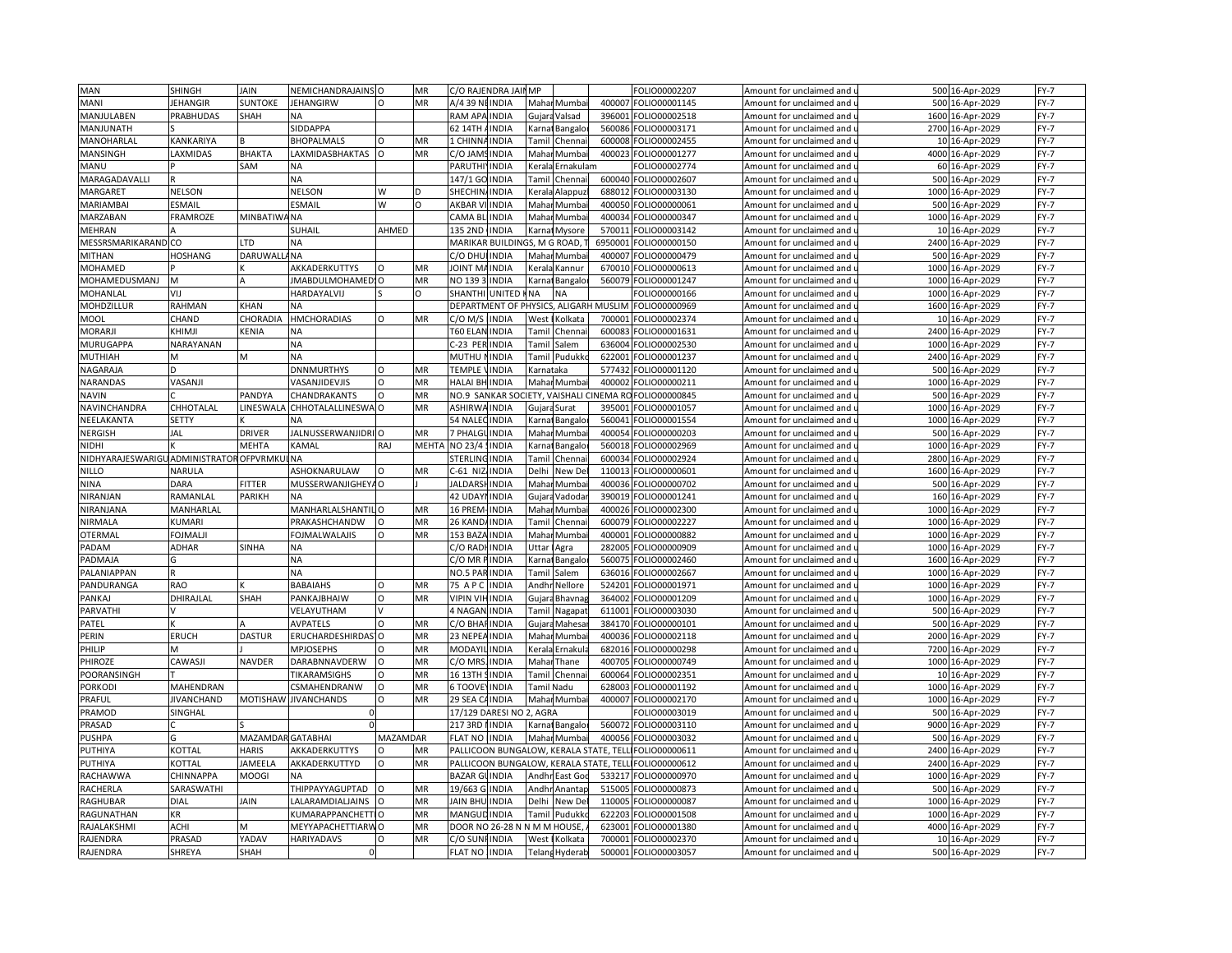| RAJENDRA       | TRIBHUVANDAS JAIN  |                  | TRIBHUVANDASOJAINO             |                | MR            | <b>JAWAHAF</b><br><b>INDIA</b>          | Mahar        | Jalgaon                                                                                                                                                    | 425111 | FOLIO00001580          | Amount for unclaimed and                          |       | 1000 16-Apr-2029 | $FY-7$ |
|----------------|--------------------|------------------|--------------------------------|----------------|---------------|-----------------------------------------|--------------|------------------------------------------------------------------------------------------------------------------------------------------------------------|--------|------------------------|---------------------------------------------------|-------|------------------|--------|
| RAJINI         | BAI                |                  | NA                             |                |               | 16 13TH<br><b>INDIA</b>                 |              | Tamil Chenna                                                                                                                                               | 600064 | FOLIO00002355          | Amount for unclaimed and u                        |       | 10 16-Apr-2029   | $FY-7$ |
| RAJUKVR        |                    |                  | NA                             |                |               | PENUMA<br><b>INDIA</b>                  |              | Andhr West Go                                                                                                                                              | 534268 | FOLIO00002856          | Amount for unclaimed and                          | 1000  | 16-Apr-2029      | $FY-7$ |
| RAMANSUBBARAO  | M                  |                  | <b>MMRAMASWAMYD</b>            |                | MR            | 135 7TH<br><b>INDIA</b>                 |              | Karnai Bangalo                                                                                                                                             | 560011 | FOLIO00001958          | Amount for unclaimed and u                        |       | 1000 16-Apr-2029 | $FY-7$ |
| RAMANATHAN     |                    |                  | NΑ                             |                |               | NO.5 PAF<br><b>INDIA</b>                | Tamil        | Salem                                                                                                                                                      | 636016 | FOLIO00002666          | Amount for unclaimed and                          |       | 1000 16-Apr-2029 | $FY-7$ |
| RAMASWAMY      |                    |                  | SOLAYAPPANRM                   |                |               | G2 VIMA<br><b>INDIA</b>                 | Tamil        | Chenna                                                                                                                                                     | 600042 | OLIO00003092           | Amount for unclaimed and                          |       | 500 16-Apr-2029  | $FY-7$ |
| <b>RAOT</b>    |                    |                  | <b>GUNDAPPARAOS</b>            | $\circ$        | MR            | INSURAI<br><b>INDIA</b>                 | arna)        |                                                                                                                                                            | 560053 | FOLIO00000734          | Amount for unclaimed and                          |       | 250 16-Apr-2029  | FY-7   |
|                | JAL                | PARDIWAL         |                                |                | $\Omega$      |                                         |              | Bangalo                                                                                                                                                    |        |                        |                                                   |       |                  |        |
| RATI           |                    |                  | <b>ALJAMESTJEEPARDI</b>        | I <sub>W</sub> |               | <b>NESS BA</b><br>INDIA                 | Mahar        | Mumba                                                                                                                                                      | 400007 | FOLIO00000763          | Amount for unclaimed and i                        |       | 1000 16-Apr-2029 | $FY-7$ |
| RAVI           |                    |                  | <b>IHTOI</b>                   |                |               | NO 2/12<br><b>INDIA</b>                 |              | Tamil Nadu                                                                                                                                                 | 643213 | FOLIO00003076          | Amount for unclaimed and                          |       | 10 16-Apr-2029   | $FY-7$ |
| RENUKHA        | ESAISELVAN         |                  | RESAISELVANW                   | $\Omega$       | MR            | <b>INDIA</b><br>SELVAN                  | Tamil        | Madura                                                                                                                                                     | 625002 | OLIO00001203           | Amount for unclaimed and                          | 1000  | 16-Apr-2029      | $FY-7$ |
| RITU           | AGGARWAL           |                  | NA                             |                |               | <b>502 SAVE</b><br><b>INDIA</b>         | Delhi        | New De                                                                                                                                                     | 110085 | OLIO00002891           | Amount for unclaimed and u                        |       | 2400 16-Apr-2029 | $FY-7$ |
| <b>ROSHAN</b>  | SORABJI            | <b>BATLIBOI</b>  |                                |                |               | 11 RAJES<br><b>INDIA</b>                | Mahai        | Mumbai                                                                                                                                                     | 400020 | FOLIO00003022          | Amount for unclaimed and                          |       | 4500 16-Apr-2029 | $FY-7$ |
| <b>ROSHEN</b>  | KAIKOBAD           |                  | DELVADAVA KAIKOBADW            | $\circ$        | MR            | <b>GULISTAI</b><br><b>INDIA</b>         |              | Mahar Mumbai City                                                                                                                                          |        | OLIO00001705           | Amount for unclaimed and u                        |       | 1000 16-Apr-2029 | $FY-7$ |
| <b>ROSY</b>    | GEORGE             |                  | <b>NA</b>                      |                |               | <b>NO:3 4TI</b><br><b>INDIA</b>         | Karna        | Bangalo                                                                                                                                                    | 560033 | FOLIO00000950          | Amount for unclaimed and                          |       | 500 16-Apr-2029  | $FY-7$ |
| SAGUNA         |                    |                  | RSHOSANGADIW                   | O              | MR            | C/8 CHITF<br><b>INDIA</b>               | Maha         | Mumba                                                                                                                                                      | 400050 | FOLIO00000439          | Amount for unclaimed and u                        |       | 500 16-Apr-2029  | $FY-7$ |
| SAILENDRA      | LALL               | SEAL             | NA                             |                |               | 44 SIKDA INDIA                          | West         | olkata                                                                                                                                                     | 700007 | FOLIO00002745          | Amount for unclaimed and                          |       | 10 16-Apr-2029   | $FY-7$ |
| SAJITH         | VARGHESE           |                  | DANEY                          | PHILIP         |               | PLOT NO<br><b>INDIA</b>                 | Kerala       | Thrissur                                                                                                                                                   | 680006 | FOLIO00003073          | Amount for unclaimed and i                        |       | 20 16-Apr-2029   | $FY-7$ |
| SAKAMURIVEERA  | VENKATA            | <b>SATYANARA</b> |                                |                |               | HOUSE I<br>INDIA                        | Andh         | <rishna< td=""><td>521301</td><td>FOLIO00003042</td><td>Amount for unclaimed and</td><td></td><td>750 16-Apr-2029</td><td><math>FY-7</math></td></rishna<> | 521301 | FOLIO00003042          | Amount for unclaimed and                          |       | 750 16-Apr-2029  | $FY-7$ |
| SAKTHIVEL      | <b>RM</b>          |                  | <b>ΝA</b>                      |                |               | <b>INDIA</b><br>KOTTAI                  | Tami         | Sivagan                                                                                                                                                    | 630301 | FOLIO00002786          | Amount for unclaimed and                          |       | 1000 16-Apr-2029 | $FY-7$ |
| SANGEETA       | <b>CHITNIS</b>     |                  | <b>MILINDW</b>                 |                | MR            | POPULAR<br><b>INDIA</b>                 | Mahai        | Mumba                                                                                                                                                      | 400028 | FOLIO00002016          | Amount for unclaimed and u                        |       | 1600 16-Apr-2029 | $FY-7$ |
| SANJAY         |                    | GEORGE           | ULIANM                         | <b>GEORGI</b>  |               | 19/650<br><b>INDIA</b>                  | Kerala       | Kollam                                                                                                                                                     | 691560 | FOLIO00003147          | Amount for unclaimed and                          |       | 10 16-Apr-2029   | $FY-7$ |
| SATHIYABAMA    |                    |                  | KATHIRASAN                     |                |               | <b><i>KATARY</i></b><br><b>INDIA</b>    |              | Tamil Nadu                                                                                                                                                 | 643213 | FOLIO00003143          | Amount for unclaimed and i                        |       | 10 16-Apr-2029   | $FY-7$ |
| SATHYAN        |                    |                  | <b>NA</b>                      |                |               | SANTHA<br><b>INDIA</b>                  | Kerala       |                                                                                                                                                            |        | 688544 FOLIO00002896   | Amount for unclaimed and (                        |       | 10 16-Apr-2029   | $FY-7$ |
| <b>SATISH</b>  | KUMAR              | ARORA            | NA                             |                |               | C/O KRIS<br><b>INDIA</b>                | <b>Jttar</b> | Lucknoy                                                                                                                                                    | 226004 | FOLIO00002331          | Amount for unclaimed and u                        |       | 1600 16-Apr-2029 | $FY-7$ |
| SAVITA         | SAIGAL             |                  | <b>ΝA</b>                      |                |               | <b>INDIA</b><br>22 JAYAS                | Mahai        | Mumba                                                                                                                                                      | 400030 | FOLIO00002712          | Amount for unclaimed and                          |       | 1000 16-Apr-2029 | $FY-7$ |
| SHALWI         | <b>MODI</b>        |                  |                                |                |               | 457 NEW<br><b>INDIA</b>                 |              | olkata                                                                                                                                                     |        | FOLIO00002424          |                                                   |       |                  | $FY-7$ |
|                |                    |                  | NA                             |                |               |                                         | West         |                                                                                                                                                            | 700053 |                        | Amount for unclaimed and u                        |       | 10 16-Apr-2029   |        |
| SHANTHI        |                    |                  | PBALASUBRAMANIANO              |                | MR            | SHOBIT<br><b>INDIA</b>                  | Karna        | Bangalo                                                                                                                                                    | 560098 | FOLIO00002178          | Amount for unclaimed and i                        |       | 1600 16-Apr-2029 | $FY-7$ |
| SHARDA         | <b>BABUBHAI</b>    | PATEL            | <b>BVPATELW</b>                |                | MR            | PITRU SI<br>INDIA                       | Gujar        | heda                                                                                                                                                       | 387345 | OLIO00000938           | Amount for unclaimed and                          | 1000  | 16-Apr-2029      | $FY-7$ |
| SHARDABEN      | <b>AXMIDAS</b>     | RAWANI           | AXMIDASRAWANIW O               |                | MR            | 131 DADI<br><b>INDIA</b>                | Mahar        | Mumbai                                                                                                                                                     | 400002 | FOLIO00001568          | Amount for unclaimed and u                        |       | 500 16-Apr-2029  | $FY-7$ |
| SHASHIKANT     | ABHSHANKER         | BHATT            | ABHSHANKERIBHAT                | $\circ$        | MR            | <b>KARSAN</b><br><b>INDIA</b>           | Gujara       | Jamnaga                                                                                                                                                    |        | OLIO00001004           | Amount for unclaimed and                          |       | 500 16-Apr-2029  | $FY-7$ |
| SHERA          | SORABJI            | SPENCER          | DHUNJISHAWSORABJ W             |                | O             | <b>JAIJI TER</b><br><b>INDIA</b>        |              | Mahar Mumbai                                                                                                                                               | 400007 | FOLIO00000311          | Amount for unclaimed and u                        |       | 1000 16-Apr-2029 | $FY-7$ |
| <b>SHEROO</b>  | KHARSHED           | PARVEZ           | KHARSHEDMPARVEZ\O              |                | MR            | 6 BABU<br><b>INDIA</b>                  |              | Mahar Mumba                                                                                                                                                | 400007 | FOLIO00001271          | Amount for unclaimed and                          |       | 1000 16-Apr-2029 | $FY-7$ |
| <b>SHROFFP</b> |                    |                  | <b>SHROFFW</b>                 | $\Omega$       | MR            | SETHNA<br><b>INDIA</b>                  |              | Mahar Mumba                                                                                                                                                | 400002 | FOLIO00002219          | Amount for unclaimed and u                        |       | 1000 16-Apr-2029 | $FY-7$ |
| SIVAMATHIAH    |                    |                  | DORAIRAJ                       |                |               | 4/295K<br><b>INDIA</b>                  |              | Tamil Nadu                                                                                                                                                 | 643213 | CDSL-12044700-02026230 | Amount for unclaimed and                          |       | 470 16-Apr-2029  | $FY-7$ |
| SIVAPRAKASAM   | M                  |                  | SIVAPRAKASAM                   | <b>MUTHIAH</b> |               | 71 MEDI<br><b>INDIA</b>                 | Tamil        | Thanjav                                                                                                                                                    | 613004 | FOLIO00003135          | Amount for unclaimed and i                        |       | 1000 16-Apr-2029 | $FY-7$ |
| SOLAIAPPAN     | SS                 | RM               | ΝA                             |                |               | 5/13 PL<br>INDIA                        | Tamil        | Pudukko                                                                                                                                                    | 622506 | FOLIO00001009          | Amount for unclaimed and $\,$                     |       | 500 16-Apr-2029  | $FY-7$ |
| SRIDHARAN      |                    |                  | NA                             |                |               | 1767 M.<br><b>INDIA</b>                 | Tami         | Thanjay                                                                                                                                                    | 613009 | FOLIO00001584          | Amount for unclaimed and                          | 300   | 16-Apr-2029      | $FY-7$ |
| SRIMATHI       | SHANTHI            | <b>SHAH</b>      | <b>GOPALDASCHAWLA</b>          | W              | O             | <b>NO 44 JC</b><br><b>INDIA</b>         | Delhi        | New De                                                                                                                                                     | 110003 | FOLIO00000067          | Amount for unclaimed and u                        |       | 2400 16-Apr-2029 | $FY-7$ |
| SRINIVASAMURTI |                    |                  | NARSINGRAOS                    | $\circ$        |               | ADVOCA<br><b>INDIA</b>                  | Karna        | Bellary                                                                                                                                                    |        | OLIO00000118           | Amount for unclaimed and                          |       | 140 16-Apr-2029  | $FY-7$ |
| STATEBANK      | OF                 | <b>NDIA</b>      | NΑ                             |                |               | <b>BOMBA</b><br><b>INDIA</b>            | Mahar        | Mumbai                                                                                                                                                     | 400001 | FOLIO00001026          | Amount for unclaimed and u                        |       | 1600 16-Apr-2029 | $FY-7$ |
| STATEBANK      | OF                 | <b>NDIA</b>      | <b>NA</b>                      |                |               | INDIA<br><b>SECURI</b>                  | Mahai        | Mumba                                                                                                                                                      | 400001 | FOLIO00000359          | Amount for unclaimed and                          | 18400 | 16-Apr-2029      | $FY-7$ |
| SUBRAMANIAN    |                    |                  | SOCKALINGAMCHETTO              |                | MR            | <b>INDIA</b><br>F1 V V S                | Tamil        | Chennai                                                                                                                                                    | 600092 | OLIO00001312           | Amount for unclaimed and u                        |       | 1600 16-Apr-2029 | $FY-7$ |
| SUBRAMANIYAN   | AL                 |                  | <b>ALAGAPPANSO</b>             | MR             | SP            | $F - 3$ CHE<br><b>INDIA</b>             | Tamil        | Sivagan                                                                                                                                                    | 630002 | FOLIO00001284          | Amount for unclaimed and                          | 1000  | 16-Apr-2029      | $FY-7$ |
| SUBRAMONIAIYER |                    |                  | YERP                           |                | $\mathcal{U}$ | <b>VASANTHINDIA</b>                     |              | Kerala Alappuz                                                                                                                                             | 688011 | FOLIO00002947          | Amount for unclaimed and i                        |       | 10 16-Apr-2029   | $FY-7$ |
| SULEMAN        | MOHMAD             | <b>BATKA</b>     | MOHMADMUSABATKO                |                | MR            | BATKA MANZIL, VORA WAD NAVASARI, W RLY  |              |                                                                                                                                                            |        | FOLIO00000568          | Amount for unclaimed and i                        |       | 1000 16-Apr-2029 | $FY-7$ |
| SUNEETHY       | PANDALAI           |                  | NA                             |                |               | C/O DR.B INDIA                          |              | Kerala Ernakul                                                                                                                                             | 682005 | OLIO00002492           | Amount for unclaimed and $\overline{\phantom{a}}$ |       | 320 16-Apr-2029  | $FY-7$ |
| SUNIL          | REKHI              |                  | PRANNATH                       | <b>REKHI</b>   |               | -901 LAGOON APARTMENTS, AMI             |              |                                                                                                                                                            | 120002 | FOLIO00003211          | Amount for unclaimed and i                        |       | 1800 16-Apr-2029 | $FY-7$ |
| SURENDRA       | RAMANLAL           | SHAH             | NA                             |                |               | 7 ARIHAN INDIA                          |              | Gujara Ahmeda                                                                                                                                              | 380007 | OLIO00000967           | Amount for unclaimed and                          |       | 1000 16-Apr-2029 | $FY-7$ |
| SURENDRANATH   |                    |                  | <b>KUTTAPPA</b>                | PANICKER       |               | <b>INDIA</b><br><b>KRISHNA</b>          |              | Kerala Alappuz                                                                                                                                             |        | 688006 FOLIO00003049   | Amount for unclaimed and u                        |       | 234 16-Apr-2029  | $FY-7$ |
|                |                    |                  |                                |                |               |                                         |              |                                                                                                                                                            |        |                        |                                                   |       |                  |        |
| SURESH         | <b>JACOB</b>       |                  | <b>ΝA</b>                      |                |               | <b>INDIA</b><br><b>GROUP N</b>          |              | Tamil Nadu                                                                                                                                                 | 643213 | FOLIO00002807          | Amount for unclaimed and                          |       | 100 16-Apr-2029  | $FY-7$ |
| <b>SUSHILA</b> | <b>JAIN</b>        |                  | NA                             |                |               | 1 CHINNA<br><b>INDIA</b>                |              | Tamil Chennai                                                                                                                                              | 600008 | FOLIO00002392          | Amount for unclaimed and u                        |       | 10 16-Apr-2029   | $FY-7$ |
| <b>SUSHILA</b> | JAIN               |                  | NΑ                             |                |               | 1 CHINN<br><b>INDIA</b>                 | Tamil        | Chenna                                                                                                                                                     | 600008 | FOLIO00002408          | Amount for unclaimed and i                        |       | 10 16-Apr-2029   | FY-7   |
| THEIVANAI      | PL                 |                  | VATARAJAN                      | PL             |               | <b>INDIA</b><br>D-11-B K                |              | Tamil Madurai                                                                                                                                              | 625006 | FOLIO00002994          | Amount for unclaimed and u                        |       | 1000 16-Apr-2029 | $FY-7$ |
| TRYAMBAK       | HARI               | <b>TULPULE</b>   | HARIVITHALTULPULE <sup>S</sup> |                | $\Omega$      | PATEL CH<br><b>INDIA</b>                |              | Mahar Mumbai City                                                                                                                                          |        | OLIO00000119           | Amount for unclaimed and                          |       | 1600 16-Apr-2029 | $FY-7$ |
| UMAYAL         | KUMARAPPAN         |                  | <b>NV</b>                      |                |               | S P M HOUSE, KONAPET, PUDUKKOTTAI DIST  |              |                                                                                                                                                            |        | OLIO00001124           | Amount for unclaimed and i                        |       | 1000 16-Apr-2029 | $FY-7$ |
| <b>UPENDRA</b> | <b>NATH</b>        |                  | PREMNATHS                      | O              | DR            | NATH NIVINDIA                           |              | Telang Hyderab                                                                                                                                             | 500001 | FOLIO00001679          | Amount for unclaimed and i                        |       | 250 16-Apr-2029  | $FY-7$ |
| VADUGANATHAN   | RC                 |                  | <b>PARIMALA</b>                |                |               | <b>NO 1/8</b><br><b>INDIA</b>           |              | Tamil Nadu                                                                                                                                                 | 643213 | OLIO00003077           | Amount for unclaimed and                          |       | 20 16-Apr-2029   | $FY-7$ |
| VALLIAMMAI     | SO.                |                  | VAIRAVAN                       |                |               | CHETTIA ALAGAP 28 THIRU<br><b>INDIA</b> |              | Tamil Erode                                                                                                                                                | 638003 | FOLIO00003101          | Amount for unclaimed and u                        |       | 1000 16-Apr-2029 | $FY-7$ |
| VANDANA        |                    | KAMATH           | <b>NA</b>                      |                |               | <b>INDIA</b><br>A4/0101                 |              | Karnat Bangalo                                                                                                                                             | 560078 | FOLIO00002306          | Amount for unclaimed and                          |       | 1000 16-Apr-2029 | $FY-7$ |
| VASANTHA       |                    |                  | PANDURANGARAOW O               |                | MR            | C/O MR KINDIA                           |              | Andhr Nellore                                                                                                                                              | 524201 | FOLIO00001948          | Amount for unclaimed and u                        |       | 1600 16-Apr-2029 | $FY-7$ |
| VASANTHI       | PURUSHOTTAM TELANG |                  | NA                             |                |               | 101 RADHA PALACE, ABHYANKAR             |              |                                                                                                                                                            |        | 44001 FOLIO00002752    | Amount for unclaimed and u                        |       | 1000 16-Apr-2029 | $FY-7$ |